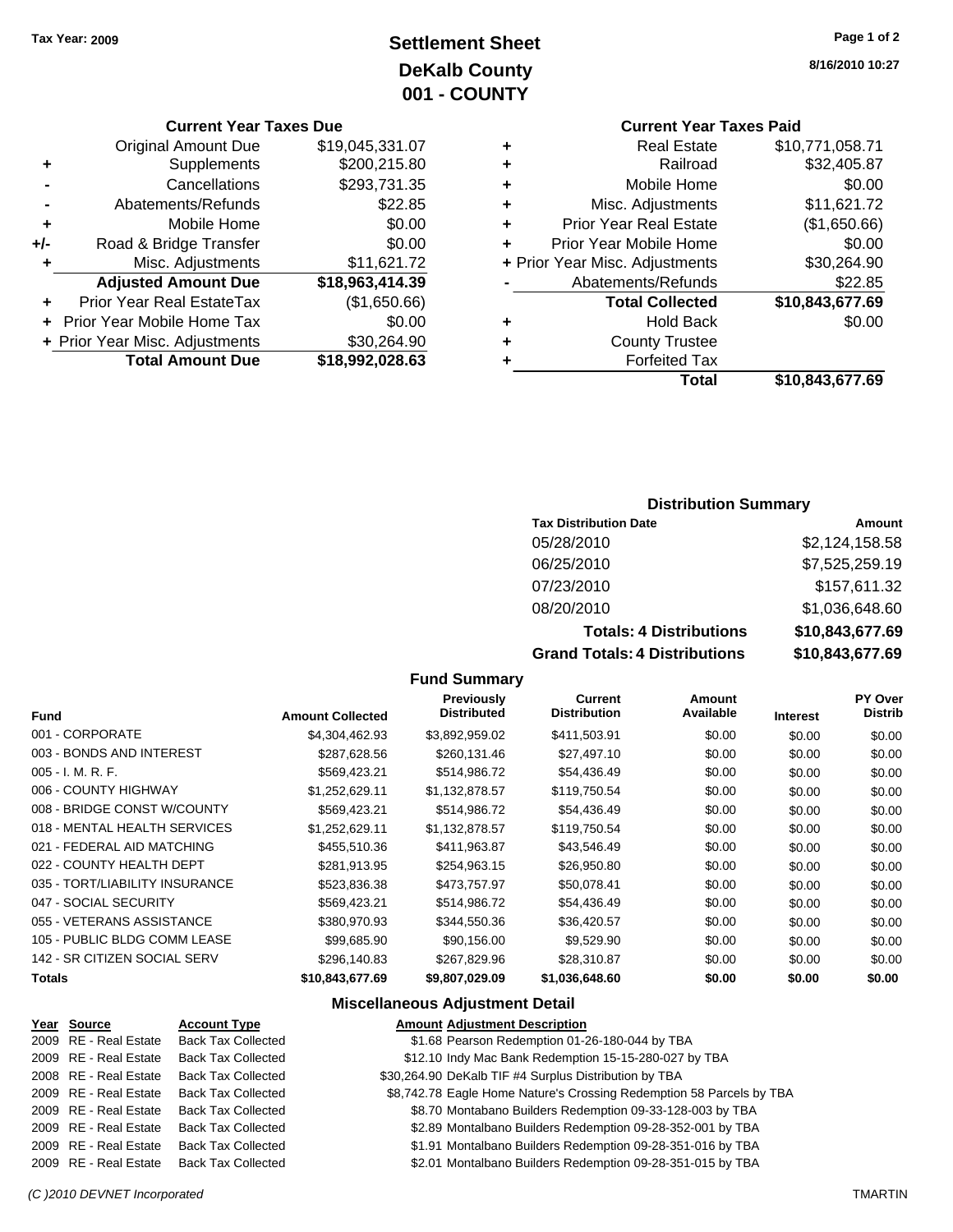## **Settlement Sheet Tax Year: 2009 Page 2 of 2 DeKalb County**

## **8/16/2010 10:27**

| r ear                    | source                  | <b>ACC</b> |  |
|--------------------------|-------------------------|------------|--|
| 2009                     | RE - Real Estate        | Back       |  |
| 2009                     | RE - Real Estate        | Back       |  |
| 2009                     | <b>RE</b> - Real Estate | Back       |  |
| 2009                     | <b>RE</b> - Real Estate | Back       |  |
| 2009                     | RE - Real Estate        | Back       |  |
| 2009                     | RE - Real Estate        | Payr       |  |
| 2009                     | <b>RE</b> - Real Estate | Payr       |  |
| 2009                     | <b>RE</b> - Real Estate | Payr       |  |
| 2009                     | <b>RE</b> - Real Estate | Payr       |  |
| 2009                     | <b>RE</b> - Real Estate | Back       |  |
| 2009                     | RE - Real Estate        | Back       |  |
| <b>Totals 19 entries</b> |                         |            |  |

**Totals \$22.84 2 entries**

## **Miscellaneous Adjustment Detail Year Source Account Type Amount Adjustment Description**

- Tax Collected **2009** \$2.57 Johnson Redemption 18-32-424-017 by TBA
- 2009 RE Real Estate Back Tax Collected \$26.92 Talan/Fitzpatrick Redemption 19-27-451-010 by TBA
- 2009 RE Real Estate Back Tax Collected \$22.05 Riedelsperger Redemption 15-15-228-035 by TBA
	- Tax Collected **2009 SPACE 2009 S9.68 Eagle Home Prairie Spring Redemption 07-22-476-011 by TBA**
	- Tax Collected **2009 S4.34 Gardens of Rivermist Redemption 08-02-303-001 by TBA**
	- 2009 nt In Lieu of Tax **Case Act Act Cay 5115.93 Sunset View Apartments by TBA**
	- 2009 mt In Lieu of Tax **Fayments by TBA** 8111.52 Sequoya Apartments by TBA
	- 2009 nt In Lieu of Tax **31,481.57 Housing Authority DeKalb Units by TBA** 2009 nt In Lieu of Tax - Payment State \$896.93 Housing Authority Sycamore Units by TBA 2009 Tax Collected **2009** S79.04 Capes Redemption 03-19-377-001 by TBA
	- 2009 Tax Collected **2009 SPU 1009 S99.10** McCord Redemption 14-15-351-002 by TBA

#### **Totals \$41,886.62 19 entries**

#### **Abatement Detail**

#### **Year Source Account Type Amount Adjustment Description**

2009 RE - Real Estate \$12.25 19-26-433-024 2008 PTAB REFUND by TBA PTAB Decision 2009 RE - Real Estate \$10.59 19-27-427-012 2006 PTAB REFUND by TBA PTAB Decision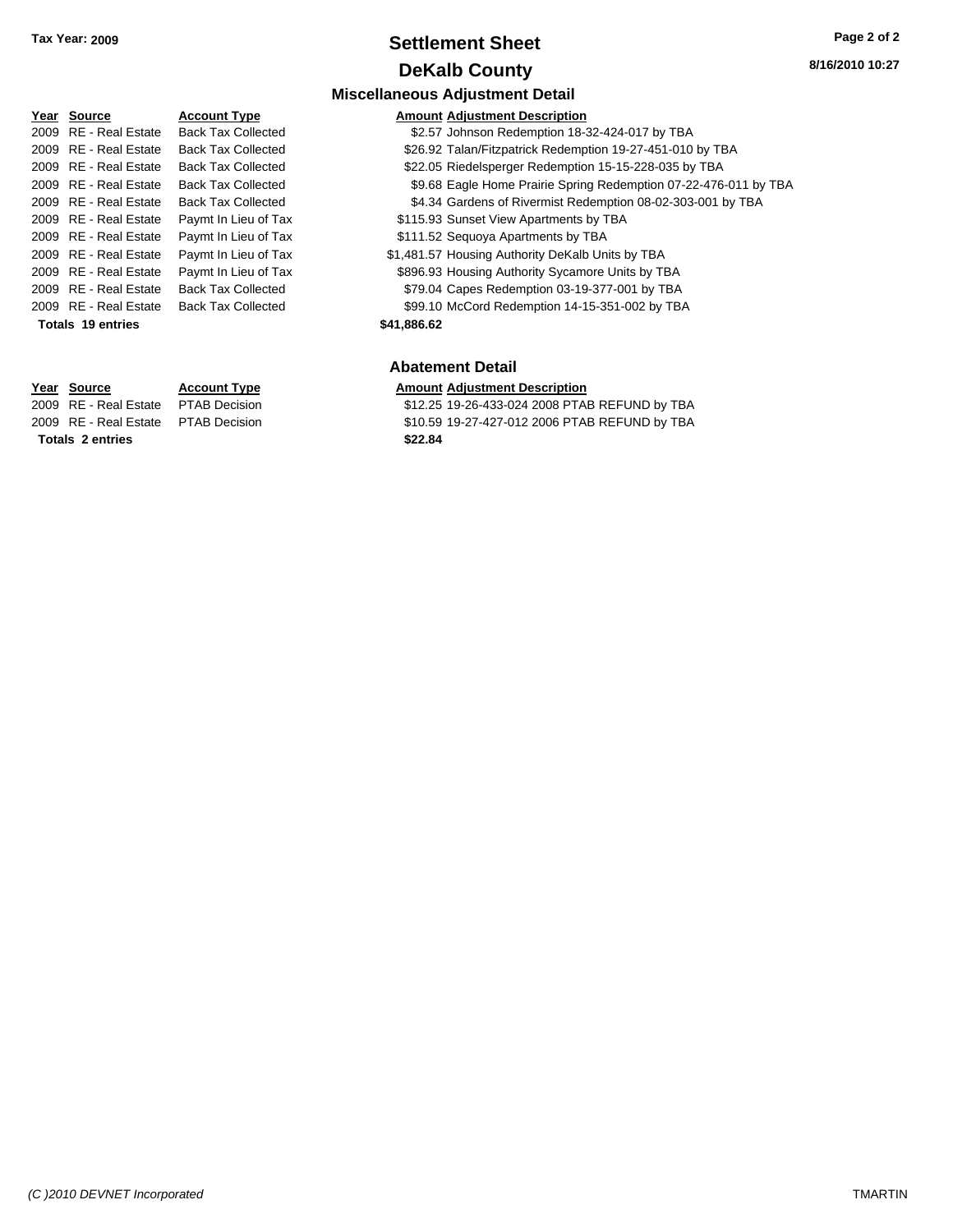## **Settlement Sheet Tax Year: 2009 Page 1 of 2 DeKalb County 002 - FOREST PRESERVE**

**8/16/2010 10:27**

#### **Current Year Taxes Paid**

|   | <b>Real Estate</b>             | \$838,930.68 |
|---|--------------------------------|--------------|
| ٠ | Railroad                       | \$2,514.25   |
| ٠ | Mobile Home                    | \$0.00       |
| ٠ | Misc. Adjustments              | \$901.67     |
| ٠ | <b>Prior Year Real Estate</b>  | (\$101.95)   |
|   | Prior Year Mobile Home         | \$0.00       |
|   | + Prior Year Misc. Adjustments | \$2,414.84   |
|   | Abatements/Refunds             | \$1.77       |
|   | <b>Total Collected</b>         | \$844,657.72 |
| ٠ | <b>Hold Back</b>               | \$0.00       |
| ٠ | <b>County Trustee</b>          |              |
|   | <b>Forfeited Tax</b>           |              |
|   | Total                          | \$844.657.72 |

## **Current Year Taxes Due** Original Amount Due \$1,477,623.56 **+** Supplements \$22,456.58 **-** Cancellations \$23,240.70 **-** Abatements/Refunds \$1.77

| ٠     | Mobile Home                    | \$0.00         |
|-------|--------------------------------|----------------|
| $+/-$ | Road & Bridge Transfer         | \$0.00         |
| ÷     | Misc. Adjustments              | \$901.67       |
|       | <b>Adjusted Amount Due</b>     | \$1,477,739.34 |
|       | Prior Year Real EstateTax      | (\$101.95)     |
|       | + Prior Year Mobile Home Tax   | \$0.00         |
|       | + Prior Year Misc. Adjustments | \$2,414.84     |
|       | <b>Total Amount Due</b>        | \$1,480,052.23 |

## **Distribution Summary**

| <b>Tax Distribution Date</b>         | Amount       |
|--------------------------------------|--------------|
| 05/28/2010                           | \$164,872.57 |
| 06/25/2010                           | \$587,107.41 |
| 07/23/2010                           | \$12,228.05  |
| 08/20/2010                           | \$80,449.69  |
| <b>Totals: 4 Distributions</b>       | \$844,657.72 |
| <b>Grand Totals: 4 Distributions</b> | \$844,657.72 |

#### **Fund Summary**

| <b>Fund</b>                                         | <b>Amount Collected</b> | <b>Previously</b><br><b>Distributed</b> | Current<br><b>Distribution</b> | Amount<br>Available | <b>Interest</b> | <b>PY Over</b><br><b>Distrib</b> |
|-----------------------------------------------------|-------------------------|-----------------------------------------|--------------------------------|---------------------|-----------------|----------------------------------|
| 001 - CORPORATE                                     | \$764.972.74            | \$692.112.66                            | \$72,860.08                    | \$0.00              | \$0.00          | \$0.00                           |
| $005 - I. M. R. F.$                                 | \$57,245.80             | \$51.793.40                             | \$5,452.40                     | \$0.00              | \$0.00          | \$0.00                           |
| 035 - TORT JUDGEMENTS/LIABILITY<br><b>INSURANCE</b> | \$8.669.56              | \$7.843.84                              | \$825.72                       | \$0.00              | \$0.00          | \$0.00                           |
| 047 - SOCIAL SECURITY                               | \$13.769.62             | \$12,458.13                             | \$1,311.49                     | \$0.00              | \$0.00          | \$0.00                           |
| <b>Totals</b>                                       | \$844.657.72            | \$764,208,03                            | \$80,449.69                    | \$0.00              | \$0.00          | \$0.00                           |

## **Miscellaneous Adjustment Detail**

| Year Source           | <b>Account Type</b>       | <b>Amount Adjustment Description</b>                               |  |
|-----------------------|---------------------------|--------------------------------------------------------------------|--|
| 2009 RE - Real Estate | <b>Back Tax Collected</b> | \$0.13 Pearson Redemption 01-26-180-044 by TBA                     |  |
| 2009 RE - Real Estate | <b>Back Tax Collected</b> | \$0.94 Indy Mac Bank Redemption 15-15-280-027 by TBA               |  |
| 2008 RE - Real Estate | <b>Back Tax Collected</b> | \$2,414.84 DeKalb TIF #4 Surplus Distribution by TBA               |  |
| 2009 RE - Real Estate | <b>Back Tax Collected</b> | \$678.31 Eagle Home Nature's Crossing Redemption 58 Parcels by TBA |  |
| 2009 RE - Real Estate | <b>Back Tax Collected</b> | \$0.68 Montabano Builders Redemption 09-33-128-003 by TBA          |  |
| 2009 RE - Real Estate | <b>Back Tax Collected</b> | \$0.22 Montalbano Builders Redemption 09-28-352-001 by TBA         |  |
| 2009 RE - Real Estate | <b>Back Tax Collected</b> | \$0.15 Montalbano Builders Redemption 09-28-351-016 by TBA         |  |
| 2009 RE - Real Estate | <b>Back Tax Collected</b> | \$0.16 Montalbano Builders Redemption 09-28-351-015 by TBA         |  |
| 2009 RE - Real Estate | <b>Back Tax Collected</b> | \$0.20 Johnson Redemption 18-32-424-017 by TBA                     |  |
| 2009 RE - Real Estate | <b>Back Tax Collected</b> | \$2.09 Talan/Fitzpatrick Redemption 19-27-451-010 by TBA           |  |
| 2009 RE - Real Estate | <b>Back Tax Collected</b> | \$1.71 Riedelsperger Redemption 15-15-228-035 by TBA               |  |
| 2009 RE - Real Estate | <b>Back Tax Collected</b> | \$0.75 Eagle Home Prairie Spring Redemption 07-22-476-011 by TBA   |  |
| 2009 RE - Real Estate | <b>Back Tax Collected</b> | \$0.34 Gardens of Rivermist Redemption 08-02-303-001 by TBA        |  |
| 2009 RE - Real Estate | Paymt In Lieu of Tax      | \$9.00 Sunset View Apartments by TBA                               |  |
| 2009 RE - Real Estate | Paymt In Lieu of Tax      | \$8.65 Sequoya Apartments by TBA                                   |  |
| 2009 RE - Real Estate | Paymt In Lieu of Tax      | \$114.94 Housing Authority DeKalb Units by TBA                     |  |
| 2009 RE - Real Estate | Paymt In Lieu of Tax      | \$69.58 Housing Authority Sycamore Units by TBA                    |  |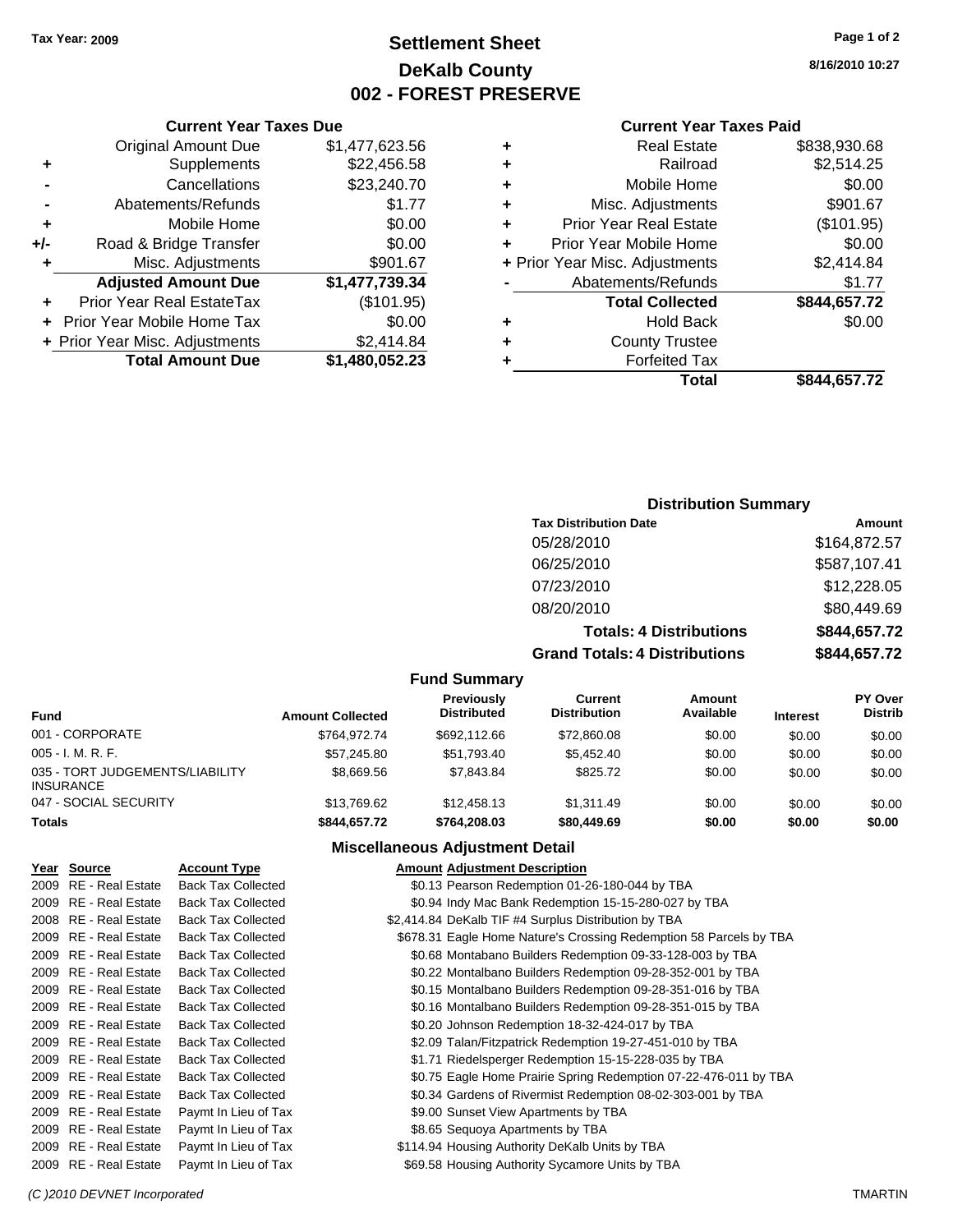## **Settlement Sheet Tax Year: 2009 Page 2 of 2 DeKalb County**

## **Miscellaneous Adjustment Detail**

## **Year Source Account Type Amount Adjustment Description**

2009 RE - Real Estate Back Tax Collected \$6.13 Capes Redemption 03-19-377-001 by TBA 2009 RE - Real Estate Back Tax Collected \$7.69 McCord Redemption 14-15-351-002 by TBA **Totals \$3,316.51 19 entries**

#### **Abatement Detail**

## **Year Source Account Type Amount Adjustment Description**

2009 RE - Real Estate PTAB Decision <br>2009 RE - Real Estate PTAB Decision **1999 19-26-433-024 2008 PTAB REFUND by TBA** PTAB REFUND by TBA \$0.82 19-27-427-012 2006 PTAB REFUND by TBA

**Totals \$1.77 2 entries**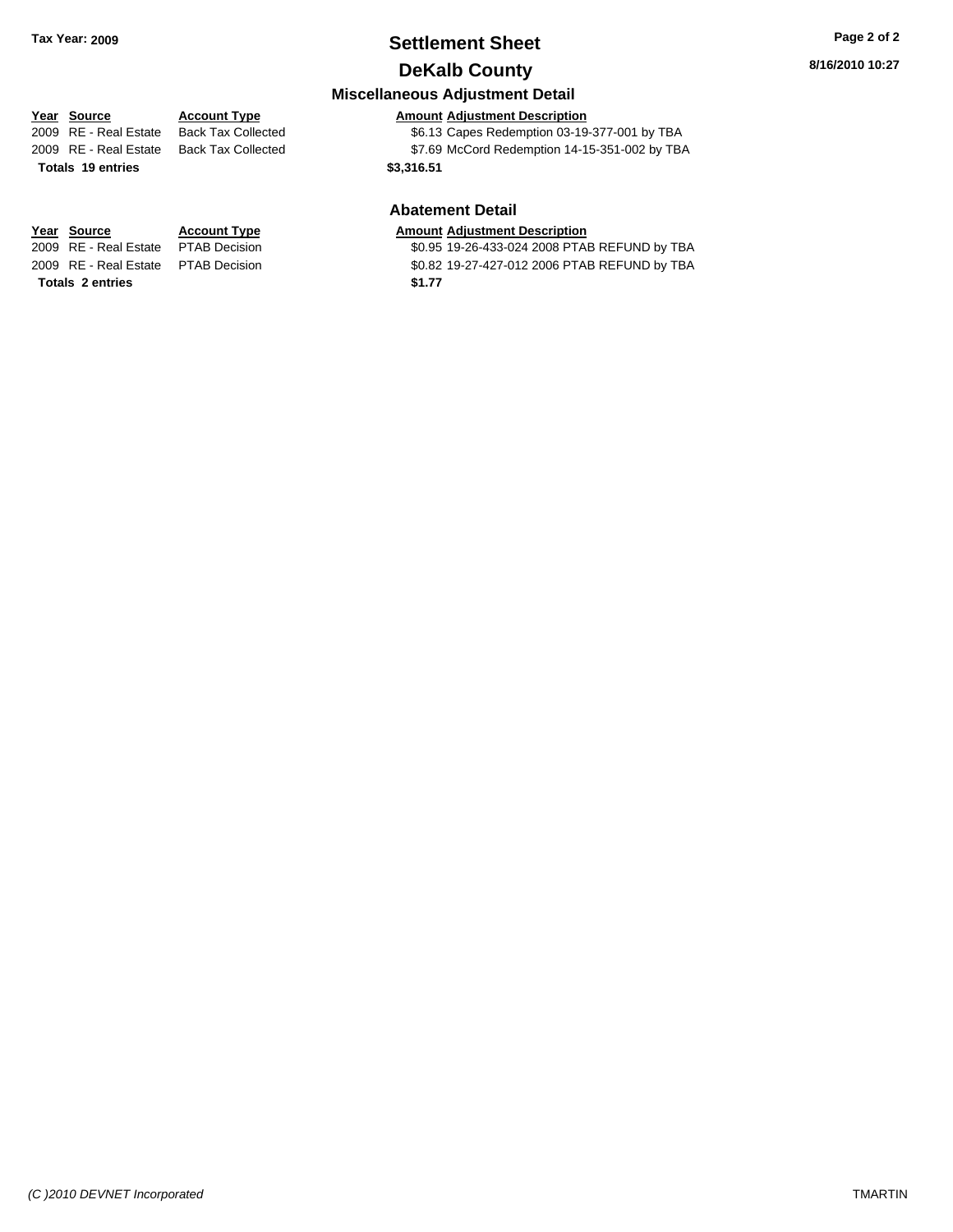## **Settlement Sheet Tax Year: 2009 Page 1 of 1 DeKalb County 003 - AFTON TOWNSHIP**

**8/16/2010 10:27**

| <b>Current Year Taxes Paid</b> |  |  |
|--------------------------------|--|--|
|                                |  |  |

|     | <b>Current Year Taxes Due</b>  |             |
|-----|--------------------------------|-------------|
|     | <b>Original Amount Due</b>     | \$68,149.39 |
| ٠   | Supplements                    | \$138.58    |
|     | Cancellations                  | \$145.77    |
|     | Abatements/Refunds             | \$0.00      |
| ٠   | Mobile Home                    | \$0.00      |
| +/- | Road & Bridge Transfer         | \$0.00      |
| ٠   | Misc. Adjustments              | \$0.00      |
|     | <b>Adjusted Amount Due</b>     | \$68,142.20 |
| ٠   | Prior Year Real EstateTax      | \$0.00      |
|     | Prior Year Mobile Home Tax     | \$0.00      |
|     | + Prior Year Misc. Adjustments | \$0.00      |
|     | <b>Total Amount Due</b>        | \$68.142.20 |
|     |                                |             |

| <b>Real Estate</b>             | \$38,406.22 |
|--------------------------------|-------------|
| Railroad                       | \$358.45    |
| Mobile Home                    | \$0.00      |
| Misc. Adjustments              | \$0.00      |
| <b>Prior Year Real Estate</b>  | \$0.00      |
| Prior Year Mobile Home         | \$0.00      |
| + Prior Year Misc. Adjustments | \$0.00      |
| Abatements/Refunds             | \$0.00      |
| <b>Total Collected</b>         | \$38,764.67 |
| Hold Back                      | \$0.00      |
| <b>County Trustee</b>          |             |
| <b>Forfeited Tax</b>           |             |
| Total                          | \$38,764.67 |
|                                |             |

| <b>Distribution Summary</b>          |             |  |  |  |
|--------------------------------------|-------------|--|--|--|
| <b>Tax Distribution Date</b>         | Amount      |  |  |  |
| 05/28/2010                           | \$4,832.23  |  |  |  |
| 06/25/2010                           | \$30,039.04 |  |  |  |
| 07/23/2010                           | \$632.24    |  |  |  |
| 08/20/2010                           | \$3,261.16  |  |  |  |
| <b>Totals: 4 Distributions</b>       | \$38,764.67 |  |  |  |
| <b>Grand Totals: 4 Distributions</b> | \$38,764.67 |  |  |  |

## **Fund Summary**

| <b>Fund</b>                                         | <b>Amount Collected</b> | Previously<br><b>Distributed</b> | Current<br><b>Distribution</b> | Amount<br>Available | <b>Interest</b> | <b>PY Over</b><br><b>Distrib</b> |
|-----------------------------------------------------|-------------------------|----------------------------------|--------------------------------|---------------------|-----------------|----------------------------------|
| 001 - CORPORATE                                     | \$30.267.93             | \$27.721.58                      | \$2,546,35                     | \$0.00              | \$0.00          | \$0.00                           |
| $005 - I. M. R. F.$                                 | \$3,130.41              | \$2,867.06                       | \$263.35                       | \$0.00              | \$0.00          | \$0.00                           |
| 027 - AUDIT                                         | \$426.69                | \$390.79                         | \$35.90                        | \$0.00              | \$0.00          | \$0.00                           |
| 035 - TORT JUDGEMENTS/LIABILITY<br><b>INSURANCE</b> | \$1,423.63              | \$1,303.86                       | \$119.77                       | \$0.00              | \$0.00          | \$0.00                           |
| 047 - SOCIAL SECURITY                               | \$3.116.01              | \$2,853.87                       | \$262.14                       | \$0.00              | \$0.00          | \$0.00                           |
| 054 - GENERAL ASSISTANCE                            | \$400.00                | \$366.35                         | \$33.65                        | \$0.00              | \$0.00          | \$0.00                           |
| <b>Totals</b>                                       | \$38.764.67             | \$35,503,51                      | \$3,261.16                     | \$0.00              | \$0.00          | \$0.00                           |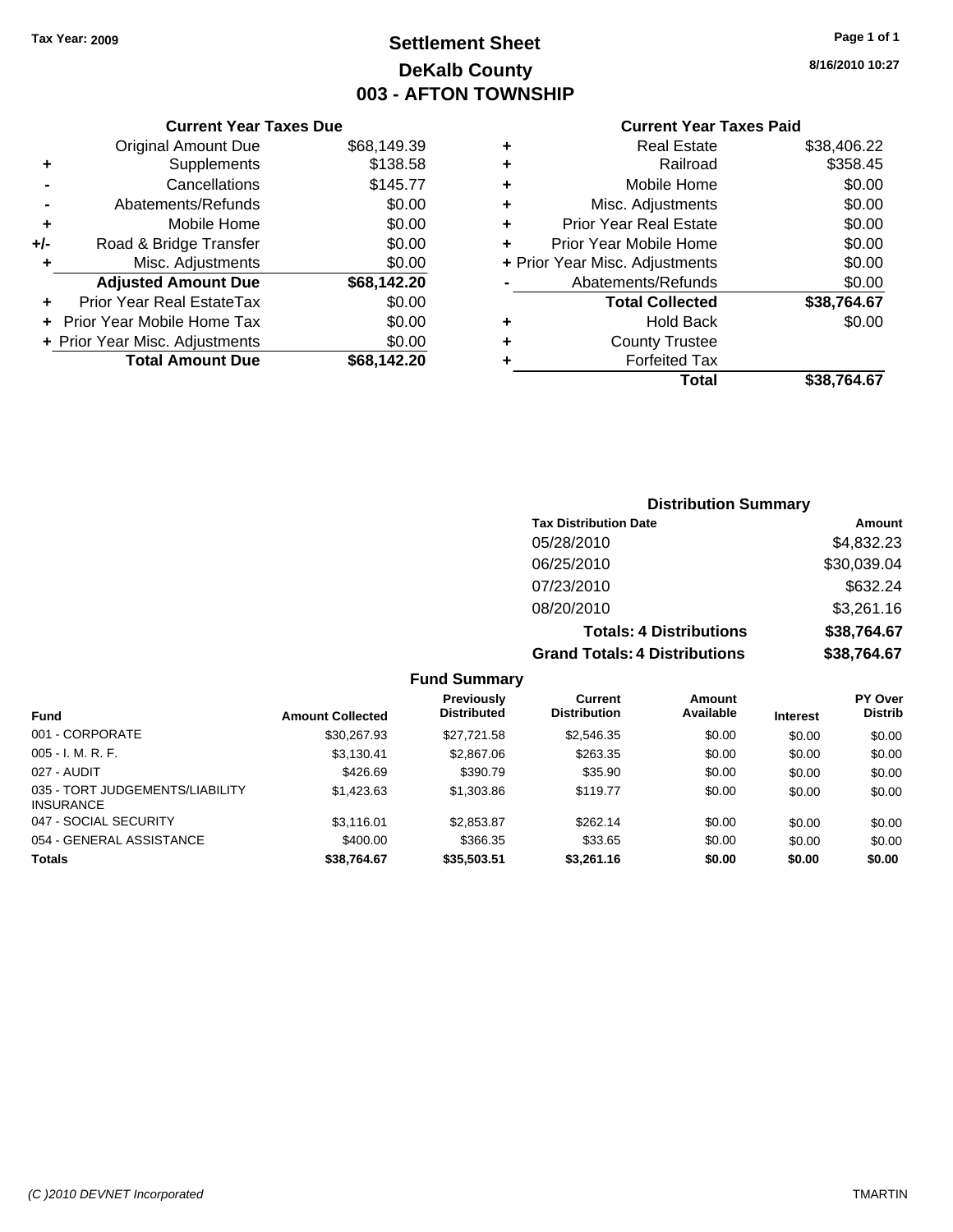## **Settlement Sheet Tax Year: 2009 Page 1 of 1 DeKalb County 004 - AFTON ROAD & BRIDGE**

**8/16/2010 10:27**

## **Current Year Taxes Paid**

|                   |   |               | <b>Current Year Taxes Due</b>  |       |
|-------------------|---|---------------|--------------------------------|-------|
|                   | ٠ | \$282,173.07  | <b>Original Amount Due</b>     |       |
|                   | ٠ | \$528.20      | Supplements                    | ٠     |
|                   | ٠ | \$555.65      | Cancellations                  |       |
| Misc.             |   | \$0.00        | Abatements/Refunds             |       |
| Prior Yea         |   | \$0.00        | Mobile Home                    | ٠     |
| Prior Year        |   | (\$12,632.53) | Road & Bridge Transfer         | $+/-$ |
| + Prior Year Misc |   | \$0.00        | Misc. Adjustments              |       |
| Abatem            |   | \$269,513.09  | <b>Adjusted Amount Due</b>     |       |
| То                |   | \$0.00        | Prior Year Real EstateTax      |       |
|                   |   | \$0.00        | + Prior Year Mobile Home Tax   |       |
| Сı                |   | \$0.00        | + Prior Year Misc. Adjustments |       |
|                   |   | \$269,513.09  | <b>Total Amount Due</b>        |       |
|                   |   |               |                                |       |

| <b>Real Estate</b>             | \$146,388.51 |
|--------------------------------|--------------|
| Railroad                       | \$1,484.15   |
| Mobile Home                    | \$0.00       |
| Misc. Adjustments              | \$0.00       |
| <b>Prior Year Real Estate</b>  | \$0.00       |
| Prior Year Mobile Home         | \$0.00       |
| + Prior Year Misc. Adjustments | \$0.00       |
| Abatements/Refunds             | \$0.00       |
| <b>Total Collected</b>         | \$147,872.66 |
| <b>Hold Back</b>               | \$0.00       |
| <b>County Trustee</b>          |              |
| <b>Forfeited Tax</b>           |              |
| Total                          | \$147,872.66 |
|                                |              |

| <b>Road and Bridge Summary</b> |             |               | <b>Distribution Summary</b>    |              |
|--------------------------------|-------------|---------------|--------------------------------|--------------|
| <b>Municipality</b>            | Amt. Due    | Amt. Distrib. | <b>Tax Distribution Date</b>   | Amount       |
| CITY OF DEKALB                 | \$22,177.45 | \$12,632.53   | 05/28/2010                     | \$18,418.41  |
| <b>Totals</b>                  | \$22,177.45 | \$12,632.53   | 06/25/2010                     | \$114,613.38 |
|                                |             |               | 07/23/2010                     | \$2,409.86   |
|                                |             |               | 08/20/2010                     | \$12,431.01  |
|                                |             |               | <b>Totals: 4 Distributions</b> | \$147,872.66 |

**Grand Totals: 4 Distributions \$147,872.66**

|                              |                         | <b>Fund Summary</b>              |                                |                     |                 |                                  |
|------------------------------|-------------------------|----------------------------------|--------------------------------|---------------------|-----------------|----------------------------------|
| <b>Fund</b>                  | <b>Amount Collected</b> | Previously<br><b>Distributed</b> | Current<br><b>Distribution</b> | Amount<br>Available | <b>Interest</b> | <b>PY Over</b><br><b>Distrib</b> |
| 007 - ROAD AND BRIDGE        | \$93,162.52             | \$85,334.43                      | \$7,828.09                     | \$0.00              | \$0.00          | \$0.00                           |
| 008 - BRIDGE CONST W/COUNTY  | \$4.494.64              | \$4.116.49                       | \$378.15                       | \$0.00              | \$0.00          | \$0.00                           |
| 009 - PERMANENT ROAD         | \$42,083.82             | \$38,543.19                      | \$3,540.63                     | \$0.00              | \$0.00          | \$0.00                           |
| 010 - EQUIPMENT AND BUILDING | \$8,131.68              | \$7.447.54                       | \$684.14                       | \$0.00              | \$0.00          | \$0.00                           |
| <b>Totals</b>                | \$147,872.66            | \$135,441.65                     | \$12,431.01                    | \$0.00              | \$0.00          | \$0.00                           |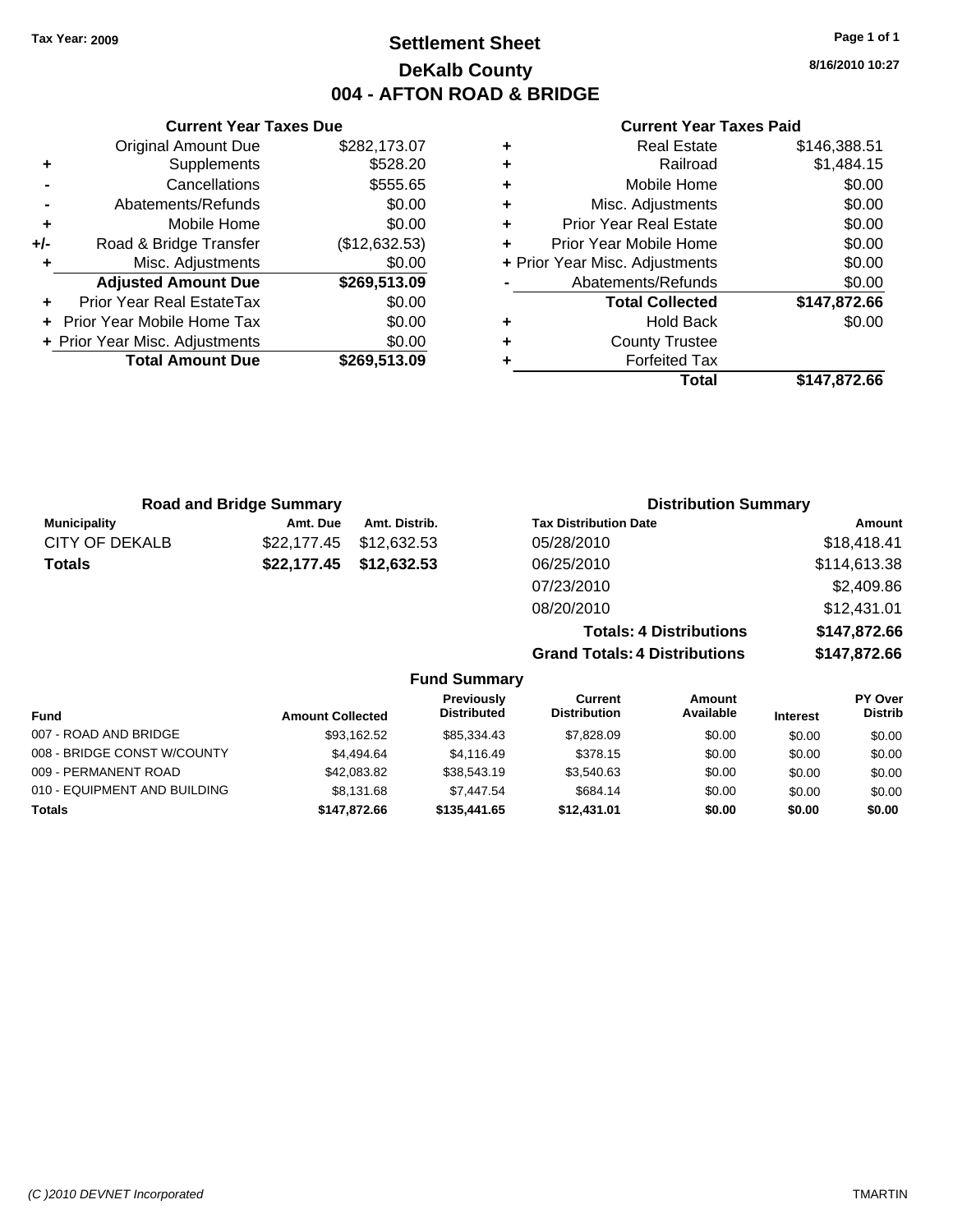## **Settlement Sheet Tax Year: 2009 Page 1 of 1 DeKalb County 005 - CLINTON TOWNSHIP**

**8/16/2010 10:27**

#### **Current Year Taxes Paid**

|     | VUITUIN TUUT TUAUJ DUU         |             |
|-----|--------------------------------|-------------|
|     | <b>Original Amount Due</b>     | \$87,010.04 |
| ٠   | Supplements                    | \$29.75     |
|     | Cancellations                  | \$56.73     |
|     | Abatements/Refunds             | \$0.00      |
| ÷   | Mobile Home                    | \$0.00      |
| +/- | Road & Bridge Transfer         | \$0.00      |
| ٠   | Misc. Adjustments              | \$18.95     |
|     | <b>Adjusted Amount Due</b>     | \$87,002.01 |
|     | Prior Year Real EstateTax      | \$0.00      |
|     | Prior Year Mobile Home Tax     | \$0.00      |
|     | + Prior Year Misc. Adjustments | \$0.00      |
|     | <b>Total Amount Due</b>        | \$87,002.01 |
|     |                                |             |

**Current Year Taxes Due**

|   | <b>Real Estate</b>             | \$50,076.46 |
|---|--------------------------------|-------------|
| ٠ | Railroad                       | \$469.53    |
| ٠ | Mobile Home                    | \$0.00      |
| ٠ | Misc. Adjustments              | \$18.95     |
| ٠ | Prior Year Real Estate         | \$0.00      |
| ÷ | Prior Year Mobile Home         | \$0.00      |
|   | + Prior Year Misc. Adjustments | \$0.00      |
|   | Abatements/Refunds             | \$0.00      |
|   | <b>Total Collected</b>         | \$50,564.94 |
| ٠ | <b>Hold Back</b>               | \$0.00      |
| ٠ | <b>County Trustee</b>          |             |
| ٠ | <b>Forfeited Tax</b>           |             |
|   | Total                          | \$50.564.94 |
|   |                                |             |

## **Distribution Summary Tax Distribution Date Amount** 05/28/2010 \$8,749.68 06/25/2010 \$35,953.03 07/23/2010 \$1,545.82 08/20/2010 \$4,316.41 **Totals: 4 Distributions \$50,564.94 Grand Totals: 4 Distributions \$50,564.94**

#### **Fund Summary**

| <b>Fund</b>                                         | <b>Amount Collected</b> | <b>Previously</b><br><b>Distributed</b> | Current<br><b>Distribution</b> | Amount<br>Available | <b>Interest</b> | <b>PY Over</b><br><b>Distrib</b> |
|-----------------------------------------------------|-------------------------|-----------------------------------------|--------------------------------|---------------------|-----------------|----------------------------------|
| 001 - CORPORATE                                     | \$38,135.83             | \$34,880.41                             | \$3,255.42                     | \$0.00              | \$0.00          | \$0.00                           |
| $005 - I. M. R. F.$                                 | \$458.28                | \$419.16                                | \$39.12                        | \$0.00              | \$0.00          | \$0.00                           |
| 027 - AUDIT                                         | \$572.85                | \$523.95                                | \$48.90                        | \$0.00              | \$0.00          | \$0.00                           |
| 035 - TORT JUDGEMENTS/LIABILITY<br><b>INSURANCE</b> | \$2,851.80              | \$2,608.36                              | \$243.44                       | \$0.00              | \$0.00          | \$0.00                           |
| 047 - SOCIAL SECURITY                               | \$3,703.33              | \$3,387.20                              | \$316.13                       | \$0.00              | \$0.00          | \$0.00                           |
| 054 - GENERAL ASSISTANCE                            | \$4,842.85              | \$4,429.45                              | \$413.40                       | \$0.00              | \$0.00          | \$0.00                           |
| <b>Totals</b>                                       | \$50,564.94             | \$46,248.53                             | \$4,316.41                     | \$0.00              | \$0.00          | \$0.00                           |
|                                                     |                         |                                         |                                |                     |                 |                                  |

## **Miscellaneous Adjustment Detail**

| Year Source           | <b>Account Type</b> |         | <b>Amount Adiustment Description</b>           |
|-----------------------|---------------------|---------|------------------------------------------------|
| 2009 RE - Real Estate | Back Tax Collected  |         | \$18.95 McCord Redemption 14-15-351-002 by TBA |
| Totals 1 entries      |                     | \$18.95 |                                                |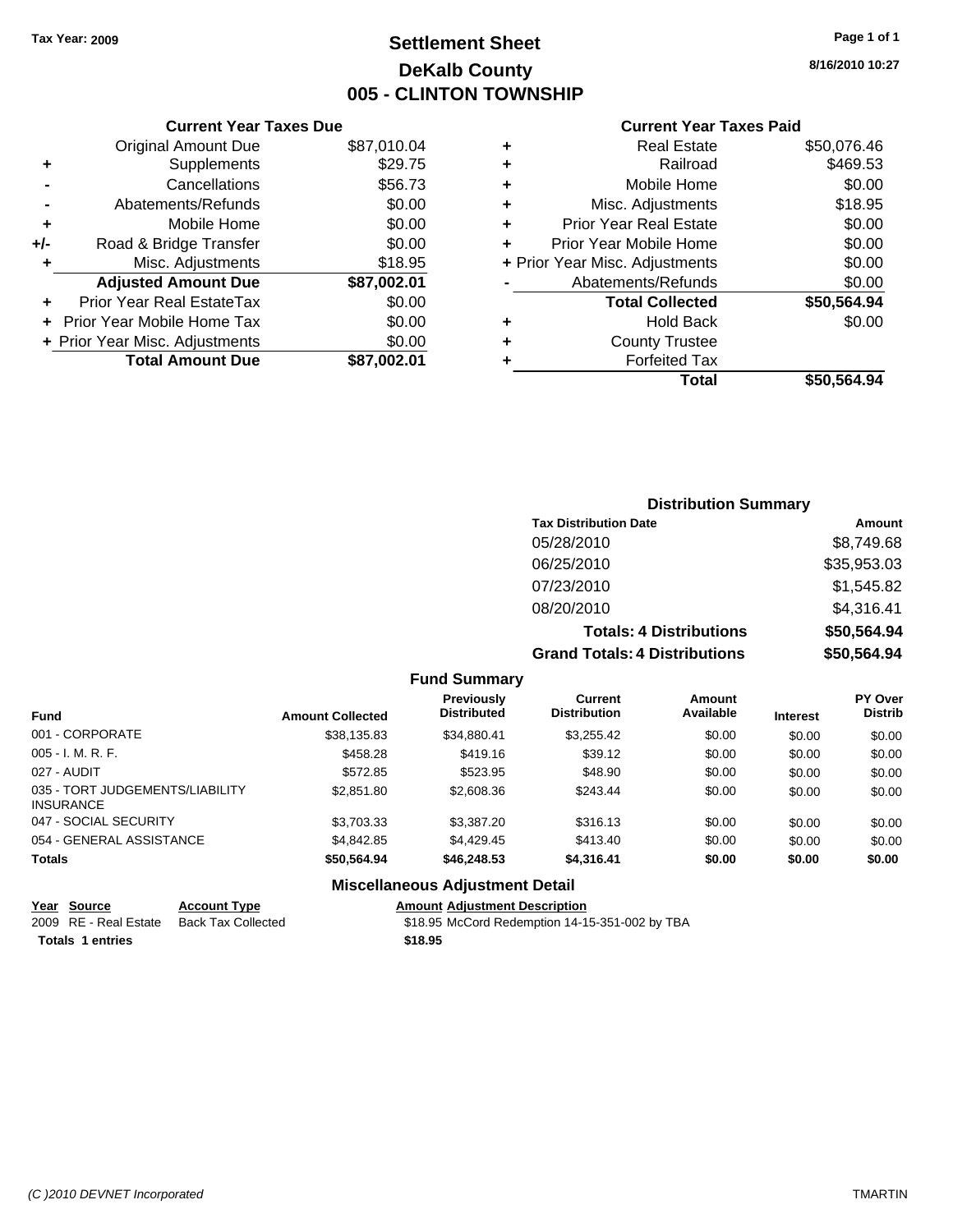## **Settlement Sheet Tax Year: 2009 Page 1 of 1 DeKalb County 006 - CLINTON TWP LIBRARY**

## **Current Year Taxes Due** Original Amount Due \$76,843.74 **+** Supplements \$26.28 **-** Cancellations \$50.11 **-** Abatements/Refunds \$0.00 **+** Mobile Home \$0.00 **+/-** Road & Bridge Transfer \$0.00 **+** Misc. Adjustments \$16.74 **Adjusted Amount Due \$76,836.65 +** Prior Year Real EstateTax \$0.00 **+** Prior Year Mobile Home Tax \$0.00 **+ Prior Year Misc. Adjustments**  $$0.00$ **Total Amount Due \$76,836.65**

#### **Current Year Taxes Paid**

| ٠ | <b>Real Estate</b>             | \$44,225.56 |
|---|--------------------------------|-------------|
| ٠ | Railroad                       | \$414.67    |
| ٠ | Mobile Home                    | \$0.00      |
| ٠ | Misc. Adjustments              | \$16.74     |
| ÷ | <b>Prior Year Real Estate</b>  | \$0.00      |
| ٠ | Prior Year Mobile Home         | \$0.00      |
|   | + Prior Year Misc. Adjustments | \$0.00      |
|   | Abatements/Refunds             | \$0.00      |
|   | <b>Total Collected</b>         | \$44,656.97 |
| ٠ | Hold Back                      | \$0.00      |
| ٠ | <b>County Trustee</b>          |             |
| ٠ | <b>Forfeited Tax</b>           |             |
|   | Total                          | \$44,656.97 |
|   |                                |             |

|               |                         |                                  |                                       | <b>Distribution Summary</b>    |                 |                           |
|---------------|-------------------------|----------------------------------|---------------------------------------|--------------------------------|-----------------|---------------------------|
|               |                         |                                  | <b>Tax Distribution Date</b>          |                                |                 | Amount                    |
|               |                         |                                  | 05/28/2010                            |                                |                 | \$7,727.29                |
|               |                         |                                  | 06/25/2010                            |                                |                 | \$31,752.41               |
|               |                         |                                  | 07/23/2010                            |                                |                 | \$1,365.20                |
|               |                         |                                  | 08/20/2010                            |                                |                 | \$3,812.07                |
|               |                         |                                  |                                       | <b>Totals: 4 Distributions</b> |                 | \$44,656.97               |
|               |                         |                                  | <b>Grand Totals: 4 Distributions</b>  |                                |                 | \$44,656.97               |
|               |                         | <b>Fund Summary</b>              |                                       |                                |                 |                           |
| <b>Fund</b>   | <b>Amount Collected</b> | Previously<br><b>Distributed</b> | <b>Current</b><br><b>Distribution</b> | Amount<br>Available            | <b>Interest</b> | PY Over<br><b>Distrib</b> |
| 016 - LIBRARY | \$44,656.97             | \$40,844.90                      | \$3,812.07                            | \$0.00                         | \$0.00          | \$0.00                    |
| Totals        | \$44,656.97             | \$40,844.90                      | \$3,812.07                            | \$0.00                         | \$0.00          | \$0.00                    |
|               |                         | Miscellaneous Adiustment Detail  |                                       |                                |                 |                           |

## **Miscellaneous Adjustment Detail**

**Year Source Account Type Amount Adjustment Description** Totals 1 entries **16.74 16.74** 

2009 RE - Real Estate Back Tax Collected \$16.74 McCord Redemption 14-15-351-002 by TBA

**8/16/2010 10:27**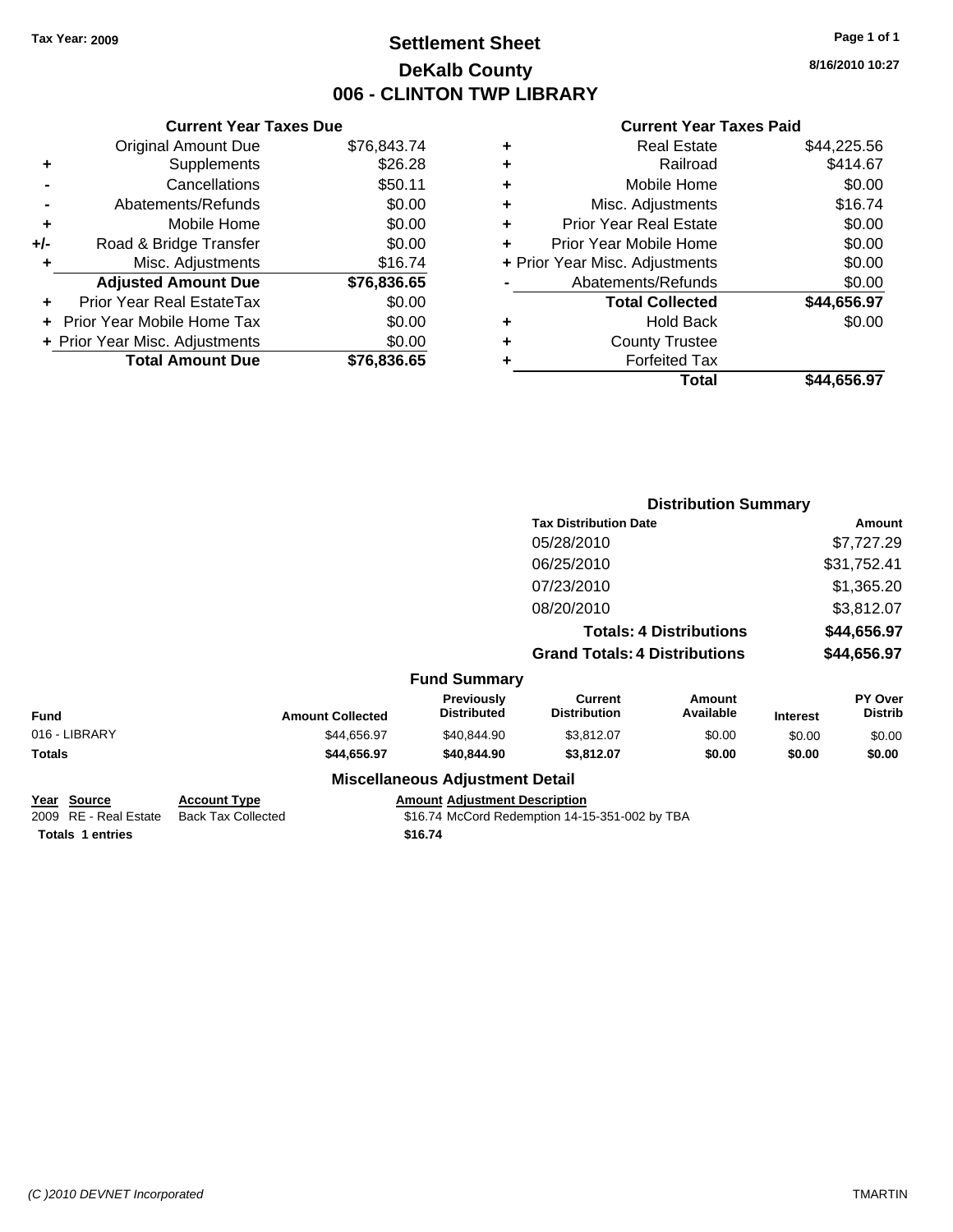## **Settlement Sheet Tax Year: 2009 Page 1 of 1 DeKalb County 007 - CLINTON TWP CEMETERY**

**8/16/2010 10:27**

#### **Current Year Taxes Paid**

| ÷ | <b>Real Estate</b>             | \$11,790.45 |
|---|--------------------------------|-------------|
| ÷ | Railroad                       | \$110.56    |
| ٠ | Mobile Home                    | \$0.00      |
| ٠ | Misc. Adjustments              | \$4.46      |
| ٠ | <b>Prior Year Real Estate</b>  | \$0.00      |
| ÷ | Prior Year Mobile Home         | \$0.00      |
|   | + Prior Year Misc. Adjustments | \$0.00      |
|   | Abatements/Refunds             | \$0.00      |
|   | <b>Total Collected</b>         | \$11,905.47 |
| ٠ | <b>Hold Back</b>               | \$0.00      |
| ٠ | <b>County Trustee</b>          |             |
|   | <b>Forfeited Tax</b>           |             |
|   | Total                          | \$11.905.47 |
|   |                                |             |

|     | <b>Current Year Taxes Due</b>            |             |  |  |  |  |
|-----|------------------------------------------|-------------|--|--|--|--|
|     | <b>Original Amount Due</b>               | \$20,487.08 |  |  |  |  |
| ٠   | Supplements                              | \$7.01      |  |  |  |  |
|     | \$13.36<br>Cancellations                 |             |  |  |  |  |
|     | Abatements/Refunds                       | \$0.00      |  |  |  |  |
| ٠   | Mobile Home                              | \$0.00      |  |  |  |  |
| +/- | Road & Bridge Transfer                   | \$0.00      |  |  |  |  |
| ٠   | Misc. Adjustments<br>\$4.46              |             |  |  |  |  |
|     | <b>Adjusted Amount Due</b>               | \$20,485.19 |  |  |  |  |
| ÷   | Prior Year Real EstateTax                | \$0.00      |  |  |  |  |
|     | Prior Year Mobile Home Tax               | \$0.00      |  |  |  |  |
|     | \$0.00<br>+ Prior Year Misc. Adjustments |             |  |  |  |  |
|     | <b>Total Amount Due</b>                  | \$20,485.19 |  |  |  |  |
|     |                                          |             |  |  |  |  |

|                |                         |                                                                                                                |                                       | <b>Distribution Summary</b>    |                 |                                  |
|----------------|-------------------------|----------------------------------------------------------------------------------------------------------------|---------------------------------------|--------------------------------|-----------------|----------------------------------|
|                |                         |                                                                                                                | <b>Tax Distribution Date</b>          |                                |                 | Amount                           |
|                |                         |                                                                                                                | 05/28/2010                            |                                |                 | \$2,060.09                       |
|                |                         |                                                                                                                | 06/25/2010                            |                                |                 | \$8,465.06                       |
|                |                         |                                                                                                                | 07/23/2010                            |                                |                 | \$363.99                         |
|                |                         |                                                                                                                | 08/20/2010                            |                                |                 | \$1,016.33                       |
|                |                         |                                                                                                                |                                       | <b>Totals: 4 Distributions</b> |                 | \$11,905.47                      |
|                |                         |                                                                                                                | <b>Grand Totals: 4 Distributions</b>  |                                |                 | \$11,905.47                      |
|                |                         | <b>Fund Summary</b>                                                                                            |                                       |                                |                 |                                  |
| <b>Fund</b>    | <b>Amount Collected</b> | Previously<br><b>Distributed</b>                                                                               | <b>Current</b><br><b>Distribution</b> | Amount<br>Available            | <b>Interest</b> | <b>PY Over</b><br><b>Distrib</b> |
| 017 - CEMETERY | \$11,905.47             | \$10,889.14                                                                                                    | \$1,016.33                            | \$0.00                         | \$0.00          | \$0.00                           |
| Totals         | \$11,905.47             | \$10,889.14                                                                                                    | \$1,016.33                            | \$0.00                         | \$0.00          | \$0.00                           |
|                |                         | Battle of History and Carolina and Constantinoplants of the Maria Miller of the Miller of the Miller of the Mi |                                       |                                |                 |                                  |

#### **Miscellaneous Adjustment Detail**

**Year Source Account Type Amount Adjustment Description Totals \$4.46 1 entries**

2009 RE - Real Estate Back Tax Collected \$4.46 McCord Redemption 14-15-351-002 by TBA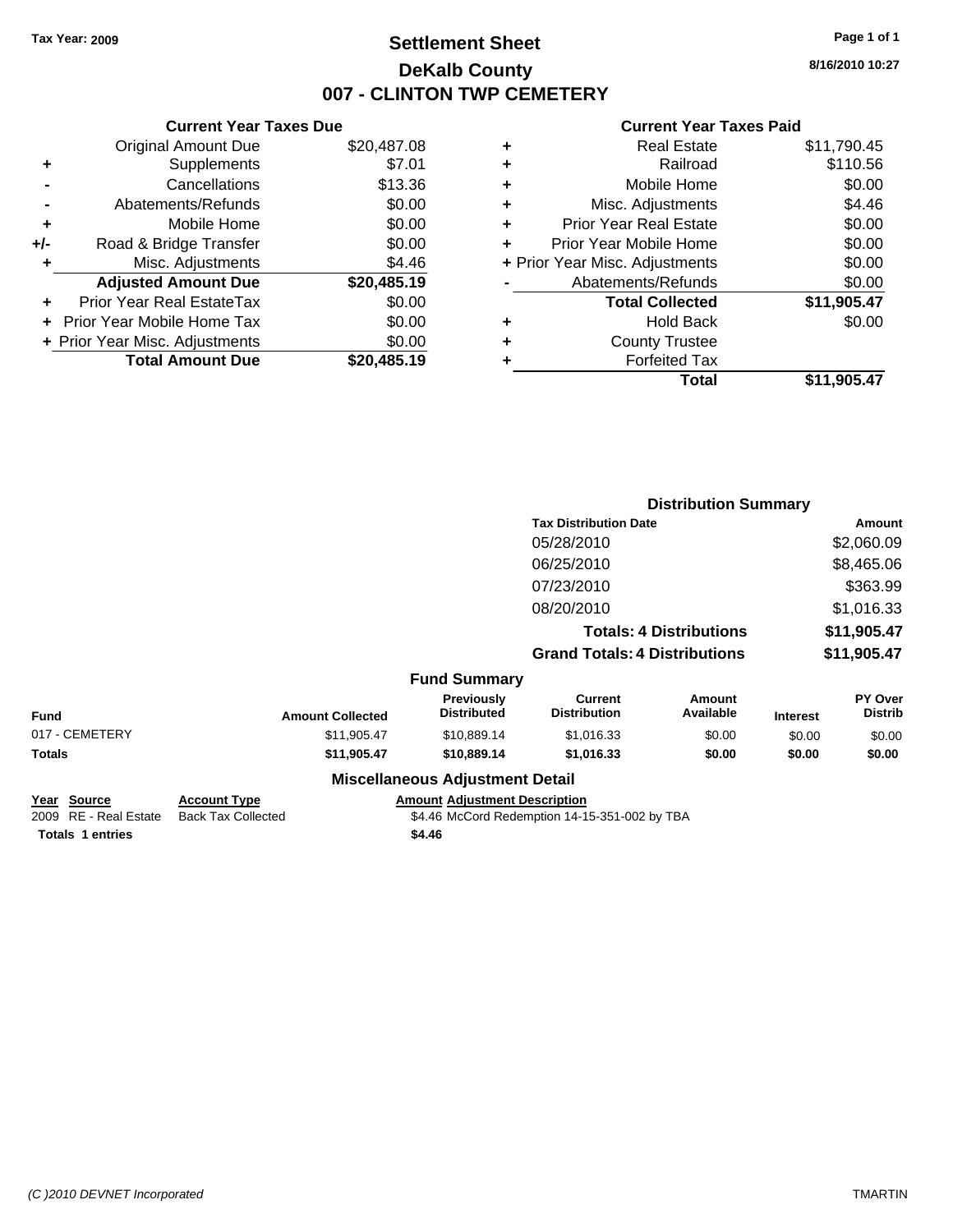## **Settlement Sheet Tax Year: 2009 Page 1 of 1 DeKalb County 008 - CLINTON COMM BLDG**

**8/16/2010 10:27**

#### **Current Year Taxes Paid**

| <b>Original Amount Due</b>               | \$14,002.51                   |  |  |  |  |
|------------------------------------------|-------------------------------|--|--|--|--|
| Supplements                              | \$4.79                        |  |  |  |  |
| Cancellations                            | \$9.13                        |  |  |  |  |
| \$0.00<br>Abatements/Refunds             |                               |  |  |  |  |
| Mobile Home                              | \$0.00                        |  |  |  |  |
| \$0.00<br>Road & Bridge Transfer<br>+/-  |                               |  |  |  |  |
| \$3.05<br>Misc. Adjustments<br>٠         |                               |  |  |  |  |
| <b>Adjusted Amount Due</b>               | \$14,001.22                   |  |  |  |  |
| Prior Year Real EstateTax                | \$0.00                        |  |  |  |  |
| \$0.00<br>Prior Year Mobile Home Tax     |                               |  |  |  |  |
| \$0.00<br>+ Prior Year Misc. Adjustments |                               |  |  |  |  |
| <b>Total Amount Due</b>                  | \$14.001.22                   |  |  |  |  |
|                                          | <b>Current Year Taxes Due</b> |  |  |  |  |

| \$8,058.94<br><b>Real Estate</b>         |
|------------------------------------------|
| \$75.57<br>Railroad                      |
| \$0.00<br>Mobile Home                    |
| \$3.05<br>Misc. Adjustments              |
| \$0.00<br><b>Prior Year Real Estate</b>  |
| \$0.00<br>Prior Year Mobile Home         |
| \$0.00<br>+ Prior Year Misc. Adjustments |
| \$0.00<br>Abatements/Refunds             |
| \$8,137.56<br><b>Total Collected</b>     |
| \$0.00<br><b>Hold Back</b>               |
| <b>County Trustee</b>                    |
| <b>Forfeited Tax</b>                     |
| \$8,137.56<br>Total                      |
|                                          |

|                 |                         |                                  |                                       | <b>Distribution Summary</b>    |                 |                           |
|-----------------|-------------------------|----------------------------------|---------------------------------------|--------------------------------|-----------------|---------------------------|
|                 |                         |                                  | <b>Tax Distribution Date</b>          |                                |                 | Amount                    |
|                 |                         |                                  | 05/28/2010                            |                                |                 | \$1,408.14                |
|                 |                         |                                  | 06/25/2010                            |                                |                 | \$5,786.09                |
|                 |                         |                                  | 07/23/2010                            |                                |                 | \$248.73                  |
|                 |                         |                                  | 08/20/2010                            |                                |                 | \$694.60                  |
|                 |                         |                                  |                                       | <b>Totals: 4 Distributions</b> |                 | \$8,137.56                |
|                 |                         |                                  | <b>Grand Totals: 4 Distributions</b>  |                                |                 | \$8,137.56                |
|                 |                         | <b>Fund Summary</b>              |                                       |                                |                 |                           |
| <b>Fund</b>     | <b>Amount Collected</b> | Previously<br><b>Distributed</b> | <b>Current</b><br><b>Distribution</b> | Amount<br>Available            | <b>Interest</b> | PY Over<br><b>Distrib</b> |
| 001 - CORPORATE | \$8,137.56              | \$7,442.96                       | \$694.60                              | \$0.00                         | \$0.00          | \$0.00                    |
| Totals          | \$8,137.56              | \$7,442.96                       | \$694.60                              | \$0.00                         | \$0.00          | \$0.00                    |
|                 |                         | Micrallangous Adiustmant Datail  |                                       |                                |                 |                           |

## **Miscellaneous Adjustment Detail**

**Totals \$3.05 1 entries**

**Year Source Account Type Amount Adjustment Description** 2009 RE - Real Estate Back Tax Collected \$3.05 McCord Redemption 14-15-351-002 by TBA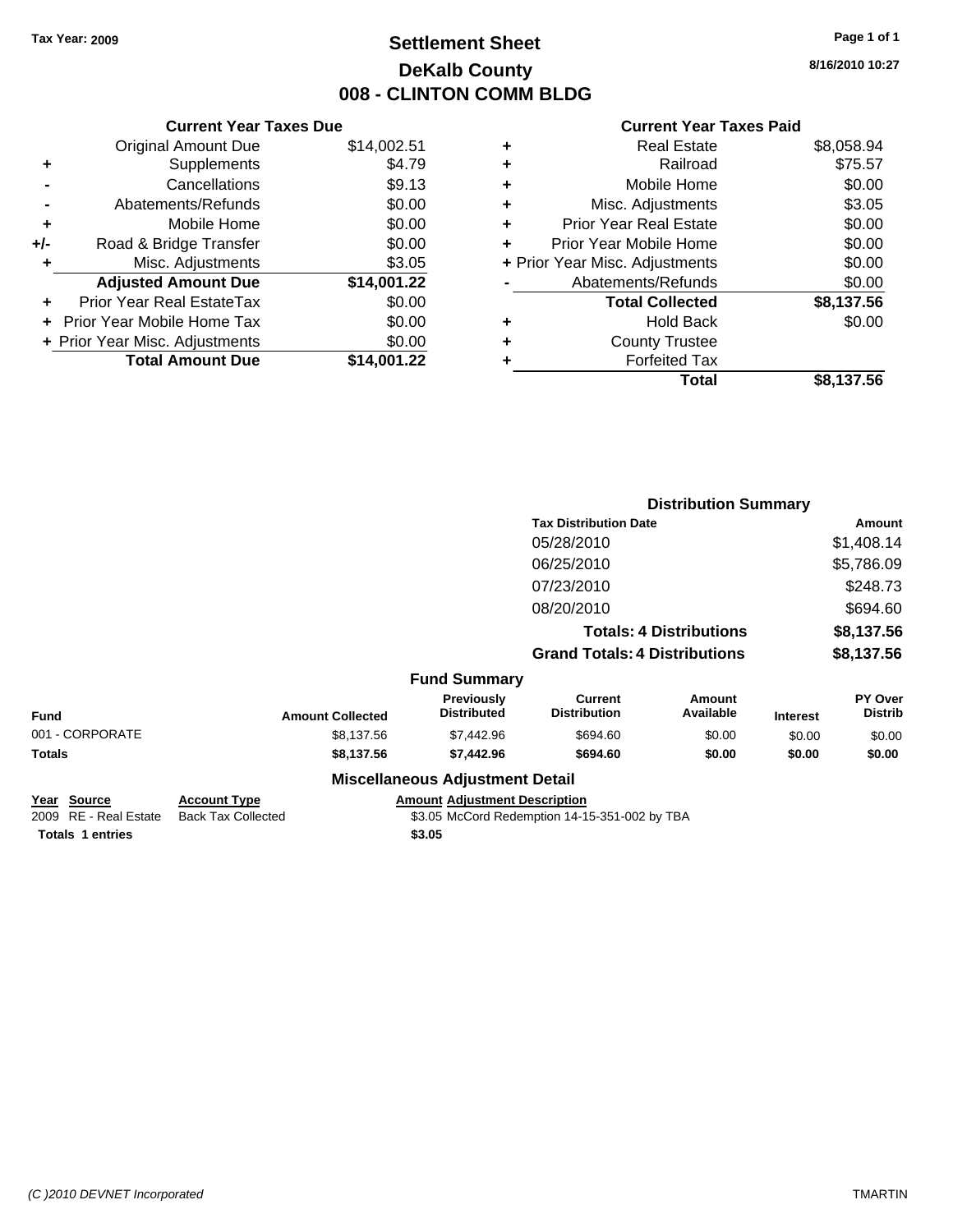## **Settlement Sheet Tax Year: 2009 Page 1 of 1 DeKalb County 009 - CLINTON ROAD & BRIDGE**

**8/16/2010 10:27**

## **Current Year Taxes Paid**

|   | <b>Real Estate</b>             | \$112,630.91 |
|---|--------------------------------|--------------|
| ٠ | Railroad                       | \$1,199.21   |
| ٠ | Mobile Home                    | \$0.00       |
| ٠ | Misc. Adjustments              | \$51.06      |
| ٠ | <b>Prior Year Real Estate</b>  | \$0.00       |
|   | Prior Year Mobile Home         | \$0.00       |
|   | + Prior Year Misc. Adjustments | \$0.00       |
|   | Abatements/Refunds             | \$0.00       |
|   | <b>Total Collected</b>         | \$113,881.18 |
| ٠ | <b>Hold Back</b>               | \$0.00       |
| ٠ | <b>County Trustee</b>          |              |
|   | <b>Forfeited Tax</b>           |              |
|   | Total                          | \$113,881.18 |
|   |                                |              |

|       | <b>Current Year Taxes Due</b>  |               |
|-------|--------------------------------|---------------|
|       | Original Amount Due            | \$234,442.13  |
| ٠     | Supplements                    | \$58.51       |
|       | Cancellations                  | \$127.63      |
|       | Abatements/Refunds             | \$0.00        |
| ٠     | Mobile Home                    | \$0.00        |
| $+/-$ | Road & Bridge Transfer         | (\$22,361.99) |
|       | Misc. Adjustments              | \$51.06       |
|       | <b>Adjusted Amount Due</b>     | \$212,062.08  |
|       | Prior Year Real EstateTax      | \$0.00        |
|       | Prior Year Mobile Home Tax     | \$0.00        |
|       | + Prior Year Misc. Adjustments | \$0.00        |
|       | <b>Total Amount Due</b>        | \$212,062.08  |
|       |                                |               |

| <b>Road and Bridge Summary</b> |                         |               |                                         |                                       | <b>Distribution Summary</b>    |                 |                           |
|--------------------------------|-------------------------|---------------|-----------------------------------------|---------------------------------------|--------------------------------|-----------------|---------------------------|
| <b>Municipality</b>            | Amt. Due                | Amt. Distrib. |                                         | <b>Tax Distribution Date</b>          |                                |                 | Amount                    |
| <b>VILLAGE OF WATERMAN</b>     | \$38,436.18             | \$22,361.99   |                                         | 05/28/2010                            |                                |                 | \$19,681.01               |
| <b>Totals</b>                  | \$38,436.18             | \$22,361.99   |                                         | 06/25/2010                            |                                |                 | \$81,013.99               |
|                                |                         |               |                                         | 07/23/2010                            |                                |                 | \$3,477.08                |
|                                |                         |               |                                         | 08/20/2010                            |                                |                 | \$9,709.10                |
|                                |                         |               |                                         |                                       | <b>Totals: 4 Distributions</b> |                 | \$113,881.18              |
|                                |                         |               |                                         | <b>Grand Totals: 4 Distributions</b>  |                                |                 | \$113,881.18              |
|                                |                         |               | <b>Fund Summary</b>                     |                                       |                                |                 |                           |
| Fund                           | <b>Amount Collected</b> |               | <b>Previously</b><br><b>Distributed</b> | <b>Current</b><br><b>Distribution</b> | Amount<br>Available            | <b>Interest</b> | PY Over<br><b>Distrib</b> |

| <b>Fund</b>                                   |                     | <b>Amount Collected</b> | <b>Distributed</b>                     | <b>Distribution</b> | Available | <b>Interest</b> | <b>Distrib</b> |
|-----------------------------------------------|---------------------|-------------------------|----------------------------------------|---------------------|-----------|-----------------|----------------|
| 007 - ROAD AND BRIDGE                         |                     | \$45,468,42             | \$41,599.28                            | \$3,869.14          | \$0.00    | \$0.00          | \$0.00         |
| 009 - PERMANENT ROAD                          |                     | \$48.053.65             | \$43.951.62                            | \$4,102.03          | \$0.00    | \$0.00          | \$0.00         |
| 010 - EQUIPMENT AND BUILDING                  |                     | \$18,659.20             | \$17,066.38                            | \$1,592.82          | \$0.00    | \$0.00          | \$0.00         |
| 035 - TORT JUDGEMENTS/LIABILITY<br><b>INS</b> |                     | \$1.699.91              | \$1,554.80                             | \$145.11            | \$0.00    | \$0.00          | \$0.00         |
| <b>Totals</b>                                 |                     | \$113,881.18            | \$104,172.08                           | \$9,709.10          | \$0.00    | \$0.00          | \$0.00         |
|                                               |                     |                         | <b>Miscellaneous Adjustment Detail</b> |                     |           |                 |                |
| Year Source                                   | <b>Account Type</b> |                         | <b>Amount Adiustment Description</b>   |                     |           |                 |                |

| Year Source             | <b>Account Type</b> | <b>Amount Adiustment Description</b>           |
|-------------------------|---------------------|------------------------------------------------|
| 2009 RE - Real Estate   | Back Tax Collected  | \$51.06 McCord Redemption 14-15-351-002 by TBA |
| <b>Totals 1 entries</b> |                     | \$51.06                                        |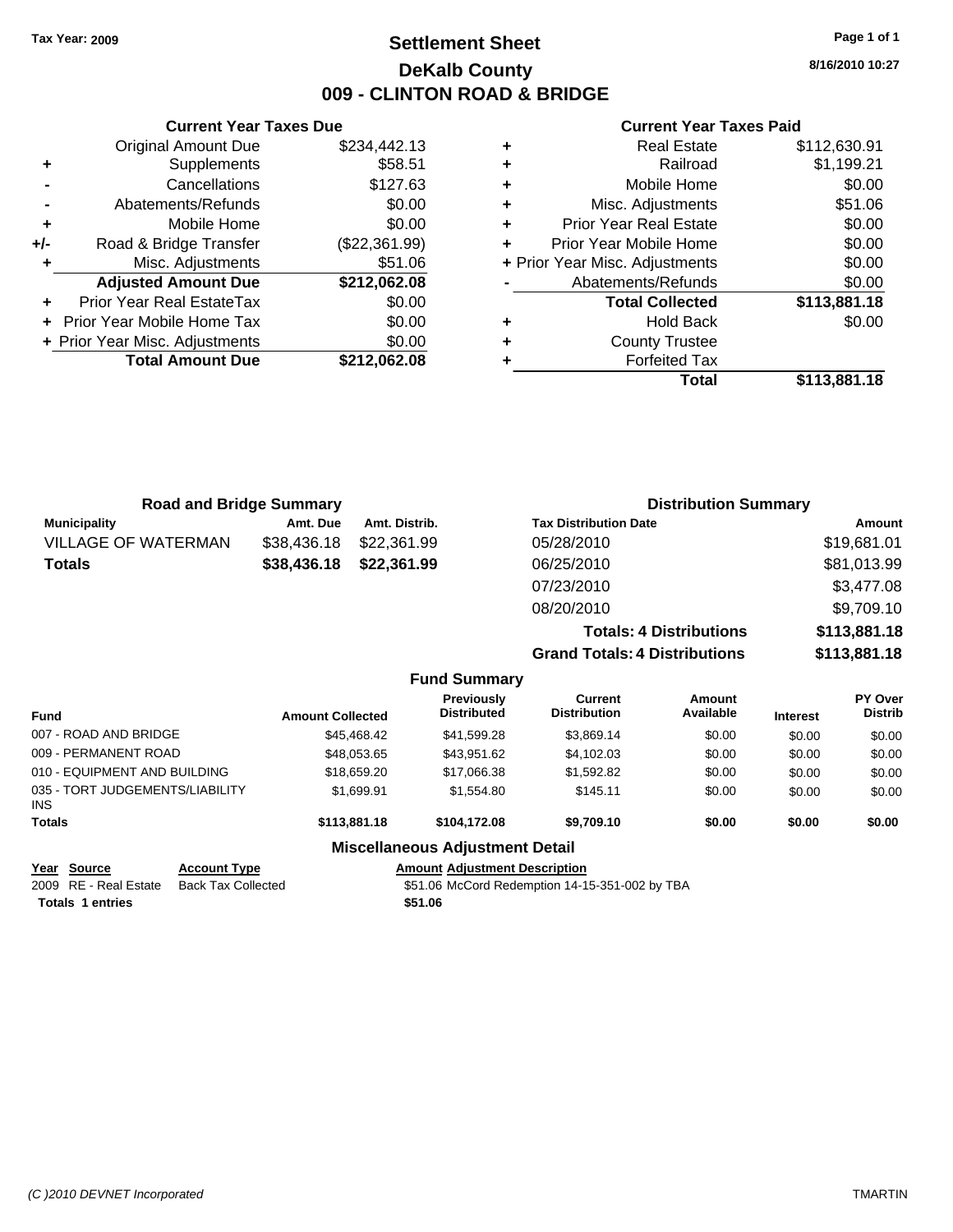## **Settlement Sheet Tax Year: 2009 Page 1 of 1 DeKalb County 010 - CORTLAND TOWNSHIP**

## **Current Year Taxes Due**

|     | <b>Original Amount Due</b>     | \$217,831.33 |
|-----|--------------------------------|--------------|
| ٠   | Supplements                    | \$3,359.90   |
|     | Cancellations                  | \$6,978.01   |
|     | Abatements/Refunds             | \$0.00       |
| ٠   | Mobile Home                    | \$0.00       |
| +/- | Road & Bridge Transfer         | \$0.00       |
| ٠   | Misc. Adjustments              | \$794.65     |
|     | <b>Adjusted Amount Due</b>     | \$215,007.87 |
|     | Prior Year Real EstateTax      | (\$26.14)    |
|     | Prior Year Mobile Home Tax     | \$0.00       |
|     | + Prior Year Misc. Adjustments | \$0.00       |
|     | <b>Total Amount Due</b>        | \$214,981.73 |

#### **Current Year Taxes Paid**

| ٠ | <b>Real Estate</b>             | \$122,104.08 |
|---|--------------------------------|--------------|
| ٠ | Railroad                       | \$267.68     |
| ٠ | Mobile Home                    | \$0.00       |
| ٠ | Misc. Adjustments              | \$794.65     |
| ÷ | <b>Prior Year Real Estate</b>  | (\$26.14)    |
|   | Prior Year Mobile Home         | \$0.00       |
|   | + Prior Year Misc. Adjustments | \$0.00       |
|   | Abatements/Refunds             | \$0.00       |
|   | <b>Total Collected</b>         | \$123,140.27 |
| ٠ | <b>Hold Back</b>               | \$0.00       |
| ٠ | <b>County Trustee</b>          |              |
| ٠ | <b>Forfeited Tax</b>           |              |
|   | Total                          | \$123,140.27 |
|   |                                |              |

## **Distribution Summary**

| <b>Tax Distribution Date</b>         | Amount       |
|--------------------------------------|--------------|
| 05/28/2010                           | \$25,491.14  |
| 06/25/2010                           | \$83,652.74  |
| 07/23/2010                           | \$1,923.00   |
| 08/20/2010                           | \$12,073.39  |
| <b>Totals: 4 Distributions</b>       | \$123,140.27 |
| <b>Grand Totals: 4 Distributions</b> | \$123,140.27 |

#### **Fund Summary**

| Fund                                    | <b>Amount Collected</b> | <b>Previously</b><br><b>Distributed</b> | Current<br><b>Distribution</b> | Amount<br>Available | <b>Interest</b> | <b>PY Over</b><br><b>Distrib</b> |
|-----------------------------------------|-------------------------|-----------------------------------------|--------------------------------|---------------------|-----------------|----------------------------------|
| 001 - CORPORATE                         | \$98,029.03             | \$88,417.67                             | \$9,611.36                     | \$0.00              | \$0.00          | \$0.00                           |
| 005 - I. M. R. F.                       | \$6,134.73              | \$5,533.25                              | \$601.48                       | \$0.00              | \$0.00          | \$0.00                           |
| 027 - AUDIT                             | \$1.684.66              | \$1,519.50                              | \$165.16                       | \$0.00              | \$0.00          | \$0.00                           |
| 035 - TORT JUDGEMENTS/LIABILITY<br>INS. | \$6,691.06              | \$6,035.03                              | \$656.03                       | \$0.00              | \$0.00          | \$0.00                           |
| 047 - SOCIAL SECURITY                   | \$5,578,52              | \$5.031.57                              | \$546.95                       | \$0.00              | \$0.00          | \$0.00                           |
| 054 - GENERAL ASSISTANCE                | \$5.022.27              | \$4,529.86                              | \$492.41                       | \$0.00              | \$0.00          | \$0.00                           |
| Totals                                  | \$123,140.27            | \$111,066.88                            | \$12,073.39                    | \$0.00              | \$0.00          | \$0.00                           |

## **Miscellaneous Adjustment Detail**

|                         | Year Source           | <b>Account Type</b>       | <b>Amount Adjustment Description</b>                               |
|-------------------------|-----------------------|---------------------------|--------------------------------------------------------------------|
|                         | 2009 RE - Real Estate | <b>Back Tax Collected</b> | \$793.25 Eagle Home Nature's Crossing Redemption 58 Parcels by TBA |
|                         | 2009 RE - Real Estate | <b>Back Tax Collected</b> | \$0.79 Montabano Builders Redemption 09-33-128-003 by TBA          |
|                         | 2009 RE - Real Estate | Back Tax Collected        | \$0.26 Montalbano Builders Redemption 09-28-352-001 by TBA         |
|                         | 2009 RE - Real Estate | <b>Back Tax Collected</b> | \$0.17 Montalbano Builders Redemption 09-28-351-016 by TBA         |
|                         | 2009 RE - Real Estate | <b>Back Tax Collected</b> | \$0.18 Montalbano Builders Redemption 09-28-351-015 by TBA         |
| <b>Totals 5 entries</b> |                       |                           | \$794.65                                                           |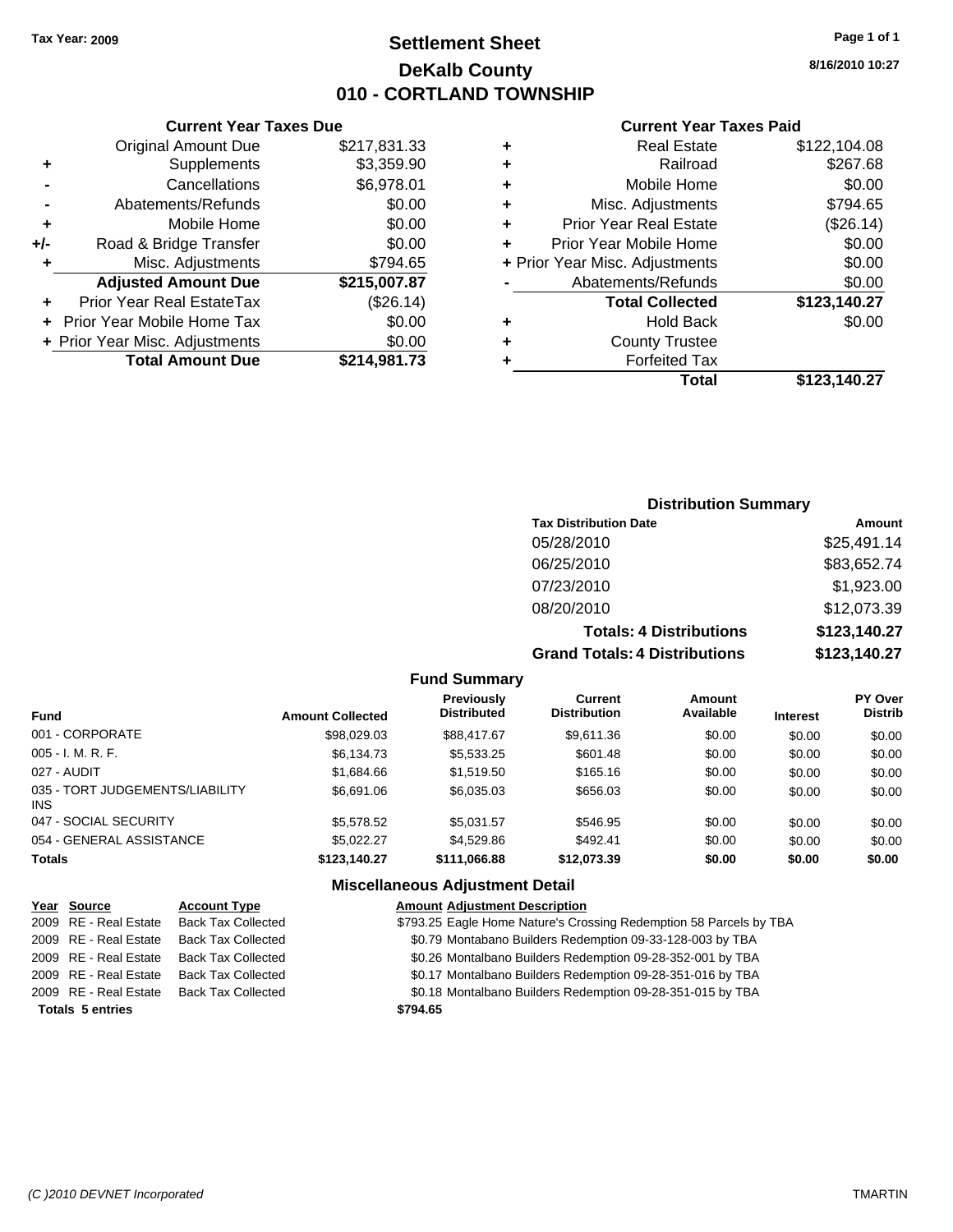## **Settlement Sheet Tax Year: 2009 Page 1 of 1 DeKalb County 011 - CORTLAND ROAD & BRIDGE**

**8/16/2010 10:27**

#### **Current Year Taxes Paid**

|       | <b>Current Year Taxes Due</b>  |               |
|-------|--------------------------------|---------------|
|       | <b>Original Amount Due</b>     | \$404,567.57  |
| ٠     | Supplements                    | \$11,829.98   |
|       | Cancellations                  | \$12,175.35   |
|       | Abatements/Refunds             | \$0.00        |
| ٠     | Mobile Home                    | \$0.00        |
| $+/-$ | Road & Bridge Transfer         | (\$14,010.66) |
|       | Misc. Adjustments              | \$1,475.90    |
|       | <b>Adjusted Amount Due</b>     | \$391,687.44  |
|       | Prior Year Real EstateTax      | (\$82.82)     |
|       | Prior Year Mobile Home Tax     | \$0.00        |
|       | + Prior Year Misc. Adjustments | \$0.00        |
|       | <b>Total Amount Due</b>        | \$391,604.62  |
|       |                                |               |

|   | <b>Real Estate</b>             | \$215,989.26 |
|---|--------------------------------|--------------|
| ÷ | Railroad                       | \$493.68     |
| ٠ | Mobile Home                    | \$0.00       |
| ٠ | Misc. Adjustments              | \$1,475.90   |
| ٠ | <b>Prior Year Real Estate</b>  | (\$82.82)    |
|   | Prior Year Mobile Home         | \$0.00       |
|   | + Prior Year Misc. Adjustments | \$0.00       |
|   | Abatements/Refunds             | \$0.00       |
|   | <b>Total Collected</b>         | \$217,876.02 |
|   | <b>Hold Back</b>               | \$0.00       |
| ٠ | <b>County Trustee</b>          |              |
|   | <b>Forfeited Tax</b>           |              |
|   | Total                          | \$217,876.02 |

| <b>Road and Bridge Summary</b> |             |               | <b>Distribution Summary</b>    |               |  |
|--------------------------------|-------------|---------------|--------------------------------|---------------|--|
| <b>Municipality</b>            | Amt. Due    | Amt. Distrib. | <b>Tax Distribution Date</b>   | <b>Amount</b> |  |
| TOWN OF CORTLAND               | \$7,852.19  | \$4,489.20    | 05/28/2010                     | \$44,477.31   |  |
| <b>CITY OF DEKALB</b>          | \$531.74    | \$304.05      | 06/25/2010                     | \$149,014.13  |  |
| VILLAGE OF MAPLE PARK          | \$1,779.34  | \$1,017.35    | 07/23/2010                     | \$3,355.30    |  |
| <b>CITY OF SYCAMORE</b>        | \$14,341.55 | \$8,200.06    | 08/20/2010                     | \$21,029.28   |  |
| \$24,504.82<br><b>Totals</b>   |             | \$14,010.66   | <b>Totals: 4 Distributions</b> | \$217,876.02  |  |
|                                |             |               | Crond Totalo: A Diotributions  | 0.4707c       |  |

| TULAIS. T DISLIIDULIUIIS             | <b>JAIL, ULU.UL</b> |                |
|--------------------------------------|---------------------|----------------|
| <b>Grand Totals: 4 Distributions</b> | \$217,876.02        |                |
| Current                              | Amount              | <b>PY Over</b> |

| <b>Fund</b>                             | <b>Amount Collected</b> | Previously<br><b>Distributed</b> | Current<br><b>Distribution</b> | Amount<br>Available | <b>Interest</b> | <b>PY Over</b><br><b>Distrib</b> |
|-----------------------------------------|-------------------------|----------------------------------|--------------------------------|---------------------|-----------------|----------------------------------|
| 005 - I. M. R. F.                       | \$4.012.57              | \$3.625.24                       | \$387.33                       | \$0.00              | \$0.00          | \$0.00                           |
| 007 - ROAD AND BRIDGE                   | \$16,945.06             | \$15,311.91                      | \$1,633.15                     | \$0.00              | \$0.00          | \$0.00                           |
| 009 - PERMANENT ROAD                    | \$160,499.68            | \$145,006.43                     | \$15,493.25                    | \$0.00              | \$0.00          | \$0.00                           |
| 010 - EQUIPMENT AND BUILDING            | \$22,930.79             | \$20.717.25                      | \$2,213.54                     | \$0.00              | \$0.00          | \$0.00                           |
| 027 - AUDIT                             | \$1,434.23              | \$1,295.78                       | \$138.45                       | \$0.00              | \$0.00          | \$0.00                           |
| 035 - TORT JUDGEMENTS/LIABILITY<br>INS. | \$9,185.26              | \$8,298.59                       | \$886.67                       | \$0.00              | \$0.00          | \$0.00                           |
| 047 - SOCIAL SECURITY                   | \$2,868.43              | \$2,591.54                       | \$276.89                       | \$0.00              | \$0.00          | \$0.00                           |
| Totals                                  | \$217,876.02            | \$196,846.74                     | \$21,029.28                    | \$0.00              | \$0.00          | \$0.00                           |
|                                         |                         |                                  |                                |                     |                 |                                  |

**Fund Summary**

#### **Miscellaneous Adjustment Detail Year Source Account Type Amount Adjustment Description** 2009 RE - Real Estate Back Tax Collected \$1,473.28 Eagle Home Nature's Crossing Redemption 58 Parcels by TBA 2009 RE - Real Estate Back Tax Collected **19.47 Montabano Builders Redemption 09-33-128-003 by TBA**<br>2009 RE - Real Estate Back Tax Collected 19.49 Montalbano Builders Redemption 09-28-352-001 by TBA 2009 RE - Real Estate Back Tax Collected \$0.49 Montalbano Builders Redemption 09-28-352-001 by TBA 2009 RE - Real Estate Back Tax Collected \$0.32 Montalbano Builders Redemption 09-28-351-016 by TBA 2009 RE - Real Estate Back Tax Collected \$0.34 Montalbano Builders Redemption 09-28-351-015 by TBA **Totals \$1,475.90 5 entries**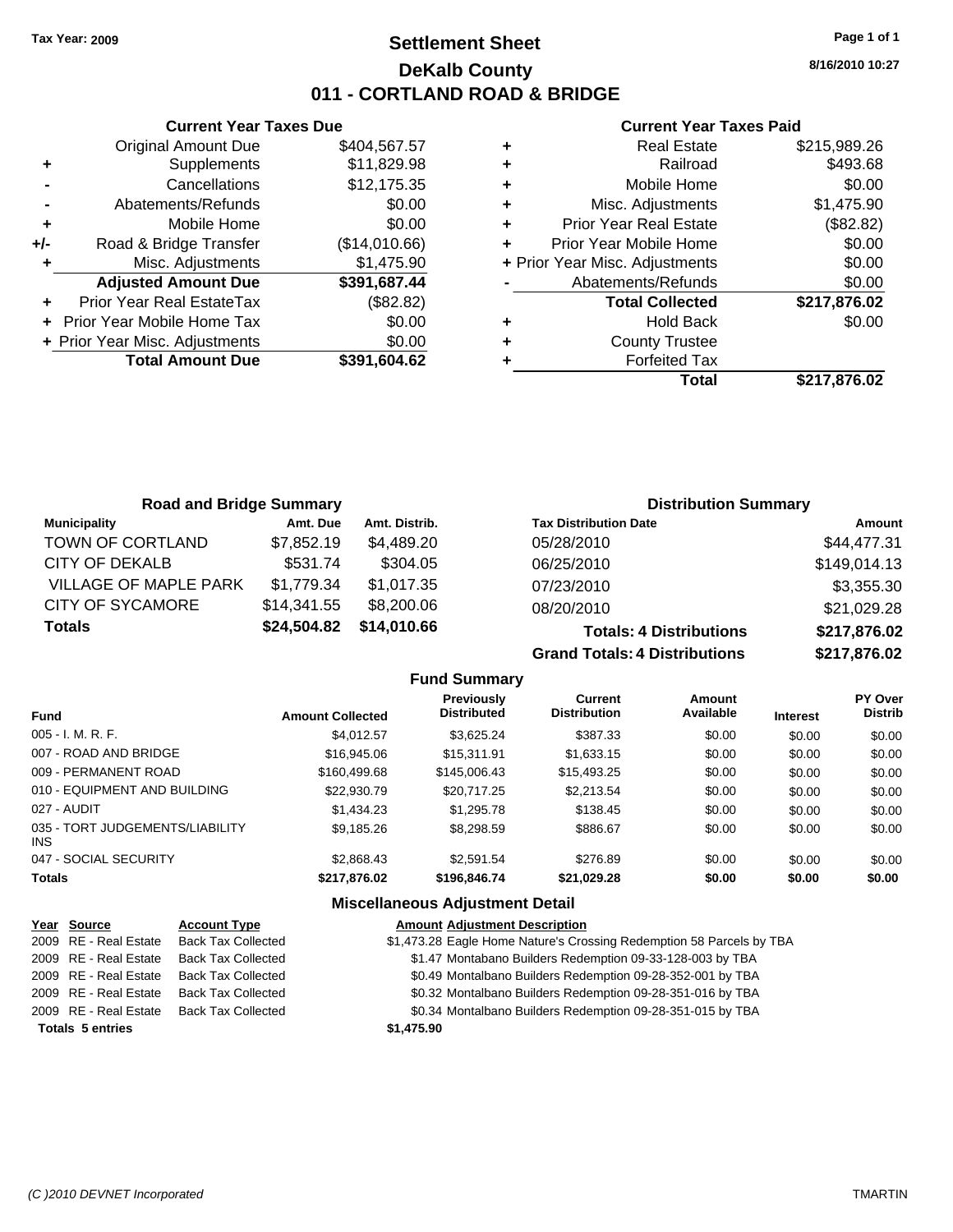## **Settlement Sheet Tax Year: 2009 Page 1 of 1 DeKalb County 012 - DEKALB TOWNSHIP**

**8/16/2010 10:27**

## **Current Year Taxes Paid**

|                   |   |              | <b>Current Year Taxes Due</b>  |     |
|-------------------|---|--------------|--------------------------------|-----|
|                   | ٠ | \$823,436.39 | <b>Original Amount Due</b>     |     |
|                   | ٠ | \$11,460.37  | Supplements                    | ٠   |
|                   | ٠ | \$18,757.22  | Cancellations                  |     |
| Misc              |   | \$0.00       | Abatements/Refunds             |     |
| Prior Yea         |   | \$0.00       | Mobile Home                    |     |
| <b>Prior Year</b> |   | \$0.00       | Road & Bridge Transfer         | +/- |
| + Prior Year Misc |   | \$200.02     | Misc. Adjustments              |     |
| Abatem            |   | \$816,339.56 | <b>Adjusted Amount Due</b>     |     |
| To                |   | (\$95.95)    | Prior Year Real EstateTax      |     |
|                   |   | \$0.00       | + Prior Year Mobile Home Tax   |     |
| C                 | ٠ | \$4,025.91   | + Prior Year Misc. Adjustments |     |
|                   |   | \$820,269.52 | <b>Total Amount Due</b>        |     |
|                   |   |              |                                |     |

|   | <b>Real Estate</b>             | \$460,015.91 |
|---|--------------------------------|--------------|
| ٠ | Railroad                       | \$677.35     |
| ٠ | Mobile Home                    | \$0.00       |
| ٠ | Misc. Adjustments              | \$200.02     |
| ÷ | <b>Prior Year Real Estate</b>  | (\$95.95)    |
| ÷ | Prior Year Mobile Home         | \$0.00       |
|   | + Prior Year Misc. Adjustments | \$4,025.91   |
|   | Abatements/Refunds             | \$0.00       |
|   | <b>Total Collected</b>         | \$464,823.24 |
| ٠ | <b>Hold Back</b>               | \$0.00       |
| ٠ | <b>County Trustee</b>          |              |
|   | <b>Forfeited Tax</b>           |              |
|   | Total                          | \$464,823.24 |
|   |                                |              |

#### **Distribution Summary Tax Distribution Date Amount** 05/28/2010 \$91,414.56 06/25/2010 \$322,539.82 07/23/2010 \$4,691.58 08/20/2010 \$46,177.28 **Totals: 4 Distributions \$464,823.24 Grand Totals: 4 Distributions \$464,823.24 Fund Summary Fund Interest Amount Collected Distributed PY Over Distrib Amount Available Current Distribution Previously** 001 - CORPORATE \$356,604.49 \$321,178.06 \$35,426.43 \$0.00 \$0.00 \$0.00 054 - GENERAL ASSISTANCE \$108,218.75 \$97,467.90 \$10,750.85 \$0.00 \$0.00 \$0.00 \$0.00 **Totals \$464,823.24 \$418,645.96 \$46,177.28 \$0.00 \$0.00 \$0.00 Miscellaneous Adjustment Detail Year Source Account Type Amount Adjustment Description**

**Totals \$4,225.93 3 entries**

2008 RE - Real Estate Back Tax Collected \$4,025.91 DeKalb TIF #4 Surplus Distribution by TBA

2009 RE - Real Estate Back Tax Collected \$0.59 Gardens of Rivermist Redemption 08-02-303-001 by TBA

2009 RE - Real Estate Paymt In Lieu of Tax \$199.43 Housing Authority DeKalb Units by TBA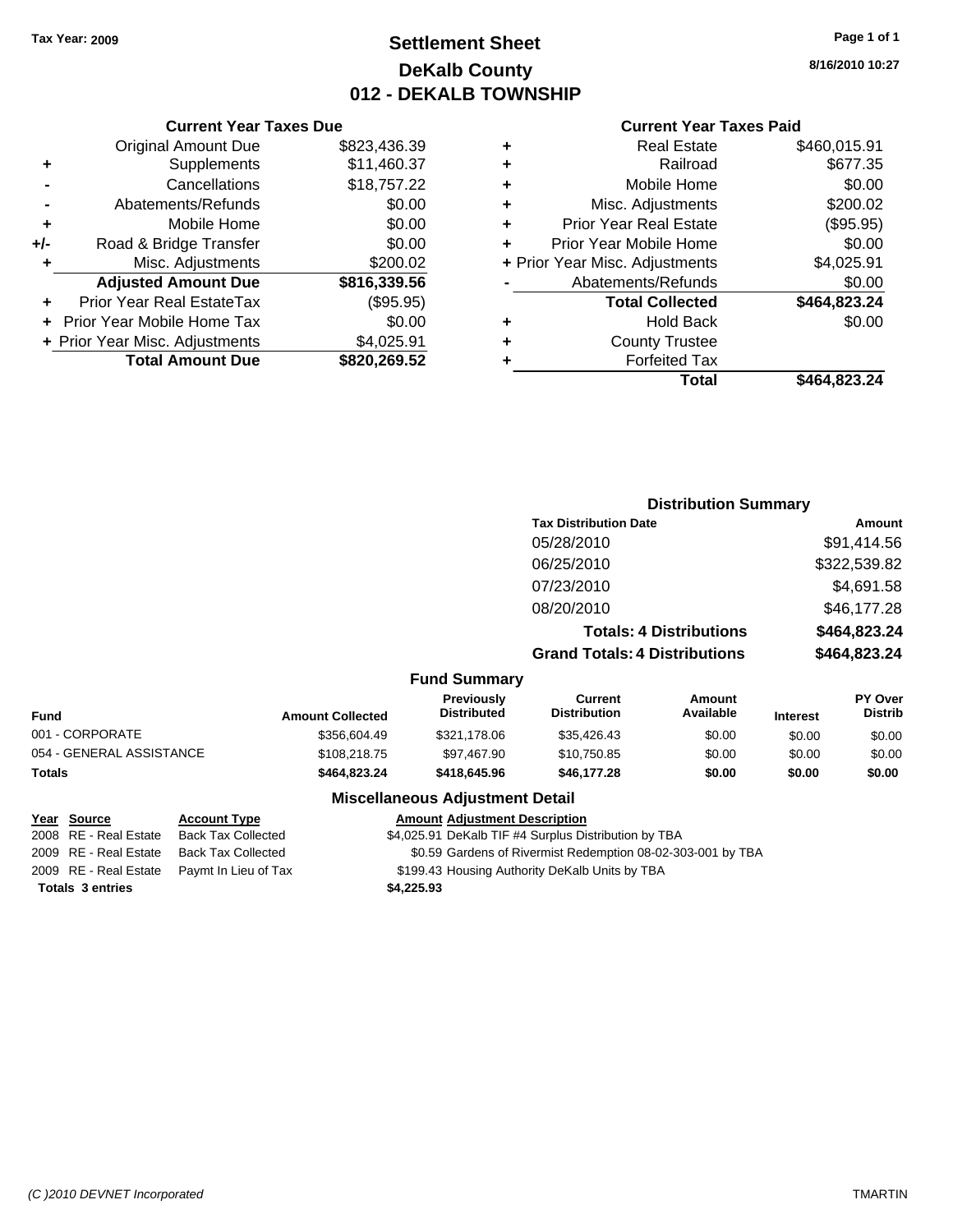**8/16/2010 10:27**

## **Current Year Taxes Paid**

| <b>Real Estate</b><br>٠            | \$634,298.18 |
|------------------------------------|--------------|
| Railroad<br>٠                      | \$966.05     |
| Mobile Home<br>٠                   | \$0.00       |
| Misc. Adjustments<br>٠             | \$320.05     |
| <b>Prior Year Real Estate</b><br>٠ | (\$1,076.09) |
| Prior Year Mobile Home<br>٠        | \$0.00       |
| + Prior Year Misc. Adjustments     | \$6,441.82   |
| Abatements/Refunds                 | \$0.00       |
| <b>Total Collected</b>             | \$640,950.01 |
| <b>Hold Back</b><br>٠              | \$0.00       |
| <b>County Trustee</b><br>٠         |              |
| <b>Forfeited Tax</b><br>٠          |              |
| Total                              | \$640.950.01 |

|     | <b>Current Year Taxes Due</b>  |                |
|-----|--------------------------------|----------------|
|     | <b>Original Amount Due</b>     | \$1,317,611.19 |
| ٠   | Supplements                    | \$25,239.83    |
|     | Cancellations                  | \$25,666.27    |
|     | Abatements/Refunds             | \$0.00         |
| ٠   | Mobile Home                    | \$0.00         |
| +/- | Road & Bridge Transfer         | (\$108,533.41) |
| ٠   | Misc. Adjustments              | \$320.05       |
|     | <b>Adjusted Amount Due</b>     | \$1,208,971.39 |
|     | Prior Year Real EstateTax      | (\$1,076.09)   |
|     | Prior Year Mobile Home Tax     | \$0.00         |
|     | + Prior Year Misc. Adjustments | \$6,441.82     |
|     | <b>Total Amount Due</b>        | \$1,214,337.12 |
|     |                                |                |

|                     | <b>Road and Bridge Summary</b> |                           |                                  |                                       | <b>Distribution Summary</b>    |                 |                           |
|---------------------|--------------------------------|---------------------------|----------------------------------|---------------------------------------|--------------------------------|-----------------|---------------------------|
| <b>Municipality</b> | Amt. Due                       | Amt. Distrib.             |                                  | <b>Tax Distribution Date</b>          |                                |                 | Amount                    |
| CITY OF DEKALB      |                                | \$178,814.45 \$101,245.28 |                                  | 05/28/2010                            |                                |                 | \$125,087.01              |
| CITY OF SYCAMORE    | \$12,871.13                    | \$7,288.13                |                                  | 06/25/2010                            |                                |                 | \$446,270.33              |
| <b>Totals</b>       | \$191,685.58 \$108,533.41      |                           |                                  | 07/23/2010                            |                                |                 | \$6,419.57                |
|                     |                                |                           |                                  | 08/20/2010                            |                                |                 | \$63,173.10               |
|                     |                                |                           |                                  |                                       | <b>Totals: 4 Distributions</b> |                 | \$640,950.01              |
|                     |                                |                           |                                  | <b>Grand Totals: 4 Distributions</b>  |                                |                 | \$640,950.01              |
|                     |                                |                           | <b>Fund Summary</b>              |                                       |                                |                 |                           |
| und                 | <b>Amount Collected</b>        |                           | Previously<br><b>Distributed</b> | <b>Current</b><br><b>Distribution</b> | Amount<br>Available            | <b>Interest</b> | PY Over<br><b>Distrib</b> |

| Fund                         | <b>Amount Collected</b> | <b>Distributed</b> | <b>Distribution</b> | Available | <b>Interest</b> | Distrib |
|------------------------------|-------------------------|--------------------|---------------------|-----------|-----------------|---------|
| 007 - ROAD AND BRIDGE        | \$121,747.60            | \$109.751.05       | \$11,996.55         | \$0.00    | \$0.00          | \$0.00  |
| 009 - PERMANENT ROAD         | \$455,590.74            | \$410.684.24       | \$44,906.50         | \$0.00    | \$0.00          | \$0.00  |
| 010 - EQUIPMENT AND BUILDING | \$63.611.67             | \$57,341.62        | \$6,270.05          | \$0.00    | \$0.00          | \$0.00  |
| Totals                       | \$640,950.01            | \$577.776.91       | \$63,173.10         | \$0.00    | \$0.00          | \$0.00  |
|                              |                         |                    |                     |           |                 |         |

## **Miscellaneous Adjustment Detail**

## **Year Source Account Type Amount Adjustment Description**

2008 RE - Real Estate Back Tax Collected \$6,441.82 DeKalb TIF #4 Surplus Distribution by TBA 2009 RE - Real Estate Back Tax Collected \$0.94 Gardens of Rivermist Redemption 08-02-303-001 by TBA 2009 RE - Real Estate Paymt In Lieu of Tax **\$319.11 Housing Authority DeKalb Units by TBA Totals \$6,761.87 3 entries**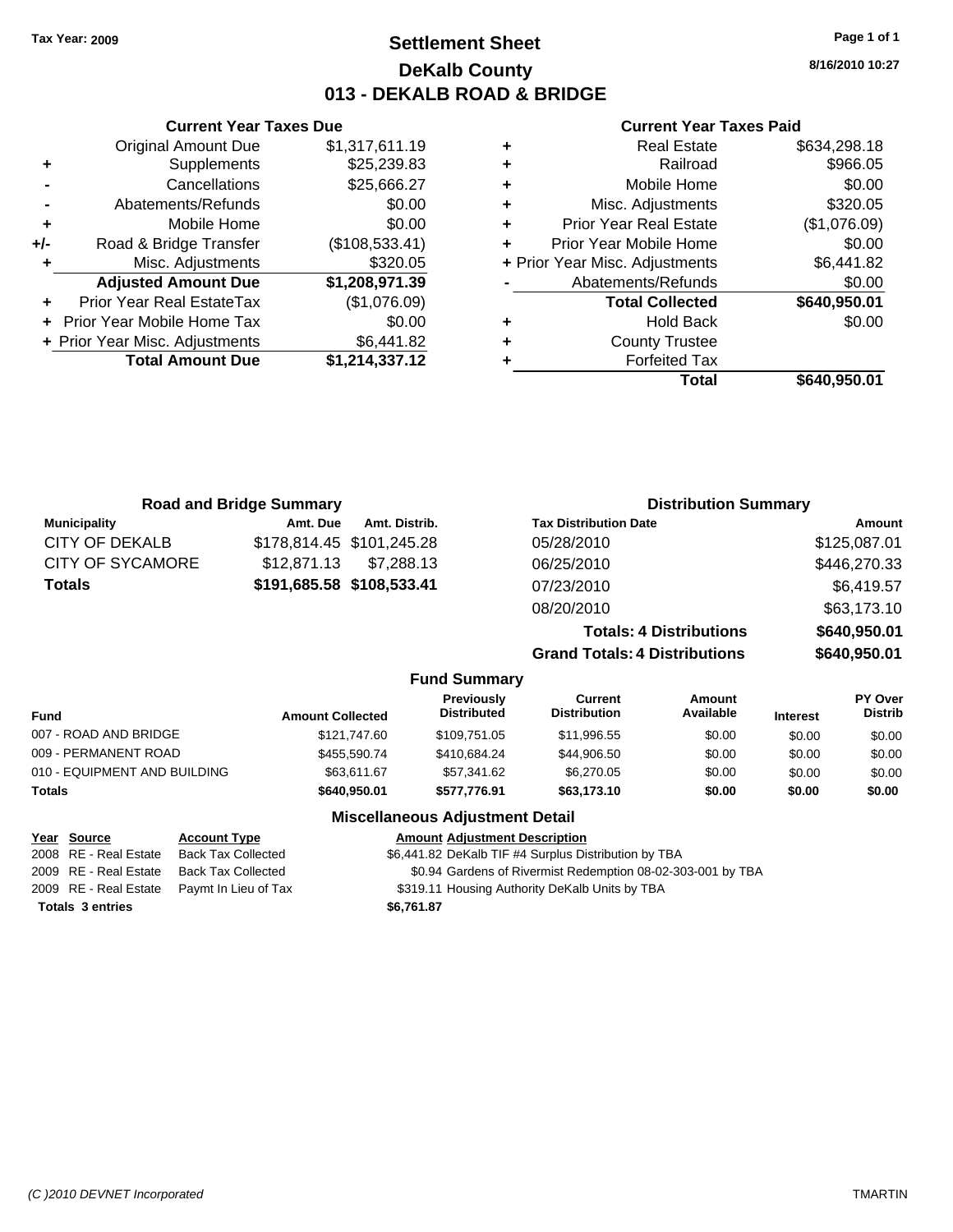## **Settlement Sheet Tax Year: 2009 Page 1 of 1 DeKalb County 014 - FRANKLIN TOWNSHIP**

**8/16/2010 10:27**

#### **Current Year Taxes Paid**

|     | <b>Current Year Taxes Due</b>  |              |     |
|-----|--------------------------------|--------------|-----|
|     | <b>Original Amount Due</b>     | \$100,837.33 |     |
| ٠   | Supplements                    | \$726.16     | ٠   |
|     | Cancellations                  | \$885.19     |     |
|     | Abatements/Refunds             | \$0.00       | ٠   |
|     | Mobile Home                    | \$0.00       | ٠   |
| +/- | Road & Bridge Transfer         | \$0.00       | ٠   |
|     | Misc. Adjustments              | \$0.36       | + I |
|     | <b>Adjusted Amount Due</b>     | \$100,678.66 |     |
|     | Prior Year Real EstateTax      | \$0.00       |     |
|     | Prior Year Mobile Home Tax     | \$0.00       | ÷   |
|     | + Prior Year Misc. Adjustments | \$0.00       |     |
|     | <b>Total Amount Due</b>        | \$100,678,66 |     |
|     |                                |              |     |

| <b>Real Estate</b>             | \$58,480.52 |
|--------------------------------|-------------|
| Railroad                       | \$224.04    |
| Mobile Home                    | \$0.00      |
| Misc. Adjustments              | \$0.36      |
| <b>Prior Year Real Estate</b>  | \$0.00      |
| Prior Year Mobile Home         | \$0.00      |
| + Prior Year Misc. Adjustments | \$0.00      |
| Abatements/Refunds             | \$0.00      |
| <b>Total Collected</b>         | \$58,704.92 |
| Hold Back                      | \$0.00      |
| <b>County Trustee</b>          |             |
| <b>Forfeited Tax</b>           |             |
| Total                          | \$58.704.92 |
|                                |             |

|                          |                         |                                  |                                       | <b>Distribution Summary</b>    |                 |                                  |  |
|--------------------------|-------------------------|----------------------------------|---------------------------------------|--------------------------------|-----------------|----------------------------------|--|
|                          |                         |                                  | <b>Tax Distribution Date</b>          |                                |                 | <b>Amount</b>                    |  |
|                          |                         |                                  | 05/28/2010                            |                                |                 | \$11,144.03                      |  |
|                          |                         |                                  | 06/25/2010                            |                                |                 | \$39,946.87                      |  |
|                          |                         |                                  | 07/23/2010                            |                                |                 | \$930.38                         |  |
|                          |                         |                                  | 08/20/2010                            |                                |                 | \$6,683.64                       |  |
|                          |                         |                                  |                                       | <b>Totals: 4 Distributions</b> |                 | \$58,704.92                      |  |
|                          |                         |                                  | <b>Grand Totals: 4 Distributions</b>  |                                |                 | \$58,704.92                      |  |
|                          |                         | <b>Fund Summary</b>              |                                       |                                |                 |                                  |  |
| <b>Fund</b>              | <b>Amount Collected</b> | Previously<br><b>Distributed</b> | <b>Current</b><br><b>Distribution</b> | Amount<br>Available            | <b>Interest</b> | <b>PY Over</b><br><b>Distrib</b> |  |
| 001 - CORPORATE          | \$46,957.55             | \$41,611.36                      | \$5,346.19                            | \$0.00                         | \$0.00          | \$0.00                           |  |
| 005 - I. M. R. F.        | \$10,794.95             | \$9,565.93                       | \$1,229.02                            | \$0.00                         | \$0.00          | \$0.00                           |  |
| 054 - GENERAL ASSISTANCE | \$952.42                | \$843.99                         | \$108.43                              | \$0.00                         | \$0.00          | \$0.00                           |  |
| Totals                   | \$58,704.92             | \$52,021.28                      | \$6,683.64                            | \$0.00                         | \$0.00          | \$0.00                           |  |

## **Miscellaneous Adjustment Detail**

## **Year Source Account Type Amount Adjustment Description**

2009 RE - Real Estate Back Tax Collected \$0.36 Pearson Redemption 01-26-180-044 by TBA **Totals \$0.36 1 entries**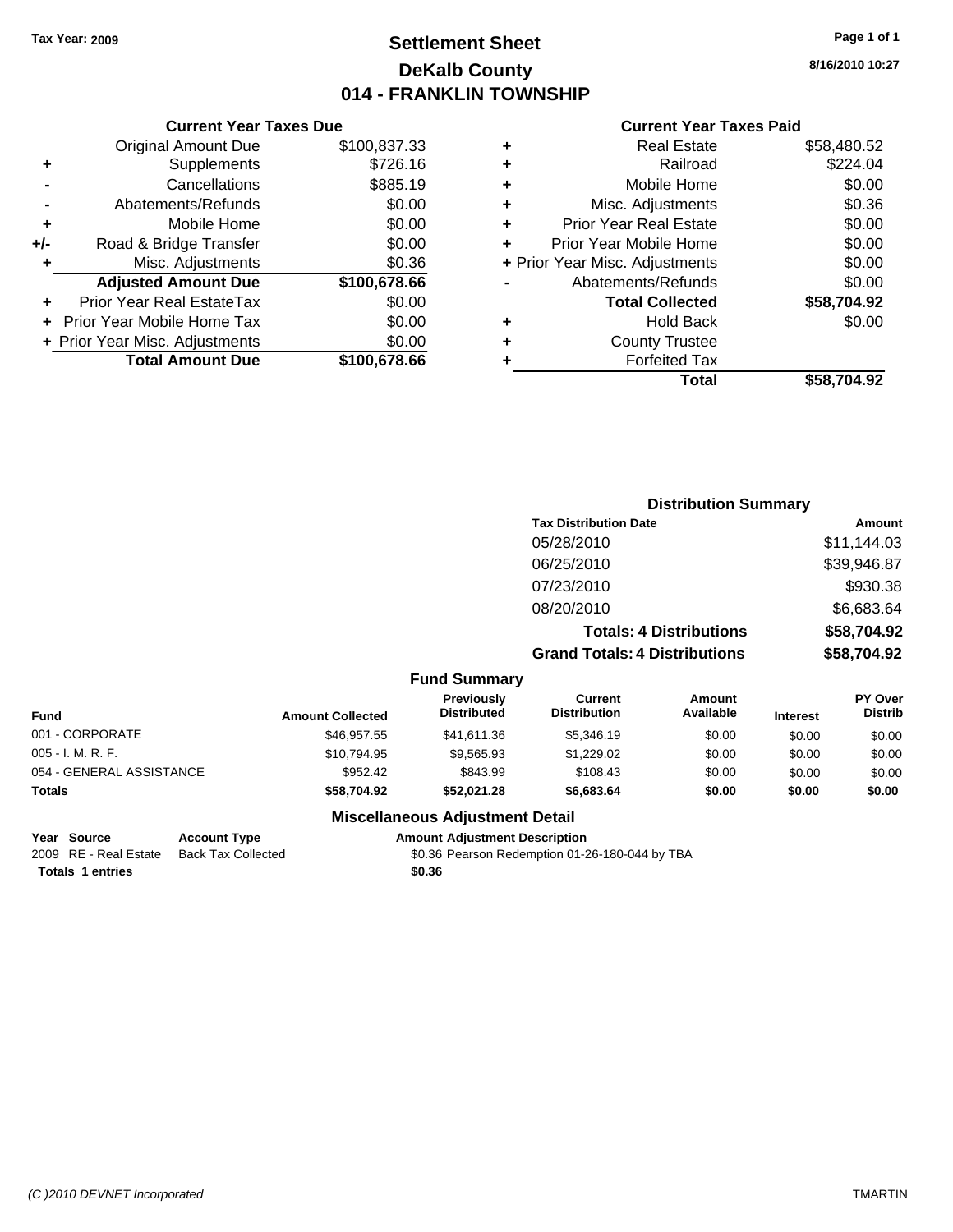## **Settlement Sheet Tax Year: 2009 Page 1 of 1 DeKalb County 015 - FRANKLIN TWP CEMETERY**

**8/16/2010 10:27**

## **Current Year Taxes Paid**

|   | Total                          | \$16.786.35 |
|---|--------------------------------|-------------|
|   | <b>Forfeited Tax</b>           |             |
| ٠ | <b>County Trustee</b>          |             |
| ٠ | <b>Hold Back</b>               | \$0.00      |
|   | <b>Total Collected</b>         | \$16,786.35 |
|   | Abatements/Refunds             | \$0.00      |
|   | + Prior Year Misc. Adjustments | \$0.00      |
| ÷ | Prior Year Mobile Home         | \$0.00      |
| ÷ | <b>Prior Year Real Estate</b>  | \$0.00      |
| ÷ | Misc. Adjustments              | \$0.10      |
| ٠ | Mobile Home                    | \$0.00      |
| ٠ | Railroad                       | \$64.07     |
| ٠ | <b>Real Estate</b>             | \$16,722.18 |
|   |                                |             |

|     | <b>Current Year Taxes Due</b>  |             |  |  |  |  |
|-----|--------------------------------|-------------|--|--|--|--|
|     | <b>Original Amount Due</b>     | \$28,834.06 |  |  |  |  |
| ÷   | Supplements                    | \$207.65    |  |  |  |  |
|     | Cancellations                  | \$253.11    |  |  |  |  |
|     | Abatements/Refunds             | \$0.00      |  |  |  |  |
| ٠   | Mobile Home                    | \$0.00      |  |  |  |  |
| +/- | Road & Bridge Transfer         | \$0.00      |  |  |  |  |
| ٠   | Misc. Adjustments              | \$0.10      |  |  |  |  |
|     | <b>Adjusted Amount Due</b>     | \$28,788.70 |  |  |  |  |
|     | Prior Year Real EstateTax      | \$0.00      |  |  |  |  |
|     | Prior Year Mobile Home Tax     | \$0.00      |  |  |  |  |
|     | + Prior Year Misc. Adjustments | \$0.00      |  |  |  |  |
|     | <b>Total Amount Due</b>        | \$28.788.70 |  |  |  |  |
|     |                                |             |  |  |  |  |

|                |                         | <b>Distribution Summary</b>      |                                       |                                |                 |                           |
|----------------|-------------------------|----------------------------------|---------------------------------------|--------------------------------|-----------------|---------------------------|
|                |                         |                                  | <b>Tax Distribution Date</b>          |                                |                 | <b>Amount</b>             |
|                |                         |                                  | 05/28/2010                            |                                |                 | \$3,186.55                |
|                |                         |                                  | 06/25/2010                            |                                |                 | \$11,422.57               |
|                |                         |                                  | 07/23/2010                            |                                |                 | \$266.05                  |
|                |                         |                                  | 08/20/2010                            |                                |                 | \$1,911.18                |
|                |                         |                                  |                                       | <b>Totals: 4 Distributions</b> |                 | \$16,786.35               |
|                |                         |                                  | <b>Grand Totals: 4 Distributions</b>  |                                |                 | \$16,786.35               |
|                |                         | <b>Fund Summary</b>              |                                       |                                |                 |                           |
| <b>Fund</b>    | <b>Amount Collected</b> | Previously<br><b>Distributed</b> | <b>Current</b><br><b>Distribution</b> | <b>Amount</b><br>Available     | <b>Interest</b> | PY Over<br><b>Distrib</b> |
| 017 - CEMETERY | \$16,786.35             | \$14,875.17                      | \$1,911.18                            | \$0.00                         | \$0.00          | \$0.00                    |
| Totals         | \$16,786.35             | \$14,875.17                      | \$1,911.18                            | \$0.00                         | \$0.00          | \$0.00                    |
|                |                         | Miscellaneous Adiustment Detail  |                                       |                                |                 |                           |

## **Miscellaneous Adjustment Detail**

**Year Source Account Type Amount Adjustment Description Totals 1 entries** \$0.10

2009 RE - Real Estate Back Tax Collected \$0.10 Pearson Redemption 01-26-180-044 by TBA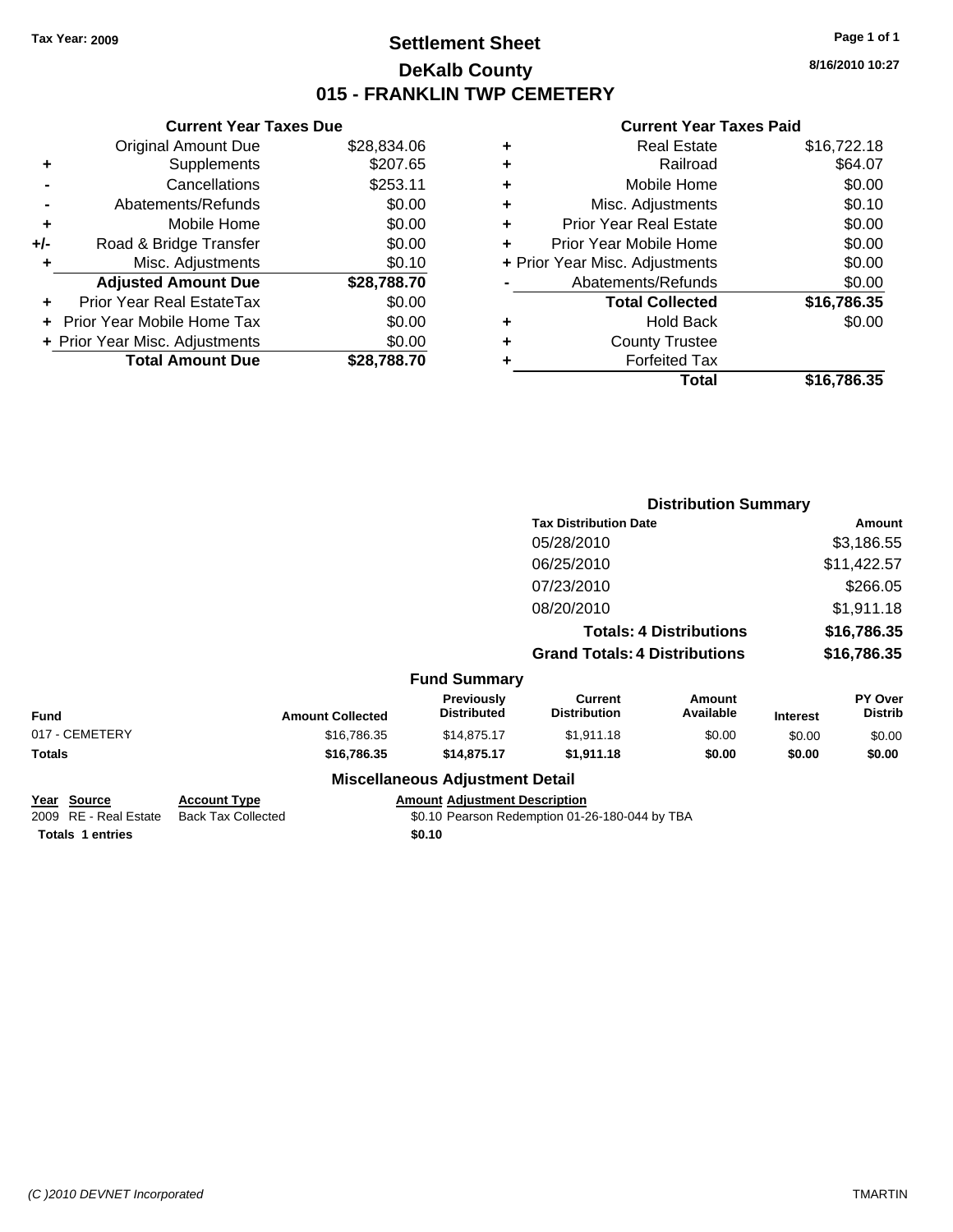**Current Year Taxes Due** Original Amount Due \$264,797.77

**Adjusted Amount Due \$249,043.54**

**Total Amount Due \$249,043.54**

**+** Supplements \$1,715.98 **-** Cancellations \$2,091.90 **-** Abatements/Refunds \$0.00 **+** Mobile Home \$0.00 **+/-** Road & Bridge Transfer (\$15,379.26) **+** Misc. Adjustments \$0.95

**+** Prior Year Real EstateTax \$0.00 **+** Prior Year Mobile Home Tax \$0.00 **+ Prior Year Misc. Adjustments**  $$0.00$ 

## **Settlement Sheet Tax Year: 2009 Page 1 of 1 DeKalb County 016 - FRANKLIN ROAD & BRIDGE**

**8/16/2010 10:27**

#### **Current Year Taxes Paid**

|   | Total                          | \$138,778.80 |
|---|--------------------------------|--------------|
|   | <b>Forfeited Tax</b>           |              |
| ÷ | <b>County Trustee</b>          |              |
| ٠ | <b>Hold Back</b>               | \$0.00       |
|   | <b>Total Collected</b>         | \$138,778.80 |
|   | Abatements/Refunds             | \$0.00       |
|   | + Prior Year Misc. Adjustments | \$0.00       |
| ÷ | Prior Year Mobile Home         | \$0.00       |
| ÷ | <b>Prior Year Real Estate</b>  | \$0.00       |
| ÷ | Misc. Adjustments              | \$0.95       |
| ٠ | Mobile Home                    | \$0.00       |
| ٠ | Railroad                       | \$573.35     |
| ٠ | <b>Real Estate</b>             | \$138,204.50 |
|   |                                |              |

| <b>Road and Bridge Summary</b> |             |                         | <b>Distribution Summary</b>  |                                                                                          |
|--------------------------------|-------------|-------------------------|------------------------------|------------------------------------------------------------------------------------------|
| <b>Municipality</b>            | Amt. Due    | Amt. Distrib.           | <b>Tax Distribution Date</b> | Amount                                                                                   |
| <b>VILLAGE OF KIRKLAND</b>     | \$26,362.95 | \$15.379.26             | 05/28/2010                   | \$26,336.15                                                                              |
| <b>Totals</b>                  |             | \$26,362.95 \$15,379.26 | 06/25/2010                   | \$94,448.53                                                                              |
|                                |             |                         | 07/23/2010                   | \$2,198.69                                                                               |
|                                |             |                         | 08/20/2010                   | \$15,795.43                                                                              |
|                                |             |                         | アー・コード・コール アドレイン けいしょうし しょう  | $\begin{array}{c} \bullet & \bullet & \bullet & \bullet & \bullet & \bullet \end{array}$ |

**Totals: 4 Dist Grand Totals: 4 Dist** 

| triputions | \$130,770.00 |
|------------|--------------|
| ributions: | \$138,778.80 |
|            |              |

| <b>Fund</b>                                |              | <b>Amount Collected</b> | <b>Previously</b><br><b>Distributed</b>                | Current<br><b>Distribution</b> | Amount<br>Available | <b>Interest</b> | PY Over<br><b>Distrib</b> |
|--------------------------------------------|--------------|-------------------------|--------------------------------------------------------|--------------------------------|---------------------|-----------------|---------------------------|
| 007 - ROAD AND BRIDGE                      |              | \$39.347.15             | \$34.872.35                                            | \$4,474.80                     | \$0.00              | \$0.00          | \$0.00                    |
| 008 - BRIDGE CONST W/COUNTY                |              | \$6.988.44              | \$6,192.78                                             | \$795.66                       | \$0.00              | \$0.00          | \$0.00                    |
| 009 - PERMANENT ROAD                       |              | \$79.632.04             | \$70.565.67                                            | \$9,066.37                     | \$0.00              | \$0.00          | \$0.00                    |
| 010 - EQUIPMENT AND BUILDING               |              | \$8,733.99              | \$7.739.60                                             | \$994.39                       | \$0.00              | \$0.00          | \$0.00                    |
| 035 - TORT JUDGEMENTS/LIABILITY<br>INS.    |              | \$3.494.31              | \$3.096.46                                             | \$397.85                       | \$0.00              | \$0.00          | \$0.00                    |
| 047 - SOCIAL SECURITY                      |              | \$582.87                | \$516.51                                               | \$66.36                        | \$0.00              | \$0.00          | \$0.00                    |
| <b>Totals</b>                              |              | \$138,778.80            | \$122.983.37                                           | \$15,795.43                    | \$0.00              | \$0.00          | \$0.00                    |
|                                            |              |                         | <b>Miscellaneous Adjustment Detail</b>                 |                                |                     |                 |                           |
| $\mathbf{v}$ . $\mathbf{v}$ . $\mathbf{v}$ | A 4 <b>.</b> |                         | A contract A discussion of Property of the contract of |                                |                     |                 |                           |

**Fund Summary**

| rear source             | ACCOUNT TVDE       | Alliount Adiustment Describtion                |
|-------------------------|--------------------|------------------------------------------------|
| 2009 RE - Real Estate   | Back Tax Collected | \$0.95 Pearson Redemption 01-26-180-044 by TBA |
| <b>Totals 1 entries</b> |                    | \$0.95                                         |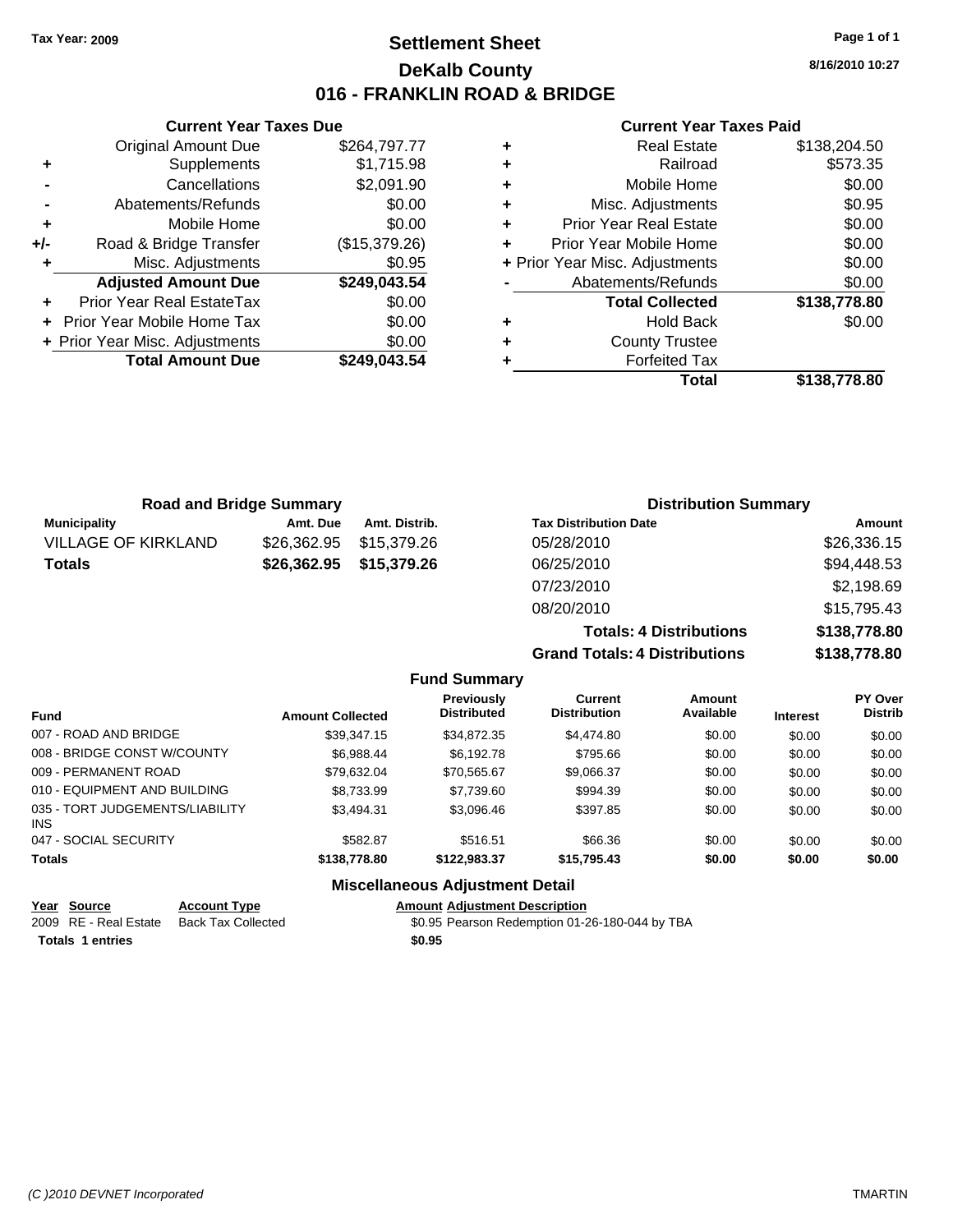## **Settlement Sheet Tax Year: 2009 Page 1 of 1 DeKalb County 017 - GENOA TOWNSHIP**

**8/16/2010 10:27**

|  | Year Taxes Due |  |
|--|----------------|--|
|  |                |  |

| <b>Original Amount Due</b><br>\$210,324.35<br>\$3,568.58<br>Supplements<br>٠<br>\$4,894.84<br>Cancellations<br>\$0.00<br>Abatements/Refunds<br>\$0.00<br>Mobile Home<br>٠<br>\$0.00<br>Road & Bridge Transfer<br>$+/-$<br>\$15.37<br>Misc. Adjustments<br>۰<br><b>Adjusted Amount Due</b><br>\$209,013.46<br>\$0.00<br>Prior Year Real EstateTax<br>\$0.00<br><b>Prior Year Mobile Home Tax</b><br>\$0.00<br>+ Prior Year Misc. Adjustments<br><b>Total Amount Due</b><br>\$209.013.46 | <b>Current Year Taxes Due</b> |  |
|----------------------------------------------------------------------------------------------------------------------------------------------------------------------------------------------------------------------------------------------------------------------------------------------------------------------------------------------------------------------------------------------------------------------------------------------------------------------------------------|-------------------------------|--|
|                                                                                                                                                                                                                                                                                                                                                                                                                                                                                        |                               |  |
|                                                                                                                                                                                                                                                                                                                                                                                                                                                                                        |                               |  |
|                                                                                                                                                                                                                                                                                                                                                                                                                                                                                        |                               |  |
|                                                                                                                                                                                                                                                                                                                                                                                                                                                                                        |                               |  |
|                                                                                                                                                                                                                                                                                                                                                                                                                                                                                        |                               |  |
|                                                                                                                                                                                                                                                                                                                                                                                                                                                                                        |                               |  |
|                                                                                                                                                                                                                                                                                                                                                                                                                                                                                        |                               |  |
|                                                                                                                                                                                                                                                                                                                                                                                                                                                                                        |                               |  |
|                                                                                                                                                                                                                                                                                                                                                                                                                                                                                        |                               |  |
|                                                                                                                                                                                                                                                                                                                                                                                                                                                                                        |                               |  |
|                                                                                                                                                                                                                                                                                                                                                                                                                                                                                        |                               |  |
|                                                                                                                                                                                                                                                                                                                                                                                                                                                                                        |                               |  |

## **Current Year Taxes Paid**

|   | Total                          | \$120,371.46 |
|---|--------------------------------|--------------|
| ٠ | <b>Forfeited Tax</b>           |              |
| ٠ | <b>County Trustee</b>          |              |
| ٠ | <b>Hold Back</b>               | \$0.00       |
|   | <b>Total Collected</b>         | \$120,371.46 |
|   | Abatements/Refunds             | \$0.00       |
|   | + Prior Year Misc. Adjustments | \$0.00       |
| ٠ | Prior Year Mobile Home         | \$0.00       |
| ٠ | Prior Year Real Estate         | \$0.00       |
| ٠ | Misc. Adjustments              | \$15.37      |
| ÷ | Mobile Home                    | \$0.00       |
| ÷ | Railroad                       | \$374.67     |
| ٠ | <b>Real Estate</b>             | \$119,981.42 |

## **Distribution Summary Tax Distribution Date Amount** 05/28/2010 \$27,606.95 06/25/2010 \$79,962.87 07/23/2010 \$1,608.03 08/20/2010 \$11,193.61 **Totals: 4 Distributions \$120,371.46 Grand Totals: 4 Distributions \$120,371.46**

|  | <b>Fund Summary</b> |
|--|---------------------|
|--|---------------------|

| <b>Fund</b>                             | <b>Amount Collected</b> | <b>Previously</b><br><b>Distributed</b> | Current<br><b>Distribution</b> | Amount<br>Available | <b>Interest</b> | <b>PY Over</b><br><b>Distrib</b> |
|-----------------------------------------|-------------------------|-----------------------------------------|--------------------------------|---------------------|-----------------|----------------------------------|
| 001 - CORPORATE                         | \$103.517.18            | \$93,890.87                             | \$9.626.31                     | \$0.00              | \$0.00          | \$0.00                           |
| 035 - TORT JUDGEMENTS/LIABILITY<br>INS. | \$615.93                | \$558.66                                | \$57.27                        | \$0.00              | \$0.00          | \$0.00                           |
| 047 - SOCIAL SECURITY                   | \$5,695.38              | \$5,165.76                              | \$529.62                       | \$0.00              | \$0.00          | \$0.00                           |
| 054 - GENERAL ASSISTANCE                | \$10.542.97             | \$9.562.56                              | \$980.41                       | \$0.00              | \$0.00          | \$0.00                           |
| <b>Totals</b>                           | \$120,371,46            | \$109,177.85                            | \$11.193.61                    | \$0.00              | \$0.00          | \$0.00                           |
|                                         |                         |                                         |                                |                     |                 |                                  |

## **Miscellaneous Adjustment Detail**

| Year Source           | <b>Account Type</b> | <b>Amount Adjustment Description</b>          |
|-----------------------|---------------------|-----------------------------------------------|
| 2009 RE - Real Estate | Back Tax Collected  | \$15.37 Capes Redemption 03-19-377-001 by TBA |
| Totals 1 entries      |                     | \$15.37                                       |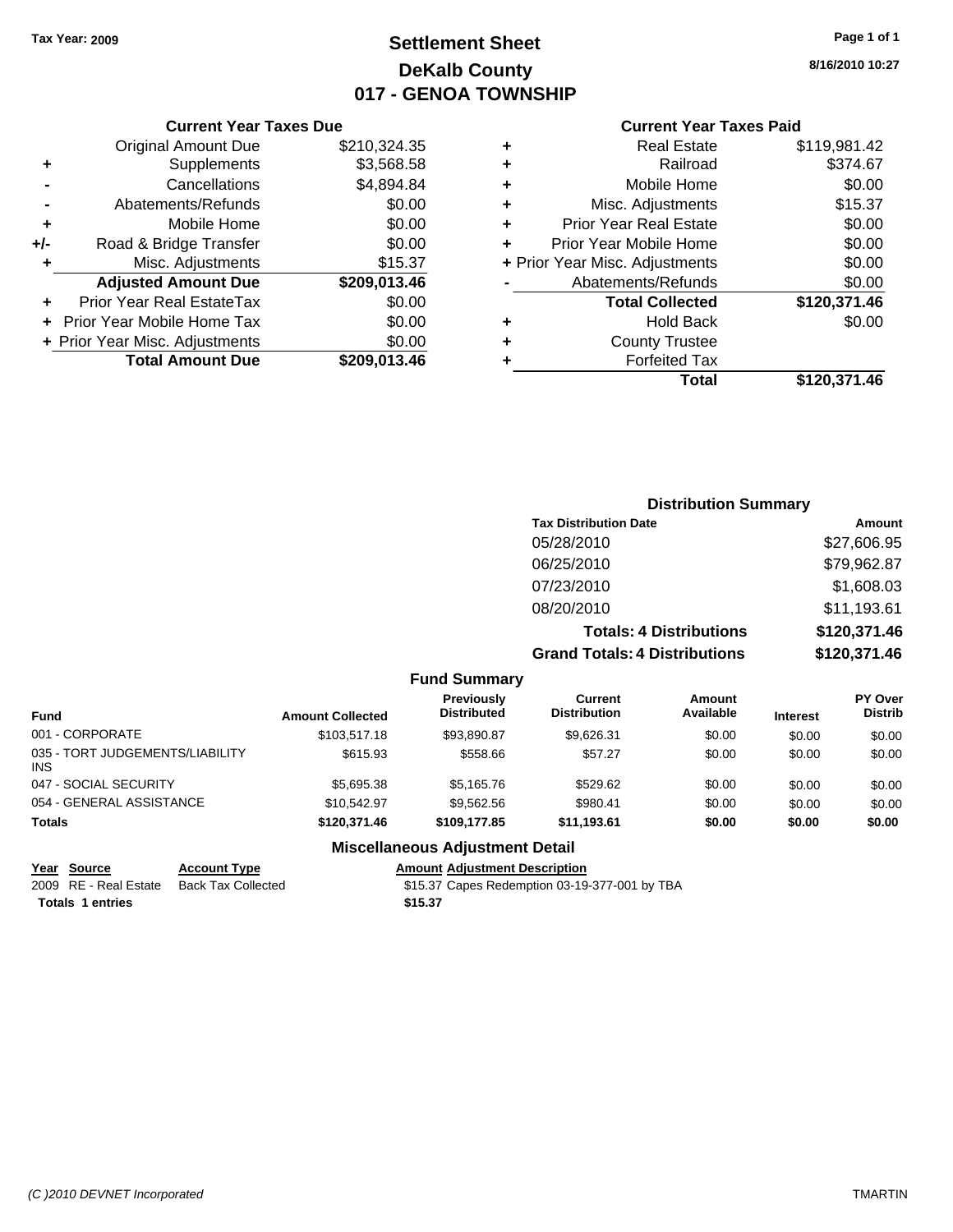## **Settlement Sheet Tax Year: 2009 Page 1 of 1 DeKalb County 018 - GENOA ROAD & BRIDGE**

**8/16/2010 10:27**

#### **Current Year Taxes Paid**

|       | <b>Current Year Taxes Due</b>  |               |
|-------|--------------------------------|---------------|
|       | <b>Original Amount Due</b>     | \$157,946.01  |
| ٠     | Supplements                    | \$3,724.44    |
|       | Cancellations                  | \$3,850.01    |
|       | Abatements/Refunds             | \$0.00        |
| ٠     | Mobile Home                    | \$0.00        |
| $+/-$ | Road & Bridge Transfer         | (\$13,543.44) |
| ٠     | Misc. Adjustments              | \$11.54       |
|       | <b>Adjusted Amount Due</b>     | \$144,288.54  |
|       | Prior Year Real EstateTax      | \$0.00        |
|       | Prior Year Mobile Home Tax     | \$0.00        |
|       | + Prior Year Misc. Adjustments | \$0.00        |
|       | <b>Total Amount Due</b>        | \$144.288.54  |
|       |                                |               |

| ٠ | <b>Real Estate</b>             | \$77,001.52 |
|---|--------------------------------|-------------|
| ٠ | Railroad                       | \$263.58    |
| ٠ | Mobile Home                    | \$0.00      |
| ٠ | Misc. Adjustments              | \$11.54     |
| ٠ | <b>Prior Year Real Estate</b>  | \$0.00      |
| ٠ | Prior Year Mobile Home         | \$0.00      |
|   | + Prior Year Misc. Adjustments | \$0.00      |
|   | Abatements/Refunds             | \$0.00      |
|   | <b>Total Collected</b>         | \$77,276.64 |
| ٠ | <b>Hold Back</b>               | \$0.00      |
| ٠ | <b>County Trustee</b>          |             |
| ٠ | <b>Forfeited Tax</b>           |             |
|   | Total                          | \$77.276.64 |

| <b>Road and Bridge Summary</b> |             |               | <b>Distribution Summary</b>    |             |  |
|--------------------------------|-------------|---------------|--------------------------------|-------------|--|
| <b>Municipality</b>            | Amt. Due    | Amt. Distrib. | <b>Tax Distribution Date</b>   | Amount      |  |
| <b>CITY OF GENOA</b>           | \$23,527.13 | \$13.543.44   | 05/28/2010                     | \$17,634.89 |  |
| <b>Totals</b>                  | \$23,527.13 | \$13,543.44   | 06/25/2010                     | \$51,464.44 |  |
|                                |             |               | 07/23/2010                     | \$1,027.17  |  |
|                                |             |               | 08/20/2010                     | \$7,150.14  |  |
|                                |             |               | <b>Totals: 4 Distributions</b> | \$77,276.64 |  |
|                                |             |               |                                |             |  |

**Grand Totals: 4 Distributions \$77,276.64**

|                                         |                         | <b>Fund Summary</b>                    |                                |                     |                 |                           |
|-----------------------------------------|-------------------------|----------------------------------------|--------------------------------|---------------------|-----------------|---------------------------|
| <b>Fund</b>                             | <b>Amount Collected</b> | Previously<br><b>Distributed</b>       | Current<br><b>Distribution</b> | Amount<br>Available | <b>Interest</b> | PY Over<br><b>Distrib</b> |
| 007 - ROAD AND BRIDGE                   | \$26.715.92             | \$24.245.45                            | \$2,470.47                     | \$0.00              | \$0.00          | \$0.00                    |
| 008 - BRIDGE CONST W/COUNTY             | \$429.48                | \$389.73                               | \$39.75                        | \$0.00              | \$0.00          | \$0.00                    |
| 009 - PERMANENT ROAD                    | \$40.870.84             | \$37,088.02                            | \$3.782.82                     | \$0.00              | \$0.00          | \$0.00                    |
| 010 - EQUIPMENT AND BUILDING            | \$4,375,36              | \$3,970.40                             | \$404.96                       | \$0.00              | \$0.00          | \$0.00                    |
| 035 - TORT JUDGEMENTS/LIABILITY<br>INS. | \$3.312.48              | \$3,005.89                             | \$306.59                       | \$0.00              | \$0.00          | \$0.00                    |
| 047 - SOCIAL SECURITY                   | \$1,572.56              | \$1,427.01                             | \$145.55                       | \$0.00              | \$0.00          | \$0.00                    |
| <b>Totals</b>                           | \$77.276.64             | \$70.126.50                            | \$7.150.14                     | \$0.00              | \$0.00          | \$0.00                    |
|                                         |                         | <b>Miscellaneous Adjustment Detail</b> |                                |                     |                 |                           |

| Year Source             | <b>Account Type</b>       | <b>Amount Adiustment Description</b>          |
|-------------------------|---------------------------|-----------------------------------------------|
| 2009 RE - Real Estate   | <b>Back Tax Collected</b> | \$11.54 Capes Redemption 03-19-377-001 by TBA |
| <b>Totals 1 entries</b> |                           | \$11.54                                       |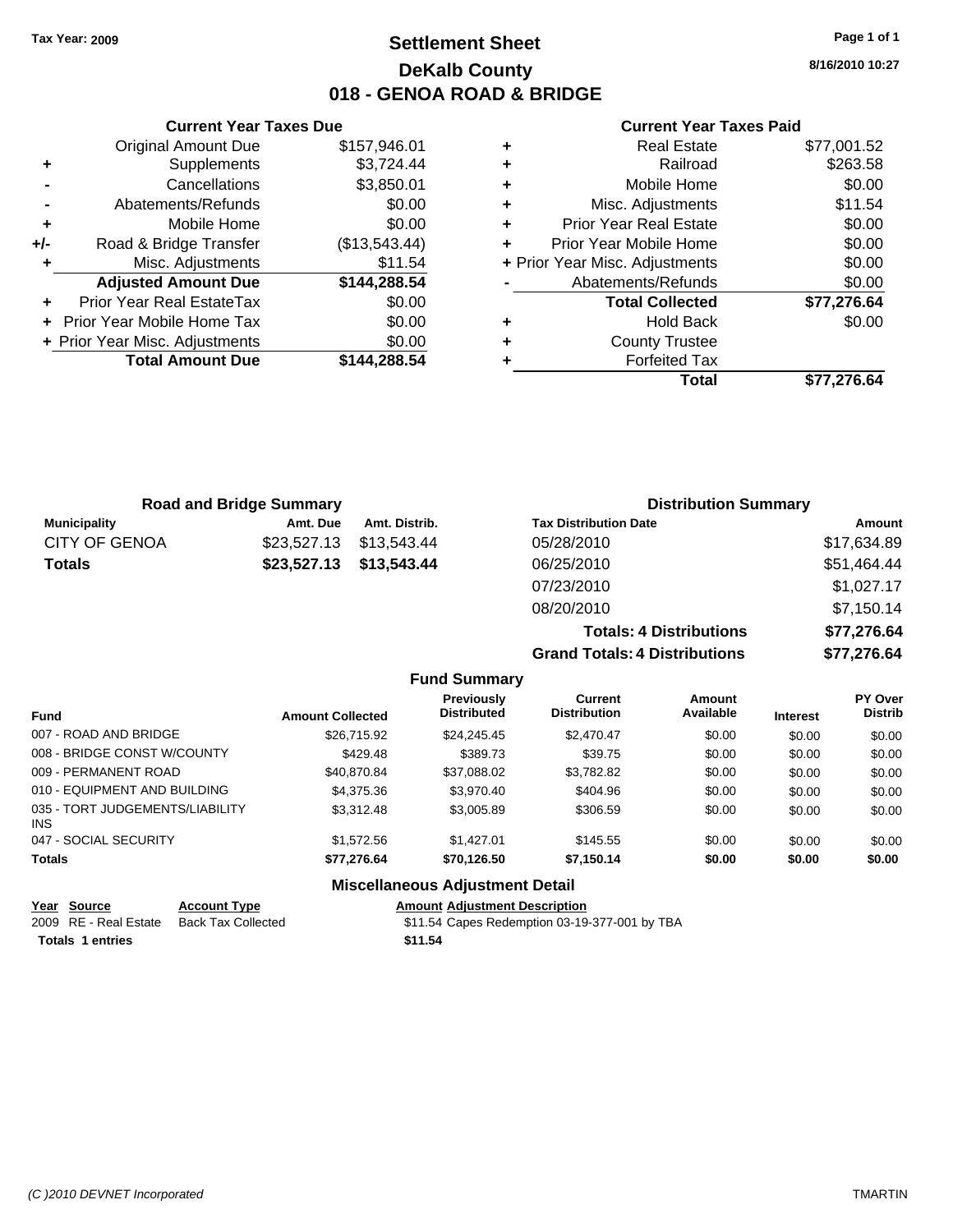## **Settlement Sheet Tax Year: 2009 Page 1 of 1 DeKalb County 019 - KINGSTON TOWNSHIP**

**8/16/2010 10:27**

## **Current Year Taxes Paid**

|     | <b>Current Year Taxes Due</b>  |             |     |
|-----|--------------------------------|-------------|-----|
|     | <b>Original Amount Due</b>     | \$77,969.56 |     |
|     | Supplements                    | \$324.36    |     |
|     | Cancellations                  | \$353.01    | ٠   |
|     | Abatements/Refunds             | \$0.00      | ٠   |
|     | Mobile Home                    | \$0.00      | ٠   |
| +/- | Road & Bridge Transfer         | \$0.00      | ٠   |
|     | Misc. Adjustments              | \$0.00      | + ł |
|     | <b>Adjusted Amount Due</b>     | \$77,940.91 |     |
|     | Prior Year Real EstateTax      | \$0.00      |     |
|     | Prior Year Mobile Home Tax     | \$0.00      |     |
|     | + Prior Year Misc. Adjustments | \$0.00      |     |
|     | <b>Total Amount Due</b>        | \$77.940.91 |     |
|     |                                |             |     |

| ٠ | <b>Real Estate</b>             | \$44,803.33 |
|---|--------------------------------|-------------|
| ٠ | Railroad                       | \$276.23    |
| ٠ | Mobile Home                    | \$0.00      |
| ٠ | Misc. Adjustments              | \$0.00      |
| ÷ | <b>Prior Year Real Estate</b>  | \$0.00      |
|   | Prior Year Mobile Home         | \$0.00      |
|   | + Prior Year Misc. Adjustments | \$0.00      |
|   | Abatements/Refunds             | \$0.00      |
|   | <b>Total Collected</b>         | \$45,079.56 |
| ٠ | <b>Hold Back</b>               | \$0.00      |
| ٠ | <b>County Trustee</b>          |             |
| ٠ | <b>Forfeited Tax</b>           |             |
|   | Total                          | \$45,079.56 |
|   |                                |             |

|                          |                         |                                  |                                       | <b>Distribution Summary</b>    |                 |                                  |
|--------------------------|-------------------------|----------------------------------|---------------------------------------|--------------------------------|-----------------|----------------------------------|
|                          |                         |                                  | <b>Tax Distribution Date</b>          |                                |                 | Amount                           |
|                          |                         |                                  | 05/28/2010                            |                                |                 | \$8,383.69                       |
|                          |                         |                                  | 06/25/2010                            |                                |                 | \$31,380.14                      |
|                          |                         |                                  | 07/23/2010                            |                                |                 | \$1,293.21                       |
|                          |                         |                                  | 08/20/2010                            |                                |                 | \$4,022.52                       |
|                          |                         |                                  |                                       | <b>Totals: 4 Distributions</b> |                 | \$45,079.56                      |
|                          |                         |                                  | <b>Grand Totals: 4 Distributions</b>  |                                |                 | \$45,079.56                      |
|                          |                         | <b>Fund Summary</b>              |                                       |                                |                 |                                  |
| Fund                     | <b>Amount Collected</b> | Previously<br><b>Distributed</b> | <b>Current</b><br><b>Distribution</b> | <b>Amount</b><br>Available     | <b>Interest</b> | <b>PY Over</b><br><b>Distrib</b> |
| 001 - CORPORATE          | \$44,785.25             | \$40,788.99                      | \$3,996.26                            | \$0.00                         | \$0.00          | \$0.00                           |
| 054 - GENERAL ASSISTANCE | \$294.31                | \$268.05                         | \$26.26                               | \$0.00                         | \$0.00          | \$0.00                           |

**Totals \$45,079.56 \$41,057.04 \$4,022.52 \$0.00 \$0.00 \$0.00**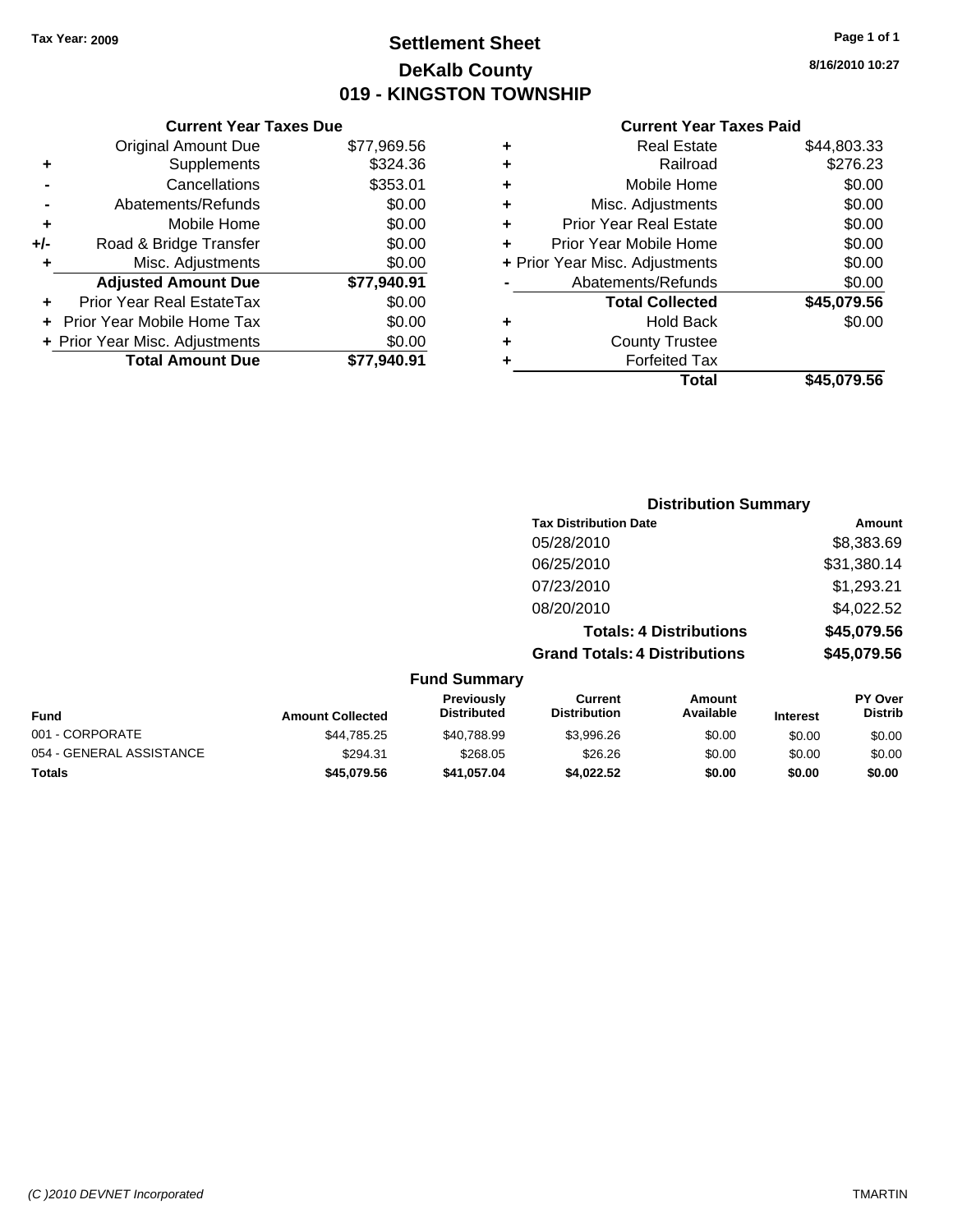**Current Year Taxes Due** Original Amount Due \$314,738.12

**Adjusted Amount Due \$299,103.64**

**Total Amount Due \$299,103.64**

**+** Supplements \$1,197.02 **-** Cancellations \$1,302.76 **-** Abatements/Refunds \$0.00 **+** Mobile Home \$0.00 **+/-** Road & Bridge Transfer (\$15,528.74) **+** Misc. Adjustments \$0.00

**+** Prior Year Real EstateTax \$0.00 **+** Prior Year Mobile Home Tax \$0.00 **+ Prior Year Misc. Adjustments**  $$0.00$ 

## **Settlement Sheet Tax Year: 2009 Page 1 of 1 DeKalb County 020 - KINGSTON ROAD & BRIDGE**

**8/16/2010 10:27**

## **Current Year Taxes Paid**

|   | <b>Hold Back</b>               | \$0.00       |
|---|--------------------------------|--------------|
|   | <b>Total Collected</b>         | \$166,442.77 |
|   | Abatements/Refunds             | \$0.00       |
|   | + Prior Year Misc. Adjustments | \$0.00       |
| ٠ | Prior Year Mobile Home         | \$0.00       |
| ٠ | <b>Prior Year Real Estate</b>  | \$0.00       |
| ٠ | Misc. Adjustments              | \$0.00       |
| ٠ | Mobile Home                    | \$0.00       |
| ٠ | Railroad                       | \$1,103.07   |
| ٠ | <b>Real Estate</b>             | \$165,339.70 |

| <b>Road and Bridge Summary</b> |             |               | <b>Distribution Summary</b>          |              |
|--------------------------------|-------------|---------------|--------------------------------------|--------------|
| <b>Municipality</b>            | Amt. Due    | Amt. Distrib. | <b>Tax Distribution Date</b>         | Amount       |
| <b>CITY OF GENOA</b>           | \$10,839.44 | \$6,275,39    | 05/28/2010                           | \$30,938.26  |
| <b>VILLAGE OF KINGSTON</b>     | \$15,986.51 | \$9,253.35    | 06/25/2010                           | \$115,887.44 |
| <b>Totals</b>                  | \$26,825.95 | \$15,528.74   | 07/23/2010                           | \$4,772.30   |
|                                |             |               | 08/20/2010                           | \$14,844.77  |
|                                |             |               | <b>Totals: 4 Distributions</b>       | \$166,442.77 |
|                                |             |               | <b>Grand Totals: 4 Distributions</b> | \$166,442.77 |

| <b>Fund Summary</b>          |                         |                                  |                                |                            |                 |                                  |
|------------------------------|-------------------------|----------------------------------|--------------------------------|----------------------------|-----------------|----------------------------------|
| <b>Fund</b>                  | <b>Amount Collected</b> | Previously<br><b>Distributed</b> | Current<br><b>Distribution</b> | <b>Amount</b><br>Available | <b>Interest</b> | <b>PY Over</b><br><b>Distrib</b> |
| 007 - ROAD AND BRIDGE        | \$54,921.19             | \$50.027.86                      | \$4,893.33                     | \$0.00                     | \$0.00          | \$0.00                           |
| 008 - BRIDGE CONST W/COUNTY  | \$4,067,06              | \$3.704.14                       | \$362.92                       | \$0.00                     | \$0.00          | \$0.00                           |
| 009 - PERMANENT ROAD         | \$93,878.18             | \$85.501.12                      | \$8,377,06                     | \$0.00                     | \$0.00          | \$0.00                           |
| 010 - EQUIPMENT AND BUILDING | \$13,576.34             | \$12,364.88                      | \$1.211.46                     | \$0.00                     | \$0.00          | \$0.00                           |
| <b>Totals</b>                | \$166,442.77            | \$151,598.00                     | \$14,844.77                    | \$0.00                     | \$0.00          | \$0.00                           |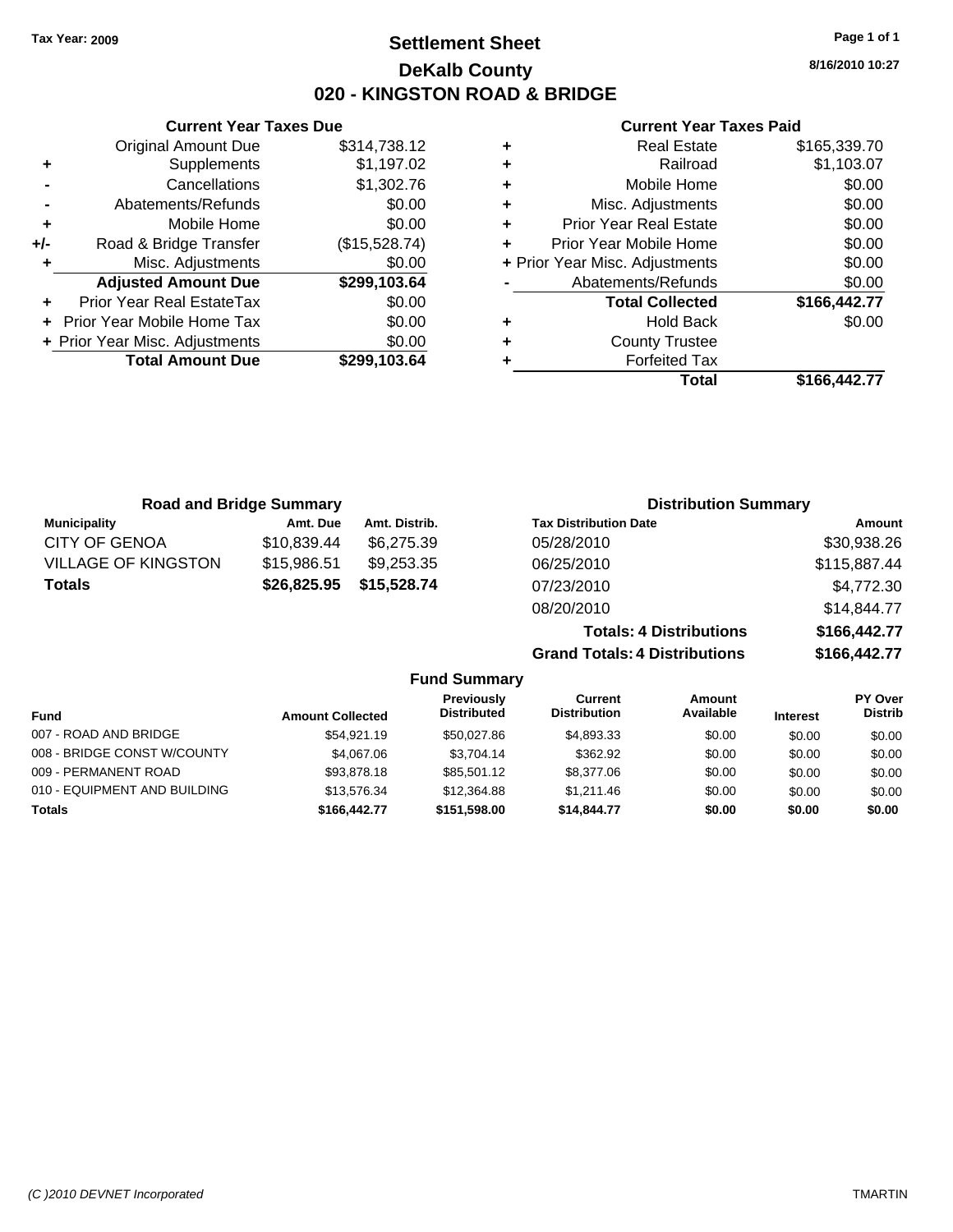## **Settlement Sheet Tax Year: 2009 Page 1 of 1 DeKalb County 021 - KINGSTON TWP CEMETERY**

## **Current Year Taxes Due**

|     | <b>Original Amount Due</b>       | \$13,022.45 |
|-----|----------------------------------|-------------|
|     | Supplements                      | \$54.18     |
|     | Cancellations                    | \$58.96     |
|     | Abatements/Refunds               | \$0.00      |
| ÷   | Mobile Home                      | \$0.00      |
| +/- | Road & Bridge Transfer           | \$0.00      |
| ٠   | Misc. Adjustments                | \$0.00      |
|     | <b>Adjusted Amount Due</b>       | \$13,017.67 |
|     | <b>Prior Year Real EstateTax</b> | \$0.00      |
|     | Prior Year Mobile Home Tax       | \$0.00      |
|     | + Prior Year Misc. Adjustments   | \$0.00      |
|     | <b>Total Amount Due</b>          | \$13,017.67 |

## **Current Year Taxes Paid**

|   | <b>Real Estate</b>             | \$7,482.93 |
|---|--------------------------------|------------|
| ٠ | Railroad                       | \$46.14    |
| ٠ | Mobile Home                    | \$0.00     |
| ٠ | Misc. Adjustments              | \$0.00     |
| ٠ | <b>Prior Year Real Estate</b>  | \$0.00     |
|   | Prior Year Mobile Home         | \$0.00     |
|   | + Prior Year Misc. Adjustments | \$0.00     |
|   | Abatements/Refunds             | \$0.00     |
|   | <b>Total Collected</b>         | \$7,529.07 |
| ٠ | <b>Hold Back</b>               | \$0.00     |
| ٠ | <b>County Trustee</b>          |            |
|   | <b>Forfeited Tax</b>           |            |
|   | Total                          | \$7.529.07 |
|   |                                |            |

|                     | <b>Distribution Summary</b>          |                                |                |  |
|---------------------|--------------------------------------|--------------------------------|----------------|--|
|                     | <b>Tax Distribution Date</b>         |                                | Amount         |  |
|                     | 05/28/2010                           |                                | \$1,400.11     |  |
|                     | 06/25/2010                           |                                | \$5,241.05     |  |
|                     | 07/23/2010                           |                                | \$216.02       |  |
|                     | 08/20/2010                           |                                | \$671.89       |  |
|                     |                                      | <b>Totals: 4 Distributions</b> | \$7,529.07     |  |
|                     | <b>Grand Totals: 4 Distributions</b> |                                | \$7,529.07     |  |
| <b>Fund Summary</b> |                                      |                                |                |  |
| <b>Previously</b>   | Current                              | Amount                         | <b>PY Over</b> |  |

| <b>Fund</b>    | <b>Amount Collected</b> | <b>Previousiv</b><br><b>Distributed</b> | Current<br>Distribution | Amount<br>Available | <b>Interest</b> | <b>PY Over</b><br>Distrib |
|----------------|-------------------------|-----------------------------------------|-------------------------|---------------------|-----------------|---------------------------|
| 017 - CEMETERY | \$7.529.07              | \$6.857.18                              | \$671.89                | \$0.00              | \$0.00          | \$0.00                    |
| <b>Totals</b>  | \$7.529.07              | \$6,857,18                              | \$671.89                | \$0.00              | \$0.00          | \$0.00                    |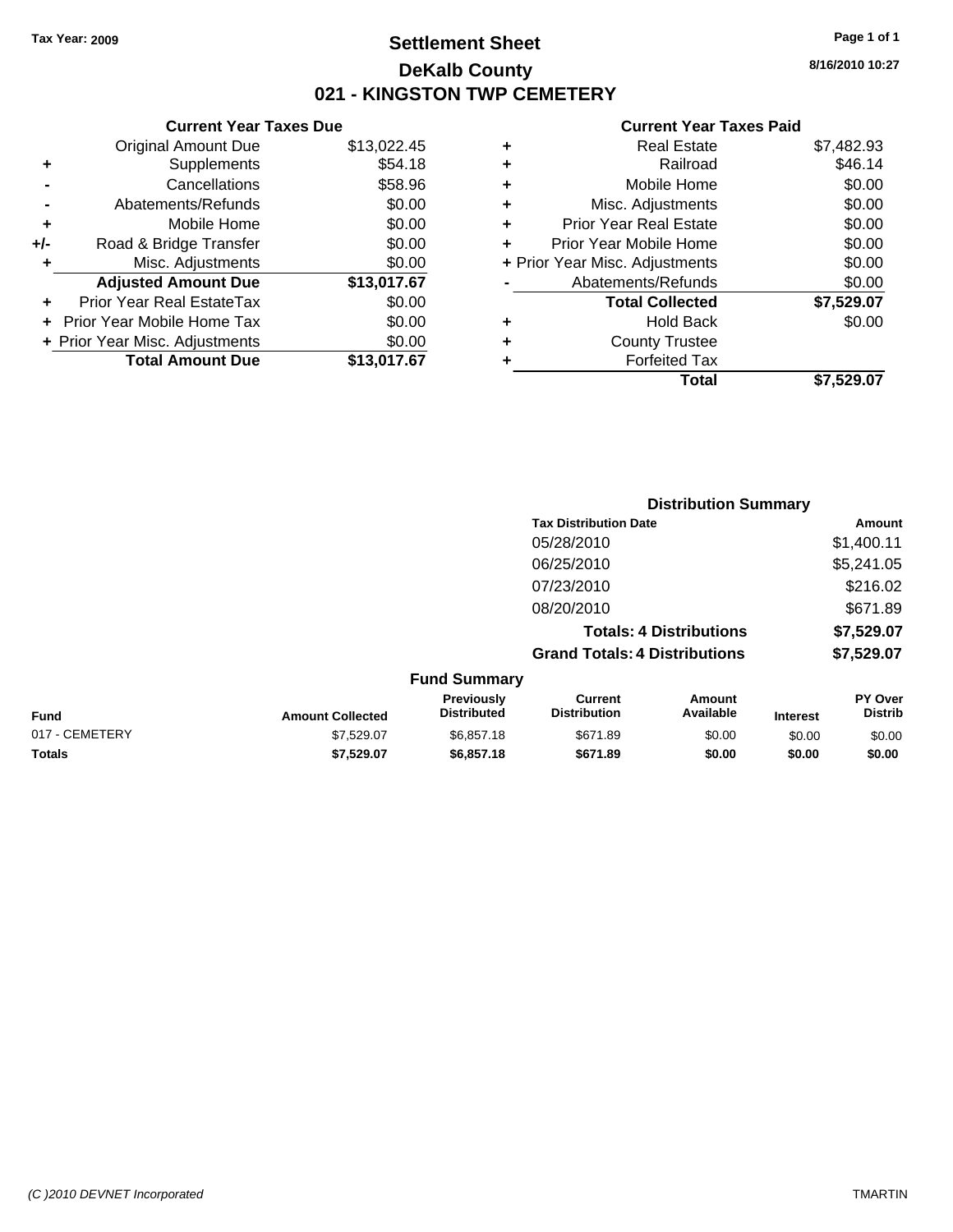## **Settlement Sheet Tax Year: 2009 Page 1 of 1 DeKalb County 022 - MALTA TOWNSHIP**

**8/16/2010 10:27**

# **Current Year Taxes Paid**

| <b>Current Year Taxes Due</b>     |             |
|-----------------------------------|-------------|
| <b>Original Amount Due</b>        | \$56,989.20 |
| Supplements                       | \$276.97    |
| Cancellations                     | \$289.98    |
| Abatements/Refunds                | \$0.00      |
| Mobile Home                       | \$0.00      |
| Road & Bridge Transfer            | \$0.00      |
| Misc. Adjustments                 | \$1.94      |
| <b>Adjusted Amount Due</b>        | \$56,978.13 |
| Prior Year Real EstateTax         | \$0.00      |
| <b>Prior Year Mobile Home Tax</b> | \$0.00      |
| + Prior Year Misc. Adjustments    | \$0.00      |
| <b>Total Amount Due</b>           | \$56,978.13 |
|                                   |             |

|   | <b>Forfeited Tax</b><br>Total  | \$32,413.51 |
|---|--------------------------------|-------------|
| ٠ | <b>County Trustee</b>          |             |
| ٠ | <b>Hold Back</b>               | \$0.00      |
|   | <b>Total Collected</b>         | \$32,413.51 |
|   | Abatements/Refunds             | \$0.00      |
|   | + Prior Year Misc. Adjustments | \$0.00      |
| ÷ | Prior Year Mobile Home         | \$0.00      |
| ÷ | <b>Prior Year Real Estate</b>  | \$0.00      |
| ٠ | Misc. Adjustments              | \$1.94      |
| ÷ | Mobile Home                    | \$0.00      |
| ÷ | Railroad                       | \$574.28    |
| ٠ | <b>Real Estate</b>             | \$31,837.29 |
|   |                                |             |

|                          |                         |                                         | <b>Distribution Summary</b>           |                                |                 |                           |
|--------------------------|-------------------------|-----------------------------------------|---------------------------------------|--------------------------------|-----------------|---------------------------|
|                          |                         |                                         | <b>Tax Distribution Date</b>          |                                |                 | Amount                    |
|                          |                         |                                         | 05/28/2010                            |                                |                 | \$5,932.56                |
|                          |                         |                                         | 06/25/2010                            |                                |                 | \$24,281.12               |
|                          |                         |                                         | 07/23/2010                            |                                |                 | \$433.29                  |
|                          |                         |                                         | 08/20/2010                            |                                |                 | \$1,766.54                |
|                          |                         |                                         |                                       | <b>Totals: 4 Distributions</b> |                 | \$32,413.51               |
|                          |                         |                                         | <b>Grand Totals: 4 Distributions</b>  |                                |                 | \$32,413.51               |
|                          |                         | <b>Fund Summary</b>                     |                                       |                                |                 |                           |
| Fund                     | <b>Amount Collected</b> | <b>Previously</b><br><b>Distributed</b> | <b>Current</b><br><b>Distribution</b> | <b>Amount</b><br>Available     | <b>Interest</b> | PY Over<br><b>Distrib</b> |
| 001 - CORPORATE          | \$32,039.52             | \$30,293.36                             | \$1,746.16                            | \$0.00                         | \$0.00          | \$0.00                    |
| 054 - GENERAL ASSISTANCE | \$373.99                | \$353.61                                | \$20.38                               | \$0.00                         | \$0.00          | \$0.00                    |
| Totals                   | \$32,413.51             | \$30,646.97                             | \$1,766.54                            | \$0.00                         | \$0.00          | \$0.00                    |
|                          |                         |                                         |                                       |                                |                 |                           |

## **Miscellaneous Adjustment Detail**

#### **Year Source Account Type Amount Adjustment Description**

2009 RE - Real Estate Back Tax Collected **\$1.94 Eagle Home Prairie Spring Redemption 07-22-476-011 by TBA Totals 1 entries** 

**Totals 1 entries**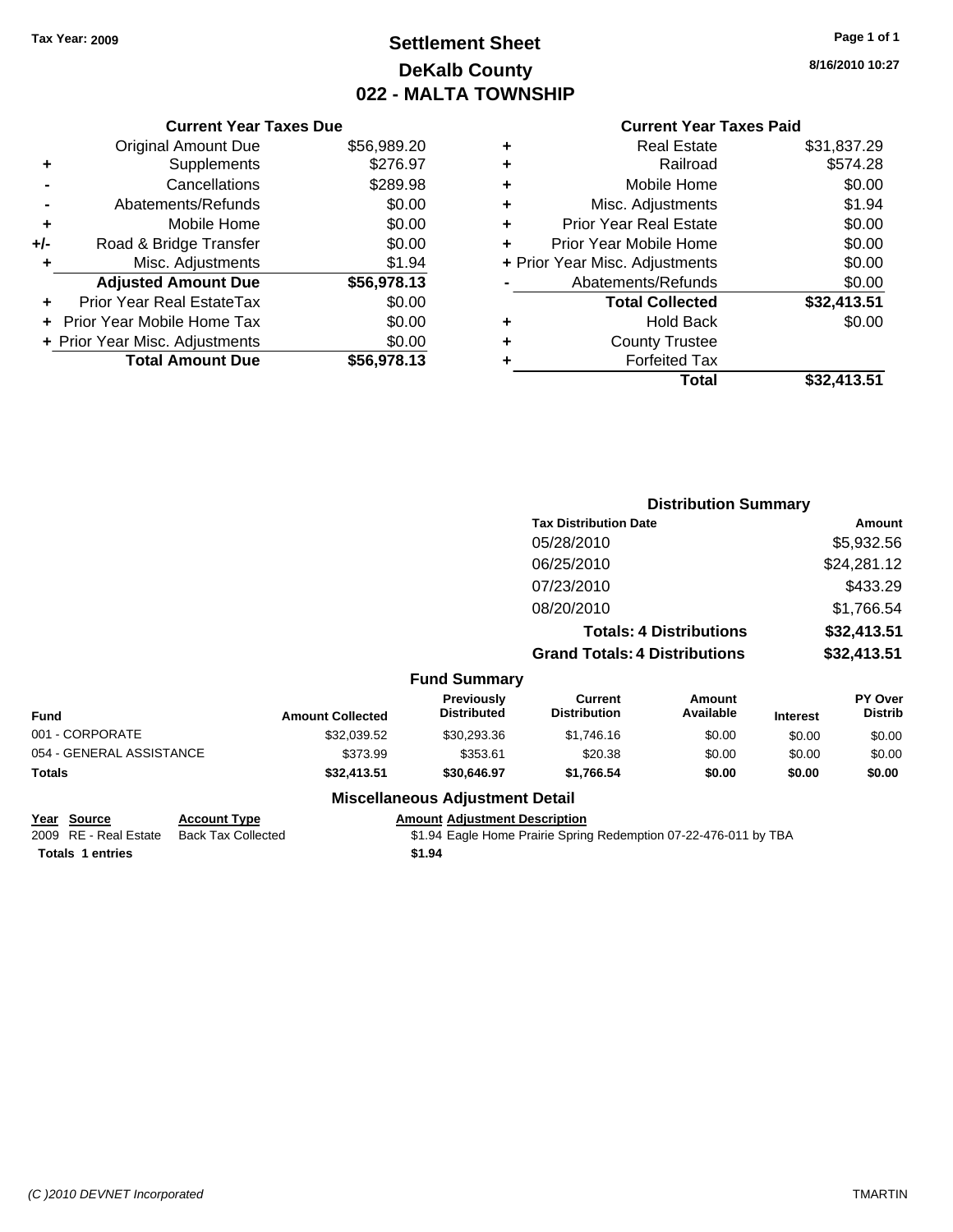## **Settlement Sheet Tax Year: 2009 Page 1 of 1 DeKalb County 023 - MALTA TWP LIBRARY**

**8/16/2010 10:27**

#### **Current Year Taxes Paid**

|     | <b>Current Year Taxes Due</b>            |              |  |  |
|-----|------------------------------------------|--------------|--|--|
|     | <b>Original Amount Due</b>               | \$109,834.08 |  |  |
| ٠   | Supplements                              | \$533.80     |  |  |
|     | Cancellations                            | \$558.87     |  |  |
|     | Abatements/Refunds                       | \$0.00       |  |  |
| ٠   | Mobile Home                              | \$0.00       |  |  |
| +/- | Road & Bridge Transfer                   | \$0.00       |  |  |
| ٠   | Misc. Adjustments                        | \$3.75       |  |  |
|     | <b>Adjusted Amount Due</b>               | \$109,812.76 |  |  |
|     | Prior Year Real EstateTax                | \$0.00       |  |  |
|     | Prior Year Mobile Home Tax               | \$0.00       |  |  |
|     | \$0.00<br>+ Prior Year Misc. Adjustments |              |  |  |
|     | <b>Total Amount Due</b>                  | \$109.812.76 |  |  |
|     |                                          |              |  |  |

| ٠ | <b>Real Estate</b>             | \$61,359.35 |
|---|--------------------------------|-------------|
| ٠ | Railroad                       | \$1,106.79  |
| ٠ | Mobile Home                    | \$0.00      |
| ٠ | Misc. Adjustments              | \$3.75      |
| ٠ | <b>Prior Year Real Estate</b>  | \$0.00      |
| ÷ | Prior Year Mobile Home         | \$0.00      |
|   | + Prior Year Misc. Adjustments | \$0.00      |
|   | Abatements/Refunds             | \$0.00      |
|   | <b>Total Collected</b>         | \$62,469.89 |
| ٠ | Hold Back                      | \$0.00      |
| ٠ | <b>County Trustee</b>          |             |
| ٠ | <b>Forfeited Tax</b>           |             |
|   | Total                          | \$62.469.89 |
|   |                                |             |

|               |                         |                                         | <b>Distribution Summary</b>           |                                |                 |                           |
|---------------|-------------------------|-----------------------------------------|---------------------------------------|--------------------------------|-----------------|---------------------------|
|               |                         |                                         | <b>Tax Distribution Date</b>          |                                |                 | Amount                    |
|               |                         |                                         | 05/28/2010                            |                                |                 | \$11,433.75               |
|               |                         |                                         | 06/25/2010                            |                                |                 | \$46,796.37               |
|               |                         |                                         | 07/23/2010                            |                                |                 | \$835.09                  |
|               |                         |                                         | 08/20/2010                            |                                |                 | \$3,404.68                |
|               |                         |                                         |                                       | <b>Totals: 4 Distributions</b> |                 | \$62,469.89               |
|               |                         |                                         | <b>Grand Totals: 4 Distributions</b>  |                                |                 | \$62,469.89               |
|               |                         | <b>Fund Summary</b>                     |                                       |                                |                 |                           |
| <b>Fund</b>   | <b>Amount Collected</b> | <b>Previously</b><br><b>Distributed</b> | <b>Current</b><br><b>Distribution</b> | Amount<br>Available            | <b>Interest</b> | PY Over<br><b>Distrib</b> |
| 016 - LIBRARY | \$62,469.89             | \$59,065.21                             | \$3,404.68                            | \$0.00                         | \$0.00          | \$0.00                    |
| Totals        | \$62,469.89             | \$59,065.21                             | \$3,404.68                            | \$0.00                         | \$0.00          | \$0.00                    |
|               |                         | <b>Miscellaneous Adjustment Detail</b>  |                                       |                                |                 |                           |

## **Year Source Account Type Amount Adjustment Description** Totals 1 entries **\$3.75**

2009 RE - Real Estate Back Tax Collected **19.15 Tax Collected** \$3.75 Eagle Home Prairie Spring Redemption 07-22-476-011 by TBA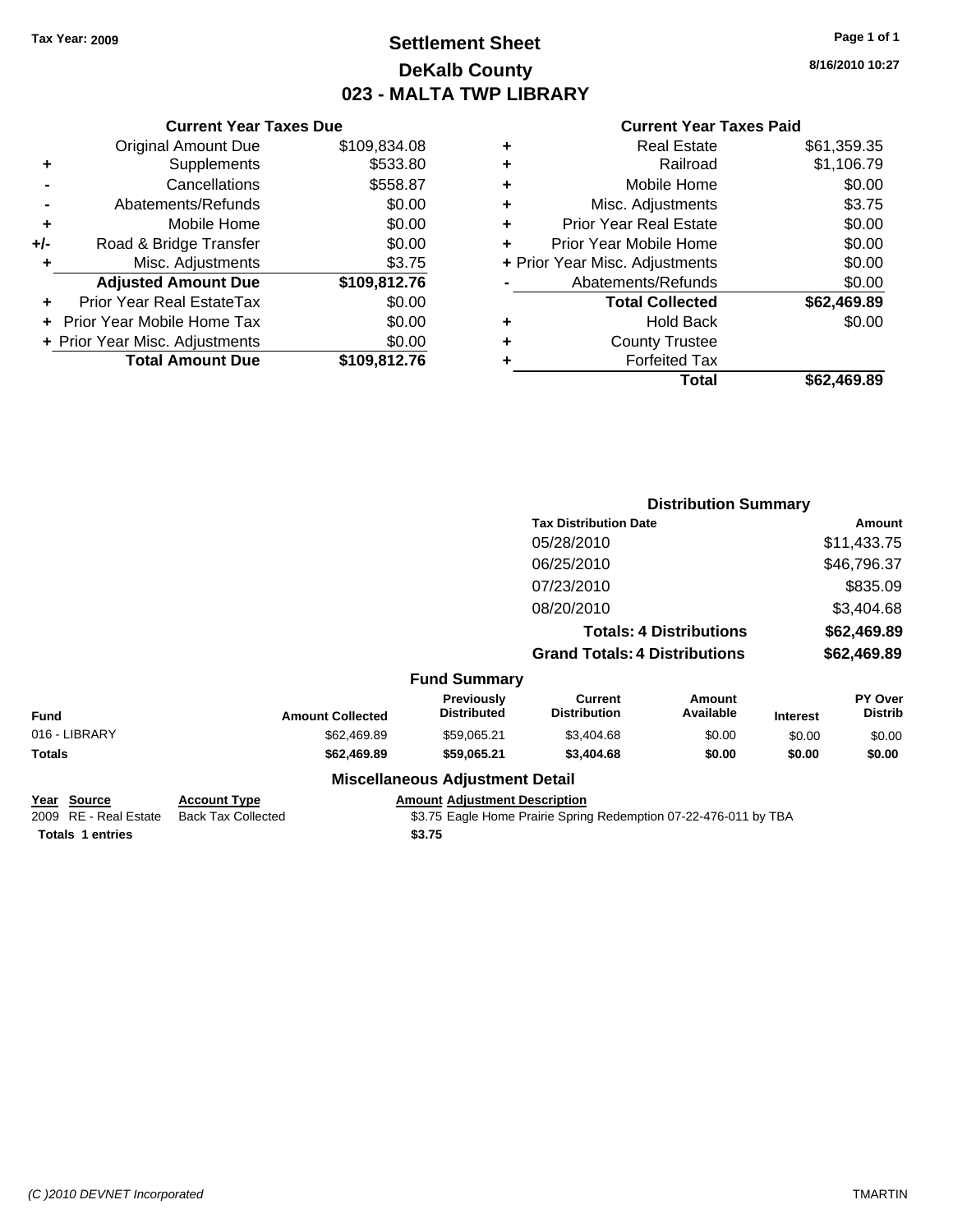## **Settlement Sheet Tax Year: 2009 Page 1 of 1 DeKalb County 024 - MALTA ROAD & BRIDGE**

**8/16/2010 10:27**

## **Current Year Taxes Paid**

|     | <b>Current Year Taxes Due</b>  |              |
|-----|--------------------------------|--------------|
|     | <b>Original Amount Due</b>     | \$138,865.02 |
| ٠   | Supplements                    | \$616.70     |
|     | Cancellations                  | \$646.11     |
|     | Abatements/Refunds             | \$0.00       |
| ٠   | Mobile Home                    | \$0.00       |
| +/- | Road & Bridge Transfer         | (\$6,662.69) |
|     | Misc. Adjustments              | \$4.74       |
|     | <b>Adjusted Amount Due</b>     | \$132,177.66 |
|     | Prior Year Real EstateTax      | \$0.00       |
|     | Prior Year Mobile Home Tax     | \$0.00       |
|     | + Prior Year Misc. Adjustments | \$0.00       |
|     | <b>Total Amount Due</b>        | \$132.177.66 |
|     |                                |              |

| <b>Real Estate</b>             | \$70,936.58 |
|--------------------------------|-------------|
| Railroad                       | \$1,377.83  |
| Mobile Home                    | \$0.00      |
| Misc. Adjustments              | \$4.74      |
| <b>Prior Year Real Estate</b>  | \$0.00      |
| Prior Year Mobile Home         | \$0.00      |
| + Prior Year Misc. Adjustments | \$0.00      |
| Abatements/Refunds             | \$0.00      |
| <b>Total Collected</b>         | \$72,319.15 |
| <b>Hold Back</b>               | \$0.00      |
| <b>County Trustee</b>          |             |
| <b>Forfeited Tax</b>           |             |
| Total                          | \$72,319.15 |
|                                |             |

| <b>Road and Bridge Summary</b> |             |                     |                                      | <b>Distribution Summary</b>    |                |
|--------------------------------|-------------|---------------------|--------------------------------------|--------------------------------|----------------|
| <b>Municipality</b>            | Amt. Due    | Amt. Distrib.       | <b>Tax Distribution Date</b>         |                                | <b>Amount</b>  |
| <b>VILLAGE OF MALTA</b>        | \$11,688.22 | \$6,662.69          | 05/28/2010                           |                                | \$13,218.41    |
| <b>Totals</b>                  | \$11,688.22 | \$6,662.69          | 06/25/2010                           |                                | \$54,199.24    |
|                                |             |                     | 07/23/2010                           |                                | \$965.48       |
|                                |             |                     | 08/20/2010                           |                                | \$3,936.02     |
|                                |             |                     |                                      | <b>Totals: 4 Distributions</b> | \$72,319.15    |
|                                |             |                     | <b>Grand Totals: 4 Distributions</b> |                                | \$72,319.15    |
|                                |             | <b>Fund Summary</b> |                                      |                                |                |
|                                |             | <b>Previously</b>   | <b>Current</b>                       | Amount                         | <b>PY Over</b> |

| <b>Fund</b>                  | <b>Amount Collected</b> | <b>Previously</b><br><b>Distributed</b> | Current<br><b>Distribution</b> | Amount<br>Available | <b>Interest</b> | <b>PY Over</b><br><b>Distrib</b> |
|------------------------------|-------------------------|-----------------------------------------|--------------------------------|---------------------|-----------------|----------------------------------|
| 007 - ROAD AND BRIDGE        | \$21,372.78             | \$20.213.32                             | \$1,159.46                     | \$0.00              | \$0.00          | \$0.00                           |
| 008 - BRIDGE CONST W/COUNTY  | \$9,268,28              | \$8,763,16                              | \$505.12                       | \$0.00              | \$0.00          | \$0.00                           |
| 009 - PERMANENT ROAD         | \$33,312.65             | \$31,497.12                             | \$1.815.53                     | \$0.00              | \$0.00          | \$0.00                           |
| 010 - EQUIPMENT AND BUILDING | \$8,365,44              | \$7,909.53                              | \$455.91                       | \$0.00              | \$0.00          | \$0.00                           |
| Totals                       | \$72,319.15             | \$68,383.13                             | \$3,936.02                     | \$0.00              | \$0.00          | \$0.00                           |

## **Miscellaneous Adjustment Detail**

| <u>Year Source</u>      | <b>Account Type</b> | <b>Amount Adjustment Description</b>                             |
|-------------------------|---------------------|------------------------------------------------------------------|
| 2009 RE - Real Estate   | Back Tax Collected  | \$4.74 Eagle Home Prairie Spring Redemption 07-22-476-011 by TBA |
| <b>Totals 1 entries</b> |                     | \$4.74                                                           |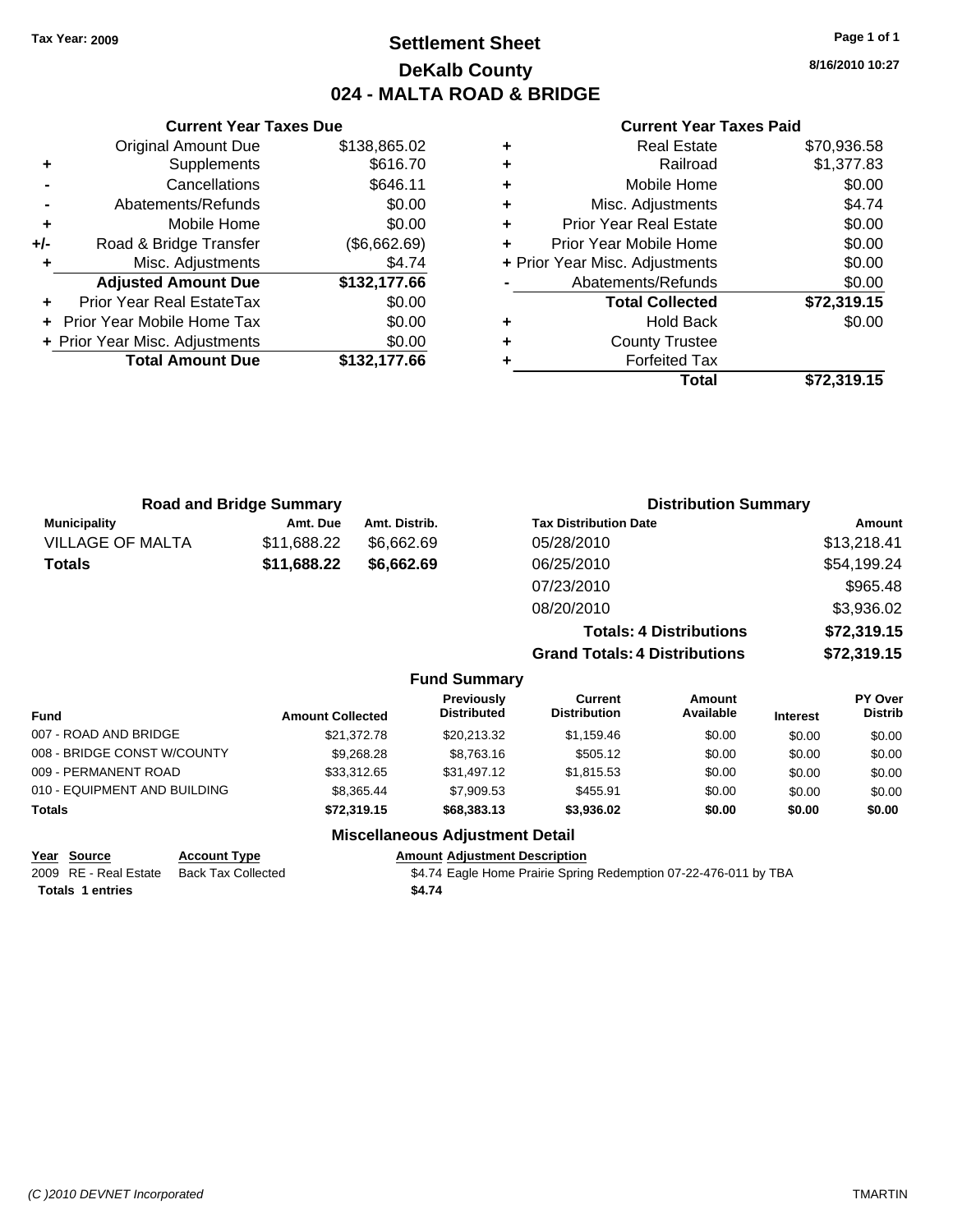## **Settlement Sheet Tax Year: 2009 Page 1 of 1 DeKalb County 025 - MAYFIELD TOWNSHIP**

## **8/16/2010 10:27**

#### **Current Year Taxes Paid**

|     | <b>Current Year Taxes Due</b>  |             |     |
|-----|--------------------------------|-------------|-----|
|     | <b>Original Amount Due</b>     | \$92,130.17 |     |
|     | <b>Supplements</b>             | \$214.38    |     |
|     | Cancellations                  | \$224.72    |     |
|     | Abatements/Refunds             | \$0.00      |     |
|     | Mobile Home                    | \$0.00      |     |
| +/- | Road & Bridge Transfer         | \$0.00      |     |
|     | Misc. Adjustments              | \$0.00      | + P |
|     | <b>Adjusted Amount Due</b>     | \$92,119.83 |     |
|     | Prior Year Real EstateTax      | \$0.00      |     |
|     | Prior Year Mobile Home Tax     | \$0.00      |     |
|     | + Prior Year Misc. Adjustments | \$0.00      |     |
|     | <b>Total Amount Due</b>        | \$92,119.83 |     |
|     |                                |             |     |

| ٠ | <b>Real Estate</b>             | \$54,840.34 |
|---|--------------------------------|-------------|
| ٠ | Railroad                       | \$0.00      |
| ٠ | Mobile Home                    | \$0.00      |
| ÷ | Misc. Adjustments              | \$0.00      |
| ٠ | <b>Prior Year Real Estate</b>  | \$0.00      |
| ÷ | Prior Year Mobile Home         | \$0.00      |
|   | + Prior Year Misc. Adjustments | \$0.00      |
|   | Abatements/Refunds             | \$0.00      |
|   | <b>Total Collected</b>         | \$54,840.34 |
| ٠ | Hold Back                      | \$0.00      |
| ٠ | <b>County Trustee</b>          |             |
| ٠ | <b>Forfeited Tax</b>           |             |
|   | Total                          | \$54.840.34 |
|   |                                |             |

## **Distribution Summary Tax Distribution Date Amount** 05/28/2010 \$12,453.94 06/25/2010 \$34,980.53 07/23/2010 \$595.78 08/20/2010 \$6,810.09 **Totals: 4 Distributions \$54,840.34 Grand Totals: 4 Distributions \$54,840.34 Fund Summary**

| <b>Fund</b>              | <b>Amount Collected</b> | <b>Previously</b><br><b>Distributed</b> | Current<br><b>Distribution</b> | Amount<br>Available | <b>Interest</b> | <b>PY Over</b><br><b>Distrib</b> |
|--------------------------|-------------------------|-----------------------------------------|--------------------------------|---------------------|-----------------|----------------------------------|
| 001 - CORPORATE          | \$52,482.55             | \$45.965.25                             | \$6,517.30                     | \$0.00              | \$0.00          | \$0.00                           |
| 054 - GENERAL ASSISTANCE | \$2,357.79              | \$2,065.00                              | \$292.79                       | \$0.00              | \$0.00          | \$0.00                           |
| <b>Totals</b>            | \$54.840.34             | \$48.030.25                             | \$6,810.09                     | \$0.00              | \$0.00          | \$0.00                           |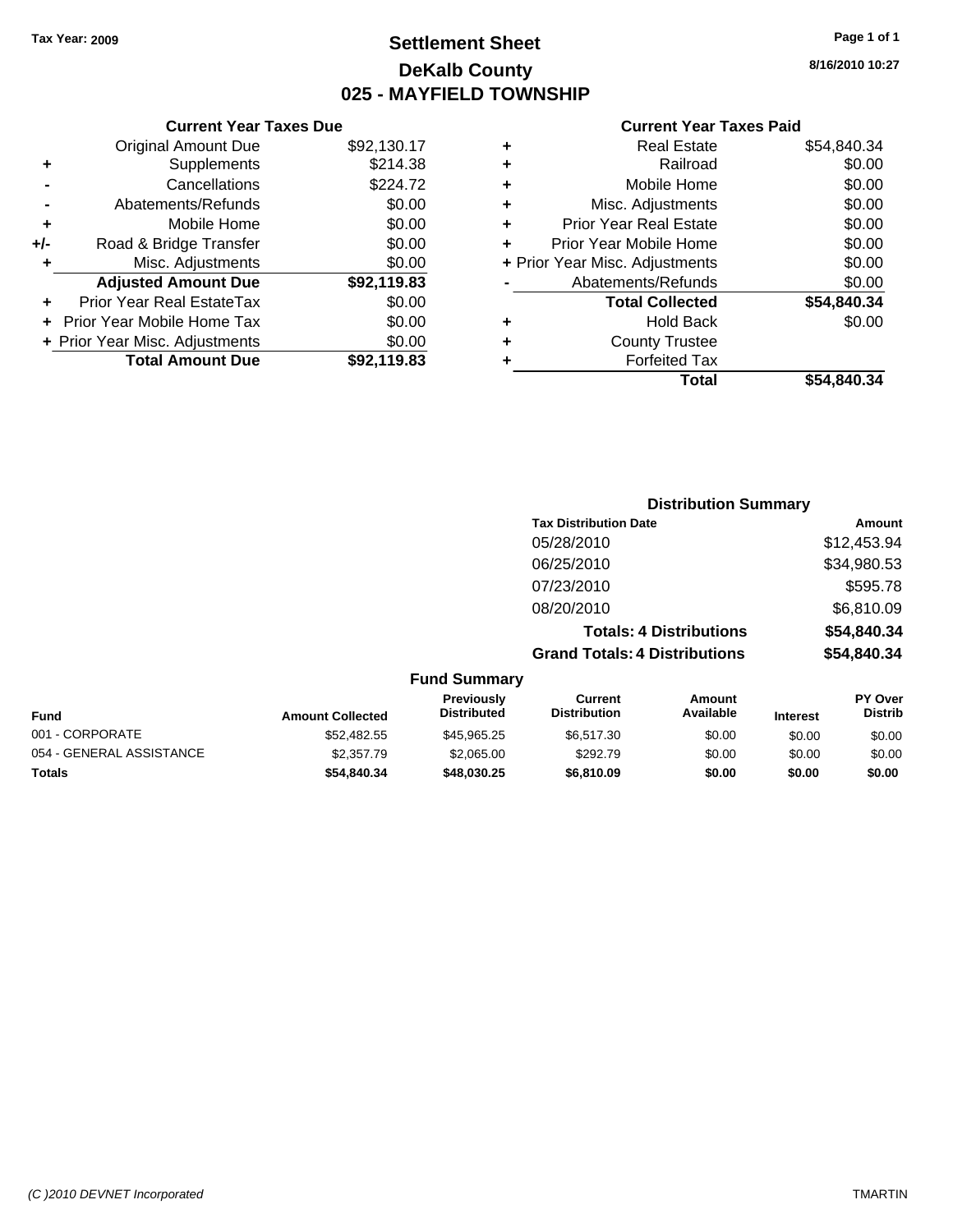## **Settlement Sheet Tax Year: 2009 Page 1 of 1 DeKalb County 026 - MAYFIELD ROAD & BRIDGE**

## **Current Year Taxes Due**

|       | <b>Original Amount Due</b>     | \$213,263.71 |
|-------|--------------------------------|--------------|
| ٠     | Supplements                    | \$496.25     |
|       | Cancellations                  | \$520.18     |
|       | Abatements/Refunds             | \$0.00       |
| ٠     | Mobile Home                    | \$0.00       |
| $+/-$ | Road & Bridge Transfer         | \$0.00       |
| ٠     | Misc. Adjustments              | \$0.00       |
|       | <b>Adjusted Amount Due</b>     | \$213,239.78 |
|       | Prior Year Real EstateTax      | \$0.00       |
|       | Prior Year Mobile Home Tax     | \$0.00       |
|       | + Prior Year Misc. Adjustments | \$0.00       |
|       | <b>Total Amount Due</b>        | \$213,239.78 |

## **Current Year Taxes Paid**

|   | <b>Real Estate</b>             | \$126,944.76 |
|---|--------------------------------|--------------|
| ٠ | Railroad                       | \$0.00       |
| ٠ | Mobile Home                    | \$0.00       |
| ٠ | Misc. Adjustments              | \$0.00       |
| ٠ | <b>Prior Year Real Estate</b>  | \$0.00       |
|   | Prior Year Mobile Home         | \$0.00       |
|   | + Prior Year Misc. Adjustments | \$0.00       |
|   | Abatements/Refunds             | \$0.00       |
|   | <b>Total Collected</b>         | \$126,944.76 |
| ٠ | Hold Back                      | \$0.00       |
| ٠ | <b>County Trustee</b>          |              |
|   | <b>Forfeited Tax</b>           |              |
|   | Total                          | \$126,944.76 |
|   |                                |              |

| <b>Distribution Summary</b>          |               |  |  |  |
|--------------------------------------|---------------|--|--|--|
| <b>Tax Distribution Date</b>         | <b>Amount</b> |  |  |  |
| 05/28/2010                           | \$28,828.39   |  |  |  |
| 06/25/2010                           | \$80,973.20   |  |  |  |
| 07/23/2010                           | \$1,379.17    |  |  |  |
| 08/20/2010                           | \$15,764.00   |  |  |  |
| <b>Totals: 4 Distributions</b>       | \$126,944.76  |  |  |  |
| <b>Grand Totals: 4 Distributions</b> | \$126,944.76  |  |  |  |

## **Fund Summary**

| <b>Fund</b>                                         | <b>Amount Collected</b> | Previously<br><b>Distributed</b> | Current<br><b>Distribution</b> | Amount<br>Available | <b>Interest</b> | <b>PY Over</b><br><b>Distrib</b> |
|-----------------------------------------------------|-------------------------|----------------------------------|--------------------------------|---------------------|-----------------|----------------------------------|
| 007 - ROAD AND BRIDGE                               | \$81,817.94             | \$71.657.78                      | \$10,160.16                    | \$0.00              | \$0.00          | \$0.00                           |
| 008 - BRIDGE CONST W/COUNTY                         | \$3,507.98              | \$3,072.36                       | \$435.62                       | \$0.00              | \$0.00          | \$0.00                           |
| 009 - PERMANENT ROAD                                | \$32,145.21             | \$28,153.42                      | \$3.991.79                     | \$0.00              | \$0.00          | \$0.00                           |
| 010 - EQUIPMENT AND BUILDING                        | \$5,613.23              | \$4,916.18                       | \$697.05                       | \$0.00              | \$0.00          | \$0.00                           |
| 035 - TORT JUDGMENTS, LIABILITY<br><b>INSURANCE</b> | \$2,338,71              | \$2,048.29                       | \$290.42                       | \$0.00              | \$0.00          | \$0.00                           |
| 047 - SOCIAL SECURITY                               | \$1.521.69              | \$1,332.73                       | \$188.96                       | \$0.00              | \$0.00          | \$0.00                           |
| <b>Totals</b>                                       | \$126,944.76            | \$111,180.76                     | \$15,764.00                    | \$0.00              | \$0.00          | \$0.00                           |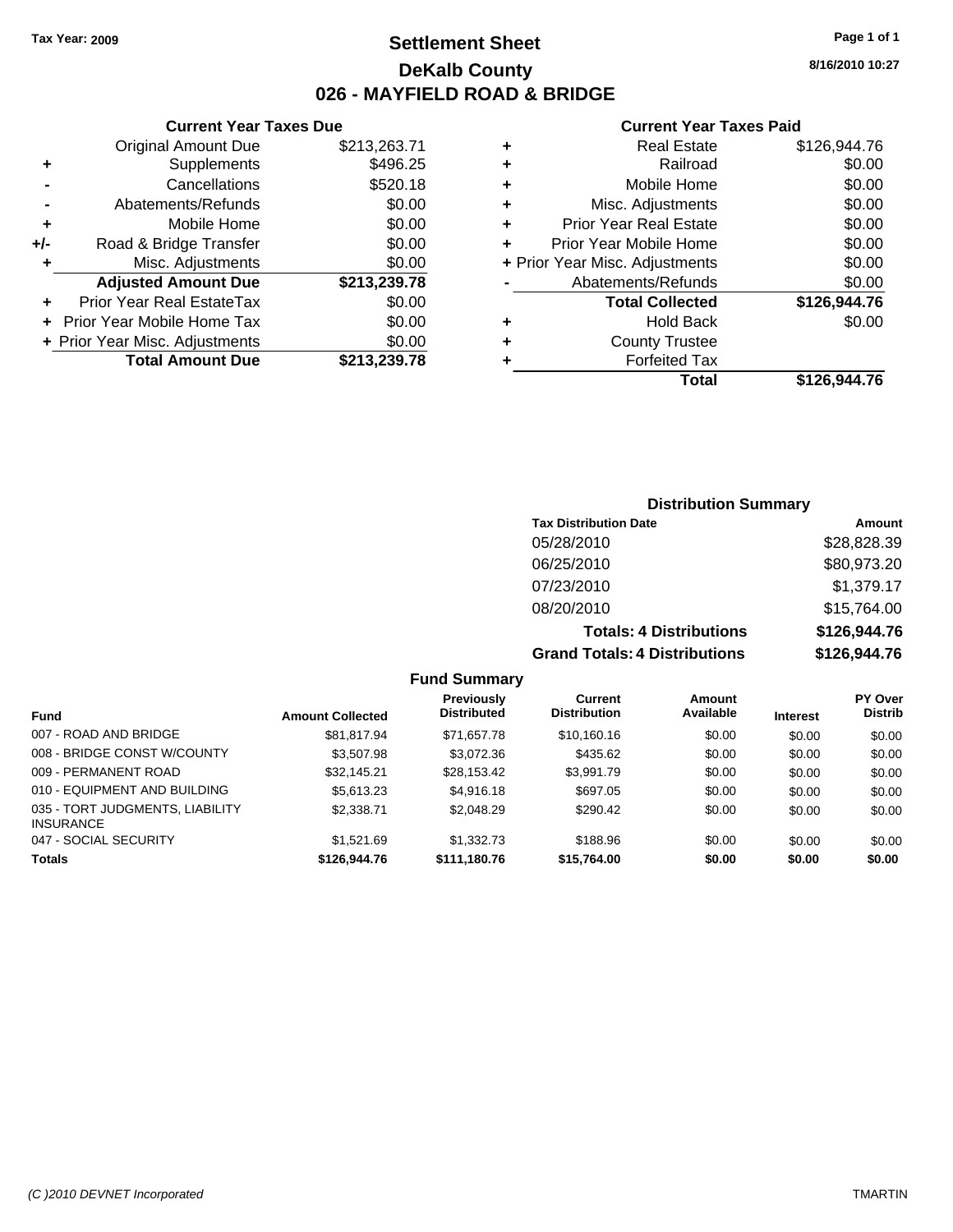# **Settlement Sheet Tax Year: 2009 Page 1 of 1 DeKalb County 027 - MILAN TOWNSHIP**

| Page 1 of 1 |  |  |  |
|-------------|--|--|--|
|-------------|--|--|--|

**8/16/2010 10:27**

|     | <b>Current Year Taxes Due</b>  |             |  |  |  |
|-----|--------------------------------|-------------|--|--|--|
|     | <b>Original Amount Due</b>     | \$26,000.19 |  |  |  |
| ٠   | Supplements                    | \$0.00      |  |  |  |
|     | Cancellations                  | \$0.00      |  |  |  |
|     | Abatements/Refunds             | \$0.00      |  |  |  |
| ٠   | Mobile Home                    | \$0.00      |  |  |  |
| +/- | Road & Bridge Transfer         | \$0.00      |  |  |  |
| ٠   | Misc. Adjustments              | \$0.00      |  |  |  |
|     | <b>Adjusted Amount Due</b>     | \$26,000.19 |  |  |  |
|     | Prior Year Real EstateTax      | \$0.00      |  |  |  |
|     | Prior Year Mobile Home Tax     | \$0.00      |  |  |  |
|     | + Prior Year Misc. Adjustments | \$0.00      |  |  |  |
|     | <b>Total Amount Due</b>        | \$26,000.19 |  |  |  |

## **Current Year Taxes Paid**

|   | Total                          | \$14,819.80 |
|---|--------------------------------|-------------|
| ٠ | <b>Forfeited Tax</b>           |             |
| ٠ | <b>County Trustee</b>          |             |
| ٠ | <b>Hold Back</b>               | \$0.00      |
|   | <b>Total Collected</b>         | \$14,819.80 |
|   | Abatements/Refunds             | \$0.00      |
|   | + Prior Year Misc. Adjustments | \$0.00      |
| ٠ | Prior Year Mobile Home         | \$0.00      |
| ٠ | <b>Prior Year Real Estate</b>  | \$0.00      |
| ٠ | Misc. Adjustments              | \$0.00      |
| ÷ | Mobile Home                    | \$0.00      |
| ٠ | Railroad                       | \$0.00      |
| ٠ | <b>Real Estate</b>             | \$14,819.80 |

|                 |                         |                                  | <b>Distribution Summary</b>           |                                |                 |                           |
|-----------------|-------------------------|----------------------------------|---------------------------------------|--------------------------------|-----------------|---------------------------|
|                 |                         |                                  | <b>Tax Distribution Date</b>          |                                |                 | Amount                    |
|                 |                         |                                  | 05/28/2010                            |                                |                 | \$3,225.45                |
|                 |                         |                                  | 06/25/2010                            |                                |                 | \$10,651.12               |
|                 |                         |                                  | 07/23/2010                            |                                |                 | \$68.79                   |
|                 |                         |                                  | 08/20/2010                            |                                |                 | \$874.44                  |
|                 |                         |                                  |                                       | <b>Totals: 4 Distributions</b> |                 | \$14,819.80               |
|                 |                         |                                  | <b>Grand Totals: 4 Distributions</b>  |                                |                 | \$14,819.80               |
|                 |                         | <b>Fund Summary</b>              |                                       |                                |                 |                           |
| <b>Fund</b>     | <b>Amount Collected</b> | Previously<br><b>Distributed</b> | <b>Current</b><br><b>Distribution</b> | Amount<br>Available            | <b>Interest</b> | PY Over<br><b>Distrib</b> |
| 001 - CORPORATE | \$14,819.80             | \$13,945.36                      | \$874.44                              | \$0.00                         | \$0.00          | \$0.00                    |
| <b>Totals</b>   | \$14.819.80             | \$13,945.36                      | \$874.44                              | \$0.00                         | \$0.00          | \$0.00                    |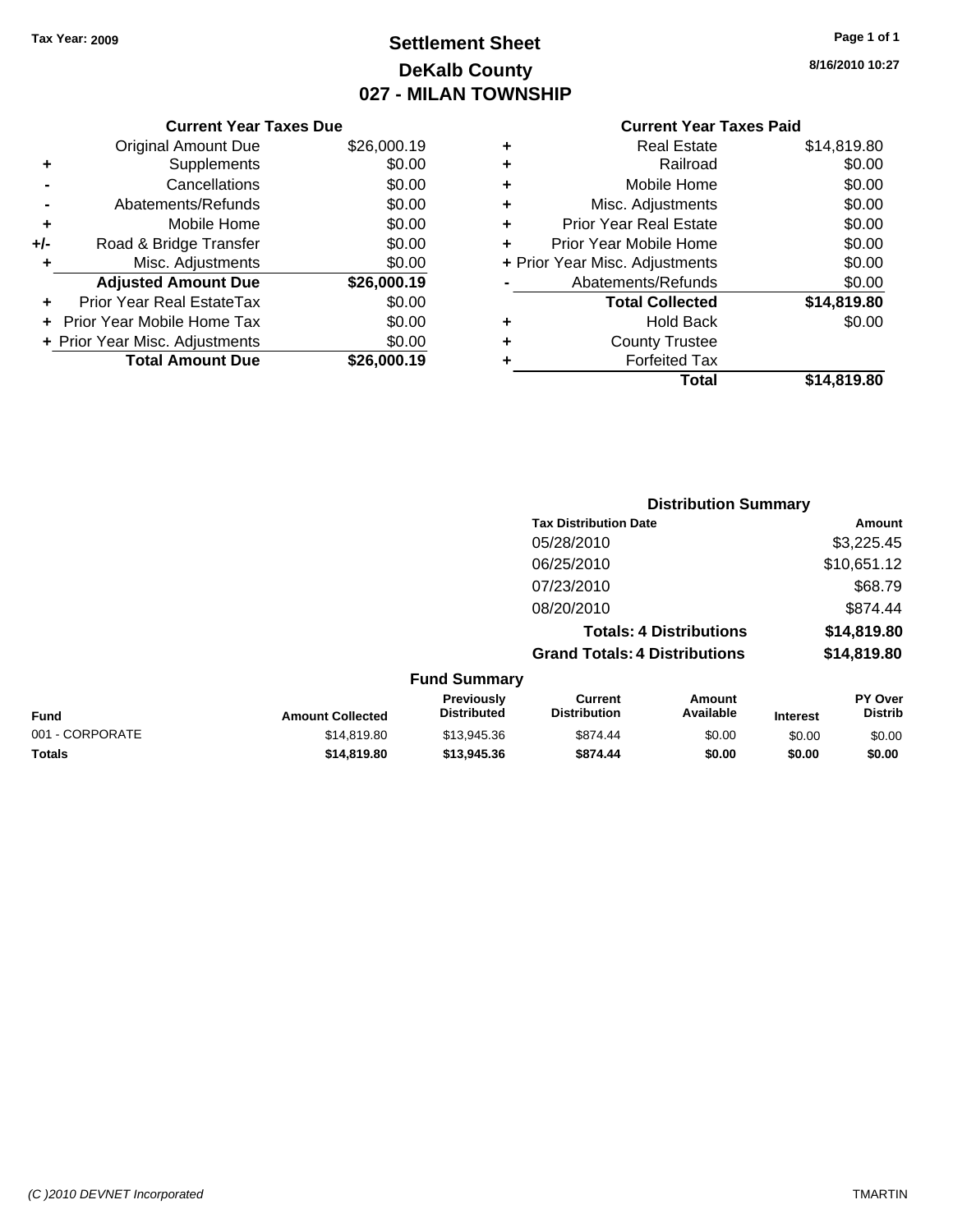## **Settlement Sheet Tax Year: 2009 Page 1 of 1 DeKalb County 028 - MILAN ROAD & BRIDGE**

## **Current Year Taxes Due**

|       | <b>Original Amount Due</b>       | \$40,355.04 |
|-------|----------------------------------|-------------|
| ٠     | Supplements                      | \$0.00      |
|       | Cancellations                    | \$0.00      |
|       | Abatements/Refunds               | \$0.00      |
| ٠     | Mobile Home                      | \$0.00      |
| $+/-$ | Road & Bridge Transfer           | \$0.00      |
| ٠     | Misc. Adjustments                | \$0.00      |
|       | <b>Adjusted Amount Due</b>       | \$40,355.04 |
|       | <b>Prior Year Real EstateTax</b> | \$0.00      |
|       | Prior Year Mobile Home Tax       | \$0.00      |
|       | + Prior Year Misc. Adjustments   | \$0.00      |
|       | <b>Total Amount Due</b>          | \$40.355.04 |

## **Current Year Taxes Paid**

|   | <b>Real Estate</b>             | \$23,001.82 |
|---|--------------------------------|-------------|
| ٠ | Railroad                       | \$0.00      |
| ٠ | Mobile Home                    | \$0.00      |
| ٠ | Misc. Adjustments              | \$0.00      |
| ٠ | Prior Year Real Estate         | \$0.00      |
| ÷ | Prior Year Mobile Home         | \$0.00      |
|   | + Prior Year Misc. Adjustments | \$0.00      |
|   | Abatements/Refunds             | \$0.00      |
|   | <b>Total Collected</b>         | \$23,001.82 |
| ٠ | <b>Hold Back</b>               | \$0.00      |
| ٠ | <b>County Trustee</b>          |             |
| ٠ | <b>Forfeited Tax</b>           |             |
|   | Total                          | \$23,001.82 |
|   |                                |             |

|                       |                         |                                         |                                       | <b>Distribution Summary</b>    |                 |                           |
|-----------------------|-------------------------|-----------------------------------------|---------------------------------------|--------------------------------|-----------------|---------------------------|
|                       |                         |                                         | <b>Tax Distribution Date</b>          |                                |                 | Amount                    |
|                       |                         |                                         | 05/28/2010                            |                                |                 | \$5,006.16                |
|                       |                         |                                         | 06/25/2010                            |                                |                 | \$16,531.70               |
|                       |                         |                                         | 07/23/2010                            |                                |                 | \$106.78                  |
|                       |                         |                                         | 08/20/2010                            |                                |                 | \$1,357.18                |
|                       |                         |                                         |                                       | <b>Totals: 4 Distributions</b> |                 | \$23,001.82               |
|                       |                         |                                         | <b>Grand Totals: 4 Distributions</b>  |                                |                 | \$23,001.82               |
|                       |                         | <b>Fund Summary</b>                     |                                       |                                |                 |                           |
| <b>Fund</b>           | <b>Amount Collected</b> | <b>Previously</b><br><b>Distributed</b> | <b>Current</b><br><b>Distribution</b> | Amount<br>Available            | <b>Interest</b> | PY Over<br><b>Distrib</b> |
| 007 - ROAD AND RRIDGE | 411070A6                | $Q$ 11 $Q$ $Q$ $A$ 17                   | 2706.20                               | en on                          | 0000            | ድስ ሰሰ                     |

| Fund                        | <b>Amount Collected</b> | PISH IDULGU | PISU IDUUUII | Avaliable | <b>Interest</b> | <b>PISUIP</b> |
|-----------------------------|-------------------------|-------------|--------------|-----------|-----------------|---------------|
| 007 - ROAD AND BRIDGE       | \$11.970.46             | \$11.264.17 | \$706.29     | \$0.00    | \$0.00          | \$0.00        |
| 008 - BRIDGE CONST W/COUNTY | \$2,481.01              | \$2,334.62  | \$146.39     | \$0.00    | \$0.00          | \$0.00        |
| 009 - PERMANENT ROAD        | \$8.550.35              | \$8,045.85  | \$504.50     | \$0.00    | \$0.00          | \$0.00        |
| <b>Totals</b>               | \$23,001.82             | \$21.644.64 | \$1,357.18   | \$0.00    | \$0.00          | \$0.00        |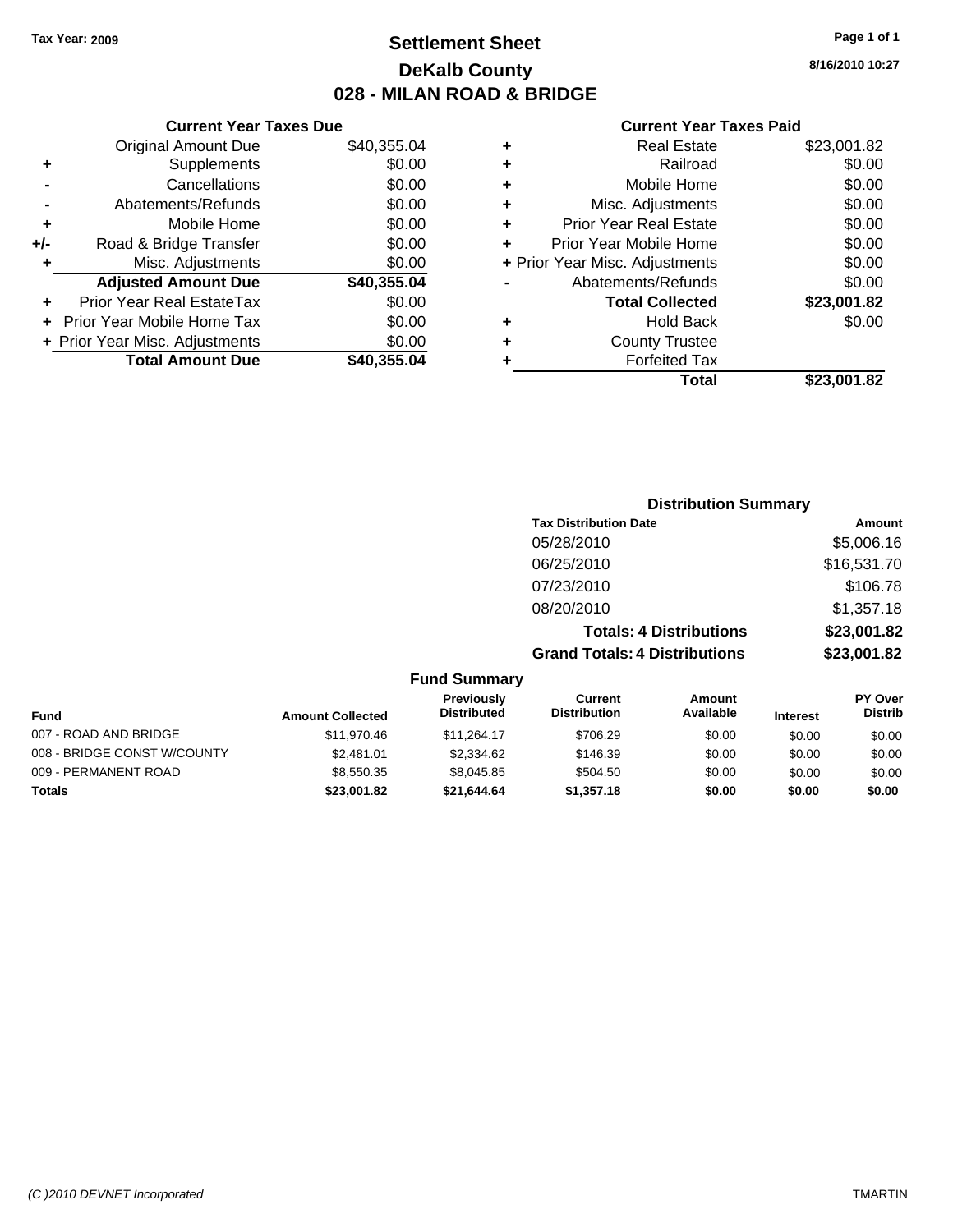## **Settlement Sheet Tax Year: 2009 Page 1 of 1 DeKalb County 029 - PAW PAW TOWNSHIP**

**8/16/2010 10:27**

## **Current Year Taxes Paid**

|     | <b>Current Year Taxes Due</b>  |             |
|-----|--------------------------------|-------------|
|     | <b>Original Amount Due</b>     | \$60,529.51 |
| ٠   | Supplements                    | \$223.51    |
|     | Cancellations                  | \$249.31    |
|     | Abatements/Refunds             | \$0.00      |
| ٠   | Mobile Home                    | \$0.00      |
| +/- | Road & Bridge Transfer         | \$0.00      |
| ٠   | Misc. Adjustments              | \$0.00      |
|     | <b>Adjusted Amount Due</b>     | \$60,503.71 |
| ٠   | Prior Year Real EstateTax      | \$0.00      |
|     | Prior Year Mobile Home Tax     | \$0.00      |
|     | + Prior Year Misc. Adjustments | \$0.00      |
|     | <b>Total Amount Due</b>        | \$60,503,71 |
|     |                                |             |

|   | <b>Real Estate</b>             | \$32,893.01 |
|---|--------------------------------|-------------|
| ٠ | Railroad                       | \$812.78    |
| ٠ | Mobile Home                    | \$0.00      |
| ٠ | Misc. Adjustments              | \$0.00      |
| ٠ | <b>Prior Year Real Estate</b>  | \$0.00      |
| ٠ | Prior Year Mobile Home         | \$0.00      |
|   | + Prior Year Misc. Adjustments | \$0.00      |
|   | Abatements/Refunds             | \$0.00      |
|   | <b>Total Collected</b>         | \$33,705.79 |
|   | <b>Hold Back</b>               | \$0.00      |
| ٠ | <b>County Trustee</b>          |             |
| ٠ | <b>Forfeited Tax</b>           |             |
|   | Total                          | \$33,705.79 |
|   |                                |             |

|                          |                         |                                  |                                      | <b>Distribution Summary</b>    |                 |                                  |
|--------------------------|-------------------------|----------------------------------|--------------------------------------|--------------------------------|-----------------|----------------------------------|
|                          |                         |                                  | <b>Tax Distribution Date</b>         |                                |                 | Amount                           |
|                          |                         |                                  | 05/28/2010                           |                                |                 | \$7,057.56                       |
|                          |                         |                                  | 06/25/2010                           |                                |                 | \$25,070.77                      |
|                          |                         |                                  | 07/23/2010                           |                                |                 | \$946.17                         |
|                          |                         |                                  | 08/20/2010                           |                                |                 | \$631.29                         |
|                          |                         |                                  |                                      | <b>Totals: 4 Distributions</b> |                 | \$33,705.79                      |
|                          |                         |                                  | <b>Grand Totals: 4 Distributions</b> |                                |                 | \$33,705.79                      |
|                          |                         | <b>Fund Summary</b>              |                                      |                                |                 |                                  |
| <b>Fund</b>              | <b>Amount Collected</b> | Previously<br><b>Distributed</b> | Current<br><b>Distribution</b>       | Amount<br>Available            | <b>Interest</b> | <b>PY Over</b><br><b>Distrib</b> |
| 001 - CORPORATE          | \$31,646.03             | \$31,053.32                      | \$592.71                             | \$0.00                         | \$0.00          | \$0.00                           |
| 017 - CEMETERY           | \$1,289.79              | \$1,265.63                       | \$24.16                              | \$0.00                         | \$0.00          | \$0.00                           |
| 034 - GENERAL ASSISTANCE | \$769.97                | \$755.55                         | \$14.42                              | \$0.00                         | \$0.00          | \$0.00                           |

**Totals \$33,705.79 \$33,074.50 \$631.29 \$0.00 \$0.00 \$0.00**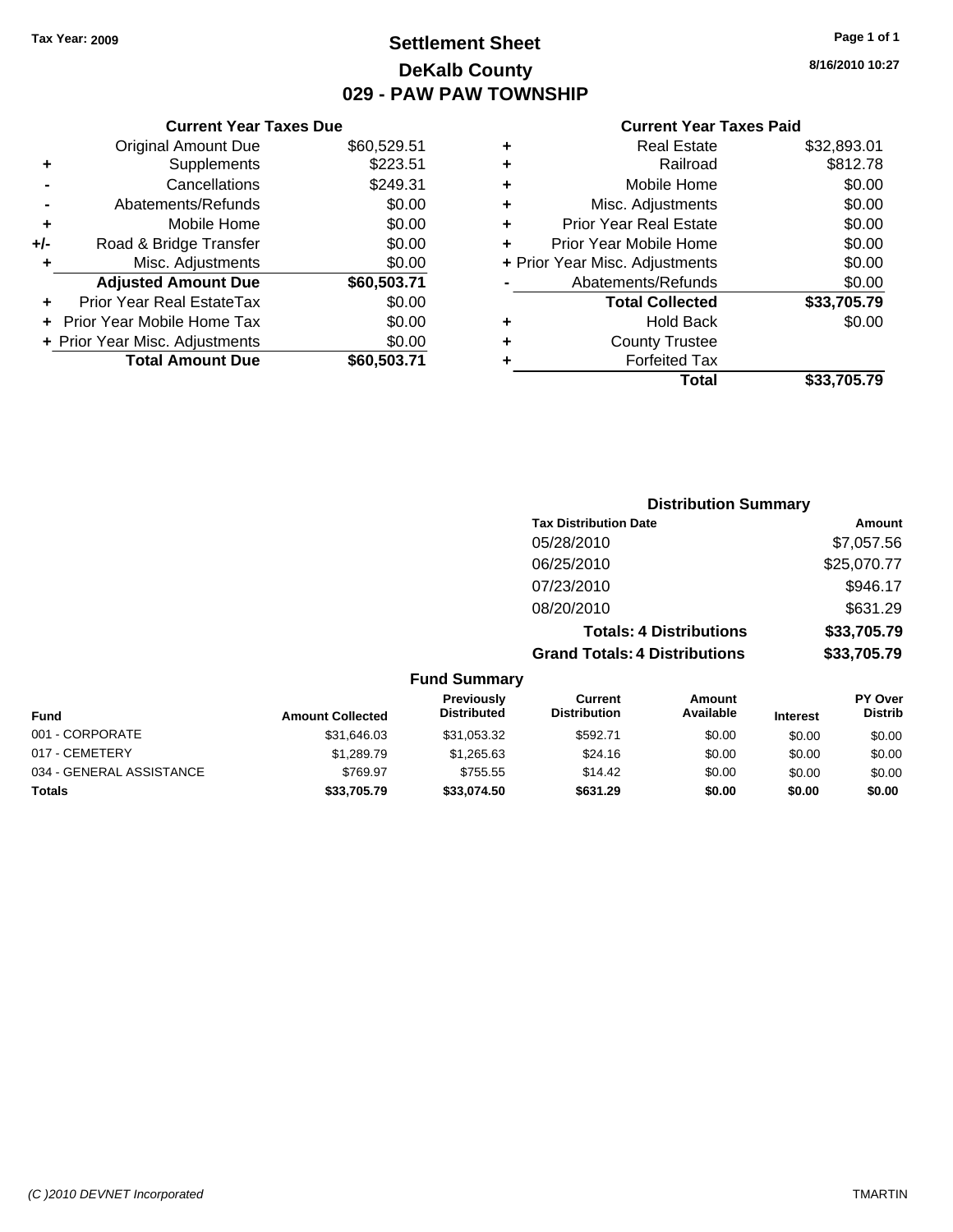**8/16/2010 10:27**

## **Current Year Taxes Paid**

| ٠ | <b>Real Estate</b>             | \$45,365.81 |
|---|--------------------------------|-------------|
| ٠ | Railroad                       | \$1,120.98  |
| ٠ | Mobile Home                    | \$0.00      |
| ٠ | Misc. Adjustments              | \$0.00      |
| ٠ | <b>Prior Year Real Estate</b>  | \$0.00      |
| ÷ | Prior Year Mobile Home         | \$0.00      |
|   | + Prior Year Misc. Adjustments | \$0.00      |
|   | Abatements/Refunds             | \$0.00      |
|   | <b>Total Collected</b>         | \$46,486.79 |
| ٠ | <b>Hold Back</b>               | \$0.00      |
| ÷ | <b>County Trustee</b>          |             |
| ÷ | <b>Forfeited Tax</b>           |             |
|   | Total                          | \$46.486.79 |

## **Current Year Taxes Due** Original Amount Due \$83,482.34 **+** Supplements \$308.27 **-** Cancellations \$343.83 **-** Abatements/Refunds \$0.00 **+** Mobile Home \$0.00 **+/-** Road & Bridge Transfer \$0.00 **+** Misc. Adjustments \$0.00 **Adjusted Amount Due \$83,446.78 +** Prior Year Real EstateTax \$0.00 **+** Prior Year Mobile Home Tax \$0.00 **+ Prior Year Misc. Adjustments**  $$0.00$ **Total Amount Due \$83,446.78**

## **Distribution Summary**

| <b>Tax Distribution Date</b>         | Amount      |
|--------------------------------------|-------------|
| 05/28/2010                           | \$9,733.84  |
| 06/25/2010                           | \$34,577.36 |
| 07/23/2010                           | \$1,304.91  |
| 08/20/2010                           | \$870.68    |
| <b>Totals: 4 Distributions</b>       | \$46,486.79 |
| <b>Grand Totals: 4 Distributions</b> | \$46,486.79 |

#### **Fund Summary**

| <b>Fund</b>                                   | <b>Amount Collected</b> | Previously<br><b>Distributed</b> | Current<br><b>Distribution</b> | Amount<br>Available | <b>Interest</b> | <b>PY Over</b><br><b>Distrib</b> |
|-----------------------------------------------|-------------------------|----------------------------------|--------------------------------|---------------------|-----------------|----------------------------------|
| 007 - ROAD AND BRIDGE                         |                         |                                  |                                |                     |                 |                                  |
|                                               | \$22,545.19             | \$22.122.93                      | \$422.26                       | \$0.00              | \$0.00          | \$0.00                           |
| 009 - PERMANENT ROAD                          | \$18,049.34             | \$17.711.28                      | \$338.06                       | \$0.00              | \$0.00          | \$0.00                           |
| 010 - EQUIPMENT AND BUILDING                  | \$2,482.35              | \$2,435.86                       | \$46.49                        | \$0.00              | \$0.00          | \$0.00                           |
| 027 - AUDIT                                   | \$376.37                | \$369.32                         | \$7.05                         | \$0.00              | \$0.00          | \$0.00                           |
| 035 - TORT JUDGEMENTS/LIABILITY<br><b>INS</b> | \$2,394.53              | \$2,349.68                       | \$44.85                        | \$0.00              | \$0.00          | \$0.00                           |
| 047 - SOCIAL SECURITY                         | \$639.01                | \$627.04                         | \$11.97                        | \$0.00              | \$0.00          | \$0.00                           |
| <b>Totals</b>                                 | \$46,486.79             | \$45,616.11                      | \$870.68                       | \$0.00              | \$0.00          | \$0.00                           |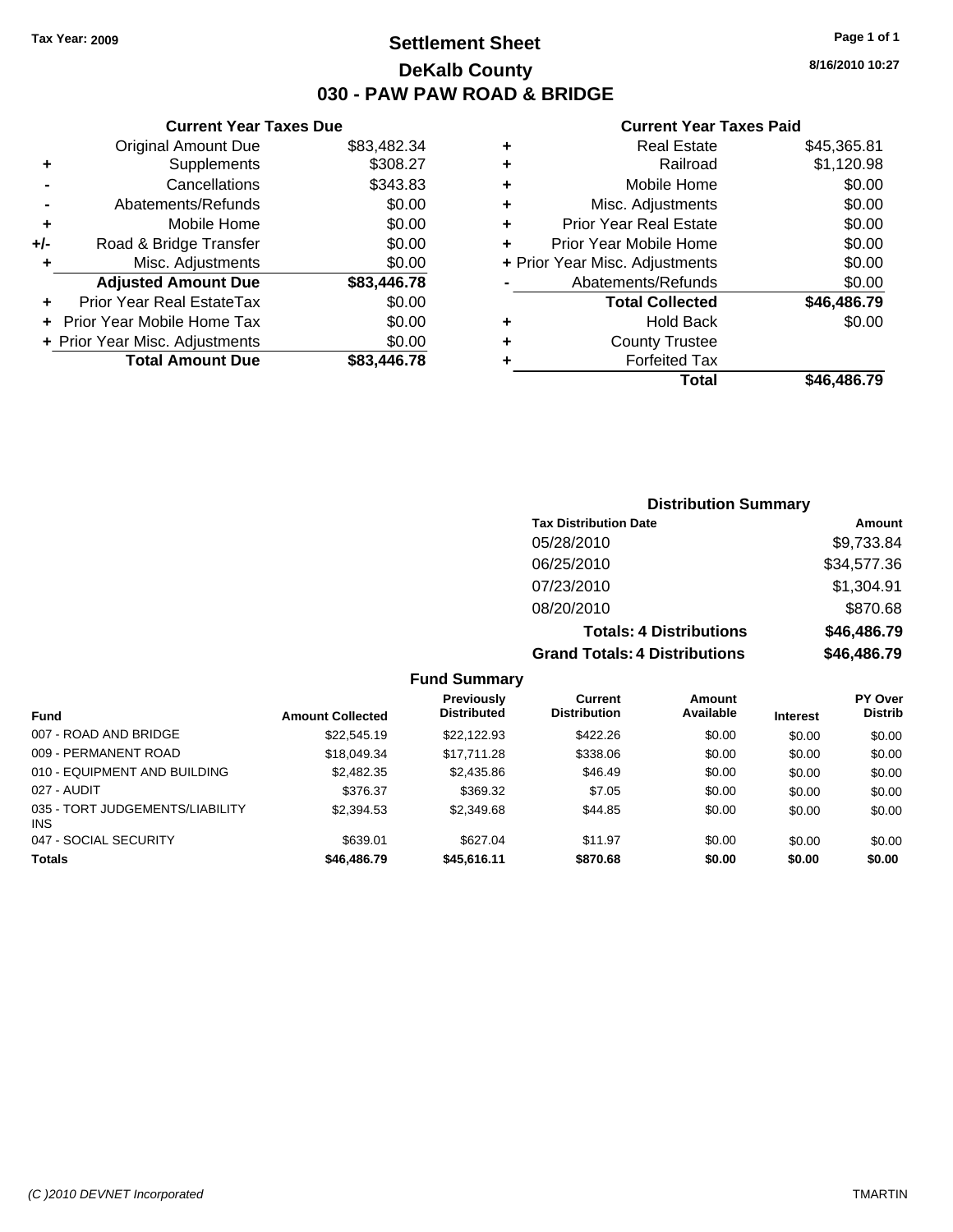## **Settlement Sheet Tax Year: 2009 Page 1 of 1 DeKalb County 031 - PIERCE TOWNSHIP**

**8/16/2010 10:27**

## **Current Year Taxes Paid**

|                |                                |             |   | Total                          | \$29,379.71 |
|----------------|--------------------------------|-------------|---|--------------------------------|-------------|
|                | <b>Total Amount Due</b>        | \$51,233.26 |   | <b>Forfeited Tax</b>           |             |
|                | + Prior Year Misc. Adjustments | \$0.00      | ٠ | <b>County Trustee</b>          |             |
|                | + Prior Year Mobile Home Tax   | \$0.00      | ٠ | <b>Hold Back</b>               | \$0.00      |
| ÷              | Prior Year Real EstateTax      | \$0.00      |   | <b>Total Collected</b>         | \$29,379.71 |
|                | <b>Adjusted Amount Due</b>     | \$51,233.26 |   | Abatements/Refunds             | \$0.00      |
| ٠              | Misc. Adjustments              | \$0.00      |   | + Prior Year Misc. Adjustments | \$0.00      |
| /-             | Road & Bridge Transfer         | \$0.00      |   | Prior Year Mobile Home         | \$0.00      |
| ٠              | Mobile Home                    | \$0.00      |   | <b>Prior Year Real Estate</b>  | \$0.00      |
| $\blacksquare$ | Abatements/Refunds             | \$0.00      | ٠ | Misc. Adjustments              | \$0.00      |
| $\blacksquare$ | Cancellations                  | \$82.74     | ٠ | Mobile Home                    | \$0.00      |
| ٠              | Supplements                    | \$0.00      | ٠ | Railroad                       | \$0.00      |
|                | <b>Original Amount Due</b>     | \$51,316.00 | ٠ | <b>Real Estate</b>             | \$29,379.71 |
|                |                                |             |   |                                |             |

## **-** Abatements/Refunds \$ **+** Mobile Home \$0.00 **+/-** Road & Bridge Transfer \$0.00 **+** Misc. Adjustments Adjusted Amount Due \$51,23 **+** Prior Year Real EstateTax \$0.00 **+ Prior Year Mobile Home Tax**  $\sqrt{$}$ **+ Prior Year Misc. Adjustments** \$ **Total Amount Due \$51,23**

**Current Year Taxes Due**

## **Distribution Summary Tax Distribution Date Amount** 05/28/2010 \$4,999.95 06/25/2010 \$21,809.41 07/23/2010 \$375.33 08/20/2010 \$2,195.02 **Totals: 4 Distributions \$29,379.71 Grand Totals: 4 Distributions \$29,379.71**

#### **Fund Summary**

| <b>Fund</b>                                   | <b>Amount Collected</b> | Previously<br><b>Distributed</b> | Current<br><b>Distribution</b> | Amount<br>Available | <b>Interest</b> | <b>PY Over</b><br><b>Distrib</b> |
|-----------------------------------------------|-------------------------|----------------------------------|--------------------------------|---------------------|-----------------|----------------------------------|
| 001 - CORPORATE                               | \$22,205.53             | \$20,546.51                      | \$1,659.02                     | \$0.00              | \$0.00          | \$0.00                           |
| $005 - I. M. R. F.$                           | \$1,331,38              | \$1.231.91                       | \$99.47                        | \$0.00              | \$0.00          | \$0.00                           |
| 027 - AUDIT                                   | \$287.12                | \$265.67                         | \$21.45                        | \$0.00              | \$0.00          | \$0.00                           |
| 035 - TORT JUDGEMENTS/LIABILITY<br><b>INS</b> | \$2,347.68              | \$2,172.28                       | \$175.40                       | \$0.00              | \$0.00          | \$0.00                           |
| 047 - SOCIAL SECURITY                         | \$1,489.46              | \$1,378.18                       | \$111.28                       | \$0.00              | \$0.00          | \$0.00                           |
| 054 - GENERAL ASSISTANCE                      | \$1.718.54              | \$1.590.14                       | \$128.40                       | \$0.00              | \$0.00          | \$0.00                           |
| <b>Totals</b>                                 | \$29,379.71             | \$27,184.69                      | \$2,195.02                     | \$0.00              | \$0.00          | \$0.00                           |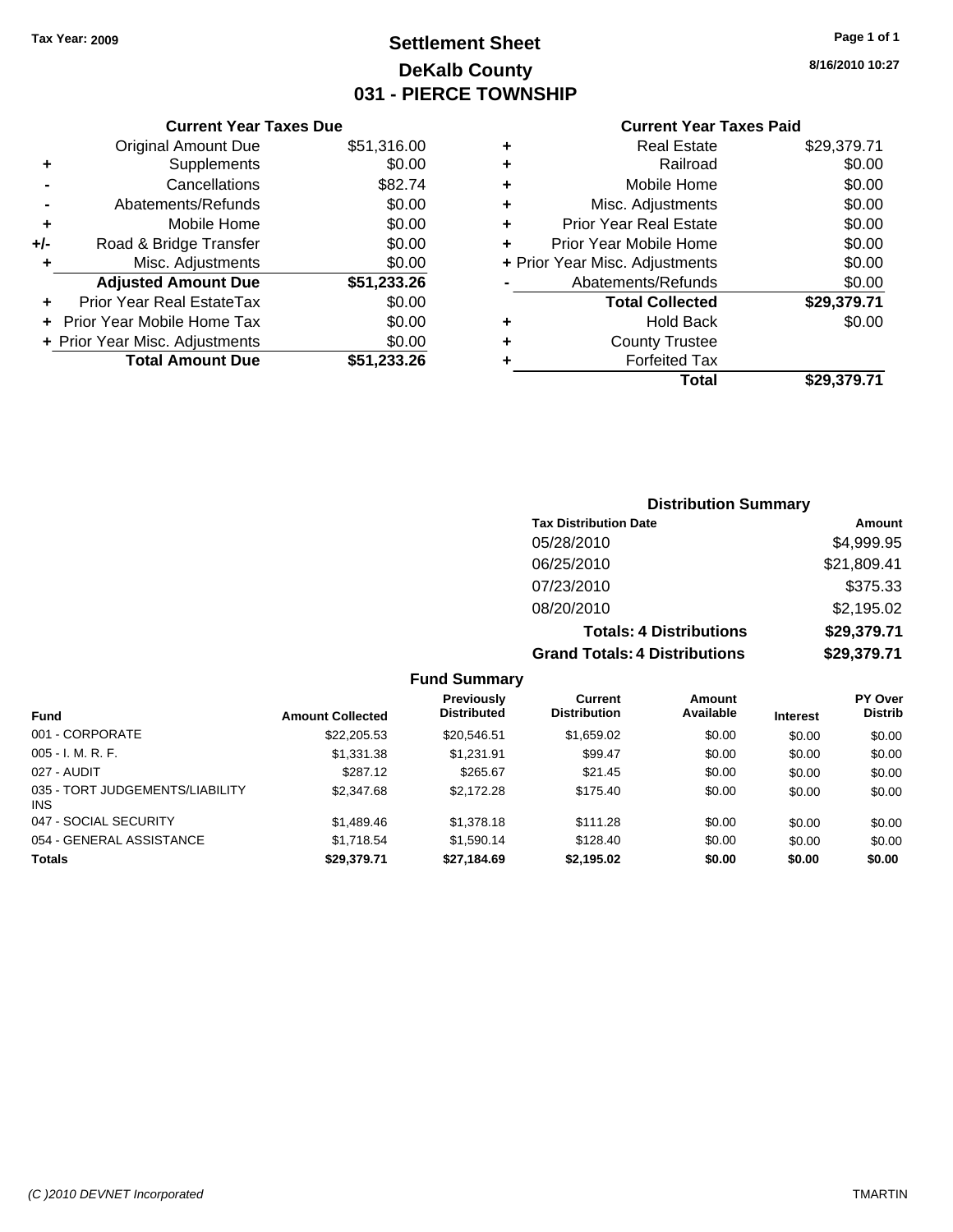## **Settlement Sheet Tax Year: 2009 Page 1 of 1 DeKalb County 032 - PIERCE ROAD & BRIDGE**

## **Current Year Taxes Due**

| <b>Original Amount Due</b> | \$154,325.48                   |
|----------------------------|--------------------------------|
| Supplements                | \$0.00                         |
| Cancellations              | \$248.81                       |
| Abatements/Refunds         | \$0.00                         |
| Mobile Home                | \$0.00                         |
| Road & Bridge Transfer     | \$0.00                         |
| Misc. Adjustments          | \$0.00                         |
| <b>Adjusted Amount Due</b> | \$154,076.67                   |
| Prior Year Real EstateTax  | \$0.00                         |
| Prior Year Mobile Home Tax | \$0.00                         |
|                            | \$0.00                         |
| <b>Total Amount Due</b>    | \$154,076.67                   |
|                            | + Prior Year Misc. Adjustments |

## **Current Year Taxes Paid**

|   | <b>Real Estate</b>             | \$88,355.13 |
|---|--------------------------------|-------------|
| ٠ | Railroad                       | \$0.00      |
| ٠ | Mobile Home                    | \$0.00      |
| ٠ | Misc. Adjustments              | \$0.00      |
| ٠ | <b>Prior Year Real Estate</b>  | \$0.00      |
| ٠ | Prior Year Mobile Home         | \$0.00      |
|   | + Prior Year Misc. Adjustments | \$0.00      |
|   | Abatements/Refunds             | \$0.00      |
|   | <b>Total Collected</b>         | \$88,355.13 |
| ٠ | <b>Hold Back</b>               | \$0.00      |
| ٠ | <b>County Trustee</b>          |             |
| ٠ | <b>Forfeited Tax</b>           |             |
|   | Total                          | \$88,355.13 |
|   |                                |             |

# **Distribution Summary**

| <b>Tax Distribution Date</b>         | <b>Amount</b> |
|--------------------------------------|---------------|
| 05/28/2010                           | \$15,036.84   |
| 06/25/2010                           | \$65,588.30   |
| 07/23/2010                           | \$1,128.75    |
| 08/20/2010                           | \$6,601.24    |
| <b>Totals: 4 Distributions</b>       | \$88,355.13   |
| <b>Grand Totals: 4 Distributions</b> | \$88,355.13   |

## **Fund Summary**

|                              |                         | <b>Previously</b>  | Current             | Amount    |                 | <b>PY Over</b> |
|------------------------------|-------------------------|--------------------|---------------------|-----------|-----------------|----------------|
| <b>Fund</b>                  | <b>Amount Collected</b> | <b>Distributed</b> | <b>Distribution</b> | Available | <b>Interest</b> | <b>Distrib</b> |
| $005 - I. M. R. F.$          | \$58.17                 | \$53.82            | \$4.35              | \$0.00    | \$0.00          | \$0.00         |
| 007 - ROAD AND BRIDGE        | \$61,461.85             | \$56,869.88        | \$4,591.97          | \$0.00    | \$0.00          | \$0.00         |
| 008 - BRIDGE CONST W/COUNTY  | \$4,879.23              | \$4.514.69         | \$364.54            | \$0.00    | \$0.00          | \$0.00         |
| 009 - PERMANENT ROAD         | \$17.917.71             | \$16,579.03        | \$1,338.68          | \$0.00    | \$0.00          | \$0.00         |
| 010 - EQUIPMENT AND BUILDING | \$3,415.54              | \$3,160.36         | \$255.18            | \$0.00    | \$0.00          | \$0.00         |
| 047 - SOCIAL SECURITY        | \$622.63                | \$576.11           | \$46.52             | \$0.00    | \$0.00          | \$0.00         |
| <b>Totals</b>                | \$88,355.13             | \$81,753.89        | \$6,601.24          | \$0.00    | \$0.00          | \$0.00         |

**8/16/2010 10:27**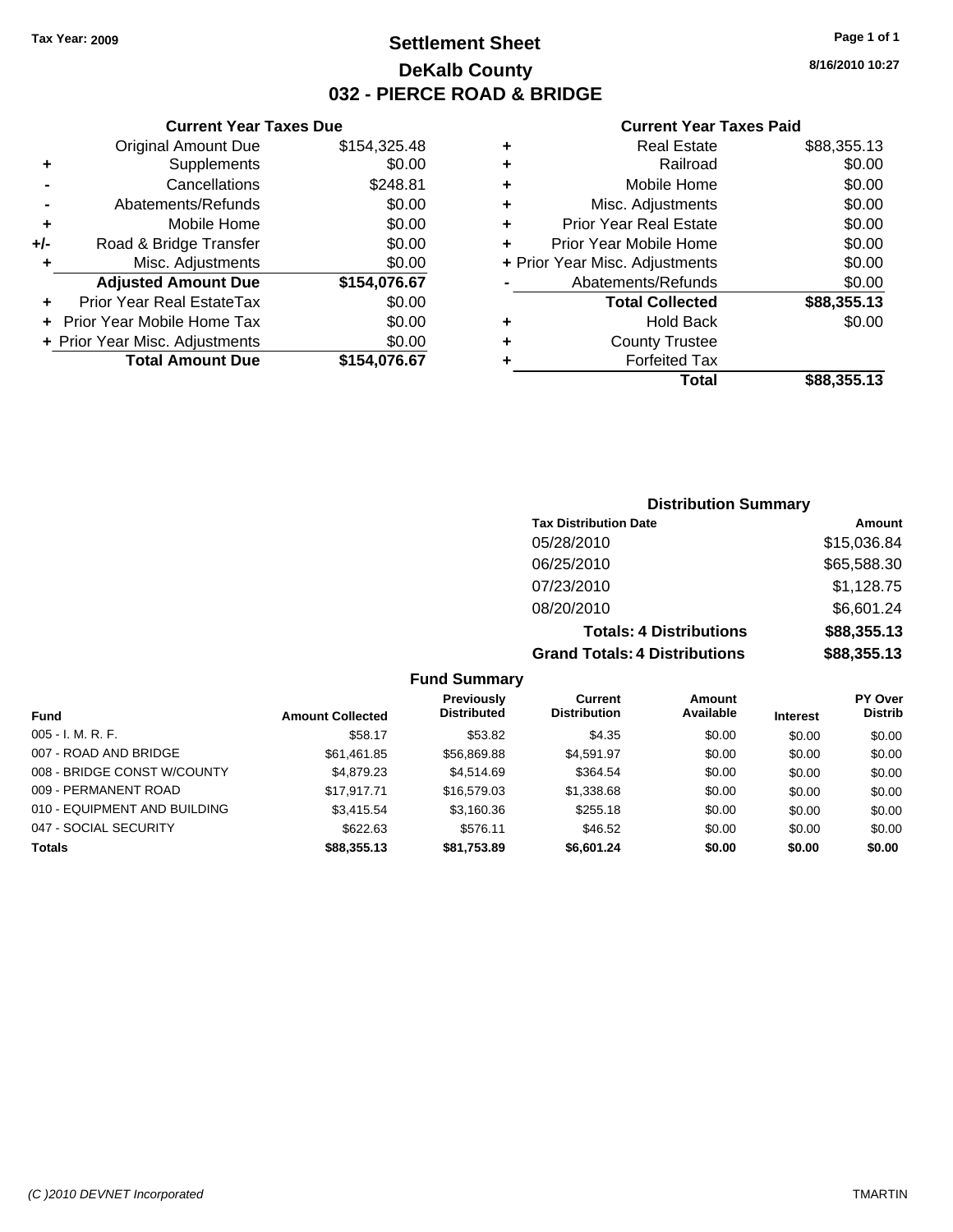## **Settlement Sheet Tax Year: 2009 Page 1 of 1 DeKalb County 033 - SANDWICH TOWNSHIP**

**8/16/2010 10:27**

#### **Current Year Taxes Paid**

|                |   | Total                          | \$125,133.87 |
|----------------|---|--------------------------------|--------------|
|                |   | <b>Forfeited Tax</b>           |              |
| $\frac{10}{6}$ | ٠ | <b>County Trustee</b>          |              |
| 0              | ٠ | <b>Hold Back</b>               | \$0.00       |
| 5)             |   | <b>Total Collected</b>         | \$125,133.87 |
|                |   | Abatements/Refunds             | \$3.08       |
| $\frac{12}{1}$ |   | + Prior Year Misc. Adjustments | \$0.00       |
| 0              |   | Prior Year Mobile Home         | \$0.00       |
| 0              | ٠ | <b>Prior Year Real Estate</b>  | (\$67.15)    |
| 18             | ٠ | Misc. Adjustments              | \$3.62       |
| 11             | ٠ | Mobile Home                    | \$0.00       |
| 0              | ٠ | Railroad                       | \$200.62     |
| 8              | ٠ | <b>Real Estate</b>             | \$124,999.86 |
|                |   |                                |              |

# **Current Year Taxes Due** Original Amount Due \$217,279.1

|     | Supplements                    | \$1,323.90   |
|-----|--------------------------------|--------------|
|     | Cancellations                  | \$1,462.01   |
|     | Abatements/Refunds             | \$3.08       |
| ÷   | Mobile Home                    | \$0.00       |
| +/- | Road & Bridge Transfer         | \$0.00       |
| ٠   | Misc. Adjustments              | \$3.62       |
|     | <b>Adjusted Amount Due</b>     | \$217,141.61 |
|     | Prior Year Real EstateTax      | (\$67.15)    |
|     | Prior Year Mobile Home Tax     | \$0.00       |
|     | + Prior Year Misc. Adjustments | \$0.00       |
|     | <b>Total Amount Due</b>        | \$217,074.46 |

## **Distribution Summary**

| <b>Tax Distribution Date</b>         | Amount       |
|--------------------------------------|--------------|
| 05/28/2010                           | \$23,990.48  |
| 06/25/2010                           | \$86,229.97  |
| 07/23/2010                           | \$2,297.40   |
| 08/20/2010                           | \$12,616.02  |
| <b>Totals: 4 Distributions</b>       | \$125,133.87 |
| <b>Grand Totals: 4 Distributions</b> | \$125,133.87 |

**Fund Summary**

| <b>Fund</b>              | <b>Amount Collected</b> | <b>Previously</b><br><b>Distributed</b> | Current<br><b>Distribution</b> | <b>Amount</b><br>Available | <b>Interest</b> | PY Over<br><b>Distrib</b> |
|--------------------------|-------------------------|-----------------------------------------|--------------------------------|----------------------------|-----------------|---------------------------|
| 001 - CORPORATE          | \$67,777.64             | \$60.944.28                             | \$6,833,36                     | \$0.00                     | \$0.00          | \$0.00                    |
| 005 - I. M. R. F.        | \$6,218,04              | \$5.591.14                              | \$626.90                       | \$0.00                     | \$0.00          | \$0.00                    |
| 017 - CEMETERY           | \$37.014.22             | \$33.282.44                             | \$3,731.78                     | \$0.00                     | \$0.00          | \$0.00                    |
| 047 - SOCIAL SECURITY    | \$2,831.27              | \$2,545.82                              | \$285.45                       | \$0.00                     | \$0.00          | \$0.00                    |
| 054 - GENERAL ASSISTANCE | \$11.292.70             | \$10.154.17                             | \$1,138.53                     | \$0.00                     | \$0.00          | \$0.00                    |
| Totals                   | \$125,133.87            | \$112,517.85                            | \$12,616.02                    | \$0.00                     | \$0.00          | \$0.00                    |

#### **Miscellaneous Adjustment Detail**

#### **Year Source Account Type Amount Adjustment Description**

2009 RE - Real Estate Back Tax Collected \$3.62 Talan/Fitzpatrick Redemption 19-27-451-010 by TBA Totals 1 entries \$3.62

#### **Abatement Detail**

#### **Year Source Account Type Amount Adjustment Description** 2009 RE - Real Estate \$1.65 19-26-433-024 2008 PTAB REFUND by TBA PTAB Decision 2009 RE - Real Estate \$1.43 19-27-427-012 2006 PTAB REFUND by TBA PTAB Decision **Totals \$3.08 2 entries**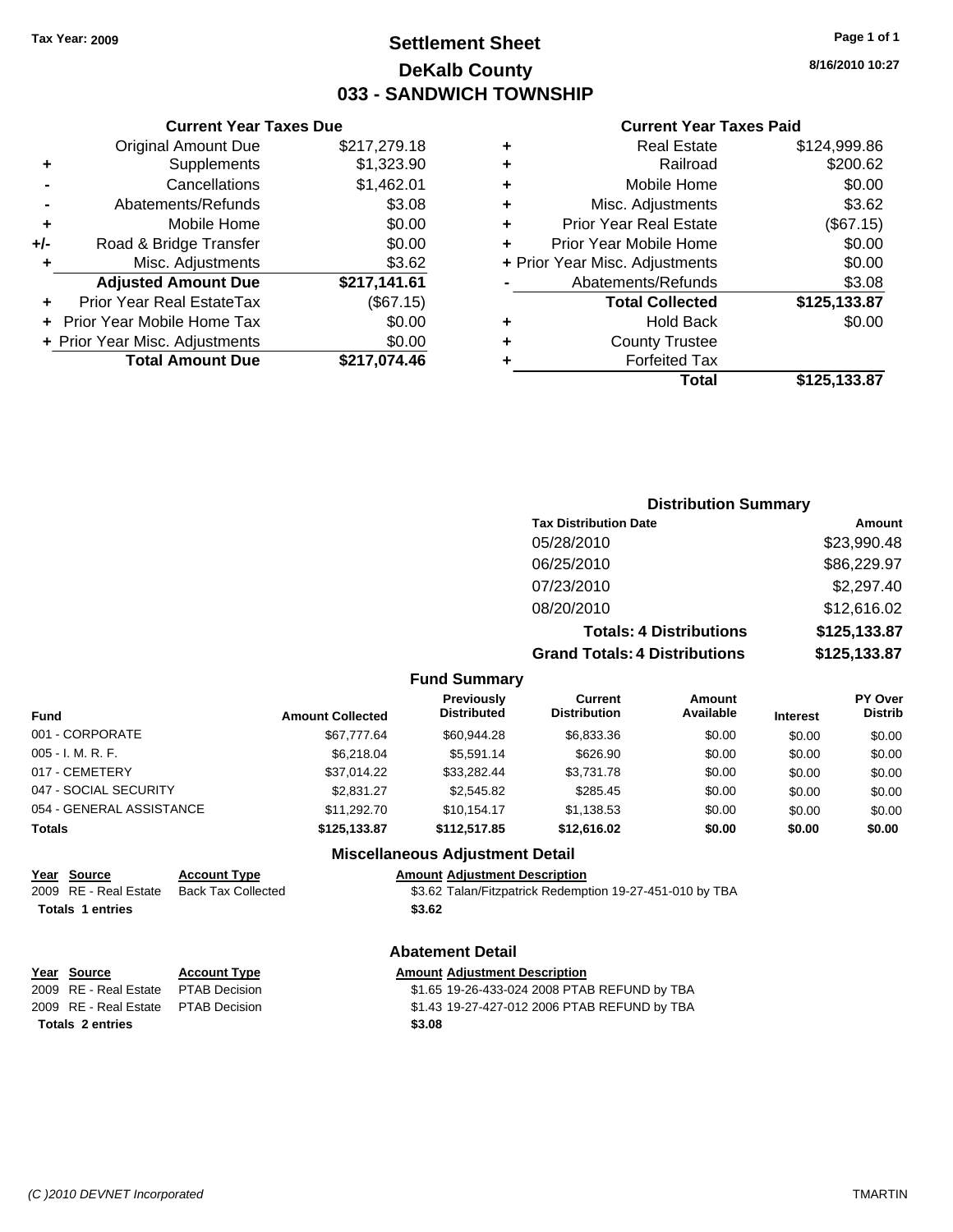## **Settlement Sheet Tax Year: 2009 Page 1 of 1 DeKalb County 034 - SANDWICH LIBRARY DISTRICT**

**8/16/2010 10:27**

## **Current Year Taxes Paid**

|     | <b>Current Year Taxes Due</b>  |              |  |  |  |  |
|-----|--------------------------------|--------------|--|--|--|--|
|     | <b>Original Amount Due</b>     | \$310,706.45 |  |  |  |  |
| ٠   | \$1,893.11<br>Supplements      |              |  |  |  |  |
|     | Cancellations                  | \$2,090.71   |  |  |  |  |
|     | Abatements/Refunds             | \$4.40       |  |  |  |  |
| ٠   | Mobile Home                    | \$0.00       |  |  |  |  |
| +/- | Road & Bridge Transfer         | \$0.00       |  |  |  |  |
| ٠   | Misc. Adjustments              | \$5.18       |  |  |  |  |
|     | <b>Adjusted Amount Due</b>     | \$310,509.63 |  |  |  |  |
| ÷   | Prior Year Real EstateTax      | (\$95.05)    |  |  |  |  |
|     | Prior Year Mobile Home Tax     | \$0.00       |  |  |  |  |
|     | + Prior Year Misc. Adjustments | \$0.00       |  |  |  |  |
|     | <b>Total Amount Due</b>        | \$310,414.58 |  |  |  |  |
|     |                                |              |  |  |  |  |

| ٠ | <b>Real Estate</b>             | \$178,747.99 |
|---|--------------------------------|--------------|
| ٠ | Railroad                       | \$286.89     |
| ٠ | Mobile Home                    | \$0.00       |
| ٠ | Misc. Adjustments              | \$5.18       |
| ٠ | <b>Prior Year Real Estate</b>  | (\$95.05)    |
| ÷ | Prior Year Mobile Home         | \$0.00       |
|   | + Prior Year Misc. Adjustments | \$0.00       |
|   | Abatements/Refunds             | \$4.40       |
|   | <b>Total Collected</b>         | \$178,940.61 |
| ٠ | <b>Hold Back</b>               | \$0.00       |
| ٠ | <b>County Trustee</b>          |              |
| ٠ | <b>Forfeited Tax</b>           |              |
|   | Total                          | \$178,940.61 |
|   |                                |              |

## **Distribution Summary Tax Distribution Date Amount**

| <b>Grand Totals: 4 Distributions</b> | \$178,940.61 |
|--------------------------------------|--------------|
| <b>Totals: 4 Distributions</b>       | \$178,940.61 |
| 08/20/2010                           | \$18,040.64  |
| 07/23/2010                           | \$3,285.25   |
| 06/25/2010                           | \$123,307.72 |
| 05/28/2010                           | \$34,307.00  |
| TAN DISTINGUOTI DATE                 | anvun        |

**Fund Summary**

| Fund                                   | <b>Amount Collected</b> | Previously<br><b>Distributed</b> | Current<br><b>Distribution</b> | Amount<br>Available | <b>Interest</b> | <b>PY Over</b><br><b>Distrib</b> |
|----------------------------------------|-------------------------|----------------------------------|--------------------------------|---------------------|-----------------|----------------------------------|
| 001 - CORPORATE                        | \$142,993.43            | \$128,576.95                     | \$14,416.48                    | \$0.00              | \$0.00          | \$0.00                           |
| 004 - OPERATIONS & MAINTENANCE         | \$15,724.75             | \$14.139.40                      | \$1,585.35                     | \$0.00              | \$0.00          | \$0.00                           |
| 005 - I. M. R. F.                      | \$9,506.76              | \$8,548,29                       | \$958.47                       | \$0.00              | \$0.00          | \$0.00                           |
| 027 - AUDIT                            | \$566.35                | \$509.26                         | \$57.09                        | \$0.00              | \$0.00          | \$0.00                           |
| 035 - TORT JUDGEMENTS/LIABILITY<br>INS | \$6,337.87              | \$5,698.89                       | \$638.98                       | \$0.00              | \$0.00          | \$0.00                           |
| 047 - SOCIAL SECURITY                  | \$3.811.45              | \$3,427.18                       | \$384.27                       | \$0.00              | \$0.00          | \$0.00                           |
| Totals                                 | \$178,940.61            | \$160,899.97                     | \$18,040.64                    | \$0.00              | \$0.00          | \$0.00                           |

## **Miscellaneous Adjustment Detail**

| Year Source           | <b>Account Type</b> | <b>Amount Adiustment Description</b> |
|-----------------------|---------------------|--------------------------------------|
| 2009 RE - Real Estate | Back Tax Collected  | \$5.18 Talan/Fitzpatrick Redemp      |

**Totals \$5.18 1 entries**

\$5.18 Talan/Fitzpatrick Redemption 19-27-451-010 by TBA

|                                     |                     | <b>Abatement Detail</b>              |
|-------------------------------------|---------------------|--------------------------------------|
| Year Source                         | <b>Account Type</b> | <b>Amount Adiustment Description</b> |
| 2009 RE - Real Estate PTAB Decision |                     | \$2.36 19-26-433-024 2008 PTA        |

## **Abatement Detail**

| $\frac{1 \text{ cal}}{2 \text{ OULCE}}$ | ACCOUNT TYPE | <b>Allivulit Aujustinent Description</b>     |
|-----------------------------------------|--------------|----------------------------------------------|
| 2009 RE - Real Estate PTAB Decision     |              | \$2.36 19-26-433-024 2008 PTAB REFUND by TBA |
| 2009 RE - Real Estate PTAB Decision     |              | \$2.04 19-27-427-012 2006 PTAB REFUND by TBA |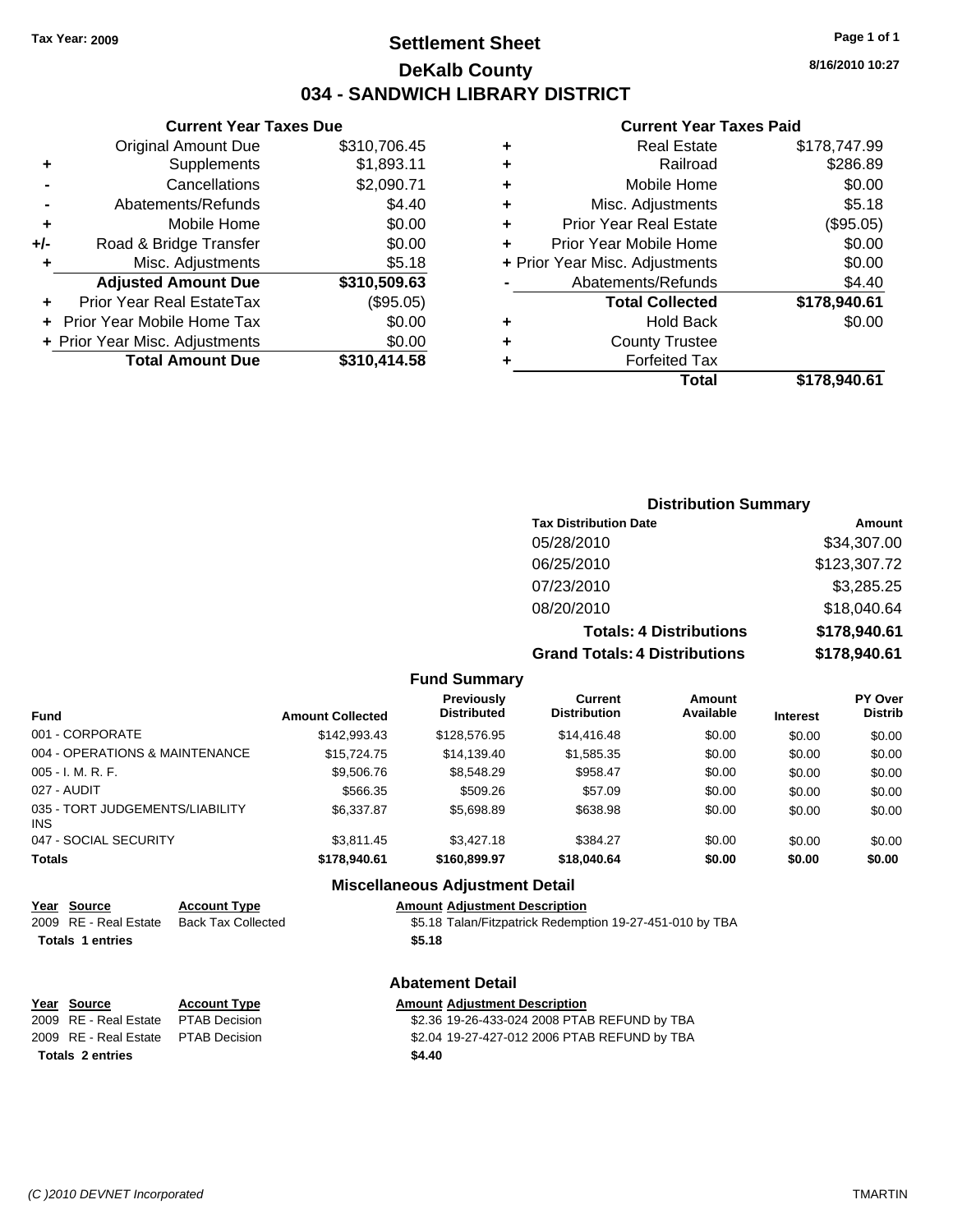### **Settlement Sheet Tax Year: 2009 Page 1 of 1 DeKalb County 035 - SANDWICH ROAD & BRIDGE**

**8/16/2010 10:27**

#### **Current Year Taxes Paid**

| Total                          | \$95,609.84 |
|--------------------------------|-------------|
| <b>Forfeited Tax</b>           |             |
| <b>County Trustee</b>          |             |
| Hold Back                      | \$0.00      |
| <b>Total Collected</b>         | \$95,609.84 |
| Abatements/Refunds             | \$2.34      |
| + Prior Year Misc. Adjustments | \$0.00      |
| Prior Year Mobile Home         | \$0.00      |
| <b>Prior Year Real Estate</b>  | (\$50.93)   |
| Misc. Adjustments              | \$3.49      |
| Mobile Home                    | \$0.00      |
| Railroad                       | \$168.97    |
| <b>Real Estate</b>             | \$95,490.65 |
|                                |             |

|     | <b>Current Year Taxes Due</b>  |               |
|-----|--------------------------------|---------------|
|     | <b>Original Amount Due</b>     | \$209,337.54  |
| ٠   | Supplements                    | \$1,010.65    |
|     | Cancellations                  | \$1,116.87    |
|     | Abatements/Refunds             | \$2.34        |
| ٠   | Mobile Home                    | \$0.00        |
| +/- | Road & Bridge Transfer         | (\$24,950.39) |
| ٠   | Misc. Adjustments              | \$3.49        |
|     | <b>Adjusted Amount Due</b>     | \$184,282.08  |
|     | Prior Year Real EstateTax      | (\$50.93)     |
|     | Prior Year Mobile Home Tax     | \$0.00        |
|     | + Prior Year Misc. Adjustments | \$0.00        |
|     | <b>Total Amount Due</b>        | \$184,231.15  |
|     |                                |               |

| <b>Road and Bridge Summary</b> |  |                                                                                                 |                                             |                                                               |                                                                                                                                                                                                             |                             |
|--------------------------------|--|-------------------------------------------------------------------------------------------------|---------------------------------------------|---------------------------------------------------------------|-------------------------------------------------------------------------------------------------------------------------------------------------------------------------------------------------------------|-----------------------------|
| Amt. Due                       |  |                                                                                                 |                                             |                                                               |                                                                                                                                                                                                             | Amount                      |
| \$43,278.35                    |  |                                                                                                 | 05/28/2010                                  |                                                               |                                                                                                                                                                                                             | \$18,327.45                 |
| \$43,278.35                    |  |                                                                                                 | 06/25/2010                                  |                                                               |                                                                                                                                                                                                             | \$65,889.51                 |
|                                |  |                                                                                                 | 07/23/2010                                  |                                                               |                                                                                                                                                                                                             | \$1,755.08                  |
|                                |  |                                                                                                 | 08/20/2010                                  |                                                               |                                                                                                                                                                                                             | \$9,637.80                  |
|                                |  |                                                                                                 |                                             |                                                               |                                                                                                                                                                                                             | \$95,609.84                 |
|                                |  |                                                                                                 |                                             |                                                               |                                                                                                                                                                                                             | \$95,609.84                 |
|                                |  |                                                                                                 |                                             |                                                               |                                                                                                                                                                                                             |                             |
|                                |  | <b>Previously</b><br><b>Distributed</b>                                                         |                                             | Amount<br>Available                                           | <b>Interest</b>                                                                                                                                                                                             | PY Over<br><b>Distrib</b>   |
|                                |  | \$28,043.56                                                                                     |                                             | \$0.00                                                        | \$0.00                                                                                                                                                                                                      | \$0.00                      |
|                                |  | \$38,981.27                                                                                     |                                             | \$0.00                                                        | \$0.00                                                                                                                                                                                                      | \$0.00                      |
|                                |  | \$18,438.02                                                                                     |                                             | \$0.00                                                        | \$0.00                                                                                                                                                                                                      | \$0.00                      |
|                                |  | \$509.19                                                                                        |                                             | \$0.00                                                        | \$0.00                                                                                                                                                                                                      | \$0.00                      |
|                                |  | \$85,972.04                                                                                     |                                             | \$0.00                                                        | \$0.00                                                                                                                                                                                                      | \$0.00                      |
|                                |  |                                                                                                 |                                             |                                                               |                                                                                                                                                                                                             |                             |
|                                |  | <b>Amount Collected</b><br>\$31,186.17<br>\$43,352.02<br>\$20,505.37<br>\$566.28<br>\$95,609.84 | Amt. Distrib.<br>\$24,950.39<br>\$24,950.39 | <b>Fund Summary</b><br><b>Miscellaneous Adjustment Detail</b> | <b>Tax Distribution Date</b><br><b>Totals: 4 Distributions</b><br><b>Grand Totals: 4 Distributions</b><br>Current<br><b>Distribution</b><br>\$3,142.61<br>\$4,370.75<br>\$2,067.35<br>\$57.09<br>\$9,637.80 | <b>Distribution Summary</b> |

**Year Source Account Type Amount Adjustment Description**<br>
2009 RE - Real Estate Back Tax Collected \$3.49 Talan/Fitzpatrick Redemp \$3.49 Talan/Fitzpatrick Redemption 19-27-451-010 by TBA **Totals 1 entries** \$3.49

#### **Abatement Detail**

| Year Source                          | <b>Account Type</b> | <b>Amount Adjustment Description</b>         |
|--------------------------------------|---------------------|----------------------------------------------|
| 2009 RE - Real Estate  PTAB Decision |                     | \$1.59 19-26-433-024 2008 PTAB REFUND by TBA |
| 2009 RE - Real Estate  PTAB Decision |                     | \$1.38 19-27-427-012 2006 PTAB REFUND by TBA |
| <b>Totals 2 entries</b>              |                     | \$2.97                                       |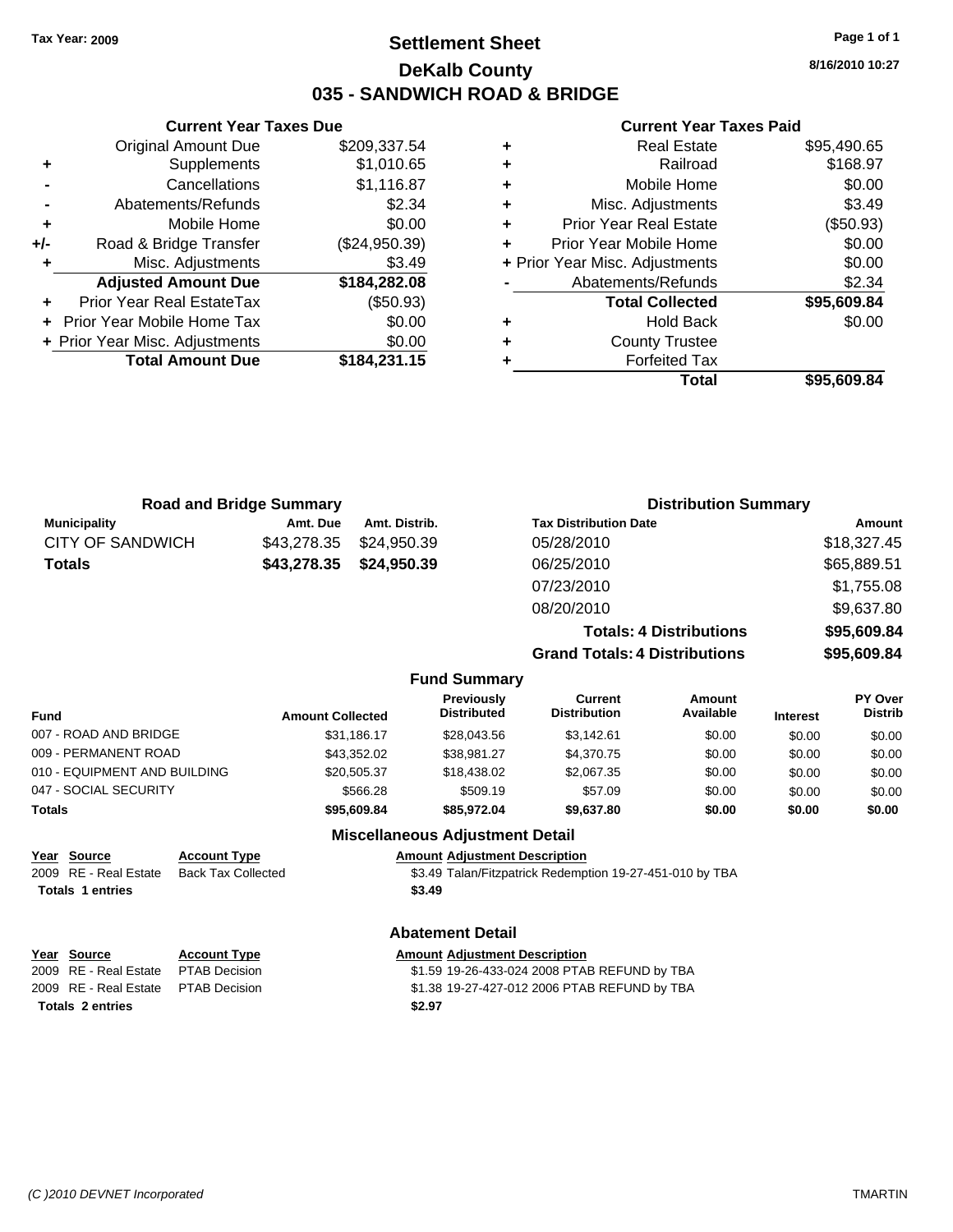### **Settlement Sheet Tax Year: 2009 Page 1 of 1 DeKalb County 036 - SHABBONA TOWNSHIP**

**8/16/2010 10:27**

#### **Current Year Taxes Paid**

|     | OGNOM TOGET GAOS DUC           |             |
|-----|--------------------------------|-------------|
|     | <b>Original Amount Due</b>     | \$84,220.31 |
| ٠   | Supplements                    | \$416.63    |
|     | Cancellations                  | \$568.09    |
|     | Abatements/Refunds             | \$0.00      |
| ٠   | Mobile Home                    | \$0.00      |
| +/- | Road & Bridge Transfer         | \$0.00      |
| ٠   | Misc. Adjustments              | \$28.97     |
|     | <b>Adjusted Amount Due</b>     | \$84,097.82 |
|     | Prior Year Real EstateTax      | \$0.00      |
|     | Prior Year Mobile Home Tax     | \$0.00      |
|     | + Prior Year Misc. Adjustments | \$0.00      |
|     | <b>Total Amount Due</b>        | \$84,097.82 |
|     |                                |             |

**Current Year Taxes Due**

| ٠ | <b>Real Estate</b>             | \$47,316.08 |
|---|--------------------------------|-------------|
| ٠ | Railroad                       | \$928.13    |
| ÷ | Mobile Home                    | \$0.00      |
| ٠ | Misc. Adjustments              | \$28.97     |
| ٠ | <b>Prior Year Real Estate</b>  | \$0.00      |
| ÷ | Prior Year Mobile Home         | \$0.00      |
|   | + Prior Year Misc. Adjustments | \$0.00      |
|   | Abatements/Refunds             | \$0.00      |
|   | <b>Total Collected</b>         | \$48,273.18 |
| ٠ | Hold Back                      | \$0.00      |
| ٠ | <b>County Trustee</b>          |             |
| ٠ | <b>Forfeited Tax</b>           |             |
|   | Total                          | \$48,273.18 |

#### **Distribution Summary Tax Distribution Date Amount** 05/28/2010 \$9,509.84 06/25/2010 \$33,362.17 07/23/2010 \$1,189.49 08/20/2010 \$4,211.68 **Totals: 4 Distributions \$48,273.18 Grand Totals: 4 Distributions \$48,273.18 Fund Summary Fund Interest Amount Collected Distributed PY Over Distrib Amount Available Current Distribution Previously** 001 - CORPORATE \$34,275.97 \$31,285.51 \$2,990.46 \$0.00 \$0.00 \$0.00 017 - CEMETERY \$12,465.40 \$11,377.83 \$1,087.57 \$0.00 \$0.00 \$0.00

### **Miscellaneous Adjustment Detail**

### **Year Source Account Type Amount Adjustment Description**

054 - GENERAL ASSISTANCE \$1,531.81 \$1,398.16 \$1,398.16 \$0.00 \$0.00 \$0.00 \$0.00 **Totals \$48,273.18 \$44,061.50 \$4,211.68 \$0.00 \$0.00 \$0.00**

**Totals \$28.97 1 entries**

2009 RE - Real Estate Paymt In Lieu of Tax \$28.97 Sequoya Apartments by TBA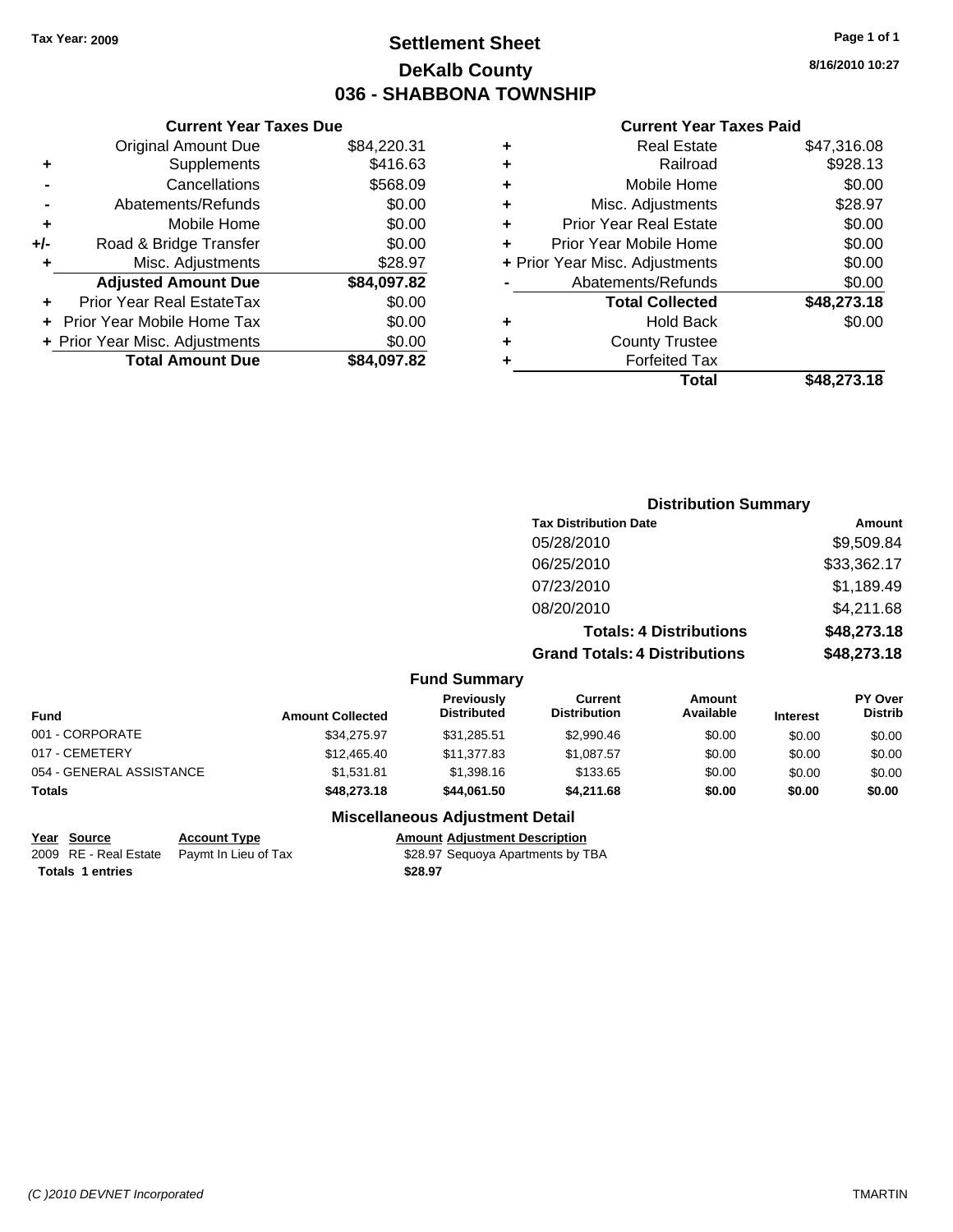**Current Year Taxes Due** Original Amount Due \$128,672.89

**Adjusted Amount Due \$119,601.28**

**Total Amount Due \$119,601.28**

**+** Supplements \$553.47 **-** Cancellations \$762.02 **-** Abatements/Refunds \$0.00 **+** Mobile Home \$0.00 **+/-** Road & Bridge Transfer (\$8,907.32) **+** Misc. Adjustments \$44.26

**+** Prior Year Real EstateTax \$0.00 **+** Prior Year Mobile Home Tax \$0.00 **+ Prior Year Misc. Adjustments**  $$0.00$ 

### **Settlement Sheet Tax Year: 2009 Page 1 of 1 DeKalb County 037 - SHABBONA ROAD & BRIDGE**

**8/16/2010 10:27**

#### **Current Year Taxes Paid**

| <b>Road and Bridge Summary</b> |             |                     | <b>Distribution Summary</b>          |             |
|--------------------------------|-------------|---------------------|--------------------------------------|-------------|
| <b>Municipality</b>            | Amt. Due    | Amt. Distrib.       | <b>Tax Distribution Date</b>         | Amount      |
| <b>VILLAGE OF LEE</b>          | \$1,989.88  | \$1,143.24          | 05/28/2010                           | \$12,756.20 |
| <b>VILLAGE OF SHABBONA</b>     | \$13,503.92 | \$7,764.08          | 06/25/2010                           | \$44,843.90 |
| <b>Totals</b>                  | \$15,493.80 | \$8,907.32          | 07/23/2010                           | \$1,595.59  |
|                                |             |                     | 08/20/2010                           | \$5,649.52  |
|                                |             |                     | <b>Totals: 4 Distributions</b>       | \$64,845.21 |
|                                |             |                     | <b>Grand Totals: 4 Distributions</b> | \$64,845.21 |
|                                |             | <b>Fund Summary</b> |                                      |             |

|                              |                         | <u>. and Januar</u>              |                                |                     |                 |                                  |
|------------------------------|-------------------------|----------------------------------|--------------------------------|---------------------|-----------------|----------------------------------|
| <b>Fund</b>                  | <b>Amount Collected</b> | Previously<br><b>Distributed</b> | Current<br><b>Distribution</b> | Amount<br>Available | <b>Interest</b> | <b>PY Over</b><br><b>Distrib</b> |
| 007 - ROAD AND BRIDGE        | \$22,268.26             | \$20.333.48                      | \$1,934.78                     | \$0.00              | \$0.00          | \$0.00                           |
| 008 - BRIDGE CONST W/COUNTY  | \$58.78                 | \$53.65                          | \$5.13                         | \$0.00              | \$0.00          | \$0.00                           |
| 009 - PERMANENT ROAD         | \$34,012.82             | \$31,045.28                      | \$2,967.54                     | \$0.00              | \$0.00          | \$0.00                           |
| 010 - EQUIPMENT AND BUILDING | \$8,505.35              | \$7,763.28                       | \$742.07                       | \$0.00              | \$0.00          | \$0.00                           |
| <b>Totals</b>                | \$64.845.21             | \$59,195.69                      | \$5,649.52                     | \$0.00              | \$0.00          | \$0.00                           |
|                              | ---                     |                                  |                                |                     |                 |                                  |

| <u>Year Source</u>      | <b>Account Type</b>                        | <b>Amount Adjustment Description</b> |
|-------------------------|--------------------------------------------|--------------------------------------|
|                         | 2009 RE - Real Estate Pavmt In Lieu of Tax | \$44.26 Sequoya Apartments by TBA    |
| <b>Totals 1 entries</b> |                                            | \$44.26                              |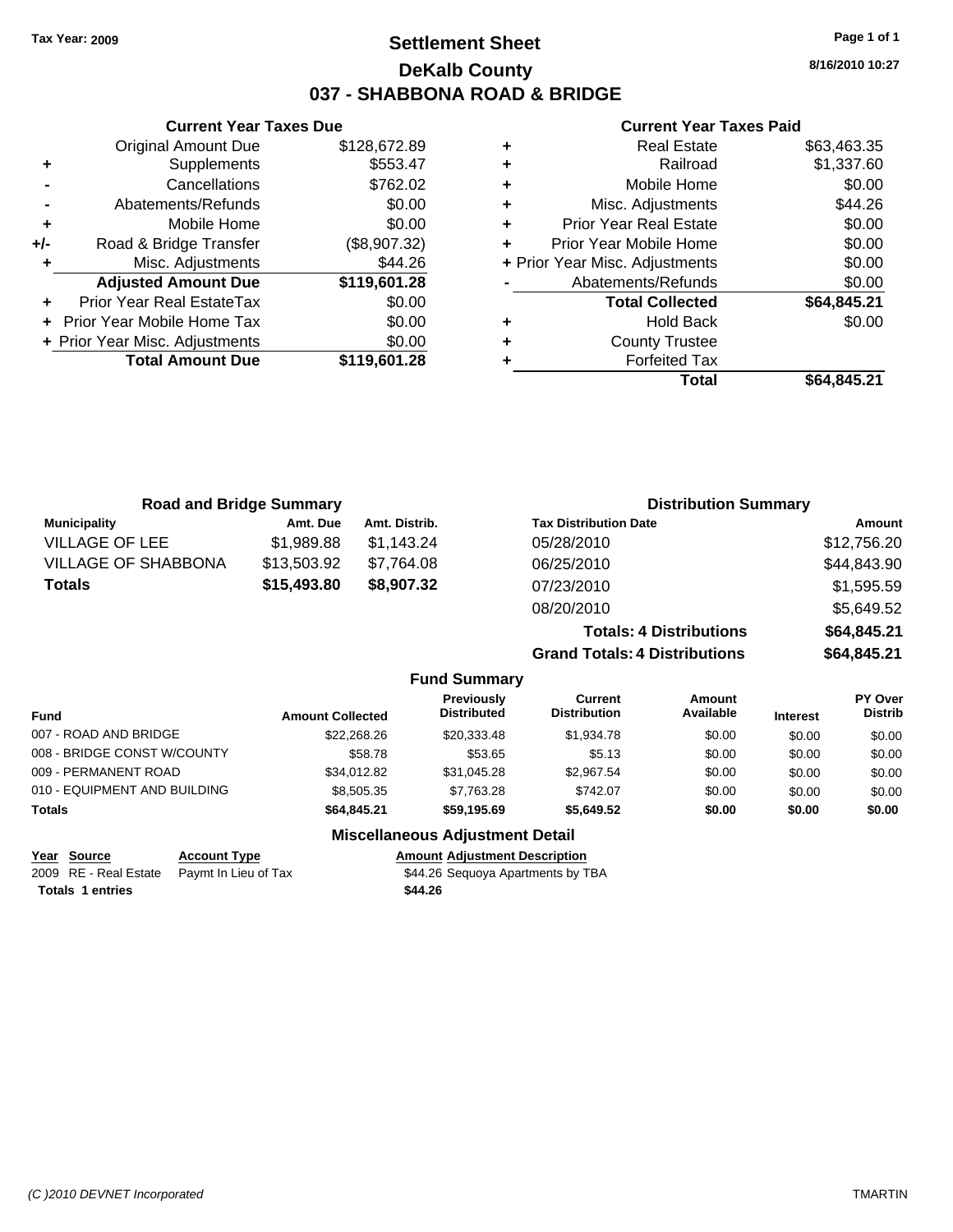### **Settlement Sheet Tax Year: 2009 Page 1 of 1 DeKalb County 038 - SOMONAUK TOWNSHIP**

**8/16/2010 10:27**

\$42,058.49

### **Current Year Taxes Paid**

| \$72,041.17 | ٠ | <b>Real Estate</b>             | \$41,762.63 |
|-------------|---|--------------------------------|-------------|
| \$121.61    | ٠ | Railroad                       | \$327.70    |
| \$160.98    | ٠ | Mobile Home                    | \$0.00      |
| \$0.00      | ٠ | Misc. Adjustments              | \$0.40      |
| \$0.00      | ٠ | <b>Prior Year Real Estate</b>  | (\$32.24)   |
| \$0.00      | ÷ | Prior Year Mobile Home         | \$0.00      |
| \$0.40      |   | + Prior Year Misc. Adjustments | \$0.00      |
| \$72,002.20 |   | Abatements/Refunds             | \$0.00      |
| (\$32.24)   |   | <b>Total Collected</b>         | \$42,058.49 |
| \$0.00      | ٠ | <b>Hold Back</b>               | \$0.00      |
| \$0.00      | ٠ | <b>County Trustee</b>          |             |
| \$71,969.96 |   | <b>Forfeited Tax</b>           |             |
|             |   | Total                          | \$42.058.49 |

|     | <b>Current Year Taxes Due</b>  |             |
|-----|--------------------------------|-------------|
|     | Original Amount Due            | \$72,041.17 |
| ٠   | Supplements                    | \$121.61    |
|     | Cancellations                  | \$160.98    |
|     | Abatements/Refunds             | \$0.00      |
| ٠   | Mobile Home                    | \$0.00      |
| +/- | Road & Bridge Transfer         | \$0.00      |
|     | Misc. Adjustments              | \$0.40      |
|     | <b>Adjusted Amount Due</b>     | \$72,002.20 |
|     | Prior Year Real EstateTax      | (\$32.24)   |
|     | Prior Year Mobile Home Tax     | \$0.00      |
|     | + Prior Year Misc. Adjustments | \$0.00      |
|     | <b>Total Amount Due</b>        | \$71,969.96 |
|     |                                |             |

|                     | <b>Distribution Summary</b>          |             |
|---------------------|--------------------------------------|-------------|
|                     | <b>Tax Distribution Date</b>         | Amount      |
|                     | 05/28/2010                           | \$8,295.96  |
|                     | 06/25/2010                           | \$29,347.72 |
|                     | 07/23/2010                           | \$899.10    |
|                     | 08/20/2010                           | \$3,515.71  |
|                     | <b>Totals: 4 Distributions</b>       | \$42,058.49 |
|                     | <b>Grand Totals: 4 Distributions</b> | \$42,058.49 |
| <b>Fund Summary</b> |                                      |             |

| Fund                     | <b>Amount Collected</b> | <b>Previously</b><br><b>Distributed</b> | Current<br><b>Distribution</b> | Amount<br>Available | <b>Interest</b> | <b>PY Over</b><br><b>Distrib</b> |
|--------------------------|-------------------------|-----------------------------------------|--------------------------------|---------------------|-----------------|----------------------------------|
| 001 - CORPORATE          | \$41,926.68             | \$38,421.98                             | \$3,504.70                     | \$0.00              | \$0.00          | \$0.00                           |
| 054 - GENERAL ASSISTANCE | \$131.81                | \$120.80                                | \$11.01                        | \$0.00              | \$0.00          | \$0.00                           |
| Totals                   | \$42,058,49             | \$38,542.78                             | \$3.515.71                     | \$0.00              | \$0.00          | \$0.00                           |
|                          |                         |                                         |                                |                     |                 |                                  |

### **Miscellaneous Adjustment Detail**

### **Year Source Account Type Amount Adjustment Description**

2009 RE - Real Estate Back Tax Collected \$0.40 Johnson Redemption 18-32-424-017 by TBA **Totals 1 entries** \$0.40

*(C )2010 DEVNET Incorporated* TMARTIN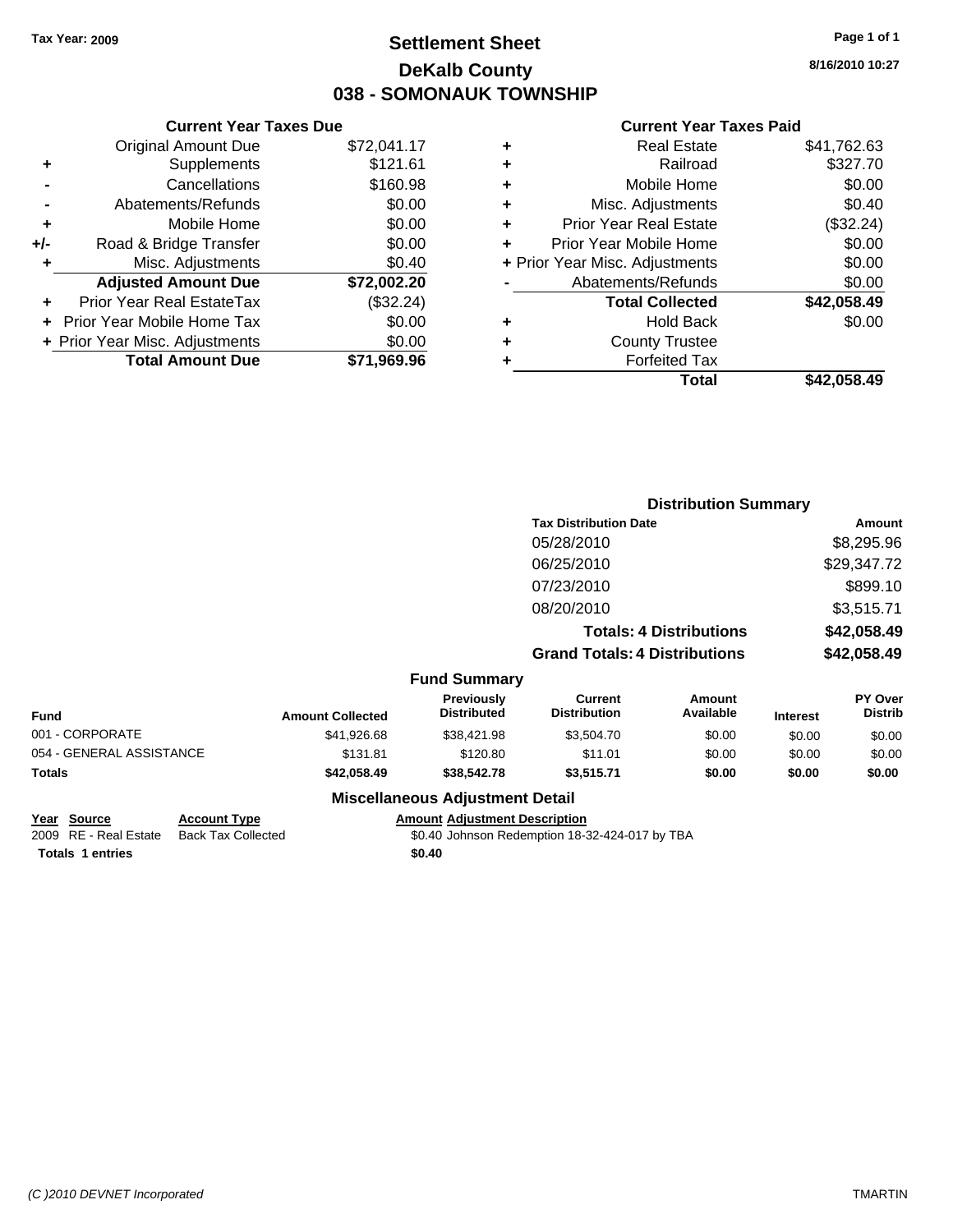### **Settlement Sheet Tax Year: 2009 Page 1 of 1 DeKalb County 039 - SOMONAUK ROAD & BRIDGE**

**8/16/2010 10:27**

#### **Current Year Taxes Paid**

| ٠ | <b>Real Estate</b>             | \$99,131.21 |
|---|--------------------------------|-------------|
| ٠ | Railroad                       | \$905.46    |
| ٠ | Mobile Home                    | \$0.00      |
| ٠ | Misc. Adjustments              | \$1.25      |
| ÷ | <b>Prior Year Real Estate</b>  | (\$76.47)   |
| ÷ | Prior Year Mobile Home         | \$0.00      |
|   | + Prior Year Misc. Adjustments | \$0.00      |
|   | Abatements/Refunds             | \$0.00      |
|   | <b>Total Collected</b>         | \$99,961.45 |
| ٠ | Hold Back                      | \$0.00      |
| ٠ | <b>County Trustee</b>          |             |
|   | <b>Forfeited Tax</b>           |             |
|   | Total                          | \$99.961.45 |

|     | <b>Current Year Taxes Due</b>  |               |  |  |  |  |
|-----|--------------------------------|---------------|--|--|--|--|
|     | <b>Original Amount Due</b>     | \$223,696.75  |  |  |  |  |
| ٠   | Supplements                    | \$288.39      |  |  |  |  |
|     | Cancellations                  | \$382.09      |  |  |  |  |
|     | Abatements/Refunds             | \$0.00        |  |  |  |  |
| ٠   | Mobile Home                    | \$0.00        |  |  |  |  |
| +/- | Road & Bridge Transfer         | (\$30,635.06) |  |  |  |  |
| ٠   | Misc. Adjustments              | \$1.25        |  |  |  |  |
|     | <b>Adjusted Amount Due</b>     | \$192,969.24  |  |  |  |  |
|     | Prior Year Real EstateTax      | (\$76.47)     |  |  |  |  |
|     | Prior Year Mobile Home Tax     | \$0.00        |  |  |  |  |
|     | + Prior Year Misc. Adjustments | \$0.00        |  |  |  |  |
|     | <b>Total Amount Due</b>        | \$192,892.77  |  |  |  |  |
|     |                                |               |  |  |  |  |

| <b>Road and Bridge Summary</b> |                         |               |                                         |                                       | <b>Distribution Summary</b>    |                 |                                  |
|--------------------------------|-------------------------|---------------|-----------------------------------------|---------------------------------------|--------------------------------|-----------------|----------------------------------|
| <b>Municipality</b>            | Amt. Due                | Amt. Distrib. |                                         | <b>Tax Distribution Date</b>          |                                |                 | Amount                           |
| <b>CITY OF SANDWICH</b>        | \$1,068.89              | \$625.46      |                                         | 05/28/2010                            |                                |                 | \$19,691.85                      |
| <b>VILLAGE OF SOMONAUK</b>     | \$51,316.83             | \$30,009.60   |                                         | 06/25/2010                            |                                |                 | \$69,790.15                      |
| <b>Totals</b>                  | \$52,385.72             | \$30,635.06   |                                         | 07/23/2010                            |                                |                 | \$2,134.18                       |
|                                |                         |               |                                         | 08/20/2010                            |                                |                 | \$8,345.27                       |
|                                |                         |               |                                         |                                       | <b>Totals: 4 Distributions</b> |                 | \$99,961.45                      |
|                                |                         |               |                                         | <b>Grand Totals: 4 Distributions</b>  |                                |                 | \$99,961.45                      |
|                                |                         |               | <b>Fund Summary</b>                     |                                       |                                |                 |                                  |
| Fund                           | <b>Amount Collected</b> |               | <b>Previously</b><br><b>Distributed</b> | <b>Current</b><br><b>Distribution</b> | Amount<br>Available            | <b>Interest</b> | <b>PY Over</b><br><b>Distrib</b> |
| 007 - ROAD AND BRIDGE          |                         | \$57.382.15   | \$52,596.15                             | \$4.786.00                            | \$0.00                         | \$0.00          | \$0.00                           |

| <b>Miscellaneous Adjustment Detail</b> |             |             |            |        |        |        |  |
|----------------------------------------|-------------|-------------|------------|--------|--------|--------|--|
| <b>Totals</b>                          | \$99.961.45 | \$91.616.18 | \$8.345.27 | \$0.00 | \$0.00 | \$0.00 |  |
| 010 - EQUIPMENT AND BUILDING           | \$9.012.33  | \$8.258.97  | \$753.36   | \$0.00 | \$0.00 | \$0.00 |  |
| 009 - PERMANENT ROAD                   | \$33.541.89 | \$30,738.07 | \$2,803.82 | \$0.00 | \$0.00 | \$0.00 |  |
| 008 - BRIDGE CONST W/COUNTY            | \$25.08     | \$22.99     | \$2.09     | \$0.00 | \$0.00 | \$0.00 |  |

### **Year Source Account Type Amount Adjustment Description** 2009 RE - Real Estate Back Tax Collected \$1.25 Johnson Redemption 18-32-424-017 by TBA Totals 1 entries \$1.25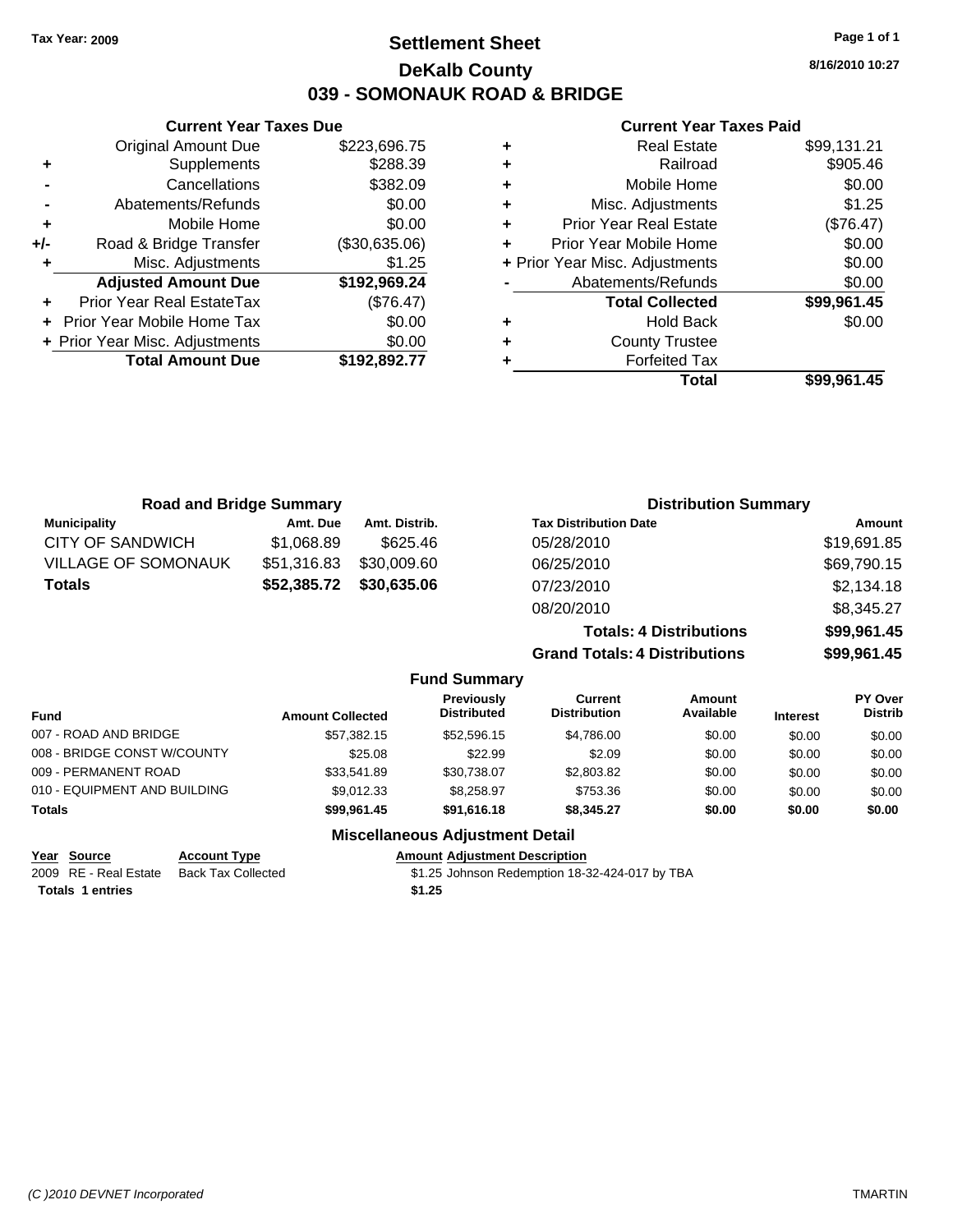Original Amount Due

**Adjusted Amount Due** 

**Total Amount Due** 

**+** Supplements **-** Cancellations **-** Abatements/Refunds **+** Mobile Home **+/-** Road & Bridge Transfer **+** Misc. Adjustments

**+** Prior Year Real EstateTax \$0.00 **+** Prior Year Mobile Home Tax **+ Prior Year Misc. Adjustments** 

### **Settlement Sheet Tax Year: 2009 Page 1 of 1 DeKalb County 040 - SOUTH GROVE TOWNSHIP**

**8/16/2010 10:27**

### **Current Year Taxes Paid**

| <b>Current Year Taxes Due</b> |             |   | <b>Current Year Taxes Paid</b> |             |
|-------------------------------|-------------|---|--------------------------------|-------------|
| ıl Amount Due                 | \$74,021.42 | ٠ | <b>Real Estate</b>             | \$39,795.95 |
| Supplements                   | \$713.11    | ٠ | Railroad                       | \$0.00      |
| Cancellations                 | \$753.35    | ÷ | Mobile Home                    | \$0.00      |
| าents/Refunds                 | \$0.00      | ٠ | Misc. Adjustments              | \$0.00      |
| Mobile Home                   | \$0.00      | ÷ | <b>Prior Year Real Estate</b>  | \$0.00      |
| ridge Transfer                | \$0.00      | ÷ | Prior Year Mobile Home         | \$0.00      |
| . Adjustments                 | \$0.00      |   | + Prior Year Misc. Adjustments | \$0.00      |
| <b>Amount Due</b>             | \$73,981.18 |   | Abatements/Refunds             | \$0.00      |
| eal EstateTax                 | \$0.00      |   | <b>Total Collected</b>         | \$39,795.95 |
| pile Home Tax                 | \$0.00      | ÷ | <b>Hold Back</b>               | \$0.00      |
| . Adjustments                 | \$0.00      | ٠ | <b>County Trustee</b>          |             |
| <b>Amount Due</b>             | \$73,981.18 |   | <b>Forfeited Tax</b>           |             |
|                               |             |   | Total                          | \$39,795.95 |

# **Distribution Summary**

| <b>Tax Distribution Date</b>         | Amount      |
|--------------------------------------|-------------|
| 05/28/2010                           | \$9,792.39  |
| 06/25/2010                           | \$27,710.61 |
| 07/23/2010                           | \$831.75    |
| 08/20/2010                           | \$1,461.20  |
| <b>Totals: 4 Distributions</b>       | \$39,795.95 |
| <b>Grand Totals: 4 Distributions</b> | \$39,795.95 |

**Fund Summary**

| <b>Fund</b>                                   | <b>Amount Collected</b> | <b>Previously</b><br><b>Distributed</b> | Current<br><b>Distribution</b> | Amount<br>Available | <b>Interest</b> | <b>PY Over</b><br><b>Distrib</b> |
|-----------------------------------------------|-------------------------|-----------------------------------------|--------------------------------|---------------------|-----------------|----------------------------------|
| 001 - CORPORATE                               | \$23.964.44             | \$23.084.53                             | \$879.91                       | \$0.00              | \$0.00          | \$0.00                           |
| 027 - AUDIT                                   | \$494.51                | \$476.35                                | \$18.16                        | \$0.00              | \$0.00          | \$0.00                           |
| 034 - GENERAL ASSISTANCE                      | \$9,359.25              | \$9.015.60                              | \$343.65                       | \$0.00              | \$0.00          | \$0.00                           |
| 035 - TORT JUDGEMENTS/LIABILITY<br><b>INS</b> | \$3.222.28              | \$3.103.97                              | \$118.31                       | \$0.00              | \$0.00          | \$0.00                           |
| 047 - SOCIAL SECURITY                         | \$2,755.47              | \$2,654.30                              | \$101.17                       | \$0.00              | \$0.00          | \$0.00                           |
| <b>Totals</b>                                 | \$39,795.95             | \$38,334,75                             | \$1,461.20                     | \$0.00              | \$0.00          | \$0.00                           |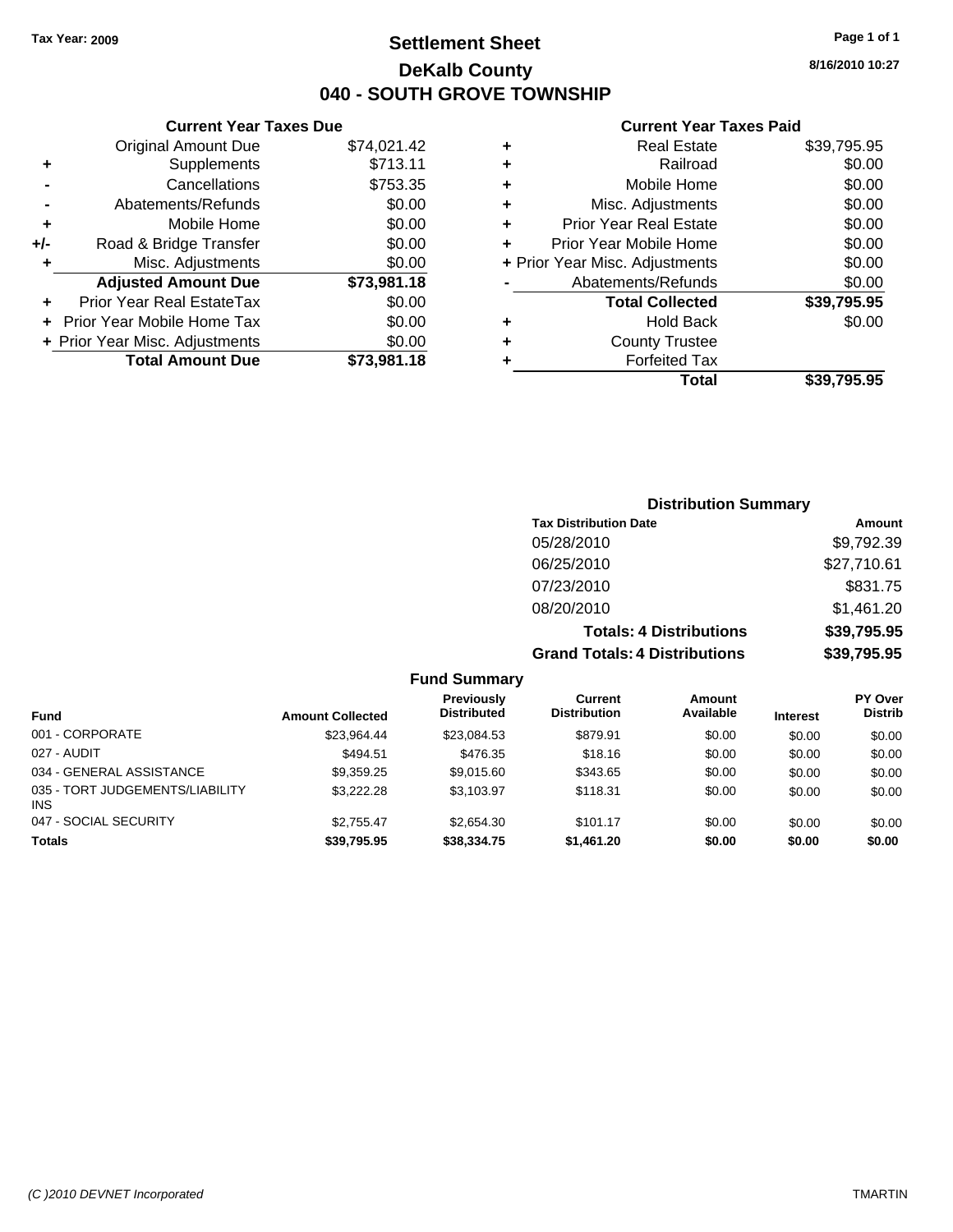### **Settlement Sheet Tax Year: 2009 Page 1 of 1 DeKalb County 041 - SOUTH GROVE ROAD & BRIDGE**

### **Current Year Taxes Due**

|     | <b>Original Amount Due</b>       | \$104,690.13 |
|-----|----------------------------------|--------------|
| ٠   | Supplements                      | \$1,008.57   |
|     | Cancellations                    | \$1,065.48   |
|     | Abatements/Refunds               | \$0.00       |
| ٠   | Mobile Home                      | \$0.00       |
| +/- | Road & Bridge Transfer           | \$0.00       |
| ٠   | Misc. Adjustments                | \$0.00       |
|     | <b>Adjusted Amount Due</b>       | \$104,633.22 |
|     | <b>Prior Year Real EstateTax</b> | \$0.00       |
|     | Prior Year Mobile Home Tax       | \$0.00       |
|     | + Prior Year Misc. Adjustments   | \$0.00       |
|     | <b>Total Amount Due</b>          | \$104,633.22 |
|     |                                  |              |

#### **Current Year Taxes Paid**

|   | <b>Real Estate</b>             | \$56,284.29 |
|---|--------------------------------|-------------|
| ٠ | Railroad                       | \$0.00      |
| ٠ | Mobile Home                    | \$0.00      |
| ٠ | Misc. Adjustments              | \$0.00      |
| ٠ | <b>Prior Year Real Estate</b>  | \$0.00      |
|   | Prior Year Mobile Home         | \$0.00      |
|   | + Prior Year Misc. Adjustments | \$0.00      |
|   | Abatements/Refunds             | \$0.00      |
|   | <b>Total Collected</b>         | \$56,284.29 |
| ٠ | <b>Hold Back</b>               | \$0.00      |
| ٠ | <b>County Trustee</b>          |             |
| ٠ | <b>Forfeited Tax</b>           |             |
|   | Total                          | \$56,284.29 |
|   |                                |             |

# **Distribution Summary Tax Distribution Date Amount**<br>05/28/2010 **12:38:49 13:849 13:849 14:49**  $$13.8/0.56$

|                             |                         |                                         | <u>UJIZOIZUTU</u>                     |                                |                 | <b>JIJ,049.JU</b>         |
|-----------------------------|-------------------------|-----------------------------------------|---------------------------------------|--------------------------------|-----------------|---------------------------|
|                             |                         |                                         | 06/25/2010                            |                                |                 | \$39,191.79               |
|                             |                         |                                         | 07/23/2010                            |                                |                 | \$1,176.36                |
|                             |                         |                                         | 08/20/2010                            |                                |                 | \$2,066.58                |
|                             |                         |                                         |                                       | <b>Totals: 4 Distributions</b> |                 | \$56,284.29               |
|                             |                         |                                         | <b>Grand Totals: 4 Distributions</b>  |                                |                 | \$56,284.29               |
|                             |                         | <b>Fund Summary</b>                     |                                       |                                |                 |                           |
| Fund                        | <b>Amount Collected</b> | <b>Previously</b><br><b>Distributed</b> | <b>Current</b><br><b>Distribution</b> | Amount<br>Available            | <b>Interest</b> | PY Over<br><b>Distrib</b> |
| 007 - ROAD AND BRIDGE       | \$31,944.98             | \$30,772.07                             | \$1.172.91                            | \$0.00                         | \$0.00          | \$0.00                    |
| 008 - BRIDGE CONST W/COUNTY | \$4.842.37              | \$4.664.57                              | \$177.80                              | \$0.00                         | \$0.00          | \$0.00                    |

009 - PERMANENT ROAD \$16,107.50 \$15,516.08 \$591.42 \$0.00 \$0.00 \$0.00 010 - EQUIPMENT AND BUILDING \$3,389.44 \$3,264.99 \$124.45 \$0.00 \$0.00 \$0.00 \$0.00 **Totals \$56,284.29 \$54,217.71 \$2,066.58 \$0.00 \$0.00 \$0.00**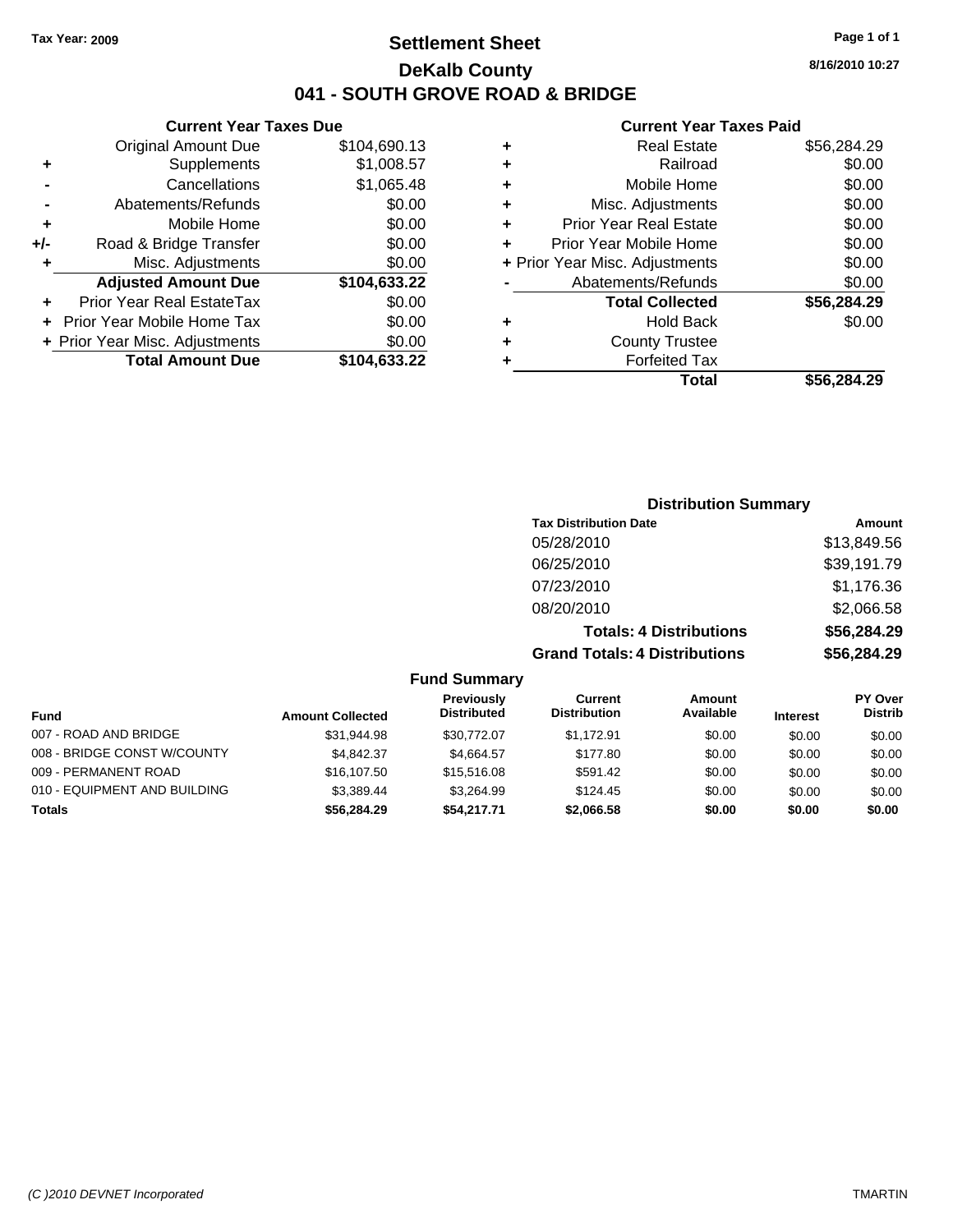### **Settlement Sheet Tax Year: 2009 Page 1 of 1 DeKalb County 042 - SQUAW GROVE TOWNSHIP**

**Current Year Taxes Paid**

| ٠ | <b>Real Estate</b>             | \$66,864.53 |
|---|--------------------------------|-------------|
| ÷ | Railroad                       | \$387.17    |
| ٠ | Mobile Home                    | \$0.00      |
| ٠ | Misc. Adjustments              | \$24.62     |
| ٠ | <b>Prior Year Real Estate</b>  | \$0.00      |
| ٠ | Prior Year Mobile Home         | \$0.00      |
|   | + Prior Year Misc. Adjustments | \$0.00      |
|   | Abatements/Refunds             | \$0.00      |
|   | <b>Total Collected</b>         | \$67,276.32 |
| ٠ | <b>Hold Back</b>               | \$0.00      |
| ٠ | <b>County Trustee</b>          |             |
|   | <b>Forfeited Tax</b>           |             |
|   | Total                          | \$67,276.32 |
|   |                                |             |

|     | <b>Current Year Taxes Due</b>     |              |
|-----|-----------------------------------|--------------|
|     | <b>Original Amount Due</b>        | \$118,919.66 |
| ٠   | Supplements                       | \$557.28     |
|     | Cancellations                     | \$596.49     |
|     | Abatements/Refunds                | \$0.00       |
| ٠   | Mobile Home                       | \$0.00       |
| +/- | Road & Bridge Transfer            | \$0.00       |
| ٠   | Misc. Adjustments                 | \$24.62      |
|     | <b>Adjusted Amount Due</b>        | \$118,905.07 |
|     | Prior Year Real EstateTax         | \$0.00       |
|     | <b>Prior Year Mobile Home Tax</b> | \$0.00       |
|     | + Prior Year Misc. Adjustments    | \$0.00       |
|     | <b>Total Amount Due</b>           | \$118,905.07 |

| <b>Distribution Summary</b>  |             |  |
|------------------------------|-------------|--|
| <b>Tax Distribution Date</b> | Amount      |  |
| 05/28/2010                   | \$13,757.43 |  |
| 06/25/2010                   | \$46,554.49 |  |
| 07/23/2010                   | \$271.51    |  |
| 08/20/2010                   | \$6,692.89  |  |
|                              |             |  |

| \$67,276.32 |
|-------------|
| \$67,276,32 |
|             |
|             |

| <b>Fund</b>              | <b>Amount Collected</b> | Previously<br><b>Distributed</b> | Current<br><b>Distribution</b> | Amount<br>Available | <b>Interest</b> | <b>PY Over</b><br><b>Distrib</b> |
|--------------------------|-------------------------|----------------------------------|--------------------------------|---------------------|-----------------|----------------------------------|
| 001 - CORPORATE          | \$43.078.14             | \$38.792.58                      | \$4.285.56                     | \$0.00              | \$0.00          | \$0.00                           |
| 017 - CEMETERY           | \$7,345,44              | \$6.614.69                       | \$730.75                       | \$0.00              | \$0.00          | \$0.00                           |
| 019 - COMMUNITY BUILDING | \$14.902.24             | \$13,419.71                      | \$1,482.53                     | \$0.00              | \$0.00          | \$0.00                           |
| 054 - GENERAL ASSISTANCE | \$1,950.50              | \$1.756.45                       | \$194.05                       | \$0.00              | \$0.00          | \$0.00                           |
| <b>Totals</b>            | \$67,276.32             | \$60,583,43                      | \$6.692.89                     | \$0.00              | \$0.00          | \$0.00                           |

**Fund Summary**

| Year Source             | <b>Account Type</b>                        | <b>Amount Adjustment Description</b>                 |
|-------------------------|--------------------------------------------|------------------------------------------------------|
| 2009 RE - Real Estate   | <b>Back Tax Collected</b>                  | \$1.98 Indy Mac Bank Redemption 15-15-280-027 by TBA |
| 2009 RE - Real Estate   | <b>Back Tax Collected</b>                  | \$3.62 Riedelsperger Redemption 15-15-228-035 by TBA |
|                         | 2009 RE - Real Estate Paymt In Lieu of Tax | \$19.02 Sunset View Apartments by TBA                |
| <b>Totals 3 entries</b> |                                            | \$24.62                                              |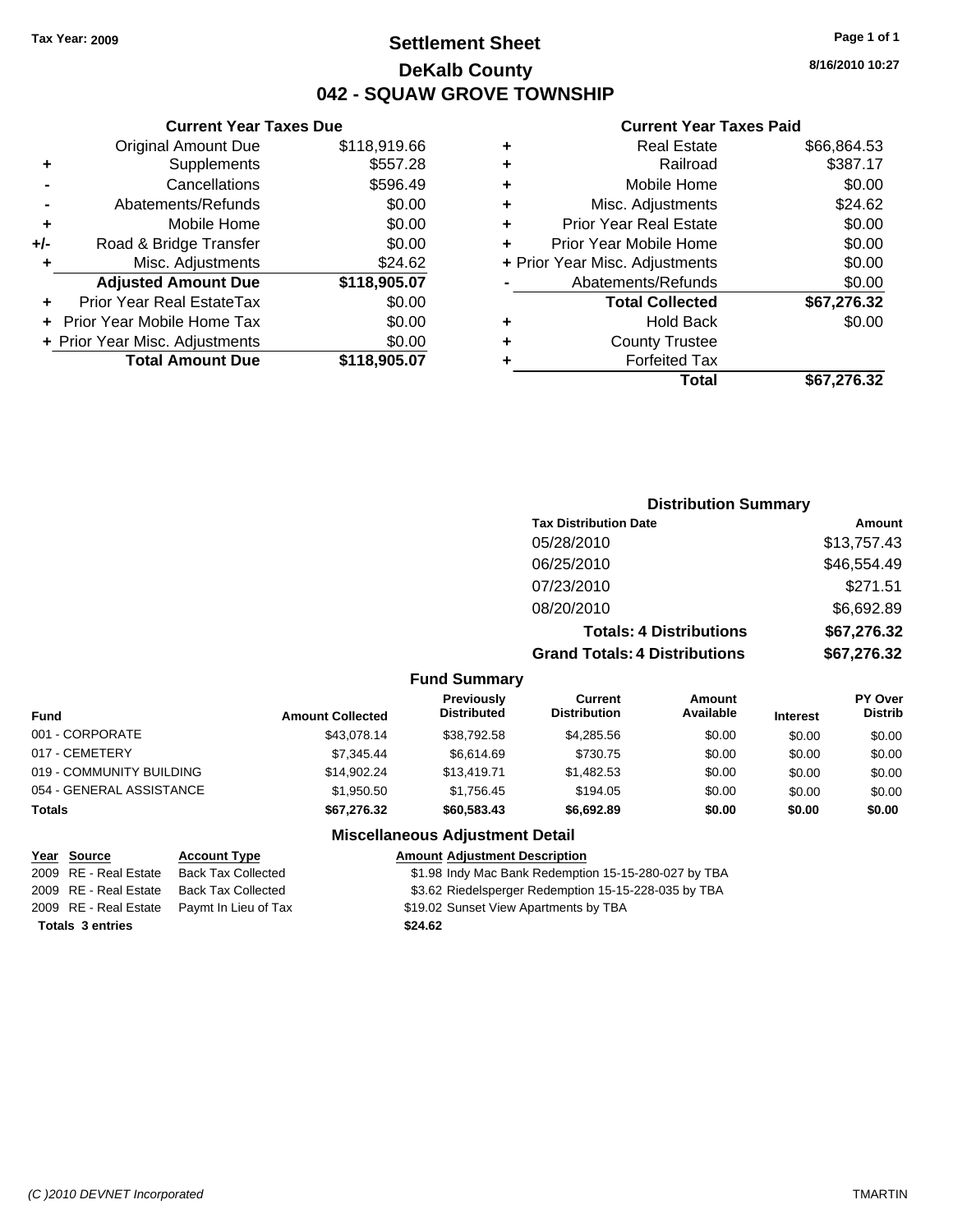### **Settlement Sheet Tax Year: 2009 Page 1 of 1 DeKalb County 043 - HINCKLEY PUBLIC LIBRARY DISTRICT**

**Current Year Taxes Due**

|     | <b>Original Amount Due</b>       | \$155,825.18 |
|-----|----------------------------------|--------------|
| ٠   | Supplements                      | \$730.24     |
|     | Cancellations                    | \$781.62     |
|     | Abatements/Refunds               | \$0.00       |
| ٠   | Mobile Home                      | \$0.00       |
| +/- | Road & Bridge Transfer           | \$0.00       |
| ٠   | Misc. Adjustments                | \$32.26      |
|     | <b>Adjusted Amount Due</b>       | \$155,806.06 |
|     | <b>Prior Year Real EstateTax</b> | \$0.00       |
|     | Prior Year Mobile Home Tax       | \$0.00       |
|     | + Prior Year Misc. Adjustments   | \$0.00       |
|     | <b>Total Amount Due</b>          | \$155,806.06 |
|     |                                  |              |

#### **Current Year Taxes Paid**

| ٠ | <b>Real Estate</b>             | \$87,614.90 |
|---|--------------------------------|-------------|
| ٠ | Railroad                       | \$507.33    |
| ٠ | Mobile Home                    | \$0.00      |
| ٠ | Misc. Adjustments              | \$32.26     |
| ٠ | <b>Prior Year Real Estate</b>  | \$0.00      |
| ٠ | Prior Year Mobile Home         | \$0.00      |
|   | + Prior Year Misc. Adjustments | \$0.00      |
|   | Abatements/Refunds             | \$0.00      |
|   | <b>Total Collected</b>         | \$88,154.49 |
| ٠ | Hold Back                      | \$0.00      |
| ٠ | <b>County Trustee</b>          |             |
| ٠ | <b>Forfeited Tax</b>           |             |
|   | Total                          | \$88,154.49 |
|   |                                |             |

### **Distribution Summary Tax Distribution Date Amount** 05/28/2010 \$18,026.72 06/25/2010 \$61,002.01 07/23/2010 \$355.76 08/20/2010 \$8,770.00 **Totals: 4 Distributions \$88,154.49 Grand Totals: 4 Distributions \$88,154.49**

#### **Fund Summary**

| <b>Fund</b>                            | <b>Amount Collected</b> | <b>Previously</b><br><b>Distributed</b> | Current<br><b>Distribution</b> | Amount<br>Available | <b>Interest</b> | PY Over<br><b>Distrib</b> |
|----------------------------------------|-------------------------|-----------------------------------------|--------------------------------|---------------------|-----------------|---------------------------|
| 001 - CORPORATE                        | \$74.275.46             | \$66.886.21                             | \$7,389.25                     | \$0.00              | \$0.00          | \$0.00                    |
| 004 - OPERATIONS & MAINTENANCE         | \$2.829.57              | \$2,548.07                              | \$281.50                       | \$0.00              | \$0.00          | \$0.00                    |
| 005 - I. M. R. F.                      | \$4,472.60              | \$4,027.65                              | \$444.95                       | \$0.00              | \$0.00          | \$0.00                    |
| 027 - AUDIT                            | \$14.46                 | \$13.02                                 | \$1.44                         | \$0.00              | \$0.00          | \$0.00                    |
| 035 - TORT JUDGEMENTS/LIABILITY<br>INS | \$3,281.20              | \$2.954.77                              | \$326.43                       | \$0.00              | \$0.00          | \$0.00                    |
| 047 - SOCIAL SECURITY                  | \$3,281.20              | \$2.954.77                              | \$326.43                       | \$0.00              | \$0.00          | \$0.00                    |
| <b>Totals</b>                          | \$88,154.49             | \$79,384.49                             | \$8,770.00                     | \$0.00              | \$0.00          | \$0.00                    |

### **Miscellaneous Adjustment Detail**

| Year Source             | <b>Account Type</b>  | <b>Amount Adjustment Description</b>                 |
|-------------------------|----------------------|------------------------------------------------------|
| 2009 RE - Real Estate   | Back Tax Collected   | \$2.60 Indy Mac Bank Redemption 15-15-280-027 by TBA |
| 2009 RE - Real Estate   | Back Tax Collected   | \$4.74 Riedelsperger Redemption 15-15-228-035 by TBA |
| 2009 RE - Real Estate   | Pavmt In Lieu of Tax | \$24.92 Sunset View Apartments by TBA                |
| <b>Totals 3 entries</b> |                      | \$32.26                                              |



**8/16/2010 10:27**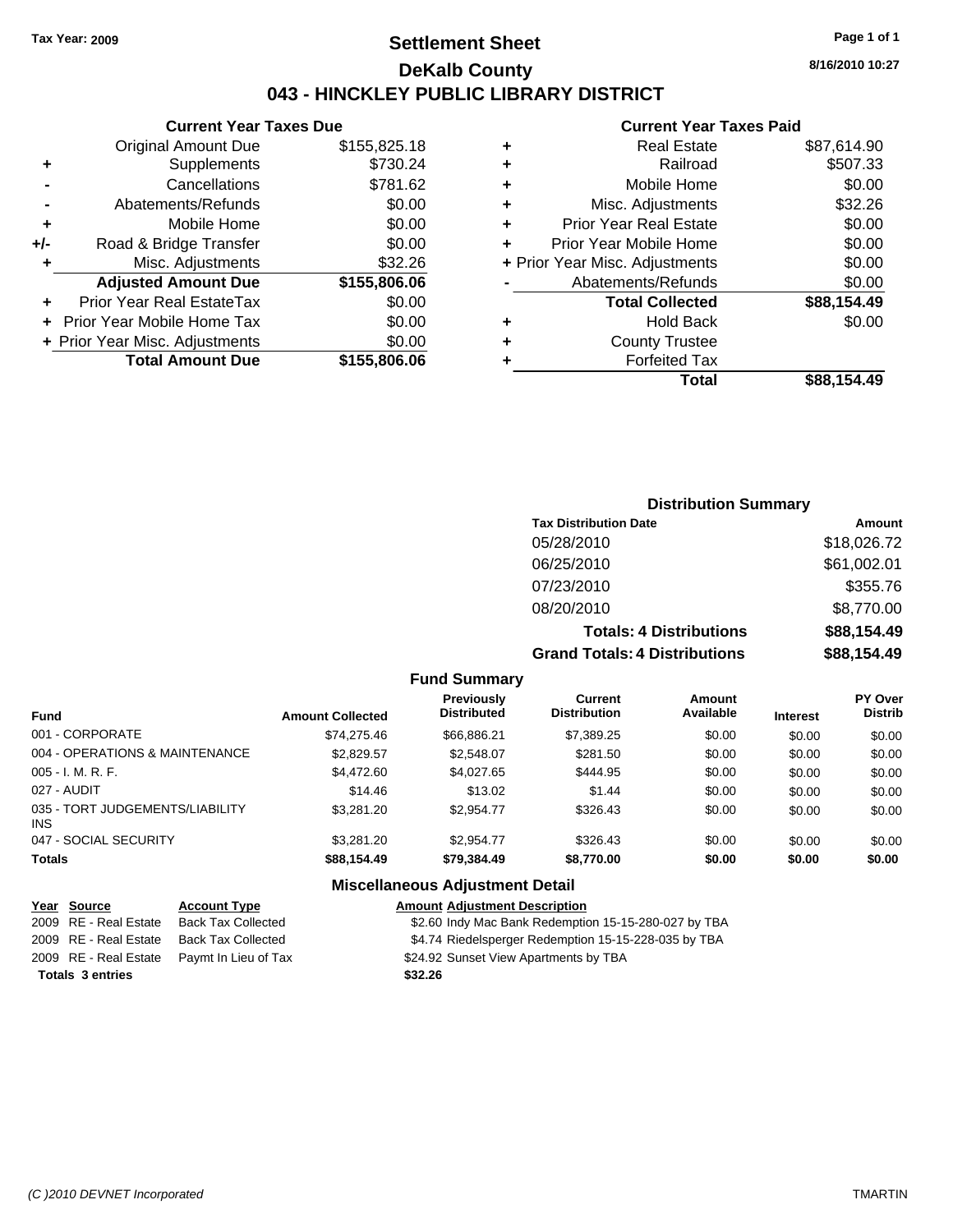### **Settlement Sheet Tax Year: 2009 Page 1 of 1 DeKalb County 044 - SQUAW GROVE ROAD & BRIDGE**

**8/16/2010 10:27**

#### **Current Year Taxes Paid**

|   | <b>Real Estate</b>             | \$147,130.35 |
|---|--------------------------------|--------------|
| ٠ | Railroad                       | \$944.54     |
| ٠ | Mobile Home                    | \$0.00       |
| ٠ | Misc. Adjustments              | \$63.56      |
| ٠ | <b>Prior Year Real Estate</b>  | \$0.00       |
| ÷ | Prior Year Mobile Home         | \$0.00       |
|   | + Prior Year Misc. Adjustments | \$0.00       |
|   | Abatements/Refunds             | \$0.00       |
|   | <b>Total Collected</b>         | \$148,138.45 |
|   | <b>Hold Back</b>               | \$0.00       |
| ٠ | <b>County Trustee</b>          |              |
|   | <b>Forfeited Tax</b>           |              |
|   | Total                          | \$148,138.45 |

| <b>Current Year Taxes Due</b>  |               |  |  |  |
|--------------------------------|---------------|--|--|--|
| <b>Original Amount Due</b>     | \$307,022.24  |  |  |  |
| Supplements                    | \$1,216.97    |  |  |  |
| Cancellations                  | \$1,312.66    |  |  |  |
| Abatements/Refunds             | \$0.00        |  |  |  |
| Mobile Home                    | \$0.00        |  |  |  |
| Road & Bridge Transfer         | (\$25,552.59) |  |  |  |
| Misc. Adjustments              | \$63.56       |  |  |  |
| <b>Adjusted Amount Due</b>     | \$281,437.52  |  |  |  |
| Prior Year Real EstateTax      | \$0.00        |  |  |  |
| Prior Year Mobile Home Tax     | \$0.00        |  |  |  |
| + Prior Year Misc. Adjustments | \$0.00        |  |  |  |
| <b>Total Amount Due</b>        | \$281,437.52  |  |  |  |
|                                |               |  |  |  |

| <b>Road and Bridge Summary</b> |             | <b>Distribution Summary</b> |                                |              |
|--------------------------------|-------------|-----------------------------|--------------------------------|--------------|
| <b>Municipality</b>            | Amt. Due    | Amt. Distrib.               | <b>Tax Distribution Date</b>   | Amount       |
| <b>VILLAGE OF HINCKLEY</b>     | \$45,140.51 | \$25,552,59                 | 05/28/2010                     | \$30,274.20  |
| <b>Totals</b>                  | \$45,140.51 | \$25,552.59                 | 06/25/2010                     | \$102,538.76 |
|                                |             |                             | 07/23/2010                     | \$597.47     |
|                                |             |                             | 08/20/2010                     | \$14,728.02  |
|                                |             |                             | <b>Totals: 4 Distributions</b> | \$148,138.45 |

**Grand To** 

| \$148,138.45 |
|--------------|
| \$148,138.45 |
|              |
|              |

| <b>Fund</b>                                   | <b>Amount Collected</b> | <b>Previously</b><br><b>Distributed</b> | Current<br><b>Distribution</b> | <b>Amount</b><br>Available | <b>Interest</b> | <b>PY Over</b><br><b>Distrib</b> |
|-----------------------------------------------|-------------------------|-----------------------------------------|--------------------------------|----------------------------|-----------------|----------------------------------|
| 007 - ROAD AND BRIDGE                         | \$53.652.08             | \$48,323.84                             | \$5.328.24                     | \$0.00                     | \$0.00          | \$0.00                           |
| 008 - BRIDGE CONST W/COUNTY                   | \$1,133.68              | \$1,020.89                              | \$112.79                       | \$0.00                     | \$0.00          | \$0.00                           |
| 009 - PERMANENT ROAD                          | \$73.545.48             | \$66,228.97                             | \$7.316.51                     | \$0.00                     | \$0.00          | \$0.00                           |
| 010 - EQUIPMENT AND BUILDING                  | \$18,106.59             | \$16,305.30                             | \$1,801.29                     | \$0.00                     | \$0.00          | \$0.00                           |
| 035 - TORT JUDGEMENTS/LIABILITY<br><b>INS</b> | \$1,700.62              | \$1,531.43                              | \$169.19                       | \$0.00                     | \$0.00          | \$0.00                           |
| <b>Totals</b>                                 | \$148,138,45            | \$133,410,43                            | \$14.728.02                    | \$0.00                     | \$0.00          | \$0.00                           |
|                                               |                         | <b>Miscellaneous Adjustment Detail</b>  |                                |                            |                 |                                  |

**Fund Summary**

| Year Source             | <b>Account Type</b>                        | <b>Amount Adjustment Description</b>                 |
|-------------------------|--------------------------------------------|------------------------------------------------------|
| 2009 RE - Real Estate   | Back Tax Collected                         | \$5.12 Indy Mac Bank Redemption 15-15-280-027 by TBA |
|                         | 2009 RE - Real Estate Back Tax Collected   | \$9.34 Riedelsperger Redemption 15-15-228-035 by TBA |
|                         | 2009 RE - Real Estate Paymt In Lieu of Tax | \$49.10 Sunset View Apartments by TBA                |
| <b>Totals 3 entries</b> |                                            | \$63.56                                              |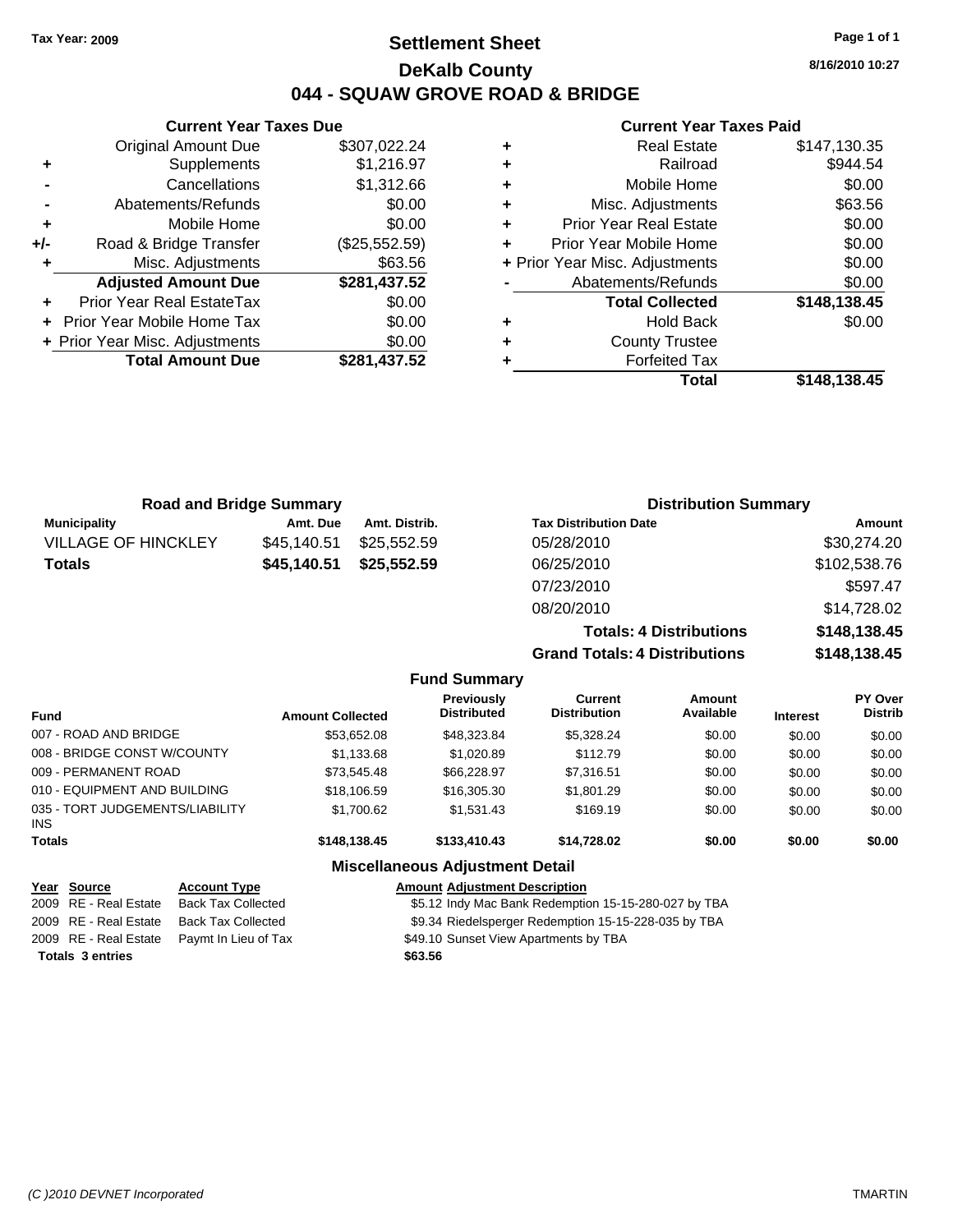### **Settlement Sheet Tax Year: 2009 Page 1 of 1 DeKalb County 045 - SYCAMORE TOWNSHIP**

### **Current Year Taxes Due**

| \$0.00 | \$111.02<br>\$374,960.77 | Misc. Adjustments<br><b>Adjusted Amount Due</b><br>Prior Year Real EstateTax |     |
|--------|--------------------------|------------------------------------------------------------------------------|-----|
|        |                          |                                                                              |     |
|        |                          |                                                                              |     |
| \$0.00 |                          | Road & Bridge Transfer                                                       | +/- |
| \$0.00 |                          | Mobile Home                                                                  | ٠   |
| \$0.00 |                          | Abatements/Refunds                                                           |     |
|        | \$2,557.19               | Cancellations                                                                |     |
|        | \$2,359.13               | Supplements                                                                  | ٠   |
|        | \$375,047.81             | <b>Original Amount Due</b>                                                   |     |

#### **Current Year Taxes Paid**

|   | <b>Real Estate</b>             | \$211,721.59 |
|---|--------------------------------|--------------|
| ٠ | Railroad                       | \$69.81      |
| ٠ | Mobile Home                    | \$0.00       |
| ٠ | Misc. Adjustments              | \$111.02     |
| ٠ | <b>Prior Year Real Estate</b>  | \$0.00       |
|   | Prior Year Mobile Home         | \$0.00       |
|   | + Prior Year Misc. Adjustments | \$0.00       |
|   | Abatements/Refunds             | \$0.00       |
|   | <b>Total Collected</b>         | \$211,902.42 |
| ٠ | Hold Back                      | \$0.00       |
| ٠ | <b>County Trustee</b>          |              |
|   | <b>Forfeited Tax</b>           |              |
|   | Total                          | \$211,902.42 |
|   |                                |              |

**Totals: 4 Distributions \$211,902.42**

## **Distribution Summary Tax Distribution Date Amount** 05/28/2010 \$39,056.52 06/25/2010 \$149,144.23 07/23/2010 \$3,203.19 08/20/2010 \$20,498.48

#### **Grand Totals: 4 Distributions \$211,902.42 Fund Summary Amount Current Previously**

| Fund                     | <b>Amount Collected</b> | <b>I</b> IGVIUUSIV<br><b>Distributed</b> | <b>VULLEIR</b><br><b>Distribution</b> | Allivulit<br>Available | <b>Interest</b> | וסעשו<br><b>Distrib</b> |
|--------------------------|-------------------------|------------------------------------------|---------------------------------------|------------------------|-----------------|-------------------------|
| 001 - CORPORATE          | \$201,156.83            | \$181.697.83                             | \$19.459.00                           | \$0.00                 | \$0.00          | \$0.00                  |
| 005 - I. M. R. F.        | \$7,918.80              | \$7.152.77                               | \$766.03                              | \$0.00                 | \$0.00          | \$0.00                  |
| 054 - GENERAL ASSISTANCE | \$2.826.79              | \$2,553,34                               | \$273.45                              | \$0.00                 | \$0.00          | \$0.00                  |
| Totals                   | \$211.902.42            | \$191.403.94                             | \$20,498,48                           | \$0.00                 | \$0.00          | \$0.00                  |

### **Miscellaneous Adjustment Detail**

#### **Year Source Account Type Amount Adjustment Description**

**Totals 1 entries** \$111.02

2009 RE - Real Estate Paymt In Lieu of Tax \$111.02 Housing Authority Sycamore Units by TBA

**PY Over**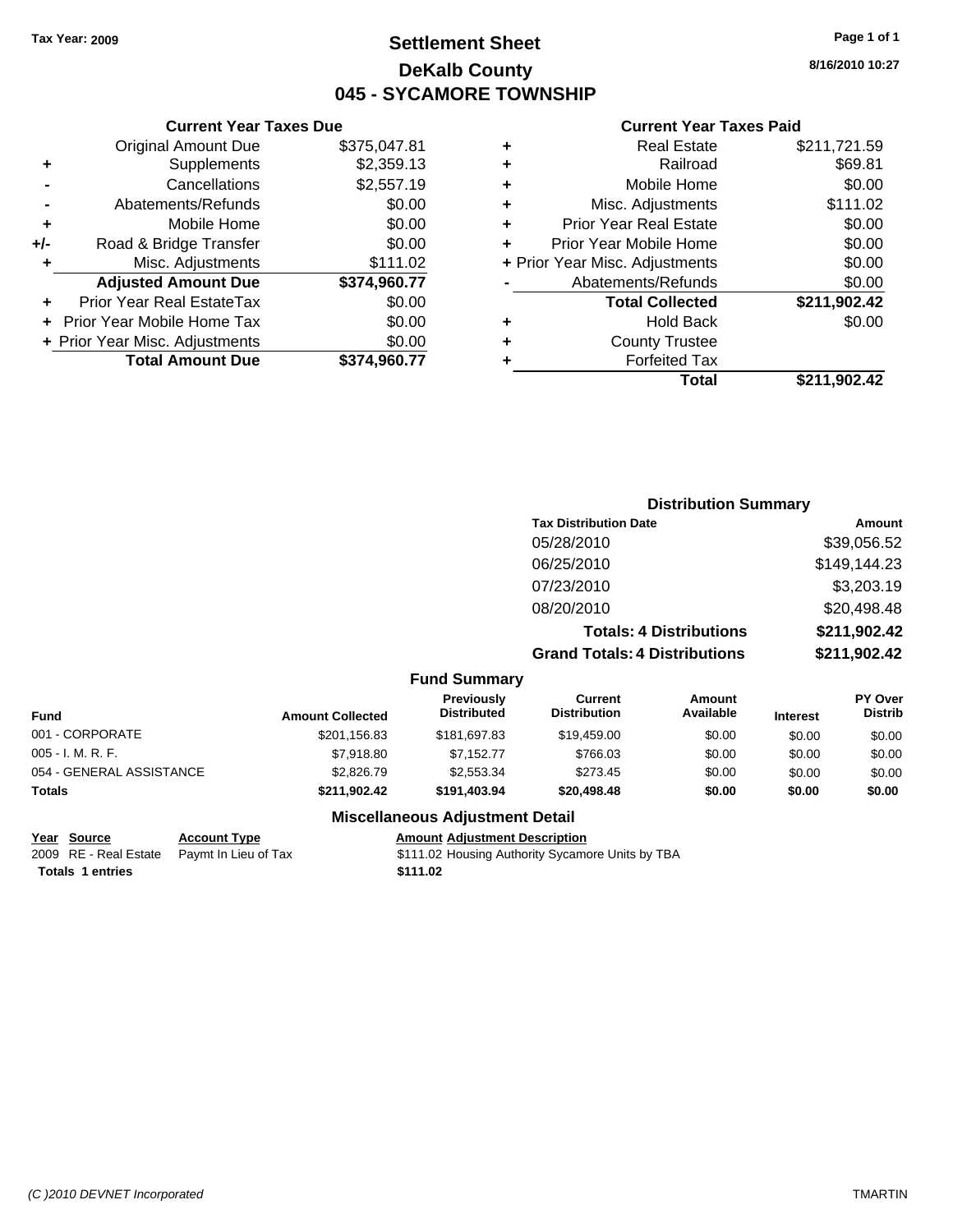### **Settlement Sheet Tax Year: 2009 Page 1 of 1 DeKalb County 046 - SYCAMORE ROAD & BRIDGE**

**8/16/2010 10:27**

### **Current Year Taxes Paid**

|     | <b>Current Year Taxes Due</b>  |               |  |
|-----|--------------------------------|---------------|--|
|     | <b>Original Amount Due</b>     | \$779,616.37  |  |
| ٠   | Supplements                    | \$4,756.46    |  |
|     | Cancellations                  | \$5,163.08    |  |
|     | Abatements/Refunds             | \$0.00        |  |
| ٠   | Mobile Home                    | \$0.00        |  |
| +/- | Road & Bridge Transfer         | (\$12,643.48) |  |
| ٠   | Misc. Adjustments              | \$230.78      |  |
|     | <b>Adjusted Amount Due</b>     | \$766,797.05  |  |
| ٠   | Prior Year Real EstateTax      | \$0.00        |  |
|     | Prior Year Mobile Home Tax     | \$0.00        |  |
|     | + Prior Year Misc. Adjustments | \$0.00        |  |
|     | <b>Total Amount Due</b>        | \$766,797.05  |  |
|     |                                |               |  |

| ٠ | <b>Real Estate</b>             | \$427,463.26 |
|---|--------------------------------|--------------|
| ٠ | Railroad                       | \$145.12     |
| ٠ | Mobile Home                    | \$0.00       |
| ٠ | Misc. Adjustments              | \$230.78     |
| ÷ | <b>Prior Year Real Estate</b>  | \$0.00       |
| ٠ | Prior Year Mobile Home         | \$0.00       |
|   | + Prior Year Misc. Adjustments | \$0.00       |
|   | Abatements/Refunds             | \$0.00       |
|   | <b>Total Collected</b>         | \$427,839.16 |
| ٠ | Hold Back                      | \$0.00       |
| ٠ | <b>County Trustee</b>          |              |
| ٠ | <b>Forfeited Tax</b>           |              |
|   | Total                          | \$427,839.16 |

|                         | <b>Road and Bridge Summary</b> |               | <b>Distribution Summary</b>    |              |
|-------------------------|--------------------------------|---------------|--------------------------------|--------------|
| <b>Municipality</b>     | Amt. Due                       | Amt. Distrib. | <b>Tax Distribution Date</b>   | Amount       |
| <b>CITY OF SYCAMORE</b> | \$22,371.73                    | \$12,643.48   | 05/28/2010                     | \$78,855.56  |
| <b>Totals</b>           | \$22,371.73                    | \$12,643.48   | 06/25/2010                     | \$301,129.17 |
|                         |                                |               | 07/23/2010                     | \$6,467.35   |
|                         |                                |               | 08/20/2010                     | \$41,387.08  |
|                         |                                |               | <b>Totals: 4 Distributions</b> | \$427,839.16 |

|                     | <b>Totals: 4 Distributions</b>       | \$427,839.16 |
|---------------------|--------------------------------------|--------------|
|                     | <b>Grand Totals: 4 Distributions</b> | \$427,839.16 |
| <b>Fund Summary</b> |                                      |              |

| <b>Fund</b>                             | <b>Amount Collected</b> | Previously<br><b>Distributed</b>       | Current<br><b>Distribution</b> | Amount<br>Available | <b>Interest</b> | PY Over<br><b>Distrib</b> |
|-----------------------------------------|-------------------------|----------------------------------------|--------------------------------|---------------------|-----------------|---------------------------|
| $005 - I. M. R. F.$                     | \$8,479.70              | \$7.659.41                             | \$820.29                       | \$0.00              | \$0.00          | \$0.00                    |
| 007 - ROAD AND BRIDGE                   | \$21.256.96             | \$19,201.05                            | \$2.055.91                     | \$0.00              | \$0.00          | \$0.00                    |
| 008 - BRIDGE CONST W/COUNTY             | \$2,826.58              | \$2,553.15                             | \$273.43                       | \$0.00              | \$0.00          | \$0.00                    |
| 009 - PERMANENT ROAD                    | \$339,303,35            | \$306.480.47                           | \$32,822.88                    | \$0.00              | \$0.00          | \$0.00                    |
| 010 - EQUIPMENT AND BUILDING            | \$28,267.09             | \$25.532.64                            | \$2.734.45                     | \$0.00              | \$0.00          | \$0.00                    |
| 035 - TORT JUDGEMENTS/LIABILITY<br>INS. | \$19.786.92             | \$17,872.81                            | \$1.914.11                     | \$0.00              | \$0.00          | \$0.00                    |
| 047 - SOCIAL SECURITY                   | \$7,918.56              | \$7.152.55                             | \$766.01                       | \$0.00              | \$0.00          | \$0.00                    |
| <b>Totals</b>                           | \$427,839,16            | \$386,452.08                           | \$41,387.08                    | \$0.00              | \$0.00          | \$0.00                    |
|                                         |                         | <b>Miscellaneous Adiustment Detail</b> |                                |                     |                 |                           |

| Year Source             | <b>Account Type</b>                        | <b>Amount Adjustment Description</b>             |
|-------------------------|--------------------------------------------|--------------------------------------------------|
|                         | 2009 RE - Real Estate Paymt In Lieu of Tax | \$230.78 Housing Authority Sycamore Units by TBA |
| <b>Totals 1 entries</b> |                                            | \$230.78                                         |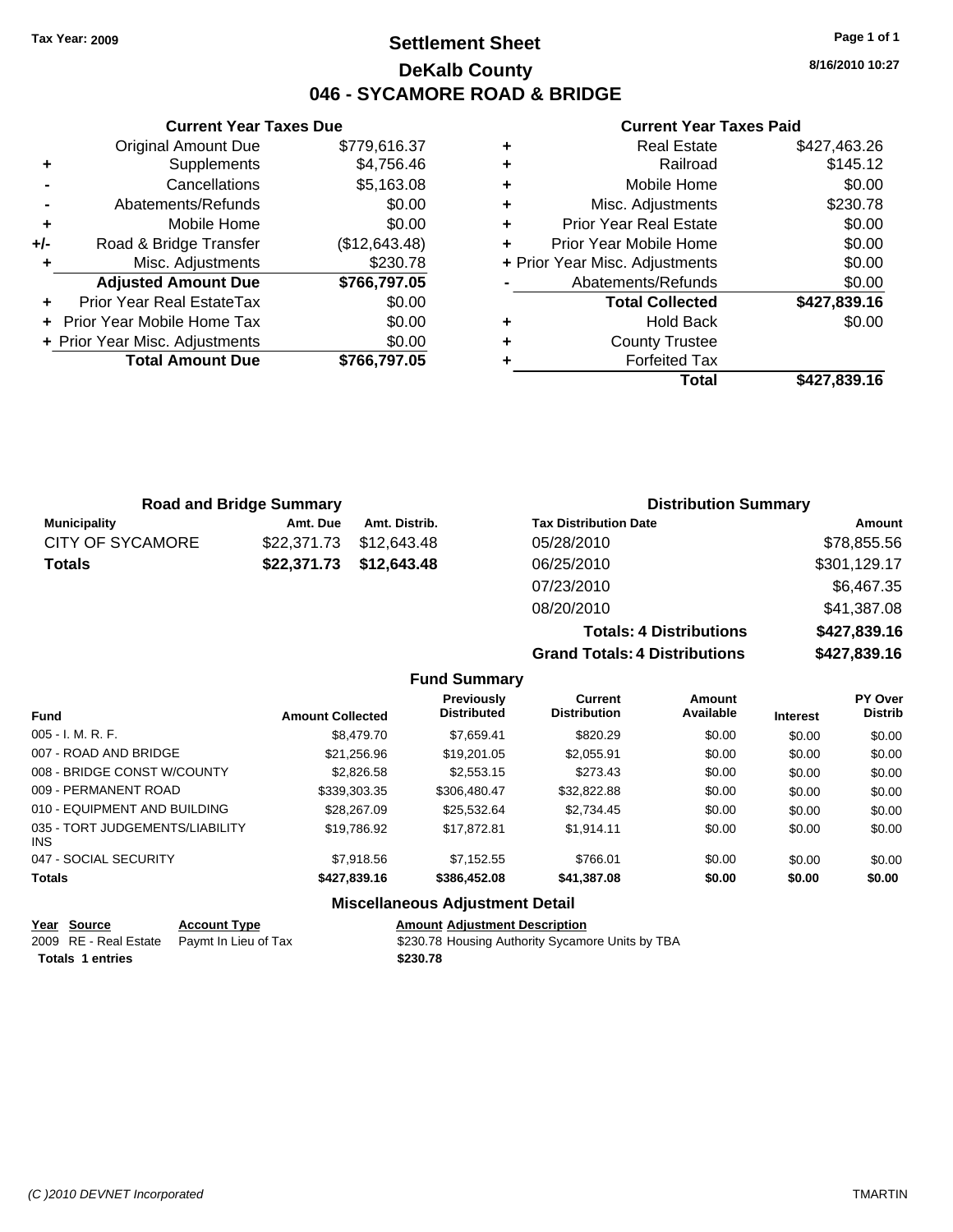## **Settlement Sheet Tax Year: 2009 Page 1 of 1 DeKalb County 047 - VICTOR TOWNSHIP**

**8/16/2010 10:27**

| <b>Current Year Taxes Paid</b>     |             |
|------------------------------------|-------------|
| <b>Real Estate</b><br>٠            | \$29,077.73 |
| Railroad<br>٠                      | \$13.40     |
| Mobile Home<br>٠                   | \$0.00      |
| Misc. Adjustments<br>٠             | \$0.00      |
| <b>Prior Year Real Estate</b><br>÷ | \$0.00      |
| Prior Year Mobile Home             | \$0.00      |
| + Prior Year Misc. Adjustments     | \$0.00      |
| Abatements/Refunds                 | \$0.00      |
| <b>Total Collected</b>             | \$29,091.13 |
| Hold Back<br>٠                     | \$0.00      |
| <b>County Trustee</b>              |             |
| <b>Forfeited Tax</b><br>٠          |             |
| Total                              | \$29.091.13 |

|     | <b>Current Year Taxes Due</b>  |             |
|-----|--------------------------------|-------------|
|     | Original Amount Due            | \$46,739.55 |
| ٠   | Supplements                    | \$264.32    |
|     | Cancellations                  | \$276.57    |
|     | Abatements/Refunds             | \$0.00      |
| ٠   | Mobile Home                    | \$0.00      |
| +/- | Road & Bridge Transfer         | \$0.00      |
| ٠   | Misc. Adjustments              | \$0.00      |
|     | <b>Adjusted Amount Due</b>     | \$46,727.30 |
|     | Prior Year Real EstateTax      | \$0.00      |
|     | Prior Year Mobile Home Tax     | \$0.00      |
|     | + Prior Year Misc. Adjustments | \$0.00      |
|     | <b>Total Amount Due</b>        | \$46.727.30 |

|                         |                                         |                                       | <b>Distribution Summary</b>    |                 |                                  |
|-------------------------|-----------------------------------------|---------------------------------------|--------------------------------|-----------------|----------------------------------|
|                         |                                         | <b>Tax Distribution Date</b>          |                                |                 | Amount                           |
|                         |                                         | 05/28/2010                            |                                |                 | \$5,338.06                       |
|                         |                                         | 06/25/2010                            |                                |                 | \$20,361.59                      |
|                         |                                         | 07/23/2010                            |                                |                 | \$277.99                         |
|                         |                                         | 08/20/2010                            |                                |                 | \$3,113.49                       |
|                         |                                         |                                       | <b>Totals: 4 Distributions</b> |                 | \$29,091.13                      |
|                         |                                         | <b>Grand Totals: 4 Distributions</b>  |                                |                 | \$29,091.13                      |
|                         | <b>Fund Summary</b>                     |                                       |                                |                 |                                  |
| <b>Amount Collected</b> | <b>Previously</b><br><b>Distributed</b> | <b>Current</b><br><b>Distribution</b> | Amount<br>Available            | <b>Interest</b> | <b>PY Over</b><br><b>Distrib</b> |
|                         |                                         |                                       |                                |                 |                                  |

| <b>Fund</b>                            | <b>Amount Collected</b> | <b>Distributed</b> | <b>Distribution</b> | Available | <b>Interest</b> | <b>Distrib</b> |
|----------------------------------------|-------------------------|--------------------|---------------------|-----------|-----------------|----------------|
| 001 - CORPORATE                        | \$27,276.15             | \$24.356.91        | \$2.919.24          | \$0.00    | \$0.00          | \$0.00         |
| 034 - GENERAL ASSISTANCE               | \$584.71                | \$522.13           | \$62.58             | \$0.00    | \$0.00          | \$0.00         |
| 035 - TORT JUDGEMENTS/LIABILITY<br>INS | \$1,230.27              | \$1.098.60         | \$131.67            | \$0.00    | \$0.00          | \$0.00         |
| Totals                                 | \$29,091.13             | \$25,977.64        | \$3.113.49          | \$0.00    | \$0.00          | \$0.00         |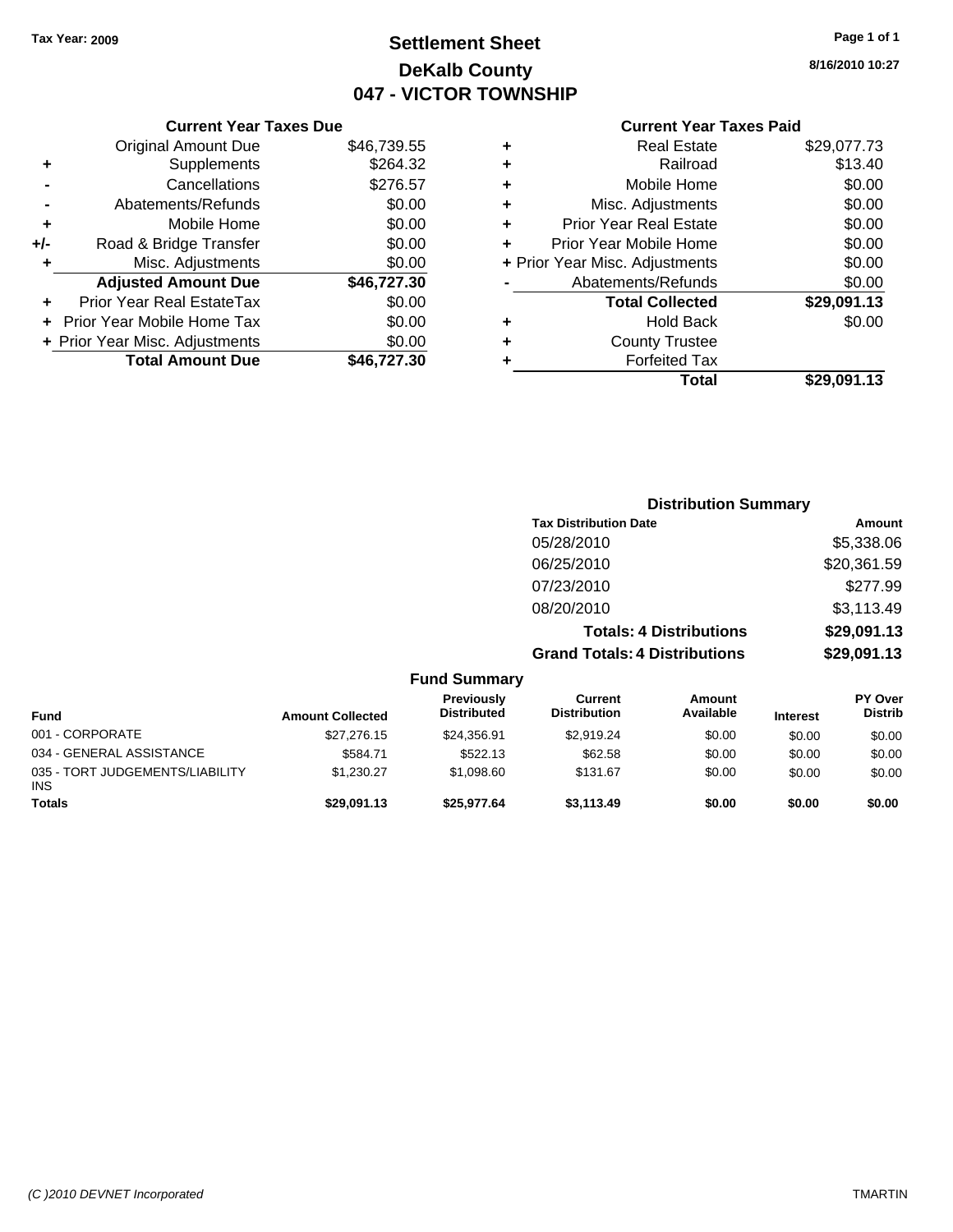### **Settlement Sheet Tax Year: 2009 Page 1 of 1 DeKalb County 048 - VICTOR ROAD & BRIDGE**

|   | <b>Current Year Taxes Paid</b> |             |
|---|--------------------------------|-------------|
| ٠ | <b>Real Estate</b>             | \$54,253.15 |
| ٠ | Railroad                       | \$25.01     |
| ٠ | Mobile Home                    | \$0.00      |
| ٠ | Misc. Adjustments              | \$0.00      |
| ٠ | <b>Prior Year Real Estate</b>  | \$0.00      |
|   | Prior Year Mobile Home         | \$0.00      |
|   | + Prior Year Misc. Adjustments | \$0.00      |
|   | Abatements/Refunds             | \$0.00      |
|   | <b>Total Collected</b>         | \$54,278.16 |
| ٠ | <b>Hold Back</b>               | \$0.00      |
| ٠ | <b>County Trustee</b>          |             |
| ٠ | <b>Forfeited Tax</b>           |             |
|   | Total                          | \$54,278.16 |

| <b>Current Year Taxes Due</b>    |             |
|----------------------------------|-------------|
| <b>Original Amount Due</b>       | \$87,206.88 |
| Supplements                      | \$493.17    |
| Cancellations                    | \$516.00    |
| Abatements/Refunds               | \$0.00      |
| Mobile Home                      | \$0.00      |
| Road & Bridge Transfer           | \$0.00      |
| Misc. Adjustments                | \$0.00      |
| <b>Adjusted Amount Due</b>       | \$87,184.05 |
| <b>Prior Year Real EstateTax</b> | \$0.00      |
| Prior Year Mobile Home Tax       | \$0.00      |
| + Prior Year Misc. Adjustments   | \$0.00      |
| <b>Total Amount Due</b>          | \$87,184.05 |
|                                  |             |

| <b>Distribution Summary</b>          |             |
|--------------------------------------|-------------|
| <b>Tax Distribution Date</b>         | Amount      |
| 05/28/2010                           | \$9,959.79  |
| 06/25/2010                           | \$37,990.60 |
| 07/23/2010                           | \$518.66    |
| 08/20/2010                           | \$5,809.11  |
| <b>Totals: 4 Distributions</b>       | \$54,278.16 |
| <b>Grand Totals: 4 Distributions</b> | \$54,278.16 |

### **Fund Summary**

| Fund                                          | <b>Amount Collected</b> | <b>Previously</b><br><b>Distributed</b> | Current<br><b>Distribution</b> | Amount<br>Available | <b>Interest</b> | <b>PY Over</b><br><b>Distrib</b> |
|-----------------------------------------------|-------------------------|-----------------------------------------|--------------------------------|---------------------|-----------------|----------------------------------|
| 007 - ROAD AND BRIDGE                         | \$31,888,00             | \$28,475.19                             | \$3.412.81                     | \$0.00              | \$0.00          | \$0.00                           |
| 008 - BRIDGE CONST W/COUNTY                   | \$275.74                | \$246.23                                | \$29.51                        | \$0.00              | \$0.00          | \$0.00                           |
| 009 - PERMANENT ROAD                          | \$13,087.05             | \$11.686.41                             | \$1,400.64                     | \$0.00              | \$0.00          | \$0.00                           |
| 010 - EQUIPMENT AND BUILDING                  | \$7.814.20              | \$6,977.89                              | \$836.31                       | \$0.00              | \$0.00          | \$0.00                           |
| 035 - TORT JUDGEMENTS/LIABILITY<br><b>INS</b> | \$1.213.17              | \$1.083.33                              | \$129.84                       | \$0.00              | \$0.00          | \$0.00                           |
| <b>Totals</b>                                 | \$54,278.16             | \$48,469.05                             | \$5.809.11                     | \$0.00              | \$0.00          | \$0.00                           |

**8/16/2010 10:27**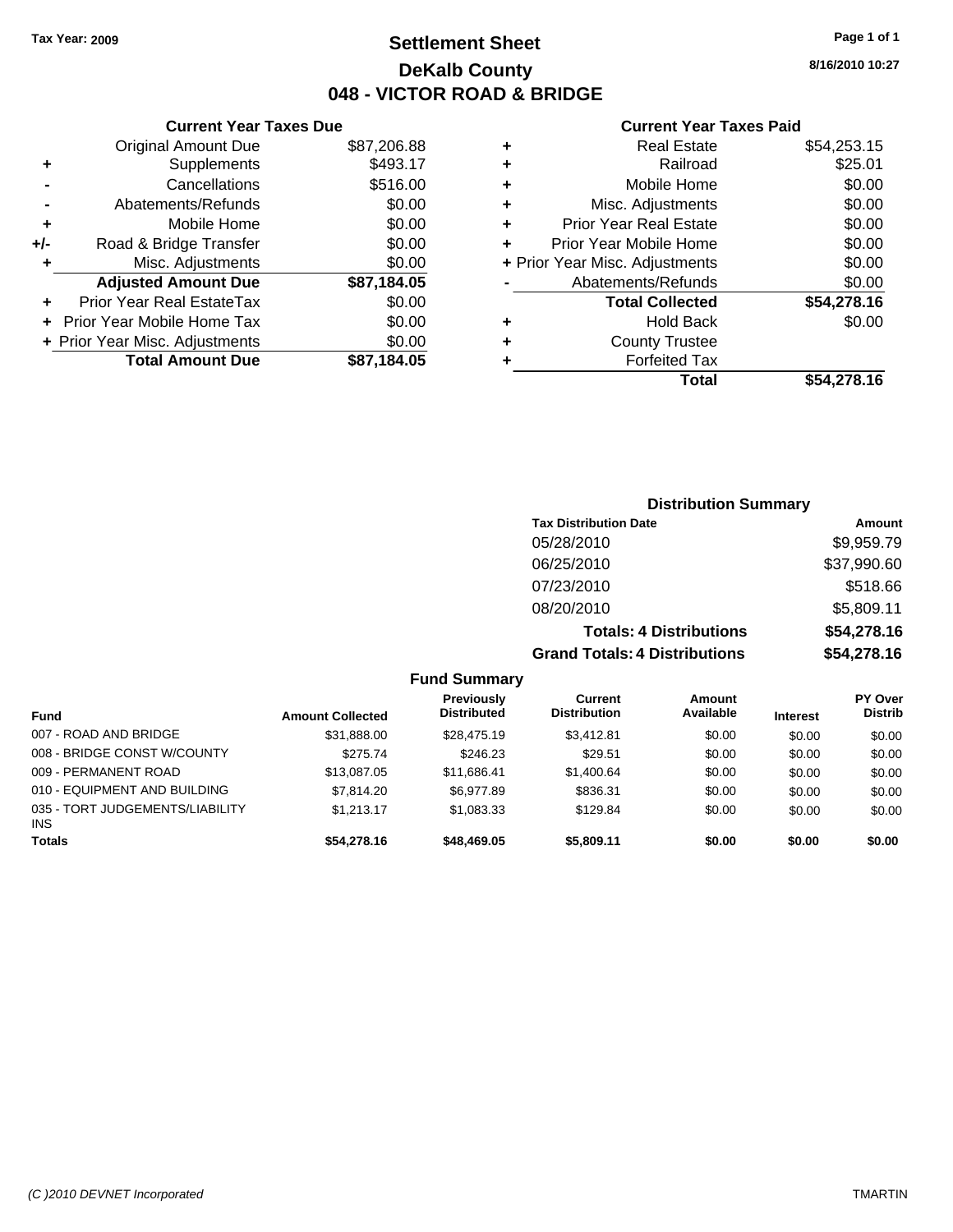### **Settlement Sheet Tax Year: 2009 Page 1 of 1 DeKalb County 056 - TOWN OF CORTLAND**

**8/16/2010 10:27**

### **Current Year Taxes Paid**

| <b>Road and Bridge Summary</b>   |            |               | <b>Distribution Summary</b>    |              |  |
|----------------------------------|------------|---------------|--------------------------------|--------------|--|
| <b>Rd./Br. District</b>          | Amt. Due   | Amt. Distrib. | <b>Tax Distribution Date</b>   | Amount       |  |
| <b>CORTLAND ROAD &amp; BRIDC</b> | \$7,852.19 | \$4.489.20    | 05/28/2010                     | \$70,334.35  |  |
| <b>Totals</b>                    | \$7,852.19 | \$4.489.20    | 06/25/2010                     | \$217,680.58 |  |
|                                  |            |               | 07/23/2010                     | \$4,631.25   |  |
|                                  |            |               | 08/20/2010                     | \$41,981.73  |  |
|                                  |            |               | <b>Totals: 4 Distributions</b> | \$334,627.91 |  |

**Grand Totals: 4 Distributions \$334,627.91**

|                         |                         | <b>Fund Summary</b>                     |                                |                     |                 |                           |
|-------------------------|-------------------------|-----------------------------------------|--------------------------------|---------------------|-----------------|---------------------------|
| Fund                    | <b>Amount Collected</b> | <b>Previously</b><br><b>Distributed</b> | Current<br><b>Distribution</b> | Amount<br>Available | <b>Interest</b> | PY Over<br><b>Distrib</b> |
| 001 - CORPORATE         | \$238,757.97            | \$208,710.47                            | \$30,047.50                    | \$0.00              | \$0.00          | \$0.00                    |
| 005 - I. M. R. F.       | \$29,349.00             | \$25,655.45                             | \$3,693.55                     | \$0.00              | \$0.00          | \$0.00                    |
| 007 - ROAD AND BRIDGE   | \$4,489.20              | \$4,055.17                              | \$434.03                       | \$0.00              | \$0.00          | \$0.00                    |
| 014 - POLICE PROTECTION | \$35,788.35             | \$31,284.42                             | \$4,503.93                     | \$0.00              | \$0.00          | \$0.00                    |
| 047 - SOCIAL SECURITY   | \$26,243,39             | \$22,940.67                             | \$3,302.72                     | \$0.00              | \$0.00          | \$0.00                    |
| Totals                  | \$334,627.91            | \$292.646.18                            | \$41,981.73                    | \$0.00              | \$0.00          | \$0.00                    |
|                         |                         | <b>Miscellaneous Adjustment Detail</b>  |                                |                     |                 |                           |

|                         | Year Source           | <b>Account Type</b>                      | <b>Amount Adjustment Description</b>                                 |
|-------------------------|-----------------------|------------------------------------------|----------------------------------------------------------------------|
|                         | 2009 RE - Real Estate | <b>Back Tax Collected</b>                | \$6,955.11 Eagle Home Nature's Crossing Redemption 58 Parcels by TBA |
|                         | 2009 RE - Real Estate | Back Tax Collected                       | \$6.93 Montabano Builders Redemption 09-33-128-003 by TBA            |
|                         | 2009 RE - Real Estate | Back Tax Collected                       | \$2.30 Montalbano Builders Redemption 09-28-352-001 by TBA           |
|                         | 2009 RE - Real Estate | Back Tax Collected                       | \$1.51 Montalbano Builders Redemption 09-28-351-016 by TBA           |
|                         |                       | 2009 RE - Real Estate Back Tax Collected | \$1.59 Montalbano Builders Redemption 09-28-351-015 by TBA           |
| <b>Totals 5 entries</b> |                       |                                          | \$6.967.44                                                           |

|     | <b>Original Amount Due</b>     | \$553,518.07 |
|-----|--------------------------------|--------------|
| ٠   | Supplements                    | \$4,927.25   |
|     | Cancellations                  | \$5,123.56   |
|     | Abatements/Refunds             | \$0.00       |
| ٠   | Mobile Home                    | \$0.00       |
| +/- | Road & Bridge Transfer         | \$4,489.20   |
|     | Misc. Adjustments              | \$6,967.44   |
|     | <b>Adjusted Amount Due</b>     | \$564,778.40 |
|     | Prior Year Real EstateTax      | (\$223.13)   |
|     | Prior Year Mobile Home Tax     | \$0.00       |
|     | + Prior Year Misc. Adjustments | \$0.00       |
|     | <b>Total Amount Due</b>        | \$564,555.27 |
|     |                                |              |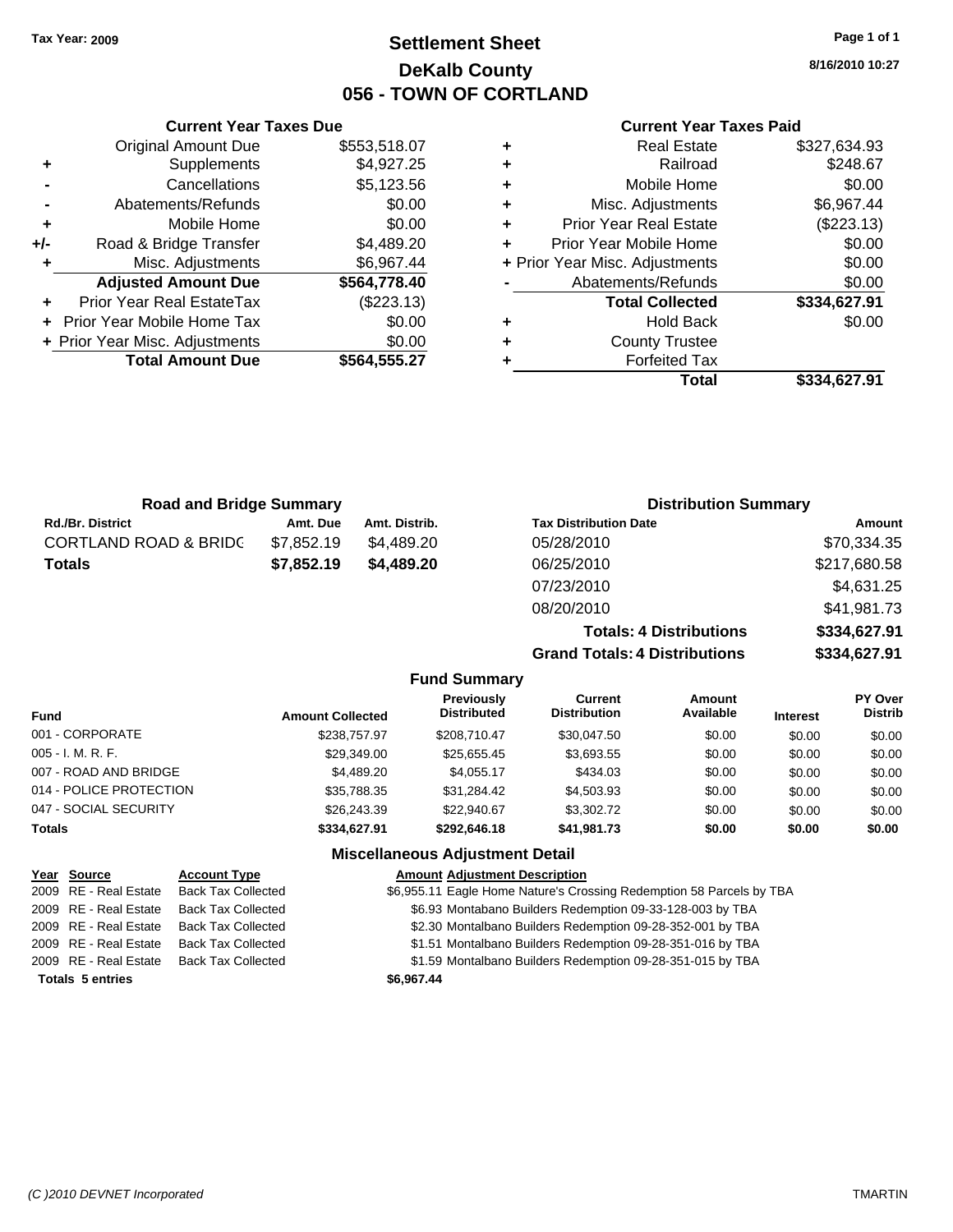## **Settlement Sheet Tax Year: 2009 Page 1 of 1 DeKalb County 057 - CORTLAND LIBRARY**

**8/16/2010 10:27**

### **Current Year Taxes Paid**

|                  |   | Total                          | \$155,093.66 |
|------------------|---|--------------------------------|--------------|
| $\overline{.38}$ |   | <b>Forfeited Tax</b>           |              |
| .00              | ٠ | <b>County Trustee</b>          |              |
| .00              | ٠ | <b>Hold Back</b>               | \$0.00       |
| 28)              |   | <b>Total Collected</b>         | \$155,093.66 |
| .66              |   | Abatements/Refunds             | \$0.00       |
| .09              |   | + Prior Year Misc. Adjustments | \$0.00       |
| .00              |   | Prior Year Mobile Home         | \$0.00       |
| .00              | ٠ | <b>Prior Year Real Estate</b>  | (\$100.28)   |
| .00              | ٠ | Misc. Adjustments              | \$3,273.09   |
| .88              | ٠ | Mobile Home                    | \$0.00       |
| .69              | ٠ | Railroad                       | \$115.19     |
| .76              | ٠ | <b>Real Estate</b>             | \$151,805.66 |
|                  |   |                                |              |

#### **Current Year Taxes Due** Original Amount Due \$260,026. **+** Supplements \$2,185.<br>Cancellations \$2,288 **-** Cancellations \$2,288.88

|     | <b>Total Amount Due</b>        | \$263,096.38 |
|-----|--------------------------------|--------------|
|     | + Prior Year Misc. Adjustments | \$0.00       |
|     | + Prior Year Mobile Home Tax   | \$0.00       |
|     | Prior Year Real EstateTax      | (\$100.28)   |
|     | <b>Adjusted Amount Due</b>     | \$263,196.66 |
| ÷   | Misc. Adjustments              | \$3,273.09   |
| +/- | Road & Bridge Transfer         | \$0.00       |
| ٠   | Mobile Home                    | \$0.00       |
|     | Abatements/Refunds             | \$0.00       |
|     | Cancellations                  | \$2,288.88   |

### **Distribution Summary**

| <b>Tax Distribution Date</b>         | Amount       |
|--------------------------------------|--------------|
| 05/28/2010                           | \$32,607.93  |
| 06/25/2010                           | \$100,818.97 |
| 07/23/2010                           | \$2,143.09   |
| 08/20/2010                           | \$19,523.67  |
| <b>Totals: 4 Distributions</b>       | \$155,093.66 |
| <b>Grand Totals: 4 Distributions</b> | \$155,093.66 |

**Fund Summary**

| <b>Fund</b>                                         | <b>Amount Collected</b> | <b>Previously</b><br><b>Distributed</b> | Current<br><b>Distribution</b> | Amount<br>Available | <b>Interest</b> | PY Over<br><b>Distrib</b> |
|-----------------------------------------------------|-------------------------|-----------------------------------------|--------------------------------|---------------------|-----------------|---------------------------|
| 004 - OPERATIONS & MAINTENANCE                      | \$3.581.91              | \$3.131.01                              | \$450.90                       | \$0.00              | \$0.00          | \$0.00                    |
| $005 - I. M. R. F.$                                 | \$3.581.87              | \$3,130.98                              | \$450.89                       | \$0.00              | \$0.00          | \$0.00                    |
| 016 - LIBRARY (township, municipalities)            | \$140.766.28            | \$123,046.18                            | \$17,720.10                    | \$0.00              | \$0.00          | \$0.00                    |
| 027 - AUDIT                                         | \$899.07                | \$785.89                                | \$113.18                       | \$0.00              | \$0.00          | \$0.00                    |
| 035 - TORT JUDGMENTS, LIABILITY<br><b>INSURANCE</b> | \$2,386.26              | \$2,085.87                              | \$300.39                       | \$0.00              | \$0.00          | \$0.00                    |
| 047 - SOCIAL SECURITY                               | \$3.878.27              | \$3,390.06                              | \$488.21                       | \$0.00              | \$0.00          | \$0.00                    |
| <b>Totals</b>                                       | \$155,093.66            | \$135,569,99                            | \$19,523.67                    | \$0.00              | \$0.00          | \$0.00                    |

| Year Source             | <b>Account Type</b>                      | <b>Amount Adjustment Description</b>                                 |
|-------------------------|------------------------------------------|----------------------------------------------------------------------|
| 2009 RE - Real Estate   | <b>Back Tax Collected</b>                | \$3,267.29 Eagle Home Nature's Crossing Redemption 58 Parcels by TBA |
| 2009 RE - Real Estate   | <b>Back Tax Collected</b>                | \$3.26 Montabano Builders Redemption 09-33-128-003 by TBA            |
| 2009 RE - Real Estate   | Back Tax Collected                       | \$1.08 Montalbano Builders Redemption 09-28-352-001 by TBA           |
| 2009 RE - Real Estate   | Back Tax Collected                       | \$0.71 Montalbano Builders Redemption 09-28-351-016 by TBA           |
|                         | 2009 RE - Real Estate Back Tax Collected | \$0.75 Montalbano Builders Redemption 09-28-351-015 by TBA           |
| <b>Totals 5 entries</b> |                                          | \$3,273.09                                                           |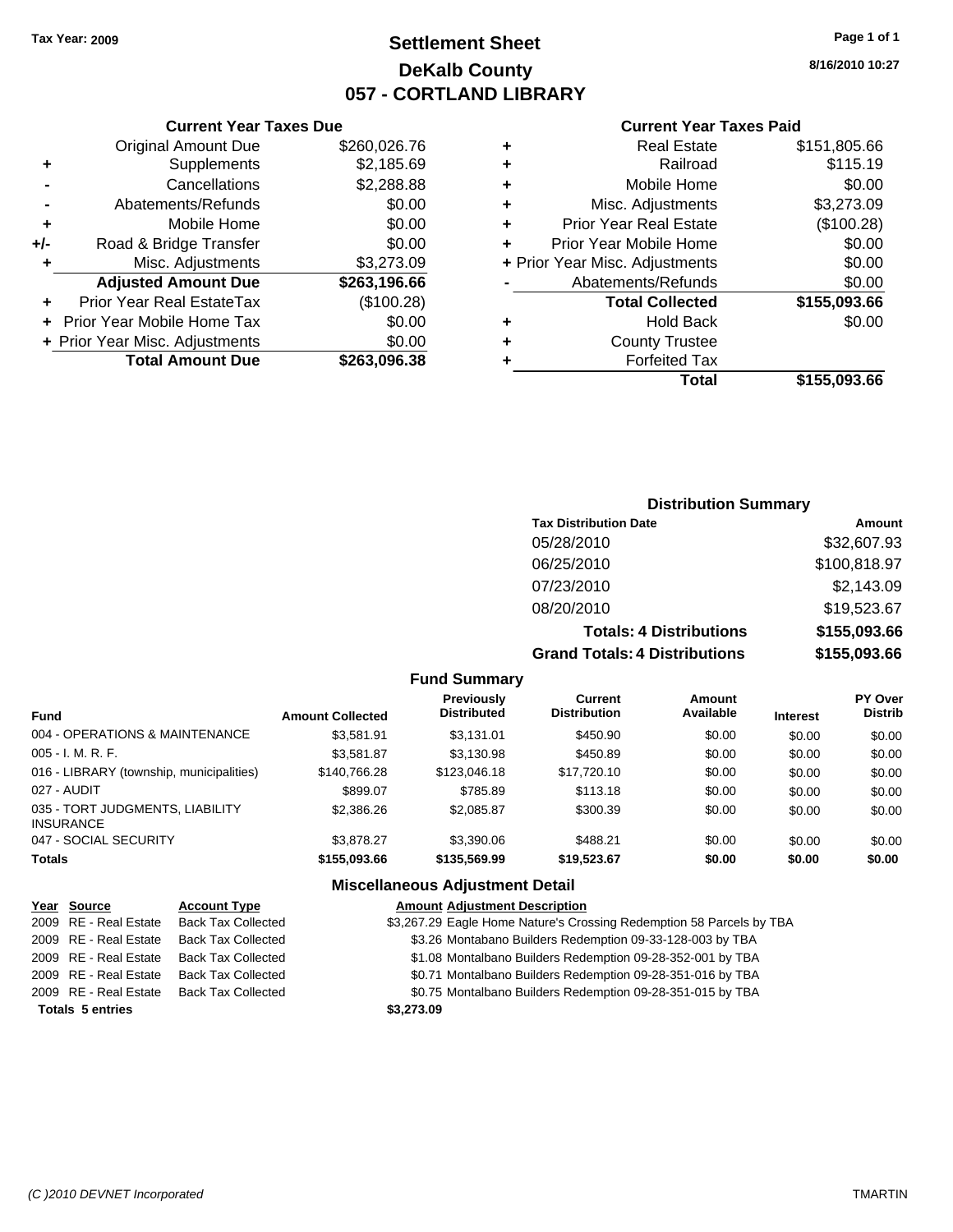**Current Year Taxes Due** Original Amount Due \$4,185,461.56

**Adjusted Amount Due \$4,242,265.75**

**Total Amount Due \$4,264,007.82**

**+** Supplements \$75,702.47 **-** Cancellations \$134,211.26 **-** Abatements/Refunds \$0.00 **+** Mobile Home \$0.00 **+/-** Road & Bridge Transfer \$114,181.86 **+** Misc. Adjustments \$1,131.12

**+** Prior Year Real EstateTax \$365.53 **+** Prior Year Mobile Home Tax \$0.00 + Prior Year Misc. Adjustments \$21,376.54

## **Settlement Sheet Tax Year: 2009 Page 1 of 1 DeKalb County 058 - CITY OF DEKALB**

**8/16/2010 10:27**

#### **Current Year Taxes Paid**

|   | Total                          | \$2,473,369.21 |
|---|--------------------------------|----------------|
|   | <b>Forfeited Tax</b>           |                |
| ٠ | <b>County Trustee</b>          |                |
| ٠ | <b>Hold Back</b>               | \$0.00         |
|   | <b>Total Collected</b>         | \$2,473,369.21 |
|   | Abatements/Refunds             | \$0.00         |
|   | + Prior Year Misc. Adjustments | \$21,376.54    |
|   | Prior Year Mobile Home         | \$0.00         |
| ٠ | <b>Prior Year Real Estate</b>  | \$365.53       |
| ٠ | Misc. Adjustments              | \$1,131.12     |
| ٠ | Mobile Home                    | \$0.00         |
| ٠ | Railroad                       | \$2,827.31     |
| ٠ | <b>Real Estate</b>             | \$2,447,668.71 |
|   |                                |                |

| <b>Road and Bridge Summary</b>   |          |                           | <b>Distribution Summary</b>    |                |  |
|----------------------------------|----------|---------------------------|--------------------------------|----------------|--|
| <b>Rd./Br. District</b>          | Amt. Due | Amt. Distrib.             | <b>Tax Distribution Date</b>   | Amount         |  |
| AFTON ROAD & BRIDGE              |          | \$22,177.45 \$12,632.53   | 05/28/2010                     | \$494,276.49   |  |
| <b>CORTLAND ROAD &amp; BRIDC</b> | \$531.74 | \$304.05                  | 06/25/2010                     | \$1,693,731.98 |  |
| DEKALB ROAD & BRIDGE             |          | \$178,814.45 \$101,245.28 | 07/23/2010                     | \$25,042.22    |  |
| <b>Totals</b>                    |          | \$201,523.64 \$114,181.86 | 08/20/2010                     | \$260,318.52   |  |
|                                  |          |                           | <b>Totals: 4 Distributions</b> | \$2,473,369.21 |  |

**Grand Totals: 4 Distribution** 

| ns | \$2,473,369.21 |
|----|----------------|
| ns | \$2,473,369.21 |

|                                              |                         | <b>Fund Summary</b>                     |                                       |                     |                 |                           |
|----------------------------------------------|-------------------------|-----------------------------------------|---------------------------------------|---------------------|-----------------|---------------------------|
| <b>Fund</b>                                  | <b>Amount Collected</b> | <b>Previously</b><br><b>Distributed</b> | <b>Current</b><br><b>Distribution</b> | Amount<br>Available | <b>Interest</b> | PY Over<br><b>Distrib</b> |
| 003 - BONDS AND INTEREST                     | \$0.00                  | \$0.00                                  | \$0.00                                | \$0.00              | \$0.00          | \$0.00                    |
| $005 - I. M. R. F.$                          | \$156,215,93            | \$139,712.62                            | \$16,503.31                           | \$0.00              | \$0.00          | \$0.00                    |
| 007 - ROAD AND BRIDGE                        | \$114.181.86            | \$103,097.65                            | \$11,084.21                           | \$0.00              | \$0.00          | \$0.00                    |
| 013 - FIREFIGHTER'S PENSION                  | \$1.132.917.17          | \$1.013.231.12                          | \$119,686.05                          | \$0.00              | \$0.00          | \$0.00                    |
| 015 - POLICE PENSION                         | \$759,983.90            | \$679,696,06                            | \$80,287.84                           | \$0.00              | \$0.00          | \$0.00                    |
| 047 - SOCIAL SECURITY                        | \$310,070.35            | \$277.313.24                            | \$32,757.11                           | \$0.00              | \$0.00          | \$0.00                    |
| <b>Totals</b>                                | \$2,473,369.21          | \$2,213,050.69                          | \$260,318.52                          | \$0.00              | \$0.00          | \$0.00                    |
|                                              |                         | <b>Miscellaneous Adjustment Detail</b>  |                                       |                     |                 |                           |
| Year<br><b>Source</b><br><b>Account Type</b> |                         | <b>Amount Adjustment Description</b>    |                                       |                     |                 |                           |

|                         | $1$ cal $30$ ull be   | ACCOUNT TYPE                               | <b>Allioulit Aujustifield Description</b>                   |
|-------------------------|-----------------------|--------------------------------------------|-------------------------------------------------------------|
|                         | 2008 RE - Real Estate | Back Tax Collected                         | \$21,376.54 DeKalb TIF #4 Surplus Distribution by TBA       |
|                         | 2009 RE - Real Estate | Back Tax Collected                         | \$3.32 Gardens of Rivermist Redemption 08-02-303-001 by TBA |
|                         |                       | 2009 RE - Real Estate Paymt In Lieu of Tax | \$1,127.80 Housing Authority DeKalb Units by TBA            |
| <b>Totals 3 entries</b> |                       |                                            | \$22,507.66                                                 |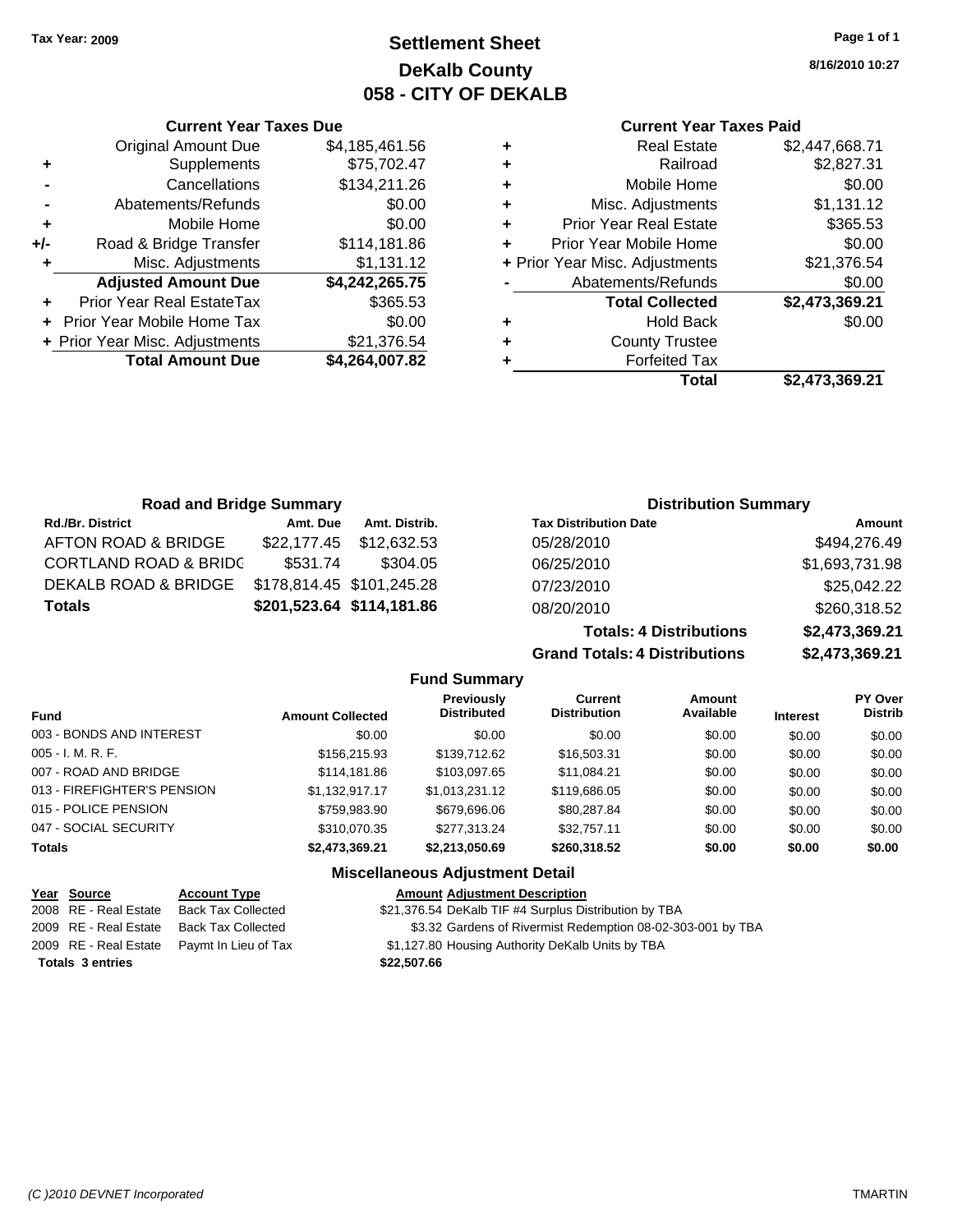## **Settlement Sheet Tax Year: 2009 Page 1 of 1 DeKalb County 059 - DE KALB LIBRARY**

**8/16/2010 10:27**

### **Current Year Taxes Paid**

|   | Total                          | \$1,016,665.60 |
|---|--------------------------------|----------------|
|   | <b>Forfeited Tax</b>           |                |
| ٠ | <b>County Trustee</b>          |                |
| ٠ | <b>Hold Back</b>               | \$0.00         |
|   | <b>Total Collected</b>         | \$1,016,665.60 |
|   | Abatements/Refunds             | \$0.00         |
|   | + Prior Year Misc. Adjustments | \$8,938.96     |
| ÷ | Prior Year Mobile Home         | \$0.00         |
| ٠ | <b>Prior Year Real Estate</b>  | (\$173.36)     |
| ٠ | Misc. Adjustments              | \$486.05       |
| ٠ | Mobile Home                    | \$0.00         |
| ٠ | Railroad                       | \$1,164.30     |
| ٠ | Real Estate                    | \$1,006,249.65 |
|   |                                |                |

|     | <b>Current Year Taxes Due</b>  |                |  |  |  |
|-----|--------------------------------|----------------|--|--|--|
|     | <b>Original Amount Due</b>     | \$1,798,523.55 |  |  |  |
| ٠   | Supplements                    | \$36,698.94    |  |  |  |
|     | Cancellations                  | \$55,900.96    |  |  |  |
|     | Abatements/Refunds             | \$0.00         |  |  |  |
| ٠   | Mobile Home                    | \$0.00         |  |  |  |
| +/- | Road & Bridge Transfer         | \$0.00         |  |  |  |
| ٠   | Misc. Adjustments              | \$486.05       |  |  |  |
|     | <b>Adjusted Amount Due</b>     | \$1,779,807.58 |  |  |  |
|     | Prior Year Real EstateTax      | (\$173.36)     |  |  |  |
|     | Prior Year Mobile Home Tax     | \$0.00         |  |  |  |
|     | + Prior Year Misc. Adjustments | \$8,938.96     |  |  |  |
|     | <b>Total Amount Due</b>        | \$1,788,573.18 |  |  |  |

|                                          |                         |                                  |                                       | <b>Distribution Summary</b> |                 |                           |
|------------------------------------------|-------------------------|----------------------------------|---------------------------------------|-----------------------------|-----------------|---------------------------|
|                                          |                         |                                  | <b>Tax Distribution Date</b>          |                             |                 | <b>Amount</b>             |
|                                          |                         |                                  | 05/28/2010                            |                             |                 | \$202,938.07              |
|                                          |                         |                                  | 06/25/2010                            |                             |                 | \$696,355.69              |
|                                          |                         |                                  | 07/23/2010                            |                             |                 | \$10,233.65               |
|                                          |                         |                                  | 08/20/2010                            |                             |                 | \$107,138.19              |
|                                          |                         |                                  | <b>Totals: 4 Distributions</b>        |                             | \$1,016,665.60  |                           |
|                                          |                         |                                  | <b>Grand Totals: 4 Distributions</b>  |                             |                 | \$1,016,665.60            |
|                                          |                         | <b>Fund Summary</b>              |                                       |                             |                 |                           |
| <b>Fund</b>                              | <b>Amount Collected</b> | Previously<br><b>Distributed</b> | <b>Current</b><br><b>Distribution</b> | Amount<br>Available         | <b>Interest</b> | PY Over<br><b>Distrib</b> |
| 016 - LIBRARY (township, municipalities) | \$1,016,665.60          | \$909.527.41                     | \$107,138.19                          | \$0.00                      | \$0.00          | \$0.00                    |
| <b>Totals</b>                            | \$1,016,665.60          | \$909,527.41                     | \$107,138.19                          | \$0.00                      | \$0.00          | \$0.00                    |

### **Miscellaneous Adjustment Detail**

**Year Source Account Type Amount Adjustment Description** 2008 RE - Real Estate Back Tax Collected \$8,938.96 DeKalb TIF #4 Surplus Distribution by TBA 2009 RE - Real Estate Back Tax Collected \$1.42 Gardens of Rivermist Redemption 08-02-303-001 by TBA 2009 RE - Real Estate Paymt In Lieu of Tax **\$484.63 Housing Authority DeKalb Units by TBA Totals \$9,425.01 3 entries**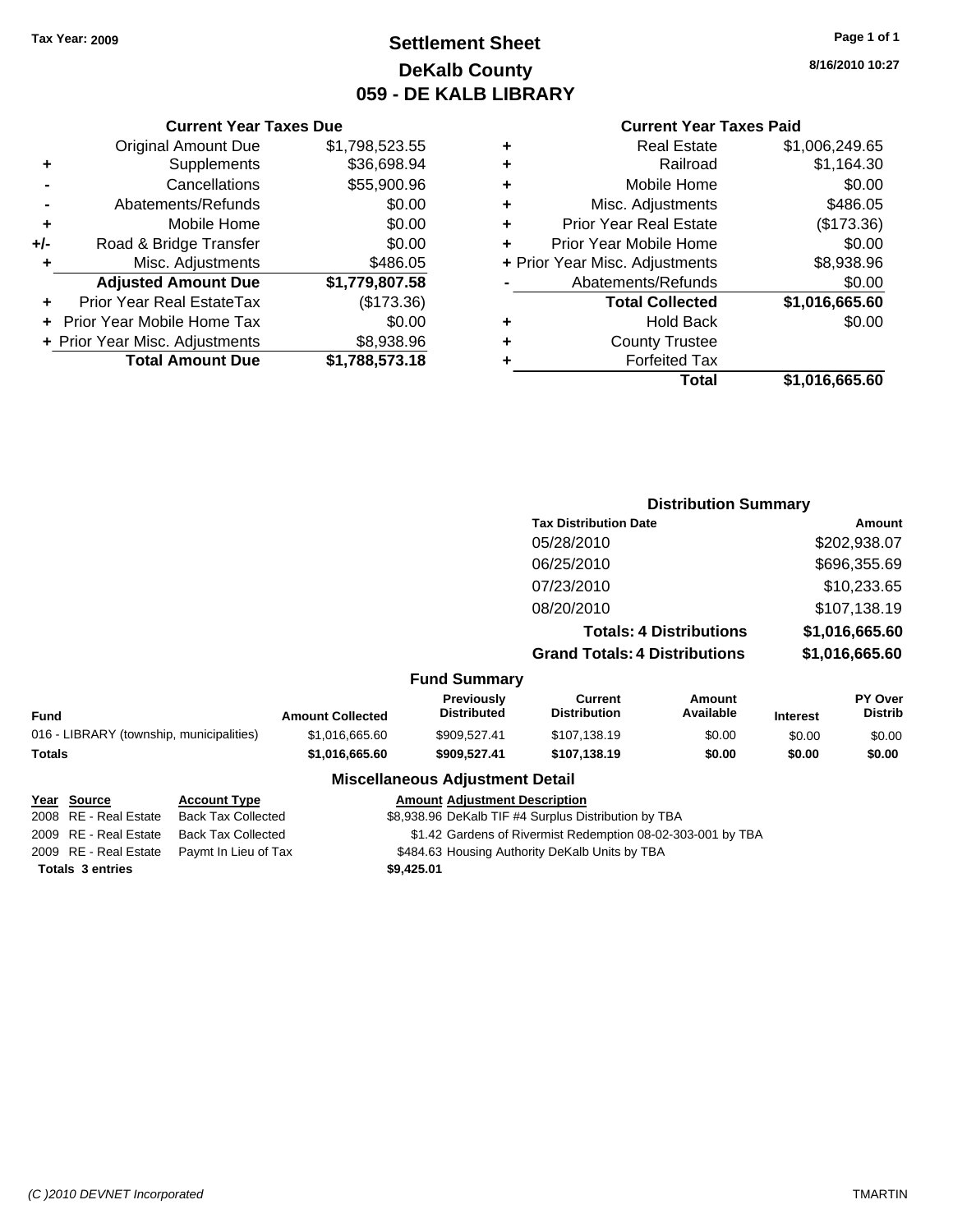## **Settlement Sheet Tax Year: 2009 Page 1 of 1 DeKalb County 060 - DEKALB SSA #3**

**8/16/2010 10:27**

| <b>Current Year Taxes Due</b> |  |  |
|-------------------------------|--|--|
|                               |  |  |

|       | <b>Original Amount Due</b>        | \$2,788.00 |
|-------|-----------------------------------|------------|
| ٠     | Supplements                       | \$0.00     |
|       | Cancellations                     | \$0.00     |
|       | Abatements/Refunds                | \$0.00     |
| ÷     | Mobile Home                       | \$0.00     |
| $+/-$ | Road & Bridge Transfer            | \$0.00     |
| ٠     | Misc. Adjustments                 | \$0.00     |
|       | <b>Adjusted Amount Due</b>        | \$2,788.00 |
|       | <b>Prior Year Real EstateTax</b>  | \$0.00     |
|       | <b>Prior Year Mobile Home Tax</b> | \$0.00     |
|       | + Prior Year Misc. Adjustments    | \$0.00     |
|       | <b>Total Amount Due</b>           | \$2,788.00 |

### **Current Year Taxes Paid +** Real Estate \$1,614.17

|   | Total                          | \$1,614.17        |
|---|--------------------------------|-------------------|
|   | <b>Forfeited Tax</b>           |                   |
|   | <b>County Trustee</b>          |                   |
|   | <b>Hold Back</b>               | \$0.00            |
|   | <b>Total Collected</b>         | \$1,614.17        |
|   | Abatements/Refunds             | \$0.00            |
|   | + Prior Year Misc. Adjustments | \$0.00            |
| ٠ | Prior Year Mobile Home         | \$0.00            |
| ٠ | <b>Prior Year Real Estate</b>  | \$0.00            |
| ÷ | Misc. Adjustments              | \$0.00            |
| ÷ | Mobile Home                    | \$0.00            |
| ÷ | Railroad                       | \$0.00            |
| ۰ | Redi Esidie                    | <b>JI.OI4.I</b> I |

|                            |                         | <b>Distribution Summary</b>      |                                       |                                |                 |                                  |
|----------------------------|-------------------------|----------------------------------|---------------------------------------|--------------------------------|-----------------|----------------------------------|
|                            |                         |                                  | <b>Tax Distribution Date</b>          |                                |                 | Amount                           |
|                            |                         |                                  | 05/28/2010                            |                                |                 | \$319.63                         |
|                            |                         |                                  | 06/25/2010                            |                                |                 | \$1,180.18                       |
|                            |                         |                                  | 08/20/2010                            |                                |                 | \$114.36                         |
|                            |                         |                                  |                                       | <b>Totals: 3 Distributions</b> |                 | \$1,614.17                       |
|                            |                         |                                  | <b>Grand Totals: 3 Distributions</b>  |                                |                 | \$1,614.17                       |
|                            |                         | <b>Fund Summary</b>              |                                       |                                |                 |                                  |
| <b>Fund</b>                | <b>Amount Collected</b> | Previously<br><b>Distributed</b> | <b>Current</b><br><b>Distribution</b> | Amount<br>Available            | <b>Interest</b> | <b>PY Over</b><br><b>Distrib</b> |
| 023 - SPECIAL SERVICE AREA | \$1,614.17              | \$1,499.81                       | \$114.36                              | \$0.00                         | \$0.00          | \$0.00                           |
| Totals                     | \$1,614.17              | \$1,499.81                       | \$114.36                              | \$0.00                         | \$0.00          | \$0.00                           |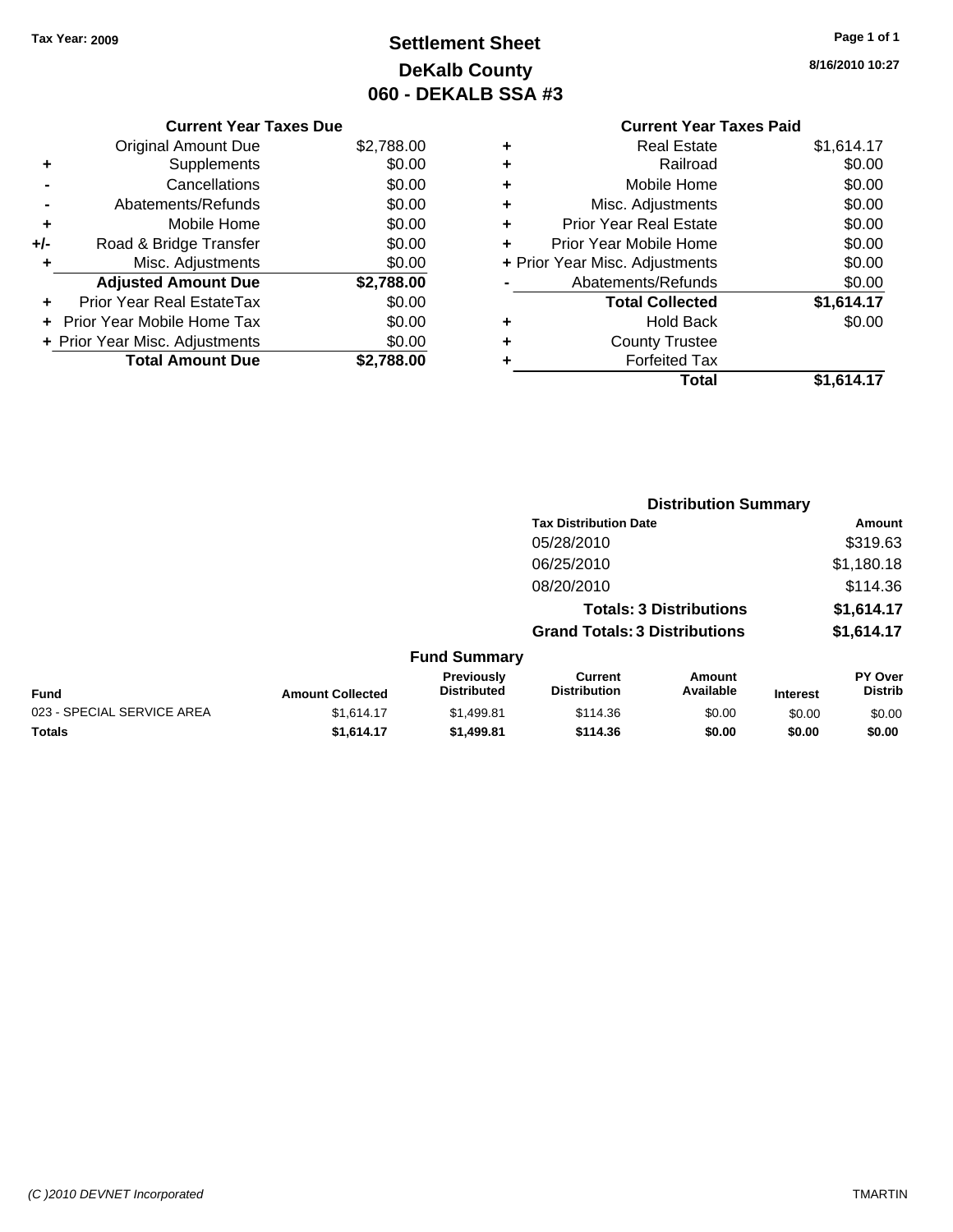## **Settlement Sheet Tax Year: 2009 Page 1 of 1 DeKalb County 061 - DEKALB SSA #4**

**8/16/2010 10:27**

|   | <b>Current Year Taxes Paid</b> |          |  |  |  |
|---|--------------------------------|----------|--|--|--|
| ٠ | <b>Real Estate</b>             | \$808.08 |  |  |  |
| ٠ | Railroad                       | \$0.00   |  |  |  |
| ٠ | Mobile Home                    | \$0.00   |  |  |  |
| ٠ | Misc. Adjustments              | \$0.00   |  |  |  |
| ٠ | <b>Prior Year Real Estate</b>  | \$0.00   |  |  |  |
| ٠ | Prior Year Mobile Home         |          |  |  |  |
|   | + Prior Year Misc. Adjustments | \$0.00   |  |  |  |
|   | Abatements/Refunds             | \$0.00   |  |  |  |
|   | <b>Total Collected</b>         | \$808.08 |  |  |  |
| ٠ | <b>Hold Back</b>               | \$0.00   |  |  |  |
|   | <b>County Trustee</b>          |          |  |  |  |
|   | <b>Forfeited Tax</b>           |          |  |  |  |
|   | Total                          | \$808.08 |  |  |  |

**Distribution Summary**

# **Current Year Taxes Due**

|       | <b>Original Amount Due</b>        | \$1,485.68 |
|-------|-----------------------------------|------------|
| ٠     | Supplements                       | \$3.59     |
|       | Cancellations                     | \$3.72     |
|       | Abatements/Refunds                | \$0.00     |
| ÷     | Mobile Home                       | \$0.00     |
| $+/-$ | Road & Bridge Transfer            | \$0.00     |
| ٠     | Misc. Adjustments                 | \$0.00     |
|       | <b>Adjusted Amount Due</b>        | \$1,485.55 |
|       | <b>Prior Year Real EstateTax</b>  | \$0.00     |
|       | <b>Prior Year Mobile Home Tax</b> | \$0.00     |
|       | + Prior Year Misc. Adjustments    | \$0.00     |
|       | <b>Total Amount Due</b>           | \$1,485.55 |

|                            |                         |                                  | <b>Tax Distribution Date</b>          |                                |                 | Amount                           |
|----------------------------|-------------------------|----------------------------------|---------------------------------------|--------------------------------|-----------------|----------------------------------|
|                            |                         |                                  | 05/28/2010                            |                                |                 | \$121.16                         |
|                            |                         |                                  | 06/25/2010                            |                                |                 | \$628.53                         |
|                            |                         |                                  | 07/23/2010                            |                                |                 | \$4.72                           |
|                            |                         |                                  | 08/20/2010                            |                                |                 | \$53.67                          |
|                            |                         |                                  |                                       | <b>Totals: 4 Distributions</b> |                 | \$808.08                         |
|                            |                         |                                  | <b>Grand Totals: 4 Distributions</b>  |                                |                 | \$808.08                         |
|                            |                         | <b>Fund Summary</b>              |                                       |                                |                 |                                  |
| <b>Fund</b>                | <b>Amount Collected</b> | Previously<br><b>Distributed</b> | <b>Current</b><br><b>Distribution</b> | Amount<br>Available            | <b>Interest</b> | <b>PY Over</b><br><b>Distrib</b> |
| 023 - SPECIAL SERVICE AREA | \$808.08                | \$754.41                         | \$53.67                               | \$0.00                         | \$0.00          | \$0.00                           |
| Totals                     | \$808.08                | \$754.41                         | \$53.67                               | \$0.00                         | \$0.00          | \$0.00                           |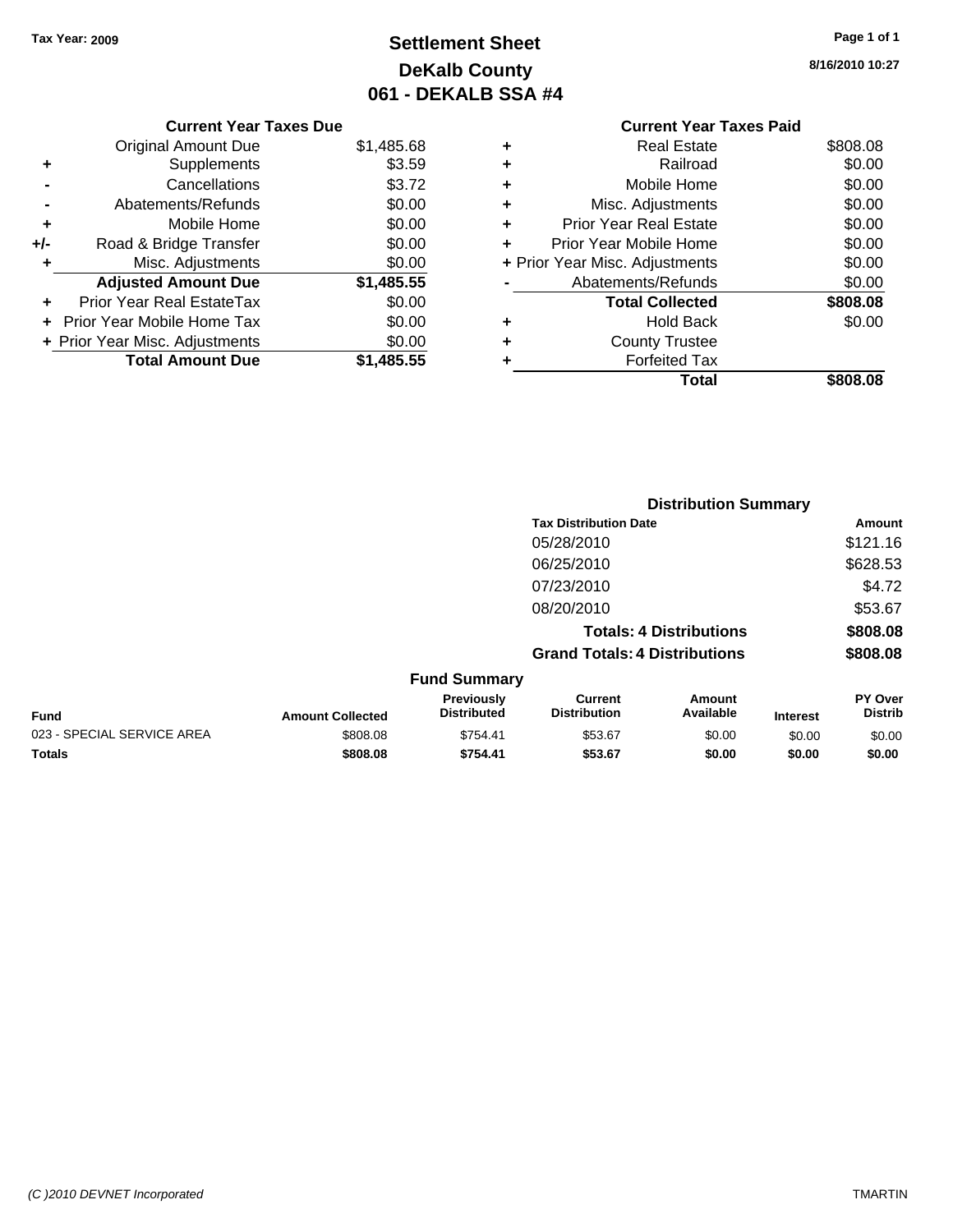**Current Year Taxes Due** Original Amount Due \$616,986.12

**Adjusted Amount Due \$631,908.19**

**+** Supplements \$18,459.01 **-** Cancellations \$23,411.95 **-** Abatements/Refunds \$0.00 **+** Mobile Home \$0.00 **+/-** Road & Bridge Transfer \$19,818.83 **+** Misc. Adjustments \$56.18

**+** Prior Year Real EstateTax \$0.00 **+** Prior Year Mobile Home Tax \$0.00 **+ Prior Year Misc. Adjustments \$0.00<br>
<b>Total Amount Due** \$631,908.19

**Total Amount Due** 

## **Settlement Sheet Tax Year: 2009 Page 1 of 1 DeKalb County 062 - CITY OF GENOA**

**8/16/2010 10:27**

## **Current Year Taxes Paid**

|   | Total                          | \$366,651.53 |
|---|--------------------------------|--------------|
|   | <b>Forfeited Tax</b>           |              |
| ٠ | <b>County Trustee</b>          |              |
| ٠ | <b>Hold Back</b>               | \$0.00       |
|   | <b>Total Collected</b>         | \$366,651.53 |
|   | Abatements/Refunds             | \$0.00       |
|   | + Prior Year Misc. Adjustments | \$0.00       |
| ٠ | Prior Year Mobile Home         | \$0.00       |
| ٠ | Prior Year Real Estate         | \$0.00       |
| ÷ | Misc. Adjustments              | \$56.18      |
| ٠ | Mobile Home                    | \$0.00       |
| ٠ | Railroad                       | \$408.30     |
|   | <b>Real Estate</b>             | \$366,187.05 |

| <b>Road and Bridge Summary</b> |             |                     | <b>Distribution Summary</b>          |              |
|--------------------------------|-------------|---------------------|--------------------------------------|--------------|
| <b>Rd./Br. District</b>        | Amt. Due    | Amt. Distrib.       | <b>Tax Distribution Date</b>         | Amount       |
| <b>GENOA ROAD &amp; BRIDGE</b> | \$23,527.13 | \$13,543.44         | 05/28/2010                           | \$82,290.96  |
| KINGSTON ROAD & BRIDG          | \$10,839.44 | \$6,275.39          | 06/25/2010                           | \$238,960.56 |
| <b>Totals</b>                  | \$34,366.57 | \$19,818.83         | 07/23/2010                           | \$7,850.08   |
|                                |             |                     | 08/20/2010                           | \$37,549.93  |
|                                |             |                     | <b>Totals: 4 Distributions</b>       | \$366,651.53 |
|                                |             |                     | <b>Grand Totals: 4 Distributions</b> | \$366,651.53 |
|                                |             | <b>Fund Summary</b> |                                      |              |

| Fund                     | <b>Amount Collected</b> | Previously<br><b>Distributed</b> | Current<br><b>Distribution</b> | Amount<br>Available | <b>Interest</b> | <b>PY Over</b><br><b>Distrib</b> |
|--------------------------|-------------------------|----------------------------------|--------------------------------|---------------------|-----------------|----------------------------------|
| 001 - CORPORATE          | \$173,413.58            | \$155,548,50                     | \$17,865.08                    | \$0.00              | \$0.00          | \$0.00                           |
| 003 - BONDS AND INTEREST | \$0.00                  | \$0.00                           | \$0.00                         | \$0.00              | \$0.00          | \$0.00                           |
| 007 - ROAD AND BRIDGE    | \$19,818,83             | \$17.999.63                      | \$1,819.20                     | \$0.00              | \$0.00          | \$0.00                           |
| 014 - POLICE PROTECTION  | \$173,419.12            | \$155.553.47                     | \$17,865.65                    | \$0.00              | \$0.00          | \$0.00                           |
| <b>Totals</b>            | \$366,651.53            | \$329,101.60                     | \$37,549.93                    | \$0.00              | \$0.00          | \$0.00                           |

| <u>Year Source</u>      | <b>Account Type</b> | <b>Amount Adiustment Description</b>          |
|-------------------------|---------------------|-----------------------------------------------|
| 2009 RE - Real Estate   | Back Tax Collected  | \$56.18 Capes Redemption 03-19-377-001 by TBA |
| <b>Totals 1 entries</b> |                     | \$56.18                                       |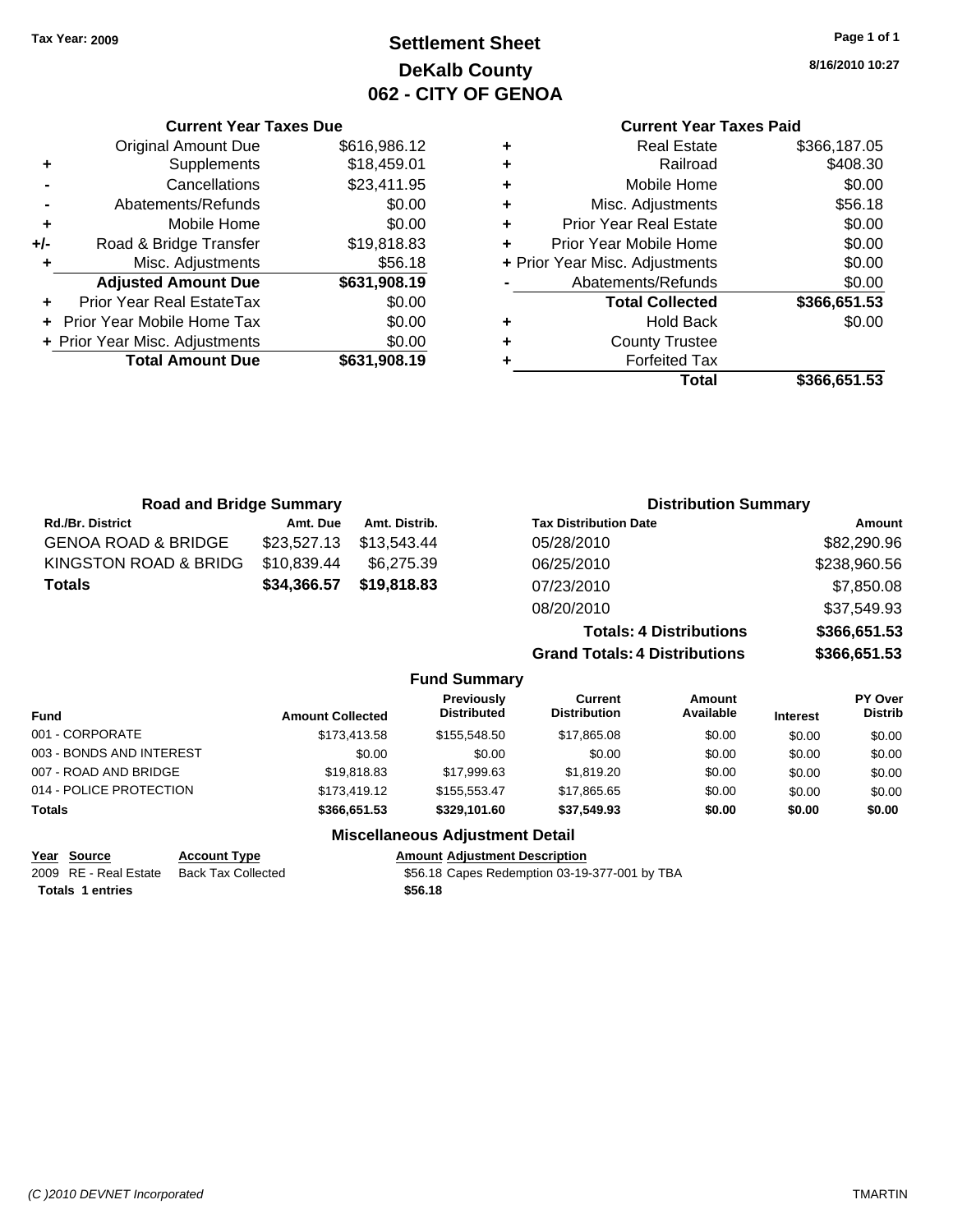### **Settlement Sheet Tax Year: 2009 Page 1 of 1 DeKalb County 063 - VILLAGE OF HINCKLEY**

**8/16/2010 10:27**

#### **Current Year Taxes Paid**

|     | <b>Total Amount Due</b>           | \$268,424.97 |
|-----|-----------------------------------|--------------|
|     | + Prior Year Misc. Adjustments    | \$0.00       |
|     | <b>Prior Year Mobile Home Tax</b> | \$0.00       |
|     | Prior Year Real EstateTax         | \$0.00       |
|     | <b>Adjusted Amount Due</b>        | \$268,424.97 |
| ٠   | Misc. Adjustments                 | \$77.96      |
| +/- | Road & Bridge Transfer            | \$25,552.59  |
| ٠   | Mobile Home                       | \$0.00       |
|     | Abatements/Refunds                | \$0.00       |
|     | Cancellations                     | \$1,205.15   |
| ٠   | Supplements                       | \$1,128.63   |
|     | <b>Original Amount Due</b>        | \$242,870.94 |
|     |                                   |              |

**Current Year Taxes Due**

| <b>Real Estate</b>             | \$162,656.41 |
|--------------------------------|--------------|
| Railroad                       | \$351.16     |
| Mobile Home                    | \$0.00       |
| Misc. Adjustments              | \$77.96      |
| <b>Prior Year Real Estate</b>  | \$0.00       |
| Prior Year Mobile Home         | \$0.00       |
| + Prior Year Misc. Adjustments | \$0.00       |
| Abatements/Refunds             | \$0.00       |
| <b>Total Collected</b>         | \$163,085.53 |
| <b>Hold Back</b>               | \$0.00       |
| <b>County Trustee</b>          |              |
| <b>Forfeited Tax</b>           |              |
| Total                          | \$163,085.53 |
|                                |              |

**Totals: 3 Distributions \$163,085.53**

**Grand Totals: 3 Distributions \$163,085.53**

| <b>Road and Bridge Summary</b> |             |               | <b>Distribution Summary</b>  |              |
|--------------------------------|-------------|---------------|------------------------------|--------------|
| <b>Rd./Br. District</b>        | Amt. Due    | Amt. Distrib. | <b>Tax Distribution Date</b> | Amount       |
| SQUAW GROVE ROAD & B           | \$45,140.51 | \$25.552.59   | 05/28/2010                   | \$32,777.05  |
| <b>Totals</b>                  | \$45,140.51 | \$25,552.59   | 06/25/2010                   | \$111,993.08 |
|                                |             |               | 08/20/2010                   | \$18,315.40  |

#### **Fund Summary Fund Interest Amount Collected Distributed PY Over Distrib Amount Available Current Distribution Previously** 001 - CORPORATE \$61,674.16 \$54,651.43 \$7,022.73 \$0.00 \$0.00 \$0.00 005 - I. M. R. F. Charles Communication (St. 20,594.33 \$18,249.28 \$2,345.05 \$0.00 \$0.00 \$0.00 \$0.00 007 - ROAD AND BRIDGE \$25,552.59 \$22,897.85 \$2,654.74 \$0.00 \$0.00 \$0.00 014 - POLICE PROTECTION \$17,545.91 \$15,547.98 \$1,997.93 \$0.00 \$0.00 \$0.00 027 - AUDIT \$4,450.01 \$3,943.30 \$506.71 \$0.00 \$0.00 \$0.00 035 - TORT JUDGEMENTS/LIABILITY INS \$7,712.43 \$6,834.23 \$878.20 \$0.00 \$0.00 \$0.00 047 - SOCIAL SECURITY \$18,054.50 \$15,998.66 \$2,055.84 \$0.00 \$0.00 \$0.00 048 - SCHOOL CROSSING GUARDS \$2,862.34 \$2,536.40 \$325.94 \$0.00 \$0.00 \$0.00 \$0.00 062 - WORKERS COMPENSATION \$4,639.26 \$4,111.00 \$528.26 \$0.00 \$0.00 \$0.00 \$0.00 **Totals \$163,085.53 \$144,770.13 \$18,315.40 \$0.00 \$0.00 \$0.00**

| Year Source             | <b>Account Type</b>                        | <b>Amount Adjustment Description</b>                  |
|-------------------------|--------------------------------------------|-------------------------------------------------------|
| 2009 RE - Real Estate   | <b>Back Tax Collected</b>                  | \$6.28 Indy Mac Bank Redemption 15-15-280-027 by TBA  |
| 2009 RE - Real Estate   | <b>Back Tax Collected</b>                  | \$11.45 Riedelsperger Redemption 15-15-228-035 by TBA |
|                         | 2009 RE - Real Estate Paymt In Lieu of Tax | \$60.23 Sunset View Apartments by TBA                 |
| <b>Totals 3 entries</b> |                                            | \$77.96                                               |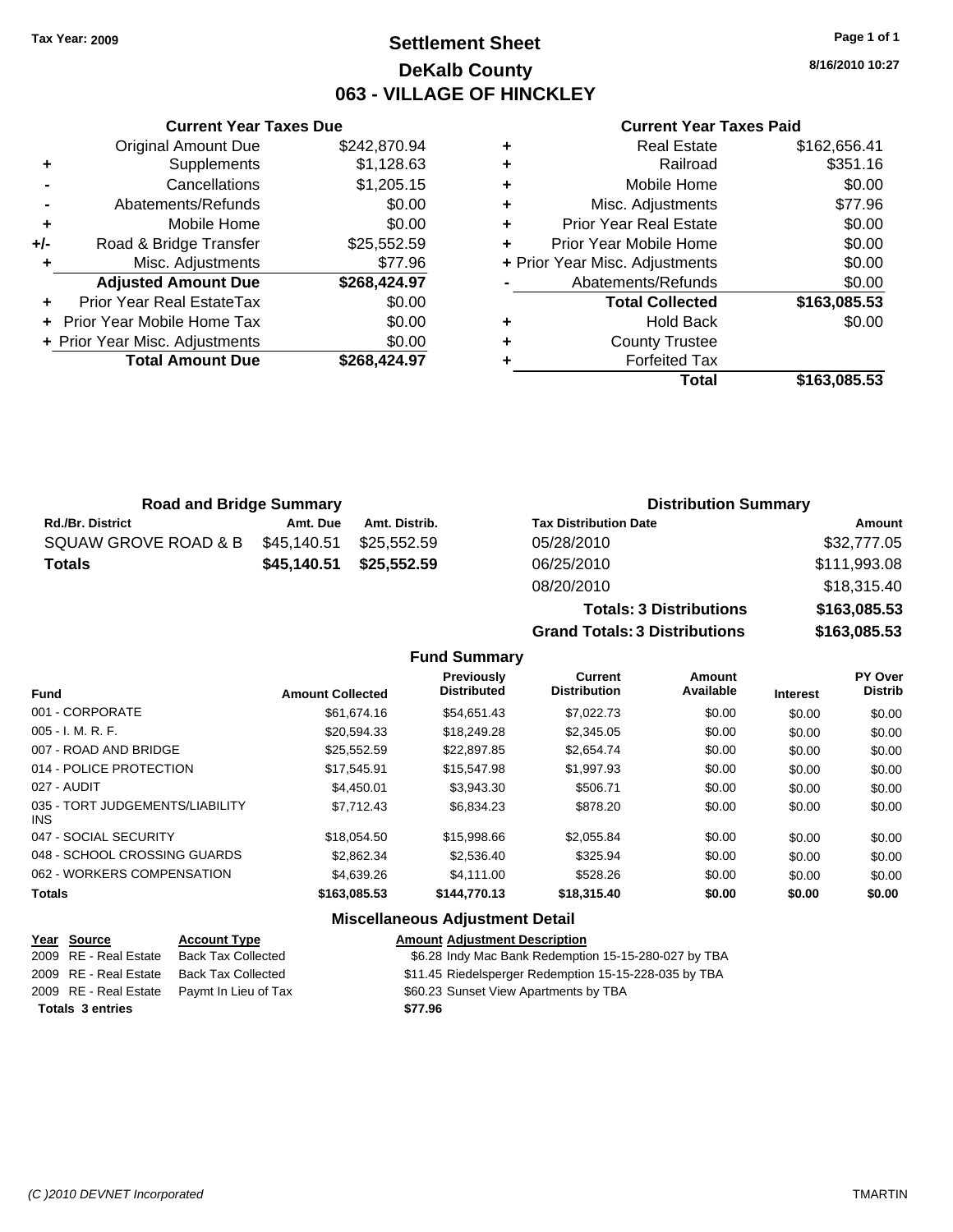### **Settlement Sheet Tax Year: 2009 Page 1 of 1 DeKalb County 064 - VILLAGE OF KINGSTON**

**8/16/2010 10:27**

#### **Current Year Taxes Paid**

|     | <b>Current Year Taxes Due</b>  |              |
|-----|--------------------------------|--------------|
|     | <b>Original Amount Due</b>     | \$135,358.63 |
| ٠   | Supplements                    | \$358.88     |
|     | Cancellations                  | \$398.22     |
|     | Abatements/Refunds             | \$0.00       |
| ٠   | Mobile Home                    | \$0.00       |
| +/- | Road & Bridge Transfer         | \$9,253.35   |
| ٠   | Misc. Adjustments              | \$0.00       |
|     | <b>Adjusted Amount Due</b>     | \$144,572.64 |
|     | Prior Year Real EstateTax      | \$0.00       |
|     | Prior Year Mobile Home Tax     | \$0.00       |
|     | + Prior Year Misc. Adjustments | \$0.00       |
|     | <b>Total Amount Due</b>        | \$144,572.64 |
|     |                                |              |

| ٠ | <b>Real Estate</b>             | \$87,471.91 |
|---|--------------------------------|-------------|
| ٠ | Railroad                       | \$113.42    |
| ٠ | Mobile Home                    | \$0.00      |
| ٠ | Misc. Adjustments              | \$0.00      |
| ÷ | Prior Year Real Estate         | \$0.00      |
| ٠ | Prior Year Mobile Home         | \$0.00      |
|   | + Prior Year Misc. Adjustments | \$0.00      |
|   | Abatements/Refunds             | \$0.00      |
|   | <b>Total Collected</b>         | \$87,585.33 |
| ٠ | <b>Hold Back</b>               | \$0.00      |
| ٠ | <b>County Trustee</b>          |             |
|   | <b>Forfeited Tax</b>           |             |
|   | Total                          | \$87.585.33 |

| <b>Road and Bridge Summary</b> |             |               | <b>Distribution Summary</b>  |             |
|--------------------------------|-------------|---------------|------------------------------|-------------|
| <b>Rd./Br. District</b>        | Amt. Due    | Amt. Distrib. | <b>Tax Distribution Date</b> | Amount      |
| KINGSTON ROAD & BRIDG          | \$15,986.51 | \$9.253.35    | 05/28/2010                   | \$15,750.25 |
| <b>Totals</b>                  | \$15,986.51 | \$9.253.35    | 06/25/2010                   | \$62,164.26 |
|                                |             |               | 07/23/2010                   | \$1,799.31  |

| nt. Due | Amt. Distrib. | <b>Tax Distribution Date</b>   | Amount      |
|---------|---------------|--------------------------------|-------------|
| 186.51  | \$9.253.35    | 05/28/2010                     | \$15,750.25 |
| 86.51   | \$9,253,35    | 06/25/2010                     | \$62,164.26 |
|         |               | 07/23/2010                     | \$1,799.31  |
|         |               | 08/20/2010                     | \$7.871.51  |
|         |               | <b>Totals: 4 Distributions</b> | \$87.585.33 |

**Totals: 4 Distributions \$87,585.33 Grand Totals: 4 Distributions \$87,585.33**

|                                         |                         |                                         | Grand Totals. 4 Distributions  |                     |                 |                           |
|-----------------------------------------|-------------------------|-----------------------------------------|--------------------------------|---------------------|-----------------|---------------------------|
|                                         |                         | <b>Fund Summary</b>                     |                                |                     |                 |                           |
| <b>Fund</b>                             | <b>Amount Collected</b> | <b>Previously</b><br><b>Distributed</b> | Current<br><b>Distribution</b> | Amount<br>Available | <b>Interest</b> | PY Over<br><b>Distrib</b> |
| 001 - CORPORATE                         | \$28,588.18             | \$26,018.19                             | \$2,569.99                     | \$0.00              | \$0.00          | \$0.00                    |
| $005 - I. M. R. F.$                     | \$6,250.50              | \$5,688.60                              | \$561.90                       | \$0.00              | \$0.00          | \$0.00                    |
| 007 - ROAD AND BRIDGE                   | \$9,253.35              | \$8,423.63                              | \$829.72                       | \$0.00              | \$0.00          | \$0.00                    |
| 014 - POLICE PROTECTION                 | \$9,780.61              | \$8,901.37                              | \$879.24                       | \$0.00              | \$0.00          | \$0.00                    |
| 025 - GARBAGE DISPOSAL                  | \$3,414.80              | \$3.107.82                              | \$306.98                       | \$0.00              | \$0.00          | \$0.00                    |
| 027 - AUDIT                             | \$3.241.94              | \$2,950.50                              | \$291.44                       | \$0.00              | \$0.00          | \$0.00                    |
| 031 - WORKING CASH                      | \$87.19                 | \$79.35                                 | \$7.84                         | \$0.00              | \$0.00          | \$0.00                    |
| 035 - TORT JUDGEMENTS/LIABILITY<br>INS. | \$22,569.79             | \$20,540.84                             | \$2,028.95                     | \$0.00              | \$0.00          | \$0.00                    |
| 047 - SOCIAL SECURITY                   | \$4,398.97              | \$4,003.52                              | \$395.45                       | \$0.00              | \$0.00          | \$0.00                    |
| <b>Totals</b>                           | \$87,585.33             | \$79.713.82                             | \$7,871.51                     | \$0.00              | \$0.00          | \$0.00                    |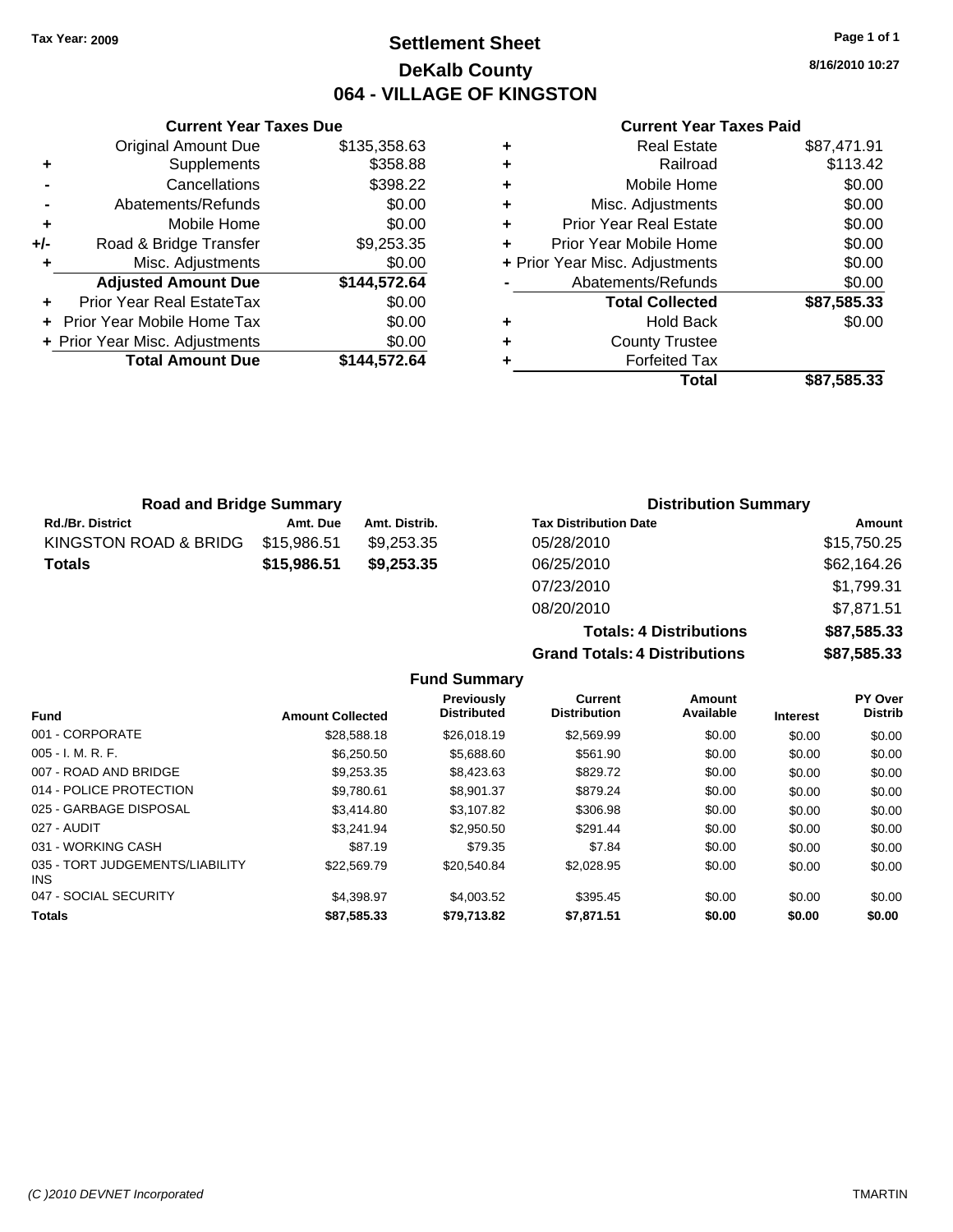### **Settlement Sheet Tax Year: 2009 Page 1 of 1 DeKalb County 065 - VILLAGE OF KIRKLAND**

**8/16/2010 10:27**

#### **Current Year Taxes Paid**

|     | <b>Current Year Taxes Due</b>  |              |
|-----|--------------------------------|--------------|
|     | <b>Original Amount Due</b>     | \$175,575.09 |
| ٠   | Supplements                    | \$1,741.85   |
|     | Cancellations                  | \$2,242.15   |
|     | Abatements/Refunds             | \$0.00       |
| ٠   | Mobile Home                    | \$0.00       |
| +/- | Road & Bridge Transfer         | \$15,379.26  |
| ٠   | Misc. Adjustments              | \$1.12       |
|     | <b>Adjusted Amount Due</b>     | \$190,455.17 |
| ٠   | Prior Year Real EstateTax      | \$0.00       |
|     | Prior Year Mobile Home Tax     | \$0.00       |
|     | + Prior Year Misc. Adjustments | \$0.00       |
|     | <b>Total Amount Due</b>        | \$190,455.17 |
|     |                                |              |

| ٠ | <b>Real Estate</b>             | \$119,243.69 |
|---|--------------------------------|--------------|
| ÷ | Railroad                       | \$114.42     |
| ÷ | Mobile Home                    | \$0.00       |
| ÷ | Misc. Adjustments              | \$1.12       |
| ٠ | Prior Year Real Estate         | \$0.00       |
| ÷ | Prior Year Mobile Home         | \$0.00       |
|   | + Prior Year Misc. Adjustments | \$0.00       |
|   | Abatements/Refunds             | \$0.00       |
|   | <b>Total Collected</b>         | \$119,359.23 |
| ٠ | <b>Hold Back</b>               | \$0.00       |
| ٠ | <b>County Trustee</b>          |              |
|   | <b>Forfeited Tax</b>           |              |
|   | Total                          | \$119,359.23 |

**Totals: 4 Distributions \$119,359.23**

**Grand Totals: 4 Distributions \$119,359.23**

| <b>Road and Bridge Summary</b>    |             |                         | <b>Distribution Summary</b>  |             |
|-----------------------------------|-------------|-------------------------|------------------------------|-------------|
| <b>Rd./Br. District</b>           | Amt. Due    | Amt. Distrib.           | <b>Tax Distribution Date</b> | Amount      |
| <b>FRANKLIN ROAD &amp; BRIDGI</b> | \$26,362.95 | \$15.379.26             | 05/28/2010                   | \$24,256.23 |
| <b>Totals</b>                     |             | \$26,362.95 \$15,379.26 | 06/25/2010                   | \$77,427.40 |
|                                   |             |                         | 07/23/2010                   | \$1,729.44  |
|                                   |             |                         | 08/20/2010                   | \$15,946.16 |

|                                         |                         | <b>Fund Summary</b>                     |                                |                     |                 |                                  |
|-----------------------------------------|-------------------------|-----------------------------------------|--------------------------------|---------------------|-----------------|----------------------------------|
| <b>Fund</b>                             | <b>Amount Collected</b> | <b>Previously</b><br><b>Distributed</b> | Current<br><b>Distribution</b> | Amount<br>Available | <b>Interest</b> | <b>PY Over</b><br><b>Distrib</b> |
| 001 - CORPORATE                         | \$40,887.55             | \$35,307.59                             | \$5,579.96                     | \$0.00              | \$0.00          | \$0.00                           |
| 003 - BONDS AND INTEREST                | \$0.00                  | \$0.00                                  | \$0.00                         | \$0.00              | \$0.00          | \$0.00                           |
| 007 - ROAD AND BRIDGE                   | \$15,379.26             | \$13,623.29                             | \$1,755.97                     | \$0.00              | \$0.00          | \$0.00                           |
| 014 - POLICE PROTECTION                 | \$40.891.15             | \$35,310.72                             | \$5,580.43                     | \$0.00              | \$0.00          | \$0.00                           |
| 025 - GARBAGE DISPOSAL                  | \$5,842.94              | \$5.045.56                              | \$797.38                       | \$0.00              | \$0.00          | \$0.00                           |
| 027 - AUDIT                             | \$4.674.31              | \$4.036.41                              | \$637.90                       | \$0.00              | \$0.00          | \$0.00                           |
| 035 - TORT JUDGEMENTS/LIABILITY<br>INS. | \$11,684.02             | \$10,089.50                             | \$1,594.52                     | \$0.00              | \$0.00          | \$0.00                           |
| <b>Totals</b>                           | \$119,359.23            | \$103,413.07                            | \$15,946.16                    | \$0.00              | \$0.00          | \$0.00                           |
|                                         |                         | <b>Miscellaneous Adjustment Detail</b>  |                                |                     |                 |                                  |

| Year Source             | <b>Account Type</b>       | <b>Amount Adiustment Description</b>           |
|-------------------------|---------------------------|------------------------------------------------|
| 2009 RE - Real Estate   | <b>Back Tax Collected</b> | \$1.12 Pearson Redemption 01-26-180-044 by TBA |
| <b>Totals 1 entries</b> |                           | \$1.12                                         |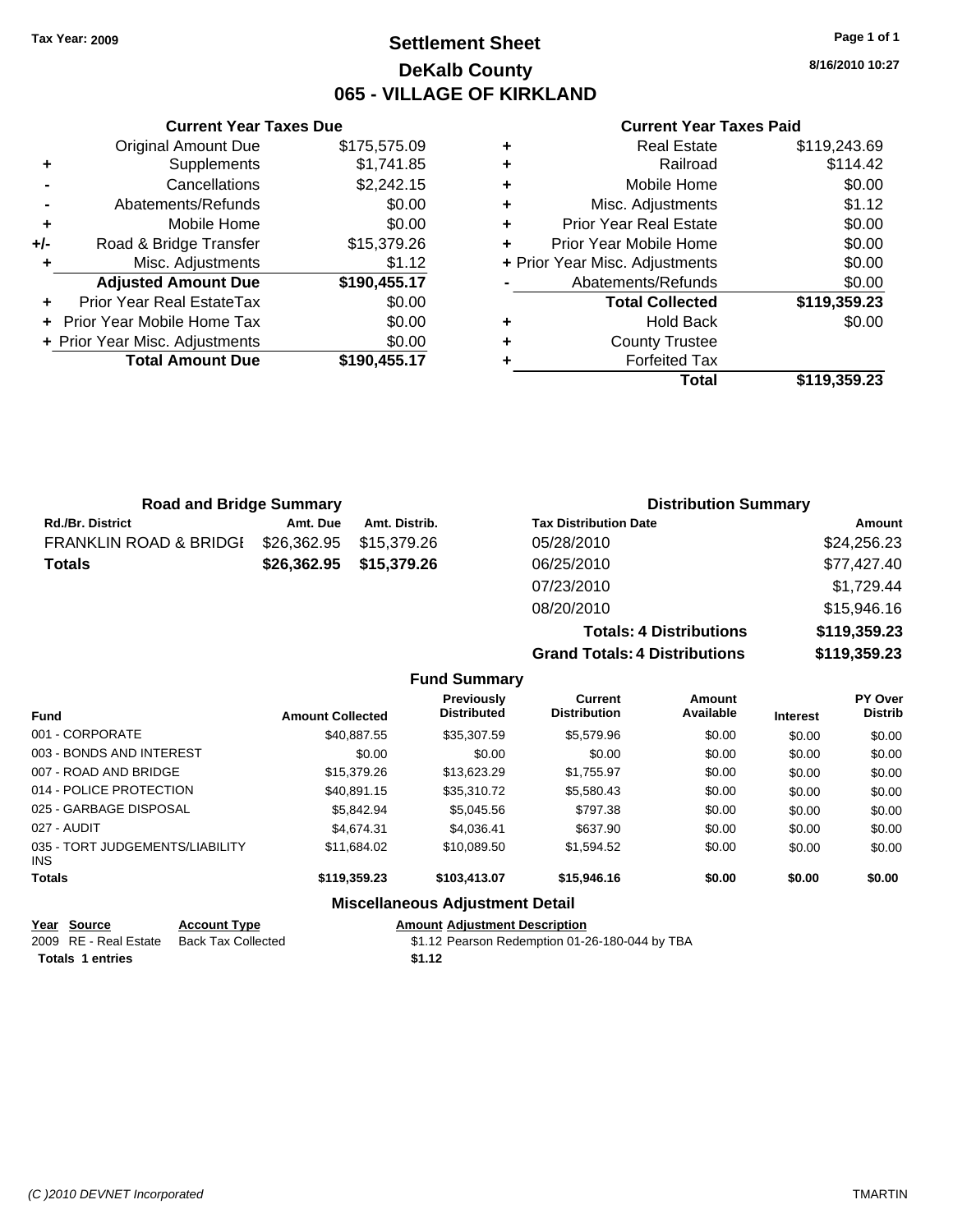## **Settlement Sheet Tax Year: 2009 Page 1 of 1 DeKalb County 066 - KIRKLAND LIBRARY**

**8/16/2010 10:27**

#### **Current Year Taxes Paid**

|     | <b>Current Year Taxes Due</b>  |             |  |
|-----|--------------------------------|-------------|--|
|     | <b>Original Amount Due</b>     | \$42,777.24 |  |
| ٠   | Supplements                    | \$377.87    |  |
|     | Cancellations                  | \$489.62    |  |
|     | Abatements/Refunds             | \$0.00      |  |
| ٠   | Mobile Home                    | \$0.00      |  |
| +/- | Road & Bridge Transfer         | \$0.00      |  |
| ٠   | Misc. Adjustments              | \$0.27      |  |
|     | <b>Adjusted Amount Due</b>     | \$42,665.76 |  |
| ٠   | Prior Year Real EstateTax      | \$0.00      |  |
|     | Prior Year Mobile Home Tax     | \$0.00      |  |
|     | + Prior Year Misc. Adjustments | \$0.00      |  |
|     | <b>Total Amount Due</b>        | \$42.665.76 |  |

| ٠ | <b>Real Estate</b>             | \$25,309.29 |
|---|--------------------------------|-------------|
| ٠ | Railroad                       | \$24.24     |
| ٠ | Mobile Home                    | \$0.00      |
| ٠ | Misc. Adjustments              | \$0.27      |
| ٠ | <b>Prior Year Real Estate</b>  | \$0.00      |
| ÷ | Prior Year Mobile Home         | \$0.00      |
|   | + Prior Year Misc. Adjustments | \$0.00      |
|   | Abatements/Refunds             | \$0.00      |
|   | <b>Total Collected</b>         | \$25,333.80 |
| ٠ | Hold Back                      | \$0.00      |
| ٠ | <b>County Trustee</b>          |             |
| ٠ | <b>Forfeited Tax</b>           |             |
|   | Total                          | \$25,333.80 |
|   |                                |             |

|                         |                                         | <b>Distribution Summary</b>           |                                |                 |                           |  |
|-------------------------|-----------------------------------------|---------------------------------------|--------------------------------|-----------------|---------------------------|--|
|                         |                                         | <b>Tax Distribution Date</b>          |                                |                 | Amount                    |  |
|                         |                                         | 05/28/2010                            |                                |                 | \$5,196.44                |  |
|                         |                                         | 06/25/2010                            |                                |                 | \$16,318.18               |  |
|                         |                                         | 07/23/2010                            |                                |                 | \$361.82                  |  |
|                         |                                         | 08/20/2010                            |                                |                 | \$3,457.36                |  |
|                         |                                         |                                       | <b>Totals: 4 Distributions</b> |                 | \$25,333.80               |  |
|                         |                                         | <b>Grand Totals: 4 Distributions</b>  |                                |                 | \$25,333.80               |  |
|                         | <b>Fund Summary</b>                     |                                       |                                |                 |                           |  |
| <b>Amount Collected</b> | <b>Previously</b><br><b>Distributed</b> | <b>Current</b><br><b>Distribution</b> | Amount<br>Available            | <b>Interest</b> | PY Over<br><b>Distrib</b> |  |

| <b>Fund</b>                              | <b>Amount Collected</b> | <b>FIGVIOUSIV</b><br><b>Distributed</b> | <b>Gurrent</b><br><b>Distribution</b> | Alliount<br>Available | <b>Interest</b> | FI UVEI<br><b>Distrib</b> |
|------------------------------------------|-------------------------|-----------------------------------------|---------------------------------------|-----------------------|-----------------|---------------------------|
| $005 - I. M. R. F.$                      | \$5.47                  | \$4.73                                  | \$0.74                                | \$0.00                | \$0.00          | \$0.00                    |
| 016 - LIBRARY (township, municipalities) | \$24,183.41             | \$20,883,05                             | \$3,300.36                            | \$0.00                | \$0.00          | \$0.00                    |
| 047 - SOCIAL SECURITY                    | \$1,144.92              | \$988.66                                | \$156.26                              | \$0.00                | \$0.00          | \$0.00                    |
| <b>Totals</b>                            | \$25,333,80             | \$21.876.44                             | \$3,457.36                            | \$0.00                | \$0.00          | \$0.00                    |

### **Miscellaneous Adjustment Detail**

**Year Source Account Type Amount Adjustment Description** Totals 1 entries \$0.27

\$0.27 Pearson Redemption 01-26-180-044 by TBA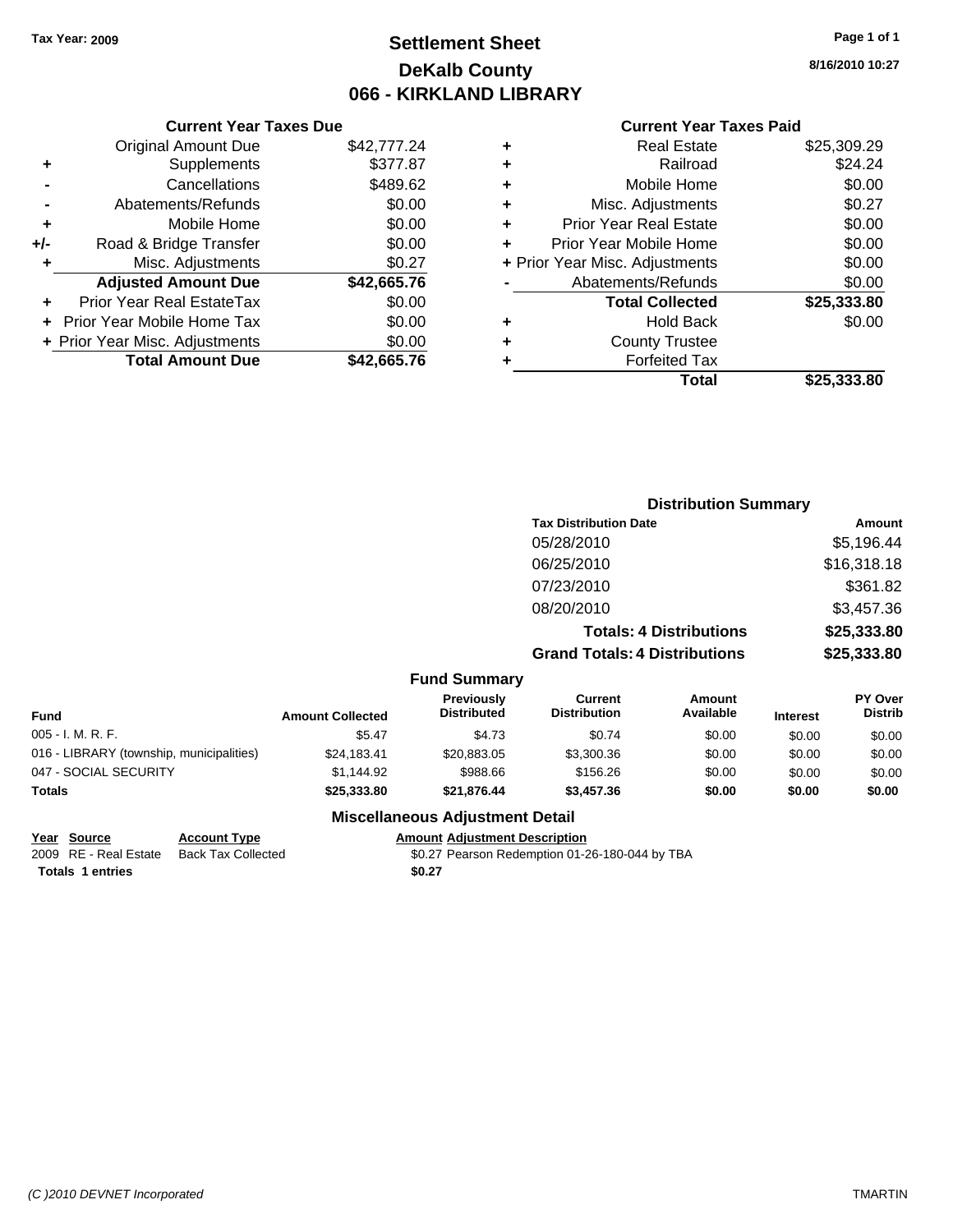## **Settlement Sheet Tax Year: 2009 Page 1 of 1 DeKalb County 067 - VILLAGE OF LEE**

**8/16/2010 10:27**

### **Current Year Taxes Paid**

| <b>Curren</b>            |   |             | <b>Current Year Taxes Due</b>  |       |
|--------------------------|---|-------------|--------------------------------|-------|
| Real                     | ٠ | \$8,911.11  | <b>Original Amount Due</b>     |       |
| R                        | ٠ | \$10.62     | Supplements                    | ٠     |
| Mobile                   | ٠ | \$13.53     | Cancellations                  |       |
| Misc. Adjus              | ٠ | \$0.00      | Abatements/Refunds             |       |
| <b>Prior Year Real</b>   | ÷ | \$0.00      | Mobile Home                    | ٠     |
| <b>Prior Year Mobile</b> | ÷ | \$1,143.24  | Road & Bridge Transfer         | $+/-$ |
| + Prior Year Misc. Adjus |   | \$0.00      | Misc. Adjustments              |       |
| Abatements/R             |   | \$10,051.44 | <b>Adjusted Amount Due</b>     |       |
| <b>Total Col</b>         |   | \$0.00      | Prior Year Real EstateTax      |       |
| Hol                      | ٠ | \$0.00      | + Prior Year Mobile Home Tax   |       |
| County T                 | ٠ | \$0.00      | + Prior Year Misc. Adjustments |       |
| Forfeit                  |   | \$10,051.44 | <b>Total Amount Due</b>        |       |
|                          |   |             |                                |       |

| ٠ | <b>Real Estate</b>             | \$5,806.21 |
|---|--------------------------------|------------|
| ٠ | Railroad                       | \$82.32    |
| ٠ | Mobile Home                    | \$0.00     |
| ٠ | Misc. Adjustments              | \$0.00     |
| ٠ | <b>Prior Year Real Estate</b>  | \$0.00     |
| ÷ | Prior Year Mobile Home         | \$0.00     |
|   | + Prior Year Misc. Adjustments | \$0.00     |
|   | Abatements/Refunds             | \$0.00     |
|   | <b>Total Collected</b>         | \$5,888.53 |
|   | <b>Hold Back</b>               | \$0.00     |
| ٠ | <b>County Trustee</b>          |            |
|   | <b>Forfeited Tax</b>           |            |
|   | Total                          | \$5.888.53 |

**Totals: 4 Distributions \$5,888.53**

**Grand Totals: 4 Distributions \$5,888.53**

| <b>Road and Bridge Summary</b> |            |               | <b>Distribution Summary</b>  |            |
|--------------------------------|------------|---------------|------------------------------|------------|
| <b>Rd./Br. District</b>        | Amt. Due   | Amt. Distrib. | <b>Tax Distribution Date</b> | Amount     |
| SHABBONA ROAD & BRIDC          | \$1,989.88 | \$1,143.24    | 05/28/2010                   | \$1,743.80 |
| <b>Totals</b>                  | \$1,989.88 | \$1.143.24    | 06/25/2010                   | \$3,408.54 |
|                                |            |               | 07/23/2010                   | \$189.69   |
|                                |            |               | 08/20/2010                   | \$546.50   |

|                                         |                         | <b>Fund Summary</b>              |                                |                            |                 |                                  |
|-----------------------------------------|-------------------------|----------------------------------|--------------------------------|----------------------------|-----------------|----------------------------------|
| Fund                                    | <b>Amount Collected</b> | Previously<br><b>Distributed</b> | Current<br><b>Distribution</b> | <b>Amount</b><br>Available | <b>Interest</b> | <b>PY Over</b><br><b>Distrib</b> |
| 001 - CORPORATE                         | \$2,034.69              | \$1,843.39                       | \$191.30                       | \$0.00                     | \$0.00          | \$0.00                           |
| 007 - ROAD AND BRIDGE                   | \$1,143.24              | \$1,042.88                       | \$100.36                       | \$0.00                     | \$0.00          | \$0.00                           |
| 025 - GARBAGE DISPOSAL                  | \$653.70                | \$592.24                         | \$61.46                        | \$0.00                     | \$0.00          | \$0.00                           |
| 027 - AUDIT                             | \$471.34                | \$427.03                         | \$44.31                        | \$0.00                     | \$0.00          | \$0.00                           |
| 035 - TORT JUDGEMENTS/LIABILITY<br>INS. | \$1,354.64              | \$1,227.28                       | \$127.36                       | \$0.00                     | \$0.00          | \$0.00                           |
| 072 - WATERWORKS SYSTEM                 | \$230.92                | \$209.21                         | \$21.71                        | \$0.00                     | \$0.00          | \$0.00                           |
| Totals                                  | \$5,888.53              | \$5,342.03                       | \$546.50                       | \$0.00                     | \$0.00          | \$0.00                           |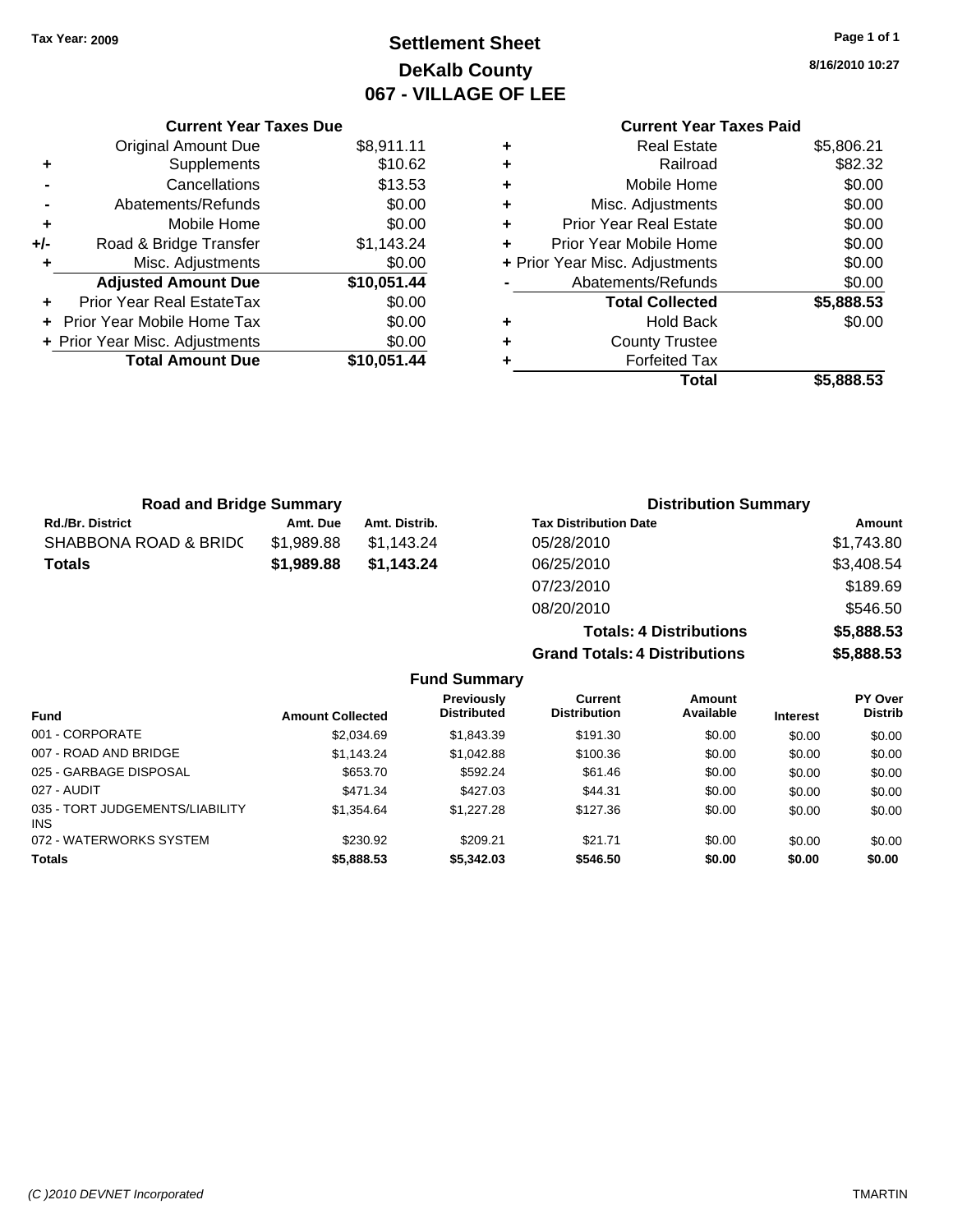## **Settlement Sheet Tax Year: 2009 Page 1 of 1 DeKalb County 068 - VILLAGE OF MALTA**

**8/16/2010 10:27**

#### **Current Year Taxes Paid**

| ٠ | <b>Real Estate</b>             | \$68,442.72 |
|---|--------------------------------|-------------|
| ٠ | Railroad                       | \$217.64    |
| ٠ | Mobile Home                    | \$0.00      |
| ٠ | Misc. Adjustments              | \$7.67      |
| ٠ | <b>Prior Year Real Estate</b>  | \$0.00      |
| ٠ | Prior Year Mobile Home         | \$0.00      |
|   | + Prior Year Misc. Adjustments | \$0.00      |
|   | Abatements/Refunds             | \$0.00      |
|   | <b>Total Collected</b>         | \$68,668.03 |
| ٠ | <b>Hold Back</b>               | \$0.00      |
| ٠ | <b>County Trustee</b>          |             |
| ٠ | <b>Forfeited Tax</b>           |             |
|   | Total                          | \$68.668.03 |

|       | <b>Current Year Taxes Due</b>     |              |
|-------|-----------------------------------|--------------|
|       | <b>Original Amount Due</b>        | \$106,610.37 |
| ٠     | Supplements                       | \$856.73     |
|       | Cancellations                     | \$876.47     |
|       | Abatements/Refunds                | \$0.00       |
| ٠     | Mobile Home                       | \$0.00       |
| $+/-$ | Road & Bridge Transfer            | \$6,662.69   |
| ٠     | Misc. Adjustments                 | \$7.67       |
|       | <b>Adjusted Amount Due</b>        | \$113,260.99 |
|       | Prior Year Real EstateTax         | \$0.00       |
|       | <b>Prior Year Mobile Home Tax</b> | \$0.00       |
|       | + Prior Year Misc. Adjustments    | \$0.00       |
|       | <b>Total Amount Due</b>           | \$113,260.99 |
|       |                                   |              |

| <b>Road and Bridge Summary</b> |             |               | <b>Distribution Summary</b>  |             |  |
|--------------------------------|-------------|---------------|------------------------------|-------------|--|
| <b>Rd./Br. District</b>        | Amt. Due    | Amt. Distrib. | <b>Tax Distribution Date</b> | Amount      |  |
| <b>MALTA ROAD &amp; BRIDGE</b> | \$11,688.22 | \$6.662.69    | 05/28/2010                   | \$13,102.99 |  |
| <b>Totals</b>                  | \$11,688.22 | \$6,662.69    | 06/25/2010                   | \$48,688.17 |  |
|                                |             |               | 07/23/2010                   | \$1,117.75  |  |
|                                |             |               | 08/20/2010                   | \$5,759.12  |  |

 $Totals$  $Grand$  Totals

|                    | \$5.759.12  |
|--------------------|-------------|
| :: 4 Distributions | \$68,668.03 |
| : 4 Distributions  | \$68,668.03 |

|                                         |                         | <b>Fund Summary</b>              |                                       |                     |                 |                           |
|-----------------------------------------|-------------------------|----------------------------------|---------------------------------------|---------------------|-----------------|---------------------------|
| <b>Fund</b>                             | <b>Amount Collected</b> | <b>Previously</b><br>Distributed | <b>Current</b><br><b>Distribution</b> | Amount<br>Available | <b>Interest</b> | PY Over<br><b>Distrib</b> |
| 001 - CORPORATE                         | \$18,452.04             | \$16,847.85                      | \$1,604.19                            | \$0.00              | \$0.00          | \$0.00                    |
| 003 - BONDS AND INTEREST                | \$0.00                  | \$0.00                           | \$0.00                                | \$0.00              | \$0.00          | \$0.00                    |
| $005 - I. M. R. F.$                     | \$9,369.87              | \$8,555.27                       | \$814.60                              | \$0.00              | \$0.00          | \$0.00                    |
| 007 - ROAD AND BRIDGE                   | \$6,662.69              | \$6,294.22                       | \$368.47                              | \$0.00              | \$0.00          | \$0.00                    |
| 014 - POLICE PROTECTION                 | \$6,091.15              | \$5,561.59                       | \$529.56                              | \$0.00              | \$0.00          | \$0.00                    |
| 025 - GARBAGE DISPOSAL                  | \$678.84                | \$619.82                         | \$59.02                               | \$0.00              | \$0.00          | \$0.00                    |
| 027 - AUDIT                             | \$2,342.50              | \$2,138.85                       | \$203.65                              | \$0.00              | \$0.00          | \$0.00                    |
| 035 - TORT JUDGEMENTS/LIABILITY<br>INS. | \$11,356.89             | \$10,369.54                      | \$987.35                              | \$0.00              | \$0.00          | \$0.00                    |
| 041 - STREET LIGHTING                   | \$4,061.12              | \$3,708.05                       | \$353.07                              | \$0.00              | \$0.00          | \$0.00                    |
| 047 - SOCIAL SECURITY                   | \$9,652.93              | \$8,813.72                       | \$839.21                              | \$0.00              | \$0.00          | \$0.00                    |
| Totals                                  | \$68,668.03             | \$62,908.91                      | \$5,759.12                            | \$0.00              | \$0.00          | \$0.00                    |
| <b>Miscellaneous Adjustment Detail</b>  |                         |                                  |                                       |                     |                 |                           |

### **Year Source Account Type Amount Adjustment Description**<br>2009 RE - Real Estate Back Tax Collected \$7.67 Eagle Home Prairie Spring **Totals \$7.67 1 entries**

\$7.67 Eagle Home Prairie Spring Redemption 07-22-476-011 by TBA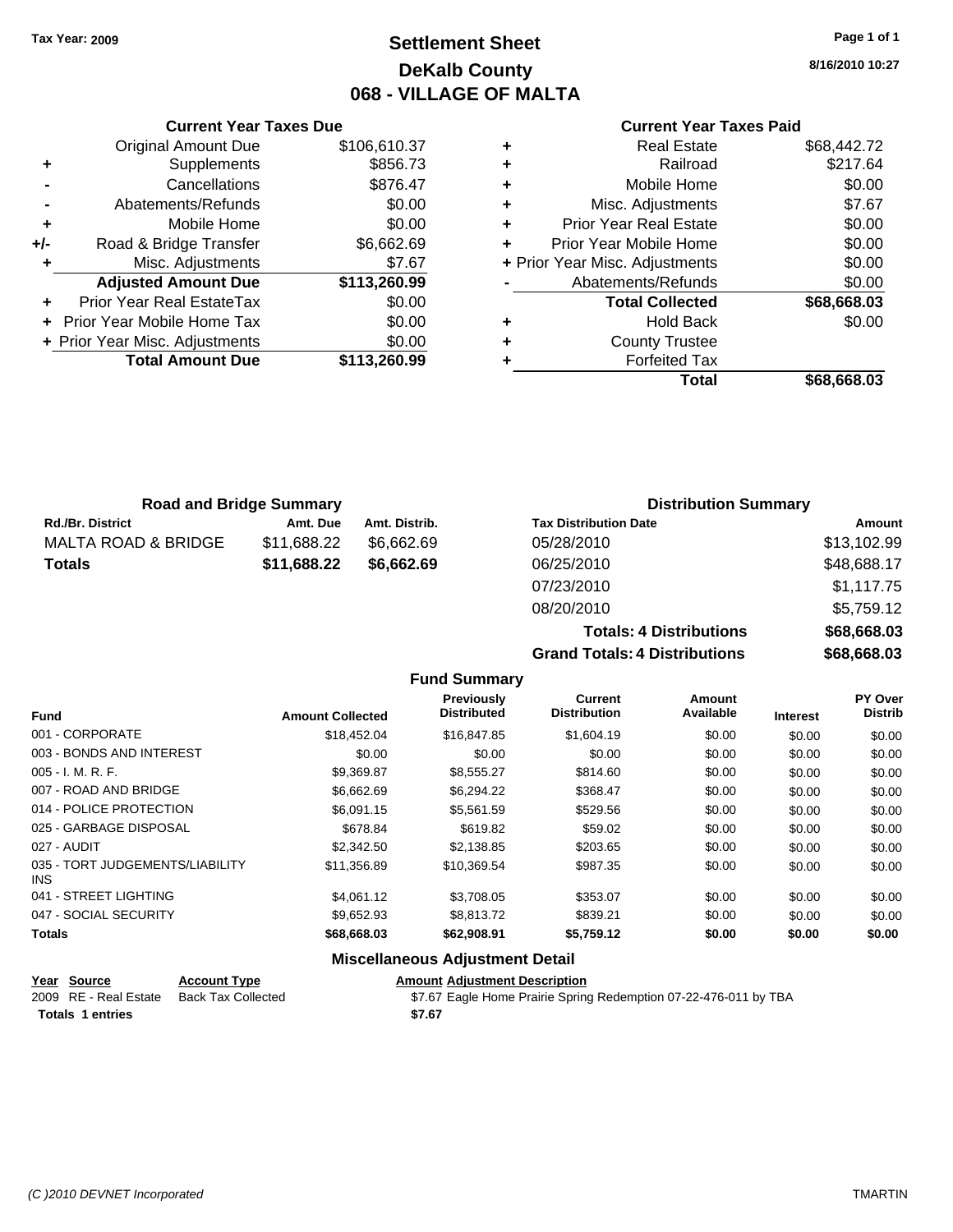**Current Year Taxes Due** Original Amount Due \$141,135.27

**Adjusted Amount Due \$141,902.29**

**Total Amount Due \$141,901.88**

**+** Supplements \$1,935.24 **-** Cancellations \$2,185.57 **-** Abatements/Refunds \$0.00 **+** Mobile Home \$0.00 **+/-** Road & Bridge Transfer \$1,017.35 **+** Misc. Adjustments \$0.00

**+** Prior Year Real EstateTax (\$0.41) **+** Prior Year Mobile Home Tax \$0.00 **+ Prior Year Misc. Adjustments**  $$0.00$ 

### **Settlement Sheet Tax Year: 2009 Page 1 of 1 DeKalb County 069 - VILLAGE OF MAPLE PARK**

**8/16/2010 10:27**

#### **Current Year Taxes Paid**

|   | Total                          | \$80,986.45 |
|---|--------------------------------|-------------|
|   | <b>Forfeited Tax</b>           |             |
| ٠ | <b>County Trustee</b>          |             |
| ٠ | <b>Hold Back</b>               | \$0.00      |
|   | <b>Total Collected</b>         | \$80,986.45 |
|   | Abatements/Refunds             | \$0.00      |
|   | + Prior Year Misc. Adjustments | \$0.00      |
| ÷ | Prior Year Mobile Home         | \$0.00      |
| ٠ | <b>Prior Year Real Estate</b>  | (\$0.41)    |
| ٠ | Misc. Adjustments              | \$0.00      |
| ÷ | Mobile Home                    | \$0.00      |
| ٠ | Railroad                       | \$0.00      |
| ٠ | <b>Real Estate</b>             | \$80,986.86 |

**Totals: 4 Distributions \$80,986.45**

**Grand Totals: 4 Distributions \$80,986.45**

| <b>Road and Bridge Summary</b>   |            |               | <b>Distribution Summary</b>  |             |
|----------------------------------|------------|---------------|------------------------------|-------------|
| <b>Rd./Br. District</b>          | Amt. Due   | Amt. Distrib. | <b>Tax Distribution Date</b> | Amount      |
| <b>CORTLAND ROAD &amp; BRIDC</b> | \$1,779.34 | \$1,017.35    | 05/28/2010                   | \$14,834.08 |
| Totals                           | \$1,779.34 | \$1,017.35    | 06/25/2010                   | \$56,285.26 |
|                                  |            |               | 07/23/2010                   | \$768.63    |
|                                  |            |               | 08/20/2010                   | \$9,098.48  |

**Fund Summary Fund Interest Amount Collected Distributed PY Over Distrib Amount Available Current Distribution Previously** 001 - CORPORATE \$23,202.95 \$20,591.59 \$2,611.36 \$0.00 \$0.00 \$0.00 003 - BONDS AND INTEREST  $$26,613.40$   $$23,618.21$   $$2,995.19$   $$0.00$   $$0.00$   $$0.00$ 007 - ROAD AND BRIDGE \$1,017.35 \$918.95 \$98.40 \$0.00 \$0.00 \$0.00 014 - POLICE PROTECTION \$21,537.52 \$19,113.59 \$2,423.93 \$0.00 \$0.00 \$0.00 \$0.00 027 - AUDIT \$2,872.09 \$2,548.85 \$323.24 \$0.00 \$0.00 \$0.00 035 - TORT JUDGEMENTS/LIABILITY INS \$5,743.14 \$5,096.78 \$646.36 \$0.00 \$0.00 \$0.00 **Totals \$80,986.45 \$71,887.97 \$9,098.48 \$0.00 \$0.00 \$0.00**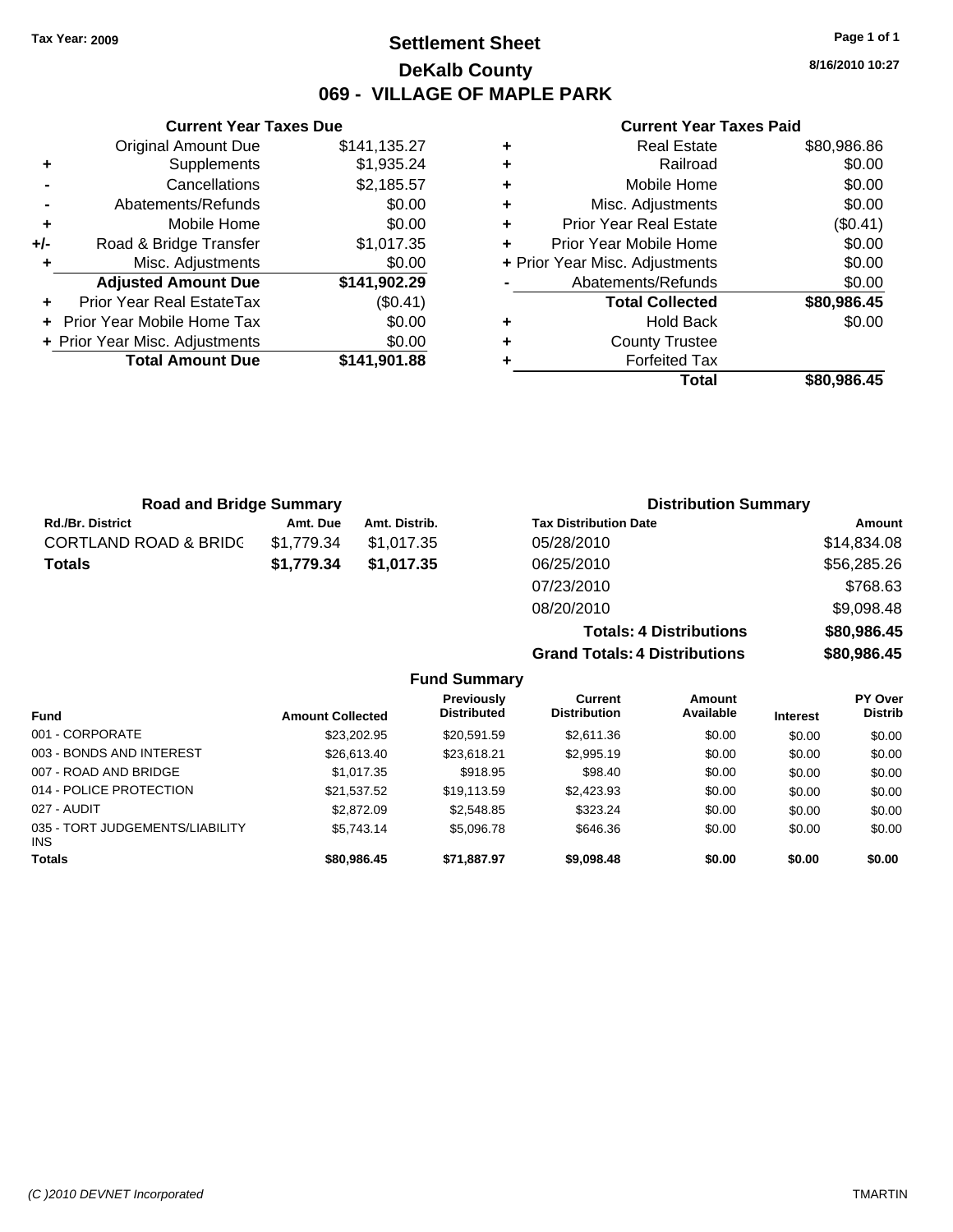## **Settlement Sheet Tax Year: 2009 Page 1 of 1 DeKalb County 070 - MAPLE PARK LIBRARY**

**8/16/2010 10:27**

### **Current Year Taxes Paid**

| ٠ | Real Estate                    | \$5,568.62 |
|---|--------------------------------|------------|
| ٠ | Railroad                       | \$0.00     |
| ÷ | Mobile Home                    | \$0.00     |
| ٠ | Misc. Adjustments              | \$0.00     |
| ٠ | <b>Prior Year Real Estate</b>  | \$0.00     |
| ٠ | Prior Year Mobile Home         | \$0.00     |
|   | + Prior Year Misc. Adjustments | \$0.00     |
|   | Abatements/Refunds             | \$0.00     |
|   | <b>Total Collected</b>         | \$5,568.62 |
| ٠ | <b>Hold Back</b>               | \$0.00     |
| ٠ | <b>County Trustee</b>          |            |
|   | <b>Forfeited Tax</b>           |            |
|   | Total                          | \$5.568.62 |

|     | <b>Current Year Taxes Due</b>     |            |
|-----|-----------------------------------|------------|
|     | <b>Original Amount Due</b>        | \$9,832.05 |
| ٠   | Supplements                       | \$133.29   |
|     | Cancellations                     | \$151.47   |
|     | Abatements/Refunds                | \$0.00     |
| ÷   | Mobile Home                       | \$0.00     |
| +/- | Road & Bridge Transfer            | \$0.00     |
| ٠   | Misc. Adjustments                 | \$0.00     |
|     | <b>Adjusted Amount Due</b>        | \$9,813.87 |
|     | Prior Year Real EstateTax         | \$0.00     |
|     | <b>Prior Year Mobile Home Tax</b> | \$0.00     |
|     | + Prior Year Misc. Adjustments    | \$0.00     |
|     | <b>Total Amount Due</b>           | \$9,813.87 |

|                  |                                  | <b>Distribution Summary</b>           |                                |          |                                  |
|------------------|----------------------------------|---------------------------------------|--------------------------------|----------|----------------------------------|
|                  |                                  | <b>Tax Distribution Date</b>          |                                | Amount   |                                  |
|                  |                                  | 05/28/2010                            |                                |          | \$963.57                         |
|                  |                                  | 06/25/2010                            |                                |          | \$3,911.01                       |
|                  |                                  | 07/23/2010                            |                                |          | \$53.58                          |
|                  |                                  | 08/20/2010                            |                                |          | \$640.46                         |
|                  |                                  |                                       | <b>Totals: 4 Distributions</b> |          | \$5,568.62                       |
|                  |                                  | <b>Grand Totals: 4 Distributions</b>  |                                |          | \$5,568.62                       |
|                  | <b>Fund Summary</b>              |                                       |                                |          |                                  |
| Amount Collected | Previously<br><b>Distributed</b> | <b>Current</b><br><b>Distribution</b> | Amount<br>Available            | Intaract | <b>PY Over</b><br><b>Distrib</b> |

| <b>Fund</b>     | <b>Amount Collected</b> | <b>Previously</b><br><b>Distributed</b> | Current<br><b>Distribution</b> | Amount<br>Available | <b>Interest</b> | <b>PY Over</b><br><b>Distrib</b> |
|-----------------|-------------------------|-----------------------------------------|--------------------------------|---------------------|-----------------|----------------------------------|
| 001 - CORPORATE | \$5.568.62              | \$4.928.16                              | \$640.46                       | \$0.00              | \$0.00          | \$0.00                           |
| <b>Totals</b>   | \$5,568,62              | \$4.928.16                              | \$640.46                       | \$0.00              | \$0.00          | \$0.00                           |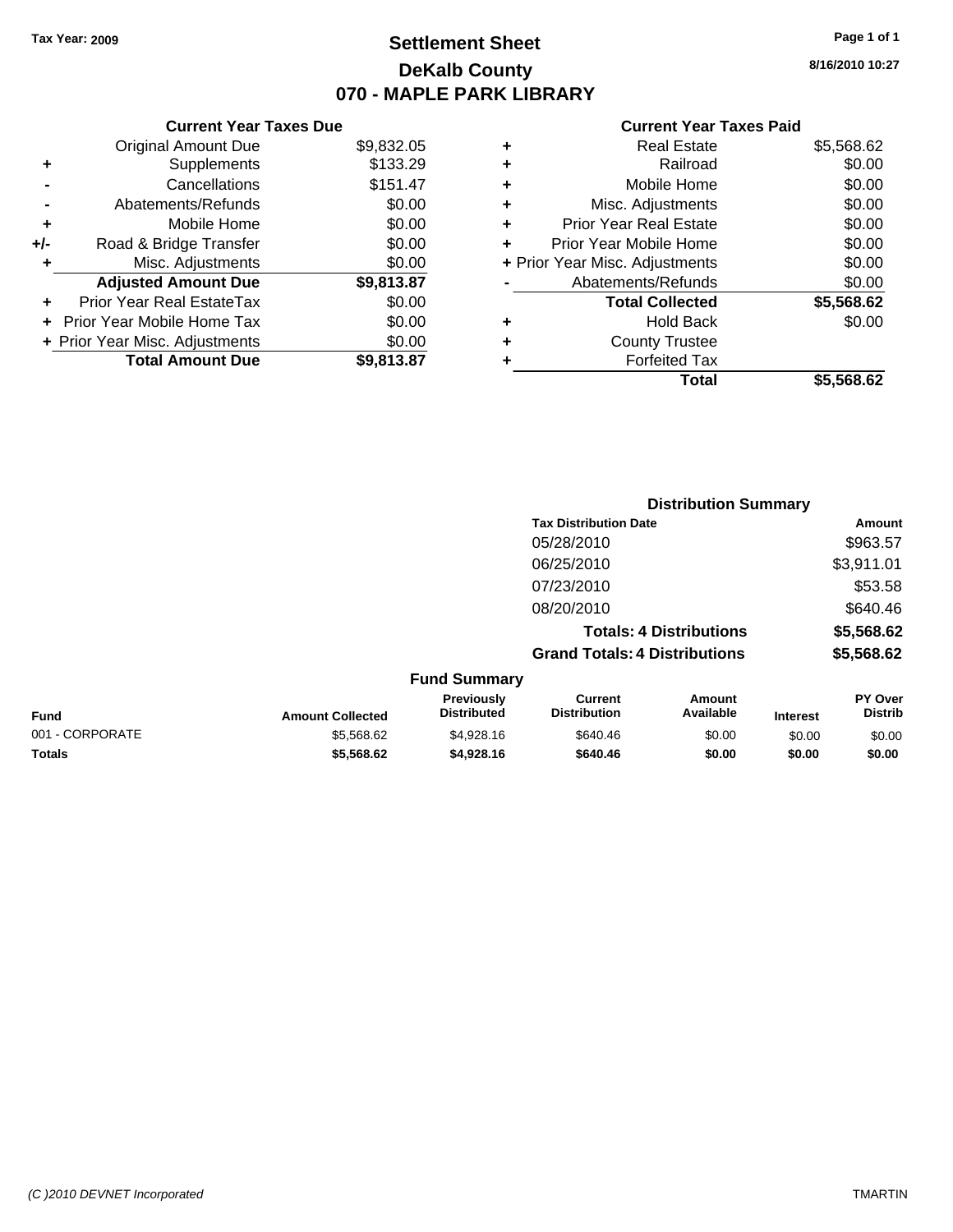**Current Year Taxes Due** Original Amount Due \$1,165,271.33

**Adjusted Amount Due \$1,189,992.24**

**Total Amount Due \$1,189,578.30**

**+** Supplements \$8,220.08 **-** Cancellations \$9,077.68 **-** Abatements/Refunds \$19.10 **+** Mobile Home \$0.00 **+/-** Road & Bridge Transfer \$25,575.85 **+** Misc. Adjustments \$21.76

**+** Prior Year Real EstateTax (\$413.94) **+** Prior Year Mobile Home Tax \$0.00 **+ Prior Year Misc. Adjustments**  $$0.00$ 

### **Settlement Sheet Tax Year: 2009 Page 1 of 2 DeKalb County 071 - CITY OF SANDWICH**

**8/16/2010 10:27**

### **Current Year Taxes Paid**

| ٠ | <b>Real Estate</b>             | \$696,246.33 |
|---|--------------------------------|--------------|
| ٠ | Railroad                       | \$675.62     |
| ٠ | Mobile Home                    | \$0.00       |
| ٠ | Misc. Adjustments              | \$21.76      |
| ٠ | <b>Prior Year Real Estate</b>  | (\$413.94)   |
| ÷ | Prior Year Mobile Home         | \$0.00       |
|   | + Prior Year Misc. Adjustments | \$0.00       |
|   | Abatements/Refunds             | \$19.10      |
|   | <b>Total Collected</b>         | \$696,510.67 |
| ٠ | <b>Hold Back</b>               | \$0.00       |
| ٠ | <b>County Trustee</b>          |              |
|   | <b>Forfeited Tax</b>           |              |
|   | Total                          | \$696,510.67 |

| <b>Road and Bridge Summary</b> |             |               | <b>Distribution Summary</b>  |              |
|--------------------------------|-------------|---------------|------------------------------|--------------|
| <b>Rd./Br. District</b>        | Amt. Due    | Amt. Distrib. | <b>Tax Distribution Date</b> | Amount       |
| SANDWICH ROAD & BRIDG          | \$43,278.35 | \$24.950.39   | 05/28/2010                   | \$134,992.31 |
| SOMONAUK ROAD & BRID           | \$1,068.89  | \$625.46      | 06/25/2010                   | \$474,723.27 |
| <b>Totals</b>                  | \$44,347.24 | \$25,575.85   | 07/23/2010                   | \$13,216.07  |

| Tax Distribution Date             | Amount              |  |  |
|-----------------------------------|---------------------|--|--|
| 05/28/2010                        | \$134,992.31        |  |  |
| 06/25/2010                        | \$474,723.27        |  |  |
| 07/23/2010                        | \$13,216.07         |  |  |
| 08/20/2010                        | \$73,579.02         |  |  |
| <b>Totals: 4 Distributions</b>    | \$696,510.67        |  |  |
| Oran J. Tatalan J. Diatributional | <u> AAAA FIA AT</u> |  |  |

**Grand Totals: 4 Distributions \$696,510.67**

|                                                     |                         | <b>Fund Summary</b>                     |                                       |                     |                 |                                  |
|-----------------------------------------------------|-------------------------|-----------------------------------------|---------------------------------------|---------------------|-----------------|----------------------------------|
| <b>Fund</b>                                         | <b>Amount Collected</b> | <b>Previously</b><br><b>Distributed</b> | <b>Current</b><br><b>Distribution</b> | Amount<br>Available | <b>Interest</b> | <b>PY Over</b><br><b>Distrib</b> |
| 001 - CORPORATE                                     | \$211,036.49            | \$188,701.16                            | \$22,335.33                           | \$0.00              | \$0.00          | \$0.00                           |
| 003 - BONDS AND INTEREST                            | \$0.00                  | \$0.00                                  | \$0.00                                | \$0.00              | \$0.00          | \$0.00                           |
| 005 - I. M. R. F.                                   | \$57,390.42             | \$51,316.43                             | \$6,073.99                            | \$0.00              | \$0.00          | \$0.00                           |
| 007 - ROAD AND BRIDGE                               | \$25,575.85             | \$23,006.08                             | \$2,569.77                            | \$0.00              | \$0.00          | \$0.00                           |
| 014 - POLICE PROTECTION                             | \$77,517.79             | \$69,313.59                             | \$8,204.20                            | \$0.00              | \$0.00          | \$0.00                           |
| 015 - POLICE PENSION                                | \$45,922.14             | \$41,061.91                             | \$4,860.23                            | \$0.00              | \$0.00          | \$0.00                           |
| 027 - AUDIT                                         | \$8,377.97              | \$7,491.28                              | \$886.69                              | \$0.00              | \$0.00          | \$0.00                           |
| 035 - TORT JUDGMENTS, LIABILITY<br><b>INSURANCE</b> | \$20,001.24             | \$17,884.38                             | \$2,116.86                            | \$0.00              | \$0.00          | \$0.00                           |
| 040 - STREET AND BRIDGE                             | \$27,747.19             | \$24,810.53                             | \$2,936.66                            | \$0.00              | \$0.00          | \$0.00                           |
| 041 - STREET LIGHTING                               | \$36,387.48             | \$32,536.37                             | \$3,851.11                            | \$0.00              | \$0.00          | \$0.00                           |
| 045 - PUBLIC BENEFIT                                | \$32,733.57             | \$29,269.17                             | \$3,464.40                            | \$0.00              | \$0.00          | \$0.00                           |
| 046 - EMERGENCY SERV & DISASTER<br><b>OPER</b>      | \$1,467.33              | \$1,312.04                              | \$155.29                              | \$0.00              | \$0.00          | \$0.00                           |
| 047 - SOCIAL SECURITY                               | \$63,620.06             | \$56,886.75                             | \$6,733.31                            | \$0.00              | \$0.00          | \$0.00                           |
| 048 - SCHOOL CROSSING GUARDS                        | \$5,646.59              | \$5,048.98                              | \$597.61                              | \$0.00              | \$0.00          | \$0.00                           |
| 060 - UNEMPLOYMENT INSURANCE                        | \$9,193.82              | \$8,220.78                              | \$973.04                              | \$0.00              | \$0.00          | \$0.00                           |
| 062 - WORKERS COMPENSATION                          | \$39,030.96             | \$34,900.07                             | \$4,130.89                            | \$0.00              | \$0.00          | \$0.00                           |

065 - FORESTRY PROGRAM \$34,861.77 \$31,172.13 \$3,689.64 \$0.00 \$0.00 \$0.00 **Totals \$696,510.67 \$622,931.65 \$73,579.02 \$0.00 \$0.00 \$0.00**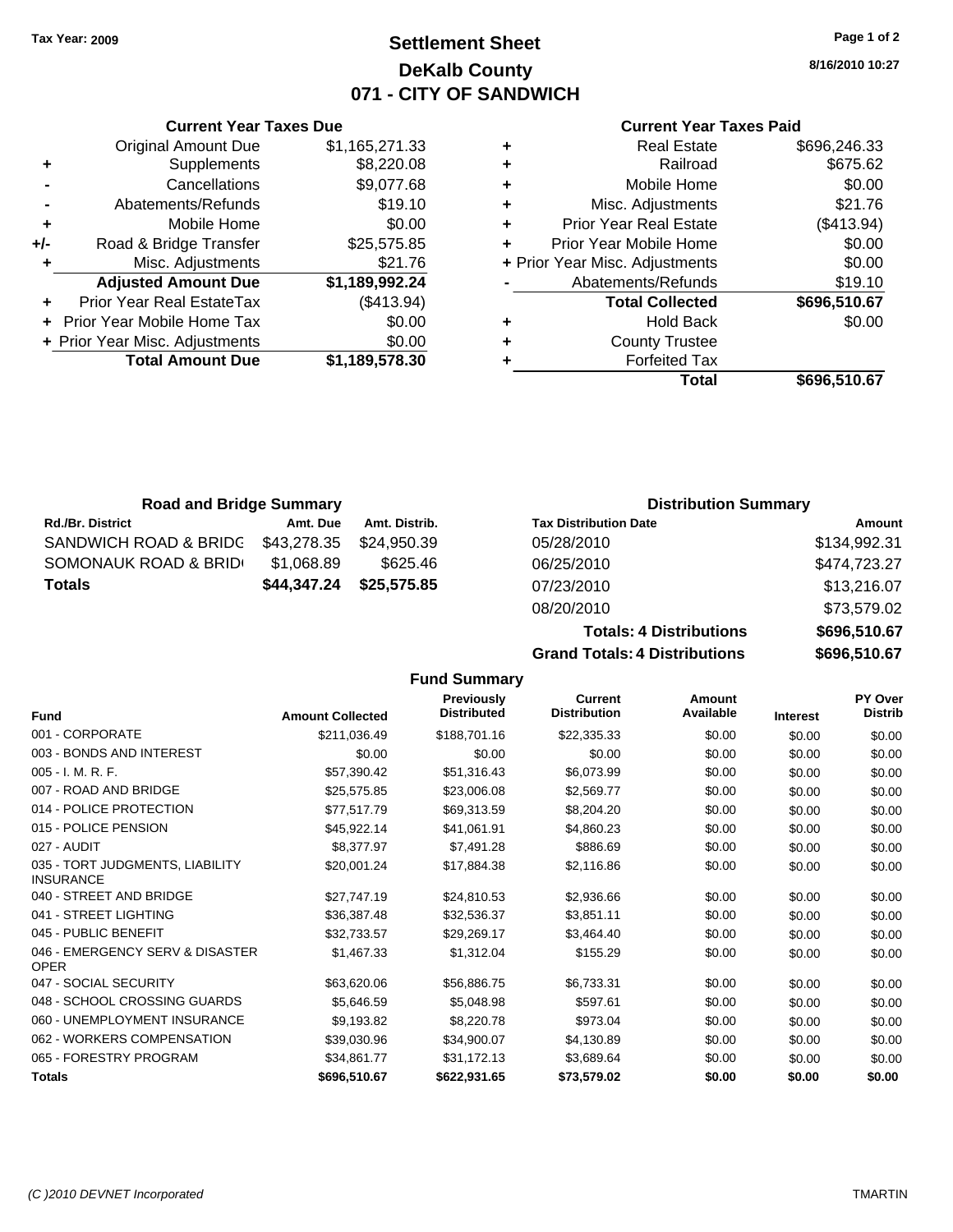### **Settlement Sheet Tax Year: 2009 Page 2 of 2 DeKalb County**

### **8/16/2010 10:27**

### **Miscellaneous Adjustment Detail**

### **Year Source Account Type Amount Adjustment Description**

**Totals \$21.76 1 entries**

2009 RE - Real Estate Back Tax Collected \$21.76 Talan/Fitzpatrick Redemption 19-27-451-010 by TBA

### **Abatement Detail**

#### **Year Source Account Type Amount Adjustment Description**

2009 RE - Real Estate \$9.90 19-26-433-024 2008 PTAB REFUND by TBA PTAB Decision 2009 RE - Real Estate \$8.58 19-27-427-012 2006 PTAB REFUND by TBA PTAB Decision

**Totals \$18.48 2 entries**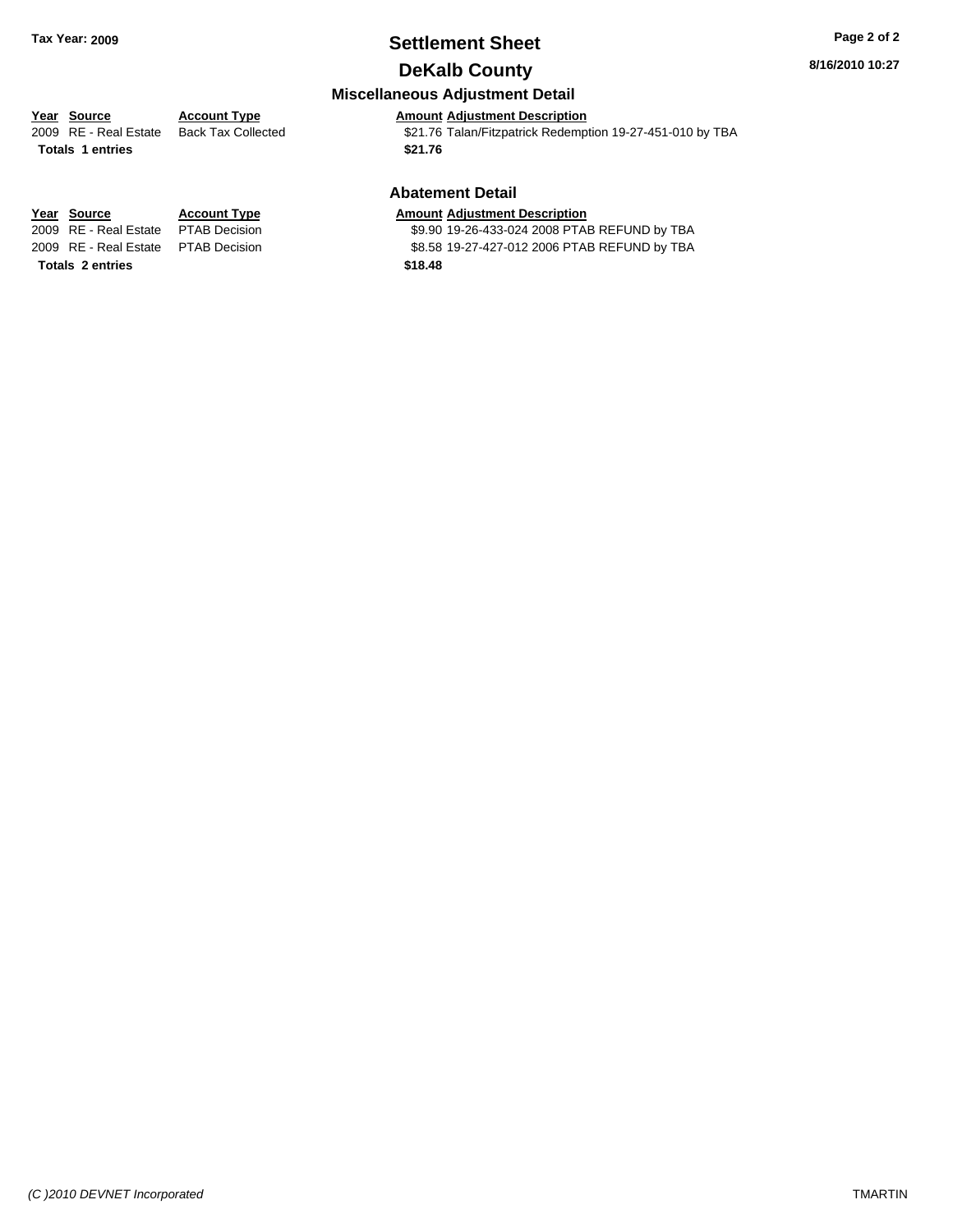### **Settlement Sheet Tax Year: 2009 Page 1 of 1 DeKalb County 072 - VILLAGE OF SHABBONA**

**8/16/2010 10:27**

#### **Current Year Taxes Paid**

|     | <b>Current Year Taxes Due</b>  |             |  |  |  |  |  |
|-----|--------------------------------|-------------|--|--|--|--|--|
|     | <b>Original Amount Due</b>     | \$83,342.18 |  |  |  |  |  |
| ٠   | Supplements                    | \$265.66    |  |  |  |  |  |
|     | Cancellations                  | \$542.80    |  |  |  |  |  |
|     | Abatements/Refunds             | \$0.00      |  |  |  |  |  |
| ٠   | Mobile Home                    | \$0.00      |  |  |  |  |  |
| +/- | Road & Bridge Transfer         | \$7,764.08  |  |  |  |  |  |
| ٠   | Misc. Adjustments              | \$57.65     |  |  |  |  |  |
|     | <b>Adjusted Amount Due</b>     | \$90,886.77 |  |  |  |  |  |
|     | Prior Year Real EstateTax      | \$0.00      |  |  |  |  |  |
|     | Prior Year Mobile Home Tax     | \$0.00      |  |  |  |  |  |
|     | + Prior Year Misc. Adjustments | \$0.00      |  |  |  |  |  |
|     | <b>Total Amount Due</b>        | \$90,886.77 |  |  |  |  |  |
|     |                                |             |  |  |  |  |  |

| ٠ | <b>Real Estate</b>             | \$55,379.82 |
|---|--------------------------------|-------------|
| ٠ | Railroad                       | \$468.24    |
| ٠ | Mobile Home                    | \$0.00      |
| ٠ | Misc. Adjustments              | \$57.65     |
| ٠ | <b>Prior Year Real Estate</b>  | \$0.00      |
| ٠ | Prior Year Mobile Home         | \$0.00      |
|   | + Prior Year Misc. Adjustments | \$0.00      |
|   | Abatements/Refunds             | \$0.00      |
|   | <b>Total Collected</b>         | \$55,905.71 |
| ٠ | <b>Hold Back</b>               | \$0.00      |
| ٠ | <b>County Trustee</b>          |             |
| ٠ | <b>Forfeited Tax</b>           |             |
|   | Total                          | \$55,905.71 |
|   |                                |             |

| <b>Road and Bridge Summary</b> |             |               | <b>Distribution Summary</b>  |             |  |
|--------------------------------|-------------|---------------|------------------------------|-------------|--|
| <b>Rd./Br. District</b>        | Amt. Due    | Amt. Distrib. | <b>Tax Distribution Date</b> | Amount      |  |
| SHABBONA ROAD & BRIDC          | \$13,503.92 | \$7.764.08    | 05/28/2010                   | \$10,916.48 |  |
| <b>Totals</b>                  | \$13,503.92 | \$7.764.08    | 06/25/2010                   | \$36,532.80 |  |
|                                |             |               | 07/23/2010                   | \$2,290.46  |  |

08/20/2010 \$6,165.97  $Totals: 4$ **Grand Totals: 4** 

| <b>Distributions</b> | \$55,905.71 |
|----------------------|-------------|
| <b>Distributions</b> | \$55,905.71 |

| <b>Fund</b>                  | <b>Amount Collected</b> | <b>Previously</b><br><b>Distributed</b> | Current<br><b>Distribution</b> | Amount<br>Available | <b>Interest</b> | <b>PY Over</b><br><b>Distrib</b> |
|------------------------------|-------------------------|-----------------------------------------|--------------------------------|---------------------|-----------------|----------------------------------|
| 001 - CORPORATE              | \$25,275.19             | \$22,397.51                             | \$2,877.68                     | \$0.00              | \$0.00          | \$0.00                           |
| $005 - I. M. R. F.$          | \$780.75                | \$691.86                                | \$88.89                        | \$0.00              | \$0.00          | \$0.00                           |
| 007 - ROAD AND BRIDGE        | \$7,764.08              | \$7,079.22                              | \$684.86                       | \$0.00              | \$0.00          | \$0.00                           |
| 014 - POLICE PROTECTION      | \$14,749.25             | \$13,069.99                             | \$1,679.26                     | \$0.00              | \$0.00          | \$0.00                           |
| 047 - SOCIAL SECURITY        | \$5,499.07              | \$4,872.98                              | \$626.09                       | \$0.00              | \$0.00          | \$0.00                           |
| 060 - UNEMPLOYMENT INSURANCE | \$560.46                | \$496.65                                | \$63.81                        | \$0.00              | \$0.00          | \$0.00                           |
| 062 - WORKERS COMPENSATION   | \$1,276.91              | \$1.131.53                              | \$145.38                       | \$0.00              | \$0.00          | \$0.00                           |
| <b>Totals</b>                | \$55,905.71             | \$49,739.74                             | \$6,165.97                     | \$0.00              | \$0.00          | \$0.00                           |

| Year Source             | <b>Account Type</b>                        | <b>Amount Adjustment Description</b> |
|-------------------------|--------------------------------------------|--------------------------------------|
|                         | 2009 RE - Real Estate Paymt In Lieu of Tax | \$57.65 Sequoya Apartments by TBA    |
| <b>Totals 1 entries</b> |                                            | \$57.65                              |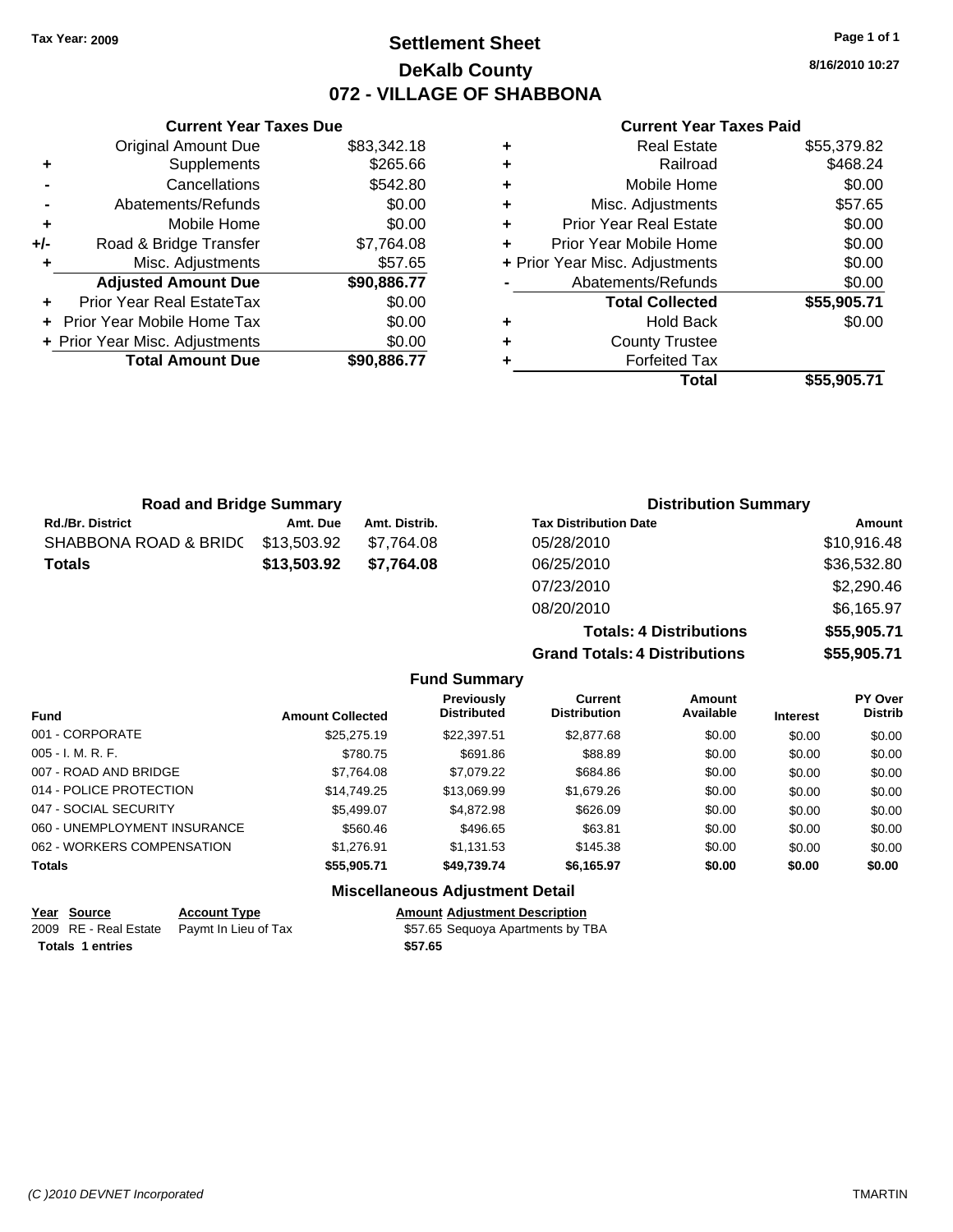### **Settlement Sheet Tax Year: 2009 Page 1 of 1 DeKalb County 073 - FLEWELLIN MEMORIAL LIBRARY**

**8/16/2010 10:27**

#### **Current Year Taxes Paid**

| <b>Current Year Taxes Due</b>               |             |  |  |  |  |
|---------------------------------------------|-------------|--|--|--|--|
| <b>Original Amount Due</b>                  | \$22,026.24 |  |  |  |  |
| Supplements                                 | \$51.06     |  |  |  |  |
| Cancellations                               | \$119.04    |  |  |  |  |
| Abatements/Refunds                          | \$0.00      |  |  |  |  |
| Mobile Home                                 | \$0.00      |  |  |  |  |
| \$0.00<br>Road & Bridge Transfer<br>+/-     |             |  |  |  |  |
| \$15.24<br>Misc. Adjustments                |             |  |  |  |  |
| <b>Adjusted Amount Due</b>                  | \$21,973.50 |  |  |  |  |
| Prior Year Real EstateTax                   | \$0.00      |  |  |  |  |
| \$0.00<br><b>Prior Year Mobile Home Tax</b> |             |  |  |  |  |
| \$0.00<br>+ Prior Year Misc. Adjustments    |             |  |  |  |  |
| <b>Total Amount Due</b>                     | \$21.973.50 |  |  |  |  |
|                                             |             |  |  |  |  |

| ٠ | <b>Real Estate</b>             | \$12,601.50 |
|---|--------------------------------|-------------|
| ٠ | Railroad                       | \$106.48    |
| ٠ | Mobile Home                    | \$0.00      |
| ٠ | Misc. Adjustments              | \$15.24     |
| ÷ | Prior Year Real Estate         | \$0.00      |
| ÷ | Prior Year Mobile Home         | \$0.00      |
|   | + Prior Year Misc. Adjustments | \$0.00      |
|   | Abatements/Refunds             | \$0.00      |
|   | <b>Total Collected</b>         | \$12,723.22 |
| ٠ | <b>Hold Back</b>               | \$0.00      |
| ٠ | <b>County Trustee</b>          |             |
| ٠ | <b>Forfeited Tax</b>           |             |
|   | Total                          | \$12,723.22 |
|   |                                |             |

|                 |                         |                                        | <b>Distribution Summary</b>           |                                |                 |                                  |
|-----------------|-------------------------|----------------------------------------|---------------------------------------|--------------------------------|-----------------|----------------------------------|
|                 |                         |                                        | <b>Tax Distribution Date</b>          |                                |                 | <b>Amount</b>                    |
|                 |                         |                                        | 05/28/2010                            |                                |                 | \$2,476.49                       |
|                 |                         |                                        | 06/25/2010                            |                                |                 | \$8,243.99                       |
|                 |                         |                                        | 07/23/2010                            |                                |                 | \$554.20                         |
|                 |                         |                                        | 08/20/2010                            |                                |                 | \$1,448.54                       |
|                 |                         |                                        |                                       | <b>Totals: 4 Distributions</b> |                 | \$12,723.22                      |
|                 |                         |                                        | <b>Grand Totals: 4 Distributions</b>  |                                |                 | \$12,723.22                      |
|                 |                         | <b>Fund Summary</b>                    |                                       |                                |                 |                                  |
| Fund            | <b>Amount Collected</b> | Previously<br><b>Distributed</b>       | <b>Current</b><br><b>Distribution</b> | <b>Amount</b><br>Available     | <b>Interest</b> | <b>PY Over</b><br><b>Distrib</b> |
| 001 - CORPORATE | \$12,723.22             | \$11,274.68                            | \$1,448.54                            | \$0.00                         | \$0.00          | \$0.00                           |
| Totals          | \$12,723.22             | \$11,274.68                            | \$1,448.54                            | \$0.00                         | \$0.00          | \$0.00                           |
|                 |                         | <b>Miscellaneous Adjustment Detail</b> |                                       |                                |                 |                                  |

| <u>Year Source</u>      | <b>Account Type</b>                        | <b>Amount Adjustment Description</b> |
|-------------------------|--------------------------------------------|--------------------------------------|
|                         | 2009 RE - Real Estate Pavmt In Lieu of Tax | \$15.24 Sequoya Apartments by TBA    |
| <b>Totals 1 entries</b> |                                            | \$15.24                              |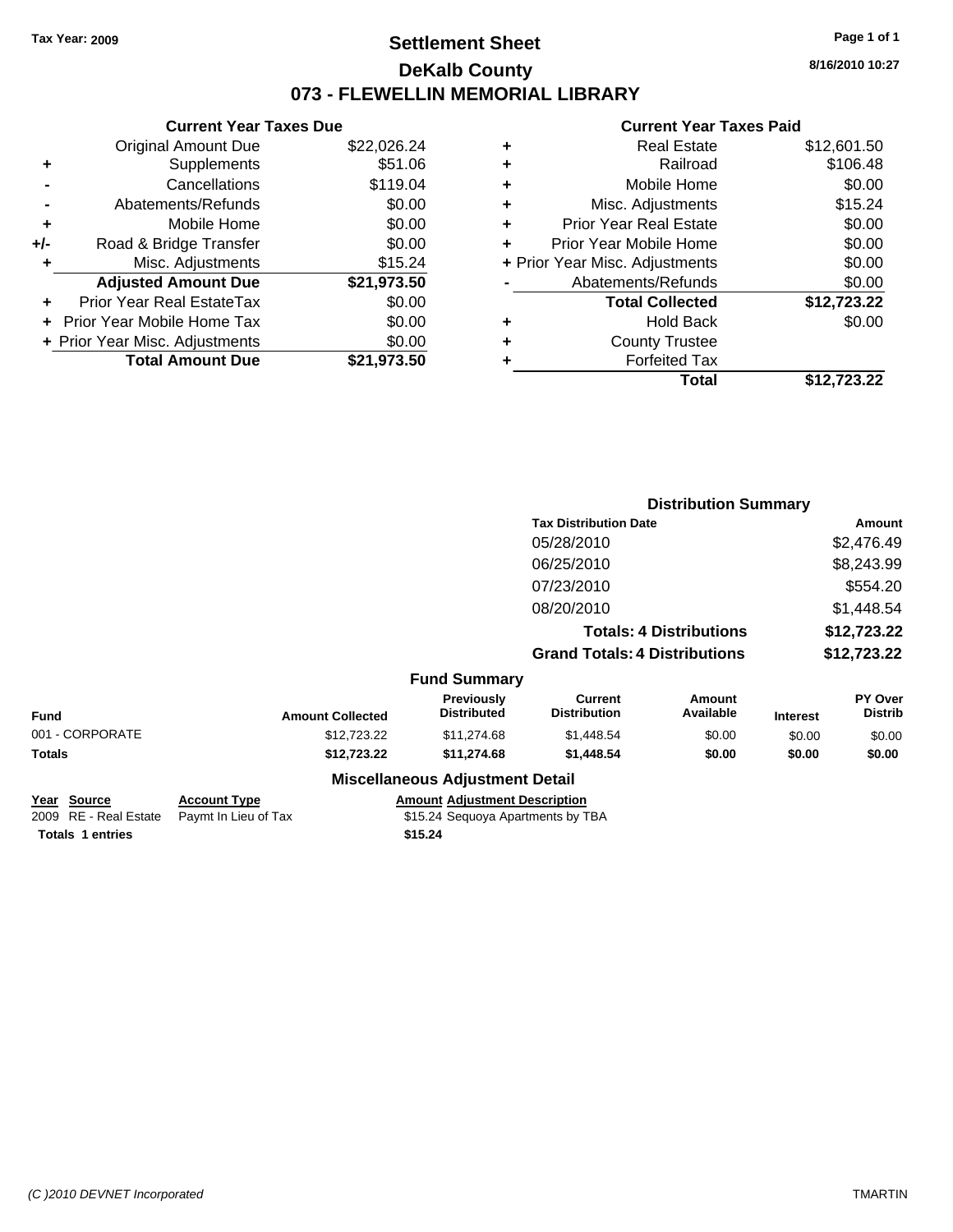### **Settlement Sheet Tax Year: 2009 Page 1 of 1 DeKalb County 074 - VILLAGE OF SOMONAUK**

**8/16/2010 10:27**

### **Current Year Taxes Paid**

| ٠                                  | \$234,091.10<br><b>Real Estate</b> |
|------------------------------------|------------------------------------|
| ٠                                  | \$879.54<br>Railroad               |
| Mobile Home<br>٠                   | \$0.00                             |
| Misc. Adjustments<br>٠             | \$2.89                             |
| <b>Prior Year Real Estate</b><br>÷ | (\$261.74)                         |
| Prior Year Mobile Home<br>÷        | \$0.00                             |
| + Prior Year Misc. Adjustments     | \$0.00                             |
| Abatements/Refunds                 | \$0.00                             |
| <b>Total Collected</b>             | \$234,711.79                       |
| ٠                                  | \$0.00<br><b>Hold Back</b>         |
| <b>County Trustee</b><br>÷         |                                    |
| <b>Forfeited Tax</b><br>٠          |                                    |
|                                    | Total<br>\$234.711.79              |

**Grand Totals: 4 Distributions \$234,711.79**

|     | <b>Current Year Taxes Due</b>  |              |
|-----|--------------------------------|--------------|
|     | Original Amount Due            | \$351,649.47 |
| ٠   | Supplements                    | \$958.64     |
|     | Cancellations                  | \$1,268.48   |
|     | Abatements/Refunds             | \$0.00       |
| ٠   | Mobile Home                    | \$0.00       |
| +/- | Road & Bridge Transfer         | \$30,009.60  |
|     | Misc. Adjustments              | \$2.89       |
|     | <b>Adjusted Amount Due</b>     | \$381,352.12 |
|     | Prior Year Real EstateTax      | (\$261.74)   |
|     | Prior Year Mobile Home Tax     | \$0.00       |
|     | + Prior Year Misc. Adjustments | \$0.00       |
|     | <b>Total Amount Due</b>        | \$381,090.38 |
|     |                                |              |

| <b>Road and Bridge Summary</b> |             |               | <b>Distribution Summary</b>    |              |  |
|--------------------------------|-------------|---------------|--------------------------------|--------------|--|
| <b>Rd./Br. District</b>        | Amt. Due    | Amt. Distrib. | <b>Tax Distribution Date</b>   | Amount       |  |
| SOMONAUK ROAD & BRID           | \$51,316.83 | \$30,009.60   | 05/28/2010                     | \$45,979.01  |  |
| <b>Totals</b>                  | \$51,316.83 | \$30,009.60   | 06/25/2010                     | \$161,652.43 |  |
|                                |             |               | 07/23/2010                     | \$5,596.46   |  |
|                                |             |               | 08/20/2010                     | \$21,483.89  |  |
|                                |             |               | <b>Totals: 4 Distributions</b> | \$234,711.79 |  |

|                                         |                         | <b>Fund Summary</b>              |                                       |                            |                 |                                  |
|-----------------------------------------|-------------------------|----------------------------------|---------------------------------------|----------------------------|-----------------|----------------------------------|
| <b>Fund</b>                             | <b>Amount Collected</b> | Previously<br><b>Distributed</b> | <b>Current</b><br><b>Distribution</b> | <b>Amount</b><br>Available | <b>Interest</b> | <b>PY Over</b><br><b>Distrib</b> |
| 001 - CORPORATE                         | \$54.075.55             | \$49,065.60                      | \$5,009.95                            | \$0.00                     | \$0.00          | \$0.00                           |
| 003 - BONDS AND INTEREST                | \$77,148.97             | \$70,001.34                      | \$7,147.63                            | \$0.00                     | \$0.00          | \$0.00                           |
| 007 - ROAD AND BRIDGE                   | \$30,009.60             | \$27,490.79                      | \$2.518.81                            | \$0.00                     | \$0.00          | \$0.00                           |
| 014 - POLICE PROTECTION                 | \$13,777.48             | \$12,501.04                      | \$1.276.44                            | \$0.00                     | \$0.00          | \$0.00                           |
| 025 - GARBAGE DISPOSAL                  | \$8,419.62              | \$7,639.56                       | \$780.06                              | \$0.00                     | \$0.00          | \$0.00                           |
| 027 - AUDIT                             | \$11,225.26             | \$10.185.27                      | \$1.039.99                            | \$0.00                     | \$0.00          | \$0.00                           |
| 035 - TORT JUDGEMENTS/LIABILITY<br>INS. | \$21,941.22             | \$19,908.43                      | \$2,032.79                            | \$0.00                     | \$0.00          | \$0.00                           |
| 047 - SOCIAL SECURITY                   | \$18,114.09             | \$16,435.87                      | \$1.678.22                            | \$0.00                     | \$0.00          | \$0.00                           |
| <b>Totals</b>                           | \$234.711.79            | \$213,227.90                     | \$21,483.89                           | \$0.00                     | \$0.00          | \$0.00                           |

| Year Source             | <b>Account Type</b> | <b>Amount Adiustment Description</b>           |
|-------------------------|---------------------|------------------------------------------------|
| 2009 RE - Real Estate   | Back Tax Collected  | \$2.89 Johnson Redemption 18-32-424-017 by TBA |
| <b>Totals 1 entries</b> |                     | \$2.89                                         |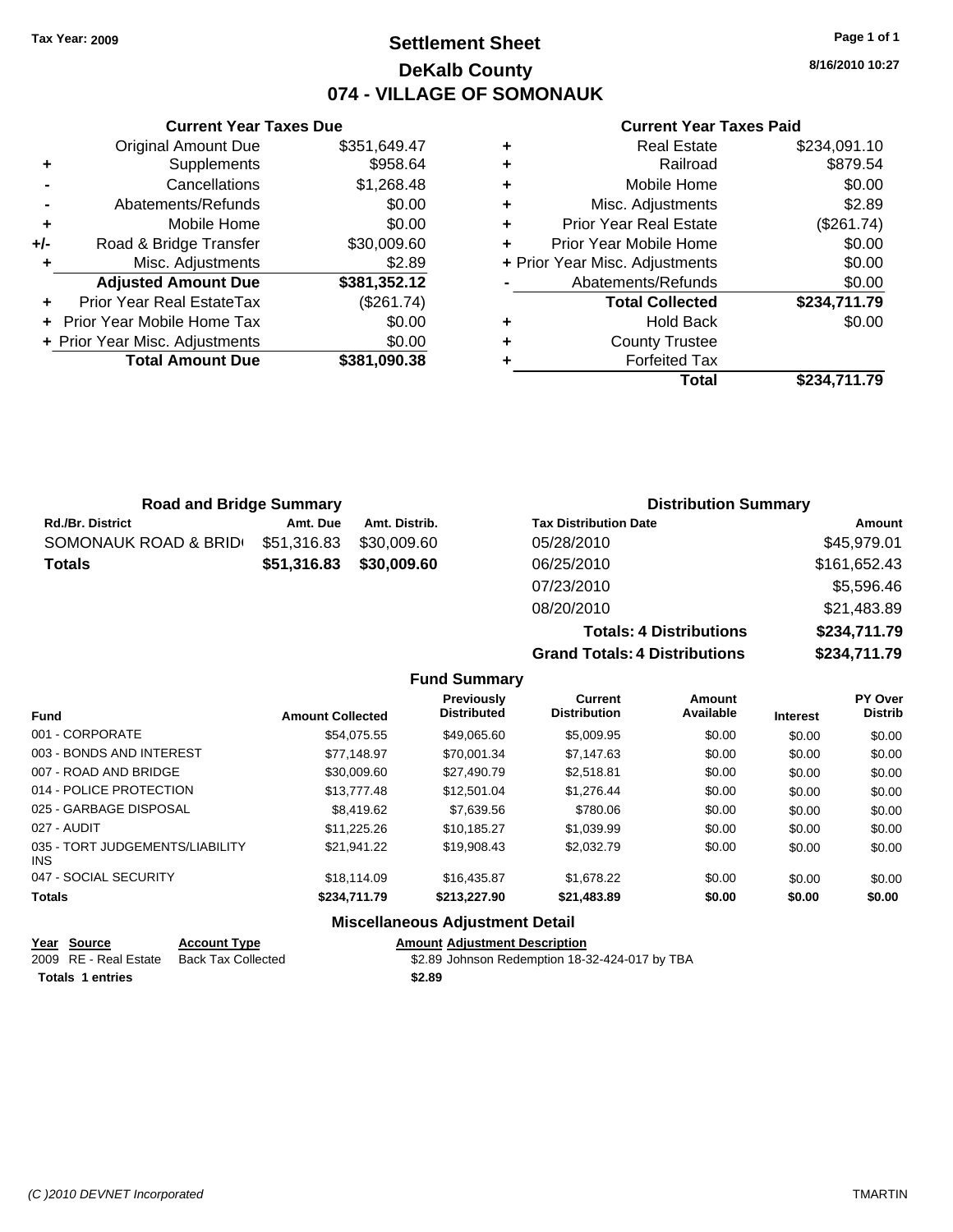## **Settlement Sheet Tax Year: 2009 Page 1 of 1 DeKalb County 075 - SOMONAUK LIBRARY**

**8/16/2010 10:27**

#### **Current Year Taxes Paid**

|     | OGNON, I GAI TAAGO DAG            |              |         |
|-----|-----------------------------------|--------------|---------|
|     | <b>Original Amount Due</b>        | \$142,762.89 | ٠       |
|     | Supplements                       | \$269.50     | ٠       |
|     | Cancellations                     | \$356.74     | ٠       |
|     | Abatements/Refunds                | \$0.00       | ٠       |
|     | Mobile Home                       | \$0.00       | ٠       |
| +/- | Road & Bridge Transfer            | \$0.00       | ٠       |
|     | Misc. Adjustments                 | \$0.89       | + Prior |
|     | <b>Adjusted Amount Due</b>        | \$142,676.54 |         |
|     | Prior Year Real EstateTax         | (\$70.41)    |         |
|     | <b>Prior Year Mobile Home Tax</b> | \$0.00       | ٠       |
|     | + Prior Year Misc. Adjustments    | \$0.00       | ٠       |
|     | <b>Total Amount Due</b>           | \$142,606.13 |         |
|     |                                   |              |         |

**Current Year Taxes Due**

| ٠ | <b>Real Estate</b>             | \$82,616.92 |
|---|--------------------------------|-------------|
| ٠ | Railroad                       | \$350.07    |
| ٠ | Mobile Home                    | \$0.00      |
| ٠ | Misc. Adjustments              | \$0.89      |
| ٠ | <b>Prior Year Real Estate</b>  | (\$70.41)   |
| ÷ | Prior Year Mobile Home         | \$0.00      |
|   | + Prior Year Misc. Adjustments | \$0.00      |
|   | Abatements/Refunds             | \$0.00      |
|   | <b>Total Collected</b>         | \$82,897.47 |
| ٠ | <b>Hold Back</b>               | \$0.00      |
|   |                                |             |
| ٠ | <b>County Trustee</b>          |             |
| ٠ | <b>Forfeited Tax</b>           |             |
|   | Total                          | \$82,897.47 |

### **Distribution Summary Tax Distribution Date Amount** 05/28/2010 \$15,687.69 06/25/2010 \$58,525.94 07/23/2010 \$1,653.63 08/20/2010 \$7,030.21 **Totals: 4 Distributions \$82,897.47 Grand Totals: 4 Distributions \$82,897.47**

#### **Fund Summary**

| <b>Fund</b>                            | <b>Amount Collected</b> | Previously<br><b>Distributed</b> | Current<br><b>Distribution</b> | Amount<br>Available | <b>Interest</b> | <b>PY Over</b><br><b>Distrib</b> |
|----------------------------------------|-------------------------|----------------------------------|--------------------------------|---------------------|-----------------|----------------------------------|
| 001 - CORPORATE                        | \$41,864.54             | \$38,314.17                      | \$3,550.37                     | \$0.00              | \$0.00          | \$0.00                           |
| 003 - BONDS AND INTEREST               | \$30,298.79             | \$27.729.27                      | \$2,569.52                     | \$0.00              | \$0.00          | \$0.00                           |
| 004 - OPERATIONS & MAINTENANCE         | \$5,581.99              | \$5,108.60                       | \$473.39                       | \$0.00              | \$0.00          | \$0.00                           |
| $005 - I. M. R. F.$                    | \$1,442.91              | \$1,320.54                       | \$122.37                       | \$0.00              | \$0.00          | \$0.00                           |
| 027 - AUDIT                            | \$387.96                | \$355.06                         | \$32.90                        | \$0.00              | \$0.00          | \$0.00                           |
| 035 - TORT JUDGEMENTS/LIABILITY<br>INS | \$1,992.78              | \$1,823.78                       | \$169.00                       | \$0.00              | \$0.00          | \$0.00                           |
| 047 - SOCIAL SECURITY                  | \$1,328.50              | \$1.215.84                       | \$112.66                       | \$0.00              | \$0.00          | \$0.00                           |
| <b>Totals</b>                          | \$82,897.47             | \$75,867.26                      | \$7,030.21                     | \$0.00              | \$0.00          | \$0.00                           |
|                                        |                         |                                  |                                |                     |                 |                                  |

| Year Source             | <b>Account Type</b>       | <b>Amount Adiustment Description</b>           |
|-------------------------|---------------------------|------------------------------------------------|
| 2009 RE - Real Estate   | <b>Back Tax Collected</b> | \$0.89 Johnson Redemption 18-32-424-017 by TBA |
| <b>Totals 1 entries</b> |                           | \$0.89                                         |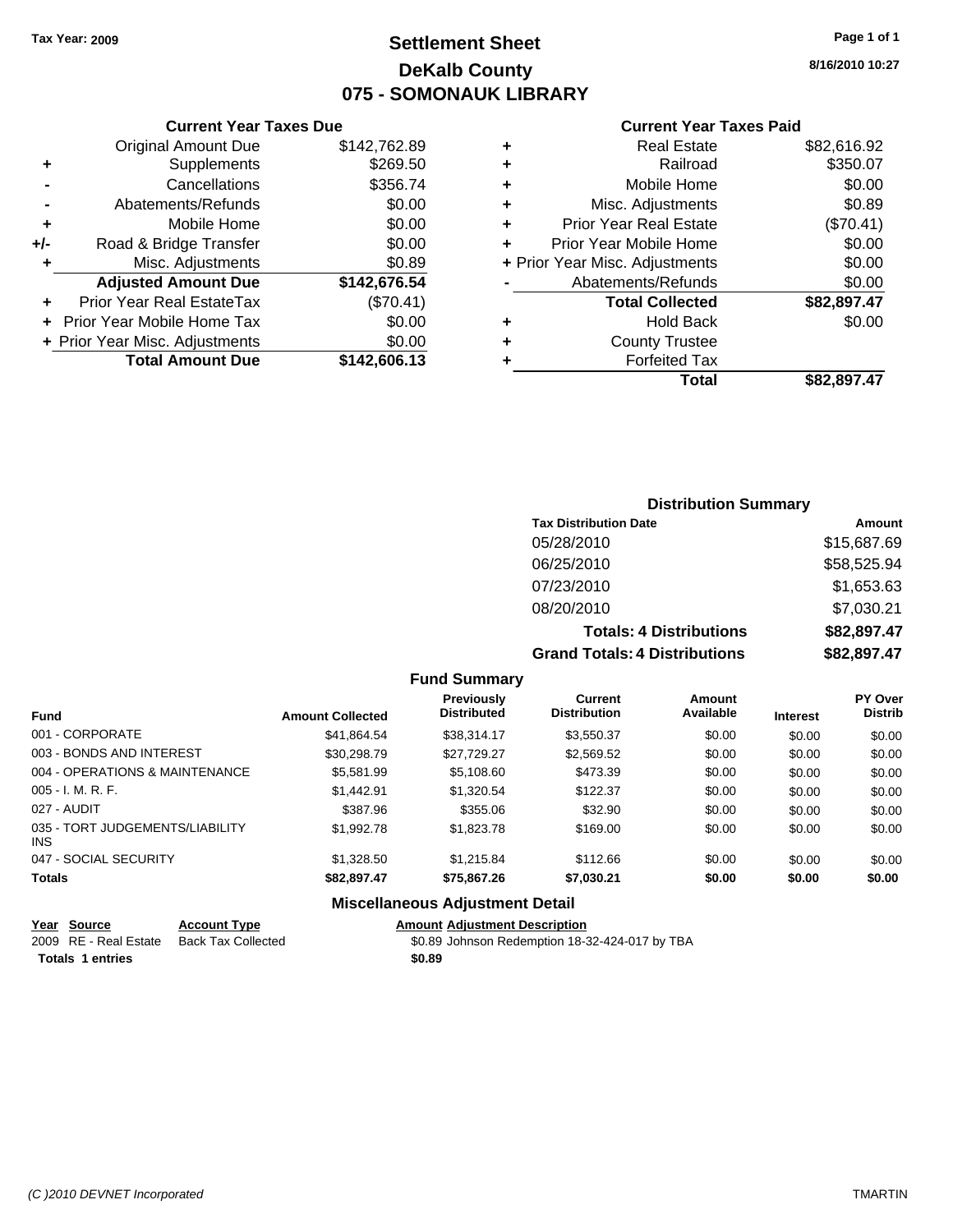### **Settlement Sheet Tax Year: 2009 Page 1 of 1 DeKalb County 076 - CITY OF SYCAMORE**

**8/16/2010 10:27**

### **Current Year Taxes Paid**

| ٠ | <b>Real Estate</b>             | \$1,505,941.60 |
|---|--------------------------------|----------------|
| ٠ | Railroad                       | \$0.00         |
| ٠ | Mobile Home                    | \$0.00         |
| ٠ | Misc. Adjustments              | \$601.45       |
| ٠ | <b>Prior Year Real Estate</b>  | \$56.69        |
| ÷ | Prior Year Mobile Home         | \$0.00         |
|   | + Prior Year Misc. Adjustments | \$0.00         |
|   | Abatements/Refunds             | \$0.00         |
|   | <b>Total Collected</b>         | \$1,506,599.74 |
| ٠ | <b>Hold Back</b>               | \$0.00         |
| ٠ | <b>County Trustee</b>          |                |
| ٠ | <b>Forfeited Tax</b>           |                |
|   | Total                          | \$1.506.599.74 |

| <b>Current Year Taxes Due</b>  |                |  |  |  |
|--------------------------------|----------------|--|--|--|
| Original Amount Due            | \$2,626,366.45 |  |  |  |
| Supplements                    | \$30,145.88    |  |  |  |
| Cancellations                  | \$33,540.29    |  |  |  |
| \$0.00<br>Abatements/Refunds   |                |  |  |  |
| Mobile Home                    | \$0.00         |  |  |  |
| Road & Bridge Transfer         | \$28,131.67    |  |  |  |
| Misc. Adjustments              | \$601.45       |  |  |  |
| <b>Adjusted Amount Due</b>     | \$2,651,705.16 |  |  |  |
| Prior Year Real EstateTax      | \$56.69        |  |  |  |
| Prior Year Mobile Home Tax     | \$0.00         |  |  |  |
| + Prior Year Misc. Adjustments | \$0.00         |  |  |  |
| <b>Total Amount Due</b>        | \$2,651,761.85 |  |  |  |
|                                |                |  |  |  |

| <b>Road and Bridge Summary</b>   |             |               |                              | <b>Distribution Summary</b> |  |  |
|----------------------------------|-------------|---------------|------------------------------|-----------------------------|--|--|
| <b>Rd./Br. District</b>          | Amt. Due    | Amt. Distrib. | <b>Tax Distribution Date</b> | Amount                      |  |  |
| <b>CORTLAND ROAD &amp; BRIDC</b> | \$14,341.55 | \$8,200.06    | 05/28/2010                   | \$282,350.39                |  |  |
| DEKALB ROAD & BRIDGE             | \$12,871.13 | \$7,288.13    | 06/25/2010                   | \$1,056,488.22              |  |  |
| SYCAMORE ROAD & BRID(            | \$22,371.73 | \$12,643.48   | 07/23/2010                   | \$23,496.17                 |  |  |
| <b>Totals</b>                    | \$49,584.41 | \$28,131.67   | 08/20/2010                   | \$144,264.96                |  |  |

|                     | <b>Totals: 4 Distributions</b>       | \$1,506,599.74 |  |  |
|---------------------|--------------------------------------|----------------|--|--|
|                     | <b>Grand Totals: 4 Distributions</b> | \$1,506,599.74 |  |  |
| <b>Fund Summary</b> |                                      |                |  |  |

| Totals: 4 Distributions | \$1,506,599.74 |
|-------------------------|----------------|
| Totals: 4 Distributions | \$1,506,599.74 |

| <b>Fund</b>                  | <b>Amount Collected</b> | Previously<br><b>Distributed</b> | <b>Current</b><br><b>Distribution</b> | Amount<br>Available | <b>Interest</b> | <b>PY Over</b><br>Distrib |
|------------------------------|-------------------------|----------------------------------|---------------------------------------|---------------------|-----------------|---------------------------|
| 001 - CORPORATE              | \$784.198.70            | \$709.130.04                     | \$75,068.66                           | \$0.00              | \$0.00          | \$0.00                    |
| 003 - BONDS AND INTEREST     | \$88,149.21             | \$79.711.00                      | \$8,438.21                            | \$0.00              | \$0.00          | \$0.00                    |
| $005 - I. M. R. F.$          | \$91.480.22             | \$82,723,14                      | \$8,757.08                            | \$0.00              | \$0.00          | \$0.00                    |
| 007 - ROAD AND BRIDGE        | \$28,131.67             | \$25.395.34                      | \$2,736.33                            | \$0.00              | \$0.00          | \$0.00                    |
| 013 - FIREFIGHTER'S PENSION  | \$236,225.19            | \$213.612.18                     | \$22,613.01                           | \$0.00              | \$0.00          | \$0.00                    |
| 015 - POLICE PENSION         | \$166,098.50            | \$150.198.47                     | \$15,900.03                           | \$0.00              | \$0.00          | \$0.00                    |
| 047 - SOCIAL SECURITY        | \$57.371.94             | \$51.879.93                      | \$5.492.01                            | \$0.00              | \$0.00          | \$0.00                    |
| 048 - SCHOOL CROSSING GUARDS | \$11.283.67             | \$10.203.52                      | \$1,080.15                            | \$0.00              | \$0.00          | \$0.00                    |
| 143 - MEDICARE               | \$43.660.64             | \$39.481.16                      | \$4,179.48                            | \$0.00              | \$0.00          | \$0.00                    |
| <b>Totals</b>                | \$1,506,599.74          | \$1,362,334.78                   | \$144,264.96                          | \$0.00              | \$0.00          | \$0.00                    |
|                              |                         |                                  |                                       |                     |                 |                           |

| <u>Year Source</u>      | <b>Account Type</b>                        | <b>Amount Adiustment Description</b>             |
|-------------------------|--------------------------------------------|--------------------------------------------------|
|                         | 2009 RE - Real Estate Paymt In Lieu of Tax | \$601.45 Housing Authority Sycamore Units by TBA |
| <b>Totals 1 entries</b> |                                            | \$601.45                                         |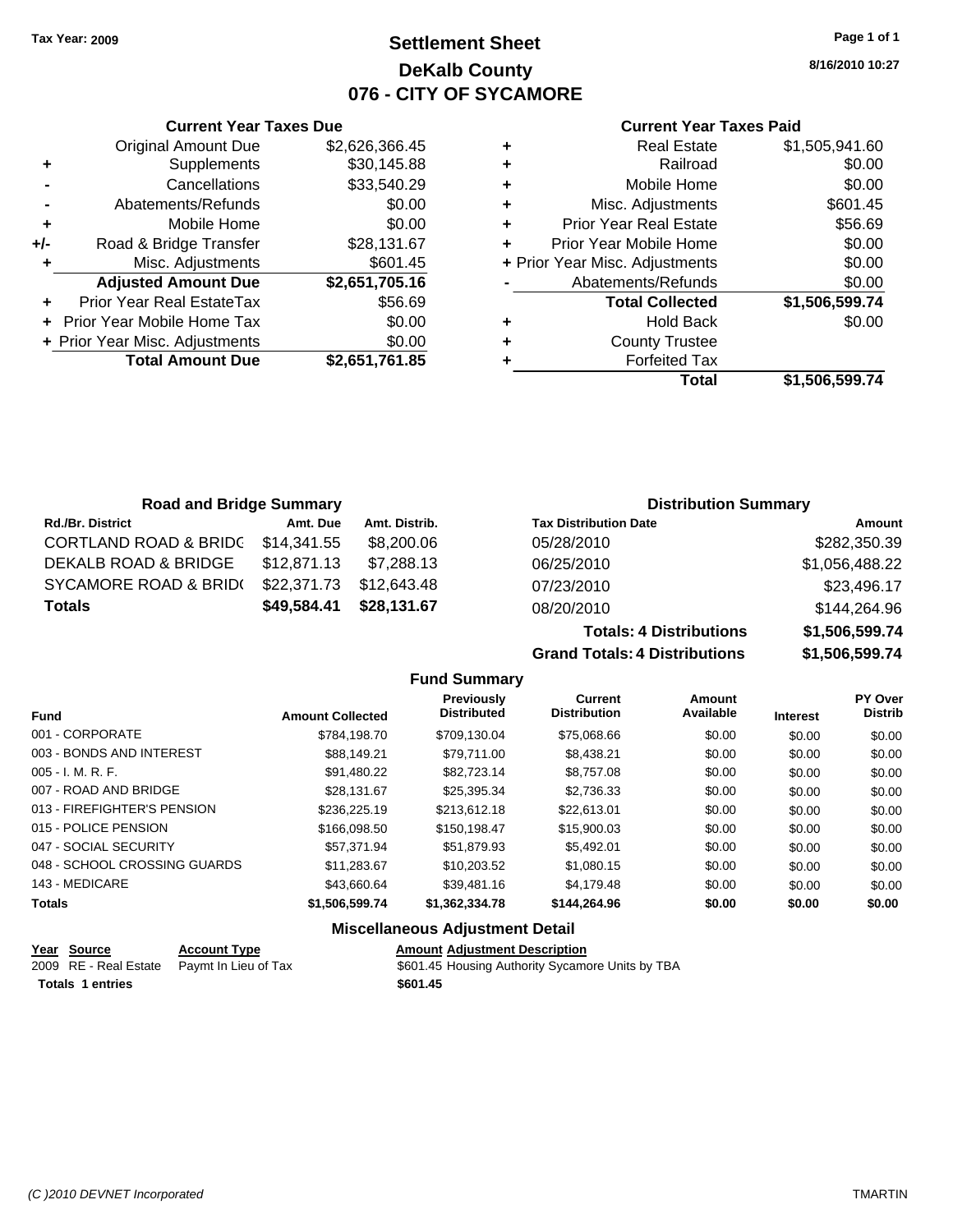# **Settlement Sheet Tax Year: 2009 Page 1 of 1 DeKalb County 077 - SYCAMORE LIBRARY**

**8/16/2010 10:27**

#### **Current Year Taxes Paid**

|   | Total                          | \$472.594.40 |
|---|--------------------------------|--------------|
|   | <b>Forfeited Tax</b>           |              |
|   | <b>County Trustee</b>          |              |
| ÷ | <b>Hold Back</b>               | \$0.00       |
|   | <b>Total Collected</b>         | \$472,594.40 |
|   | Abatements/Refunds             | \$0.00       |
|   | + Prior Year Misc. Adjustments | \$0.00       |
| ÷ | Prior Year Mobile Home         | \$0.00       |
| ٠ | <b>Prior Year Real Estate</b>  | \$0.00       |
| ٠ | Misc. Adjustments              | \$192.26     |
| ٠ | Mobile Home                    | \$0.00       |
| ٠ | Railroad                       | \$0.00       |
| ÷ | <b>Real Estate</b>             | \$472,402.14 |
|   |                                |              |

|     | <b>Current Year Taxes Due</b>  |              |
|-----|--------------------------------|--------------|
|     | <b>Original Amount Due</b>     | \$839,587.65 |
| ٠   | Supplements                    | \$9,262.88   |
|     | Cancellations                  | \$10,432.98  |
|     | Abatements/Refunds             | \$0.00       |
| ٠   | Mobile Home                    | \$0.00       |
| +/- | Road & Bridge Transfer         | \$0.00       |
| ٠   | Misc. Adjustments              | \$192.26     |
|     | <b>Adjusted Amount Due</b>     | \$838,609.81 |
|     | Prior Year Real EstateTax      | \$0.00       |
|     | Prior Year Mobile Home Tax     | \$0.00       |
|     | + Prior Year Misc. Adjustments | \$0.00       |
|     | <b>Total Amount Due</b>        | \$838,609.81 |

## **Distribution Summary**

| <b>Tax Distribution Date</b>         | Amount       |
|--------------------------------------|--------------|
| 05/28/2010                           | \$88,524.15  |
| 06/25/2010                           | \$331,440.92 |
| 07/23/2010                           | \$7,386.16   |
| 08/20/2010                           | \$45,243.17  |
| <b>Totals: 4 Distributions</b>       | \$472,594.40 |
| <b>Grand Totals: 4 Distributions</b> | \$472,594.40 |

#### **Fund Summary**

| <b>Amount Collected</b> | Previously<br><b>Distributed</b> | <b>Current</b><br><b>Distribution</b> | Amount<br>Available | <b>Interest</b> | <b>PY Over</b><br><b>Distrib</b> |
|-------------------------|----------------------------------|---------------------------------------|---------------------|-----------------|----------------------------------|
| \$28,322.10             | \$25,610.73                      | \$2.711.37                            | \$0.00              | \$0.00          | \$0.00                           |
| \$421.087.77            | \$380,775.51                     | \$40.312.26                           | \$0.00              | \$0.00          | \$0.00                           |
| \$1,497.65              | \$1.354.27                       | \$143.38                              | \$0.00              | \$0.00          | \$0.00                           |
| \$21.686.88             | \$19,610.72                      | \$2,076.16                            | \$0.00              | \$0.00          | \$0.00                           |
| \$472.594.40            | \$427.351.23                     | \$45.243.17                           | \$0.00              | \$0.00          | \$0.00                           |
|                         |                                  |                                       |                     |                 |                                  |

#### **Miscellaneous Adjustment Detail**

| Year Source             | <b>Account Type</b>                        | <b>Amount Adiustment Description</b>             |
|-------------------------|--------------------------------------------|--------------------------------------------------|
|                         | 2009 RE - Real Estate Paymt In Lieu of Tax | \$192.26 Housing Authority Sycamore Units by TBA |
| <b>Totals 1 entries</b> |                                            | \$192.26                                         |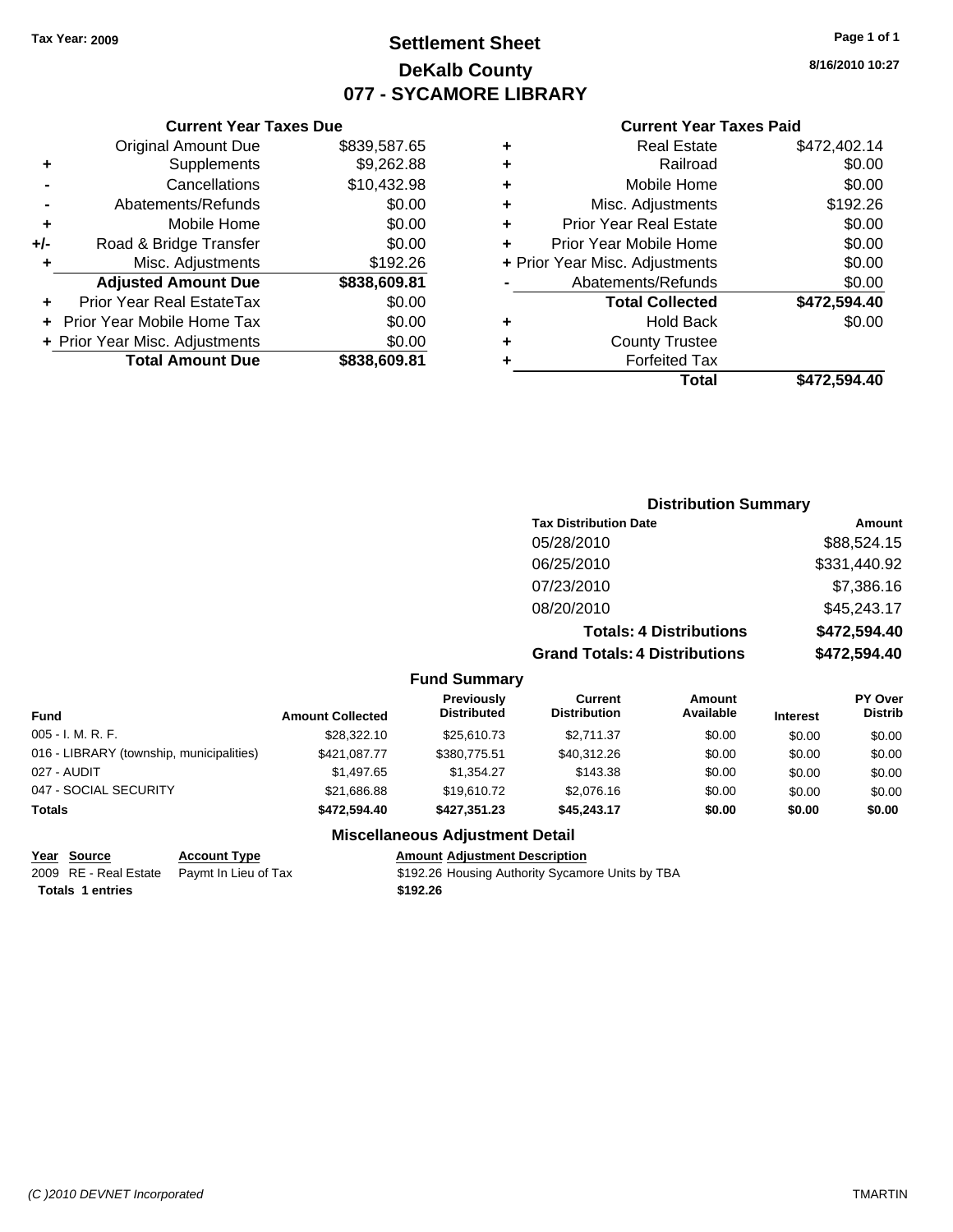# **Settlement Sheet Tax Year: 2009 Page 1 of 1 DeKalb County 078 - VILLAGE OF WATERMAN**

**8/16/2010 10:27**

#### **Current Year Taxes Paid**

|           |   | Total                          | \$112,768.17 |
|-----------|---|--------------------------------|--------------|
| 78,317.14 |   | <b>Forfeited Tax</b>           |              |
| \$0.00    | ٠ | <b>County Trustee</b>          |              |
| \$0.00    | ٠ | <b>Hold Back</b>               | \$0.00       |
| \$0.00    |   | <b>Total Collected</b>         | \$112,768.17 |
| 78,317.14 |   | Abatements/Refunds             | \$0.00       |
| \$51.58   |   | + Prior Year Misc. Adjustments | \$0.00       |
| 22,361.99 | ÷ | Prior Year Mobile Home         | \$0.00       |
| \$0.00    | ÷ | <b>Prior Year Real Estate</b>  | \$0.00       |
| \$0.00    | ٠ | Misc. Adjustments              | \$51.58      |
| \$179.67  | ٠ | Mobile Home                    | \$0.00       |
| \$102.67  | ٠ | Railroad                       | \$333.41     |
| 55,980.57 | ÷ | <b>Real Estate</b>             | \$112,383.18 |
|           |   |                                |              |

|       | <b>Current Year Taxes Due</b>  |              |
|-------|--------------------------------|--------------|
|       | <b>Original Amount Due</b>     | \$155,980.57 |
| ٠     | Supplements                    | \$102.67     |
|       | Cancellations                  | \$179.67     |
|       | Abatements/Refunds             | \$0.00       |
| ٠     | Mobile Home                    | \$0.00       |
| $+/-$ | Road & Bridge Transfer         | \$22,361.99  |
|       | Misc. Adjustments              | \$51.58      |
|       | <b>Adjusted Amount Due</b>     | \$178,317.14 |
|       | Prior Year Real EstateTax      | \$0.00       |
|       | Prior Year Mobile Home Tax     | \$0.00       |
|       | + Prior Year Misc. Adjustments | \$0.00       |
|       | <b>Total Amount Due</b>        | \$178.317.14 |
|       |                                |              |

| <b>Road and Bridge Summary</b>   |             |               | <b>Distribution Summary</b>    |              |  |
|----------------------------------|-------------|---------------|--------------------------------|--------------|--|
| <b>Rd./Br. District</b>          | Amt. Due    | Amt. Distrib. | <b>Tax Distribution Date</b>   | Amount       |  |
| <b>CLINTON ROAD &amp; BRIDGE</b> | \$38,436.18 | \$22.361.99   | 05/28/2010                     | \$20,198.84  |  |
| <b>Totals</b>                    | \$38,436.18 | \$22,361.99   | 06/25/2010                     | \$77,968.52  |  |
|                                  |             |               | 07/23/2010                     | \$4,059.69   |  |
|                                  |             |               | 08/20/2010                     | \$10,541.12  |  |
|                                  |             |               | <b>Totals: 4 Distributions</b> | \$112,768.17 |  |

**Grand Totals: 4 Distributions \$112,768.17**

|                         | Grand Totals: 4 Distributions |                                         |                                |                     |                 | 3112,708.17                      |  |
|-------------------------|-------------------------------|-----------------------------------------|--------------------------------|---------------------|-----------------|----------------------------------|--|
|                         |                               | <b>Fund Summary</b>                     |                                |                     |                 |                                  |  |
| Fund                    | <b>Amount Collected</b>       | <b>Previously</b><br><b>Distributed</b> | Current<br><b>Distribution</b> | Amount<br>Available | <b>Interest</b> | <b>PY Over</b><br><b>Distrib</b> |  |
| 001 - CORPORATE         | \$50.171.47                   | \$45,387,73                             | \$4.783.74                     | \$0.00              | \$0.00          | \$0.00                           |  |
| 007 - ROAD AND BRIDGE   | \$22,361.99                   | \$20,440.88                             | \$1.921.11                     | \$0.00              | \$0.00          | \$0.00                           |  |
| 014 - POLICE PROTECTION | \$14,863,23                   | \$13,446.06                             | \$1,417.17                     | \$0.00              | \$0.00          | \$0.00                           |  |

| <b>Totals</b>                           | \$112,768.17 | \$102,227.05 | \$10,541.12 | \$0.00 | \$0.00 | \$0.00 |
|-----------------------------------------|--------------|--------------|-------------|--------|--------|--------|
| 073 - CHLORINATION OF SEWAGE            | \$213.53     | \$193.17     | \$20.36     | \$0.00 | \$0.00 | \$0.00 |
| 047 - SOCIAL SECURITY                   | \$1,468.65   | \$1,328,62   | \$140.03    | \$0.00 | \$0.00 | \$0.00 |
| 035 - TORT JUDGEMENTS/LIABILITY<br>INS. | \$16.118.33  | \$14.581.49  | \$1,536.84  | \$0.00 | \$0.00 | \$0.00 |
| 027 - AUDIT                             | \$7,570.97   | \$6,849.10   | \$721.87    | \$0.00 | \$0.00 | \$0.00 |
| 014 - POLICE PROTECTION                 | \$14,863.23  | \$13,446.06  | \$1,417.17  | \$0.00 | \$0.00 | \$0.00 |
| 007 - ROAD AND BRIDGE                   | \$22,361.99  | \$20,440.88  | \$1,921.11  | \$0.00 | \$0.00 | \$0.00 |
| 001 - CORPORATE                         | \$50,171.47  | \$45,387.73  | \$4,783.74  | \$0.00 | \$0.00 | \$0.00 |
|                                         |              |              |             |        |        |        |

#### **Miscellaneous Adjustment Detail**

| Year Source           | <b>Account Type</b> | <b>Amount Adiustment Description</b>           |
|-----------------------|---------------------|------------------------------------------------|
| 2009 RE - Real Estate | Back Tax Collected  | \$51.58 McCord Redemption 14-15-351-002 by TBA |
| Totals 1 entries      |                     | \$51.58                                        |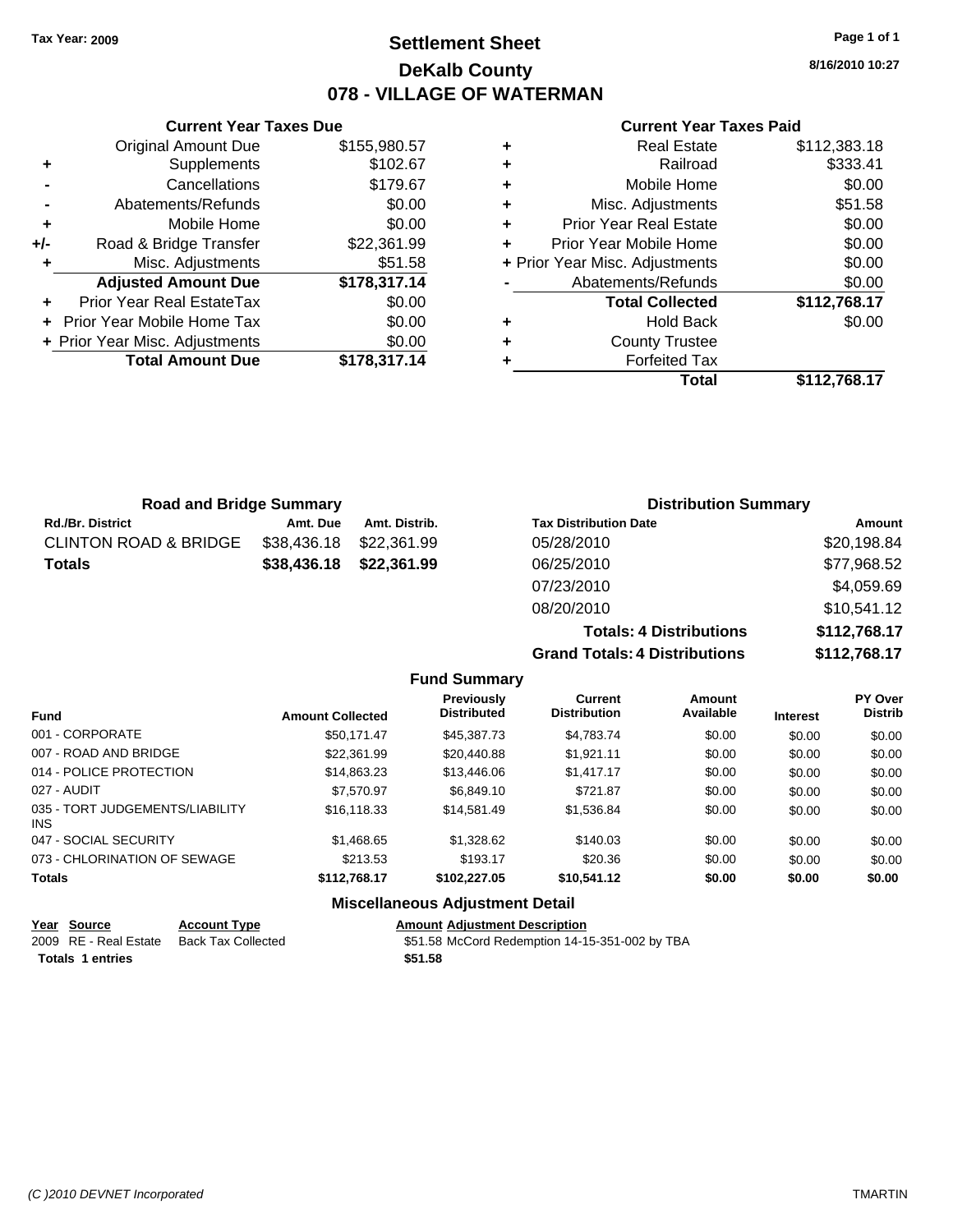# **Settlement Sheet Tax Year: 2009 Page 1 of 1 DeKalb County 079 - HINCKLEY SPEC SERV #1**

**8/16/2010 10:27**

| \$1,400.05 |
|------------|
| \$0.00     |
| \$0.00     |
| \$0.00     |
| \$0.00     |
| \$0.00     |
| \$0.00     |
| \$1,400.05 |
| \$0.00     |
| \$0.00     |
| \$0.00     |
| \$1.400.05 |
|            |

|   | Real Estate                    | \$722.49 |
|---|--------------------------------|----------|
| ٠ | Railroad                       | \$0.00   |
| ٠ | Mobile Home                    | \$0.00   |
| ٠ | Misc. Adjustments              | \$0.00   |
| ٠ | <b>Prior Year Real Estate</b>  | \$0.00   |
| ٠ | Prior Year Mobile Home         | \$0.00   |
|   | + Prior Year Misc. Adjustments | \$0.00   |
|   | Abatements/Refunds             | \$0.00   |
|   | <b>Total Collected</b>         | \$722.49 |
| ٠ | <b>Hold Back</b>               | \$0.00   |
|   | <b>County Trustee</b>          |          |
|   | <b>Forfeited Tax</b>           |          |
|   | Total                          | \$722.49 |
|   |                                |          |

|                            | <b>Distribution Summary</b> |                                  |                                       |                     |                 |                           |
|----------------------------|-----------------------------|----------------------------------|---------------------------------------|---------------------|-----------------|---------------------------|
|                            |                             |                                  | <b>Tax Distribution Date</b>          |                     |                 | Amount                    |
|                            |                             |                                  | 05/28/2010                            |                     |                 | \$45.50                   |
|                            |                             |                                  | 06/25/2010                            |                     |                 | \$654.54                  |
|                            |                             |                                  | 08/20/2010                            |                     |                 | \$22.45                   |
|                            |                             |                                  | <b>Totals: 3 Distributions</b>        |                     |                 | \$722.49                  |
|                            |                             |                                  | <b>Grand Totals: 3 Distributions</b>  |                     |                 | \$722.49                  |
|                            |                             | <b>Fund Summary</b>              |                                       |                     |                 |                           |
| Fund                       | <b>Amount Collected</b>     | Previously<br><b>Distributed</b> | <b>Current</b><br><b>Distribution</b> | Amount<br>Available | <b>Interest</b> | PY Over<br><b>Distrib</b> |
| 023 - SPECIAL SERVICE AREA | \$722.49                    | \$700.04                         | \$22.45                               | \$0.00              | \$0.00          | \$0.00                    |
| Totals                     | \$722.49                    | \$700.04                         | \$22.45                               | \$0.00              | \$0.00          | \$0.00                    |
|                            |                             |                                  |                                       |                     |                 |                           |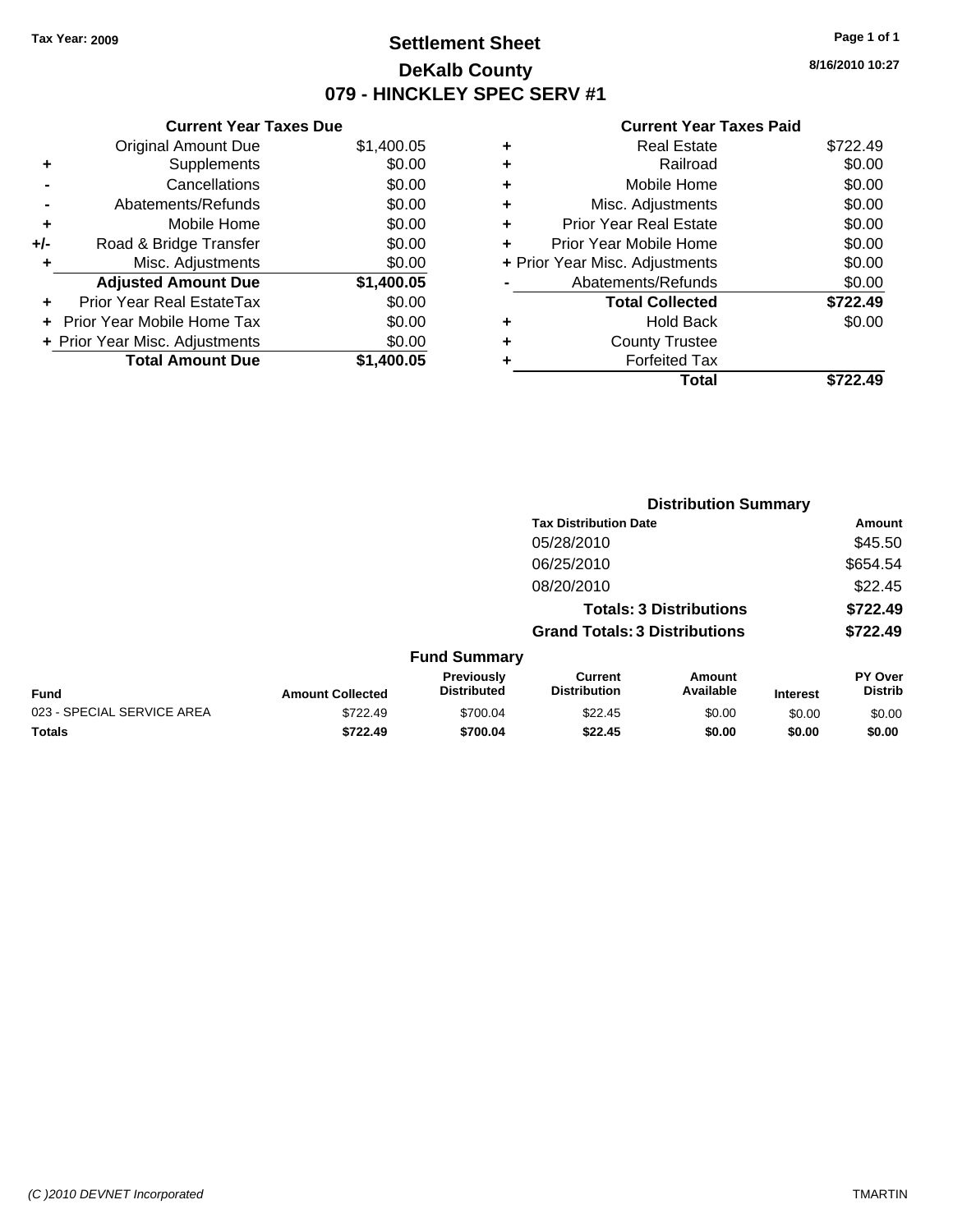# **Settlement Sheet Tax Year: 2009 Page 1 of 1 DeKalb County 085 - BURLINGTON FIRE**

**8/16/2010 10:27**

|     | <b>Current Year Taxes Due</b>  |            |      |
|-----|--------------------------------|------------|------|
|     | <b>Original Amount Due</b>     | \$7,185.86 |      |
|     | <b>Supplements</b>             | \$0.00     |      |
|     | Cancellations                  | \$0.00     |      |
|     | Abatements/Refunds             | \$0.00     | ٠    |
|     | Mobile Home                    | \$0.00     | ٠    |
| +/- | Road & Bridge Transfer         | \$0.00     |      |
|     | Misc. Adjustments              | \$0.00     | + Pi |
|     | <b>Adjusted Amount Due</b>     | \$7,185.86 |      |
|     | Prior Year Real EstateTax      | \$0.00     |      |
|     | Prior Year Mobile Home Tax     | \$0.00     |      |
|     | + Prior Year Misc. Adjustments | \$0.00     |      |
|     | <b>Total Amount Due</b>        | \$7,185.86 |      |
|     |                                |            |      |

| ٠ | <b>Real Estate</b>             | \$4,024.87 |
|---|--------------------------------|------------|
| ٠ | Railroad                       | \$131.82   |
| ٠ | Mobile Home                    | \$0.00     |
| ٠ | Misc. Adjustments              | \$0.00     |
| ÷ | <b>Prior Year Real Estate</b>  | \$0.00     |
| ٠ | Prior Year Mobile Home         | \$0.00     |
|   | + Prior Year Misc. Adjustments | \$0.00     |
|   | Abatements/Refunds             | \$0.00     |
|   | <b>Total Collected</b>         | \$4,156.69 |
| ٠ | <b>Hold Back</b>               | \$0.00     |
| ٠ | <b>County Trustee</b>          |            |
|   | <b>Forfeited Tax</b>           |            |
|   | Total                          | \$4,156.69 |

|                 |                         |                                         | <b>Distribution Summary</b>          |                                |                 |                                  |
|-----------------|-------------------------|-----------------------------------------|--------------------------------------|--------------------------------|-----------------|----------------------------------|
|                 |                         |                                         | <b>Tax Distribution Date</b>         |                                |                 | Amount                           |
|                 |                         |                                         | 05/28/2010                           |                                |                 | \$681.84                         |
|                 |                         |                                         | 06/25/2010                           |                                |                 | \$2,929.20                       |
|                 |                         |                                         | 08/20/2010                           |                                |                 | \$545.65                         |
|                 |                         |                                         |                                      | <b>Totals: 3 Distributions</b> |                 | \$4,156.69                       |
|                 |                         |                                         | <b>Grand Totals: 3 Distributions</b> |                                |                 | \$4,156.69                       |
|                 |                         | <b>Fund Summary</b>                     |                                      |                                |                 |                                  |
| <b>Fund</b>     | <b>Amount Collected</b> | <b>Previously</b><br><b>Distributed</b> | Current<br><b>Distribution</b>       | <b>Amount</b><br>Available     | <b>Interest</b> | <b>PY Over</b><br><b>Distrib</b> |
| 001 - CORPORATE | \$2,667.98              | \$2,317.75                              | \$350.23                             | \$0.00                         | \$0.00          | \$0.00                           |
| 064 - AMBULANCE | \$1,488.71              | \$1,293.29                              | \$195.42                             | \$0.00                         | \$0.00          | \$0.00                           |
| Totals          | \$4,156.69              | \$3,611.04                              | \$545.65                             | \$0.00                         | \$0.00          | \$0.00                           |
|                 |                         |                                         |                                      |                                |                 |                                  |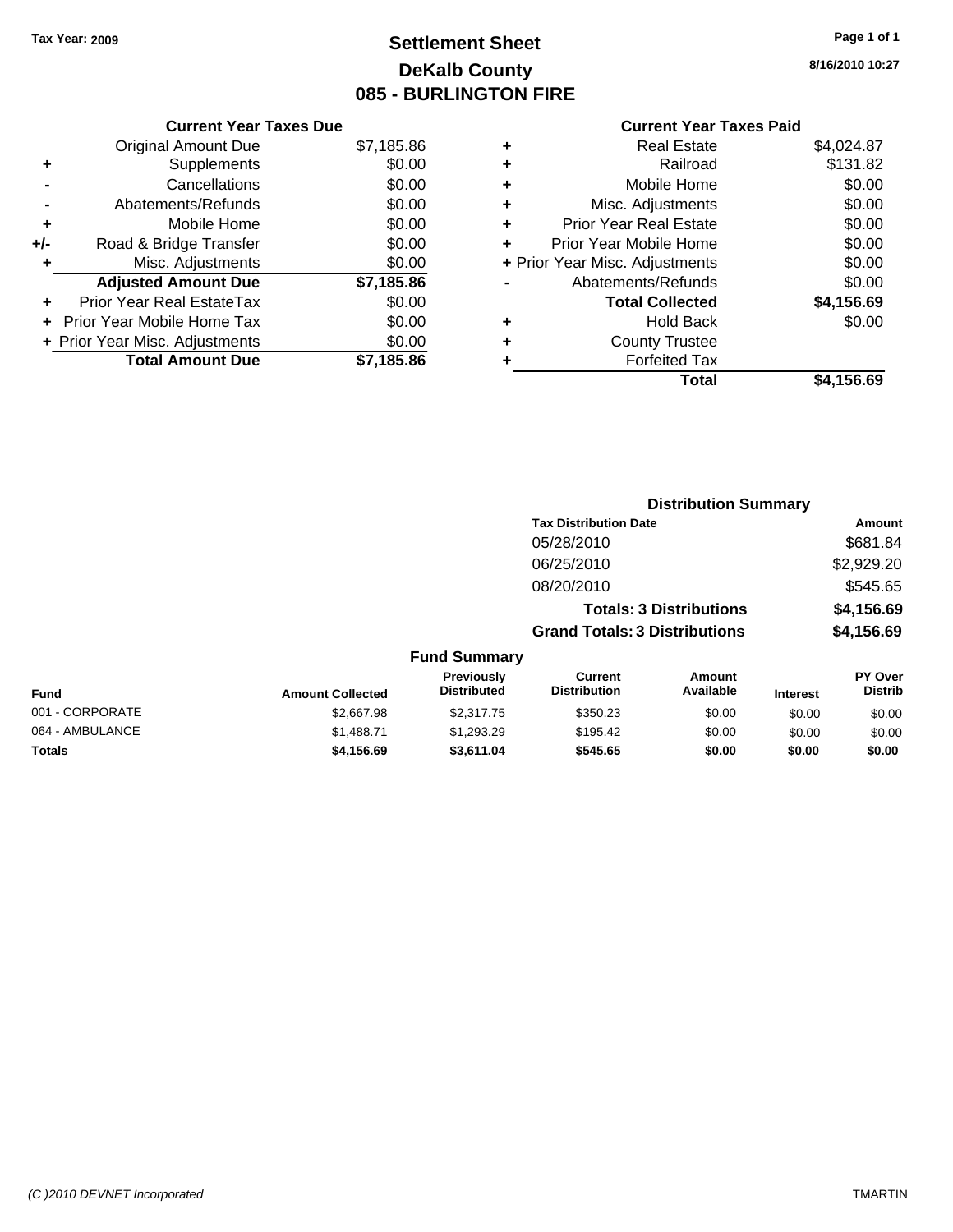# **Settlement Sheet Tax Year: 2009 Page 1 of 1 DeKalb County 086 - CORTLAND FIRE**

#### **8/16/2010 10:27**

#### **Current Year Taxes Paid**

|   | Total                          | \$240.731.19 |
|---|--------------------------------|--------------|
|   | <b>Forfeited Tax</b>           |              |
| ٠ | <b>County Trustee</b>          |              |
| ٠ | <b>Hold Back</b>               | \$0.00       |
|   | <b>Total Collected</b>         | \$240,731.19 |
|   | Abatements/Refunds             | \$0.00       |
|   | + Prior Year Misc. Adjustments | \$0.00       |
| ÷ | Prior Year Mobile Home         | \$0.00       |
| ٠ | <b>Prior Year Real Estate</b>  | (\$138.74)   |
| ٠ | Misc. Adjustments              | \$4,347.06   |
| ÷ | Mobile Home                    | \$0.00       |
| ٠ | Railroad                       | \$597.36     |
| ÷ | <b>Real Estate</b>             | \$235,925.51 |

**Distribution Summary**

|     | <b>Current Year Taxes Due</b>     |              |
|-----|-----------------------------------|--------------|
|     | <b>Original Amount Due</b>        | \$407,697.03 |
| ٠   | Supplements                       | \$2,902.88   |
|     | Cancellations                     | \$3,039.90   |
|     | Abatements/Refunds                | \$0.00       |
| ٠   | Mobile Home                       | \$0.00       |
| +/- | Road & Bridge Transfer            | \$0.00       |
| ٠   | Misc. Adjustments                 | \$4,347.06   |
|     | <b>Adjusted Amount Due</b>        | \$411,907.07 |
|     | Prior Year Real EstateTax         | (\$138.74)   |
|     | <b>Prior Year Mobile Home Tax</b> | \$0.00       |
|     | + Prior Year Misc. Adjustments    | \$0.00       |
|     | <b>Total Amount Due</b>           | \$411,768.33 |

|                 |                         |                                  | <b>Tax Distribution Date</b>          |                                |                 | Amount                    |
|-----------------|-------------------------|----------------------------------|---------------------------------------|--------------------------------|-----------------|---------------------------|
|                 |                         |                                  | 05/28/2010                            |                                |                 | \$48,887.12               |
|                 |                         |                                  | 06/25/2010                            |                                |                 | \$161,231.28              |
|                 |                         |                                  | 07/23/2010                            |                                |                 | \$3,043.15                |
|                 |                         |                                  | 08/20/2010                            |                                |                 | \$27,569.64               |
|                 |                         |                                  |                                       | <b>Totals: 4 Distributions</b> |                 | \$240,731.19              |
|                 |                         |                                  | <b>Grand Totals: 4 Distributions</b>  |                                |                 | \$240,731.19              |
|                 |                         | <b>Fund Summary</b>              |                                       |                                |                 |                           |
| Fund            | <b>Amount Collected</b> | Previously<br><b>Distributed</b> | <b>Current</b><br><b>Distribution</b> | <b>Amount</b><br>Available     | <b>Interest</b> | PY Over<br><b>Distrib</b> |
| 001 - CORPORATE | \$89.867.35             | \$79.575.34                      | \$10.292.01                           | \$0.00                         | \$0.00          | \$0.00                    |
| 064 - AMBULANCE | \$150,863.84            | \$133,586.21                     | \$17,277.63                           | \$0.00                         | \$0.00          | \$0.00                    |
| Totals          | \$240,731.19            | \$213,161.55                     | \$27,569.64                           | \$0.00                         | \$0.00          | \$0.00                    |
|                 |                         |                                  |                                       |                                |                 |                           |

#### **Miscellaneous Adjustment Detail**

#### **Year Source Account Type Amount Adjustment Description**<br>2009 RE - Real Estate Back Tax Collected **Account S4,339.38** Eagle Home Nature's Cros \$4,339.38 Eagle Home Nature's Crossing Redemption 58 Parcels by TBA 2009 RE - Real Estate Back Tax Collected \$4.32 Montabano Builders Redemption 09-33-128-003 by TBA 2009 RE - Real Estate Back Tax Collected \$1.43 Montalbano Builders Redemption 09-28-352-001 by TBA 2009 RE - Real Estate Back Tax Collected \$0.94 Montalbano Builders Redemption 09-28-351-016 by TBA 2009 RE - Real Estate Back Tax Collected \$0.99 Montalbano Builders Redemption 09-28-351-015 by TBA **Totals \$4,347.06 5 entries**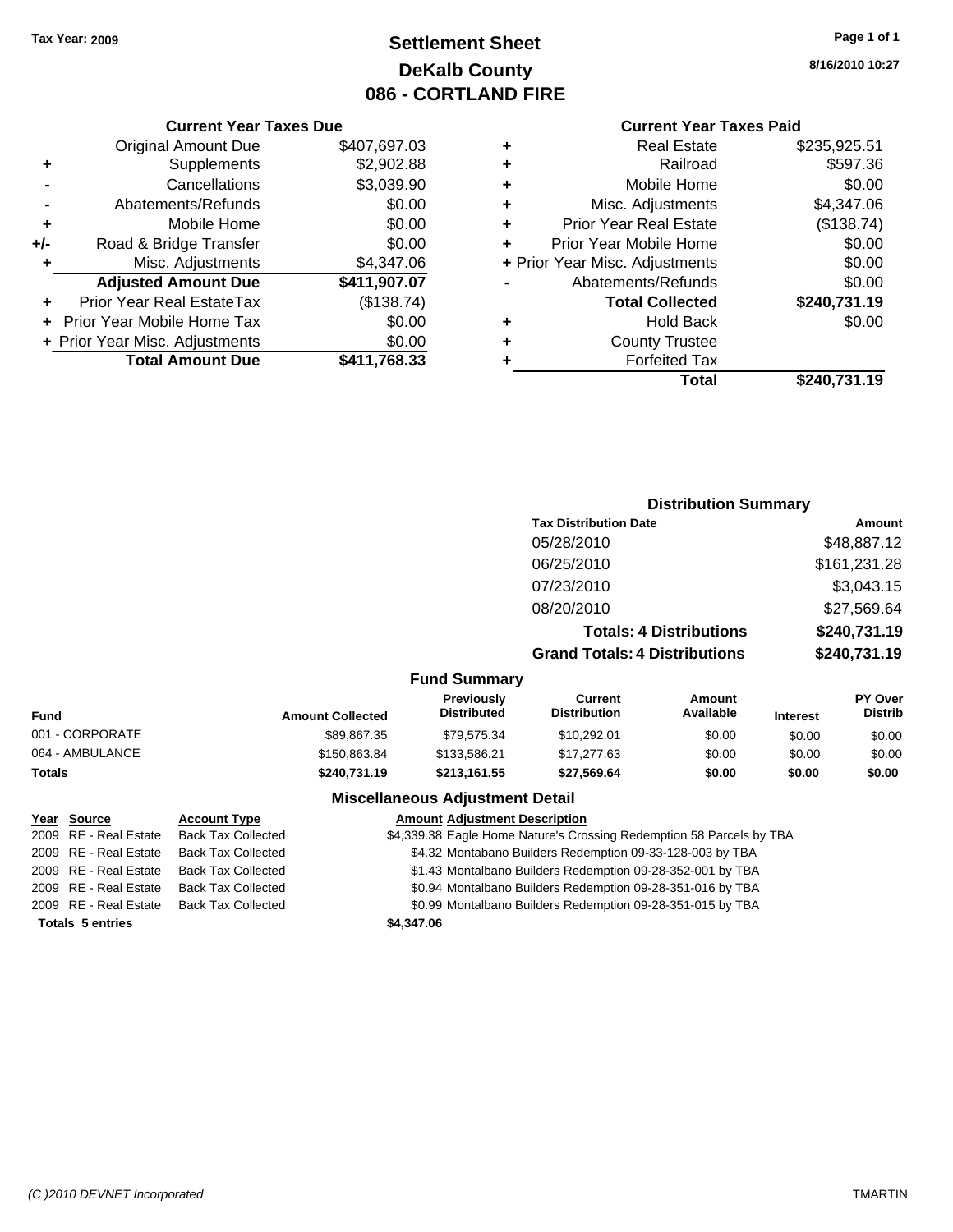# **Settlement Sheet Tax Year: 2009 Page 1 of 1 DeKalb County 087 - DE KALB FIRE**

**8/16/2010 10:27**

#### **Current Year Taxes Due**

|       | <b>Original Amount Due</b>       | \$128,268.05 |
|-------|----------------------------------|--------------|
| ٠     | Supplements                      | \$153.53     |
|       | Cancellations                    | \$162.40     |
|       | Abatements/Refunds               | \$0.00       |
| ٠     | Mobile Home                      | \$0.00       |
| $+/-$ | Road & Bridge Transfer           | \$0.00       |
| ٠     | Misc. Adjustments                | \$0.00       |
|       | <b>Adjusted Amount Due</b>       | \$128,259.18 |
|       | <b>Prior Year Real EstateTax</b> | \$0.00       |
|       | Prior Year Mobile Home Tax       | \$0.00       |
|       | + Prior Year Misc. Adjustments   | \$0.00       |
|       | <b>Total Amount Due</b>          | \$128,259.18 |

## **Current Year Taxes Paid**

|   | <b>Forfeited Tax</b><br>Total  | \$70,906.48 |
|---|--------------------------------|-------------|
|   | <b>County Trustee</b>          |             |
| ٠ | <b>Hold Back</b>               | \$0.00      |
|   | <b>Total Collected</b>         | \$70,906.48 |
|   | Abatements/Refunds             | \$0.00      |
|   | + Prior Year Misc. Adjustments | \$0.00      |
|   | Prior Year Mobile Home         | \$0.00      |
| ٠ | <b>Prior Year Real Estate</b>  | \$0.00      |
| ٠ | Misc. Adjustments              | \$0.00      |
| ٠ | Mobile Home                    | \$0.00      |
|   | Railroad                       | \$634.38    |
|   | Real Estate                    | \$70,272.10 |

#### **Distribution Summary Tax Distribution Date Amount** 05/28/2010 \$11,219.73 06/25/2010 \$55,623.56 07/23/2010 \$1,097.95 08/20/2010 \$2,965.24 **Totals: 4 Distributions \$70,906.48 Grand Totals: 4 Distributions \$70,906.48 Fund Summary PY Over Distrib Amount Available Current Distribution Previously**

|                 |                         | Previously         | Current             | Amount    |                 | <b>PY Over</b> |
|-----------------|-------------------------|--------------------|---------------------|-----------|-----------------|----------------|
| Fund            | <b>Amount Collected</b> | <b>Distributed</b> | <b>Distribution</b> | Available | <b>Interest</b> | Distrib        |
| 001 - CORPORATE | \$70.906.48             | \$67.941.24        | \$2.965.24          | \$0.00    | \$0.00          | \$0.00         |
| <b>Totals</b>   | \$70,906,48             | \$67.941.24        | \$2.965.24          | \$0.00    | \$0.00          | \$0.00         |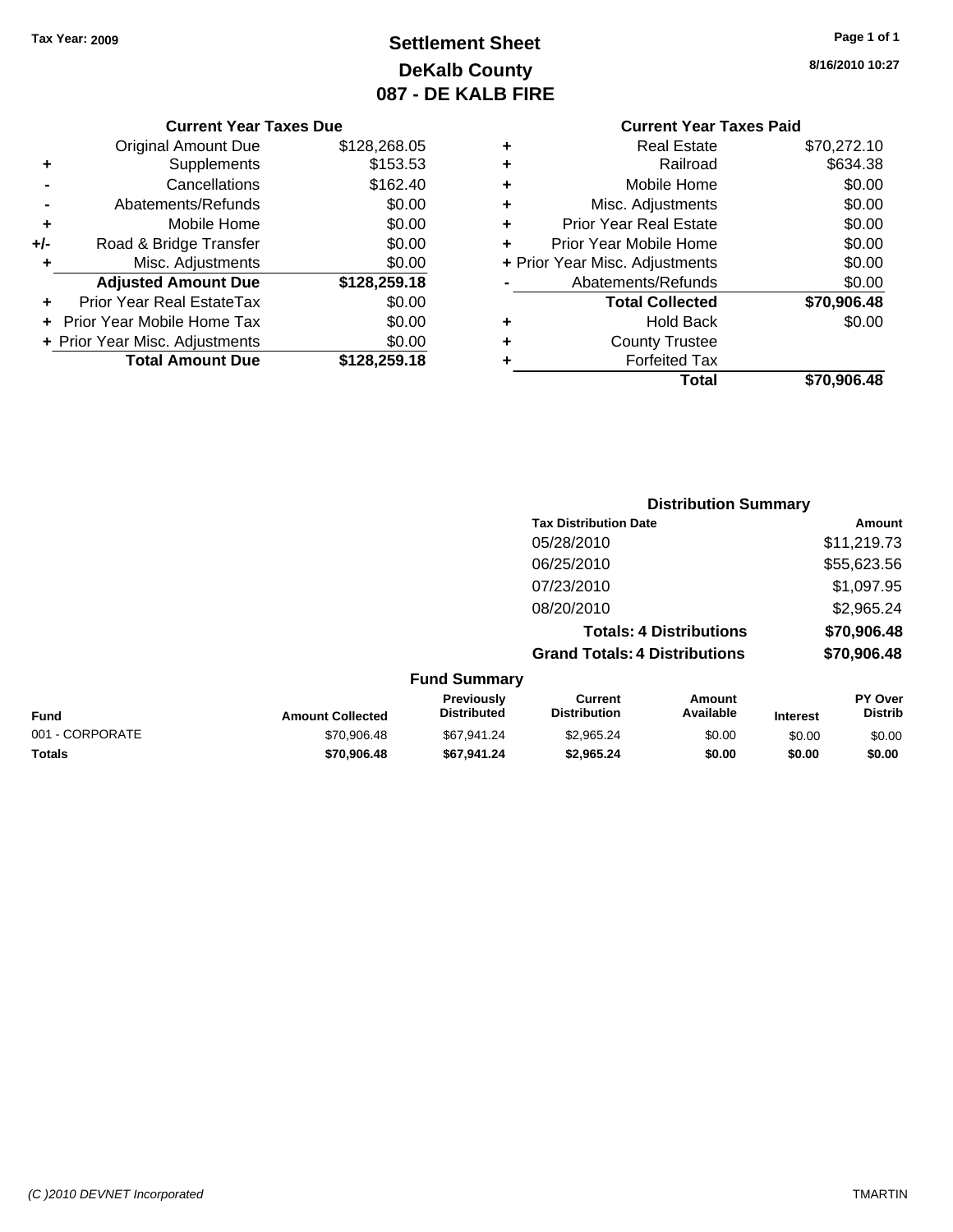# **Settlement Sheet Tax Year: 2009 Page 1 of 1 DeKalb County 088 - EARLVILLE FIRE**

**8/16/2010 10:27**

|     | <b>Current Year Taxes Due</b>  |            |         |
|-----|--------------------------------|------------|---------|
|     | <b>Original Amount Due</b>     | \$2,341.79 | ÷       |
|     | Supplements                    | \$95.12    | ٠       |
|     | Cancellations                  | \$106.09   | ÷       |
|     | Abatements/Refunds             | \$0.00     | ٠       |
|     | Mobile Home                    | \$0.00     | ٠       |
| +/- | Road & Bridge Transfer         | \$0.00     | ٠       |
|     | Misc. Adjustments              | \$0.00     | + Prior |
|     | <b>Adjusted Amount Due</b>     | \$2,330.82 |         |
|     | Prior Year Real EstateTax      | \$0.00     |         |
|     | Prior Year Mobile Home Tax     | \$0.00     | ÷       |
|     | + Prior Year Misc. Adjustments | \$0.00     | ÷       |
|     | <b>Total Amount Due</b>        | \$2,330.82 |         |
|     |                                |            |         |

| ٠ | <b>Real Estate</b>             | \$1,336.03 |
|---|--------------------------------|------------|
| ٠ | Railroad                       | \$56.60    |
| ٠ | Mobile Home                    | \$0.00     |
| ٠ | Misc. Adjustments              | \$0.00     |
| ÷ | <b>Prior Year Real Estate</b>  | \$0.00     |
| ÷ | Prior Year Mobile Home         | \$0.00     |
|   | + Prior Year Misc. Adjustments | \$0.00     |
|   | Abatements/Refunds             | \$0.00     |
|   | <b>Total Collected</b>         | \$1,392.63 |
| ٠ | <b>Hold Back</b>               | \$0.00     |
| ٠ | <b>County Trustee</b>          |            |
|   | <b>Forfeited Tax</b>           |            |
|   | Total                          | \$1,392.63 |
|   |                                |            |

|                         |                                         | <b>Distribution Summary</b>    |                     |                                                                                                        |                           |
|-------------------------|-----------------------------------------|--------------------------------|---------------------|--------------------------------------------------------------------------------------------------------|---------------------------|
|                         |                                         |                                |                     |                                                                                                        | Amount                    |
|                         |                                         | 05/28/2010                     |                     |                                                                                                        | \$326.00                  |
|                         |                                         | 06/25/2010                     |                     |                                                                                                        | \$1,066.63                |
|                         |                                         |                                |                     |                                                                                                        | \$1,392.63                |
|                         |                                         |                                |                     |                                                                                                        | \$1,392.63                |
|                         |                                         |                                |                     |                                                                                                        |                           |
| <b>Amount Collected</b> | <b>Previously</b><br><b>Distributed</b> | Current<br><b>Distribution</b> | Amount<br>Available | <b>Interest</b>                                                                                        | PY Over<br><b>Distrib</b> |
| \$673.71                | \$673.71                                | \$0.00                         | \$0.00              | \$0.00                                                                                                 | \$0.00                    |
| \$718.92                | \$718.92                                | \$0.00                         | \$0.00              | \$0.00                                                                                                 | \$0.00                    |
| \$1,392.63              | \$1,392.63                              | \$0.00                         | \$0.00              | \$0.00                                                                                                 | \$0.00                    |
|                         |                                         |                                | <b>Fund Summary</b> | <b>Tax Distribution Date</b><br><b>Totals: 2 Distributions</b><br><b>Grand Totals: 2 Distributions</b> |                           |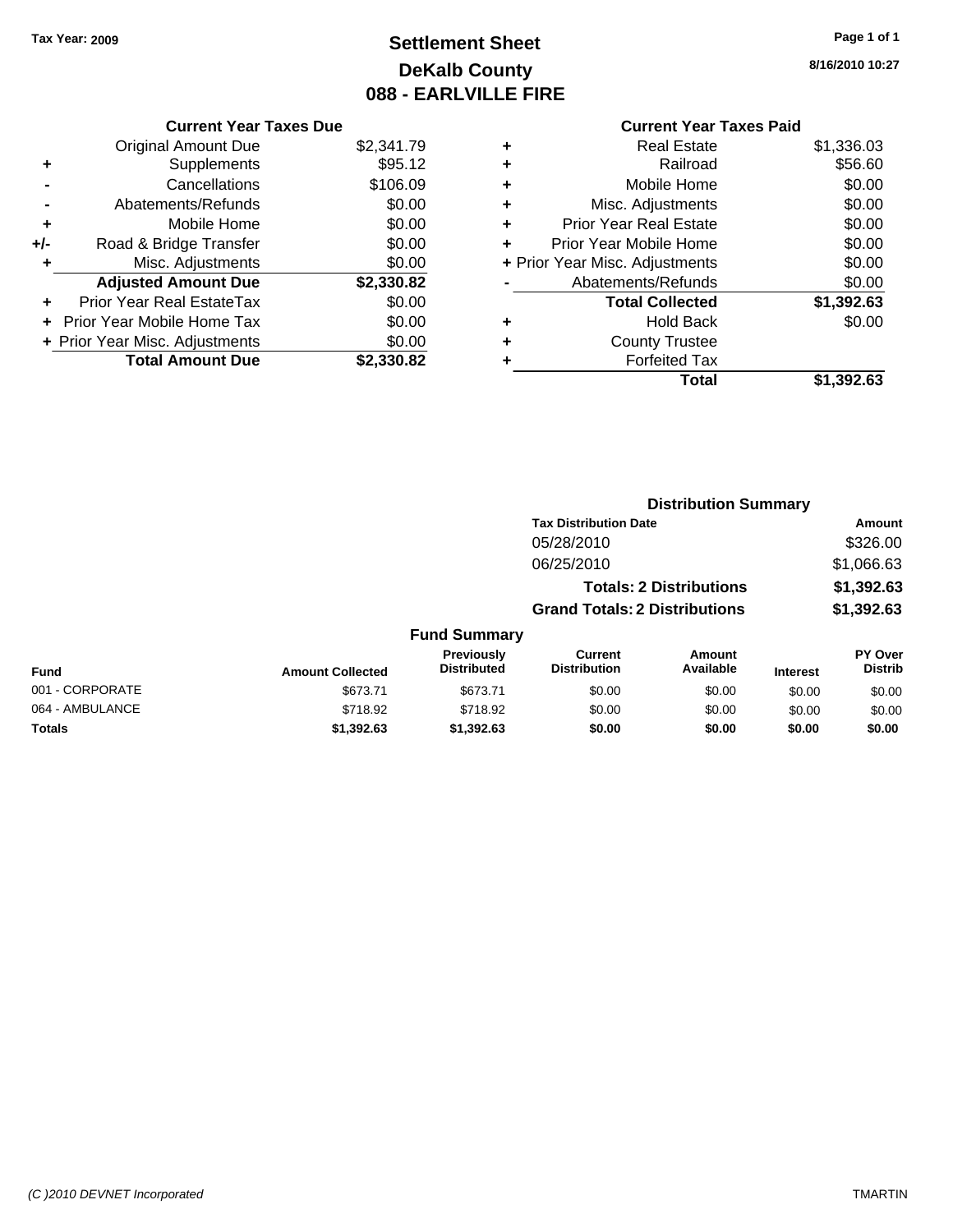# **Settlement Sheet Tax Year: 2009 Page 1 of 1 DeKalb County 089 - GENOA-KINGSTON FIRE**

**8/16/2010 10:27**

#### **Current Year Taxes Paid**

|   | Total                          | \$477.202.68 |
|---|--------------------------------|--------------|
| ٠ | <b>Forfeited Tax</b>           |              |
| ٠ | <b>County Trustee</b>          |              |
| ٠ | <b>Hold Back</b>               | \$0.00       |
|   | <b>Total Collected</b>         | \$477,202.68 |
|   | Abatements/Refunds             | \$0.00       |
|   | + Prior Year Misc. Adjustments | \$0.00       |
| ٠ | Prior Year Mobile Home         | \$0.00       |
| ÷ | <b>Prior Year Real Estate</b>  | \$0.00       |
| ٠ | Misc. Adjustments              | \$33.16      |
| ÷ | Mobile Home                    | \$0.00       |
| ٠ | Railroad                       | \$1,808.13   |
| ٠ | <b>Real Estate</b>             | \$475,361.39 |

|                                          | <b>Current Year Taxes Due</b>    |              |  |  |  |  |
|------------------------------------------|----------------------------------|--------------|--|--|--|--|
|                                          | <b>Original Amount Due</b>       | \$833,325.90 |  |  |  |  |
| ٠                                        | Supplements                      | \$9,911.80   |  |  |  |  |
|                                          | Cancellations                    | \$12,935.01  |  |  |  |  |
|                                          | Abatements/Refunds               | \$0.00       |  |  |  |  |
| ٠                                        | Mobile Home                      | \$0.00       |  |  |  |  |
| +/-                                      | Road & Bridge Transfer           | \$0.00       |  |  |  |  |
| ٠                                        | Misc. Adjustments                | \$33.16      |  |  |  |  |
|                                          | <b>Adjusted Amount Due</b>       | \$830,335.85 |  |  |  |  |
| ٠                                        | <b>Prior Year Real EstateTax</b> | \$0.00       |  |  |  |  |
|                                          | Prior Year Mobile Home Tax       | \$0.00       |  |  |  |  |
| \$0.00<br>+ Prior Year Misc. Adjustments |                                  |              |  |  |  |  |
|                                          | <b>Total Amount Due</b>          | \$830,335.85 |  |  |  |  |
|                                          |                                  |              |  |  |  |  |

|                     | <b>Distribution Summary</b>          |              |
|---------------------|--------------------------------------|--------------|
|                     | <b>Tax Distribution Date</b>         | Amount       |
|                     | 05/28/2010                           | \$96,959.01  |
|                     | 06/25/2010                           | \$327,812.99 |
|                     | 07/23/2010                           | \$9,181.25   |
|                     | 08/20/2010                           | \$43,249.43  |
|                     | <b>Totals: 4 Distributions</b>       | \$477,202.68 |
|                     | <b>Grand Totals: 4 Distributions</b> | \$477,202.68 |
| <b>Fund Summary</b> |                                      |              |

| <b>Fund</b>                                   | <b>Amount Collected</b> | Previously<br><b>Distributed</b> | Current<br><b>Distribution</b> | Amount<br>Available | <b>Interest</b> | <b>PY Over</b><br><b>Distrib</b> |
|-----------------------------------------------|-------------------------|----------------------------------|--------------------------------|---------------------|-----------------|----------------------------------|
| 001 - CORPORATE                               | \$178,485.28            | \$162,308.95                     | \$16,176.33                    | \$0.00              | \$0.00          | \$0.00                           |
| 035 - TORT JUDGEMENTS/LIABILITY<br><b>INS</b> | \$38,461.58             | \$34.975.76                      | \$3.485.82                     | \$0.00              | \$0.00          | \$0.00                           |
| 064 - AMBULANCE                               | \$260,255.82            | \$236,668,54                     | \$23,587.28                    | \$0.00              | \$0.00          | \$0.00                           |
| <b>Totals</b>                                 | \$477.202.68            | \$433,953,25                     | \$43,249.43                    | \$0.00              | \$0.00          | \$0.00                           |

#### **Miscellaneous Adjustment Detail**

**Totals \$33.16 1 entries**

**<u>Year Source</u> <b>Account Type Amount Adjustment Description**<br> **Amount Adjustment Description**<br> **Amount Adjustment Description**<br> **Amount Adjustment Description**<br> **Amount Adjustment Description**<br> **Amount Adjustm** \$33.16 Capes Redemption 03-19-377-001 by TBA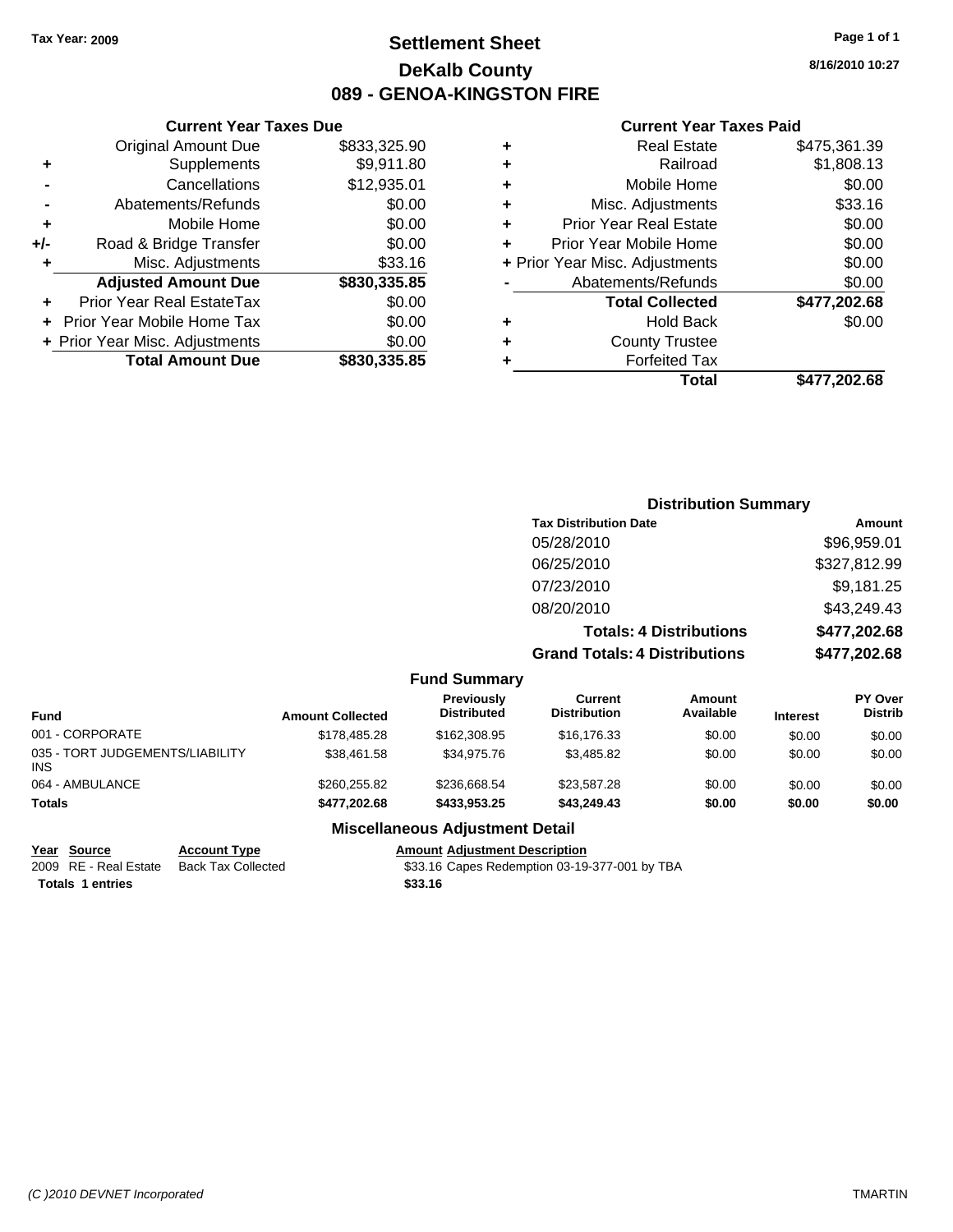# **Settlement Sheet Tax Year: 2009 Page 1 of 1 DeKalb County 090 - HAMPSHIRE FIRE**

**8/16/2010 10:27**

| <b>Current Year Taxes Due</b> |  |  |
|-------------------------------|--|--|

|       | <b>Original Amount Due</b>        | \$22,285.91 |
|-------|-----------------------------------|-------------|
| ٠     | Supplements                       | \$0.00      |
|       | Cancellations                     | \$0.00      |
|       | Abatements/Refunds                | \$0.00      |
| ÷     | Mobile Home                       | \$0.00      |
| $+/-$ | Road & Bridge Transfer            | \$0.00      |
| ٠     | Misc. Adjustments                 | \$0.00      |
|       | <b>Adjusted Amount Due</b>        | \$22,285.91 |
|       | <b>Prior Year Real EstateTax</b>  | \$0.00      |
|       | <b>Prior Year Mobile Home Tax</b> | \$0.00      |
|       | + Prior Year Misc. Adjustments    | \$0.00      |
|       | <b>Total Amount Due</b>           | \$22,285.91 |

| ٠ | <b>Real Estate</b>             | \$13,817.97 |
|---|--------------------------------|-------------|
| ÷ | Railroad                       | \$108.04    |
| ÷ | Mobile Home                    | \$0.00      |
| ٠ | Misc. Adjustments              | \$0.00      |
| ٠ | <b>Prior Year Real Estate</b>  | \$0.00      |
| ÷ | Prior Year Mobile Home         | \$0.00      |
|   | + Prior Year Misc. Adjustments | \$0.00      |
|   | Abatements/Refunds             | \$0.00      |
|   | <b>Total Collected</b>         | \$13,926.01 |
| ٠ | <b>Hold Back</b>               | \$0.00      |
| ٠ | <b>County Trustee</b>          |             |
| ٠ | <b>Forfeited Tax</b>           |             |
|   | Total                          | \$13,926.01 |
|   |                                |             |

|                         |                                         |                                       | <b>Distribution Summary</b>    |                 |                           |
|-------------------------|-----------------------------------------|---------------------------------------|--------------------------------|-----------------|---------------------------|
|                         |                                         | <b>Tax Distribution Date</b>          |                                |                 | Amount                    |
|                         |                                         | 05/28/2010                            |                                |                 | \$5,652.24                |
|                         |                                         | 06/25/2010                            |                                |                 | \$7,763.60                |
|                         |                                         | 07/23/2010                            |                                |                 | \$27.14                   |
|                         |                                         | 08/20/2010                            |                                |                 | \$483.03                  |
|                         |                                         |                                       | <b>Totals: 4 Distributions</b> |                 | \$13,926.01               |
|                         |                                         | <b>Grand Totals: 4 Distributions</b>  |                                |                 | \$13,926.01               |
|                         | <b>Fund Summary</b>                     |                                       |                                |                 |                           |
| <b>Amount Collected</b> | <b>Previously</b><br><b>Distributed</b> | <b>Current</b><br><b>Distribution</b> | <b>Amount</b><br>Available     | <b>Interest</b> | PY Over<br><b>Distrib</b> |
| S <sub>8</sub> 274 63   | \$7,987.62                              | \$287.01                              | .SO 00.                        | \$0.00          | \$0.00                    |

| <b>Fund</b>                 | <b>Amount Collected</b> | <b>Distributed</b> | <b>Distribution</b> | Available | <b>Interest</b> | Distrib |
|-----------------------------|-------------------------|--------------------|---------------------|-----------|-----------------|---------|
| 001 - CORPORATE             | \$8,274.63              | \$7,987.62         | \$287.01            | \$0.00    | \$0.00          | \$0.00  |
| 013 - FIREFIGHTER'S PENSION | \$134.68                | \$130.01           | \$4.67              | \$0.00    | \$0.00          | \$0.00  |
| 064 - AMBULANCE             | \$5,516.70              | \$5,325,35         | \$191.35            | \$0.00    | \$0.00          | \$0.00  |
| <b>Totals</b>               | \$13.926.01             | \$13,442.98        | \$483.03            | \$0.00    | \$0.00          | \$0.00  |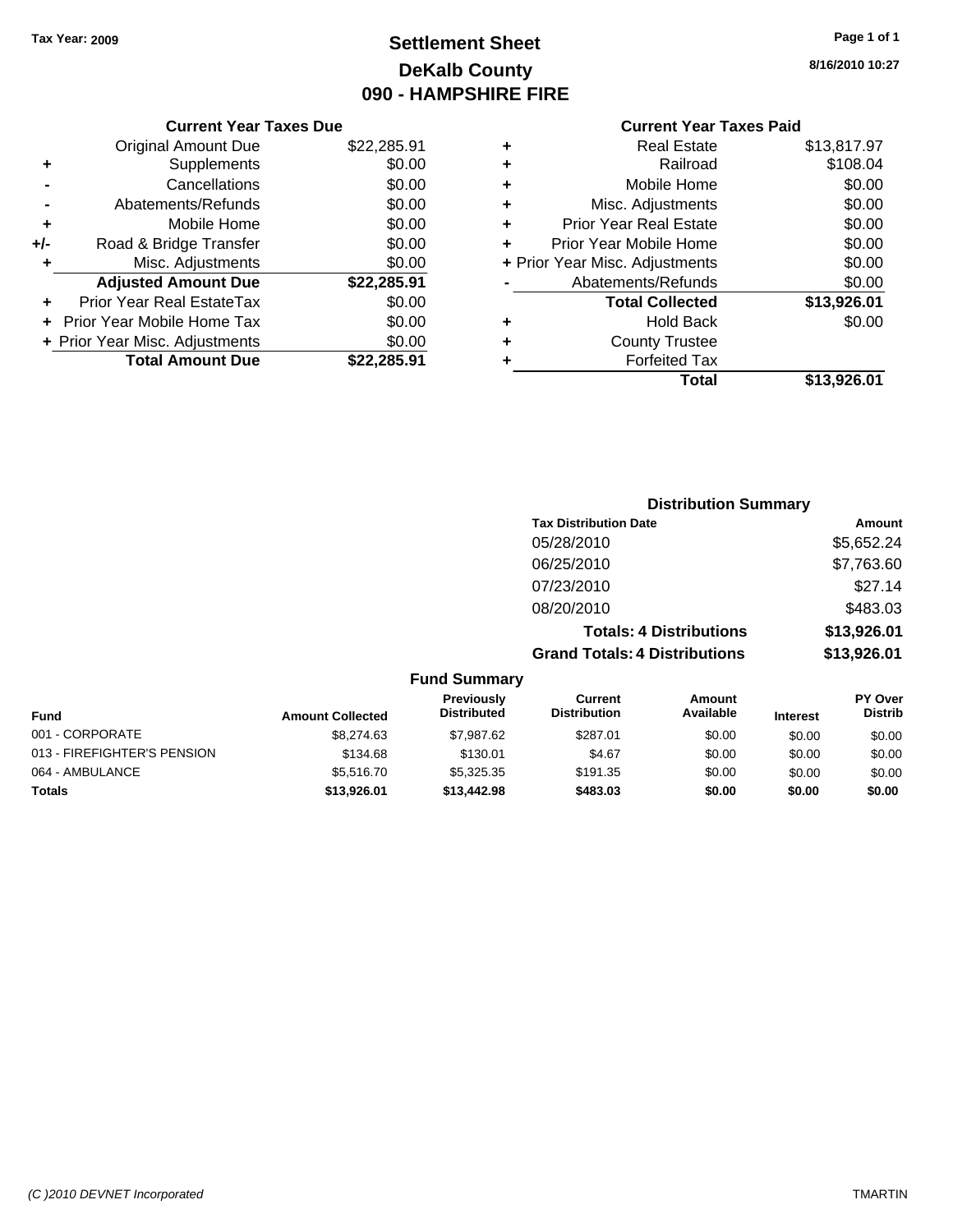# **Settlement Sheet Tax Year: 2009 Page 1 of 1 DeKalb County 091 - HINCKLEY FIRE**

**8/16/2010 10:27**

#### **Current Year Taxes Due**

|       | <b>Original Amount Due</b>        | \$227,753.93 |
|-------|-----------------------------------|--------------|
| ٠     | Supplements                       | \$983.61     |
|       | Cancellations                     | \$1,052.82   |
|       | Abatements/Refunds                | \$0.00       |
| ٠     | Mobile Home                       | \$0.00       |
| $+/-$ | Road & Bridge Transfer            | \$0.00       |
| ٠     | Misc. Adjustments                 | \$43.45      |
|       | <b>Adjusted Amount Due</b>        | \$227,728.17 |
|       | Prior Year Real EstateTax         | \$0.00       |
|       | <b>Prior Year Mobile Home Tax</b> | \$0.00       |
|       | + Prior Year Misc. Adjustments    | \$0.00       |
|       | <b>Total Amount Due</b>           | \$227,728.17 |

| ٠ | <b>Real Estate</b>             | \$128,269.18 |
|---|--------------------------------|--------------|
| ٠ | Railroad                       | \$683.36     |
| ٠ | Mobile Home                    | \$0.00       |
| ٠ | Misc. Adjustments              | \$43.45      |
| ٠ | <b>Prior Year Real Estate</b>  | \$0.00       |
| ÷ | Prior Year Mobile Home         | \$0.00       |
|   | + Prior Year Misc. Adjustments | \$0.00       |
|   | Abatements/Refunds             | \$0.00       |
|   | <b>Total Collected</b>         | \$128,995.99 |
| ٠ | <b>Hold Back</b>               | \$0.00       |
| ٠ | <b>County Trustee</b>          |              |
| ٠ | <b>Forfeited Tax</b>           |              |
|   | Total                          | \$128,995.99 |
|   |                                |              |

|                 |                     |                         |                                         |                                       | <b>Distribution Summary</b>    |                 |                           |
|-----------------|---------------------|-------------------------|-----------------------------------------|---------------------------------------|--------------------------------|-----------------|---------------------------|
|                 |                     |                         |                                         | <b>Tax Distribution Date</b>          |                                |                 | Amount                    |
|                 |                     |                         |                                         | 05/28/2010                            |                                |                 | \$25,699.92               |
|                 |                     |                         |                                         | 06/25/2010                            |                                |                 | \$89,862.06               |
|                 |                     |                         |                                         | 07/23/2010                            |                                |                 | \$818.78                  |
|                 |                     |                         |                                         | 08/20/2010                            |                                |                 | \$12,615.23               |
|                 |                     |                         |                                         |                                       | <b>Totals: 4 Distributions</b> |                 | \$128,995.99              |
|                 |                     |                         |                                         | <b>Grand Totals: 4 Distributions</b>  |                                |                 | \$128,995.99              |
|                 |                     |                         | <b>Fund Summary</b>                     |                                       |                                |                 |                           |
| <b>Fund</b>     |                     | <b>Amount Collected</b> | <b>Previously</b><br><b>Distributed</b> | <b>Current</b><br><b>Distribution</b> | Amount<br>Available            | <b>Interest</b> | PY Over<br><b>Distrib</b> |
| 001 - CORPORATE |                     | \$128,995.99            | \$116,380.76                            | \$12,615.23                           | \$0.00                         | \$0.00          | \$0.00                    |
| Totals          |                     | \$128,995.99            | \$116,380.76                            | \$12,615.23                           | \$0.00                         | \$0.00          | \$0.00                    |
|                 |                     |                         | <b>Miscellaneous Adjustment Detail</b>  |                                       |                                |                 |                           |
| Year Source     | <b>Account Type</b> |                         | <b>Amount Adjustment Description</b>    |                                       |                                |                 |                           |

|                         |                           | <b>MISCULATIONS AUGUSTICITY</b>                      |
|-------------------------|---------------------------|------------------------------------------------------|
| Year Source             | <b>Account Type</b>       | <b>Amount Adjustment Description</b>                 |
| 2009 RE - Real Estate   | <b>Back Tax Collected</b> | \$3.50 Indy Mac Bank Redemption 15-15-280-027 by TBA |
| 2009 RE - Real Estate   | <b>Back Tax Collected</b> | \$6.38 Riedelsperger Redemption 15-15-228-035 by TBA |
| 2009 RE - Real Estate   | Paymt In Lieu of Tax      | \$33.57 Sunset View Apartments by TBA                |
| <b>Totals 3 entries</b> |                           | \$43.45                                              |
|                         |                           |                                                      |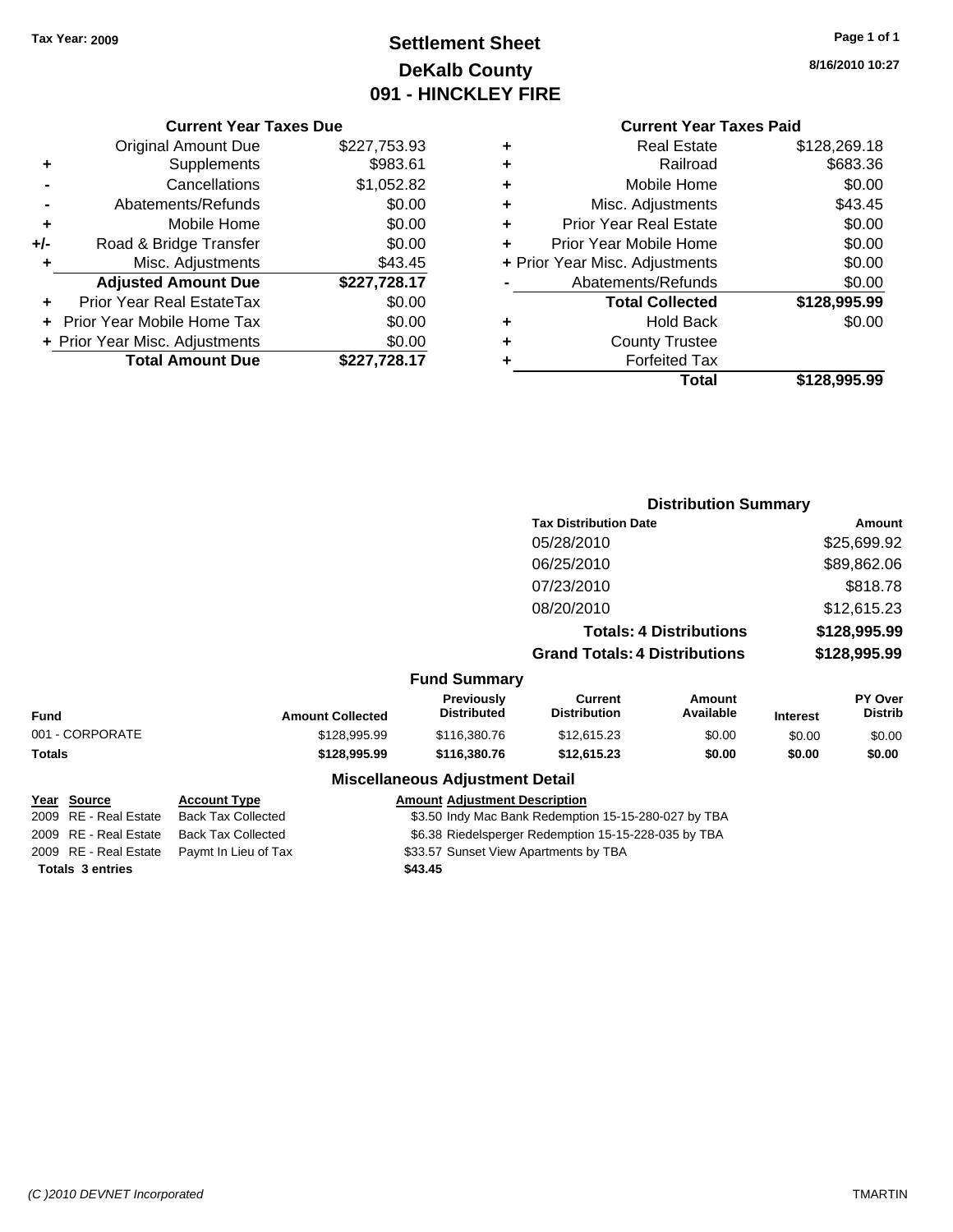# **Settlement Sheet Tax Year: 2009 Page 1 of 1 DeKalb County 092 - KIRKLAND FIRE**

**8/16/2010 10:27**

# **Current Year Taxes Paid**

|     | <b>Current Year Taxes Due</b>  |              |  |  |  |  |  |  |
|-----|--------------------------------|--------------|--|--|--|--|--|--|
|     | <b>Original Amount Due</b>     | \$299,765.58 |  |  |  |  |  |  |
| ٠   | Supplements                    | \$1,816.03   |  |  |  |  |  |  |
|     | Cancellations                  | \$2,166.75   |  |  |  |  |  |  |
|     | Abatements/Refunds             | \$0.00       |  |  |  |  |  |  |
| ٠   | Mobile Home                    | \$0.00       |  |  |  |  |  |  |
| +/- | Road & Bridge Transfer         | \$0.00       |  |  |  |  |  |  |
| ٠   | Misc. Adjustments              | \$0.75       |  |  |  |  |  |  |
|     | <b>Adjusted Amount Due</b>     | \$299,415.61 |  |  |  |  |  |  |
| ٠   | Prior Year Real EstateTax      | \$0.00       |  |  |  |  |  |  |
|     | Prior Year Mobile Home Tax     | \$0.00       |  |  |  |  |  |  |
|     | + Prior Year Misc. Adjustments | \$0.00       |  |  |  |  |  |  |
|     | <b>Total Amount Due</b>        | \$299,415.61 |  |  |  |  |  |  |
|     |                                |              |  |  |  |  |  |  |

|   | <b>Real Estate</b>             | \$170,865.74 |
|---|--------------------------------|--------------|
| ٠ | Railroad                       | \$724.24     |
| ٠ | Mobile Home                    | \$0.00       |
| ٠ | Misc. Adjustments              | \$0.75       |
| ٠ | Prior Year Real Estate         | \$0.00       |
|   | Prior Year Mobile Home         | \$0.00       |
|   | + Prior Year Misc. Adjustments | \$0.00       |
|   | Abatements/Refunds             | \$0.00       |
|   | <b>Total Collected</b>         | \$171,590.73 |
| ٠ | <b>Hold Back</b>               | \$0.00       |
| ٠ | <b>County Trustee</b>          |              |
| ٠ | <b>Forfeited Tax</b>           |              |
|   | Total                          | \$171,590.73 |
|   |                                |              |

## **Distribution Summary Tax Distribution Date Amount** 05/28/2010 \$33,478.73 06/25/2010 \$119,529.05 07/23/2010 \$2,885.06 08/20/2010 \$15,697.89 **Totals: 4 Distributions \$171,590.73 Grand Totals: 4 Distributions \$171,590.73**

#### **Fund Summary**

| <b>Fund</b>                                         | <b>Amount Collected</b> | Previously<br><b>Distributed</b> | Current<br><b>Distribution</b> | Amount<br>Available | <b>Interest</b> | <b>PY Over</b><br><b>Distrib</b> |
|-----------------------------------------------------|-------------------------|----------------------------------|--------------------------------|---------------------|-----------------|----------------------------------|
| 001 - CORPORATE                                     | \$99.421.21             | \$90.325.71                      | \$9,095.50                     | \$0.00              | \$0.00          | \$0.00                           |
| 027 - AUDIT                                         | \$1.128.71              | \$1.025.45                       | \$103.26                       | \$0.00              | \$0.00          | \$0.00                           |
| 035 - TORT JUDGMENTS, LIABILITY<br><b>INSURANCE</b> | \$6,104.01              | \$5.545.59                       | \$558.42                       | \$0.00              | \$0.00          | \$0.00                           |
| 062 - WORKERS COMPENSATION                          | \$3.814.98              | \$3.465.97                       | \$349.01                       | \$0.00              | \$0.00          | \$0.00                           |
| 064 - AMBULANCE                                     | \$61,121.82             | \$55,530.12                      | \$5,591.70                     | \$0.00              | \$0.00          | \$0.00                           |
| <b>Totals</b>                                       | \$171.590.73            | \$155,892,84                     | \$15,697.89                    | \$0.00              | \$0.00          | \$0.00                           |

#### **Miscellaneous Adjustment Detail**

#### **Year Source Account Type Amount Adjustment Description**

2009 RE - Real Estate Back Tax Collected \$0.75 Pearson Redemption 01-26-180-044 by TBA

Totals 1 entries **12.12 and 12.12 and 12.13 and 12.13 and 12.13 and 12.13 and 12.13 and 12.13 and 12.13 and 12.13 and 12.13 and 12.13 and 12.13 and 12.13 and 12.13 and 12.13 and 12.13 and 12.13 and 12.13 and 12.13 and 12.1**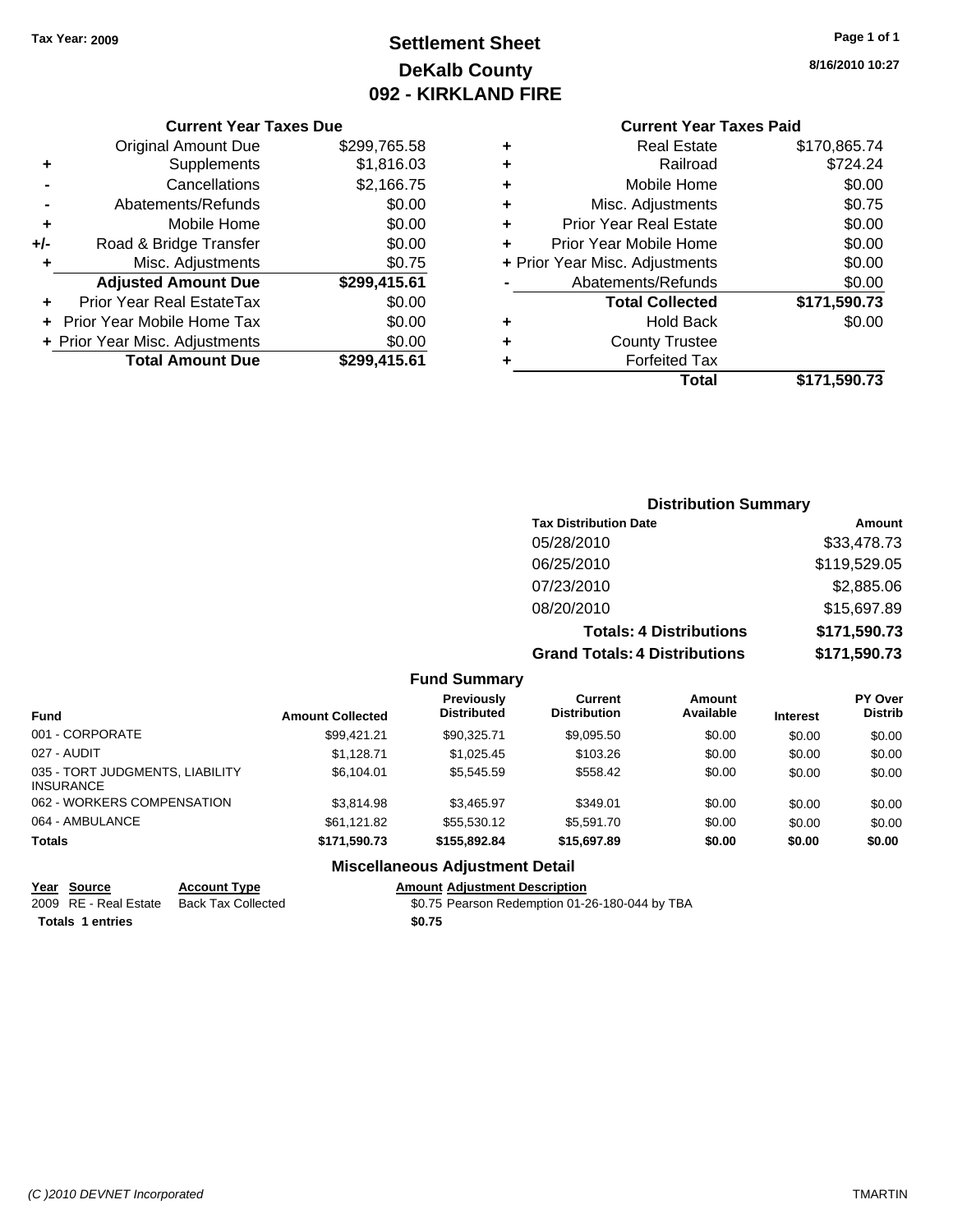# **Settlement Sheet Tax Year: 2009 Page 1 of 1 DeKalb County 093 - LEE FIRE**

**8/16/2010 10:27**

|                    | <b>Current Year Taxes Paid</b> |             |  |  |  |  |
|--------------------|--------------------------------|-------------|--|--|--|--|
| ٠                  | <b>Real Estate</b>             | \$13,848.76 |  |  |  |  |
| ٠                  | Railroad                       | \$279.15    |  |  |  |  |
| ٠                  | Mobile Home                    | \$0.00      |  |  |  |  |
| ٠                  | Misc. Adjustments              | \$0.00      |  |  |  |  |
| ٠                  | <b>Prior Year Real Estate</b>  | \$0.00      |  |  |  |  |
| ÷                  | Prior Year Mobile Home         |             |  |  |  |  |
|                    | + Prior Year Misc. Adjustments | \$0.00      |  |  |  |  |
| Abatements/Refunds |                                | \$0.00      |  |  |  |  |
|                    | <b>Total Collected</b>         | \$14,127.91 |  |  |  |  |
| ٠                  | <b>Hold Back</b>               | \$0.00      |  |  |  |  |
|                    | <b>County Trustee</b>          |             |  |  |  |  |
|                    | <b>Forfeited Tax</b>           |             |  |  |  |  |
|                    | Total                          | \$14.127.91 |  |  |  |  |

|     | <b>Current Year Taxes Due</b>  |             |
|-----|--------------------------------|-------------|
|     | Original Amount Due            | \$26,020.90 |
| ٠   | Supplements                    | \$511.03    |
|     | Cancellations                  | \$528.77    |
|     | Abatements/Refunds             | \$0.00      |
| ٠   | Mobile Home                    | \$0.00      |
| +/- | Road & Bridge Transfer         | \$0.00      |
|     | Misc. Adjustments              | \$0.00      |
|     | <b>Adjusted Amount Due</b>     | \$26,003.16 |
| ٠   | Prior Year Real EstateTax      | \$0.00      |
|     | Prior Year Mobile Home Tax     | \$0.00      |
|     | + Prior Year Misc. Adjustments | \$0.00      |
|     | <b>Total Amount Due</b>        | \$26,003.16 |
|     |                                |             |

|                     | <b>Distribution Summary</b>          |                                |               |  |
|---------------------|--------------------------------------|--------------------------------|---------------|--|
|                     | <b>Tax Distribution Date</b>         |                                | <b>Amount</b> |  |
|                     | 05/28/2010                           |                                | \$4,110.70    |  |
|                     | 06/25/2010                           |                                | \$8,291.09    |  |
|                     | 07/23/2010                           |                                | \$307.73      |  |
|                     | 08/20/2010                           |                                | \$1,418.39    |  |
|                     |                                      | <b>Totals: 4 Distributions</b> | \$14,127.91   |  |
|                     | <b>Grand Totals: 4 Distributions</b> |                                | \$14,127.91   |  |
| <b>Fund Summary</b> |                                      |                                |               |  |
| <b>Previously</b>   | <b>Current</b>                       | Amount                         | PY Over       |  |

| <b>Fund</b>                                   | <b>Amount Collected</b> | Previously<br><b>Distributed</b> | Current<br><b>Distribution</b> | Amount<br>Available | <b>Interest</b> | <b>PY Over</b><br><b>Distrib</b> |
|-----------------------------------------------|-------------------------|----------------------------------|--------------------------------|---------------------|-----------------|----------------------------------|
| 001 - CORPORATE                               | \$8,705.06              | \$7,831.10                       | \$873.96                       | \$0.00              | \$0.00          | \$0.00                           |
| 035 - TORT JUDGEMENTS/LIABILITY<br><b>INS</b> | \$967.16                | \$870.06                         | \$97.10                        | \$0.00              | \$0.00          | \$0.00                           |
| 064 - AMBULANCE                               | \$4.455.69              | \$4,008.36                       | \$447.33                       | \$0.00              | \$0.00          | \$0.00                           |
| Totals                                        | \$14,127.91             | \$12.709.52                      | \$1.418.39                     | \$0.00              | \$0.00          | \$0.00                           |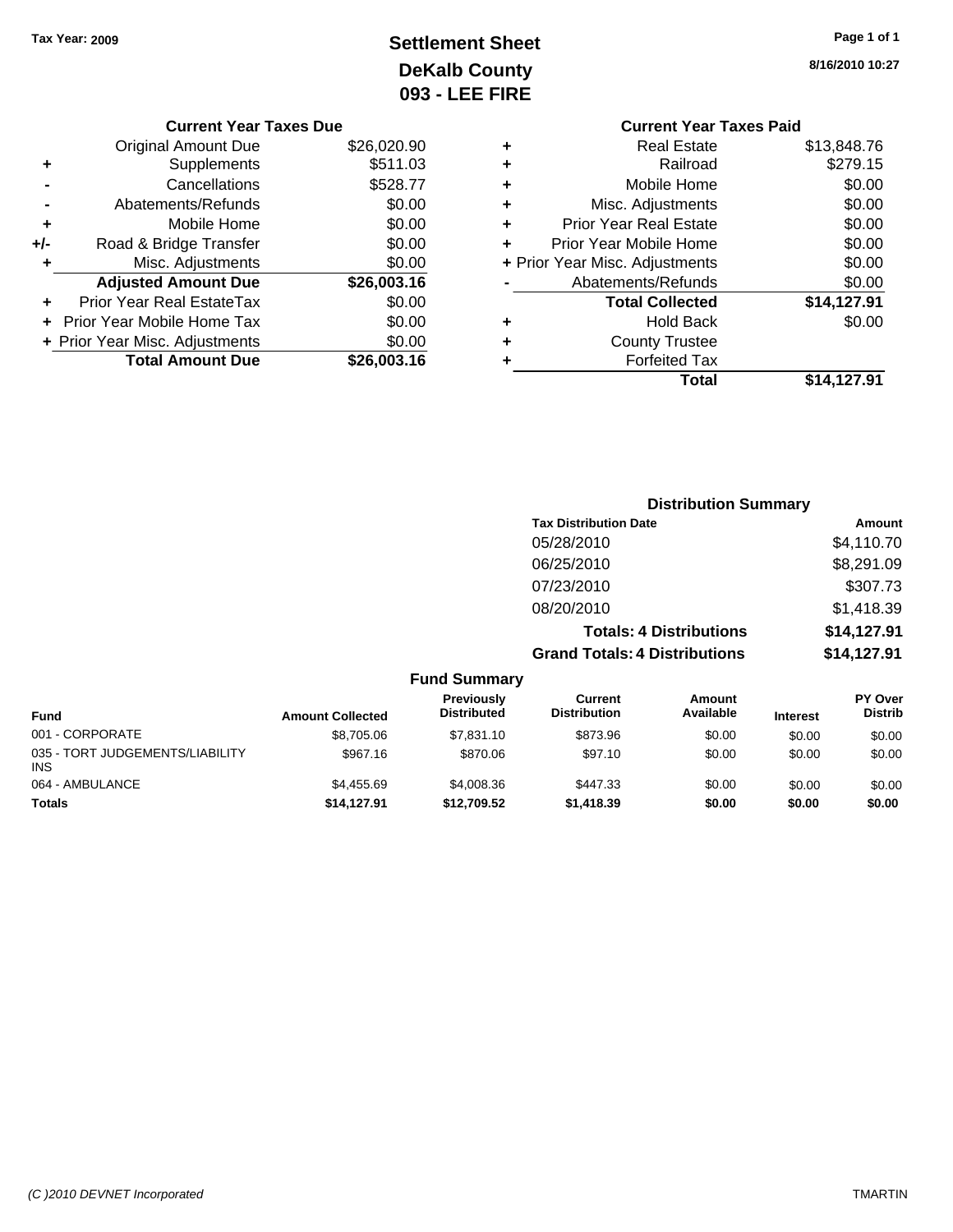# **Settlement Sheet Tax Year: 2009 Page 1 of 1 DeKalb County 094 - LELAND FIRE**

**8/16/2010 10:27**

#### **Current Year Taxes Due**

|     | <b>Original Amount Due</b>     | \$23,405.15 |
|-----|--------------------------------|-------------|
| ٠   | Supplements                    | \$171.93    |
|     | Cancellations                  | \$179.89    |
|     | Abatements/Refunds             | \$0.00      |
| ٠   | Mobile Home                    | \$0.00      |
| +/- | Road & Bridge Transfer         | \$0.00      |
| ٠   | Misc. Adjustments              | \$0.00      |
|     | <b>Adjusted Amount Due</b>     | \$23,397.19 |
|     | Prior Year Real EstateTax      | \$0.00      |
|     | Prior Year Mobile Home Tax     | \$0.00      |
|     | + Prior Year Misc. Adjustments | \$0.00      |
|     | <b>Total Amount Due</b>        | \$23.397.19 |

#### **Current Year Taxes Paid +** Real Estate \$13,458.40 **+** Railroad \$0.00 **+** Mobile Home \$0.00 **+** Misc. Adjustments \$0.00 **+** Prior Year Real Estate \$0.00

|   | Total                          | \$13,458.40 |
|---|--------------------------------|-------------|
| ÷ | <b>Forfeited Tax</b>           |             |
| ٠ | <b>County Trustee</b>          |             |
|   | <b>Hold Back</b>               | \$0.00      |
|   | <b>Total Collected</b>         | \$13,458.40 |
|   | Abatements/Refunds             | \$0.00      |
|   | + Prior Year Misc. Adjustments | \$0.00      |
|   | Prior Year Mobile Home         | \$0.00      |

## **Distribution Summary Tax Distribution Date Amount** 05/28/2010 \$3,057.46 06/25/2010 \$9,723.41 07/23/2010 \$168.47 08/20/2010 \$509.06 **Totals: 4 Distributions \$13,458.40 Grand Totals: 4 Distributions \$13,458.40 Fund Summary**

| <b>Fund</b>     | <b>Amount Collected</b> | <b>Previously</b><br><b>Distributed</b> | Current<br><b>Distribution</b> | Amount<br>Available | <b>Interest</b> | <b>PY Over</b><br><b>Distrib</b> |
|-----------------|-------------------------|-----------------------------------------|--------------------------------|---------------------|-----------------|----------------------------------|
| 001 - CORPORATE | \$13.458.40             | \$12,949.34                             | \$509.06                       | \$0.00              | \$0.00          | \$0.00                           |
| <b>Totals</b>   | \$13.458.40             | \$12.949.34                             | \$509.06                       | \$0.00              | \$0.00          | \$0.00                           |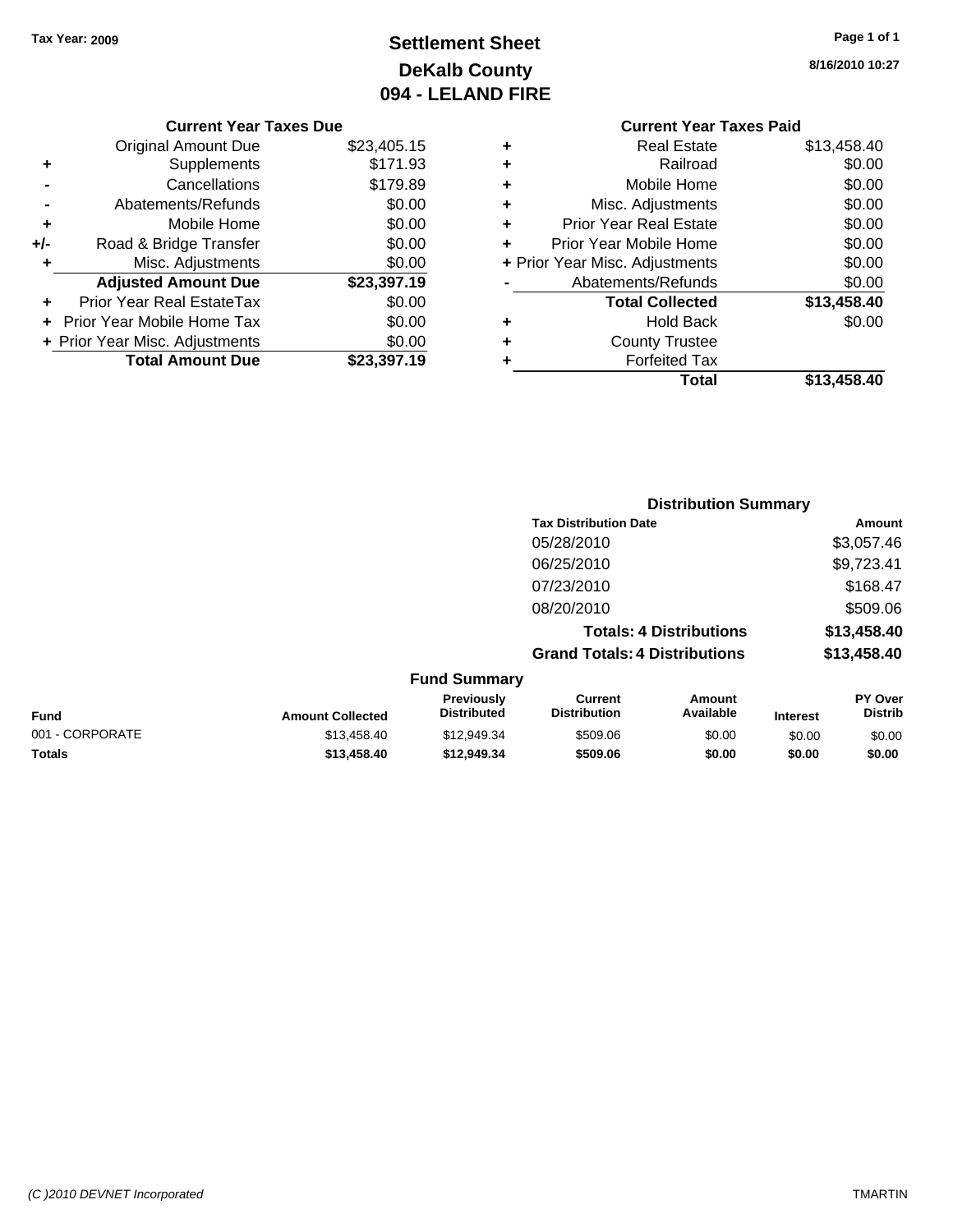# **Settlement Sheet Tax Year: 2009 Page 1 of 1 DeKalb County 095 - MALTA FIRE**

| Page 1 of 1 |  |  |  |
|-------------|--|--|--|
|-------------|--|--|--|

**8/16/2010 10:27**

|     | <b>Current Year Taxes Due</b>  |             |   |
|-----|--------------------------------|-------------|---|
|     | Original Amount Due            | \$78,209.10 |   |
| ٠   | Supplements                    | \$446.09    |   |
|     | Cancellations                  | \$466.35    | ٠ |
|     | Abatements/Refunds             | \$0.00      |   |
|     | Mobile Home                    | \$0.00      |   |
| +/- | Road & Bridge Transfer         | \$0.00      |   |
|     | Misc. Adjustments              | \$1.98      |   |
|     | <b>Adjusted Amount Due</b>     | \$78,190.82 |   |
|     | Prior Year Real EstateTax      | \$0.00      |   |
|     | Prior Year Mobile Home Tax     | \$0.00      |   |
|     | + Prior Year Misc. Adjustments | \$0.00      |   |
|     | <b>Total Amount Due</b>        | \$78,190.82 |   |
|     |                                |             |   |

|   | <b>Current Year Taxes Paid</b> |             |
|---|--------------------------------|-------------|
| ٠ | <b>Real Estate</b>             | \$43,666.65 |
| ٠ | Railroad                       | \$585.86    |
| ٠ | Mobile Home                    | \$0.00      |
| ٠ | Misc. Adjustments              | \$1.98      |
| ٠ | <b>Prior Year Real Estate</b>  | \$0.00      |
| ٠ | Prior Year Mobile Home         | \$0.00      |
|   | + Prior Year Misc. Adjustments | \$0.00      |
|   | Abatements/Refunds             | \$0.00      |
|   | <b>Total Collected</b>         | \$44,254.49 |
| ٠ | <b>Hold Back</b>               | \$0.00      |
| ٠ | <b>County Trustee</b>          |             |
| ٠ | <b>Forfeited Tax</b>           |             |
|   | Total                          | \$44,254.49 |
|   |                                |             |

|                 |                         |                                  |                                       | <b>Distribution Summary</b>    |                 |                           |
|-----------------|-------------------------|----------------------------------|---------------------------------------|--------------------------------|-----------------|---------------------------|
|                 |                         |                                  | <b>Tax Distribution Date</b>          |                                |                 | Amount                    |
|                 |                         |                                  | 05/28/2010                            |                                |                 | \$8,844.91                |
|                 |                         |                                  | 06/25/2010                            |                                |                 | \$32,476.14               |
|                 |                         |                                  | 07/23/2010                            |                                |                 | \$579.00                  |
|                 |                         |                                  | 08/20/2010                            |                                |                 | \$2,354.44                |
|                 |                         |                                  |                                       | <b>Totals: 4 Distributions</b> |                 | \$44,254.49               |
|                 |                         |                                  | <b>Grand Totals: 4 Distributions</b>  |                                |                 | \$44,254.49               |
|                 |                         | <b>Fund Summary</b>              |                                       |                                |                 |                           |
| <b>Fund</b>     | <b>Amount Collected</b> | Previously<br><b>Distributed</b> | <b>Current</b><br><b>Distribution</b> | <b>Amount</b><br>Available     | <b>Interest</b> | PY Over<br><b>Distrib</b> |
| 001 - CORPORATE | \$44.254.49             | \$41,900.05                      | \$2,354.44                            | \$0.00                         | \$0.00          | \$0.00                    |
| Totals          | \$44,254.49             | \$41,900.05                      | \$2,354.44                            | \$0.00                         | \$0.00          | \$0.00                    |
|                 |                         | Miccellenceus Adjustment Detail  |                                       |                                |                 |                           |

#### **Miscellaneous Adjustment Detail**

**Year Source Account Type Amount Adjustment Description Totals \$1.98 1 entries**

2009 RE - Real Estate Back Tax Collected \$1.98 Eagle Home Prairie Spring Redemption 07-22-476-011 by TBA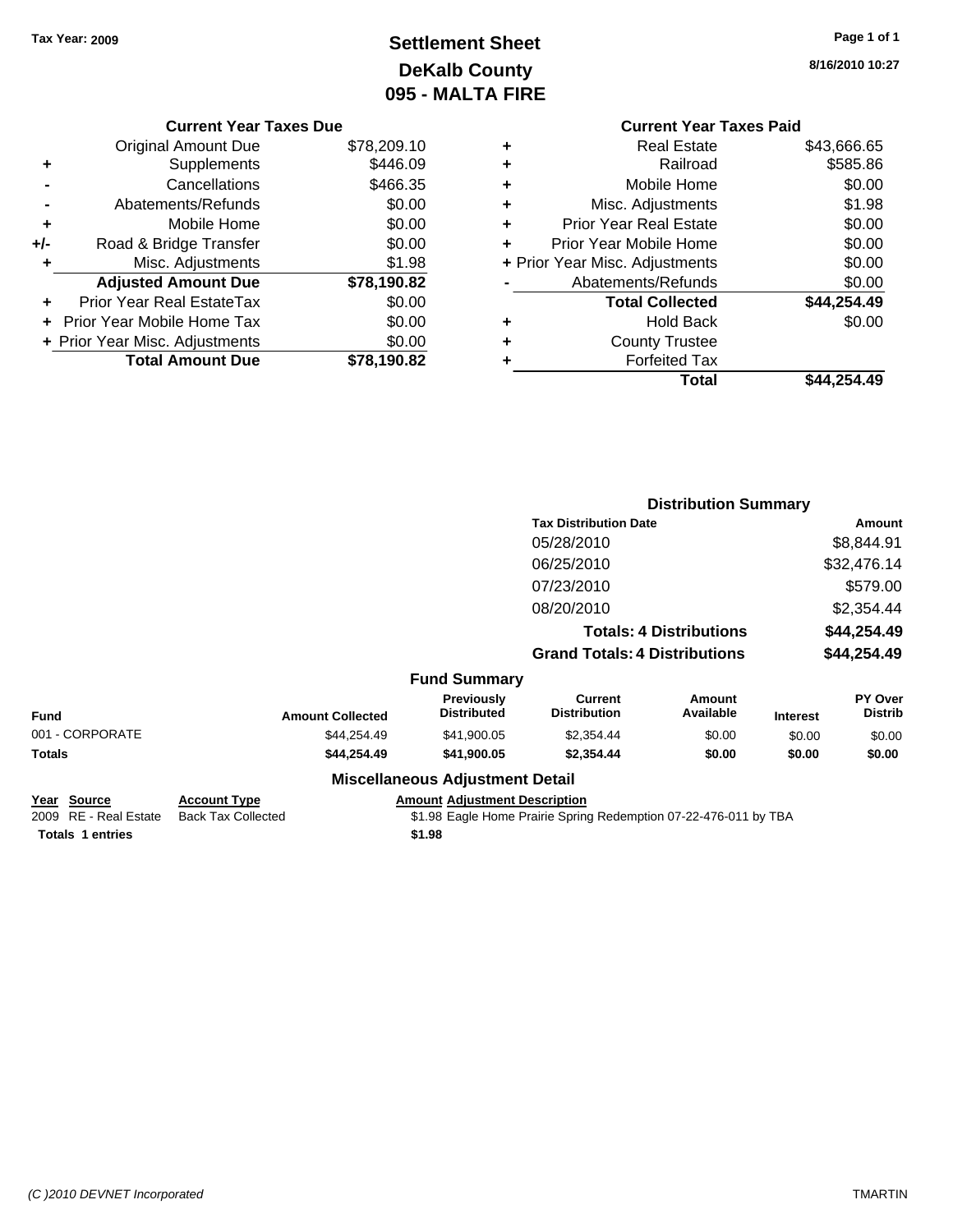# **Settlement Sheet Tax Year: 2009 Page 1 of 1 DeKalb County 096 - MAPLE PARK FIRE**

**8/16/2010 10:27**

#### **Current Year Taxes Paid**

|     | <b>Current Year Taxes Due</b>  |              |  |  |  |  |  |
|-----|--------------------------------|--------------|--|--|--|--|--|
|     | <b>Original Amount Due</b>     | \$155,291.11 |  |  |  |  |  |
| ٠   | Supplements                    | \$1,328.15   |  |  |  |  |  |
|     | Cancellations                  | \$1,705.92   |  |  |  |  |  |
|     | Abatements/Refunds             | \$0.00       |  |  |  |  |  |
| ٠   | Mobile Home                    | \$0.00       |  |  |  |  |  |
| +/- | Road & Bridge Transfer         | \$0.00       |  |  |  |  |  |
| ٠   | Misc. Adjustments              | \$0.00       |  |  |  |  |  |
|     | <b>Adjusted Amount Due</b>     | \$154,913.34 |  |  |  |  |  |
| ٠   | Prior Year Real EstateTax      | \$0.00       |  |  |  |  |  |
|     | Prior Year Mobile Home Tax     | \$0.00       |  |  |  |  |  |
|     | + Prior Year Misc. Adjustments | \$0.00       |  |  |  |  |  |
|     | <b>Total Amount Due</b>        | \$154,913.34 |  |  |  |  |  |
|     |                                |              |  |  |  |  |  |

|   | <b>Real Estate</b>             | \$86,859.46 |
|---|--------------------------------|-------------|
| ٠ | Railroad                       | \$975.23    |
| ٠ | Mobile Home                    | \$0.00      |
| ٠ | Misc. Adjustments              | \$0.00      |
| ٠ | <b>Prior Year Real Estate</b>  | \$0.00      |
| ٠ | Prior Year Mobile Home         | \$0.00      |
|   | + Prior Year Misc. Adjustments | \$0.00      |
|   | Abatements/Refunds             | \$0.00      |
|   | <b>Total Collected</b>         | \$87,834.69 |
| ٠ | <b>Hold Back</b>               | \$0.00      |
| ٠ | <b>County Trustee</b>          |             |
| ٠ | <b>Forfeited Tax</b>           |             |
|   | Total                          | \$87.834.69 |

### **Distribution Summary Tax Distribution Date Amount** 05/28/2010 \$16,553.94 06/25/2010 \$61,675.88 07/23/2010 \$1,272.22 08/20/2010 \$8,332.65 **Totals: 4 Distributions \$87,834.69 Grand Totals: 4 Distributions \$87,834.69**

**Fund Summary**

| <b>Fund</b>                                   | <b>Amount Collected</b> | <b>Previously</b><br><b>Distributed</b> | Current<br><b>Distribution</b> | Amount<br>Available | <b>Interest</b> | <b>PY Over</b><br><b>Distrib</b> |
|-----------------------------------------------|-------------------------|-----------------------------------------|--------------------------------|---------------------|-----------------|----------------------------------|
| 001 - CORPORATE                               | \$41,770.33             | \$37.807.69                             | \$3.962.64                     | \$0.00              | \$0.00          | \$0.00                           |
| 013 - FIREFIGHTER'S PENSION                   | \$1.302.41              | \$1.178.85                              | \$123.56                       | \$0.00              | \$0.00          | \$0.00                           |
| 027 - AUDIT                                   | \$217.38                | \$196.76                                | \$20.62                        | \$0.00              | \$0.00          | \$0.00                           |
| 035 - TORT JUDGEMENTS/LIABILITY<br><b>INS</b> | \$10.299.75             | \$9,322.64                              | \$977.11                       | \$0.00              | \$0.00          | \$0.00                           |
| 064 - AMBULANCE                               | \$34,244.82             | \$30.996.10                             | \$3,248.72                     | \$0.00              | \$0.00          | \$0.00                           |
| <b>Totals</b>                                 | \$87.834.69             | \$79.502.04                             | \$8,332.65                     | \$0.00              | \$0.00          | \$0.00                           |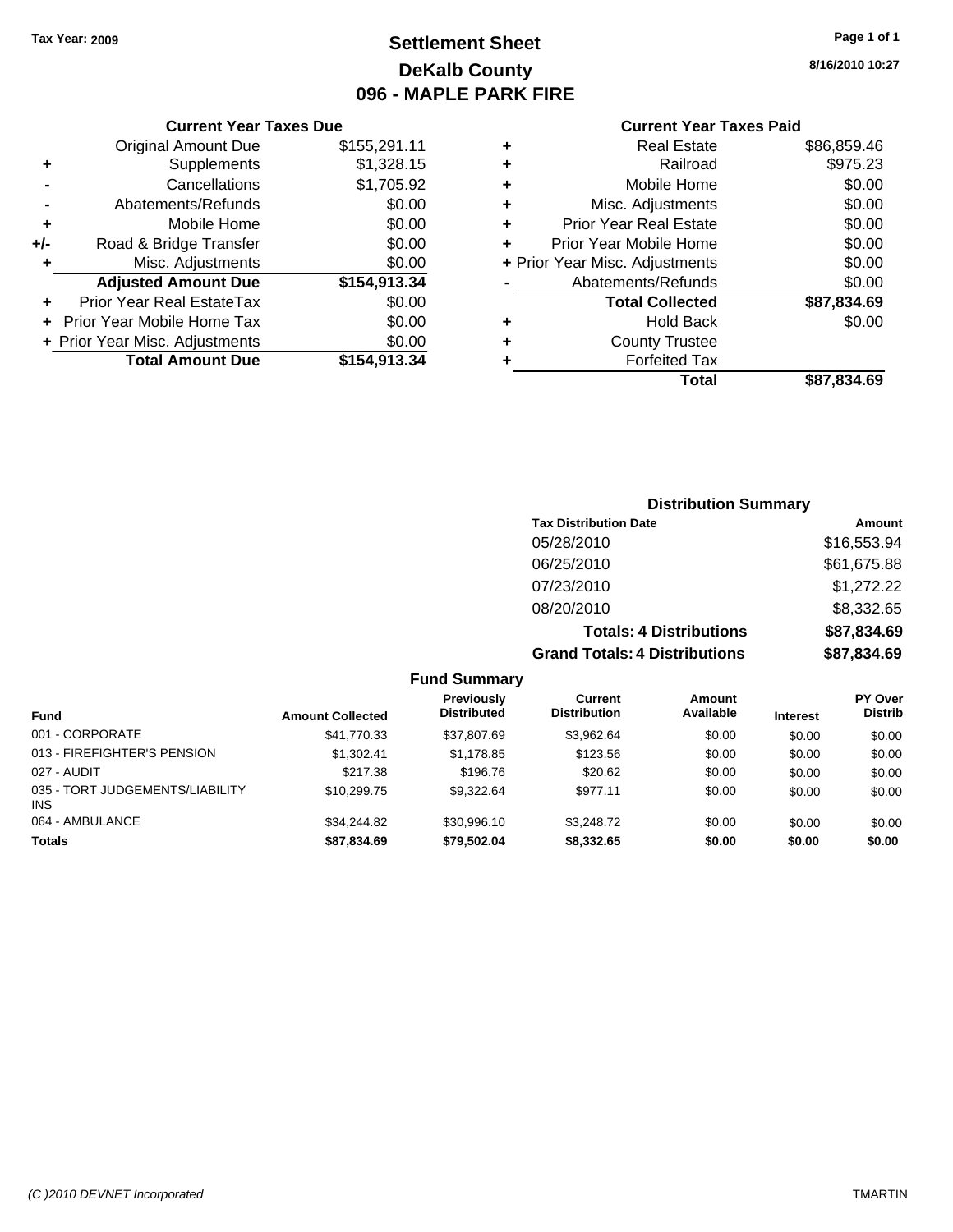# **Settlement Sheet Tax Year: 2009 Page 1 of 1 DeKalb County 097 - PAW PAW FIRE**

| Page 1 of 1 |  |
|-------------|--|
|-------------|--|

**8/16/2010 10:27**

|     | <b>Current Year Taxes Due</b>  |             |  |  |  |  |
|-----|--------------------------------|-------------|--|--|--|--|
|     | Original Amount Due            | \$26,547.96 |  |  |  |  |
| ٠   | Supplements                    | \$0.00      |  |  |  |  |
|     | Cancellations                  | \$0.00      |  |  |  |  |
|     | Abatements/Refunds             | \$0.00      |  |  |  |  |
| ٠   | Mobile Home                    | \$0.00      |  |  |  |  |
| +/- | Road & Bridge Transfer         | \$0.00      |  |  |  |  |
| ٠   | Misc. Adjustments              | \$0.00      |  |  |  |  |
|     | <b>Adjusted Amount Due</b>     | \$26,547.96 |  |  |  |  |
|     | Prior Year Real EstateTax      | \$0.00      |  |  |  |  |
|     | Prior Year Mobile Home Tax     | \$0.00      |  |  |  |  |
|     | + Prior Year Misc. Adjustments | \$0.00      |  |  |  |  |
|     | <b>Total Amount Due</b>        | \$26,547.96 |  |  |  |  |
|     |                                |             |  |  |  |  |

### **Current Year Taxes Paid +** Real Estate \$14,002.78

|   | Total                          | \$14,444.05 |
|---|--------------------------------|-------------|
|   | <b>Forfeited Tax</b>           |             |
|   | <b>County Trustee</b>          |             |
|   | <b>Hold Back</b>               | \$0.00      |
|   | <b>Total Collected</b>         | \$14,444.05 |
|   | Abatements/Refunds             | \$0.00      |
|   | + Prior Year Misc. Adjustments | \$0.00      |
|   | Prior Year Mobile Home         | \$0.00      |
| ٠ | <b>Prior Year Real Estate</b>  | \$0.00      |
| ÷ | Misc. Adjustments              | \$0.00      |
| ÷ | Mobile Home                    | \$0.00      |
|   | Railroad                       | \$441.27    |
|   |                                |             |

|                                                | <b>Distribution Summary</b> |                                  |                                       |                                |                 |                           |
|------------------------------------------------|-----------------------------|----------------------------------|---------------------------------------|--------------------------------|-----------------|---------------------------|
|                                                |                             |                                  | <b>Tax Distribution Date</b>          |                                |                 | Amount                    |
|                                                |                             |                                  | 05/28/2010                            |                                |                 | \$2,763.64                |
|                                                |                             |                                  | 06/25/2010                            |                                |                 | \$11,041.81               |
|                                                |                             |                                  | 07/23/2010                            |                                |                 | \$463.91                  |
|                                                |                             |                                  | 08/20/2010                            |                                |                 | \$174.69                  |
|                                                |                             |                                  |                                       | <b>Totals: 4 Distributions</b> |                 | \$14,444.05               |
|                                                |                             |                                  | <b>Grand Totals: 4 Distributions</b>  |                                |                 | \$14,444.05               |
|                                                |                             | <b>Fund Summary</b>              |                                       |                                |                 |                           |
| <b>Fund</b>                                    | <b>Amount Collected</b>     | Previously<br><b>Distributed</b> | <b>Current</b><br><b>Distribution</b> | Amount<br>Available            | <b>Interest</b> | PY Over<br><b>Distrib</b> |
| 001 - CORPORATE                                | \$12,972.98                 | \$12,816.08                      | \$156.90                              | \$0.00                         | \$0.00          | \$0.00                    |
| 035 - TORT JUDGEMENTS/LIABILITY<br><b>INIQ</b> | \$1,471.07                  | \$1,453.28                       | \$17.79                               | \$0.00                         | \$0.00          | \$0.00                    |

**Totals \$14,444.05 \$14,269.36 \$174.69 \$0.00 \$0.00 \$0.00**

INS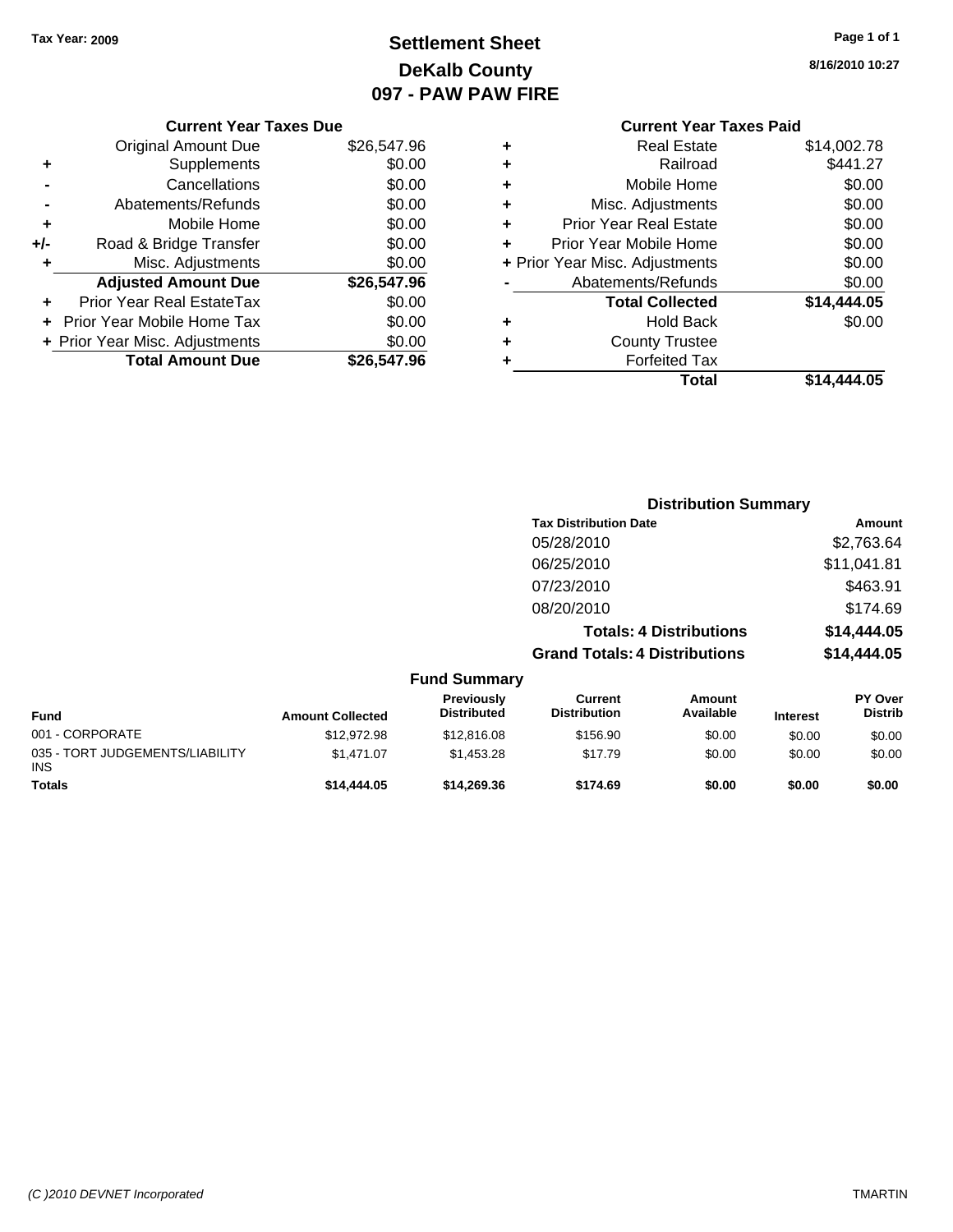# **Settlement Sheet Tax Year: 2009 Page 1 of 1 DeKalb County 098 - SANDWICH FIRE**

**8/16/2010 10:27**

| ٠ | <b>Real Estate</b>             | \$296,834.83 |
|---|--------------------------------|--------------|
| ٠ | Railroad                       | \$473.95     |
| ٠ | Mobile Home                    | \$0.00       |
| ٠ | Misc. Adjustments              | \$8.56       |
| ٠ | <b>Prior Year Real Estate</b>  | (\$154.74)   |
| ÷ | Prior Year Mobile Home         | \$0.00       |
|   | + Prior Year Misc. Adjustments | \$0.00       |
|   | Abatements/Refunds             | \$7.27       |
|   | <b>Total Collected</b>         | \$297,155.33 |
| ٠ | <b>Hold Back</b>               | \$0.00       |
| ٠ | <b>County Trustee</b>          |              |
|   | <b>Forfeited Tax</b>           |              |
|   | Total                          | \$297.155.33 |

|     | <b>Current Year Taxes Due</b>            |              |  |  |  |
|-----|------------------------------------------|--------------|--|--|--|
|     | <b>Original Amount Due</b>               | \$515,810.65 |  |  |  |
| ٠   | Supplements                              | \$3,127.48   |  |  |  |
|     | Cancellations                            | \$3,453.92   |  |  |  |
|     | Abatements/Refunds                       | \$7.27       |  |  |  |
| ٠   | Mobile Home                              | \$0.00       |  |  |  |
| +/- | Road & Bridge Transfer                   | \$0.00       |  |  |  |
| ٠   | Misc. Adjustments                        | \$8.56       |  |  |  |
|     | <b>Adjusted Amount Due</b>               | \$515,485.50 |  |  |  |
|     | <b>Prior Year Real EstateTax</b>         | (\$154.74)   |  |  |  |
|     | Prior Year Mobile Home Tax               | \$0.00       |  |  |  |
|     | \$0.00<br>+ Prior Year Misc. Adjustments |              |  |  |  |
|     | <b>Total Amount Due</b>                  | \$515,330.76 |  |  |  |

|                                                                                                         |                           |                         |                                              |                                                          | <b>Distribution Summary</b>    |                 |                           |
|---------------------------------------------------------------------------------------------------------|---------------------------|-------------------------|----------------------------------------------|----------------------------------------------------------|--------------------------------|-----------------|---------------------------|
|                                                                                                         |                           |                         |                                              | <b>Tax Distribution Date</b>                             |                                |                 | <b>Amount</b>             |
|                                                                                                         |                           |                         |                                              | 05/28/2010                                               |                                |                 | \$57,038.54               |
|                                                                                                         |                           |                         |                                              | 06/25/2010                                               |                                |                 | \$204,793.31              |
|                                                                                                         |                           |                         |                                              | 07/23/2010                                               |                                |                 | \$5,427.33                |
|                                                                                                         |                           |                         |                                              | 08/20/2010                                               |                                |                 | \$29,896.15               |
|                                                                                                         |                           |                         |                                              |                                                          | <b>Totals: 4 Distributions</b> | \$297,155.33    |                           |
|                                                                                                         |                           |                         |                                              | <b>Grand Totals: 4 Distributions</b>                     |                                |                 |                           |
|                                                                                                         |                           |                         |                                              |                                                          |                                |                 | \$297,155.33              |
|                                                                                                         |                           |                         | <b>Fund Summary</b>                          |                                                          |                                |                 |                           |
| <b>Fund</b>                                                                                             |                           | <b>Amount Collected</b> | <b>Previously</b><br><b>Distributed</b>      | <b>Current</b><br><b>Distribution</b>                    | Amount<br>Available            | <b>Interest</b> | PY Over<br><b>Distrib</b> |
| 001 - CORPORATE                                                                                         |                           | \$256,718.74            | \$230,890.82                                 | \$25,827.92                                              | \$0.00                         | \$0.00          | \$0.00                    |
| 027 - AUDIT                                                                                             |                           | \$2,539.50              | \$2,284.01                                   | \$255.49                                                 | \$0.00                         | \$0.00          | \$0.00                    |
| 035 - TORT JUDGEMENTS/LIABILITY<br><b>INS</b>                                                           |                           | \$37,897.09             | \$34,084.35                                  | \$3,812.74                                               | \$0.00                         | \$0.00          | \$0.00                    |
| <b>Totals</b>                                                                                           |                           | \$297,155.33            | \$267,259.18                                 | \$29,896.15                                              | \$0.00                         | \$0.00          | \$0.00                    |
|                                                                                                         |                           |                         | <b>Miscellaneous Adjustment Detail</b>       |                                                          |                                |                 |                           |
| Year Source                                                                                             | <b>Account Type</b>       |                         | <b>Amount Adjustment Description</b>         |                                                          |                                |                 |                           |
| RE - Real Estate<br>2009                                                                                | <b>Back Tax Collected</b> |                         |                                              | \$8.56 Talan/Fitzpatrick Redemption 19-27-451-010 by TBA |                                |                 |                           |
| <b>Totals 1 entries</b>                                                                                 |                           |                         | \$8.56                                       |                                                          |                                |                 |                           |
|                                                                                                         |                           |                         | <b>Abatement Detail</b>                      |                                                          |                                |                 |                           |
| Year Source                                                                                             | <b>Account Type</b>       |                         | <b>Amount Adjustment Description</b>         |                                                          |                                |                 |                           |
| <b>RE</b> - Real Estate<br>2009                                                                         | <b>PTAB Decision</b>      |                         | \$3.89 19-26-433-024 2008 PTAB REFUND by TBA |                                                          |                                |                 |                           |
| <b>RE</b> - Real Estate<br><b>PTAB Decision</b><br>\$3.37 19-27-427-012 2006 PTAB REFUND by TBA<br>2009 |                           |                         |                                              |                                                          |                                |                 |                           |
| <b>Totals 2 entries</b>                                                                                 |                           |                         | \$7.26                                       |                                                          |                                |                 |                           |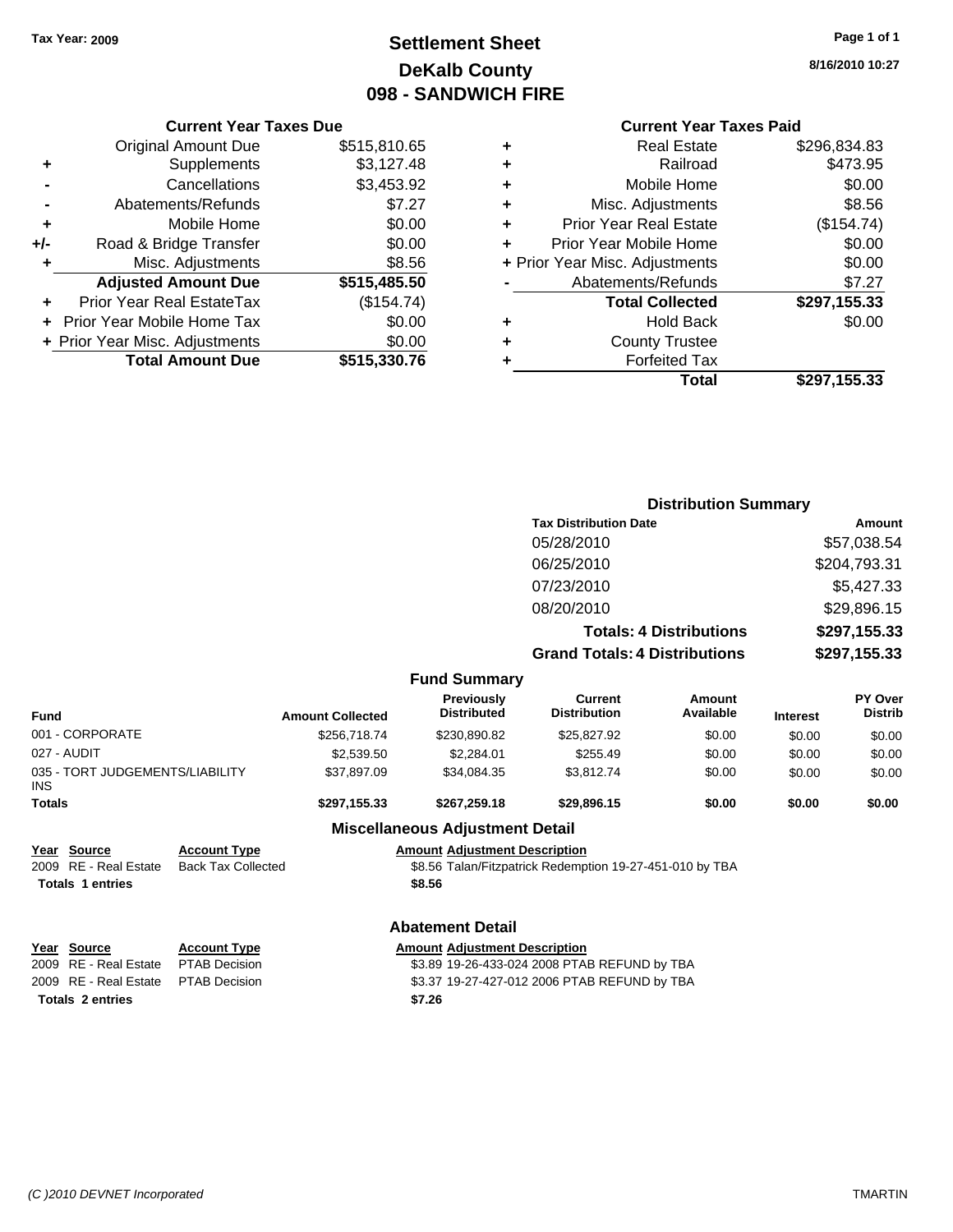# **Settlement Sheet Tax Year: 2009 Page 1 of 1 DeKalb County 099 - SHABBONA FIRE**

#### **8/16/2010 10:27**

#### **Current Year Taxes Paid**

| \$129,282.06 |
|--------------|
| \$247.50     |
| \$467.04     |
| \$0.00       |
| \$0.00       |
| \$0.00       |
| \$44.61      |
| \$129,107.13 |
| \$0.00       |
| \$0.00       |
| \$0.00       |
| \$129,107.13 |
|              |

| ٠ | <b>Real Estate</b>             | \$73,509.68 |
|---|--------------------------------|-------------|
| ٠ | Railroad                       | \$1,159.12  |
| ٠ | Mobile Home                    | \$0.00      |
| ٠ | Misc. Adjustments              | \$44.61     |
| ٠ | <b>Prior Year Real Estate</b>  | \$0.00      |
| ٠ | Prior Year Mobile Home         | \$0.00      |
|   | + Prior Year Misc. Adjustments | \$0.00      |
|   | Abatements/Refunds             | \$0.00      |
|   | <b>Total Collected</b>         | \$74,713.41 |
| ٠ | <b>Hold Back</b>               | \$0.00      |
| ٠ | <b>County Trustee</b>          |             |
| ٠ | <b>Forfeited Tax</b>           |             |
|   | Total                          | \$74,713.41 |
|   |                                |             |

|                         |                                  | <b>Distribution Summary</b>           |                                |                 |                                  |  |  |
|-------------------------|----------------------------------|---------------------------------------|--------------------------------|-----------------|----------------------------------|--|--|
|                         |                                  | <b>Tax Distribution Date</b>          |                                |                 | Amount                           |  |  |
|                         |                                  | 05/28/2010                            |                                |                 | \$13,573.01                      |  |  |
|                         |                                  | 06/25/2010                            |                                | \$53,298.39     |                                  |  |  |
|                         |                                  | 07/23/2010                            |                                |                 | \$1,659.64                       |  |  |
|                         |                                  | 08/20/2010                            |                                |                 | \$6,182.37                       |  |  |
|                         |                                  |                                       | <b>Totals: 4 Distributions</b> |                 | \$74,713.41                      |  |  |
|                         |                                  | <b>Grand Totals: 4 Distributions</b>  |                                |                 | \$74,713.41                      |  |  |
|                         | <b>Fund Summary</b>              |                                       |                                |                 |                                  |  |  |
| <b>Amount Collected</b> | Previously<br><b>Distributed</b> | <b>Current</b><br><b>Distribution</b> | Amount<br>Available            | <b>Interest</b> | <b>PY Over</b><br><b>Distrib</b> |  |  |
| \$51,441.89             | \$47,185.19                      | \$4,256.70                            | \$0.00                         | \$0.00          | \$0.00                           |  |  |

| Fund                                   | <b>Amount Collected</b> | <b>Distributed</b> | <b>Distribution</b> | Available | <b>Interest</b> | Distrib |
|----------------------------------------|-------------------------|--------------------|---------------------|-----------|-----------------|---------|
| 001 - CORPORATE                        | \$51,441.89             | \$47.185.19        | \$4,256.70          | \$0.00    | \$0.00          | \$0.00  |
| 035 - TORT JUDGEMENTS/LIABILITY<br>INS | \$10.151.91             | \$9.311.86         | \$840.05            | \$0.00    | \$0.00          | \$0.00  |
| 064 - AMBULANCE                        | \$13.119.61             | \$12,033.99        | \$1,085.62          | \$0.00    | \$0.00          | \$0.00  |
| <b>Totals</b>                          | \$74.713.41             | \$68,531.04        | \$6,182.37          | \$0.00    | \$0.00          | \$0.00  |
|                                        | ---                     |                    |                     |           |                 |         |

### **Miscellaneous Adjustment Detail**

**Year Source Account Type Amount Adjustment Description** 2009 RE - Real Estate \$44.61 Sequoya Apartments by TBA Paymt In Lieu of Tax **Totals \$44.61 1 entries**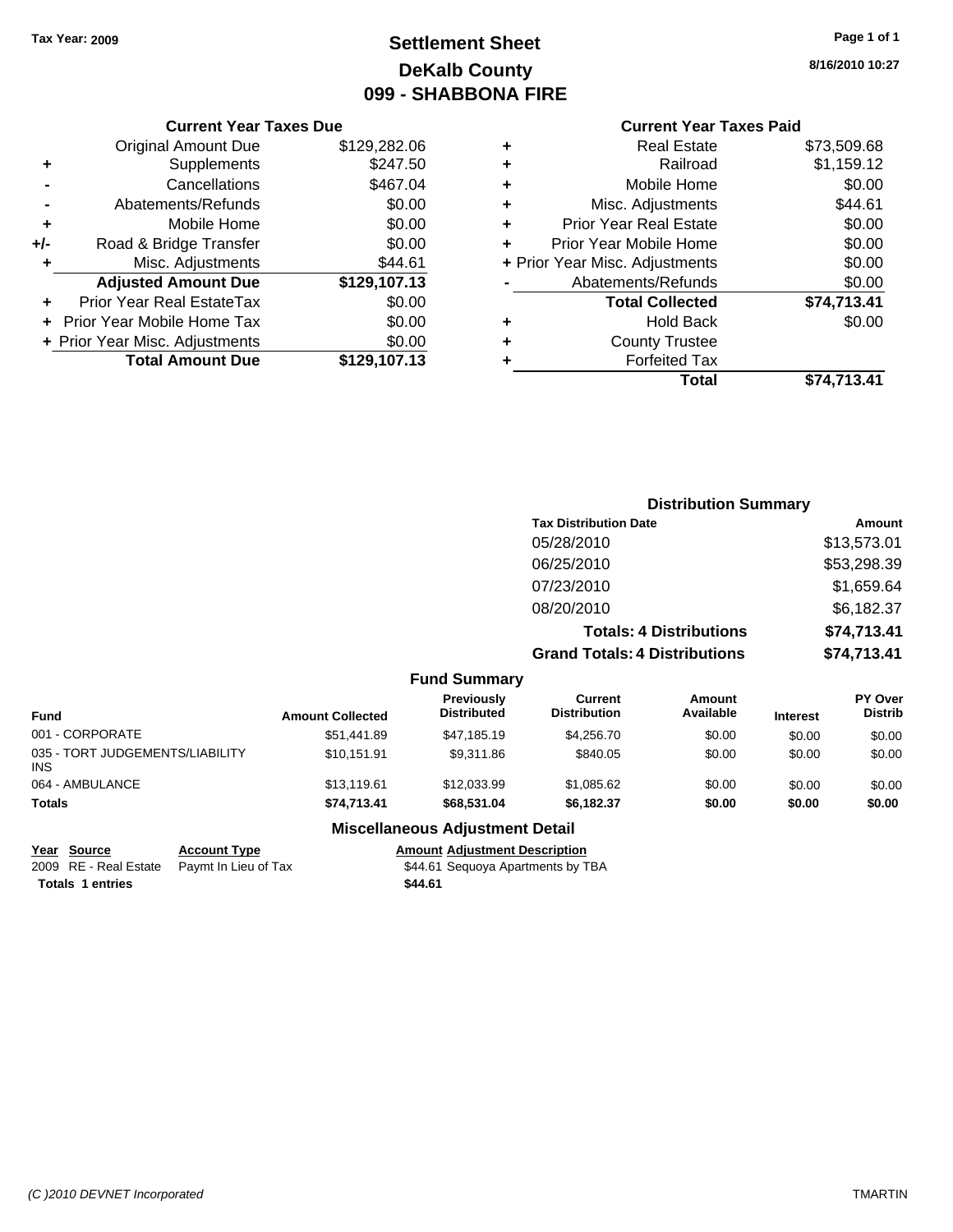# **Settlement Sheet Tax Year: 2009 Page 1 of 1 DeKalb County 100 - SOMONAUK FIRE**

**8/16/2010 10:27**

| <b>Current Year Taxes Due</b>               |                        |  |  |  |  |
|---------------------------------------------|------------------------|--|--|--|--|
| <b>Original Amount Due</b>                  | \$229,345.73           |  |  |  |  |
| Supplements                                 | \$356.97               |  |  |  |  |
| Cancellations                               | \$472.51               |  |  |  |  |
| Abatements/Refunds                          | \$0.00                 |  |  |  |  |
| Mobile Home                                 | \$0.00                 |  |  |  |  |
| \$0.00<br>+/-                               |                        |  |  |  |  |
| Misc. Adjustments                           | \$1.18                 |  |  |  |  |
| <b>Adjusted Amount Due</b>                  | \$229,231.37           |  |  |  |  |
| Prior Year Real EstateTax                   | (\$79.47)              |  |  |  |  |
| \$0.00<br><b>Prior Year Mobile Home Tax</b> |                        |  |  |  |  |
| + Prior Year Misc. Adjustments              |                        |  |  |  |  |
| <b>Total Amount Due</b>                     | \$229,151.90           |  |  |  |  |
|                                             | Road & Bridge Transfer |  |  |  |  |

| ٠ | <b>Real Estate</b>             | \$133,687.52 |
|---|--------------------------------|--------------|
| ٠ | Railroad                       | \$979.12     |
| ٠ | Mobile Home                    | \$0.00       |
| ٠ | Misc. Adjustments              | \$1.18       |
| ÷ | <b>Prior Year Real Estate</b>  | (\$79.47)    |
| ÷ | Prior Year Mobile Home         | \$0.00       |
|   | + Prior Year Misc. Adjustments | \$0.00       |
|   | Abatements/Refunds             | \$0.00       |
|   | <b>Total Collected</b>         | \$134,588.35 |
| ٠ | <b>Hold Back</b>               | \$0.00       |
| ٠ | <b>County Trustee</b>          |              |
| ٠ | <b>Forfeited Tax</b>           |              |
|   | Total                          | \$134,588.35 |

|                 |                         |                                         | <b>Distribution Summary</b>           |                                |                 |                           |
|-----------------|-------------------------|-----------------------------------------|---------------------------------------|--------------------------------|-----------------|---------------------------|
|                 |                         |                                         | <b>Tax Distribution Date</b>          |                                |                 | Amount                    |
|                 |                         |                                         | 05/28/2010                            |                                |                 | \$26,606.17               |
|                 |                         |                                         | 06/25/2010                            |                                |                 | \$94,140.44               |
|                 |                         |                                         | 07/23/2010                            |                                |                 | \$2,701.84                |
|                 |                         |                                         | 08/20/2010                            |                                |                 | \$11,139.90               |
|                 |                         |                                         |                                       | <b>Totals: 4 Distributions</b> |                 | \$134,588.35              |
|                 |                         |                                         | <b>Grand Totals: 4 Distributions</b>  |                                |                 | \$134,588.35              |
|                 |                         | <b>Fund Summary</b>                     |                                       |                                |                 |                           |
| <b>Fund</b>     | <b>Amount Collected</b> | <b>Previously</b><br><b>Distributed</b> | <b>Current</b><br><b>Distribution</b> | <b>Amount</b><br>Available     | <b>Interest</b> | PY Over<br><b>Distrib</b> |
| 001 - CORPORATE | \$73,111.75             | \$67,060.28                             | \$6,051.47                            | \$0.00                         | \$0.00          | \$0.00                    |
| 064 - AMBULANCE | \$61,476.60             | \$56,388.17                             | \$5,088.43                            | \$0.00                         | \$0.00          | \$0.00                    |
| Totals          | \$134,588.35            | \$123,448.45                            | \$11,139.90                           | \$0.00                         | \$0.00          | \$0.00                    |
|                 |                         | <b>Miscellaneous Adjustment Detail</b>  |                                       |                                |                 |                           |

| Year Source             | <b>Account Type</b>       | <b>Amount Adjustment Description</b>           |
|-------------------------|---------------------------|------------------------------------------------|
| 2009 RE - Real Estate   | <b>Back Tax Collected</b> | \$1.18 Johnson Redemption 18-32-424-017 by TBA |
| <b>Totals 1 entries</b> |                           | \$1.18                                         |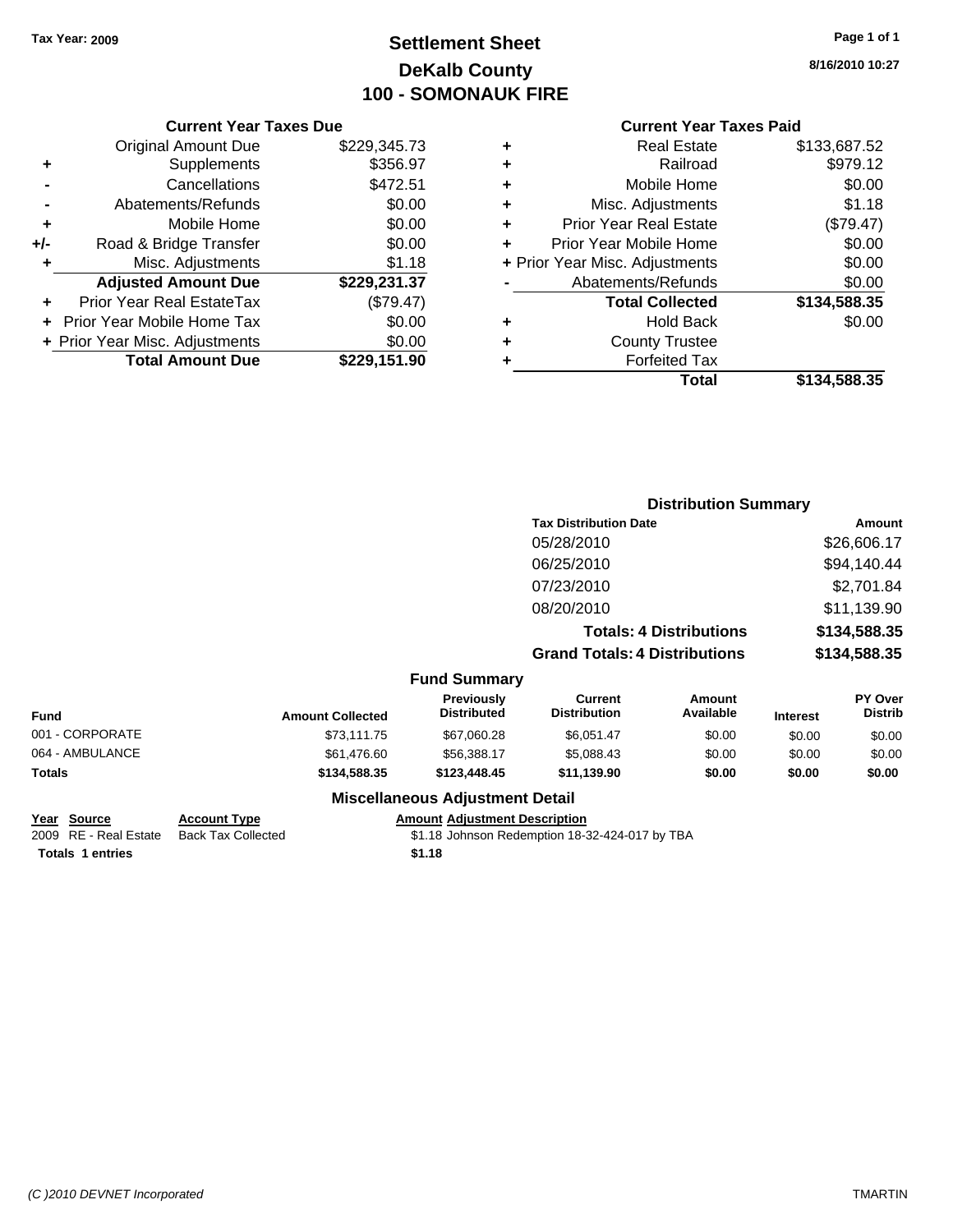# **Settlement Sheet Tax Year: 2009 Page 1 of 1 DeKalb County 101 - SYCAMORE FIRE**

#### **Current Year Taxes Due**

|       | <b>Original Amount Due</b>        | \$300,541.42 |
|-------|-----------------------------------|--------------|
| ٠     | Supplements                       | \$2,168.36   |
|       | Cancellations                     | \$2,331.71   |
|       | Abatements/Refunds                | \$0.00       |
| ٠     | Mobile Home                       | \$0.00       |
| $+/-$ | Road & Bridge Transfer            | \$0.00       |
| ٠     | Misc. Adjustments                 | \$0.00       |
|       | <b>Adjusted Amount Due</b>        | \$300,378.07 |
|       | Prior Year Real EstateTax         | \$0.00       |
|       | <b>Prior Year Mobile Home Tax</b> | \$0.00       |
|       | + Prior Year Misc. Adjustments    | \$0.00       |
|       | <b>Total Amount Due</b>           | \$300.378.07 |

#### **Current Year Taxes Paid**

|   | <b>Real Estate</b>             | \$173,907.93 |
|---|--------------------------------|--------------|
| ٠ | Railroad                       | \$0.00       |
| ٠ | Mobile Home                    | \$0.00       |
| ٠ | Misc. Adjustments              | \$0.00       |
| ٠ | <b>Prior Year Real Estate</b>  | \$0.00       |
|   | Prior Year Mobile Home         | \$0.00       |
|   | + Prior Year Misc. Adjustments | \$0.00       |
|   | Abatements/Refunds             | \$0.00       |
|   | <b>Total Collected</b>         | \$173,907.93 |
| ٠ | Hold Back                      | \$0.00       |
| ٠ | <b>County Trustee</b>          |              |
| ٠ | <b>Forfeited Tax</b>           |              |
|   | Total                          | \$173,907.93 |
|   |                                |              |

# **Distribution Summary Tax Distribution Date Amount** 05/28/2010 \$37,155.42 06/25/2010 \$117,573.75 07/23/2010 \$2,177.51 08/20/2010 \$17,001.25 **Totals: 4 Distributions \$173,907.93**

**Grand Totals: 4 Distributions \$173,907.93**

|                 |                         | <b>Fund Summary</b>              |                                |                     |                 |                                  |
|-----------------|-------------------------|----------------------------------|--------------------------------|---------------------|-----------------|----------------------------------|
| <b>Fund</b>     | <b>Amount Collected</b> | Previously<br><b>Distributed</b> | Current<br><b>Distribution</b> | Amount<br>Available | <b>Interest</b> | <b>PY Over</b><br><b>Distrib</b> |
| 001 - CORPORATE | \$84,058.74             | \$75.841.15                      | \$8,217.59                     | \$0.00              | \$0.00          | \$0.00                           |
| 064 - AMBULANCE | \$89,849.19             | \$81,065.53                      | \$8,783.66                     | \$0.00              | \$0.00          | \$0.00                           |
| <b>Totals</b>   | \$173,907.93            | \$156,906.68                     | \$17,001.25                    | \$0.00              | \$0.00          | \$0.00                           |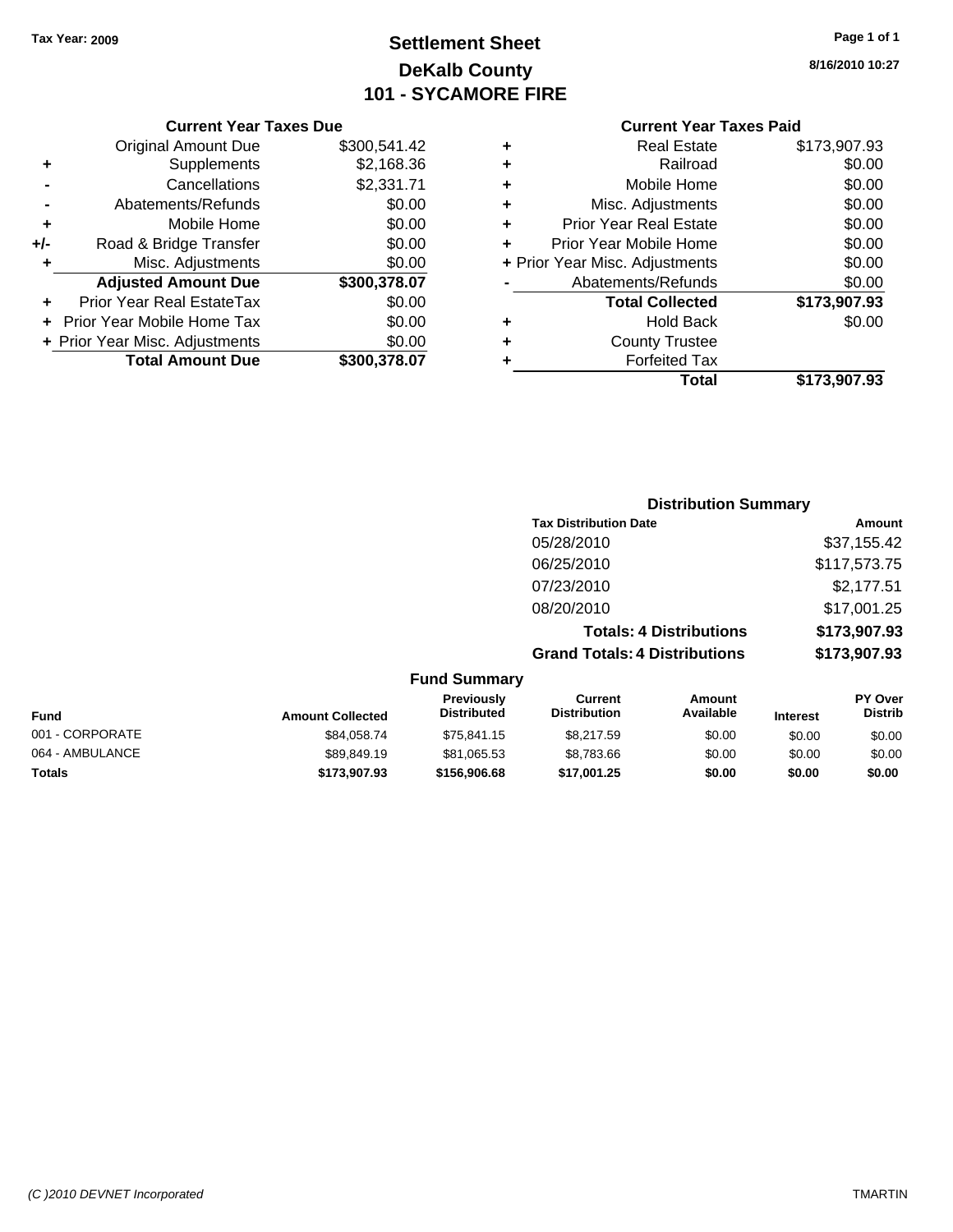# **Settlement Sheet Tax Year: 2009 Page 1 of 1 DeKalb County 102 - WATERMAN FIRE**

**8/16/2010 10:27**

| <b>Original Amount Due</b> | \$120,388.09                   |
|----------------------------|--------------------------------|
| Supplements                | \$34.59                        |
| Cancellations              | \$65.96                        |
| Abatements/Refunds         | \$0.00                         |
| Mobile Home                | \$0.00                         |
| Road & Bridge Transfer     | \$0.00                         |
| Misc. Adjustments          | \$22.03                        |
| <b>Adjusted Amount Due</b> | \$120,378.75                   |
| Prior Year Real EstateTax  | \$0.00                         |
| Prior Year Mobile Home Tax | \$0.00                         |
|                            | \$0.00                         |
| <b>Total Amount Due</b>    | \$120,378.75                   |
|                            | + Prior Year Misc. Adjustments |

# **Current Year Taxes Paid**

| ٠ | <b>Real Estate</b>             | \$70,181.09 |
|---|--------------------------------|-------------|
| ٠ | Railroad                       | \$610.64    |
| ٠ | Mobile Home                    | \$0.00      |
| ٠ | Misc. Adjustments              | \$22.03     |
| ٠ | <b>Prior Year Real Estate</b>  | \$0.00      |
| ٠ | Prior Year Mobile Home         | \$0.00      |
|   | + Prior Year Misc. Adjustments | \$0.00      |
|   | Abatements/Refunds             | \$0.00      |
|   | <b>Total Collected</b>         | \$70,813.76 |
| ٠ | <b>Hold Back</b>               | \$0.00      |
| ٠ | <b>County Trustee</b>          |             |
| ٠ | <b>Forfeited Tax</b>           |             |
|   | Total                          | \$70,813.76 |
|   |                                |             |

|                 |                         |                                           |                                       | <b>Distribution Summary</b>    |                 |                           |
|-----------------|-------------------------|-------------------------------------------|---------------------------------------|--------------------------------|-----------------|---------------------------|
|                 |                         |                                           | <b>Tax Distribution Date</b>          |                                |                 | <b>Amount</b>             |
|                 |                         |                                           | 05/28/2010                            |                                |                 | \$11,616.95               |
|                 |                         |                                           | 06/25/2010                            |                                |                 | \$50,741.67               |
|                 |                         |                                           | 07/23/2010                            |                                |                 | \$1,938.66                |
|                 |                         |                                           | 08/20/2010                            |                                |                 | \$6,516.48                |
|                 |                         |                                           |                                       | <b>Totals: 4 Distributions</b> |                 | \$70,813.76               |
|                 |                         |                                           | <b>Grand Totals: 4 Distributions</b>  |                                |                 | \$70,813.76               |
|                 |                         | <b>Fund Summary</b>                       |                                       |                                |                 |                           |
| <b>Fund</b>     | <b>Amount Collected</b> | <b>Previously</b><br><b>Distributed</b>   | <b>Current</b><br><b>Distribution</b> | Amount<br>Available            | <b>Interest</b> | PY Over<br><b>Distrib</b> |
| 001 - CORPORATE | \$70,813.76             | \$64,297.28                               | \$6,516.48                            | \$0.00                         | \$0.00          | \$0.00                    |
| Totals          | \$70,813.76             | \$64,297.28                               | \$6,516.48                            | \$0.00                         | \$0.00          | \$0.00                    |
|                 |                         | <b>Missellanessen, Adhiedriche Datell</b> |                                       |                                |                 |                           |

#### **Miscellaneous Adjustment Detail**

**Year Source Account Type Amount Adjustment Description Totals \$22.03 1 entries**

2009 RE - Real Estate Back Tax Collected \$22.03 McCord Redemption 14-15-351-002 by TBA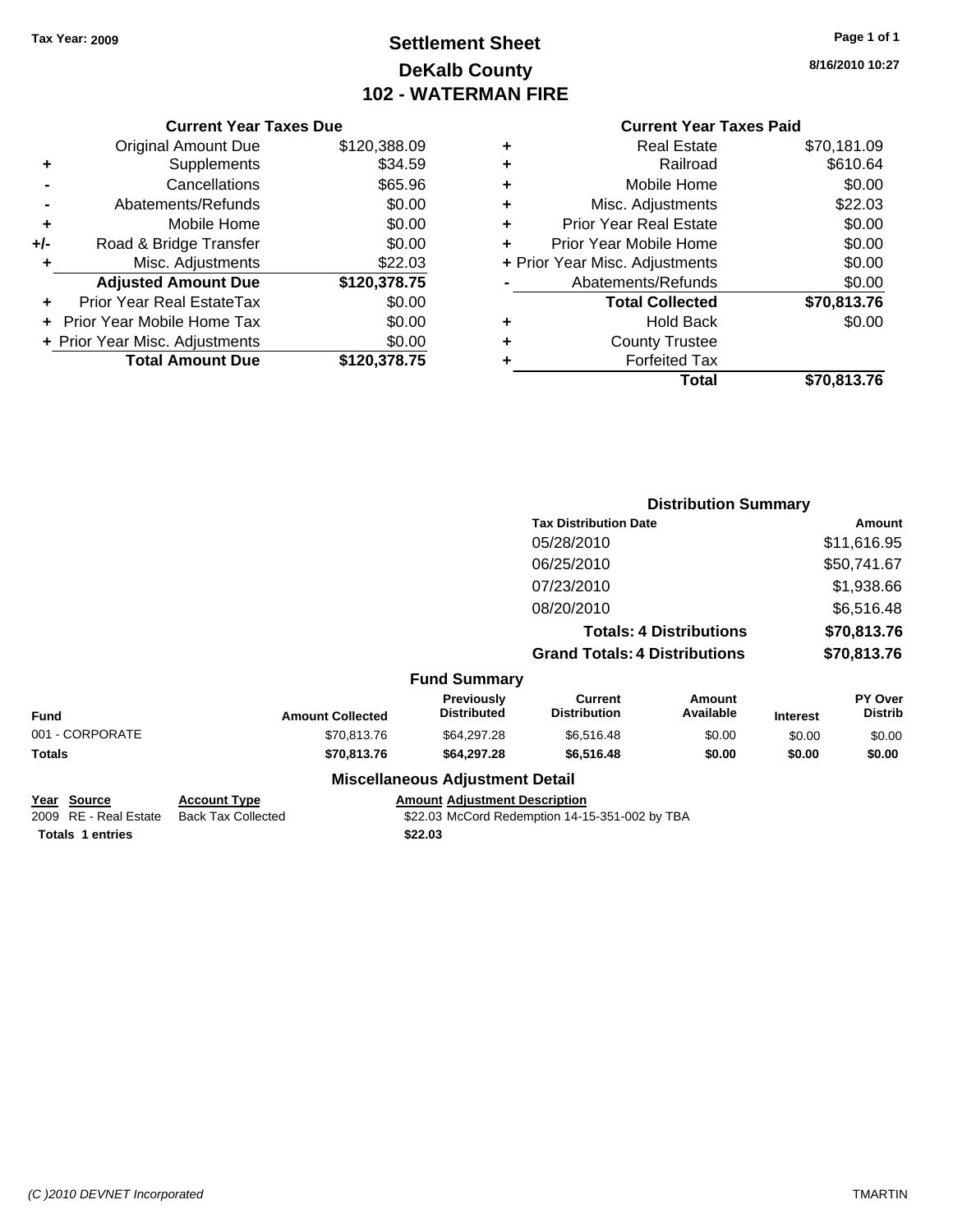# **Settlement Sheet Tax Year: 2009 Page 1 of 1 DeKalb County 103 - EARLVILLE LIBRARY DISTRICT**

**Current Year Taxes Due**

|     | <b>Original Amount Due</b>       | \$3,203.87 |
|-----|----------------------------------|------------|
| ٠   | Supplements                      | \$115.51   |
|     | Cancellations                    | \$128.83   |
|     | Abatements/Refunds               | \$0.00     |
| ÷   | Mobile Home                      | \$0.00     |
| +/- | Road & Bridge Transfer           | \$0.00     |
| ÷   | Misc. Adjustments                | \$0.00     |
|     | <b>Adjusted Amount Due</b>       | \$3,190.55 |
|     | <b>Prior Year Real EstateTax</b> | \$0.00     |
|     | Prior Year Mobile Home Tax       | \$0.00     |
|     | + Prior Year Misc. Adjustments   | \$0.00     |
|     | <b>Total Amount Due</b>          | \$3.190.55 |

|   | <b>Real Estate</b>             | \$2,075.13 |
|---|--------------------------------|------------|
| ٠ | Railroad                       | \$0.00     |
| ٠ | Mobile Home                    | \$0.00     |
| ٠ | Misc. Adjustments              | \$0.00     |
| ٠ | <b>Prior Year Real Estate</b>  | \$0.00     |
|   | Prior Year Mobile Home         | \$0.00     |
|   | + Prior Year Misc. Adjustments | \$0.00     |
|   | Abatements/Refunds             | \$0.00     |
|   | <b>Total Collected</b>         | \$2,075.13 |
| ٠ | <b>Hold Back</b>               | \$0.00     |
| ٠ | <b>County Trustee</b>          |            |
|   | <b>Forfeited Tax</b>           |            |
|   | Total                          | \$2,075.13 |
|   |                                |            |

| <b>Distribution Summary</b>          |            |
|--------------------------------------|------------|
| <b>Tax Distribution Date</b>         | Amount     |
| 05/28/2010                           | \$652.06   |
| 06/25/2010                           | \$1,391.99 |
| 08/20/2010                           | \$31.08    |
| <b>Totals: 3 Distributions</b>       | \$2,075.13 |
| <b>Grand Totals: 3 Distributions</b> | \$2,075.13 |

|  | <b>Fund Summary</b> |  |
|--|---------------------|--|
|--|---------------------|--|

| <b>Fund</b>                                         | <b>Amount Collected</b> | <b>Previously</b><br><b>Distributed</b> | Current<br><b>Distribution</b> | <b>Amount</b><br>Available | <b>Interest</b> | <b>PY Over</b><br><b>Distrib</b> |
|-----------------------------------------------------|-------------------------|-----------------------------------------|--------------------------------|----------------------------|-----------------|----------------------------------|
| 001 - CORPORATE                                     | \$1,316.02              | \$1.296.31                              | \$19.71                        | \$0.00                     | \$0.00          | \$0.00                           |
| 004 - OPERATIONS & MAINTENANCE                      | \$174.95                | \$172.33                                | \$2.62                         | \$0.00                     | \$0.00          | \$0.00                           |
| 027 - AUDIT                                         | \$40.16                 | \$39.56                                 | \$0.60                         | \$0.00                     | \$0.00          | \$0.00                           |
| 031 - WORKING CASH                                  | \$417.34                | \$411.09                                | \$6.25                         | \$0.00                     | \$0.00          | \$0.00                           |
| 035 - TORT JUDGMENTS, LIABILITY<br><b>INSURANCE</b> | \$25.49                 | \$25.11                                 | \$0.38                         | \$0.00                     | \$0.00          | \$0.00                           |
| 047 - SOCIAL SECURITY                               | \$101.17                | \$99.65                                 | \$1.52                         | \$0.00                     | \$0.00          | \$0.00                           |
| <b>Totals</b>                                       | \$2,075.13              | \$2,044.05                              | \$31.08                        | \$0.00                     | \$0.00          | \$0.00                           |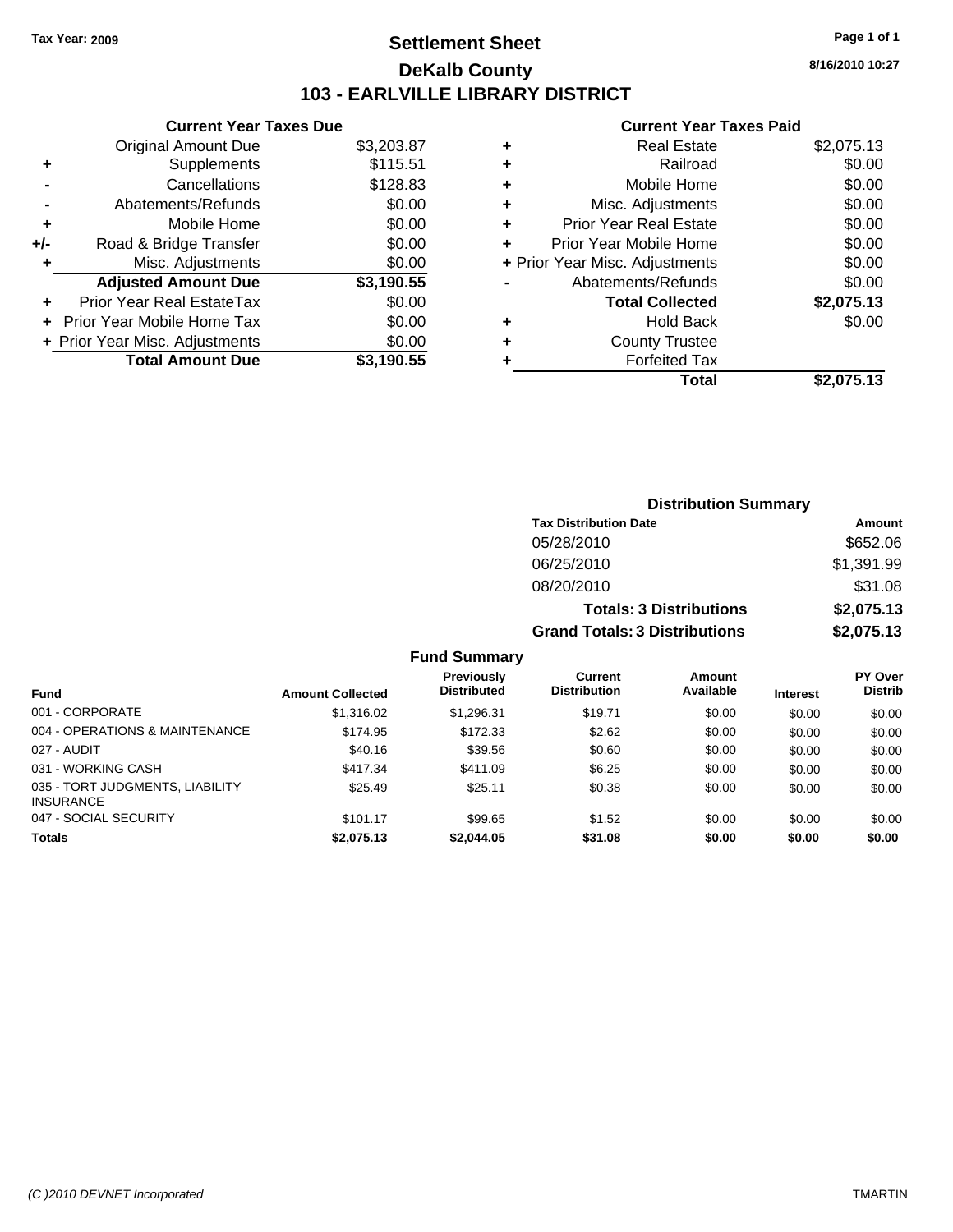# **Settlement Sheet Tax Year: 2009 Page 1 of 1 DeKalb County 110 - DEKALB PARK**

#### **Current Year Taxes Due**

|       | <b>Original Amount Due</b>       | \$3,389,549.17 |
|-------|----------------------------------|----------------|
| ٠     | Supplements                      | \$68,783.66    |
|       | Cancellations                    | \$104,605.80   |
|       | Abatements/Refunds               | \$0.00         |
| ÷     | Mobile Home                      | \$0.00         |
| $+/-$ | Road & Bridge Transfer           | \$0.00         |
| ٠     | Misc. Adjustments                | \$906.22       |
|       | <b>Adjusted Amount Due</b>       | \$3,354,633.25 |
|       | <b>Prior Year Real EstateTax</b> | (\$459.98)     |
|       | + Prior Year Mobile Home Tax     | \$0.00         |
|       | + Prior Year Misc. Adjustments   | \$18,281.57    |
|       | <b>Total Amount Due</b>          | \$3,372,454.84 |
|       |                                  |                |

#### **Current Year Taxes Paid**

| <b>Real Estate</b>             | \$1,894,099.18 |
|--------------------------------|----------------|
| Railroad                       | \$2,170.78     |
| Mobile Home                    | \$0.00         |
| Misc. Adjustments              | \$906.22       |
| <b>Prior Year Real Estate</b>  | (\$459.98)     |
| Prior Year Mobile Home         | \$0.00         |
| + Prior Year Misc. Adjustments | \$18,281.57    |
| Abatements/Refunds             | \$0.00         |
| <b>Total Collected</b>         | \$1,914,997.77 |
| <b>Hold Back</b>               | \$0.00         |
| <b>County Trustee</b>          |                |
| <b>Forfeited Tax</b>           |                |
| Total                          | \$1,914,997.77 |
|                                |                |

#### **Distribution Summary**

| <b>Tax Distribution Date</b>   | Amount         |
|--------------------------------|----------------|
| 05/28/2010                     | \$385,221.82   |
| 06/25/2010                     | \$1,310,790.96 |
| 07/23/2010                     | \$19,105.19    |
| 08/20/2010                     | \$199,879.80   |
| <b>Totals: 4 Distributions</b> | \$1,914,997.77 |
| Grand Totale: A Dictributione  | \$1 Q14 QQ7 77 |

#### **Fund Summary**

| <b>Fund</b>                                   | <b>Amount Collected</b> | Previously<br><b>Distributed</b> | <b>Current</b><br><b>Distribution</b> | Amount<br>Available | <b>Interest</b> | PY Over<br><b>Distrib</b> |
|-----------------------------------------------|-------------------------|----------------------------------|---------------------------------------|---------------------|-----------------|---------------------------|
| 001 - CORPORATE                               | \$500.258.64            | \$448,043.64                     | \$52,215.00                           | \$0.00              | \$0.00          | \$0.00                    |
| 003 - BONDS AND INTEREST                      | \$629,224.22            | \$563,548.32                     | \$65,675.90                           | \$0.00              | \$0.00          | \$0.00                    |
| $005 - I. M. R. F.$                           | \$126,537.30            | \$113,329.85                     | \$13,207.45                           | \$0.00              | \$0.00          | \$0.00                    |
| 027 - AUDIT                                   | \$14,121.19             | \$12,647.28                      | \$1,473.91                            | \$0.00              | \$0.00          | \$0.00                    |
| 035 - TORT JUDGEMENTS/LIABILITY<br><b>INS</b> | \$47,806.01             | \$42,816.20                      | \$4,989.81                            | \$0.00              | \$0.00          | \$0.00                    |
| 047 - SOCIAL SECURITY                         | \$104,068.64            | \$93,206.38                      | \$10,862.26                           | \$0.00              | \$0.00          | \$0.00                    |
| 060 - UNEMPLOYMENT INSURANCE                  | \$5,662.67              | \$5.071.62                       | \$591.05                              | \$0.00              | \$0.00          | \$0.00                    |
| 062 - WORKERS COMPENSATION                    | \$33.757.55             | \$30,234.08                      | \$3,523.47                            | \$0.00              | \$0.00          | \$0.00                    |
| 122 - RECREATION                              | \$236,157.55            | \$211,508.37                     | \$24,649.18                           | \$0.00              | \$0.00          | \$0.00                    |
| 123 - AQUARIUM AND MUSEUM                     | \$70.311.09             | \$62,972.29                      | \$7,338.80                            | \$0.00              | \$0.00          | \$0.00                    |
| 126 - REC PROGRAMS/HANDICAPPED                | \$147.092.91            | \$131.739.94                     | \$15,352.97                           | \$0.00              | \$0.00          | \$0.00                    |
| <b>Totals</b>                                 | \$1,914,997.77          | \$1,715,117.97                   | \$199,879.80                          | \$0.00              | \$0.00          | \$0.00                    |

#### **Miscellaneous Adjustment Detail**

#### **Year Source Account Type Amount Adjustment Description** 2008 RE - Real Estate Back Tax Collected \$18,281.57 DeKalb TIF #4 Surplus Distribution by TBA 2009 RE - Real Estate Back Tax Collected \$2.66 Gardens of Rivermist Redemption 08-02-303-001 by TBA 2009 RE - Real Estate Paymt In Lieu of Tax \$903.56 Housing Authority DeKalb Units by TBA

**Totals \$19,187.79 3 entries**

**Grand Totals: 4 Distributions \$1,914,997.77**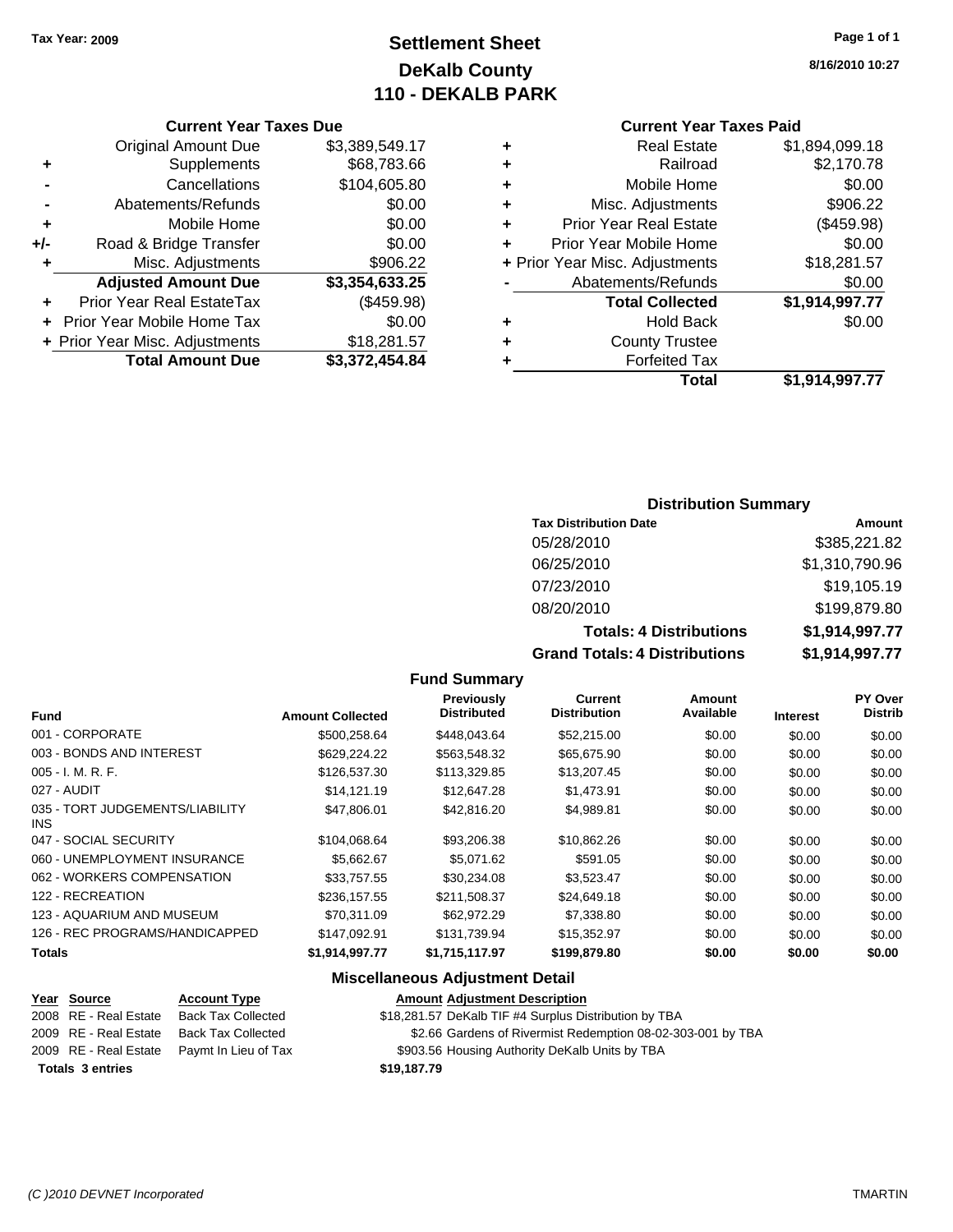# **Settlement Sheet Tax Year: 2009 Page 1 of 1 DeKalb County 111 - FRANKLIN TWP PARK**

**8/16/2010 10:27**

|     | <b>Current Year Taxes Due</b>     |             |
|-----|-----------------------------------|-------------|
|     | <b>Original Amount Due</b>        | \$35,935.91 |
| ٠   | Supplements                       | \$258.79    |
|     | Cancellations                     | \$315.45    |
|     | Abatements/Refunds                | \$0.00      |
| ٠   | Mobile Home                       | \$0.00      |
| +/- | Road & Bridge Transfer            | \$0.00      |
| ٠   | Misc. Adjustments                 | \$0.13      |
|     | <b>Adjusted Amount Due</b>        | \$35,879.38 |
|     | Prior Year Real EstateTax         | \$0.00      |
|     | <b>Prior Year Mobile Home Tax</b> | \$0.00      |
|     | + Prior Year Misc. Adjustments    | \$0.00      |
|     | <b>Total Amount Due</b>           | \$35.879.38 |
|     |                                   |             |

| ٠ | <b>Real Estate</b>             | \$20,841.11 |
|---|--------------------------------|-------------|
| ÷ | Railroad                       | \$79.84     |
| ÷ | Mobile Home                    | \$0.00      |
| ٠ | Misc. Adjustments              | \$0.13      |
| ٠ | <b>Prior Year Real Estate</b>  | \$0.00      |
| ÷ | Prior Year Mobile Home         | \$0.00      |
|   | + Prior Year Misc. Adjustments | \$0.00      |
|   | Abatements/Refunds             | \$0.00      |
|   | <b>Total Collected</b>         | \$20,921.08 |
| ٠ | Hold Back                      | \$0.00      |
| ٠ | <b>County Trustee</b>          |             |
| ٠ | <b>Forfeited Tax</b>           |             |
|   | Total                          | \$20,921.08 |

|                                                       |                         |                                         | <b>Distribution Summary</b>                    |                                |                 |                           |
|-------------------------------------------------------|-------------------------|-----------------------------------------|------------------------------------------------|--------------------------------|-----------------|---------------------------|
|                                                       |                         |                                         | <b>Tax Distribution Date</b>                   |                                | Amount          |                           |
|                                                       |                         |                                         | 05/28/2010                                     |                                |                 | \$3,971.51                |
|                                                       |                         |                                         | 06/25/2010                                     |                                |                 | \$14,236.16               |
|                                                       |                         |                                         | 07/23/2010                                     |                                |                 | \$331.55                  |
|                                                       |                         |                                         | 08/20/2010                                     |                                |                 | \$2,381.86                |
|                                                       |                         |                                         |                                                | <b>Totals: 4 Distributions</b> |                 | \$20,921.08               |
|                                                       |                         |                                         | <b>Grand Totals: 4 Distributions</b>           |                                | \$20,921.08     |                           |
|                                                       |                         | <b>Fund Summary</b>                     |                                                |                                |                 |                           |
| <b>Fund</b>                                           | <b>Amount Collected</b> | <b>Previously</b><br><b>Distributed</b> | <b>Current</b><br><b>Distribution</b>          | Amount<br>Available            | <b>Interest</b> | PY Over<br><b>Distrib</b> |
| 001 - CORPORATE                                       | \$19,525.92             | \$17,302.90                             | \$2,223.02                                     | \$0.00                         | \$0.00          | \$0.00                    |
| 035 - TORT JUDGEMENTS/LIABILITY<br><b>INS</b>         | \$1,395.16              | \$1,236.32                              | \$158.84                                       | \$0.00                         | \$0.00          | \$0.00                    |
| <b>Totals</b>                                         | \$20,921.08             | \$18,539.22                             | \$2,381.86                                     | \$0.00                         | \$0.00          | \$0.00                    |
|                                                       |                         | <b>Miscellaneous Adjustment Detail</b>  |                                                |                                |                 |                           |
| Source<br><b>Account Type</b><br>Year                 |                         | <b>Amount Adjustment Description</b>    |                                                |                                |                 |                           |
| RE - Real Estate<br><b>Back Tax Collected</b><br>2009 |                         |                                         | \$0.13 Pearson Redemption 01-26-180-044 by TBA |                                |                 |                           |

**Totals 1 entries** \$0.13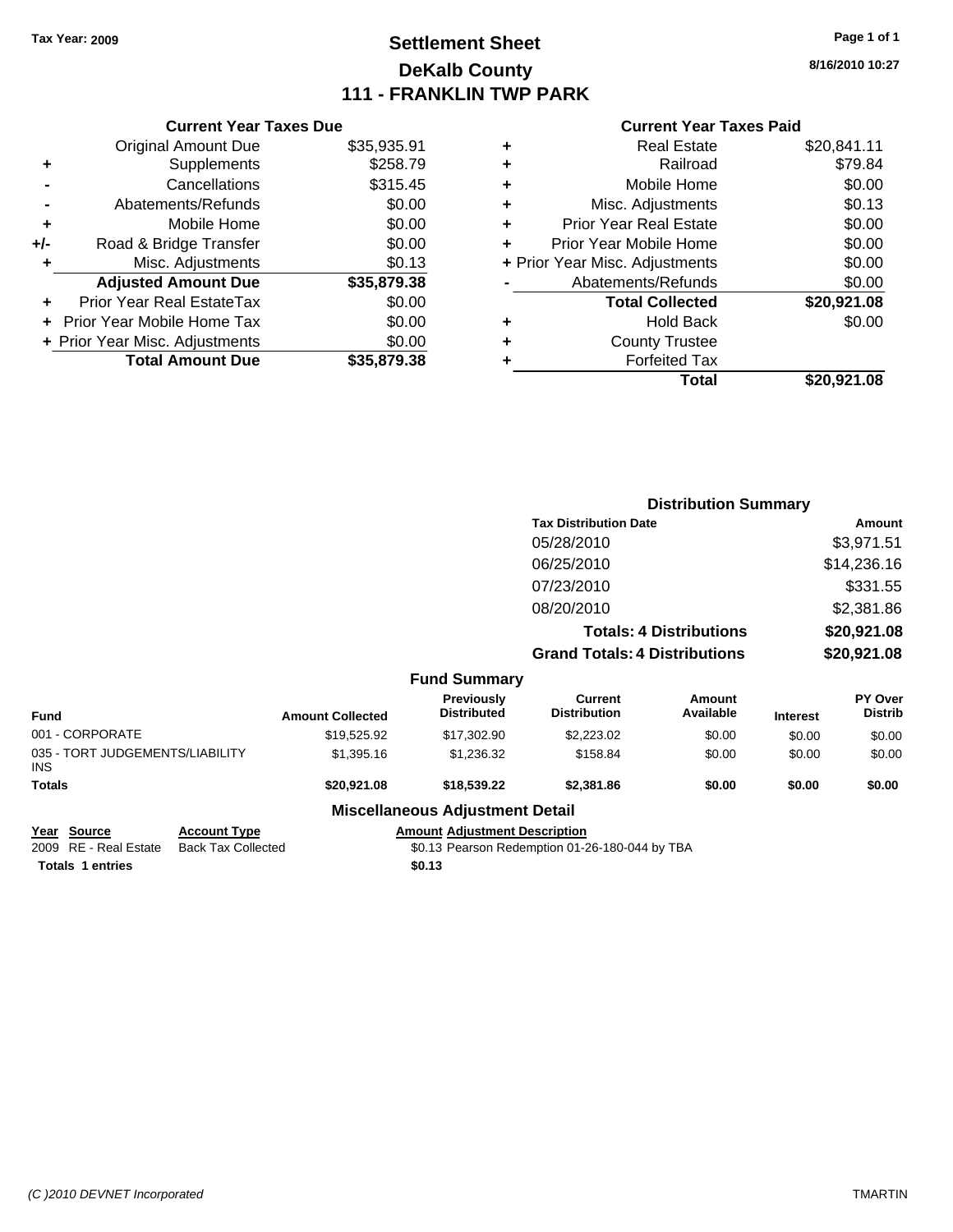# **Settlement Sheet Tax Year: 2009 Page 1 of 1 DeKalb County 112 - GENOA TWP PARK**

**8/16/2010 10:27**

| <b>Current Year Taxes Due</b> |  |  |  |
|-------------------------------|--|--|--|
|-------------------------------|--|--|--|

|     | <b>Original Amount Due</b>              | \$556,133.76 |  |  |  |
|-----|-----------------------------------------|--------------|--|--|--|
| ٠   | Supplements                             | \$9,435.89   |  |  |  |
|     | Cancellations                           | \$12,942.74  |  |  |  |
|     | Abatements/Refunds                      | \$0.00       |  |  |  |
| ٠   | Mobile Home                             | \$0.00       |  |  |  |
| +/- | Road & Bridge Transfer                  | \$0.00       |  |  |  |
| ٠   | Misc. Adjustments                       | \$40.65      |  |  |  |
|     | <b>Adjusted Amount Due</b>              | \$552,667.56 |  |  |  |
|     | <b>Prior Year Real EstateTax</b>        | \$0.00       |  |  |  |
|     | + Prior Year Mobile Home Tax            | \$0.00       |  |  |  |
|     | + Prior Year Misc. Adjustments          | \$0.00       |  |  |  |
|     | <b>Total Amount Due</b><br>\$552,667.56 |              |  |  |  |

#### **Current Year Taxes Paid**

| ٠ | <b>Real Estate</b>             | \$317,252.16 |
|---|--------------------------------|--------------|
| ٠ | Railroad                       | \$990.67     |
| ٠ | Mobile Home                    | \$0.00       |
| ٠ | Misc. Adjustments              | \$40.65      |
| ÷ | <b>Prior Year Real Estate</b>  | \$0.00       |
| ÷ | Prior Year Mobile Home         | \$0.00       |
|   | + Prior Year Misc. Adjustments | \$0.00       |
|   | Abatements/Refunds             | \$0.00       |
|   | <b>Total Collected</b>         | \$318,283.48 |
| ٠ | <b>Hold Back</b>               | \$0.00       |
| ٠ | <b>County Trustee</b>          |              |
| ٠ | <b>Forfeited Tax</b>           |              |
|   | Total                          | \$318,283.48 |
|   |                                |              |

#### **Distribution Summary**

| <b>Tax Distribution Date</b>         | Amount       |  |  |  |
|--------------------------------------|--------------|--|--|--|
| 05/28/2010                           | \$72,997.76  |  |  |  |
| 06/25/2010                           | \$211,436.07 |  |  |  |
| 07/23/2010                           | \$4,251.91   |  |  |  |
| 08/20/2010                           | \$29,597.74  |  |  |  |
| <b>Totals: 4 Distributions</b>       | \$318,283.48 |  |  |  |
| <b>Grand Totals: 4 Distributions</b> | \$318,283.48 |  |  |  |

#### **Fund Summary**

| <b>Fund</b>                             | <b>Amount Collected</b> | Previously<br><b>Distributed</b> | Current<br><b>Distribution</b> | Amount<br>Available | <b>Interest</b> | PY Over<br><b>Distrib</b> |
|-----------------------------------------|-------------------------|----------------------------------|--------------------------------|---------------------|-----------------|---------------------------|
| 001 - CORPORATE                         | \$59.251.02             | \$53,741.16                      | \$5,509.86                     | \$0.00              | \$0.00          | \$0.00                    |
| 003 - BONDS AND INTEREST                | \$138,718.78            | \$125.819.07                     | \$12,899.71                    | \$0.00              | \$0.00          | \$0.00                    |
| $005 - I. M. R. F.$                     | \$9.369.31              | \$8,498,04                       | \$871.27                       | \$0.00              | \$0.00          | \$0.00                    |
| 027 - AUDIT                             | \$1,876.60              | \$1.702.09                       | \$174.51                       | \$0.00              | \$0.00          | \$0.00                    |
| 035 - TORT JUDGEMENTS/LIABILITY<br>INS. | \$2,347.65              | \$2,129.34                       | \$218.31                       | \$0.00              | \$0.00          | \$0.00                    |
| 047 - SOCIAL SECURITY                   | \$14,049.98             | \$12,743.45                      | \$1,306.53                     | \$0.00              | \$0.00          | \$0.00                    |
| 060 - UNEMPLOYMENT INSURANCE            | \$0.00                  | \$0.00                           | \$0.00                         | \$0.00              | \$0.00          | \$0.00                    |
| 062 - WORKERS COMPENSATION              | \$471.07                | \$427.27                         | \$43.80                        | \$0.00              | \$0.00          | \$0.00                    |
| 122 - RECREATION                        | \$58,526.60             | \$53.084.11                      | \$5,442.49                     | \$0.00              | \$0.00          | \$0.00                    |
| 126 - REC PROGRAMS/HANDICAPPED          | \$28,984.16             | \$26,288.87                      | \$2.695.29                     | \$0.00              | \$0.00          | \$0.00                    |
| 143 - MEDICARE                          | \$4,688.31              | \$4.252.34                       | \$435.97                       | \$0.00              | \$0.00          | \$0.00                    |
| <b>Totals</b>                           | \$318,283.48            | \$288,685.74                     | \$29,597.74                    | \$0.00              | \$0.00          | \$0.00                    |

#### **Miscellaneous Adjustment Detail**

| Year Source             | <b>Account Type</b>       | <b>Amount Adjustment Description</b>          |
|-------------------------|---------------------------|-----------------------------------------------|
| 2009 RE - Real Estate   | <b>Back Tax Collected</b> | \$40.65 Capes Redemption 03-19-377-001 by TBA |
| <b>Totals 1 entries</b> |                           | \$40.65                                       |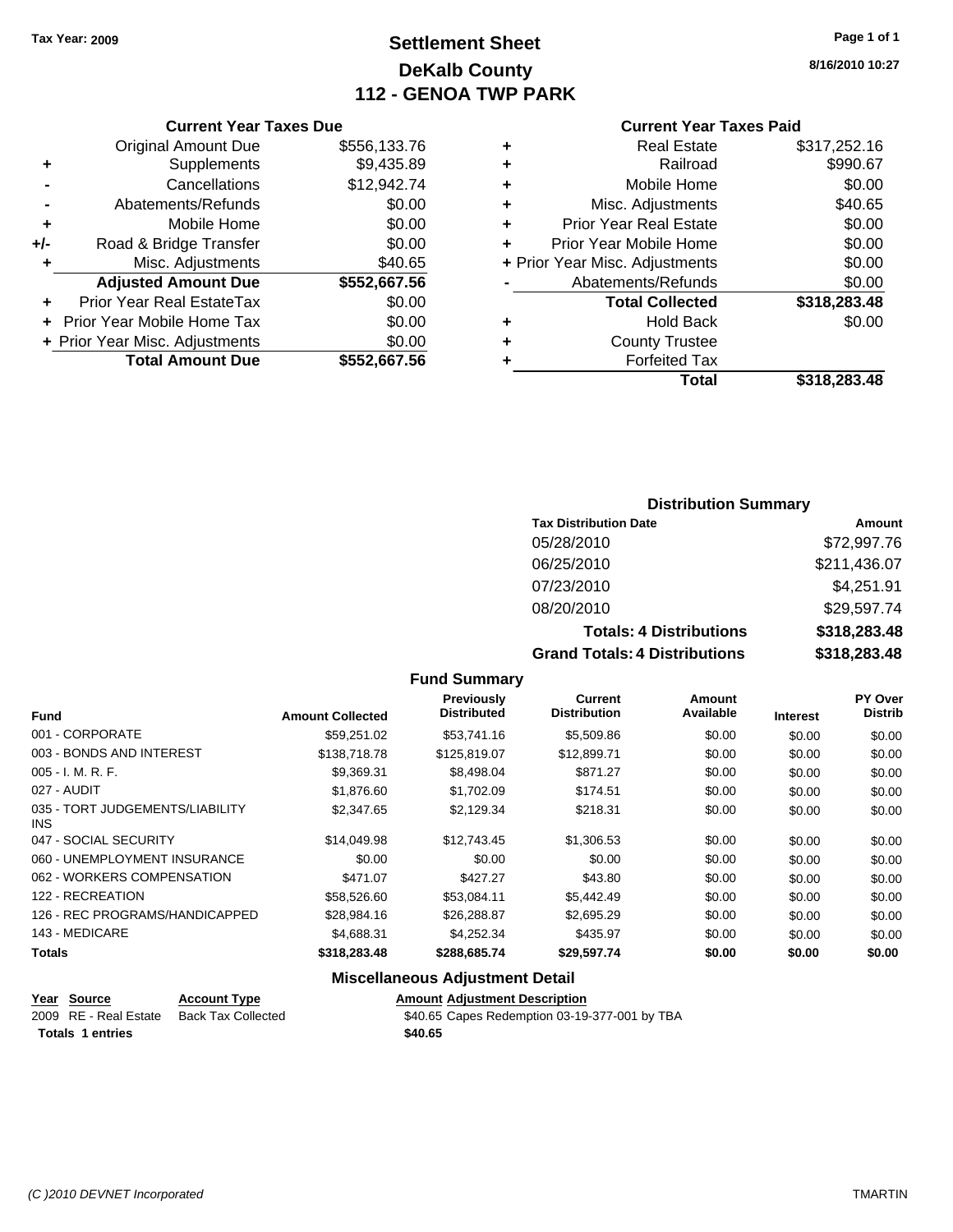# **Settlement Sheet Tax Year: 2009 Page 1 of 1 DeKalb County 113 - KINGSTON TWP PARK**

**8/16/2010 10:27**

|       | <b>Current Year Taxes Due</b>  |             |
|-------|--------------------------------|-------------|
|       | <b>Original Amount Due</b>     | \$45,185.90 |
| ÷     | Supplements                    | \$187.98    |
|       | Cancellations                  | \$204.59    |
|       | Abatements/Refunds             | \$0.00      |
| ٠     | Mobile Home                    | \$0.00      |
| $+/-$ | Road & Bridge Transfer         | \$0.00      |
|       | Misc. Adjustments              | \$0.00      |
|       | <b>Adjusted Amount Due</b>     | \$45,169.29 |
|       | Prior Year Real EstateTax      | \$0.00      |
|       | Prior Year Mobile Home Tax     | \$0.00      |
|       | + Prior Year Misc. Adjustments | \$0.00      |
|       | <b>Total Amount Due</b>        | \$45.169.29 |
|       |                                |             |

|   | <b>Real Estate</b>             | \$25,965.06 |
|---|--------------------------------|-------------|
| ٠ | Railroad                       | \$160.09    |
| ٠ | Mobile Home                    | \$0.00      |
| ٠ | Misc. Adjustments              | \$0.00      |
| ٠ | <b>Prior Year Real Estate</b>  | \$0.00      |
| ٠ | Prior Year Mobile Home         | \$0.00      |
|   | + Prior Year Misc. Adjustments | \$0.00      |
|   | Abatements/Refunds             | \$0.00      |
|   | <b>Total Collected</b>         | \$26,125.15 |
|   | <b>Hold Back</b>               | \$0.00      |
| ٠ | <b>County Trustee</b>          |             |
| ٠ | <b>Forfeited Tax</b>           |             |
|   | Total                          | \$26,125.15 |
|   |                                |             |

|                         |                                  | <b>Distribution Summary</b>          |                                |                 |                                  |
|-------------------------|----------------------------------|--------------------------------------|--------------------------------|-----------------|----------------------------------|
|                         |                                  | <b>Tax Distribution Date</b>         |                                |                 | Amount                           |
|                         |                                  | 05/28/2010                           |                                |                 | \$4,858.58                       |
|                         |                                  | 06/25/2010                           |                                |                 | \$18,185.90                      |
|                         |                                  | 07/23/2010                           |                                |                 | \$749.47                         |
|                         |                                  | 08/20/2010                           |                                |                 | \$2,331.20                       |
|                         |                                  |                                      | <b>Totals: 4 Distributions</b> |                 | \$26,125.15                      |
|                         |                                  | <b>Grand Totals: 4 Distributions</b> |                                |                 | \$26,125.15                      |
|                         | <b>Fund Summary</b>              |                                      |                                |                 |                                  |
| <b>Amount Collected</b> | Previously<br><b>Distributed</b> | Current<br><b>Distribution</b>       | Amount<br>Available            | <b>Interest</b> | <b>PY Over</b><br><b>Distrib</b> |
| \$19,484.16             | \$17,745.55                      | \$1,738.61                           | \$0.00                         | \$0.00          | \$0.00                           |

| <b>Fund</b>                                   | <b>Amount Collected</b> | <b>Distributed</b> | <b>Distribution</b> | Available | <b>Interest</b> | <b>Distrib</b> |
|-----------------------------------------------|-------------------------|--------------------|---------------------|-----------|-----------------|----------------|
| 001 - CORPORATE                               | \$19,484.16             | \$17.745.55        | \$1.738.61          | \$0.00    | \$0.00          | \$0.00         |
| 035 - TORT JUDGEMENTS/LIABILITY<br><b>INS</b> | \$3.874.36              | \$3.528.64         | \$345.72            | \$0.00    | \$0.00          | \$0.00         |
| 122 - RECREATION                              | \$2,766.63              | \$2,519.76         | \$246.87            | \$0.00    | \$0.00          | \$0.00         |
| <b>Totals</b>                                 | \$26,125.15             | \$23,793.95        | \$2.331.20          | \$0.00    | \$0.00          | \$0.00         |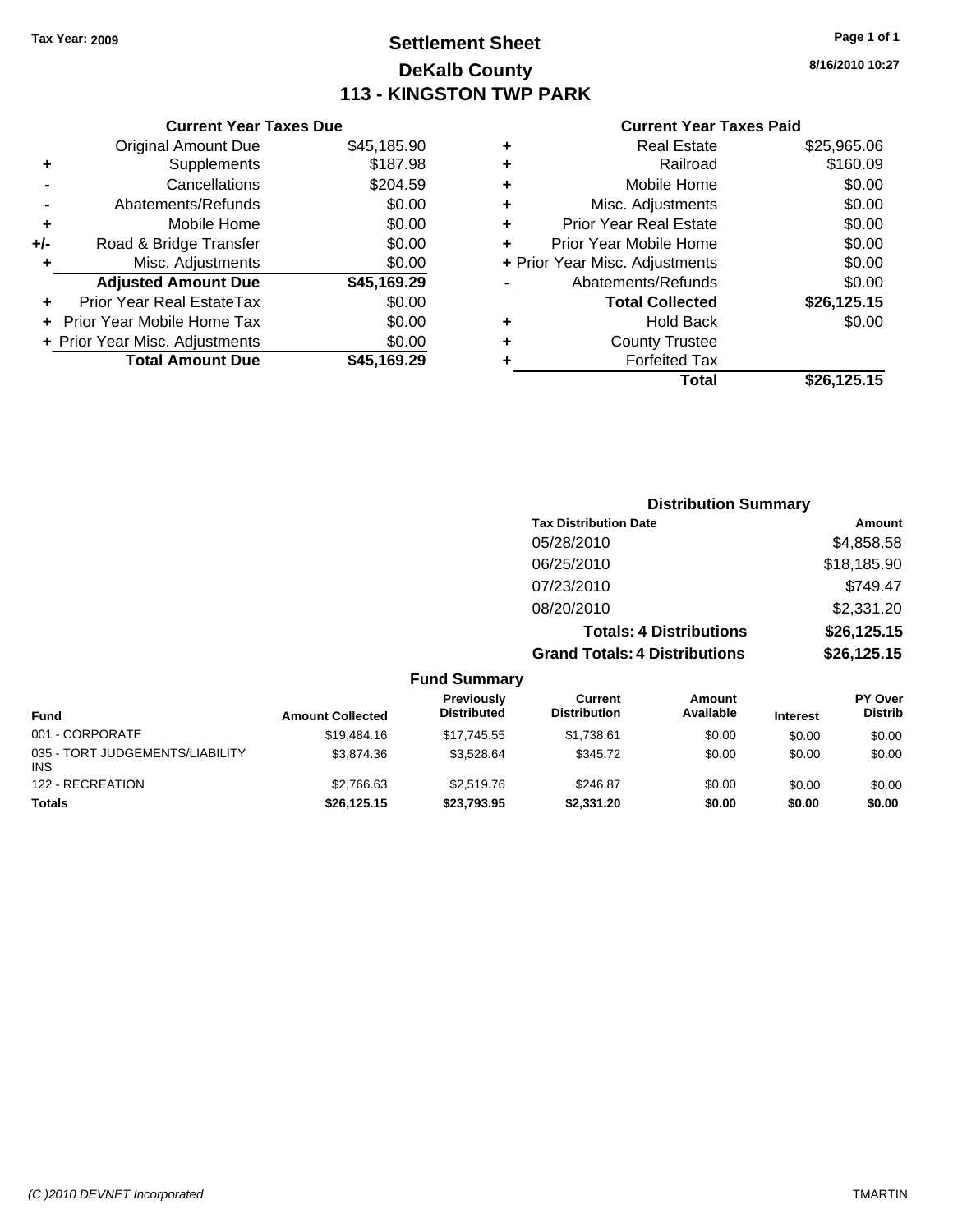# **Settlement Sheet Tax Year: 2009 Page 1 of 1 DeKalb County 114 - SANDWICH PARK**

**8/16/2010 10:27**

# **Current Year Taxes Paid**

|   | odhoni Todi Tuaco I did        |              |  |  |
|---|--------------------------------|--------------|--|--|
| ٠ | <b>Real Estate</b>             | \$241,010.58 |  |  |
| ٠ | Railroad                       | \$237.39     |  |  |
| ٠ | Mobile Home                    | \$0.00       |  |  |
| ٠ | Misc. Adjustments              | \$7.93       |  |  |
| ٠ | <b>Prior Year Real Estate</b>  | (\$146.26)   |  |  |
|   | Prior Year Mobile Home         | \$0.00       |  |  |
|   | + Prior Year Misc. Adjustments | \$0.00       |  |  |
|   | Abatements/Refunds             | \$6.73       |  |  |
|   | <b>Total Collected</b>         | \$241,102.91 |  |  |
| ٠ | <b>Hold Back</b>               | \$0.00       |  |  |
| ٠ | <b>County Trustee</b>          |              |  |  |
|   | <b>Forfeited Tax</b>           |              |  |  |
|   | Total                          | \$241.102.91 |  |  |
|   |                                |              |  |  |

# **Current Year Taxes Due**

|       | <b>Original Amount Due</b>       | \$418,360.40 |
|-------|----------------------------------|--------------|
| ٠     | Supplements                      | \$2,898.91   |
|       | Cancellations                    | \$3,201.47   |
|       | Abatements/Refunds               | \$6.73       |
| ÷     | Mobile Home                      | \$0.00       |
| $+/-$ | Road & Bridge Transfer           | \$0.00       |
| ٠     | Misc. Adjustments                | \$7.93       |
|       | <b>Adjusted Amount Due</b>       | \$418,059.04 |
|       | <b>Prior Year Real EstateTax</b> | (\$146.26)   |
|       | Prior Year Mobile Home Tax       | \$0.00       |
|       | + Prior Year Misc. Adjustments   | \$0.00       |
|       | <b>Total Amount Due</b>          | \$417,912.78 |

#### **Distribution Summary**

| <b>Tax Distribution Date</b>         | Amount       |
|--------------------------------------|--------------|
| 05/28/2010                           | \$47,206.97  |
| 06/25/2010                           | \$163,704.30 |
| 07/23/2010                           | \$4,495.72   |
| 08/20/2010                           | \$25,695.92  |
| <b>Totals: 4 Distributions</b>       | \$241,102.91 |
| <b>Grand Totals: 4 Distributions</b> | \$241,102.91 |

#### **Fund Summary**

| <b>Fund</b>                             | <b>Amount Collected</b> | <b>Previously</b><br><b>Distributed</b> | Current<br><b>Distribution</b> | Amount<br>Available | <b>Interest</b> | PY Over<br><b>Distrib</b> |
|-----------------------------------------|-------------------------|-----------------------------------------|--------------------------------|---------------------|-----------------|---------------------------|
| 001 - CORPORATE                         | \$75,870.26             | \$67.784.27                             | \$8,085.99                     | \$0.00              | \$0.00          | \$0.00                    |
| 003 - BONDS AND INTEREST                | \$53.707.37             | \$47,983.42                             | \$5,723.95                     | \$0.00              | \$0.00          | \$0.00                    |
| 005 - I. M. R. F.                       | \$12.811.23             | \$11,445.85                             | \$1,365.38                     | \$0.00              | \$0.00          | \$0.00                    |
| 027 - AUDIT                             | \$3.804.14              | \$3.398.71                              | \$405.43                       | \$0.00              | \$0.00          | \$0.00                    |
| 035 - TORT JUDGEMENTS/LIABILITY<br>INS. | \$11,872.15             | \$10,606.85                             | \$1,265.30                     | \$0.00              | \$0.00          | \$0.00                    |
| 047 - SOCIAL SECURITY                   | \$4.752.62              | \$4,246.10                              | \$506.52                       | \$0.00              | \$0.00          | \$0.00                    |
| 060 - UNEMPLOYMENT INSURANCE            | \$2,376,30              | \$2,123,05                              | \$253.25                       | \$0.00              | \$0.00          | \$0.00                    |
| 122 - RECREATION                        | \$73.532.54             | \$65,695.69                             | \$7,836.85                     | \$0.00              | \$0.00          | \$0.00                    |
| 125 - PAVING & LIGHTING, STREETS        | \$2,376,30              | \$2,123,05                              | \$253.25                       | \$0.00              | \$0.00          | \$0.00                    |
| Totals                                  | \$241,102.91            | \$215,406.99                            | \$25,695.92                    | \$0.00              | \$0.00          | \$0.00                    |

#### **Miscellaneous Adjustment Detail**

\$7.93 Talan/Fitzpatrick Redemption 19-27-451-010 by TBA

| Year Source | <b>Account Type</b>                      | <b>Amount Adiustment Description</b> |
|-------------|------------------------------------------|--------------------------------------|
|             | 2009 RE - Real Estate Back Tax Collected | \$7.93 Talan/Fitzpatrick Redemp      |

**Totals \$7.93 1 entries**

## **Abatement Detail**

| Year Source                         | <b>Account Type</b> | <b>Amount Adiustment Description</b>         |
|-------------------------------------|---------------------|----------------------------------------------|
| 2009 RE - Real Estate               | PTAB Decision       | \$3.61 19-26-433-024 2008 PTAB REFUND by TBA |
| 2009 RE - Real Estate PTAB Decision |                     | \$3.13 19-27-427-012 2006 PTAB REFUND by TBA |
| <b>Totals 2 entries</b>             |                     | \$6.74                                       |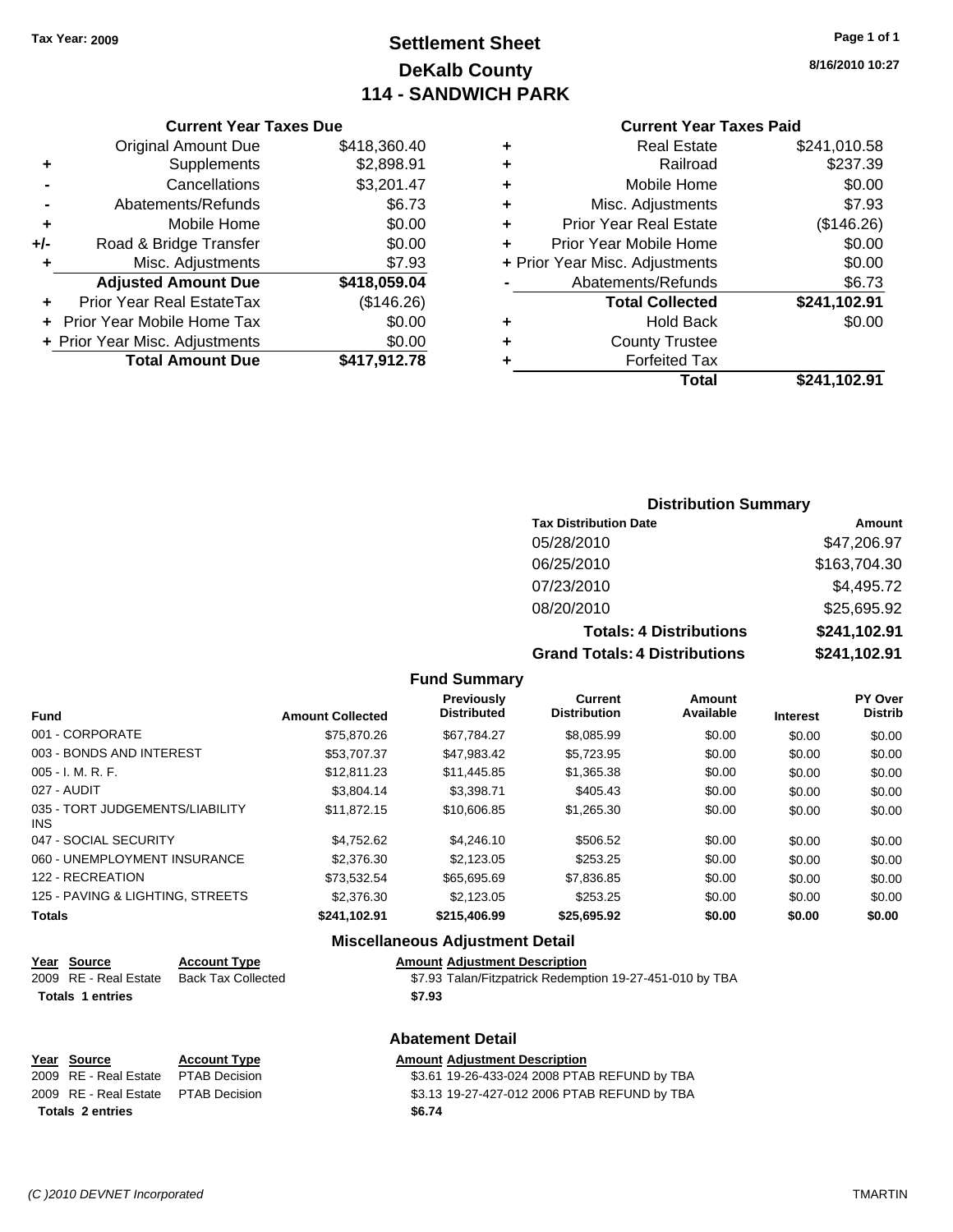# **Settlement Sheet Tax Year: 2009 Page 1 of 1 DeKalb County 115 - SYCAMORE PARK**

**8/16/2010 10:27**

| <b>Current Year Taxes Due</b> |  |  |  |
|-------------------------------|--|--|--|
|-------------------------------|--|--|--|

|     | <b>Original Amount Due</b>        | \$2,004,553.08 |
|-----|-----------------------------------|----------------|
| ٠   | Supplements                       | \$22,433.65    |
|     | Cancellations                     | \$24,980.54    |
|     | Abatements/Refunds                | \$0.00         |
| ٠   | Mobile Home                       | \$0.00         |
| +/- | Road & Bridge Transfer            | \$0.00         |
| ÷   | Misc. Adjustments                 | \$427.95       |
|     | <b>Adjusted Amount Due</b>        | \$2,002,434.14 |
|     | <b>Prior Year Real EstateTax</b>  | \$0.00         |
|     | <b>Prior Year Mobile Home Tax</b> | \$0.00         |
|     | + Prior Year Misc. Adjustments    | \$0.00         |
|     | <b>Total Amount Due</b>           | \$2,002,434.14 |

#### **Current Year Taxes Paid**

|   | <b>Real Estate</b>             | \$1,127,769.73 |
|---|--------------------------------|----------------|
| ٠ | Railroad                       | \$0.00         |
| ٠ | Mobile Home                    | \$0.00         |
| ٠ | Misc. Adjustments              | \$427.95       |
| ÷ | <b>Prior Year Real Estate</b>  | \$0.00         |
| ٠ | Prior Year Mobile Home         | \$0.00         |
|   | + Prior Year Misc. Adjustments | \$0.00         |
|   | Abatements/Refunds             | \$0.00         |
|   | <b>Total Collected</b>         | \$1,128,197.68 |
| ٠ | <b>Hold Back</b>               | \$0.00         |
| ٠ | <b>County Trustee</b>          |                |
| ٠ | <b>Forfeited Tax</b>           |                |
|   | Total                          | \$1,128,197.68 |
|   |                                |                |

#### **Distribution Summary**

| <b>Tax Distribution Date</b>         | Amount         |
|--------------------------------------|----------------|
| 05/28/2010                           | \$211,857.97   |
| 06/25/2010                           | \$790,562.09   |
| 07/23/2010                           | \$17,374.33    |
| 08/20/2010                           | \$108,403.29   |
| <b>Totals: 4 Distributions</b>       | \$1,128,197.68 |
| <b>Grand Totals: 4 Distributions</b> | \$1,128,197.68 |

#### **Fund Summary**

|                                                |                         | Previously<br><b>Distributed</b> | Current<br><b>Distribution</b> | Amount<br>Available |                 | <b>PY Over</b><br><b>Distrib</b> |
|------------------------------------------------|-------------------------|----------------------------------|--------------------------------|---------------------|-----------------|----------------------------------|
| <b>Fund</b>                                    | <b>Amount Collected</b> |                                  |                                |                     | <b>Interest</b> |                                  |
| 001 - CORPORATE                                | \$276,905.92            | \$250,299.32                     | \$26,606.60                    | \$0.00              | \$0.00          | \$0.00                           |
| 003 - BONDS AND INTEREST                       | \$297.702.03            | \$269.097.22                     | \$28,604.81                    | \$0.00              | \$0.00          | \$0.00                           |
| $005 - I. M. R. F.$                            | \$50,091.98             | \$45,278.87                      | \$4,813.11                     | \$0.00              | \$0.00          | \$0.00                           |
| 014 - POLICE PROTECTION                        | \$0.00                  | \$0.00                           | \$0.00                         | \$0.00              | \$0.00          | \$0.00                           |
| 027 - AUDIT                                    | \$10,134.59             | \$9,160.81                       | \$973.78                       | \$0.00              | \$0.00          | \$0.00                           |
| 035 - TORT JUDGEMENTS/LIABILITY<br>INS.        | \$76.536.93             | \$69.182.85                      | \$7,354.08                     | \$0.00              | \$0.00          | \$0.00                           |
| 039 - PLAYGROUND AND RECREATION<br><b>COMM</b> | \$168,054.09            | \$151,906.54                     | \$16,147.55                    | \$0.00              | \$0.00          | \$0.00                           |
| 047 - SOCIAL SECURITY                          | \$48,403.08             | \$43.752.26                      | \$4,650.82                     | \$0.00              | \$0.00          | \$0.00                           |
| 122 - RECREATION                               | \$149,140.99            | \$134,810.72                     | \$14,330.27                    | \$0.00              | \$0.00          | \$0.00                           |
| 125 - PAVING & LIGHTING, STREETS               | \$0.00                  | \$0.00                           | \$0.00                         | \$0.00              | \$0.00          | \$0.00                           |
| 126 - REC PROGRAMS/HANDICAPPED                 | \$51,228.07             | \$46,305.80                      | \$4,922.27                     | \$0.00              | \$0.00          | \$0.00                           |
| <b>Totals</b>                                  | \$1,128,197.68          | \$1,019,794.39                   | \$108,403.29                   | \$0.00              | \$0.00          | \$0.00                           |

#### **Miscellaneous Adjustment Detail**

|                         | Year Source | <b>Account Type</b>                        | <b>Amount Adjustment Description</b>             |
|-------------------------|-------------|--------------------------------------------|--------------------------------------------------|
|                         |             | 2009 RE - Real Estate Paymt In Lieu of Tax | \$427.95 Housing Authority Sycamore Units by TBA |
| <b>Totals 1 entries</b> |             |                                            | \$427.95                                         |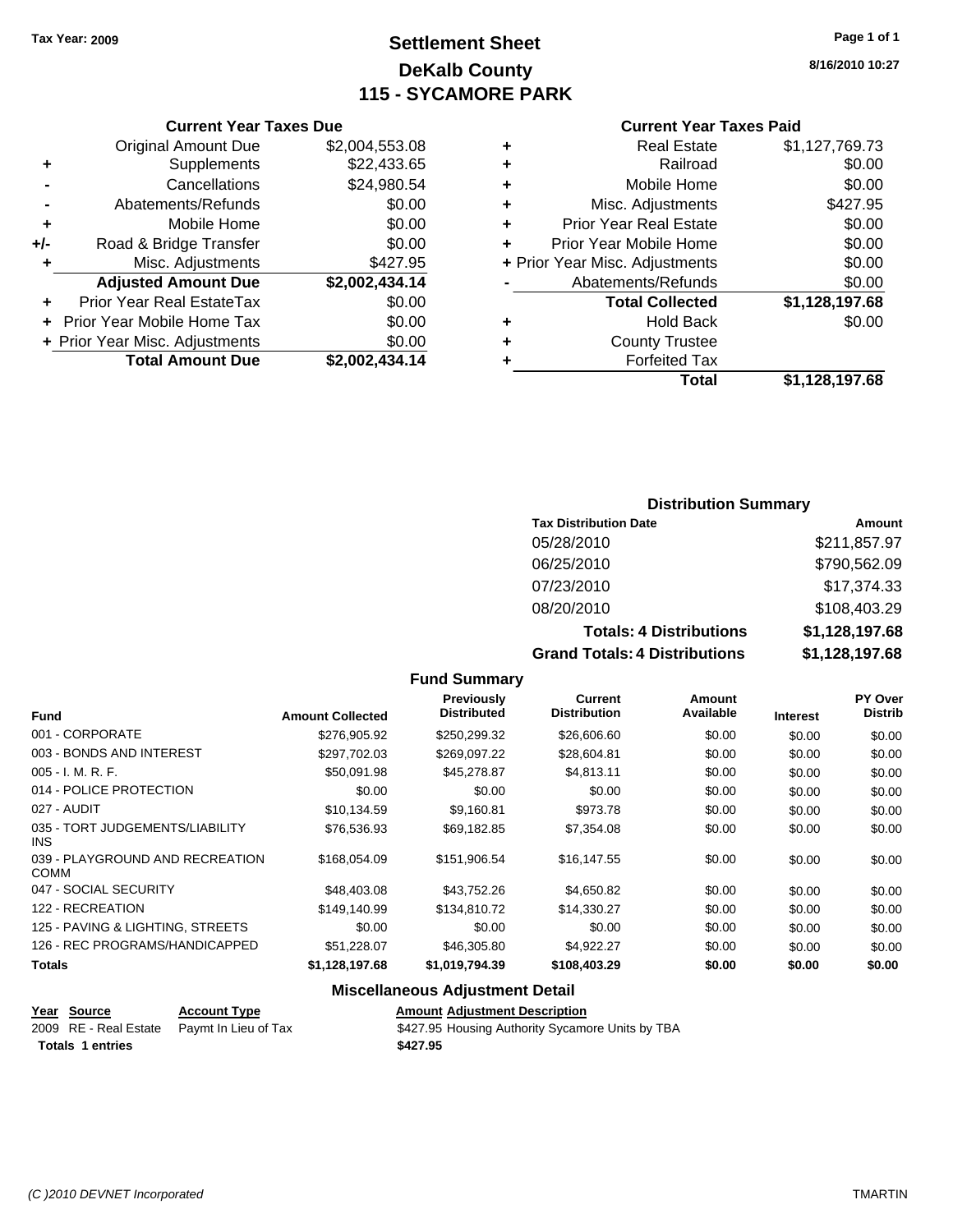# **Settlement Sheet Tax Year: 2009 Page 1 of 1 DeKalb County 120 - SCHOOL DISTRICT 1**

**8/16/2010 10:27**

#### **Current Year Taxes Paid**

| Total                          | \$228,852.58 |
|--------------------------------|--------------|
| <b>Forfeited Tax</b>           |              |
| <b>County Trustee</b>          |              |
| <b>Hold Back</b>               | \$0.00       |
| <b>Total Collected</b>         | \$228,852.58 |
| Abatements/Refunds             | \$0.00       |
| + Prior Year Misc. Adjustments | \$0.00       |
| Prior Year Mobile Home         | \$0.00       |
| <b>Prior Year Real Estate</b>  | \$0.00       |
| Misc. Adjustments              | \$0.00       |
| Mobile Home                    | \$0.00       |
| Railroad                       | \$0.00       |
| <b>Real Estate</b>             | \$228,852.58 |
|                                |              |

# **Current Year Taxes Due**

|     | <b>Original Amount Due</b>     | \$398,904.98 |
|-----|--------------------------------|--------------|
| ٠   | Supplements                    | \$0.00       |
|     | Cancellations                  | \$0.00       |
|     | Abatements/Refunds             | \$0.00       |
| ٠   | Mobile Home                    | \$0.00       |
| +/- | Road & Bridge Transfer         | \$0.00       |
| ٠   | Misc. Adjustments              | \$0.00       |
|     | <b>Adjusted Amount Due</b>     | \$398,904.98 |
|     | Prior Year Real EstateTax      | \$0.00       |
|     | Prior Year Mobile Home Tax     | \$0.00       |
|     | + Prior Year Misc. Adjustments | \$0.00       |
|     | <b>Total Amount Due</b>        | \$398,904.98 |

#### **Distribution Summary**

| <b>Tax Distribution Date</b>         | Amount       |
|--------------------------------------|--------------|
| 05/28/2010                           | \$50,749.12  |
| 06/25/2010                           | \$167,806.25 |
| 07/23/2010                           | \$4,235.18   |
| 08/20/2010                           | \$6,062.03   |
| <b>Totals: 4 Distributions</b>       | \$228,852.58 |
| <b>Grand Totals: 4 Distributions</b> | \$228,852.58 |

#### **Fund Summary**

|                                         |                         | <b>Previously</b>  | <b>Current</b>      | Amount    |                 | <b>PY Over</b> |
|-----------------------------------------|-------------------------|--------------------|---------------------|-----------|-----------------|----------------|
| Fund                                    | <b>Amount Collected</b> | <b>Distributed</b> | <b>Distribution</b> | Available | <b>Interest</b> | <b>Distrib</b> |
| 002 - EDUCATION                         | \$148,649.58            | \$144.712.03       | \$3,937.55          | \$0.00    | \$0.00          | \$0.00         |
| 003 - BONDS AND INTEREST                | \$20.663.10             | \$20.115.76        | \$547.34            | \$0.00    | \$0.00          | \$0.00         |
| 004 - OPERATIONS & MAINTENANCE          | \$22,869.24             | \$22,263.46        | \$605.78            | \$0.00    | \$0.00          | \$0.00         |
| $005 - I. M. R. F.$                     | \$2,103.15              | \$2,047.44         | \$55.71             | \$0.00    | \$0.00          | \$0.00         |
| 030 - TRANSPORTATION SYSTEM             | \$9,147.69              | \$8,905.38         | \$242.31            | \$0.00    | \$0.00          | \$0.00         |
| 031 - WORKING CASH                      | \$2,286.93              | \$2,226.35         | \$60.58             | \$0.00    | \$0.00          | \$0.00         |
| 032 - FIRE PREV/SFTY/ENERGY             | \$2,286.93              | \$2,226.35         | \$60.58             | \$0.00    | \$0.00          | \$0.00         |
| 033 - SPECIAL EDUCATION                 | \$1.829.45              | \$1.780.99         | \$48.46             | \$0.00    | \$0.00          | \$0.00         |
| 035 - TORT JUDGEMENTS/LIABILITY<br>INS. | \$12,341.56             | \$12,014.65        | \$326.91            | \$0.00    | \$0.00          | \$0.00         |
| 047 - SOCIAL SECURITY                   | \$4,388.02              | \$4,271.79         | \$116.23            | \$0.00    | \$0.00          | \$0.00         |
| 057 - LEASE/PURCHASE/RENTAL             | \$2,286.93              | \$2,226.35         | \$60.58             | \$0.00    | \$0.00          | \$0.00         |
| <b>Totals</b>                           | \$228,852.58            | \$222.790.55       | \$6,062.03          | \$0.00    | \$0.00          | \$0.00         |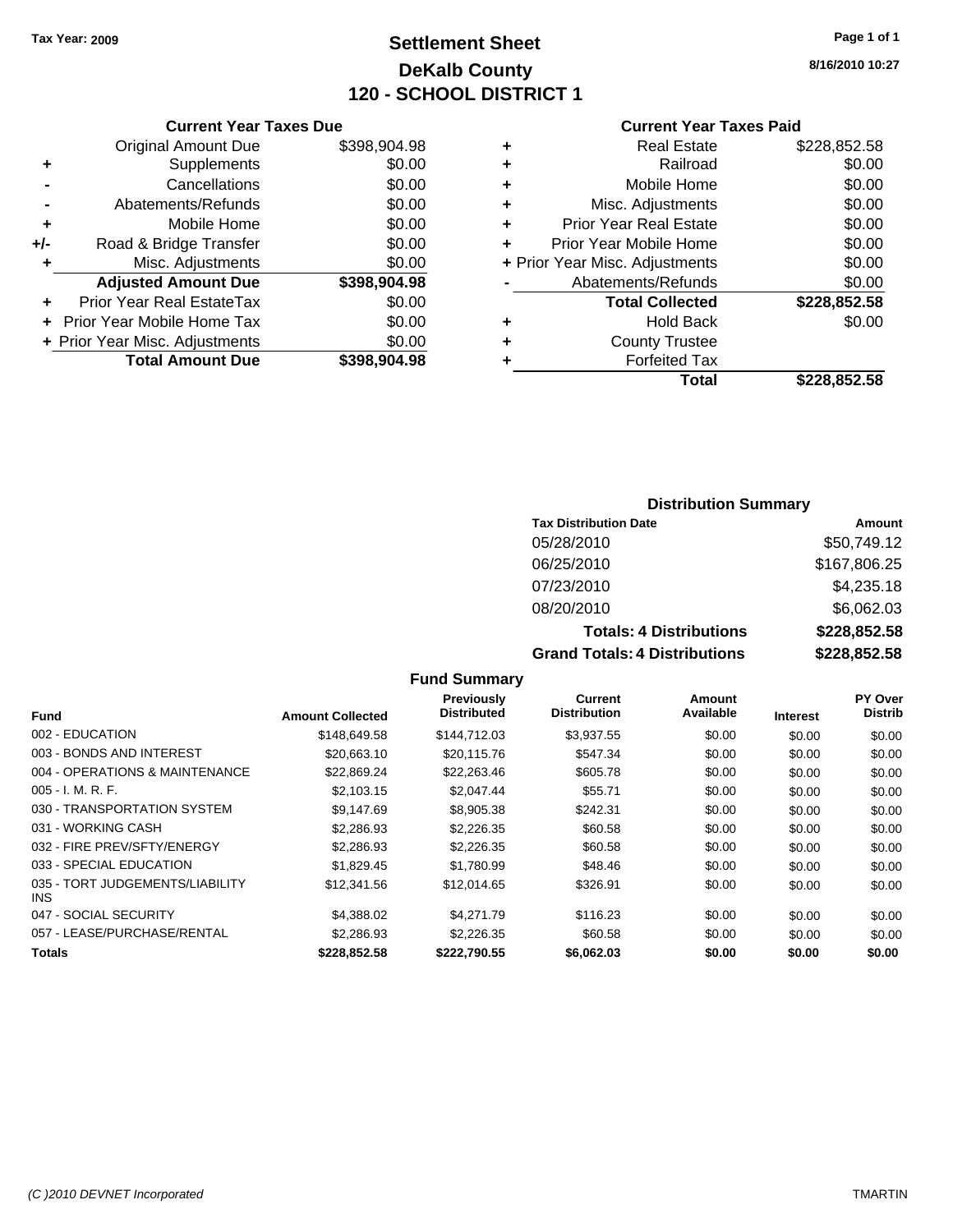# **Settlement Sheet Tax Year: 2009 Page 1 of 1 DeKalb County 121 - SCHOOL DISTRICT 9**

**8/16/2010 10:27**

|     | <b>Current Year Taxes Due</b>  |             |  |  |  |
|-----|--------------------------------|-------------|--|--|--|
|     | <b>Original Amount Due</b>     | \$71,767.97 |  |  |  |
| ٠   | Supplements                    | \$2,480.98  |  |  |  |
|     | Cancellations                  | \$2,767.29  |  |  |  |
|     | Abatements/Refunds             | \$0.00      |  |  |  |
| ٠   | Mobile Home                    | \$0.00      |  |  |  |
| +/- | Road & Bridge Transfer         | \$0.00      |  |  |  |
|     | Misc. Adjustments              | \$0.00      |  |  |  |
|     | <b>Adjusted Amount Due</b>     | \$71,481.66 |  |  |  |
|     | Prior Year Real EstateTax      | \$0.00      |  |  |  |
|     | Prior Year Mobile Home Tax     | \$0.00      |  |  |  |
|     | + Prior Year Misc. Adjustments | \$0.00      |  |  |  |
|     | <b>Total Amount Due</b>        | \$71.481.66 |  |  |  |

|   | <b>Current Year Taxes Paid</b> |             |
|---|--------------------------------|-------------|
| ٠ | <b>Real Estate</b>             | \$44,570.74 |
| ٠ | Railroad                       | \$1,476.33  |
| ٠ | Mobile Home                    | \$0.00      |
| ٠ | Misc. Adjustments              | \$0.00      |
| ٠ | <b>Prior Year Real Estate</b>  | \$0.00      |
| ٠ | Prior Year Mobile Home         | \$0.00      |
|   | + Prior Year Misc. Adjustments | \$0.00      |
|   | Abatements/Refunds             | \$0.00      |
|   | <b>Total Collected</b>         | \$46,047.07 |
| ٠ | <b>Hold Back</b>               | \$0.00      |
|   | <b>County Trustee</b>          |             |
| ٠ | <b>Forfeited Tax</b>           |             |
|   | Total                          | \$46,047.07 |
|   |                                |             |

| <b>Distribution Summary</b>          |             |
|--------------------------------------|-------------|
| <b>Tax Distribution Date</b>         | Amount      |
| 05/28/2010                           | \$14,005.45 |
| 06/25/2010                           | \$31,373.91 |
| 08/20/2010                           | \$667.71    |
| <b>Totals: 3 Distributions</b>       | \$46,047.07 |
| <b>Grand Totals: 3 Distributions</b> | \$46,047.07 |

#### **Fund Summary**

|                                         |                         | Previously         | Current             | Amount    |                 | <b>PY Over</b> |
|-----------------------------------------|-------------------------|--------------------|---------------------|-----------|-----------------|----------------|
| Fund                                    | <b>Amount Collected</b> | <b>Distributed</b> | <b>Distribution</b> | Available | <b>Interest</b> | <b>Distrib</b> |
| 002 - EDUCATION                         | \$25.089.91             | \$24,726.11        | \$363.80            | \$0.00    | \$0.00          | \$0.00         |
| 003 - BONDS AND INTEREST                | \$9,196.38              | \$9,063.03         | \$133.35            | \$0.00    | \$0.00          | \$0.00         |
| 004 - OPERATIONS & MAINTENANCE          | \$6,803.23              | \$6,704.58         | \$98.65             | \$0.00    | \$0.00          | \$0.00         |
| $005 - I. M. R. F.$                     | \$597.04                | \$588.38           | \$8.66              | \$0.00    | \$0.00          | \$0.00         |
| 030 - TRANSPORTATION SYSTEM             | \$1,929.98              | \$1,901.99         | \$27.99             | \$0.00    | \$0.00          | \$0.00         |
| 031 - WORKING CASH                      | \$482.49                | \$475.49           | \$7.00              | \$0.00    | \$0.00          | \$0.00         |
| 032 - FIRE PREV/SFTY/ENERGY             | \$482.49                | \$475.49           | \$7.00              | \$0.00    | \$0.00          | \$0.00         |
| 033 - SPECIAL EDUCATION                 | \$386.02                | \$380.42           | \$5.60              | \$0.00    | \$0.00          | \$0.00         |
| 035 - TORT JUDGEMENTS/LIABILITY<br>INS. | \$0.00                  | \$0.00             | \$0.00              | \$0.00    | \$0.00          | \$0.00         |
| 047 - SOCIAL SECURITY                   | \$597.04                | \$588.38           | \$8.66              | \$0.00    | \$0.00          | \$0.00         |
| 057 - LEASE/PURCHASE/RENTAL             | \$482.49                | \$475.49           | \$7.00              | \$0.00    | \$0.00          | \$0.00         |
| <b>Totals</b>                           | \$46,047.07             | \$45,379.36        | \$667.71            | \$0.00    | \$0.00          | \$0.00         |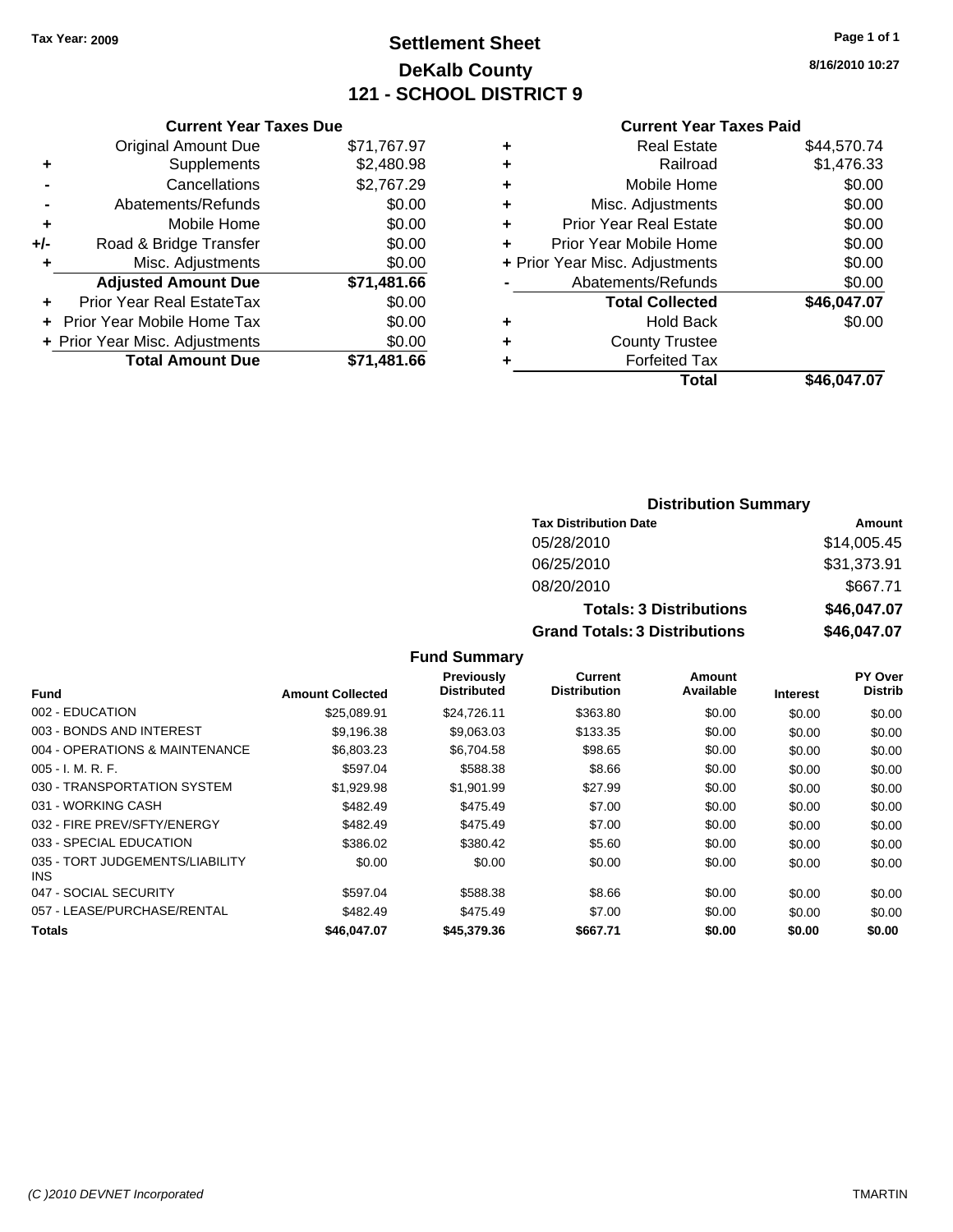# **Settlement Sheet Tax Year: 2009 Page 1 of 1 DeKalb County 122 - SCHOOL DISTRICT 100**

**8/16/2010 10:27**

#### **Current Year Taxes Paid**

|     | <b>Current Year Taxes Due</b>  |             |
|-----|--------------------------------|-------------|
|     | <b>Original Amount Due</b>     | \$11,117.97 |
| ٠   | Supplements                    | \$0.00      |
|     | Cancellations                  | \$0.00      |
|     | Abatements/Refunds             | \$0.00      |
| ٠   | Mobile Home                    | \$0.00      |
| +/- | Road & Bridge Transfer         | \$0.00      |
|     | Misc. Adjustments              | \$0.00      |
|     | <b>Adjusted Amount Due</b>     | \$11,117.97 |
|     | Prior Year Real EstateTax      | \$0.00      |
|     | Prior Year Mobile Home Tax     | \$0.00      |
|     | + Prior Year Misc. Adjustments | \$0.00      |
|     | <b>Total Amount Due</b>        | \$11,117.97 |
|     |                                |             |

|   | <b>Real Estate</b>             | \$6,642.79 |
|---|--------------------------------|------------|
| ٠ | Railroad                       | \$0.00     |
| ٠ | Mobile Home                    | \$0.00     |
| ٠ | Misc. Adjustments              | \$0.00     |
| ٠ | Prior Year Real Estate         | \$0.00     |
|   | Prior Year Mobile Home         | \$0.00     |
|   | + Prior Year Misc. Adjustments | \$0.00     |
|   | Abatements/Refunds             | \$0.00     |
|   | <b>Total Collected</b>         | \$6,642.79 |
| ٠ | <b>Hold Back</b>               | \$0.00     |
| ٠ | <b>County Trustee</b>          |            |
| ٠ | <b>Forfeited Tax</b>           |            |
|   | Total                          | \$6,642.79 |
|   |                                |            |

### **Distribution Summary Tax Distribution Date Amount** 05/28/2010 \$1,051.26 06/25/2010 \$3,716.02 08/20/2010 \$1,875.51 **Totals: 3 Distributions \$6,642.79 Grand Totals: 3 Distributions \$6,642.79**

|  | <b>Fund Summary</b> |  |
|--|---------------------|--|
|--|---------------------|--|

| <b>Fund</b>                                   | <b>Amount Collected</b> | <b>Previously</b><br><b>Distributed</b> | Current<br><b>Distribution</b> | Amount<br>Available | <b>Interest</b> | <b>PY Over</b><br><b>Distrib</b> |
|-----------------------------------------------|-------------------------|-----------------------------------------|--------------------------------|---------------------|-----------------|----------------------------------|
| 002 - EDUCATION                               | \$3,990.39              | \$2,863.75                              | \$1,126.64                     | \$0.00              | \$0.00          | \$0.00                           |
| 003 - BONDS AND INTEREST                      | \$1.146.64              | \$822.90                                | \$323.74                       | \$0.00              | \$0.00          | \$0.00                           |
| 004 - OPERATIONS & MAINTENANCE                | \$881.68                | \$632.75                                | \$248.93                       | \$0.00              | \$0.00          | \$0.00                           |
| $005 - I. M. R. F.$                           | \$78.30                 | \$56.19                                 | \$22.11                        | \$0.00              | \$0.00          | \$0.00                           |
| 030 - TRANSPORTATION SYSTEM                   | \$338.24                | \$242.74                                | \$95.50                        | \$0.00              | \$0.00          | \$0.00                           |
| 031 - WORKING CASH                            | \$0.00                  | \$0.00                                  | \$0.00                         | \$0.00              | \$0.00          | \$0.00                           |
| 032 - FIRE PREV/SFTY/ENERGY                   | \$53.21                 | \$38.19                                 | \$15.02                        | \$0.00              | \$0.00          | \$0.00                           |
| 033 - SPECIAL EDUCATION                       | \$63.86                 | \$45.83                                 | \$18.03                        | \$0.00              | \$0.00          | \$0.00                           |
| 035 - TORT JUDGEMENTS/LIABILITY<br><b>INS</b> | \$69.93                 | \$50.19                                 | \$19.74                        | \$0.00              | \$0.00          | \$0.00                           |
| 047 - SOCIAL SECURITY                         | \$20.54                 | \$14.74                                 | \$5.80                         | \$0.00              | \$0.00          | \$0.00                           |
| 057 - LEASE/PURCHASE/RENTAL                   | \$0.00                  | \$0.00                                  | \$0.00                         | \$0.00              | \$0.00          | \$0.00                           |
| Totals                                        | \$6.642.79              | \$4,767,28                              | \$1,875.51                     | \$0.00              | \$0.00          | \$0.00                           |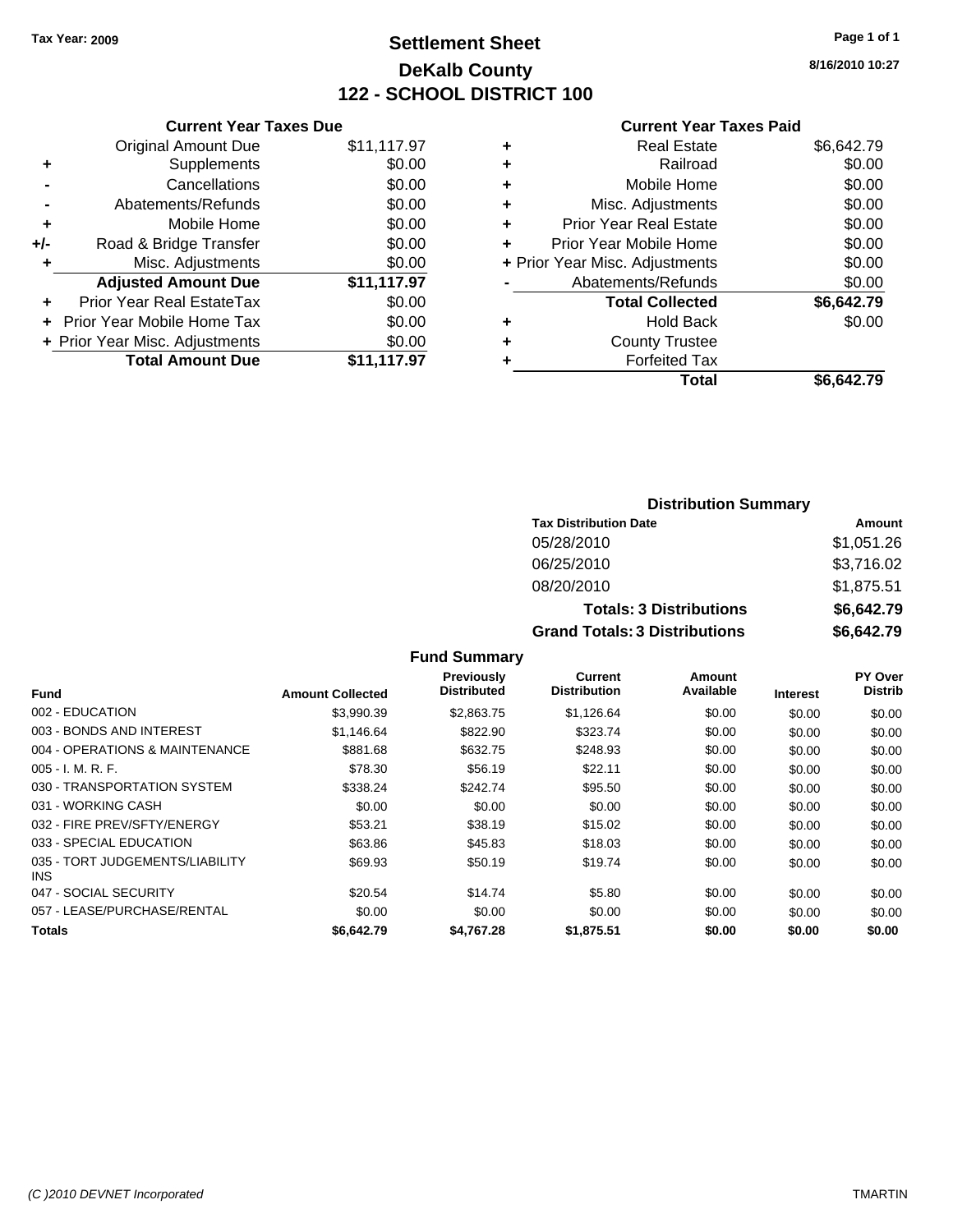# **Settlement Sheet Tax Year: 2009 Page 1 of 1 DeKalb County 123 - SCHOOL DISTRICT 161**

**8/16/2010 10:27**

#### **Current Year Taxes Paid**

| <b>Current Ye</b>            |   |             | <b>Current Year Taxes Due</b>  |       |
|------------------------------|---|-------------|--------------------------------|-------|
| <b>Real Esta</b>             | ٠ | \$67,341.31 | Original Amount Due            |       |
| Railro                       | ٠ | \$0.00      | <b>Supplements</b>             |       |
| Mobile Hor                   | ٠ | \$0.00      | Cancellations                  |       |
| Misc. Adjustmer              | ٠ | \$0.00      | Abatements/Refunds             |       |
| <b>Prior Year Real Esta</b>  | ٠ | \$0.00      | Mobile Home                    | ÷     |
| Prior Year Mobile Hor        |   | \$0.00      | Road & Bridge Transfer         | $+/-$ |
| + Prior Year Misc. Adjustmer |   | \$0.00      | Misc. Adjustments              |       |
| Abatements/Refun             |   | \$67,341.31 | <b>Adjusted Amount Due</b>     |       |
| <b>Total Collect</b>         |   | \$0.00      | Prior Year Real EstateTax      |       |
| Hold Ba                      | ٠ | \$0.00      | + Prior Year Mobile Home Tax   |       |
| <b>County Trust</b>          | ٠ | \$0.00      | + Prior Year Misc. Adjustments |       |
| <b>Forfeited T</b>           |   | \$67,341.31 | <b>Total Amount Due</b>        |       |
| т.                           |   |             |                                |       |

|    | OUITUR TUUT TUAUS TURU         |             |
|----|--------------------------------|-------------|
| Ŧ. | <b>Real Estate</b>             | \$43,411.64 |
| Ŧ. | Railroad                       | \$0.00      |
| Ŧ. | Mobile Home                    | \$0.00      |
| ÷. | Misc. Adjustments              | \$0.00      |
| ÷. | <b>Prior Year Real Estate</b>  | \$0.00      |
| ÷  | Prior Year Mobile Home         | \$0.00      |
|    | + Prior Year Misc. Adjustments | \$0.00      |
|    | Abatements/Refunds             | \$0.00      |
|    | <b>Total Collected</b>         | \$43,411.64 |

|   | <b>Total</b>          | \$43,411.64 |
|---|-----------------------|-------------|
| ٠ | <b>Forfeited Tax</b>  |             |
| ٠ | <b>County Trustee</b> |             |
| ٠ | <b>Hold Back</b>      | \$0.00      |
|   |                       |             |

# **Distribution Summary**

| <b>Tax Distribution Date</b>         | Amount      |
|--------------------------------------|-------------|
| 05/28/2010                           | \$18,186.58 |
| 06/25/2010                           | \$23,908.42 |
| 07/23/2010                           | \$699.26    |
| 08/20/2010                           | \$617.38    |
| <b>Totals: 4 Distributions</b>       | \$43,411.64 |
| <b>Grand Totals: 4 Distributions</b> | \$43,411.64 |

#### **Fund Summary**

|                                         |                         | <b>Previously</b>  | Current             | Amount    |                 | PY Over        |
|-----------------------------------------|-------------------------|--------------------|---------------------|-----------|-----------------|----------------|
| <b>Fund</b>                             | <b>Amount Collected</b> | <b>Distributed</b> | <b>Distribution</b> | Available | <b>Interest</b> | <b>Distrib</b> |
| 002 - EDUCATION                         | \$32.661.55             | \$32,197.05        | \$464.50            | \$0.00    | \$0.00          | \$0.00         |
| 003 - BONDS AND INTEREST                | \$0.00                  | \$0.00             | \$0.00              | \$0.00    | \$0.00          | \$0.00         |
| 004 - OPERATIONS & MAINTENANCE          | \$3,430.82              | \$3,382.03         | \$48.79             | \$0.00    | \$0.00          | \$0.00         |
| $005 - I. M. R. F.$                     | \$971.77                | \$957.95           | \$13.82             | \$0.00    | \$0.00          | \$0.00         |
| 030 - TRANSPORTATION SYSTEM             | \$1,646.83              | \$1,623.41         | \$23.42             | \$0.00    | \$0.00          | \$0.00         |
| 031 - WORKING CASH                      | \$686.17                | \$676.41           | \$9.76              | \$0.00    | \$0.00          | \$0.00         |
| 033 - SPECIAL EDUCATION                 | \$274.45                | \$270.55           | \$3.90              | \$0.00    | \$0.00          | \$0.00         |
| 035 - TORT JUDGEMENTS/LIABILITY<br>INS. | \$2,082.11              | \$2,052.50         | \$29.61             | \$0.00    | \$0.00          | \$0.00         |
| 047 - SOCIAL SECURITY                   | \$971.77                | \$957.95           | \$13.82             | \$0.00    | \$0.00          | \$0.00         |
| 057 - LEASE/PURCHASE/RENTAL             | \$686.17                | \$676.41           | \$9.76              | \$0.00    | \$0.00          | \$0.00         |
| <b>Totals</b>                           | \$43,411.64             | \$42,794.26        | \$617.38            | \$0.00    | \$0.00          | \$0.00         |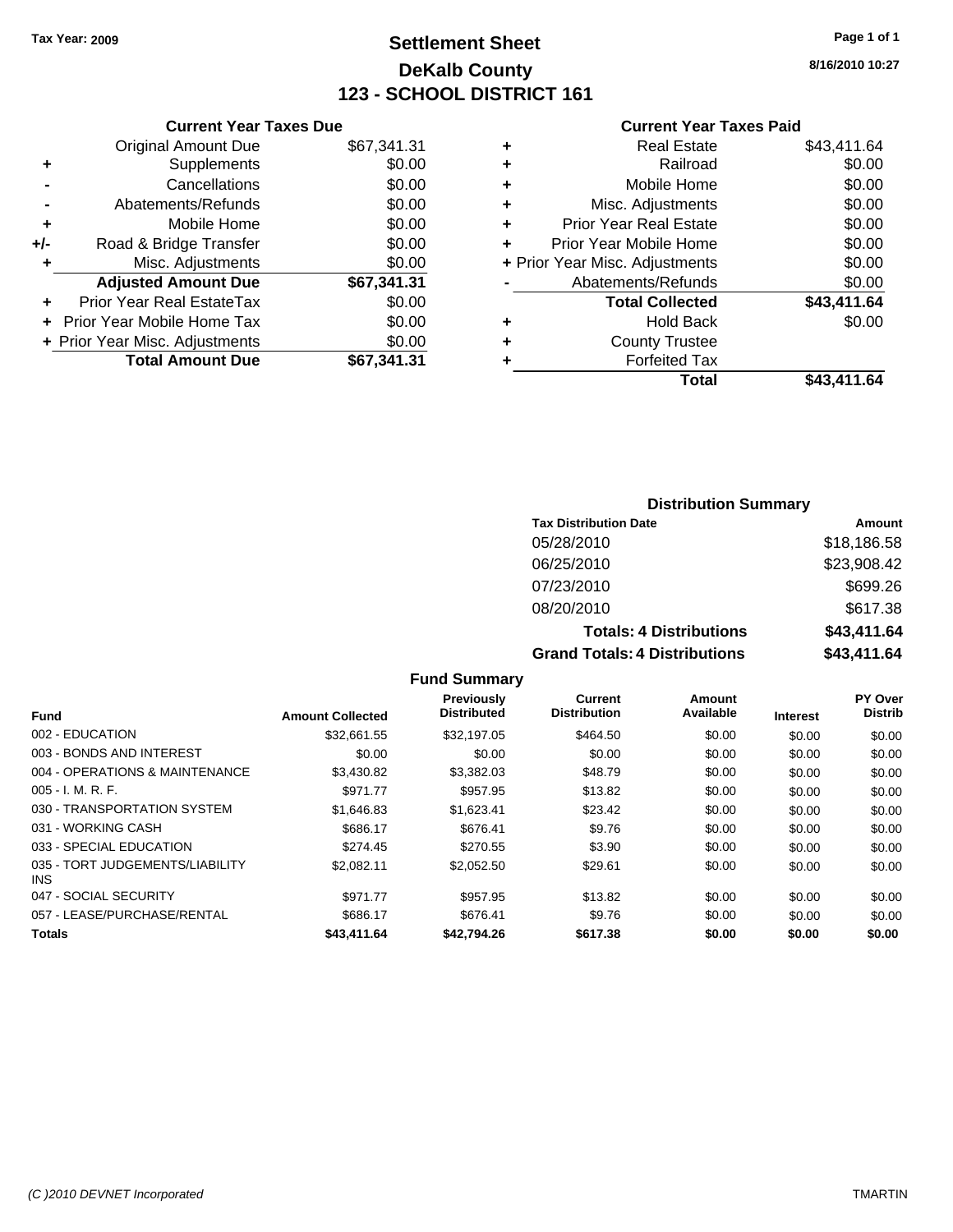**Original Amount Due** 

**Adjusted Amount Due** 

**Total Amount Due** 

**+** Supplements **-** Cancellations **-** Abatements/Refunds **+** Mobile Home **+/-** Road & Bridge Transfer **+** Misc. Adjustments

**+** Prior Year Real EstateTax \$0.00 **+** Prior Year Mobile Home Tax **+ Prior Year Misc. Adjustments** 

# **Settlement Sheet Tax Year: 2009 Page 1 of 1 DeKalb County 124 - SCHOOL DISTRICT 212**

**8/16/2010 10:27**

#### **Current Year Taxes Paid**

| <b>Current Year Taxes Due</b> |              | <b>Current Year Taxes Paid</b> |                                |              |  |  |
|-------------------------------|--------------|--------------------------------|--------------------------------|--------------|--|--|
| ıl Amount Due                 | \$276,941.75 | ٠                              | <b>Real Estate</b>             | \$154,298.57 |  |  |
| Supplements                   | \$2,389.00   | ٠                              | Railroad                       | \$0.00       |  |  |
| Cancellations                 | \$2,491.29   | ٠                              | Mobile Home                    | \$0.00       |  |  |
| าents/Refunds                 | \$0.00       | ÷                              | Misc. Adjustments              | \$0.00       |  |  |
| Mobile Home                   | \$0.00       | ÷                              | <b>Prior Year Real Estate</b>  | \$0.00       |  |  |
| ridge Transfer                | \$0.00       | ÷                              | Prior Year Mobile Home         | \$0.00       |  |  |
| . Adjustments                 | \$0.00       |                                | + Prior Year Misc. Adjustments | \$0.00       |  |  |
| <b>Amount Due</b>             | \$276,839.46 |                                | Abatements/Refunds             | \$0.00       |  |  |
| eal EstateTax                 | \$0.00       |                                | <b>Total Collected</b>         | \$154,298.57 |  |  |
| pile Home Tax                 | \$0.00       | ÷                              | <b>Hold Back</b>               | \$0.00       |  |  |
| . Adjustments                 | \$0.00       | ٠                              | <b>County Trustee</b>          |              |  |  |
| <b>Amount Due</b>             | \$276,839.46 |                                | <b>Forfeited Tax</b>           |              |  |  |
|                               |              |                                | Total                          | \$154 298 57 |  |  |

# **Total \$154,298.57**

#### **Distribution Summary**

| <b>Tax Distribution Date</b>         | Amount       |
|--------------------------------------|--------------|
| 05/28/2010                           | \$53,108.76  |
| 06/25/2010                           | \$93,256.49  |
| 07/23/2010                           | \$3,193.80   |
| 08/20/2010                           | \$4,739.52   |
| <b>Totals: 4 Distributions</b>       | \$154,298.57 |
| <b>Grand Totals: 4 Distributions</b> | \$154,298.57 |

#### **Fund Interest Amount Collected Distributed PY Over Distrib Amount Available Current Distribution Previously** 002 - EDUCATION \$78,429.19 \$76,020.11 \$2,409.08 \$0.00 \$0.00 \$0.00 003 - BONDS AND INTEREST 60.00 \$20,259.41 \$19,637.11 \$622.30 \$0.00 \$0.00 \$0.00 \$0.00 004 - OPERATIONS & MAINTENANCE \$15,082.53 \$14,619.25 \$463.28 \$0.00 \$0.00 \$0.00 005 - I. M. R. F. \$3,213.73 \$3,115.02 \$98.71 \$0.00 \$0.00 \$0.00 030 - TRANSPORTATION SYSTEM  $$7,239.68$  \$7,017.30 \$222.38 \$0.00 \$0.00 \$0.00 \$0.00 031 - WORKING CASH \$3,016.54 \$2,923.88 \$92.66 \$0.00 \$0.00 \$0.00 032 - FIRE PREV/SFTY/ENERGY \$614.72 \$595.84 \$18.88 \$0.00 \$0.00 \$0.00 \$0.00 033 - SPECIAL EDUCATION \$1,206.62 \$1,169.56 \$37.06 \$0.00 \$0.00 \$0.00 \$0.00 035 - TORT JUDGEMENTS/LIABILITY INS \$18,456.26 \$17,889.35 \$566.91 \$0.00 \$0.00 \$0.00 047 - SOCIAL SECURITY \$3,763.35 \$3,647.75 \$115.60 \$0.00 \$0.00 \$0.00 057 - LEASE/PURCHASE/RENTAL \$3,016.54 \$2,923.88 \$92.66 \$0.00 \$0.00 \$0.00 \$0.00 **Totals \$154,298.57 \$149,559.05 \$4,739.52 \$0.00 \$0.00 \$0.00**

**Fund Summary**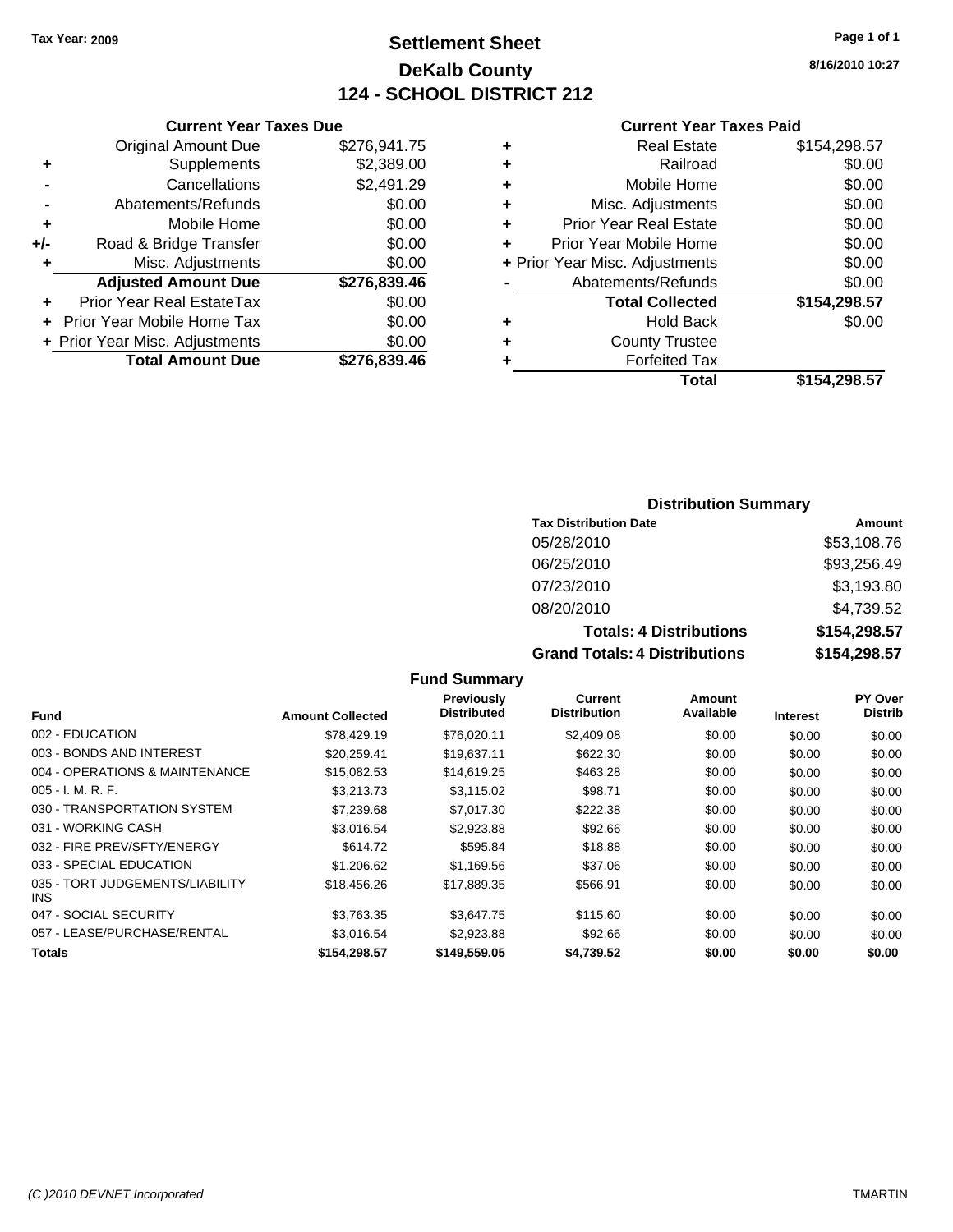# **Settlement Sheet Tax Year: 2009 Page 1 of 1 DeKalb County 125 - SCHOOL DISTRICT 220**

**8/16/2010 10:27**

|     | <b>Current Year Taxes Due</b>  |            |
|-----|--------------------------------|------------|
|     | <b>Original Amount Due</b>     | \$2,395.58 |
| ٠   | Supplements                    | \$0.00     |
|     | Cancellations                  | \$0.00     |
|     | Abatements/Refunds             | \$0.00     |
| ٠   | Mobile Home                    | \$0.00     |
| +/- | Road & Bridge Transfer         | \$0.00     |
| ٠   | Misc. Adjustments              | \$0.00     |
|     | <b>Adjusted Amount Due</b>     | \$2,395.58 |
| ÷   | Prior Year Real EstateTax      | \$0.00     |
|     | Prior Year Mobile Home Tax     | \$0.00     |
|     | + Prior Year Misc. Adjustments | \$0.00     |
|     | <b>Total Amount Due</b>        | \$2.395.58 |
|     |                                |            |

| ٠ | Real Estate                    | \$1,197.79 |
|---|--------------------------------|------------|
| ٠ | Railroad                       | \$0.00     |
| ٠ | Mobile Home                    | \$0.00     |
| ÷ | Misc. Adjustments              | \$0.00     |
| ÷ | <b>Prior Year Real Estate</b>  | \$0.00     |
| ٠ | Prior Year Mobile Home         | \$0.00     |
|   | + Prior Year Misc. Adjustments | \$0.00     |
|   | Abatements/Refunds             | \$0.00     |
|   | <b>Total Collected</b>         | \$1,197.79 |
| ٠ | Hold Back                      | \$0.00     |
| ٠ | <b>County Trustee</b>          |            |
|   | <b>Forfeited Tax</b>           |            |
|   | Total                          | \$1,197.79 |

| <b>Distribution Summary</b>          |            |  |
|--------------------------------------|------------|--|
| <b>Tax Distribution Date</b>         | Amount     |  |
| 05/28/2010                           | \$412.92   |  |
| 06/25/2010                           | \$784.87   |  |
| <b>Totals: 2 Distributions</b>       | \$1,197.79 |  |
| <b>Grand Totals: 2 Distributions</b> | \$1,197.79 |  |

|                                         |                         | <b>Fund Summary</b>                     |                                |                     |                 |                                  |
|-----------------------------------------|-------------------------|-----------------------------------------|--------------------------------|---------------------|-----------------|----------------------------------|
| Fund                                    | <b>Amount Collected</b> | <b>Previously</b><br><b>Distributed</b> | Current<br><b>Distribution</b> | Amount<br>Available | <b>Interest</b> | <b>PY Over</b><br><b>Distrib</b> |
| 002 - EDUCATION                         | \$626.85                | \$626.85                                | \$0.00                         | \$0.00              | \$0.00          | \$0.00                           |
| 003 - BONDS AND INTEREST                | \$202.77                | \$202.77                                | \$0.00                         | \$0.00              | \$0.00          | \$0.00                           |
| 004 - OPERATIONS & MAINTENANCE          | \$100.80                | \$100.80                                | \$0.00                         | \$0.00              | \$0.00          | \$0.00                           |
| $005 - I. M. R. F.$                     | \$1.96                  | \$1.96                                  | \$0.00                         | \$0.00              | \$0.00          | \$0.00                           |
| 030 - TRANSPORTATION SYSTEM             | \$40.35                 | \$40.35                                 | \$0.00                         | \$0.00              | \$0.00          | \$0.00                           |
| 031 - WORKING CASH                      | \$16.80                 | \$16.80                                 | \$0.00                         | \$0.00              | \$0.00          | \$0.00                           |
| 032 - FIRE PREV/SFTY/ENERGY             | \$16.16                 | \$16.16                                 | \$0.00                         | \$0.00              | \$0.00          | \$0.00                           |
| 033 - SPECIAL EDUCATION                 | \$6.65                  | \$6.65                                  | \$0.00                         | \$0.00              | \$0.00          | \$0.00                           |
| 035 - TORT JUDGEMENTS/LIABILITY<br>INS. | \$164.89                | \$164.89                                | \$0.00                         | \$0.00              | \$0.00          | \$0.00                           |
| 047 - SOCIAL SECURITY                   | \$3.77                  | \$3.77                                  | \$0.00                         | \$0.00              | \$0.00          | \$0.00                           |
| 057 - LEASE/PURCHASE/RENTAL             | \$16.79                 | \$16.79                                 | \$0.00                         | \$0.00              | \$0.00          | \$0.00                           |
| <b>Totals</b>                           | \$1,197.79              | \$1,197.79                              | \$0.00                         | \$0.00              | \$0.00          | \$0.00                           |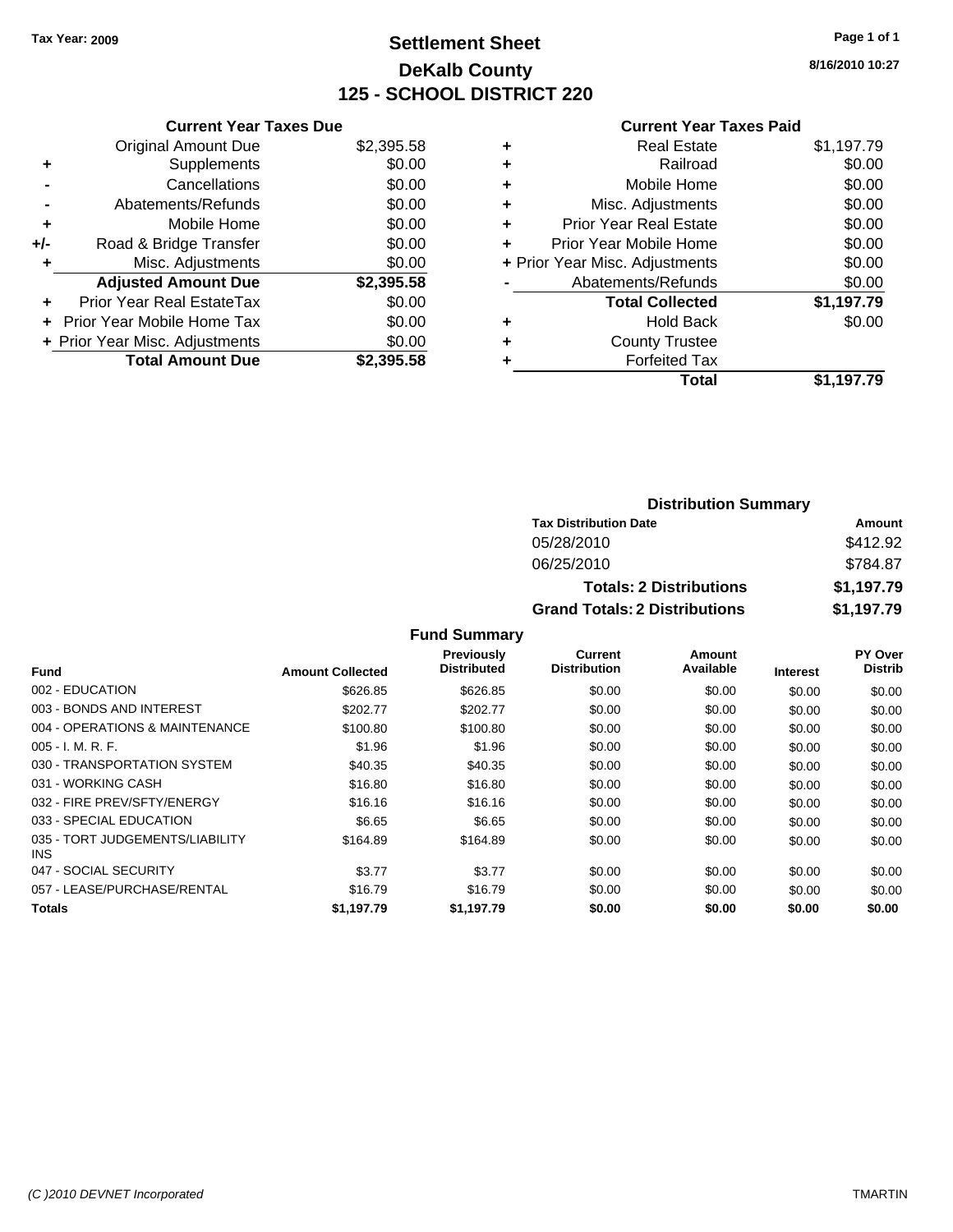# **Settlement Sheet Tax Year: 2009 Page 1 of 1 DeKalb County 126 - SCHOOL DISTRICT 269**

**8/16/2010 10:27**

#### **Current Year Taxes Paid**

|     | <b>Current Year Taxes Due</b>  |              |       |
|-----|--------------------------------|--------------|-------|
|     | <b>Original Amount Due</b>     | \$275,109.74 | ÷     |
|     | Supplements                    | \$2,977.95   | ٠     |
|     | Cancellations                  | \$3,105.49   | ٠     |
|     | Abatements/Refunds             | \$0.00       | ٠     |
|     | Mobile Home                    | \$0.00       | ٠     |
| +/- | Road & Bridge Transfer         | \$0.00       | ٠     |
|     | Misc. Adjustments              | \$0.00       | + Pri |
|     | <b>Adjusted Amount Due</b>     | \$274,982.20 |       |
|     | Prior Year Real EstateTax      | \$0.00       |       |
|     | Prior Year Mobile Home Tax     | \$0.00       | ٠     |
|     | + Prior Year Misc. Adjustments | \$0.00       |       |
|     | <b>Total Amount Due</b>        | \$274,982.20 |       |
|     |                                |              |       |

|   | <b>Real Estate</b>             | \$147,467.46 |
|---|--------------------------------|--------------|
| ÷ | Railroad                       | \$0.00       |
| ٠ | Mobile Home                    | \$0.00       |
| ٠ | Misc. Adjustments              | \$0.00       |
| ٠ | <b>Prior Year Real Estate</b>  | \$0.00       |
| ٠ | Prior Year Mobile Home         | \$0.00       |
|   | + Prior Year Misc. Adjustments | \$0.00       |
|   | Abatements/Refunds             | \$0.00       |
|   | <b>Total Collected</b>         | \$147,467.46 |
| ٠ | <b>Hold Back</b>               | \$0.00       |
| ٠ | <b>County Trustee</b>          |              |
| ٠ | <b>Forfeited Tax</b>           |              |
|   | Total                          | \$147,467.46 |
|   |                                |              |

#### **Distribution Summary**

| <b>Tax Distribution Date</b>   | Amount             |
|--------------------------------|--------------------|
| 05/28/2010                     | \$47,486.95        |
| 06/25/2010                     | \$91,418.29        |
| 07/23/2010                     | \$3,276.45         |
| 08/20/2010                     | \$5,285.77         |
| <b>Totals: 4 Distributions</b> | \$147,467.46       |
| Crond Totolo: 4 Diotributions  | <b>CAA7 AC7 AC</b> |

**Grand Totals: 4 Distril** 

| butions | \$147,467.46 |
|---------|--------------|
| butions | \$147,467.46 |

#### **Fund Interest Amount Collected Distributed PY Over Distrib Amount Available Current Distribution Previously** 002 - EDUCATION \$97,137.24 \$93,655.49 \$3,481.75 \$0.00 \$0.00 \$0.00 003 - BONDS AND INTEREST  $$0.00$  \$0.00 \$0.00 \$0.00 \$0.00 \$0.00 \$0.00 \$0.00 004 - OPERATIONS & MAINTENANCE  $$24,528.76$  \$911.89 \$0.00 \$0.00 \$0.00 \$0.00 005 - I. M. R. F. \$1,746.61 \$1,684.01 \$62.60 \$0.00 \$0.00 \$0.00 030 - TRANSPORTATION SYSTEM  $$5,550.68$   $$5,351.72$   $$198.96$  \$0.00  $$0.00$  \$0.00 \$0.00 031 - WORKING CASH \$2,312.73 \$2,229.83 \$82.90 \$0.00 \$0.00 \$0.00 033 - SPECIAL EDUCATION 69025.07 \$891.91 \$33.16 \$0.00 \$0.00 \$0.00 \$0.00 035 - TORT JUDGEMENTS/LIABILITY INS \$12,607.87 \$12,155.96 \$451.91 \$0.00 \$0.00 \$0.00 047 - SOCIAL SECURITY 661 \$1,746.61 \$1,684.01 \$62.60 \$0.00 \$0.00 \$0.00 \$0.00 **Totals \$147,467.46 \$142,181.69 \$5,285.77 \$0.00 \$0.00 \$0.00**

**Fund Summary**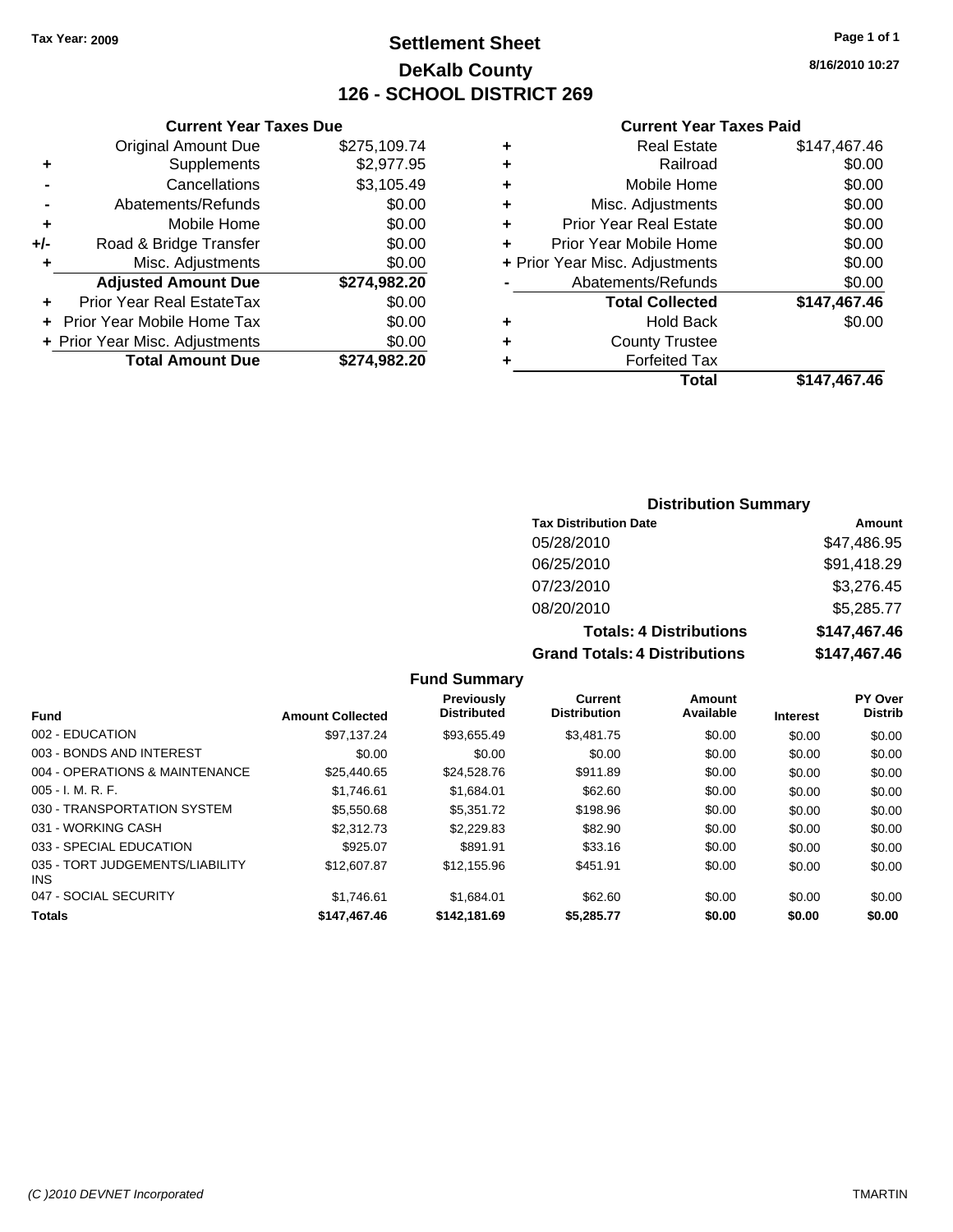# **Settlement Sheet Tax Year: 2009 Page 1 of 1 DeKalb County 127 - SCHOOL DISTRICT 271**

**8/16/2010 10:27**

|  |  | <b>Current Year Taxes Paid</b> |  |  |  |
|--|--|--------------------------------|--|--|--|
|--|--|--------------------------------|--|--|--|

|     | <b>Current Year Taxes Due</b>  |             |
|-----|--------------------------------|-------------|
|     | <b>Original Amount Due</b>     | \$53,153.17 |
| ٠   | Supplements                    | \$0.00      |
|     | Cancellations                  | \$0.00      |
|     | Abatements/Refunds             | \$0.00      |
| ٠   | Mobile Home                    | \$0.00      |
| +/- | Road & Bridge Transfer         | \$0.00      |
| ٠   | Misc. Adjustments              | \$0.00      |
|     | <b>Adjusted Amount Due</b>     | \$53,153.17 |
|     | Prior Year Real EstateTax      | \$0.00      |
|     | Prior Year Mobile Home Tax     | \$0.00      |
|     | + Prior Year Misc. Adjustments | \$0.00      |
|     | <b>Total Amount Due</b>        | \$53,153.17 |
|     |                                |             |

| ٠ | <b>Real Estate</b>             | \$28,498.95 |
|---|--------------------------------|-------------|
| ٠ | Railroad                       | \$0.00      |
| ÷ | Mobile Home                    | \$0.00      |
| ٠ | Misc. Adjustments              | \$0.00      |
| ٠ | <b>Prior Year Real Estate</b>  | \$0.00      |
| ÷ | Prior Year Mobile Home         | \$0.00      |
|   | + Prior Year Misc. Adjustments | \$0.00      |
|   | Abatements/Refunds             | \$0.00      |
|   | <b>Total Collected</b>         | \$28,498.95 |
| ٠ | Hold Back                      | \$0.00      |
| ٠ | <b>County Trustee</b>          |             |
| ٠ | <b>Forfeited Tax</b>           |             |
|   | Total                          | \$28,498.95 |
|   |                                |             |

#### **Distribution Summary Tax Distribution Date Amount** 05/28/2010 \$7,311.60 06/25/2010 \$17,914.63 07/23/2010 \$2,886.57 08/20/2010 \$386.15 **Totals: 4 Distributions \$28,498.95 Grand Totals: 4 Distributions \$28,498.95**

#### **Fund Summary**

| <b>Fund</b>                                   | <b>Amount Collected</b> | Previously<br><b>Distributed</b> | Current<br><b>Distribution</b> | Amount<br>Available | <b>Interest</b> | <b>PY Over</b><br><b>Distrib</b> |
|-----------------------------------------------|-------------------------|----------------------------------|--------------------------------|---------------------|-----------------|----------------------------------|
| 002 - EDUCATION                               | \$15,875.39             | \$15,660.27                      | \$215.12                       | \$0.00              | \$0.00          | \$0.00                           |
| 003 - BONDS AND INTEREST                      | \$5,739.16              | \$5,661.40                       | \$77.76                        | \$0.00              | \$0.00          | \$0.00                           |
| 004 - OPERATIONS & MAINTENANCE                | \$3.291.12              | \$3.246.53                       | \$44.59                        | \$0.00              | \$0.00          | \$0.00                           |
| $005 - I. M. R. F.$                           | \$158.46                | \$156.31                         | \$2.15                         | \$0.00              | \$0.00          | \$0.00                           |
| 030 - TRANSPORTATION SYSTEM                   | \$975.17                | \$961.96                         | \$13.21                        | \$0.00              | \$0.00          | \$0.00                           |
| 031 - WORKING CASH                            | \$166.39                | \$164.14                         | \$2.25                         | \$0.00              | \$0.00          | \$0.00                           |
| 032 - FIRE PREV/SFTY/ENERGY                   | \$13.42                 | \$13.24                          | \$0.18                         | \$0.00              | \$0.00          | \$0.00                           |
| 033 - SPECIAL EDUCATION                       | \$146.85                | \$144.86                         | \$1.99                         | \$0.00              | \$0.00          | \$0.00                           |
| 035 - TORT JUDGEMENTS/LIABILITY<br><b>INS</b> | \$1.218.75              | \$1.202.24                       | \$16.51                        | \$0.00              | \$0.00          | \$0.00                           |
| 047 - SOCIAL SECURITY                         | \$731.39                | \$721.48                         | \$9.91                         | \$0.00              | \$0.00          | \$0.00                           |
| 057 - LEASE/PURCHASE/RENTAL                   | \$182.85                | \$180.37                         | \$2.48                         | \$0.00              | \$0.00          | \$0.00                           |
| Totals                                        | \$28,498.95             | \$28,112.80                      | \$386.15                       | \$0.00              | \$0.00          | \$0.00                           |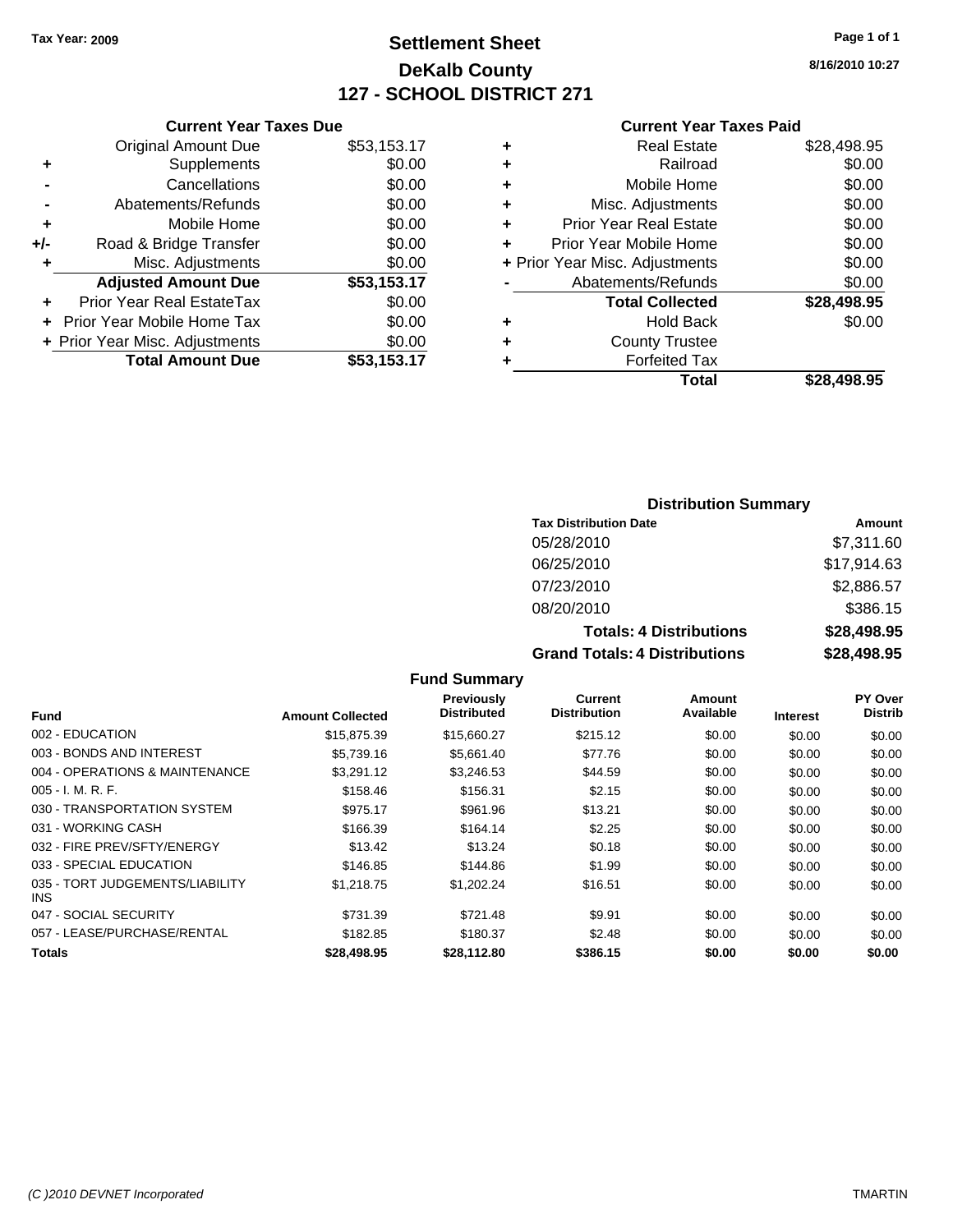## **Settlement Sheet Tax Year: 2009 Page 1 of 1 DeKalb County 128 - SCHOOL DISTRICT 300**

**8/16/2010 10:27**

### **Current Year Taxes Paid**

| <b>Current Year Taxes Due</b>     |                                |
|-----------------------------------|--------------------------------|
| <b>Original Amount Due</b>        | \$5,989.57                     |
| Supplements                       | \$0.00                         |
| Cancellations                     | \$0.00                         |
| Abatements/Refunds                | \$0.00                         |
| Mobile Home                       | \$0.00                         |
| Road & Bridge Transfer            | \$0.00                         |
| Misc. Adjustments                 | \$0.00                         |
| <b>Adjusted Amount Due</b>        | \$5,989.57                     |
| Prior Year Real EstateTax         | \$0.00                         |
| <b>Prior Year Mobile Home Tax</b> | \$0.00                         |
|                                   | \$0.00                         |
| <b>Total Amount Due</b>           | \$5.989.57                     |
|                                   | + Prior Year Misc. Adjustments |

| \$5,989.57 |
|------------|
| \$0.00     |
| \$0.00     |
| \$0.00     |
| \$0.00     |
| \$0.00     |
| \$0.00     |
| \$0.00     |
| \$5,989.57 |
| \$0.00     |
|            |
|            |
| \$5.989.57 |
|            |

## **Distribution Summary Tax Distribution Date Amount** 05/28/2010 \$2,994.80 08/20/2010 \$2,994.77 **Totals: 2 Distributions \$5,989.57 Grand Totals: 2 Distributions \$5,989.57**

|                                               |                         | <b>Previously</b>  | Current             | Amount    |                 | PY Over        |
|-----------------------------------------------|-------------------------|--------------------|---------------------|-----------|-----------------|----------------|
| Fund                                          | <b>Amount Collected</b> | <b>Distributed</b> | <b>Distribution</b> | Available | <b>Interest</b> | <b>Distrib</b> |
| 002 - EDUCATION                               | \$4,202.77              | \$2.101.39         | \$2,101.38          | \$0.00    | \$0.00          | \$0.00         |
| 003 - BONDS AND INTEREST                      | \$796.06                | \$398.03           | \$398.03            | \$0.00    | \$0.00          | \$0.00         |
| 004 - OPERATIONS & MAINTENANCE                | \$484.95                | \$242.48           | \$242.47            | \$0.00    | \$0.00          | \$0.00         |
| $005 - I. M. R. F.$                           | \$88.14                 | \$44.07            | \$44.07             | \$0.00    | \$0.00          | \$0.00         |
| 030 - TRANSPORTATION SYSTEM                   | \$258.65                | \$129.33           | \$129.32            | \$0.00    | \$0.00          | \$0.00         |
| 031 - WORKING CASH                            | \$53.70                 | \$26.85            | \$26.85             | \$0.00    | \$0.00          | \$0.00         |
| 033 - SPECIAL EDUCATION                       | \$51.74                 | \$25.87            | \$25.87             | \$0.00    | \$0.00          | \$0.00         |
| 035 - TORT JUDGEMENTS/LIABILITY<br><b>INS</b> | \$0.00                  | \$0.00             | \$0.00              | \$0.00    | \$0.00          | \$0.00         |
| 047 - SOCIAL SECURITY                         | \$88.14                 | \$44.07            | \$44.07             | \$0.00    | \$0.00          | \$0.00         |
| 109 - PRIOR YEAR ADJUSTMENT                   | $$-34.58$               | $$-17.29$          | $$-17.29$           | \$0.00    | \$0.00          | \$0.00         |
| <b>Totals</b>                                 | \$5,989.57              | \$2,994.80         | \$2,994.77          | \$0.00    | \$0.00          | \$0.00         |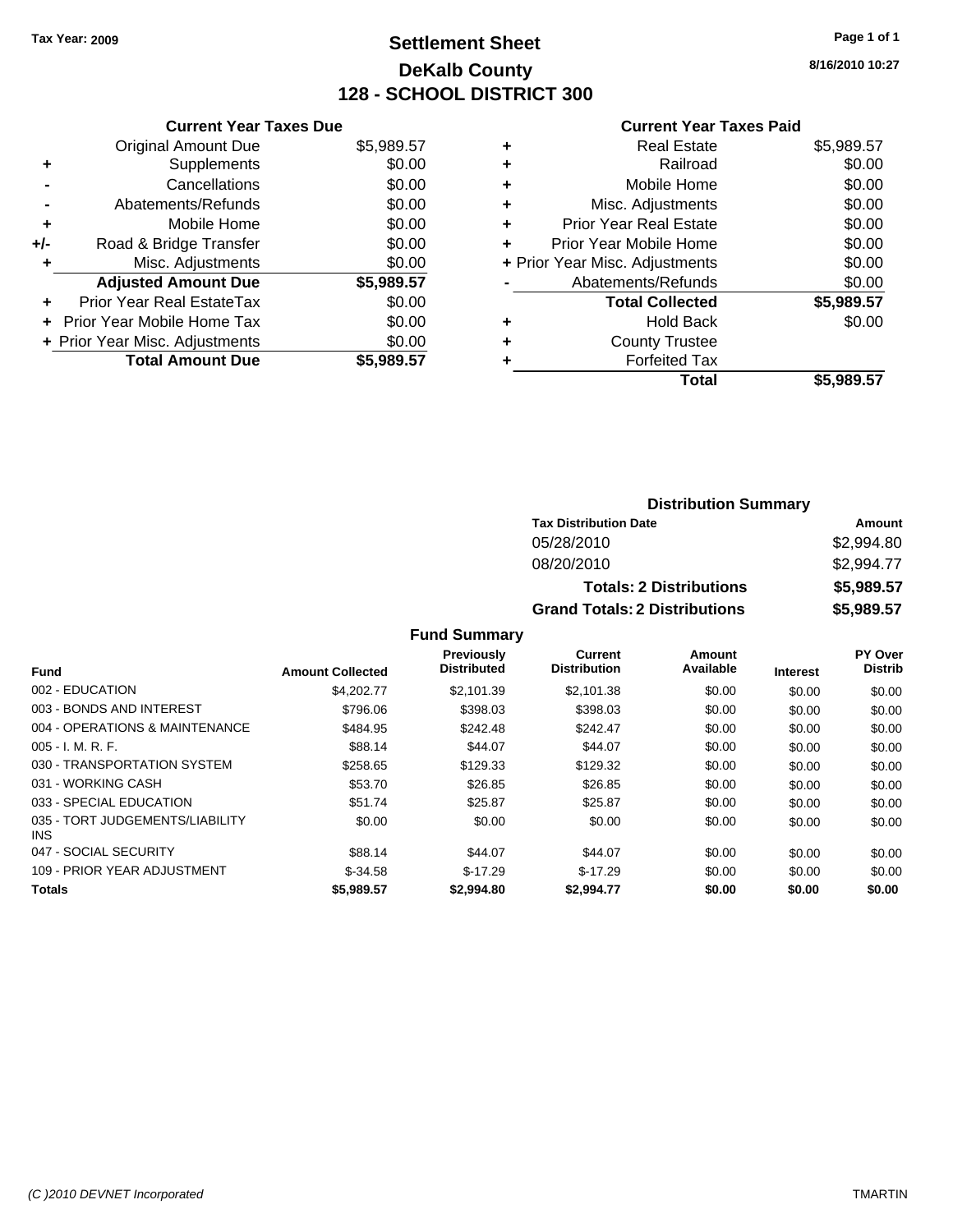## **Settlement Sheet Tax Year: 2009 Page 1 of 1 DeKalb County 129 - SCHOOL DISTRICT 301**

**8/16/2010 10:27**

### **Current Year Taxes Paid**

|     | <b>Current Year Taxes Due</b>     |            |
|-----|-----------------------------------|------------|
|     | <b>Original Amount Due</b>        | \$6,212.27 |
| ٠   | Supplements                       | \$0.00     |
|     | Cancellations                     | \$0.00     |
|     | Abatements/Refunds                | \$0.00     |
| ٠   | Mobile Home                       | \$0.00     |
| +/- | Road & Bridge Transfer            | \$0.00     |
| ٠   | Misc. Adjustments                 | \$0.00     |
|     | <b>Adjusted Amount Due</b>        | \$6,212.27 |
| ٠   | Prior Year Real EstateTax         | \$0.00     |
|     | <b>Prior Year Mobile Home Tax</b> | \$0.00     |
|     | + Prior Year Misc. Adjustments    | \$0.00     |
|     | <b>Total Amount Due</b>           | \$6,212,27 |

| Real Estate                    | \$1,985.96 |
|--------------------------------|------------|
| Railroad                       | \$0.00     |
| Mobile Home                    | \$0.00     |
| Misc. Adjustments              | \$0.00     |
| <b>Prior Year Real Estate</b>  | \$0.00     |
| Prior Year Mobile Home         | \$0.00     |
| + Prior Year Misc. Adjustments | \$0.00     |
| Abatements/Refunds             | \$0.00     |
| <b>Total Collected</b>         | \$1,985.96 |
| <b>Hold Back</b>               | \$0.00     |
| <b>County Trustee</b>          |            |
| <b>Forfeited Tax</b>           |            |
| Total                          | \$1,985.96 |
|                                |            |

| <b>Distribution Summary</b>          |            |
|--------------------------------------|------------|
| <b>Tax Distribution Date</b>         | Amount     |
| 06/25/2010                           | \$1,985.96 |
| <b>Totals: 1 Distributions</b>       | \$1,985.96 |
| <b>Grand Totals: 1 Distributions</b> | \$1,985.96 |

| <b>Fund</b>                    | <b>Amount Collected</b> | <b>Previously</b><br><b>Distributed</b> | Current<br><b>Distribution</b> | Amount<br>Available | <b>Interest</b> | <b>PY Over</b><br><b>Distrib</b> |
|--------------------------------|-------------------------|-----------------------------------------|--------------------------------|---------------------|-----------------|----------------------------------|
| 002 - EDUCATION                | \$1.311.90              | \$1.311.90                              | \$0.00                         | \$0.00              | \$0.00          | \$0.00                           |
| 003 - BONDS AND INTEREST       | \$318.50                | \$318.50                                | \$0.00                         | \$0.00              | \$0.00          | \$0.00                           |
| 004 - OPERATIONS & MAINTENANCE | \$200.86                | \$200.86                                | \$0.00                         | \$0.00              | \$0.00          | \$0.00                           |
| $005 - I. M. R. F.$            | \$40.56                 | \$40.56                                 | \$0.00                         | \$0.00              | \$0.00          | \$0.00                           |
| 030 - TRANSPORTATION SYSTEM    | \$65.48                 | \$65.48                                 | \$0.00                         | \$0.00              | \$0.00          | \$0.00                           |
| 031 - WORKING CASH             | \$2.70                  | \$2.70                                  | \$0.00                         | \$0.00              | \$0.00          | \$0.00                           |
| 047 - SOCIAL SECURITY          | \$45.96                 | \$45.96                                 | \$0.00                         | \$0.00              | \$0.00          | \$0.00                           |
| <b>Totals</b>                  | \$1,985.96              | \$1,985.96                              | \$0.00                         | \$0.00              | \$0.00          | \$0.00                           |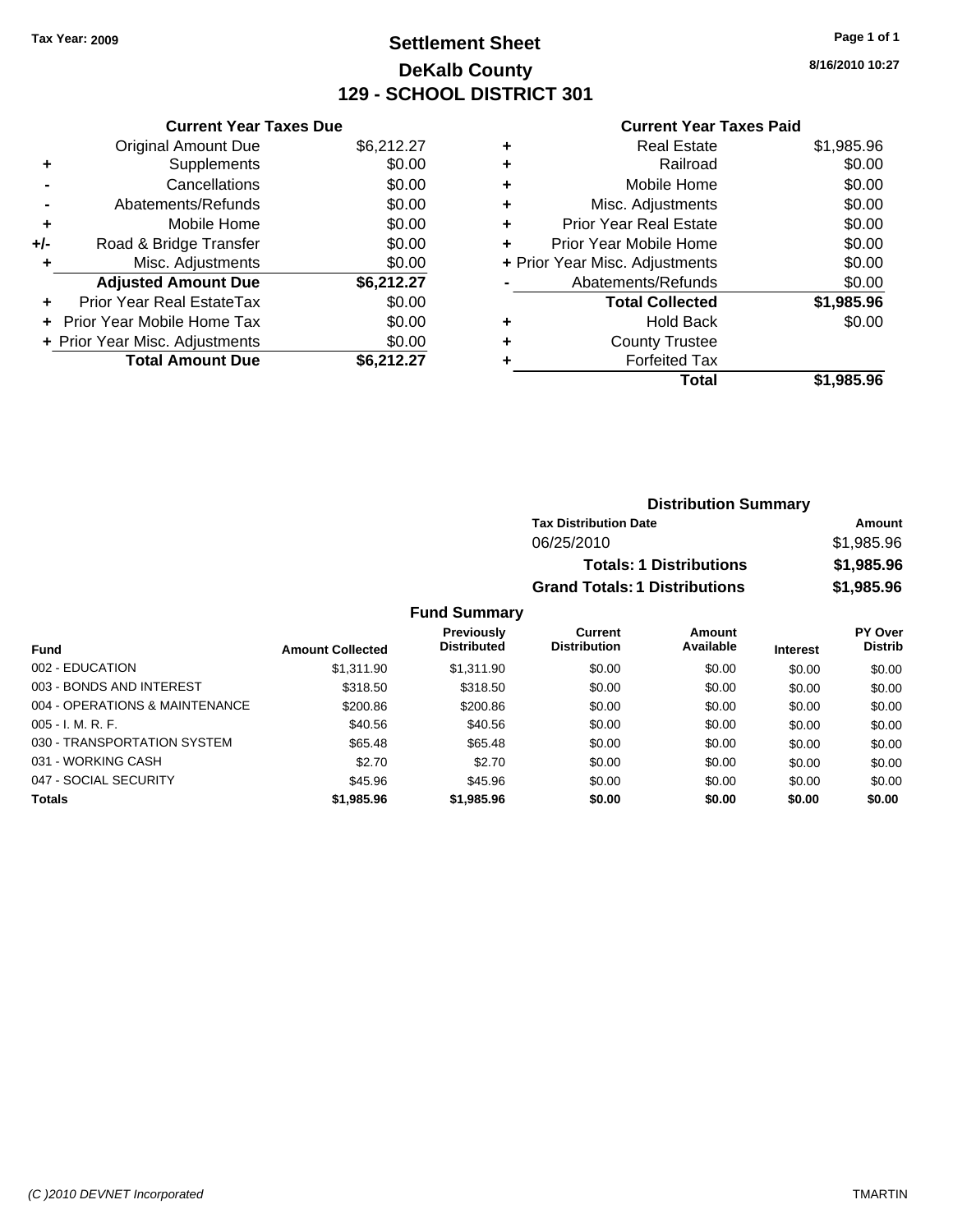## **Settlement Sheet Tax Year: 2009 Page 1 of 1 DeKalb County 130 - SCHOOL DISTRICT 302**

**8/16/2010 10:27**

## **Current Year Taxes Paid**

|   | Total                          | \$910.136.03 |
|---|--------------------------------|--------------|
| ٠ | <b>Forfeited Tax</b>           |              |
| ٠ | <b>County Trustee</b>          |              |
| ٠ | <b>Hold Back</b>               | \$0.00       |
|   | <b>Total Collected</b>         | \$910,136.03 |
|   | Abatements/Refunds             | \$0.00       |
|   | + Prior Year Misc. Adjustments | \$0.00       |
| ÷ | Prior Year Mobile Home         | \$0.00       |
| ÷ | <b>Prior Year Real Estate</b>  | \$0.00       |
| ÷ | Misc. Adjustments              | \$0.00       |
| ÷ | Mobile Home                    | \$0.00       |
| ٠ | Railroad                       | \$9,515.46   |
| ٠ | Real Estate                    | \$900,620.57 |

|     | <b>Current Year Taxes Due</b>    |                |
|-----|----------------------------------|----------------|
|     | <b>Original Amount Due</b>       | \$1,611,941.53 |
| ٠   | Supplements                      | \$12,272.15    |
|     | Cancellations                    | \$13,947.14    |
|     | Abatements/Refunds               | \$0.00         |
| ٠   | Mobile Home                      | \$0.00         |
| +/- | Road & Bridge Transfer           | \$0.00         |
| ٠   | Misc. Adjustments                | \$0.00         |
|     | <b>Adjusted Amount Due</b>       | \$1,610,266.54 |
|     | <b>Prior Year Real EstateTax</b> | \$0.00         |
|     | Prior Year Mobile Home Tax       | \$0.00         |
|     | + Prior Year Misc. Adjustments   | \$0.00         |
|     | <b>Total Amount Due</b>          | \$1,610,266.54 |

## **Distribution Summary**

| <b>Tax Distribution Date</b>         | Amount       |  |  |
|--------------------------------------|--------------|--|--|
| 05/28/2010                           | \$161,156.31 |  |  |
| 06/25/2010                           | \$652,281.32 |  |  |
| 07/23/2010                           | \$13,347.93  |  |  |
| 08/20/2010                           | \$83,350.47  |  |  |
| <b>Totals: 4 Distributions</b>       | \$910,136.03 |  |  |
| <b>Grand Totals: 4 Distributions</b> | \$910,136.03 |  |  |

|                                |                         | Previously         | Current             | Amount    |                 | <b>PY Over</b> |
|--------------------------------|-------------------------|--------------------|---------------------|-----------|-----------------|----------------|
| <b>Fund</b>                    | <b>Amount Collected</b> | <b>Distributed</b> | <b>Distribution</b> | Available | <b>Interest</b> | <b>Distrib</b> |
| 002 - EDUCATION                | \$607,017,06            | \$551,426.28       | \$55,590.78         | \$0.00    | \$0.00          | \$0.00         |
| 003 - BONDS AND INTEREST       | \$166,029.75            | \$150.824.71       | \$15,205.04         | \$0.00    | \$0.00          | \$0.00         |
| 004 - OPERATIONS & MAINTENANCE | \$71,057.96             | \$64,550.46        | \$6,507.50          | \$0.00    | \$0.00          | \$0.00         |
| $005 - I. M. R. F.$            | \$10.823.33             | \$9,832.13         | \$991.20            | \$0.00    | \$0.00          | \$0.00         |
| 030 - TRANSPORTATION SYSTEM    | \$30.454.97             | \$27.665.90        | \$2,789.07          | \$0.00    | \$0.00          | \$0.00         |
| 031 - WORKING CASH             | \$2,376,36              | \$2,158.73         | \$217.63            | \$0.00    | \$0.00          | \$0.00         |
| 033 - SPECIAL EDUCATION        | \$4,102.89              | \$3,727.15         | \$375.74            | \$0.00    | \$0.00          | \$0.00         |
| 047 - SOCIAL SECURITY          | \$18,273.71             | \$16,600.20        | \$1,673.51          | \$0.00    | \$0.00          | \$0.00         |
| <b>Totals</b>                  | \$910,136.03            | \$826,785.56       | \$83,350.47         | \$0.00    | \$0.00          | \$0.00         |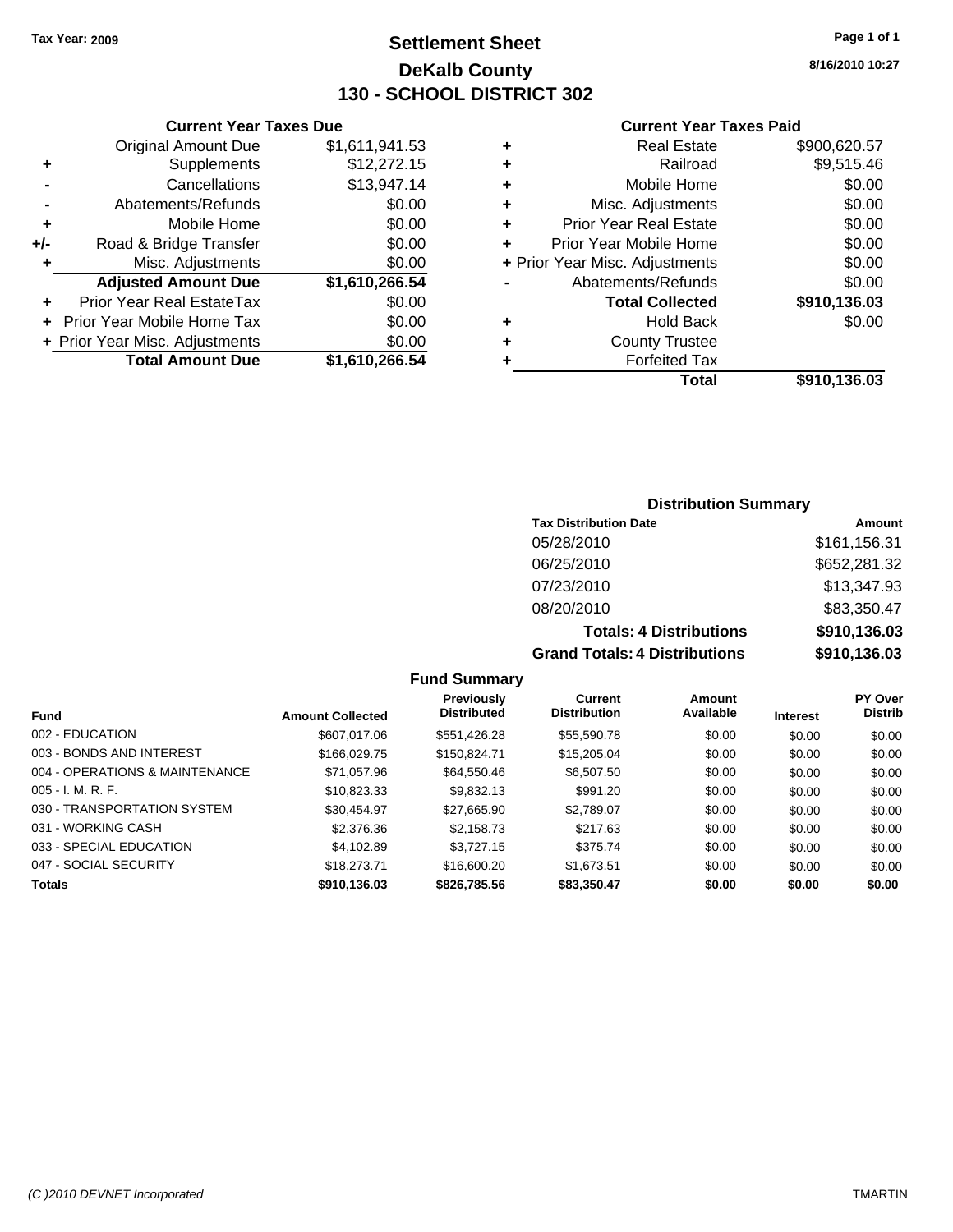**Current Year Taxes Due** Original Amount Due \$9,184,067.06

**Adjusted Amount Due \$9,149,433.15**

**+** Supplements \$110,033.55 **-** Cancellations \$145,054.96 **-** Abatements/Refunds \$0.00 **+** Mobile Home \$0.00 **+/-** Road & Bridge Transfer \$0.00 **+** Misc. Adjustments \$387.50

**+** Prior Year Real EstateTax \$0.00 **+** Prior Year Mobile Home Tax \$0.00 **+ Prior Year Misc. Adjustments \$0.00<br>Total Amount Due \$9,149,433.15** 

**Total Amount Due** 

## **Settlement Sheet Tax Year: 2009 Page 1 of 1 DeKalb County 131 - SCHOOL DISTRICT 424**

**8/16/2010 10:27**

### **Current Year Taxes Paid**

|   | Total                          | \$5,280,217.03 |
|---|--------------------------------|----------------|
| ٠ | <b>Forfeited Tax</b>           |                |
| ٠ | <b>County Trustee</b>          |                |
| ٠ | <b>Hold Back</b>               | \$0.00         |
|   | <b>Total Collected</b>         | \$5,280,217.03 |
|   | Abatements/Refunds             | \$0.00         |
|   | + Prior Year Misc. Adjustments | \$0.00         |
| ٠ | Prior Year Mobile Home         | \$0.00         |
| ٠ | <b>Prior Year Real Estate</b>  | \$0.00         |
| ٠ | Misc. Adjustments              | \$387.50       |
| ٠ | Mobile Home                    | \$0.00         |
| ٠ | Railroad                       | \$21,469.34    |
|   |                                |                |
| ٠ | <b>Real Estate</b>             | \$5,258,360.19 |

## **Distribution Summary**

| <b>Tax Distribution Date</b>   | Amount                |
|--------------------------------|-----------------------|
| 05/28/2010                     | \$1,106,285.13        |
| 06/25/2010                     | \$3,584,582.24        |
| 07/23/2010                     | \$103,715.51          |
| 08/20/2010                     | \$485,634.15          |
| <b>Totals: 4 Distributions</b> | \$5,280,217.03        |
| Crond Tatolo: 1 Diotributiona  | <u> CA 544 DO GAD</u> |

**Grand Totals: 4 Distributions \$5,280,217.03**

| <b>Fund Summary</b> |  |
|---------------------|--|
|---------------------|--|

|                                         |                         | Previously<br><b>Distributed</b> | <b>Current</b><br><b>Distribution</b> | Amount<br>Available |                 | PY Over<br><b>Distrib</b> |
|-----------------------------------------|-------------------------|----------------------------------|---------------------------------------|---------------------|-----------------|---------------------------|
| <b>Fund</b>                             | <b>Amount Collected</b> |                                  |                                       |                     | <b>Interest</b> |                           |
| 002 - EDUCATION                         | \$2,534,884.35          | \$2,301,745.00                   | \$233,139.35                          | \$0.00              | \$0.00          | \$0.00                    |
| 003 - BONDS AND INTEREST                | \$1,048,138.93          | \$951,739.09                     | \$96,399.84                           | \$0.00              | \$0.00          | \$0.00                    |
| 004 - OPERATIONS & MAINTENANCE          | \$877.899.45            | \$797,156.94                     | \$80,742.51                           | \$0.00              | \$0.00          | \$0.00                    |
| $005 - I. M. R. F.$                     | \$160,112.01            | \$145,386.12                     | \$14,725.89                           | \$0.00              | \$0.00          | \$0.00                    |
| 030 - TRANSPORTATION SYSTEM             | \$226,822.29            | \$205,960.90                     | \$20,861.39                           | \$0.00              | \$0.00          | \$0.00                    |
| 031 - WORKING CASH                      | \$53,377.71             | \$48,468.44                      | \$4,909.27                            | \$0.00              | \$0.00          | \$0.00                    |
| 032 - FIRE PREV/SFTY/ENERGY             | \$10.681.86             | \$9,699.43                       | \$982.43                              | \$0.00              | \$0.00          | \$0.00                    |
| 033 - SPECIAL EDUCATION                 | \$45,372.92             | \$41.199.87                      | \$4,173.05                            | \$0.00              | \$0.00          | \$0.00                    |
| 035 - TORT JUDGEMENTS/LIABILITY<br>INS. | \$96,078.83             | \$87.242.23                      | \$8,836.60                            | \$0.00              | \$0.00          | \$0.00                    |
| 047 - SOCIAL SECURITY                   | \$200,151.91            | \$181.743.46                     | \$18,408.45                           | \$0.00              | \$0.00          | \$0.00                    |
| 057 - LEASE/PURCHASE/RENTAL             | \$26,696.77             | \$24.241.40                      | \$2,455.37                            | \$0.00              | \$0.00          | \$0.00                    |
| <b>Totals</b>                           | \$5,280,217.03          | \$4,794,582.88                   | \$485,634.15                          | \$0.00              | \$0.00          | \$0.00                    |

| Year Source             | <b>Account Type</b>       | <b>Amount Adjustment Description</b>           |
|-------------------------|---------------------------|------------------------------------------------|
| 2009 RE - Real Estate   | <b>Back Tax Collected</b> | \$387.50 Capes Redemption 03-19-377-001 by TBA |
| <b>Totals 1 entries</b> |                           | \$387.50                                       |
|                         |                           |                                                |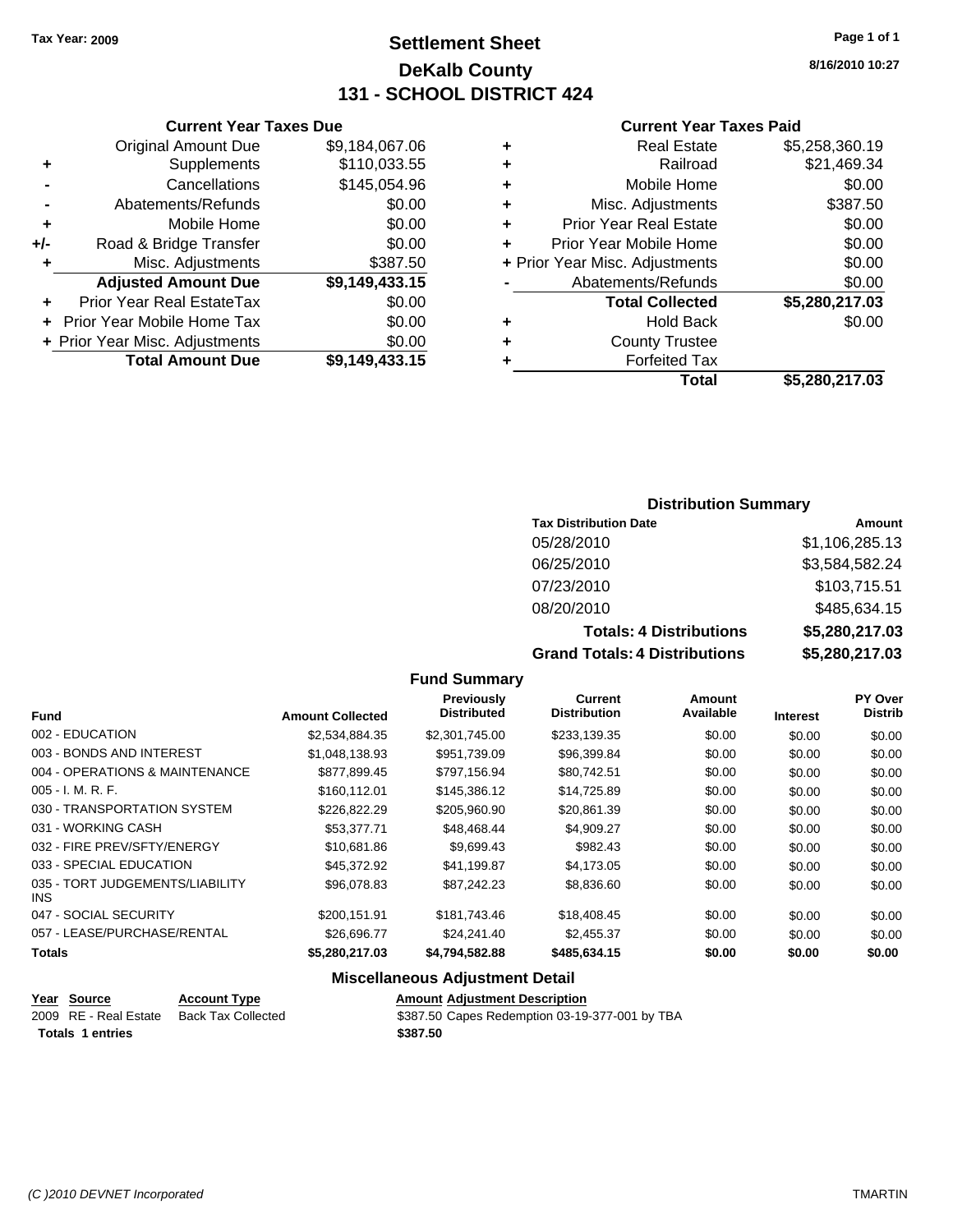## **Settlement Sheet Tax Year: 2009 Page 1 of 1 DeKalb County 132 - SCHOOL DISTRICT 425**

**8/16/2010 10:27**

### **Current Year Taxes Paid**

| ٠ | <b>Real Estate</b>             | \$3,379,028.27 |
|---|--------------------------------|----------------|
| ٠ | Railroad                       | \$44,184.13    |
| ٠ | Mobile Home                    | \$0.00         |
| ٠ | Misc. Adjustments              | \$1,157.63     |
| ٠ | <b>Prior Year Real Estate</b>  | \$0.00         |
| ٠ | Prior Year Mobile Home         | \$0.00         |
|   | + Prior Year Misc. Adjustments | \$0.00         |
|   | Abatements/Refunds             | \$0.00         |
|   | <b>Total Collected</b>         | \$3,424,370.03 |
| ٠ | <b>Hold Back</b>               | \$0.00         |
| ٠ | <b>County Trustee</b>          |                |
| ٠ | <b>Forfeited Tax</b>           |                |
|   | Total                          | \$3.424.370.03 |

|     | <b>Current Year Taxes Due</b>    |                |
|-----|----------------------------------|----------------|
|     | <b>Original Amount Due</b>       | \$5,920,659.19 |
| ٠   | Supplements                      | \$13,723.92    |
|     | Cancellations                    | \$17,890.95    |
|     | Abatements/Refunds               | \$0.00         |
| ٠   | Mobile Home                      | \$0.00         |
| +/- | Road & Bridge Transfer           | \$0.00         |
| ٠   | Misc. Adjustments                | \$1,157.63     |
|     | <b>Adjusted Amount Due</b>       | \$5,917,649.79 |
|     | <b>Prior Year Real EstateTax</b> | \$0.00         |
|     | Prior Year Mobile Home Tax       | \$0.00         |
|     | + Prior Year Misc. Adjustments   | \$0.00         |
|     | <b>Total Amount Due</b>          | \$5,917,649.79 |
|     |                                  |                |

## **Distribution Summary**

| <b>Tax Distribution Date</b>         | Amount         |
|--------------------------------------|----------------|
| 05/28/2010                           | \$620,500.98   |
| 06/25/2010                           | \$2,441,775.23 |
| 07/23/2010                           | \$81,312.66    |
| 08/20/2010                           | \$280,781.16   |
| <b>Totals: 4 Distributions</b>       | \$3,424,370.03 |
| <b>Grand Totals: 4 Distributions</b> | \$3,424,370.03 |

### **Fund Summary**

|                                         |                         | <b>Previously</b><br><b>Distributed</b> | Current<br><b>Distribution</b> | Amount<br>Available |                 | PY Over<br><b>Distrib</b> |
|-----------------------------------------|-------------------------|-----------------------------------------|--------------------------------|---------------------|-----------------|---------------------------|
| <b>Fund</b>                             | <b>Amount Collected</b> |                                         |                                |                     | <b>Interest</b> |                           |
| 002 - EDUCATION                         | \$2,292,437.67          | \$2,104,469.29                          | \$187,968.38                   | \$0.00              | \$0.00          | \$0.00                    |
| 003 - BONDS AND INTEREST                | \$261,457.49            | \$240,019.29                            | \$21,438.20                    | \$0.00              | \$0.00          | \$0.00                    |
| 004 - OPERATIONS & MAINTENANCE          | \$543.396.17            | \$498,840.41                            | \$44,555.76                    | \$0.00              | \$0.00          | \$0.00                    |
| $005 - I. M. R. F.$                     | \$46,681.01             | \$42,853.40                             | \$3,827.61                     | \$0.00              | \$0.00          | \$0.00                    |
| 030 - TRANSPORTATION SYSTEM             | \$124.972.39            | \$114,725,28                            | \$10.247.11                    | \$0.00              | \$0.00          | \$0.00                    |
| 031 - WORKING CASH                      | \$0.00                  | \$0.00                                  | \$0.00                         | \$0.00              | \$0.00          | \$0.00                    |
| 032 - FIRE PREV/SFTY/ENERGY             | \$72,456.24             | \$66,515.19                             | \$5,941.05                     | \$0.00              | \$0.00          | \$0.00                    |
| 033 - SPECIAL EDUCATION                 | \$0.00                  | \$0.00                                  | \$0.00                         | \$0.00              | \$0.00          | \$0.00                    |
| 035 - TORT JUDGEMENTS/LIABILITY<br>INS. | \$0.00                  | \$0.00                                  | \$0.00                         | \$0.00              | \$0.00          | \$0.00                    |
| 047 - SOCIAL SECURITY                   | \$82,969.06             | \$76,166.01                             | \$6,803.05                     | \$0.00              | \$0.00          | \$0.00                    |
| 057 - LEASE/PURCHASE/RENTAL             | \$0.00                  | \$0.00                                  | \$0.00                         | \$0.00              | \$0.00          | \$0.00                    |
| <b>Totals</b>                           | \$3,424,370.03          | \$3,143,588.87                          | \$280,781.16                   | \$0.00              | \$0.00          | \$0.00                    |

## **Miscellaneous Adjustment Detail**

| Year Source             | <b>Account Type</b>                        | Amount     |
|-------------------------|--------------------------------------------|------------|
|                         | 2009 RE - Real Estate Paymt In Lieu of Tax | \$612.92   |
|                         | 2009 RE - Real Estate Back Tax Collected   | \$544.71   |
| <b>Totals 2 entries</b> |                                            | \$1.157.63 |

**Amount Adjustment Description** \$612.92 Sequoya Apartments by TBA \$544.71 McCord Redemption 14-15-351-002 by TBA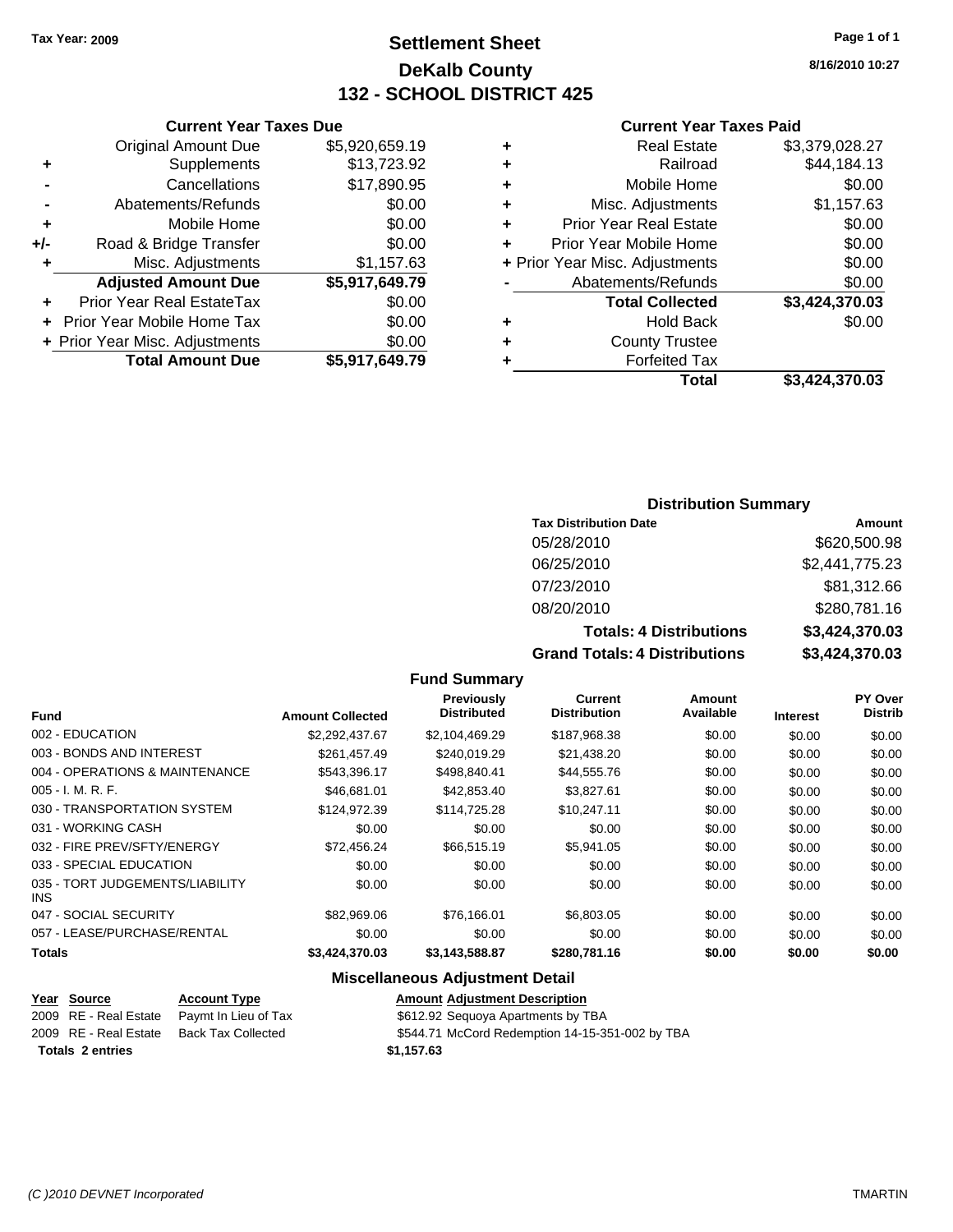## **Settlement Sheet Tax Year: 2009 Page 1 of 1 DeKalb County 133 - SCHOOL DISTRICT 426**

**8/16/2010 10:27**

## **Current Year Taxes Paid**

|   | Total                          | \$2,224,354.49 |
|---|--------------------------------|----------------|
| ٠ | <b>Forfeited Tax</b>           |                |
| ÷ | <b>County Trustee</b>          |                |
| ٠ | <b>Hold Back</b>               | \$0.00         |
|   | <b>Total Collected</b>         | \$2,224,354.49 |
|   | Abatements/Refunds             | \$0.00         |
|   | + Prior Year Misc. Adjustments | \$0.00         |
| ÷ | Prior Year Mobile Home         | \$0.00         |
| ÷ | <b>Prior Year Real Estate</b>  | \$0.00         |
| ÷ | Misc. Adjustments              | \$10.48        |
| ٠ | Mobile Home                    | \$0.00         |
| ٠ | Railroad                       | \$10,077.27    |
| ٠ | <b>Real Estate</b>             | \$2,214,266.74 |
|   |                                |                |

|     | <b>Current Year Taxes Due</b>    |                |
|-----|----------------------------------|----------------|
|     | <b>Original Amount Due</b>       | \$3,889,258.71 |
| ٠   | Supplements                      | \$25,518.72    |
|     | Cancellations                    | \$30,447.24    |
|     | Abatements/Refunds               | \$0.00         |
| ٠   | Mobile Home                      | \$0.00         |
| +/- | Road & Bridge Transfer           | \$0.00         |
|     | Misc. Adjustments                | \$10.48        |
|     | <b>Adjusted Amount Due</b>       | \$3,884,340.67 |
|     | <b>Prior Year Real EstateTax</b> | \$0.00         |
|     | Prior Year Mobile Home Tax       | \$0.00         |
|     | + Prior Year Misc. Adjustments   | \$0.00         |
|     | <b>Total Amount Due</b>          | \$3.884.340.67 |

## **Distribution Summary**

| <b>Tax Distribution Date</b>         | Amount         |
|--------------------------------------|----------------|
| 05/28/2010                           | \$415,857.82   |
| 06/25/2010                           | \$1,562,816.46 |
| 07/23/2010                           | \$34,567.60    |
| 08/20/2010                           | \$211,112.61   |
| <b>Totals: 4 Distributions</b>       | \$2,224,354.49 |
| <b>Grand Totals: 4 Distributions</b> | \$2,224,354.49 |

### **Fund Summary**

| <b>Fund</b>                             | <b>Amount Collected</b> | Previously<br><b>Distributed</b> | Current<br><b>Distribution</b> | Amount<br>Available | <b>Interest</b> | PY Over<br><b>Distrib</b> |
|-----------------------------------------|-------------------------|----------------------------------|--------------------------------|---------------------|-----------------|---------------------------|
|                                         |                         |                                  |                                |                     |                 |                           |
| 002 - EDUCATION                         | \$1,388,099.53          | \$1,256,355.55                   | \$131,743.98                   | \$0.00              | \$0.00          | \$0.00                    |
| 003 - BONDS AND INTEREST                | \$306,300.29            | \$277,229.45                     | \$29,070.84                    | \$0.00              | \$0.00          | \$0.00                    |
| 004 - OPERATIONS & MAINTENANCE          | \$270.141.18            | \$244.502.18                     | \$25,639.00                    | \$0.00              | \$0.00          | \$0.00                    |
| $005 - I. M. R. F.$                     | \$30,954.12             | \$28,016.28                      | \$2,937.84                     | \$0.00              | \$0.00          | \$0.00                    |
| 030 - TRANSPORTATION SYSTEM             | \$83,119.68             | \$75,230.83                      | \$7,888.85                     | \$0.00              | \$0.00          | \$0.00                    |
| 031 - WORKING CASH                      | \$20.782.14             | \$18,809.71                      | \$1,972.43                     | \$0.00              | \$0.00          | \$0.00                    |
| 032 - FIRE PREV/SFTY/ENERGY             | \$0.00                  | \$0.00                           | \$0.00                         | \$0.00              | \$0.00          | \$0.00                    |
| 033 - SPECIAL EDUCATION                 | \$16,627.05             | \$15,048.98                      | \$1,578.07                     | \$0.00              | \$0.00          | \$0.00                    |
| 035 - TORT JUDGEMENTS/LIABILITY<br>INS. | \$51.587.22             | \$46,691.10                      | \$4,896.12                     | \$0.00              | \$0.00          | \$0.00                    |
| 047 - SOCIAL SECURITY                   | \$56,743.28             | \$51,357.80                      | \$5,385.48                     | \$0.00              | \$0.00          | \$0.00                    |
| 057 - LEASE/PURCHASE/RENTAL             | \$0.00                  | \$0.00                           | \$0.00                         | \$0.00              | \$0.00          | \$0.00                    |
| <b>Totals</b>                           | \$2,224,354.49          | \$2,013,241.88                   | \$211,112.61                   | \$0.00              | \$0.00          | \$0.00                    |

| Year Source             | <b>Account Type</b> | <b>Amount Adiustment Description</b>            |
|-------------------------|---------------------|-------------------------------------------------|
| 2009 RE - Real Estate   | Back Tax Collected  | \$10.48 Pearson Redemption 01-26-180-044 by TBA |
| <b>Totals 1 entries</b> |                     | \$10.48                                         |
|                         |                     |                                                 |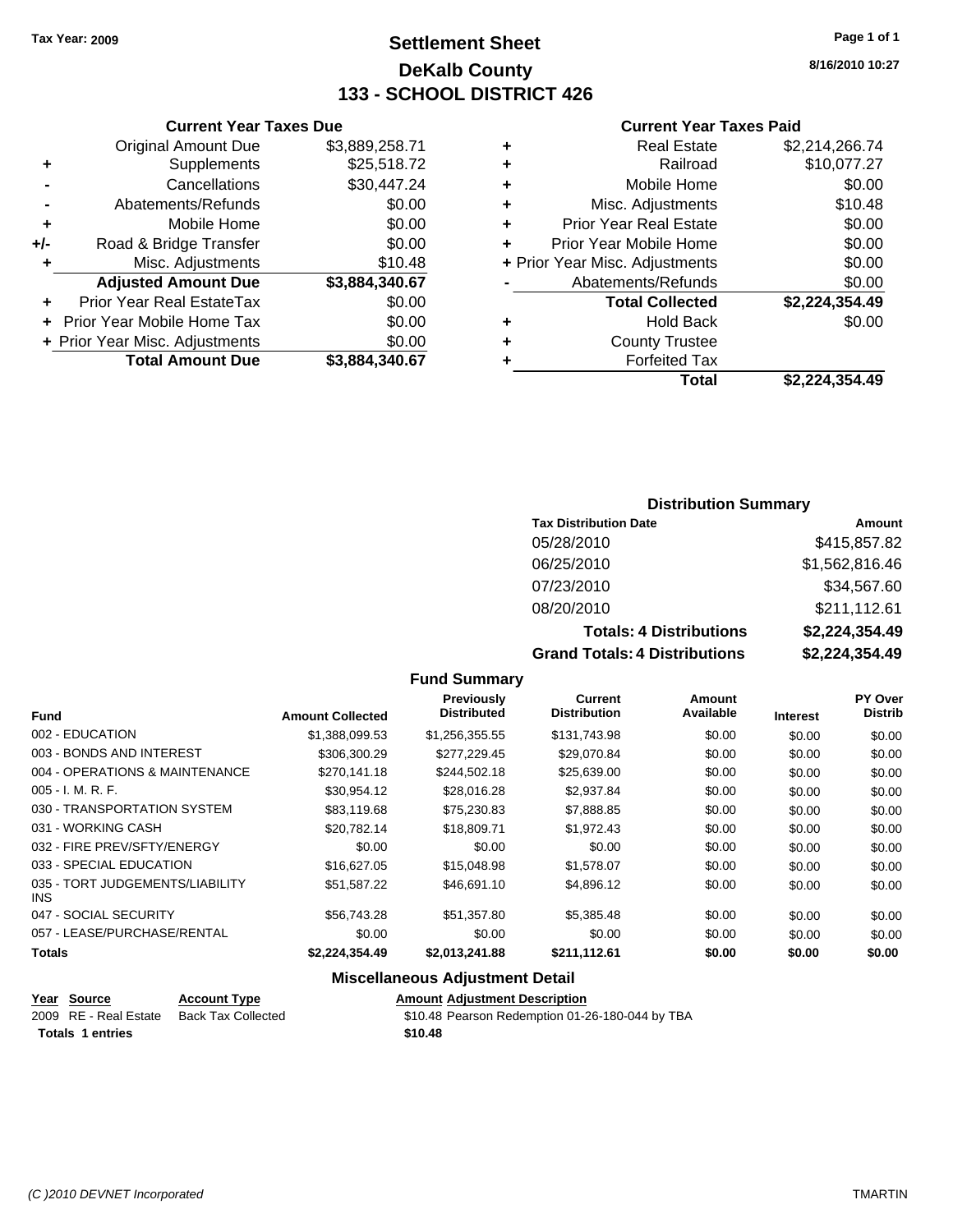## **Settlement Sheet Tax Year: 2009 Page 1 of 1 DeKalb County 134 - SCHOOL DISTRICT 427**

**8/16/2010 10:27**

### **Current Year Taxes Paid**

|   | Total                          | \$15.905.497.65 |
|---|--------------------------------|-----------------|
|   | <b>Forfeited Tax</b>           |                 |
| ٠ | <b>County Trustee</b>          |                 |
| ٠ | <b>Hold Back</b>               | \$0.00          |
|   | <b>Total Collected</b>         | \$15,905,497.65 |
|   | Abatements/Refunds             | \$0.00          |
|   | + Prior Year Misc. Adjustments | \$0.00          |
| ÷ | Prior Year Mobile Home         | \$0.00          |
| ٠ | <b>Prior Year Real Estate</b>  | \$0.00          |
| ٠ | Misc. Adjustments              | \$55,412.35     |
| ٠ | Mobile Home                    | \$0.00          |
| ٠ | Railroad                       | \$1,945.16      |
| ٠ | <b>Real Estate</b>             | \$15,848,140.14 |

|     | <b>Current Year Taxes Due</b>     |                 |
|-----|-----------------------------------|-----------------|
|     | <b>Original Amount Due</b>        | \$28,097,776.07 |
| ٠   | Supplements                       | \$390,450.55    |
|     | Cancellations                     | \$514,258.11    |
|     | Abatements/Refunds                | \$0.00          |
| ٠   | Mobile Home                       | \$0.00          |
| +/- | Road & Bridge Transfer            | \$0.00          |
|     | Misc. Adjustments                 | \$55,412.35     |
|     | <b>Adjusted Amount Due</b>        | \$28,029,380.86 |
|     | Prior Year Real EstateTax         | \$0.00          |
|     | <b>Prior Year Mobile Home Tax</b> | \$0.00          |
|     | + Prior Year Misc. Adjustments    | \$0.00          |
|     | <b>Total Amount Due</b>           | \$28.029.380.86 |

## **Distribution Summary**

| <b>Tax Distribution Date</b>   | Amount          |
|--------------------------------|-----------------|
| 05/28/2010                     | \$3,146,558.95  |
| 06/25/2010                     | \$10,984,615.26 |
| 07/23/2010                     | \$243,117.72    |
| 08/20/2010                     | \$1,531,205.72  |
| <b>Totals: 4 Distributions</b> | \$15,905,497.65 |
| _____________                  | 885 IST 85      |

**Grand Totals: 4 Distributions \$15,905,497.65**

## **Fund Summary**

| <b>Fund</b>                    | <b>Amount Collected</b> | <b>Previously</b><br><b>Distributed</b> | Current<br><b>Distribution</b> | Amount<br>Available | <b>Interest</b> | PY Over<br><b>Distrib</b> |
|--------------------------------|-------------------------|-----------------------------------------|--------------------------------|---------------------|-----------------|---------------------------|
| 002 - EDUCATION                | \$9.507.638.46          | \$8.592.347.99                          | \$915.290.47                   | \$0.00              | \$0.00          | \$0.00                    |
| 003 - BONDS AND INTEREST       | \$3.394.105.95          | \$3,067,358.90                          | \$326,747.05                   | \$0.00              | \$0.00          | \$0.00                    |
| 004 - OPERATIONS & MAINTENANCE | \$1,514,426.05          | \$1,368,633.83                          | \$145,792.22                   | \$0.00              | \$0.00          | \$0.00                    |
| $005 - I. M. R. F.$            | \$273.065.58            | \$246,777,84                            | \$26,287.74                    | \$0.00              | \$0.00          | \$0.00                    |
| 030 - TRANSPORTATION SYSTEM    | \$563.849.88            | \$509.568.64                            | \$54.281.24                    | \$0.00              | \$0.00          | \$0.00                    |
| 031 - WORKING CASH             | \$16,207.70             | \$14,647.40                             | \$1,560.30                     | \$0.00              | \$0.00          | \$0.00                    |
| 032 - FIRE PREV/SFTY/ENERGY    | \$16,207.70             | \$14,647.40                             | \$1,560.30                     | \$0.00              | \$0.00          | \$0.00                    |
| 033 - SPECIAL EDUCATION        | \$107.902.91            | \$97.515.21                             | \$10.387.70                    | \$0.00              | \$0.00          | \$0.00                    |
| 047 - SOCIAL SECURITY          | \$372.665.81            | \$336,789.66                            | \$35,876.15                    | \$0.00              | \$0.00          | \$0.00                    |
| 057 - LEASE/PURCHASE/RENTAL    | \$139,427.61            | \$126,005.06                            | \$13,422.55                    | \$0.00              | \$0.00          | \$0.00                    |
| <b>Totals</b>                  | \$15,905,497.65         | \$14,374,291.93                         | \$1,531,205.72                 | \$0.00              | \$0.00          | \$0.00                    |

| Year Source<br>2009 RE - Real Estate | <b>Account Type</b><br><b>Back Tax Collected</b><br>2009 RE - Real Estate Paymt In Lieu of Tax | <b>Amount Adjustment Description</b><br>\$50,256.55 Eagle Home Nature's Crossing Redemption 58 Parcels by TBA<br>\$5,155.80 Housing Authority Sycamore Units by TBA |
|--------------------------------------|------------------------------------------------------------------------------------------------|---------------------------------------------------------------------------------------------------------------------------------------------------------------------|
| <b>Totals 2 entries</b>              |                                                                                                | \$55,412.35                                                                                                                                                         |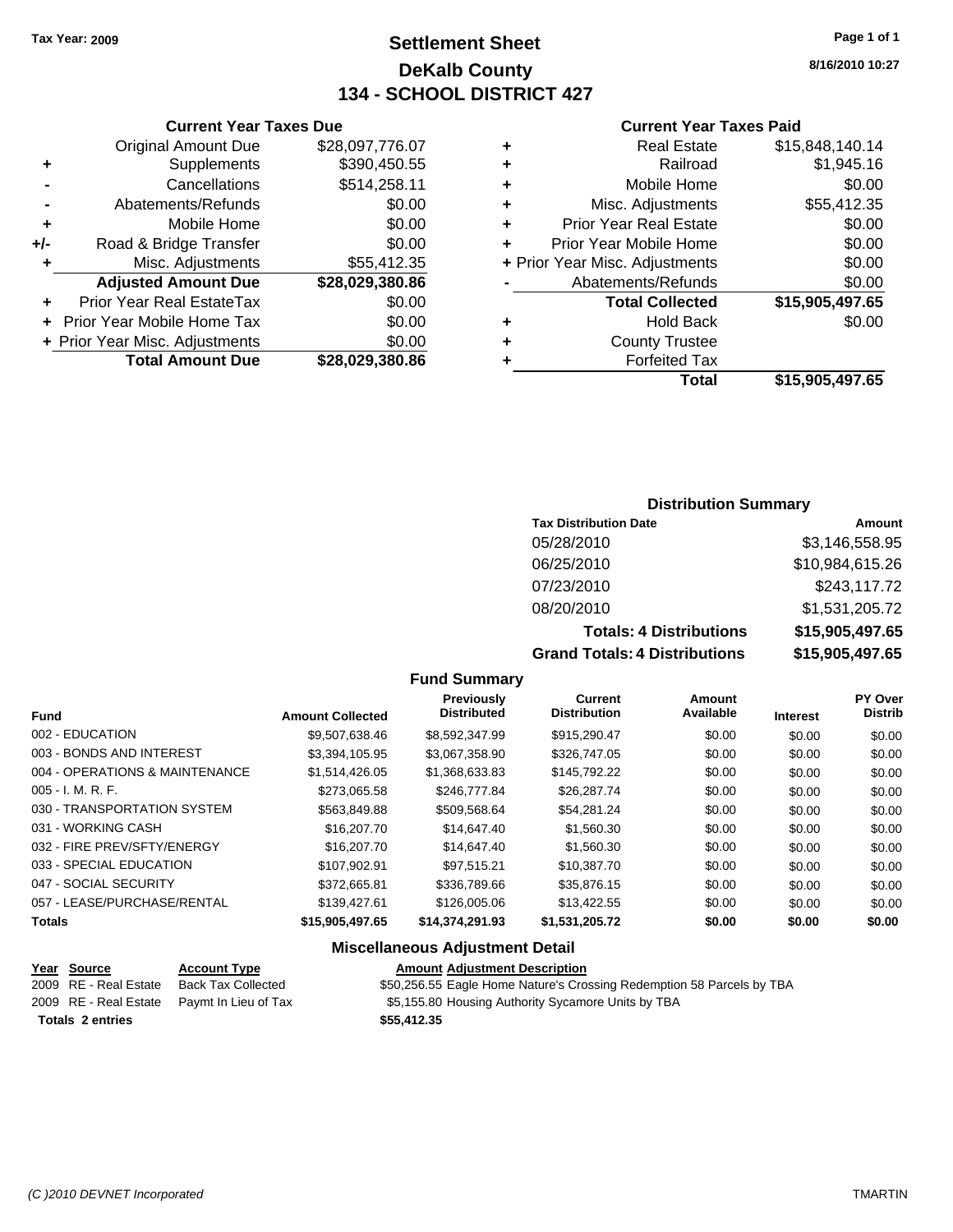## **Settlement Sheet Tax Year: 2009 Page 1 of 2 DeKalb County 135 - SCHOOL DISTRICT 428**

**8/16/2010 10:27**

### **Current Year Taxes Paid**

| ٠                                  | \$25,070,818.51<br><b>Real Estate</b> |
|------------------------------------|---------------------------------------|
| ٠                                  | \$62,680.61<br>Railroad               |
| ٠                                  | \$0.00<br>Mobile Home                 |
| Misc. Adjustments<br>٠             | \$9,309.50                            |
| <b>Prior Year Real Estate</b><br>٠ | (\$5,303.54)                          |
| Prior Year Mobile Home<br>÷        | \$0.00                                |
| + Prior Year Misc. Adjustments     | \$185,543.35                          |
| Abatements/Refunds                 | \$0.00                                |
| <b>Total Collected</b>             | \$25,323,048.43                       |
| ٠                                  | \$0.00<br><b>Hold Back</b>            |
| ٠                                  | <b>County Trustee</b>                 |
| ٠                                  | <b>Forfeited Tax</b>                  |
|                                    | Total<br>\$25,323,048.43              |

## **Current Year Taxes Due** Original Amount Due \$44,394,742.89 **+** Supplements \$890,690.18 **-** Cancellations \$906,068.98

|                | <b>Total Amount Due</b>        | \$44,568,913.40 |
|----------------|--------------------------------|-----------------|
|                | + Prior Year Misc. Adjustments | \$185,543.35    |
|                | + Prior Year Mobile Home Tax   | \$0.00          |
|                | Prior Year Real EstateTax      | (\$5,303.54)    |
|                | <b>Adjusted Amount Due</b>     | \$44,388,673.59 |
| $\ddot{}$      | Misc. Adjustments              | \$9,309.50      |
| +/-            | Road & Bridge Transfer         | \$0.00          |
| ÷              | Mobile Home                    | \$0.00          |
| $\blacksquare$ | Abatements/Refunds             | \$0.00          |

### **Distribution Summary**

| <b>Tax Distribution Date</b>   | Amount          |
|--------------------------------|-----------------|
| 05/28/2010                     | \$4,839,390.71  |
| 06/25/2010                     | \$17,714,566.01 |
| 07/23/2010                     | \$271,320.95    |
| 08/20/2010                     | \$2,497,770.76  |
| <b>Totals: 4 Distributions</b> | \$25,323,048.43 |
|                                |                 |

**Grand Totals: 4 Distributions \$25,323,048.43**

## **Fund Summary**

| <b>Fund</b>                             | <b>Amount Collected</b> | <b>Previously</b><br><b>Distributed</b> | Current<br><b>Distribution</b> | Amount<br>Available | <b>Interest</b> | PY Over<br><b>Distrib</b> |
|-----------------------------------------|-------------------------|-----------------------------------------|--------------------------------|---------------------|-----------------|---------------------------|
|                                         |                         |                                         |                                |                     |                 |                           |
| 002 - EDUCATION                         | \$17,434,665.62         | \$15,714,975.44                         | \$1,719,690.18                 | \$0.00              | \$0.00          | \$0.00                    |
| 003 - BONDS AND INTEREST                | \$2.431.645.72          | \$2,191,797.28                          | \$239,848.44                   | \$0.00              | \$0.00          | \$0.00                    |
| 004 - OPERATIONS & MAINTENANCE          | \$3,349,707.51          | \$3,019,304.90                          | \$330,402.61                   | \$0.00              | \$0.00          | \$0.00                    |
| $005 - I. M. R. F.$                     | \$97.240.52             | \$87,649.06                             | \$9,591.46                     | \$0.00              | \$0.00          | \$0.00                    |
| 030 - TRANSPORTATION SYSTEM             | \$556.322.04            | \$501,448.52                            | \$54,873.52                    | \$0.00              | \$0.00          | \$0.00                    |
| 031 - WORKING CASH                      | \$29,374.76             | \$26,477.33                             | \$2,897.43                     | \$0.00              | \$0.00          | \$0.00                    |
| 032 - FIRE PREV/SFTY/ENERGY             | \$0.00                  | \$0.00                                  | \$0.00                         | \$0.00              | \$0.00          | \$0.00                    |
| 033 - SPECIAL EDUCATION                 | \$580.252.32            | \$523.018.41                            | \$57.233.91                    | \$0.00              | \$0.00          | \$0.00                    |
| 035 - TORT JUDGEMENTS/LIABILITY<br>INS. | \$0.00                  | \$0.00                                  | \$0.00                         | \$0.00              | \$0.00          | \$0.00                    |
| 047 - SOCIAL SECURITY                   | \$843.839.94            | \$760,606.73                            | \$83,233.21                    | \$0.00              | \$0.00          | \$0.00                    |
| 057 - LEASE/PURCHASE/RENTAL             | \$0.00                  | \$0.00                                  | \$0.00                         | \$0.00              | \$0.00          | \$0.00                    |
| <b>Totals</b>                           | \$25,323,048.43         | \$22,825,277.67                         | \$2,497,770.76                 | \$0.00              | \$0.00          | \$0.00                    |

### **Miscellaneous Adjustment Detail**

### **Year Source Account Type Amount Adjustment Description** 2008 RE - Real Estate Back Tax Collected \$185,543.35 DeKalb TIF #4 Surplus Distribution by TBA 2009 RE - Real Estate Back Tax Collected \$53.66 Montabano Builders Redemption 09-33-128-003 by TBA 2009 RE - Real Estate Back Tax Collected \$17.80 Montalbano Builders Redemption 09-28-352-001 by TBA 2009 RE - Real Estate Back Tax Collected \$11.71 Montalbano Builders Redemption 09-28-351-016 by TBA 2009 RE - Real Estate Back Tax Collected \$12.34 Montalbano Builders Redemption 09-28-351-015 by TBA 2009 RE - Real Estate Back Tax Collected \$59.62 Eagle Home Prairie Spring Redemption 07-22-476-011 by TBA 2009 RE - Real Estate Back Tax Collected \$26.83 Gardens of Rivermist Redemption 08-02-303-001 by TBA 2009 RE - Real Estate Paymt In Lieu of Tax \$9,127.54 Housing Authority DeKalb Units by TBA **Totals \$194,852.85 8 entries**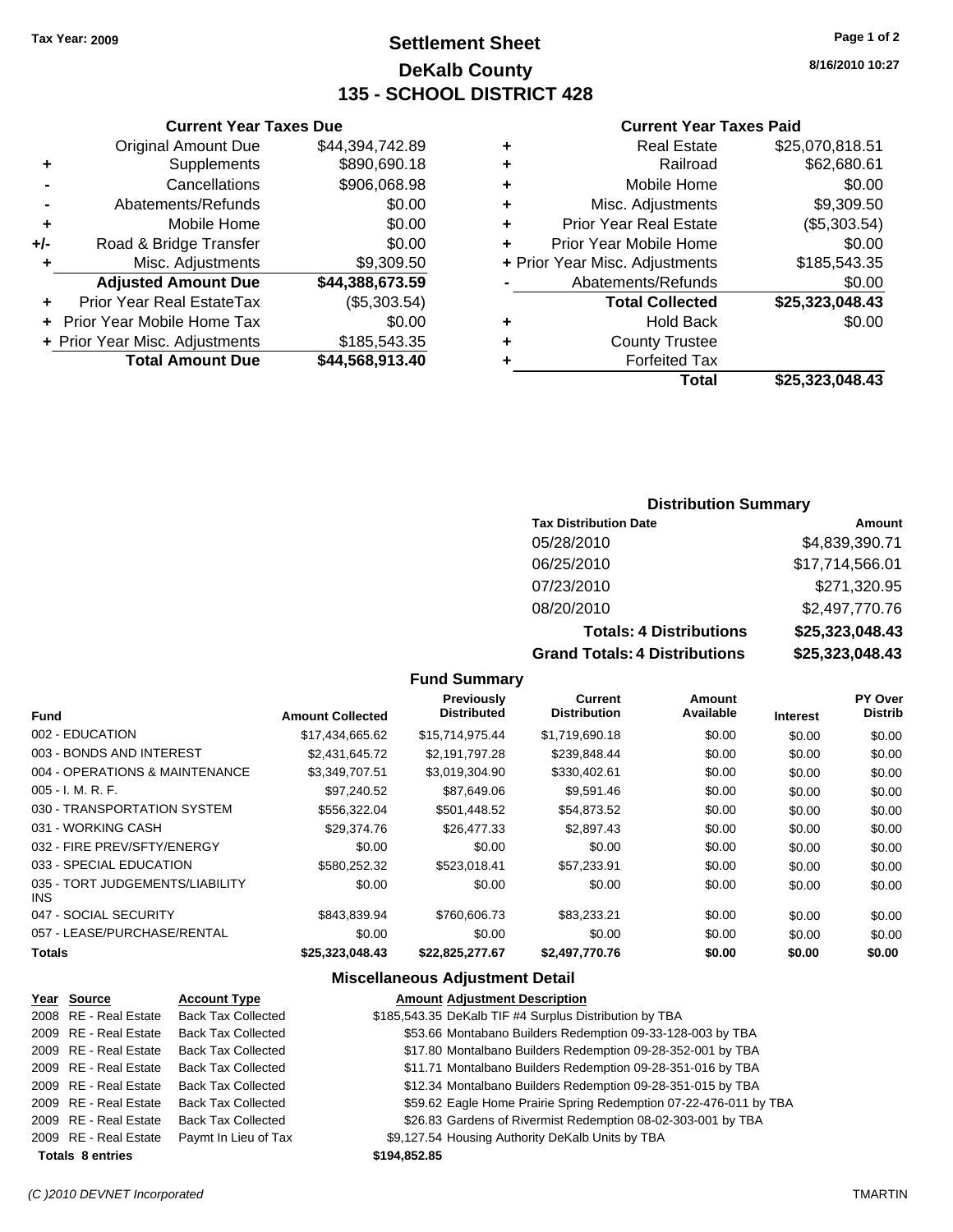## **Settlement Sheet Tax Year: 2009 Page 1 of 1 DeKalb County 136 - SCHOOL DISTRICT 429**

**8/16/2010 10:27**

### **Current Year Taxes Paid**

|     | <b>Current Year Taxes Due</b>     |                |      |
|-----|-----------------------------------|----------------|------|
|     | <b>Original Amount Due</b>        | \$4,357,395.21 | ٠    |
|     | Supplements                       | \$18,558.63    | ٠    |
|     | Cancellations                     | \$21,276.77    | ٠    |
|     | Abatements/Refunds                | \$0.00         | ٠    |
|     | Mobile Home                       | \$0.00         | ٠    |
| +/- | Road & Bridge Transfer            | \$0.00         | ٠    |
|     | Misc. Adjustments                 | \$819.78       | + Pr |
|     | <b>Adjusted Amount Due</b>        | \$4,355,496.85 |      |
|     | Prior Year Real EstateTax         | \$0.00         |      |
|     | <b>Prior Year Mobile Home Tax</b> | \$0.00         | ٠    |
|     | + Prior Year Misc. Adjustments    | \$0.00         |      |
|     | <b>Total Amount Due</b>           | \$4,355,496.85 |      |
|     |                                   |                |      |

|   | <b>Real Estate</b>             | \$2,458,635.75 |
|---|--------------------------------|----------------|
| ٠ | Railroad                       | \$12,893.33    |
| ٠ | Mobile Home                    | \$0.00         |
| ٠ | Misc. Adjustments              | \$819.78       |
| ٠ | <b>Prior Year Real Estate</b>  | \$0.00         |
| ÷ | Prior Year Mobile Home         | \$0.00         |
|   | + Prior Year Misc. Adjustments | \$0.00         |
|   | Abatements/Refunds             | \$0.00         |
|   | <b>Total Collected</b>         | \$2,472,348.86 |
| ٠ | <b>Hold Back</b>               | \$0.00         |
| ٠ | <b>County Trustee</b>          |                |
| ٠ | <b>Forfeited Tax</b>           |                |
|   | Total                          | \$2,472,348.86 |
|   |                                |                |

## **Distribution Summary**

| <b>Tax Distribution Date</b>         | Amount         |
|--------------------------------------|----------------|
| 05/28/2010                           | \$493,580.44   |
| 06/25/2010                           | \$1,717,319.34 |
| 07/23/2010                           | \$13,688.66    |
| 08/20/2010                           | \$247,760.42   |
| <b>Totals: 4 Distributions</b>       | \$2,472,348.86 |
| <b>Grand Totals: 4 Distributions</b> | \$2,472,348.86 |

### **Fund Summary**

| <b>Fund</b>                                   | <b>Amount Collected</b> | Previously<br><b>Distributed</b> | Current<br><b>Distribution</b> | Amount<br>Available | <b>Interest</b> | PY Over<br><b>Distrib</b> |
|-----------------------------------------------|-------------------------|----------------------------------|--------------------------------|---------------------|-----------------|---------------------------|
| 002 - EDUCATION                               | \$1.590.036.80          | \$1.430.695.14                   | \$159,341.66                   | \$0.00              | \$0.00          | \$0.00                    |
|                                               |                         |                                  |                                |                     |                 |                           |
| 003 - BONDS AND INTEREST                      | \$406,468.99            | \$365,735.69                     | \$40.733.30                    | \$0.00              | \$0.00          | \$0.00                    |
| 004 - OPERATIONS & MAINTENANCE                | \$265,868.99            | \$239,225.57                     | \$26.643.42                    | \$0.00              | \$0.00          | \$0.00                    |
| 005 - I. M. R. F.                             | \$32,180.09             | \$28.955.24                      | \$3.224.85                     | \$0.00              | \$0.00          | \$0.00                    |
| 030 - TRANSPORTATION SYSTEM                   | \$64,046.19             | \$57,627.96                      | \$6,418.23                     | \$0.00              | \$0.00          | \$0.00                    |
| 032 - FIRE PREV/SFTY/ENERGY                   | \$0.00                  | \$0.00                           | \$0.00                         | \$0.00              | \$0.00          | \$0.00                    |
| 033 - SPECIAL EDUCATION                       | \$18,003.62             | \$16.199.44                      | \$1,804.18                     | \$0.00              | \$0.00          | \$0.00                    |
| 035 - TORT JUDGEMENTS/LIABILITY<br><b>INS</b> | \$49,503.84             | \$44.542.93                      | \$4,960.91                     | \$0.00              | \$0.00          | \$0.00                    |
| 047 - SOCIAL SECURITY                         | \$46,240,34             | \$41,606.47                      | \$4,633.87                     | \$0.00              | \$0.00          | \$0.00                    |
| 057 - LEASE/PURCHASE/RENTAL                   | \$0.00                  | \$0.00                           | \$0.00                         | \$0.00              | \$0.00          | \$0.00                    |
| <b>Totals</b>                                 | \$2,472,348.86          | \$2,224,588.44                   | \$247,760.42                   | \$0.00              | \$0.00          | \$0.00                    |

| <u>Year Source</u>      | <b>Account Type</b>                        | <b>Amount Adjustment Description</b>                   |
|-------------------------|--------------------------------------------|--------------------------------------------------------|
| 2009 RE - Real Estate   | <b>Back Tax Collected</b>                  | \$66.05 Indy Mac Bank Redemption 15-15-280-027 by TBA  |
| 2009 RE - Real Estate   | Back Tax Collected                         | \$120.44 Riedelsperger Redemption 15-15-228-035 by TBA |
|                         | 2009 RE - Real Estate Pavmt In Lieu of Tax | \$633.29 Sunset View Apartments by TBA                 |
| <b>Totals 3 entries</b> |                                            | \$819.78                                               |
|                         |                                            |                                                        |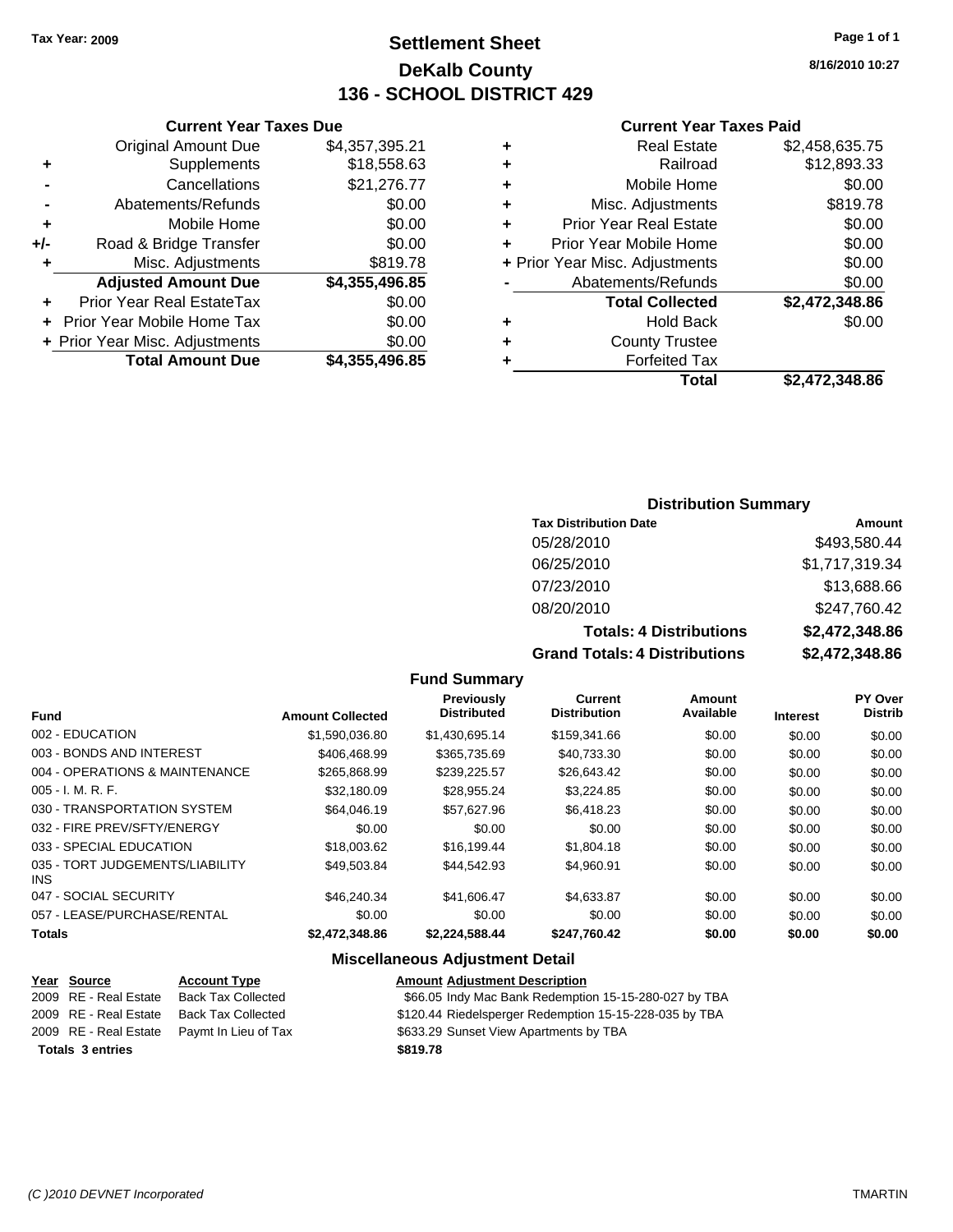## **Settlement Sheet Tax Year: 2009 Page 1 of 1 DeKalb County 137 - SCHOOL DISTRICT 430**

**Current Year Taxes Due**

|       | <b>Total Amount Due</b>          | \$7,608,335.76 |
|-------|----------------------------------|----------------|
|       | + Prior Year Misc. Adjustments   | \$0.00         |
|       | Prior Year Mobile Home Tax       | \$0.00         |
|       | <b>Prior Year Real EstateTax</b> | (\$2,188.82)   |
|       | <b>Adjusted Amount Due</b>       | \$7,610,524.58 |
| ٠     | Misc. Adjustments                | \$122.78       |
| $+/-$ | Road & Bridge Transfer           | \$0.00         |
| ٠     | Mobile Home                      | \$0.00         |
|       | Abatements/Refunds               | \$104.26       |
|       | Cancellations                    | \$49,560.78    |
| ٠     | Supplements                      | \$44,876.54    |
|       | <b>Original Amount Due</b>       | \$7,615,190.30 |
|       |                                  |                |

### **Current Year Taxes Paid**

| ٠ | <b>Real Estate</b>             | \$4,376,676.31 |
|---|--------------------------------|----------------|
| ٠ | Railroad                       | \$8,497.83     |
| ٠ | Mobile Home                    | \$0.00         |
| ٠ | Misc. Adjustments              | \$122.78       |
| ٠ | <b>Prior Year Real Estate</b>  | (\$2,188.82)   |
| ٠ | Prior Year Mobile Home         | \$0.00         |
|   | + Prior Year Misc. Adjustments | \$0.00         |
|   | Abatements/Refunds             | \$104.26       |
|   | <b>Total Collected</b>         | \$4,383,003.84 |
| ٠ | Hold Back                      | \$0.00         |
| ٠ | <b>County Trustee</b>          |                |
| ٠ | <b>Forfeited Tax</b>           |                |
|   | Total                          | \$4,383,003.84 |
|   |                                |                |

## **Distribution Summary**

| <b>Tax Distribution Date</b>   | Amount         |
|--------------------------------|----------------|
| 05/28/2010                     | \$835,757.77   |
| 06/25/2010                     | \$3,032,812.87 |
| 07/23/2010                     | \$80,585.61    |
| 08/20/2010                     | \$433,847.59   |
| <b>Totals: 4 Distributions</b> | \$4,383,003.84 |
| Cread Tetele: 4 Distributions  | CA 20200204    |

**Grand Totals: 4 Distributions \$4,383,003.84**

| <b>Fund Summary</b> |  |
|---------------------|--|
|---------------------|--|

| <b>Fund</b>                                   | <b>Amount Collected</b> | Previously<br><b>Distributed</b> | <b>Current</b><br><b>Distribution</b> | Amount<br>Available |                 | <b>PY Over</b><br><b>Distrib</b> |
|-----------------------------------------------|-------------------------|----------------------------------|---------------------------------------|---------------------|-----------------|----------------------------------|
|                                               |                         |                                  |                                       |                     | <b>Interest</b> |                                  |
| 002 - EDUCATION                               | \$3,544,899.03          | \$3,194,010.47                   | \$350,888.56                          | \$0.00              | \$0.00          | \$0.00                           |
| 003 - BONDS AND INTEREST                      | \$244,107,00            | \$219,944.29                     | \$24,162.71                           | \$0.00              | \$0.00          | \$0.00                           |
| 004 - OPERATIONS & MAINTENANCE                | \$498,860.33            | \$449.481.10                     | \$49.379.23                           | \$0.00              | \$0.00          | \$0.00                           |
| $005 - I. M. R. F.$                           | \$4,501.35              | \$4,055.79                       | \$445.56                              | \$0.00              | \$0.00          | \$0.00                           |
| 030 - TRANSPORTATION SYSTEM                   | \$66,490.17             | \$59.908.70                      | \$6.581.47                            | \$0.00              | \$0.00          | \$0.00                           |
| 031 - WORKING CASH                            | \$0.00                  | \$0.00                           | \$0.00                                | \$0.00              | \$0.00          | \$0.00                           |
| 032 - FIRE PREV/SFTY/ENERGY                   | \$0.00                  | \$0.00                           | \$0.00                                | \$0.00              | \$0.00          | \$0.00                           |
| 033 - SPECIAL EDUCATION                       | \$19.644.61             | \$17.700.11                      | \$1,944.50                            | \$0.00              | \$0.00          | \$0.00                           |
| 035 - TORT JUDGEMENTS/LIABILITY<br><b>INS</b> | \$0.00                  | \$0.00                           | \$0.00                                | \$0.00              | \$0.00          | \$0.00                           |
| 047 - SOCIAL SECURITY                         | \$4,501.35              | \$4,055.79                       | \$445.56                              | \$0.00              | \$0.00          | \$0.00                           |
| 057 - LEASE/PURCHASE/RENTAL                   | \$0.00                  | \$0.00                           | \$0.00                                | \$0.00              | \$0.00          | \$0.00                           |
| <b>Totals</b>                                 | \$4,383,003.84          | \$3,949,156.25                   | \$433,847.59                          | \$0.00              | \$0.00          | \$0.00                           |

## **Miscellaneous Adjustment Detail**

| Year Source             | <b>Account Type</b>       | <b>Amount Adjustment Description</b> |
|-------------------------|---------------------------|--------------------------------------|
| 2009 RE - Real Estate   | <b>Back Tax Collected</b> | \$122.78 Talan/Fitzpatrick Redempt   |
| <b>Totals 1 entries</b> |                           | \$122.78                             |

22.78 Talan/Fitzpatrick Redemption 19-27-451-010 by TBA

## **Abatement Detail**

# **Year Source Account Type Amount Adjustment Description Totals \$104.26 2 entries**

\$55.87 19-26-433-024 2008 PTAB REFUND by TBA

2009 RE - Real Estate \$48.39 19-27-427-012 2006 PTAB REFUND by TBA PTAB Decision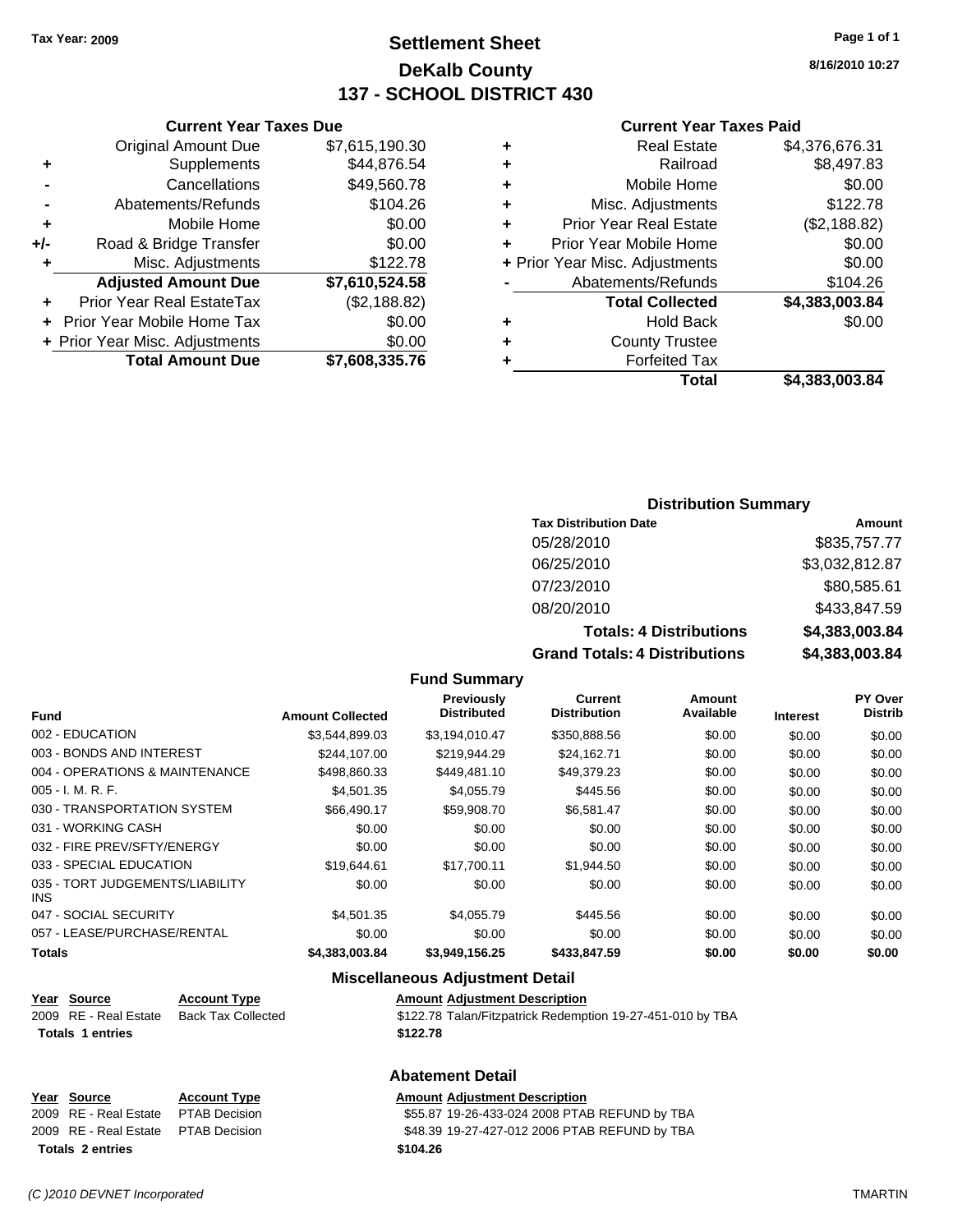## **Settlement Sheet Tax Year: 2009 Page 1 of 1 DeKalb County 139 - SCHOOL DISTRICT 432**

|   | <b>Current Year Taxes Paid</b> |                |  |
|---|--------------------------------|----------------|--|
| ٠ | <b>Real Estate</b>             | \$1,428,807.69 |  |
| ٠ | Railroad                       | \$9,488.68     |  |
| ٠ | Mobile Home                    | \$0.00         |  |
| ٠ | Misc. Adjustments              | \$13.89        |  |
| ٠ | <b>Prior Year Real Estate</b>  | (\$1,113.80)   |  |
| ÷ | Prior Year Mobile Home         | \$0.00         |  |
|   | + Prior Year Misc. Adjustments | \$0.00         |  |
|   | Abatements/Refunds             | \$0.00         |  |
|   | <b>Total Collected</b>         | \$1,437,196.46 |  |
| ٠ | Hold Back                      | \$0.00         |  |
| ٠ | <b>County Trustee</b>          |                |  |
|   | <b>Forfeited Tax</b>           |                |  |
|   | Total                          | \$1,437,196.46 |  |

## **Current Year Taxes Due** Original Amount Due \$2,440,656.78 **+** Supplements \$4,193.65 **-** Cancellations \$5,550.92 **-** Abatements/Refunds \$0.00 **+** Mobile Home \$0.00 **+/-** Road & Bridge Transfer \$0.00 **+** Misc. Adjustments \$13.89 **Adjusted Amount Due \$2,439,313.40 +** Prior Year Real EstateTax (\$1,113.80) **+** Prior Year Mobile Home Tax \$0.00 **+ Prior Year Misc. Adjustments \$0.00<br>Total Amount Due \$2,438,199.60 Total Amount Due**

## **Distribution Summary**

| <b>Tax Distribution Date</b>         | Amount         |
|--------------------------------------|----------------|
| 05/28/2010                           | \$292,964.58   |
| 06/25/2010                           | \$994,314.06   |
| 07/23/2010                           | \$27,789.55    |
| 08/20/2010                           | \$122,128.27   |
| <b>Totals: 4 Distributions</b>       | \$1,437,196.46 |
| <b>Grand Totals: 4 Distributions</b> | \$1,437,196.46 |

### **Fund Summary**

| <b>Fund</b>                             | <b>Amount Collected</b> | Previously<br><b>Distributed</b> | Current<br><b>Distribution</b> | Amount<br>Available | <b>Interest</b> | <b>PY Over</b><br><b>Distrib</b> |
|-----------------------------------------|-------------------------|----------------------------------|--------------------------------|---------------------|-----------------|----------------------------------|
| 002 - EDUCATION                         | \$948.451.93            | \$867,855.58                     | \$80,596.35                    | \$0.00              | \$0.00          | \$0.00                           |
| 003 - BONDS AND INTEREST                | \$171.144.24            | \$156,600.96                     | \$14,543.28                    | \$0.00              | \$0.00          | \$0.00                           |
| 004 - OPERATIONS & MAINTENANCE          | \$116,612,69            | \$106,703.32                     | \$9,909.37                     | \$0.00              | \$0.00          | \$0.00                           |
| $005 - I. M. R. F.$                     | \$28,204.97             | \$25,808.21                      | \$2,396.76                     | \$0.00              | \$0.00          | \$0.00                           |
| 030 - TRANSPORTATION SYSTEM             | \$62,193.23             | \$56,908.25                      | \$5,284.98                     | \$0.00              | \$0.00          | \$0.00                           |
| 031 - WORKING CASH                      | \$15,549.03             | \$14,227.72                      | \$1.321.31                     | \$0.00              | \$0.00          | \$0.00                           |
| 033 - SPECIAL EDUCATION                 | \$12,438.93             | \$11.381.91                      | \$1,057.02                     | \$0.00              | \$0.00          | \$0.00                           |
| 035 - TORT JUDGEMENTS/LIABILITY<br>INS. | \$40.294.68             | \$36,870.57                      | \$3.424.11                     | \$0.00              | \$0.00          | \$0.00                           |
| 047 - SOCIAL SECURITY                   | \$42,306.76             | \$38,711.67                      | \$3.595.09                     | \$0.00              | \$0.00          | \$0.00                           |
| <b>Totals</b>                           | \$1,437,196.46          | \$1,315,068.19                   | \$122,128.27                   | \$0.00              | \$0.00          | \$0.00                           |
|                                         |                         |                                  |                                |                     |                 |                                  |

| Year Source             | <b>Account Type</b> |         | <b>Amount Adiustment Description</b>            |
|-------------------------|---------------------|---------|-------------------------------------------------|
| 2009 RE - Real Estate   | Back Tax Collected  |         | \$13.89 Johnson Redemption 18-32-424-017 by TBA |
| <b>Totals 1 entries</b> |                     | \$13.89 |                                                 |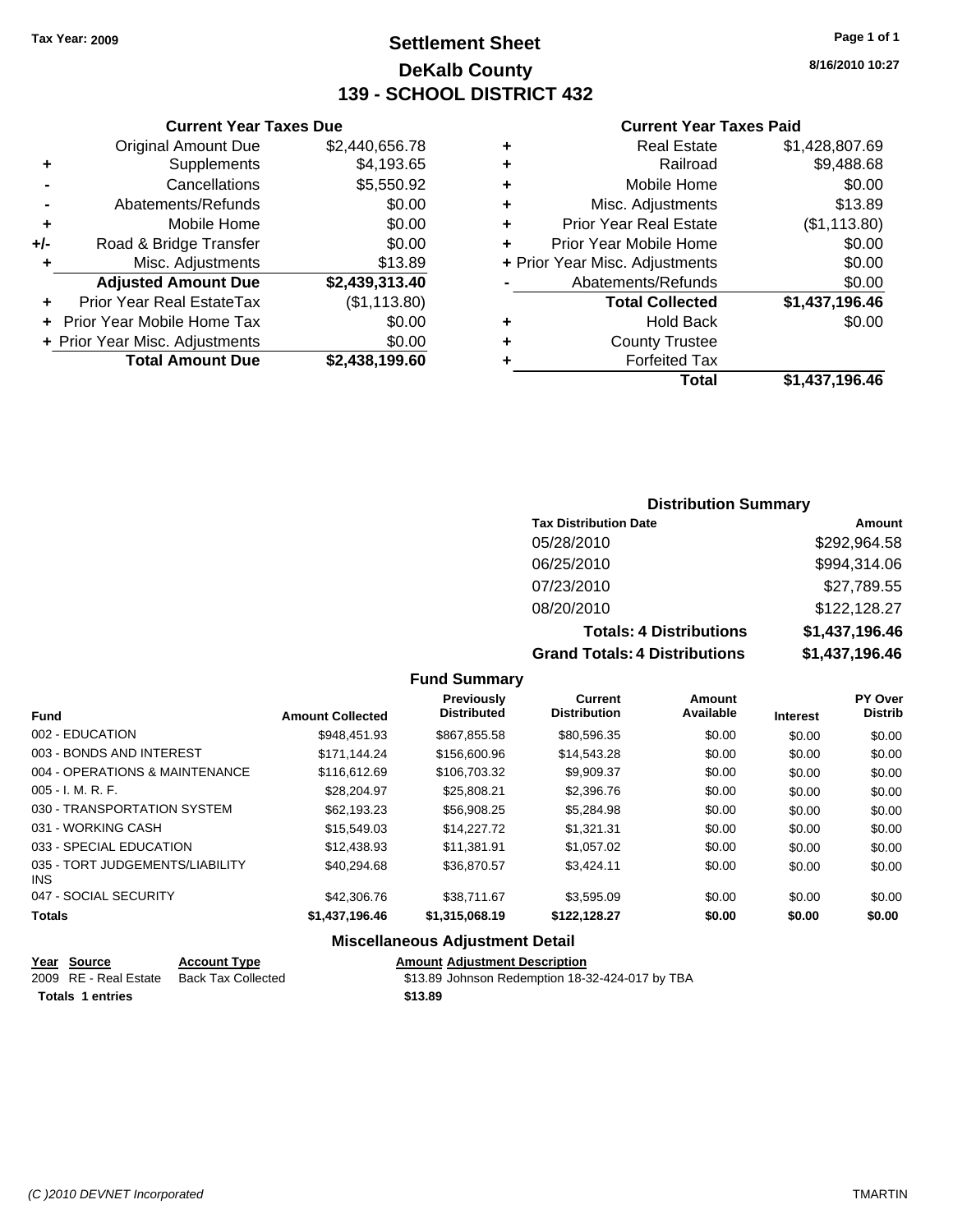# **Settlement Sheet Tax Year: 2009 Page 1 of 1 DeKalb County 141 - CC 509 ELGIN**

**8/16/2010 10:27**

## **Current Year Taxes Due**

|     | <b>Total Amount Due</b>        | \$5,280.82 |
|-----|--------------------------------|------------|
|     | + Prior Year Misc. Adjustments | \$0.00     |
|     | Prior Year Mobile Home Tax     | \$0.00     |
|     | Prior Year Real EstateTax      | \$0.00     |
|     | <b>Adjusted Amount Due</b>     | \$5,280.82 |
| ٠   | Misc. Adjustments              | \$0.00     |
| +/- | Road & Bridge Transfer         | \$0.00     |
| ٠   | Mobile Home                    | \$0.00     |
|     | Abatements/Refunds             | \$0.00     |
|     | Cancellations                  | \$0.00     |
| ٠   | Supplements                    | \$0.00     |
|     | <b>Original Amount Due</b>     | \$5,280.82 |
|     |                                |            |

## **Current Year Taxes Paid +** Real Estate \$3,672.52 **+** Railroad \$0.00 **+** Mobile Home \$0.00 **+** Misc. Adjustments \$0.00 **+** Prior Year Real Estate \$0.00 **+** Prior Year Mobile Home \$0.00 **+** Prior Year Misc. Adjustments  $$0.00$ **-** Abatements/Refunds \$0.00 **Total Collected \$3,672.52 +** Hold Back \$0.00 **+** County Trustee **+** Forfeited Tax **Total \$3,672.52**

|                                                 |                         |                                         |                                       | <b>Distribution Summary</b>    |                 |                                  |
|-------------------------------------------------|-------------------------|-----------------------------------------|---------------------------------------|--------------------------------|-----------------|----------------------------------|
|                                                 |                         |                                         | <b>Tax Distribution Date</b>          |                                |                 | Amount                           |
|                                                 |                         |                                         | 05/28/2010                            |                                |                 | \$1,458.37                       |
|                                                 |                         |                                         | 06/25/2010                            |                                |                 | \$755.74                         |
|                                                 |                         |                                         | 08/20/2010                            |                                |                 | \$1,458.41                       |
|                                                 |                         |                                         |                                       | <b>Totals: 3 Distributions</b> |                 | \$3,672.52                       |
|                                                 |                         |                                         | <b>Grand Totals: 3 Distributions</b>  |                                |                 | \$3,672.52                       |
|                                                 |                         | <b>Fund Summary</b>                     |                                       |                                |                 |                                  |
| <b>Fund</b>                                     | <b>Amount Collected</b> | <b>Previously</b><br><b>Distributed</b> | <b>Current</b><br><b>Distribution</b> | Amount<br>Available            | <b>Interest</b> | <b>PY Over</b><br><b>Distrib</b> |
| 003 - BONDS AND INTEREST                        | \$787.15                | \$474.56                                | \$312.59                              | \$0.00                         | \$0.00          | \$0.00                           |
| 027 - AUDIT                                     | \$5.59                  | \$3.37                                  | \$2.22                                | \$0.00                         | \$0.00          | \$0.00                           |
| 035 - TORT JUDGEMENTS/LIABILITY<br><b>INS</b>   | \$125.23                | \$75.50                                 | \$49.73                               | \$0.00                         | \$0.00          | \$0.00                           |
| 047 - SOCIAL SECURITY                           | \$41.78                 | \$25.19                                 | \$16.59                               | \$0.00                         | \$0.00          | \$0.00                           |
| 109 - PRIOR YEAR ADJUSTMENT                     | $$-7.53$                | $$-4.54$                                | $$-2.99$                              | \$0.00                         | \$0.00          | \$0.00                           |
| 136 - OPERATIONS & MAINTENANCE<br>(colleges)    | \$646.74                | \$389.91                                | \$256.83                              | \$0.00                         | \$0.00          | \$0.00                           |
| <b>159 - EDUCATIONAL PURPOSES</b><br>(colleges) | \$2,073.56              | \$1,250.12                              | \$823.44                              | \$0.00                         | \$0.00          | \$0.00                           |
| <b>Totals</b>                                   | \$3,672.52              | \$2,214.11                              | \$1,458.41                            | \$0.00                         | \$0.00          | \$0.00                           |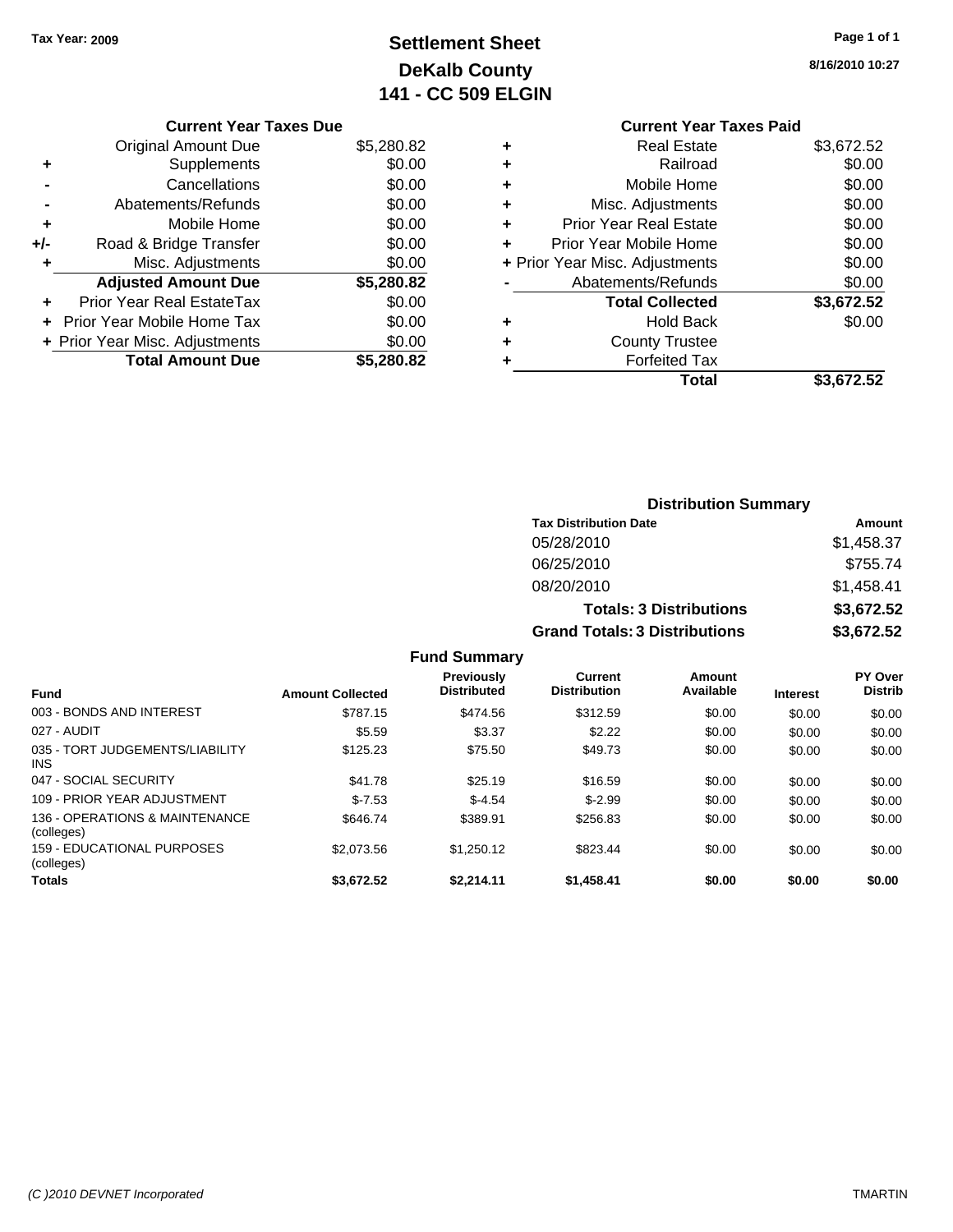## **Settlement Sheet Tax Year: 2009 Page 1 of 1 DeKalb County 142 - CC 511 ROCK VALLEY**

**8/16/2010 10:27**

| <b>Current Year Taxes Due</b> |  |  |
|-------------------------------|--|--|
|                               |  |  |

|     | <b>Original Amount Due</b>       | \$1,218.83 |
|-----|----------------------------------|------------|
| ٠   | Supplements                      | \$0.00     |
|     | Cancellations                    | \$0.00     |
|     | Abatements/Refunds               | \$0.00     |
| ٠   | Mobile Home                      | \$0.00     |
| +/- | Road & Bridge Transfer           | \$0.00     |
| ٠   | Misc. Adjustments                | \$0.00     |
|     | <b>Adjusted Amount Due</b>       | \$1,218.83 |
|     | <b>Prior Year Real EstateTax</b> | \$0.00     |
|     | Prior Year Mobile Home Tax       | \$0.00     |
|     | + Prior Year Misc. Adjustments   | \$0.00     |
|     | <b>Total Amount Due</b>          | \$1,218.83 |

### **Current Year Taxes Paid**

| <b>Real Estate</b>             | \$728.23 |
|--------------------------------|----------|
| Railroad                       | \$0.00   |
| Mobile Home                    | \$0.00   |
| Misc. Adjustments              | \$0.00   |
| <b>Prior Year Real Estate</b>  | \$0.00   |
| Prior Year Mobile Home         | \$0.00   |
| + Prior Year Misc. Adjustments | \$0.00   |
| Abatements/Refunds             | \$0.00   |
| <b>Total Collected</b>         | \$728.23 |
| <b>Hold Back</b>               | \$0.00   |
| <b>County Trustee</b>          |          |
| <b>Forfeited Tax</b>           |          |
| Total                          | \$728.23 |
|                                |          |

|                                                                                                     |                         |                                         |                                      | <b>Distribution Summary</b>    |                 |                           |
|-----------------------------------------------------------------------------------------------------|-------------------------|-----------------------------------------|--------------------------------------|--------------------------------|-----------------|---------------------------|
|                                                                                                     |                         |                                         | <b>Tax Distribution Date</b>         |                                |                 | Amount                    |
|                                                                                                     |                         |                                         | 05/28/2010                           |                                |                 | \$115.25                  |
|                                                                                                     |                         |                                         | 06/25/2010                           |                                |                 | \$407.37                  |
|                                                                                                     |                         |                                         | 08/20/2010                           |                                |                 | \$205.61                  |
|                                                                                                     |                         |                                         |                                      | <b>Totals: 3 Distributions</b> |                 | \$728.23                  |
|                                                                                                     |                         |                                         | <b>Grand Totals: 3 Distributions</b> |                                |                 | \$728.23                  |
|                                                                                                     |                         | <b>Fund Summary</b>                     |                                      |                                |                 |                           |
| <b>Fund</b>                                                                                         | <b>Amount Collected</b> | <b>Previously</b><br><b>Distributed</b> | Current<br><b>Distribution</b>       | Amount<br>Available            | <b>Interest</b> | PY Over<br><b>Distrib</b> |
| 003 - BONDS AND INTEREST                                                                            | \$229.92                | \$165.00                                | \$64.92                              | \$0.00                         | \$0.00          | \$0.00                    |
| 027 - AUDIT                                                                                         | \$1.32                  | \$0.95                                  | \$0.37                               | \$0.00                         | \$0.00          | \$0.00                    |
| 035 - TORT JUDGEMENTS/LIABILITY<br><b>INS</b>                                                       | \$45.29                 | \$32.50                                 | \$12.79                              | \$0.00                         | \$0.00          | \$0.00                    |
| 047 - SOCIAL SECURITY                                                                               | \$8.97                  | \$6.44                                  | \$2.53                               | \$0.00                         | \$0.00          | \$0.00                    |
| 136 - OPERATIONS & MAINTENANCE<br>(colleges)                                                        | \$63.43                 | \$45.52                                 | \$17.91                              | \$0.00                         | \$0.00          | \$0.00                    |
| 141 - HLTH, SFTY/HANDICAP<br>$\lambda$ $\alpha$ $\alpha$ $\alpha$ $\beta$ $\alpha$ $\beta$ $\alpha$ | \$14.59                 | \$10.47                                 | \$4.12                               | \$0.00                         | \$0.00          | \$0.00                    |

\$364.71 \$261.74 \$102.97 \$0.00 \$0.00 \$0.00

159 - EDUCATIONAL PURPOSES (colleges)

ACCESS/ENERGY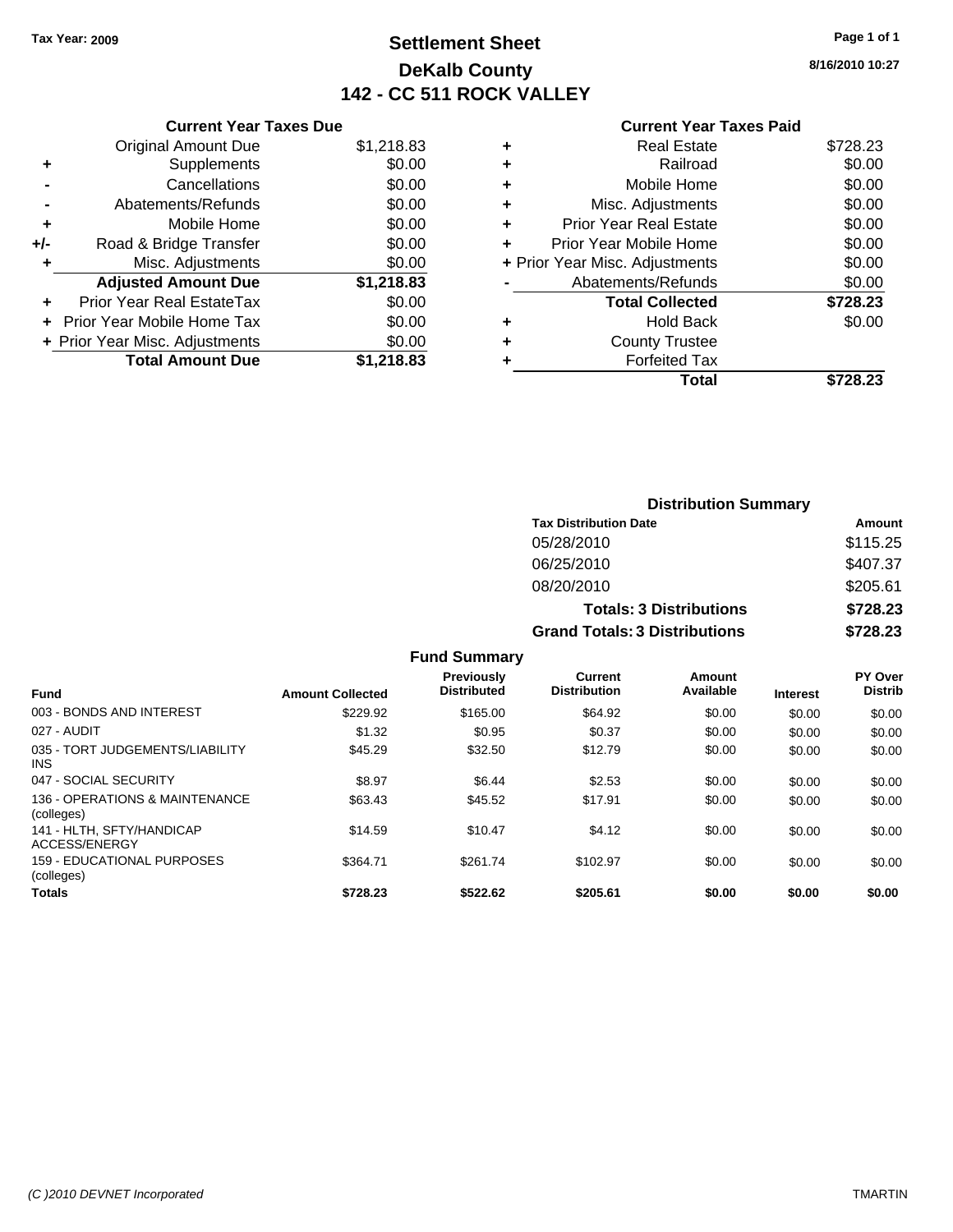## **Settlement Sheet Tax Year: 2009 Page 1 of 1 DeKalb County 143 - CC 513 ILLINOIS VALLEY**

### **Current Year Taxes Due**

|       | <b>Original Amount Due</b>        | \$5,210.83 |
|-------|-----------------------------------|------------|
| ٠     | Supplements                       | \$180.12   |
|       | Cancellations                     | \$200.93   |
|       | Abatements/Refunds                | \$0.00     |
| ٠     | Mobile Home                       | \$0.00     |
| $+/-$ | Road & Bridge Transfer            | \$0.00     |
| ٠     | Misc. Adjustments                 | \$0.00     |
|       | <b>Adjusted Amount Due</b>        | \$5,190.02 |
|       | <b>Prior Year Real EstateTax</b>  | \$0.00     |
|       | <b>Prior Year Mobile Home Tax</b> | \$0.00     |
|       | + Prior Year Misc. Adjustments    | \$0.00     |
|       | <b>Total Amount Due</b>           | \$5.190.02 |

### **Current Year Taxes Paid**

|   | <b>Real Estate</b>             | \$3,236.15 |
|---|--------------------------------|------------|
| ٠ | Railroad                       | \$107.19   |
| ٠ | Mobile Home                    | \$0.00     |
| ٠ | Misc. Adjustments              | \$0.00     |
| ٠ | <b>Prior Year Real Estate</b>  | \$0.00     |
|   | Prior Year Mobile Home         | \$0.00     |
|   | + Prior Year Misc. Adjustments | \$0.00     |
|   | Abatements/Refunds             | \$0.00     |
|   | <b>Total Collected</b>         | \$3,343.34 |
| ٠ | <b>Hold Back</b>               | \$0.00     |
| ٠ | <b>County Trustee</b>          |            |
| ٠ | <b>Forfeited Tax</b>           |            |
|   | Total                          | \$3,343,34 |
|   |                                |            |

| <b>Distribution Summary</b>          |            |
|--------------------------------------|------------|
| <b>Tax Distribution Date</b>         | Amount     |
| 05/28/2010                           | \$1,016.89 |
| 06/25/2010                           | \$2,277.97 |
| 08/20/2010                           | \$48.48    |
| <b>Totals: 3 Distributions</b>       | \$3,343.34 |
| <b>Grand Totals: 3 Distributions</b> | \$3,343.34 |

**Fund Summary Fund Interest Amount Collected Distributed PY Over Distrib Amount Available Current Distribution Previously** 003 - BONDS AND INTEREST 60.00 \$384.62 \$379.04 \$5.58 \$0.00 \$0.00 \$0.00 \$0.00 027 - AUDIT \$0.00 \$0.00 \$0.00 \$0.00 \$0.00 \$0.00 035 - TORT JUDGEMENTS/LIABILITY INS \$0.00 \$0.00 \$0.00 \$0.00 \$0.00 \$0.00 047 - SOCIAL SECURITY \$60.22 \$59.35 \$0.87 \$0.00 \$0.00 \$0.00 136 - OPERATIONS & MAINTENANCE (colleges) \$385.72 \$380.13 \$5.59 \$0.00 \$0.00 \$0.00 141 - HLTH, SFTY/HANDICAP ACCESS/ENERGY  $$468.66$   $$468.66$   $$6.90$   $$0.00$   $$0.00$   $$0.00$ 149 - STATEWIDE AVERAGE ADDITIONAL TAX \$783.88 \$772.51 \$11.37 \$0.00 \$0.00 \$0.00 159 - EDUCATIONAL PURPOSES (colleges) \$1,253.34 \$1,235.17 \$18.17 \$0.00 \$0.00 \$0.00 **Totals \$3,343.34 \$3,294.86 \$48.48 \$0.00 \$0.00 \$0.00**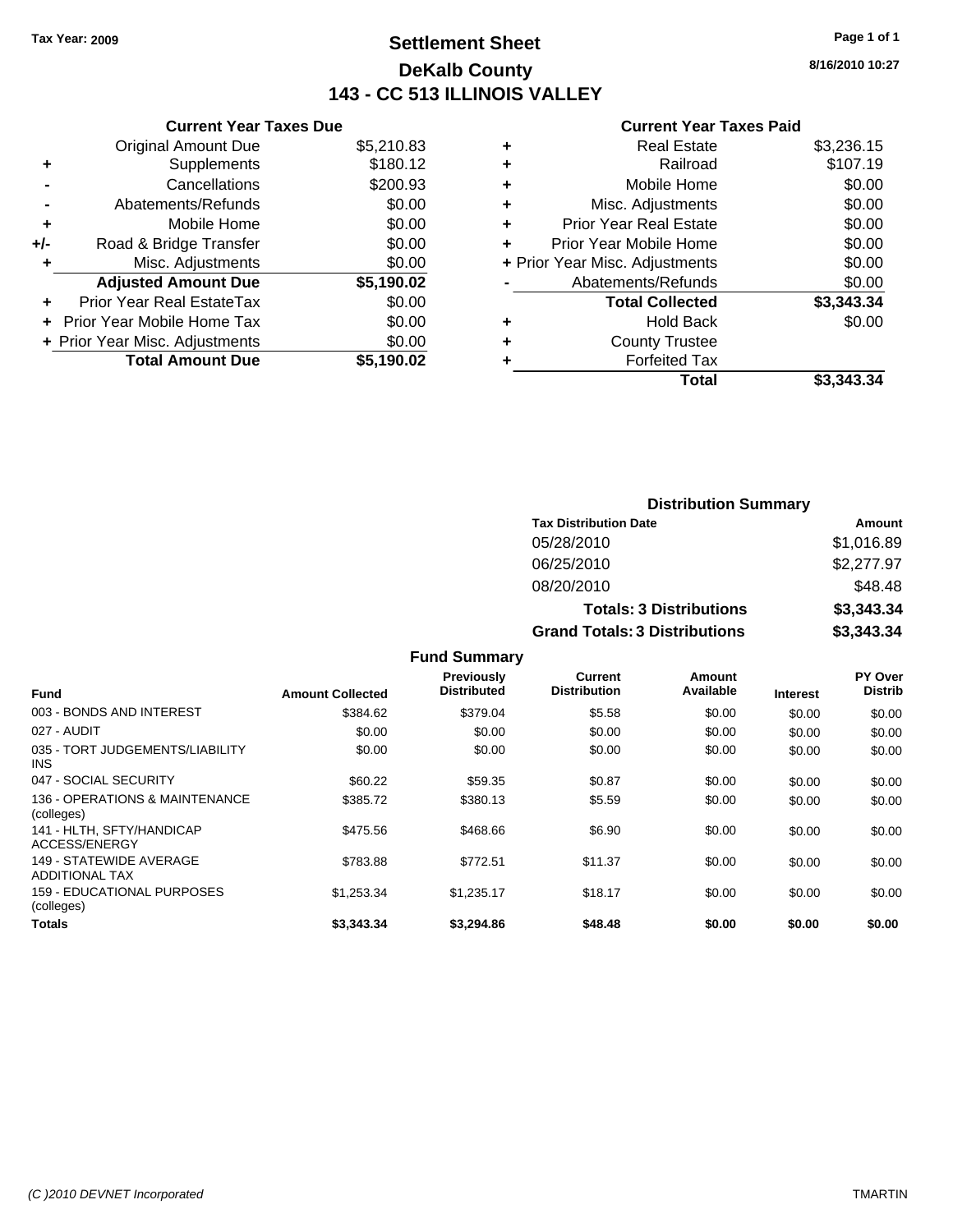## **Settlement Sheet Tax Year: 2009 Page 1 of 1 DeKalb County 144 - CC 516 WAUBONSEE**

**8/16/2010 10:27**

### **Current Year Taxes Paid**

|   |                                | \$887,593.36 |
|---|--------------------------------|--------------|
|   | <b>Total Collected</b>         |              |
|   | Abatements/Refunds             | \$10.83      |
|   | + Prior Year Misc. Adjustments | \$0.00       |
| ٠ | Prior Year Mobile Home         | \$0.00       |
| ÷ | <b>Prior Year Real Estate</b>  | (\$335.39)   |
| ÷ | Misc. Adjustments              | \$85.09      |
| ٠ | Mobile Home                    | \$0.00       |
| ٠ | Railroad                       | \$3,601.24   |
| ٠ | <b>Real Estate</b>             | \$884,253.25 |

|     | <b>Current Year Taxes Due</b>  |                |
|-----|--------------------------------|----------------|
|     | <b>Original Amount Due</b>     | \$1,545,183.52 |
| ٠   | Supplements                    | \$7,630.43     |
|     | Cancellations                  | \$8,607.04     |
|     | Abatements/Refunds             | \$10.83        |
| ٠   | Mobile Home                    | \$0.00         |
| +/- | Road & Bridge Transfer         | \$0.00         |
| ٠   | Misc. Adjustments              | \$85.09        |
|     | <b>Adjusted Amount Due</b>     | \$1,544,281.17 |
|     | Prior Year Real EstateTax      | (\$335.39)     |
|     | Prior Year Mobile Home Tax     | \$0.00         |
|     | + Prior Year Misc. Adjustments | \$0.00         |
|     | <b>Total Amount Due</b>        | \$1,543,945.78 |

## **Distribution Summary**

| <b>Tax Distribution Date</b>         | Amount       |
|--------------------------------------|--------------|
| 05/28/2010                           | \$172,389.37 |
| 06/25/2010                           | \$617,316.56 |
| 07/23/2010                           | \$13,411.72  |
| 08/20/2010                           | \$84,475.71  |
| <b>Totals: 4 Distributions</b>       | \$887,593.36 |
| <b>Grand Totals: 4 Distributions</b> | \$887,593.36 |

### **Fund Summary Fund Interest Amount Collected Distributed PY Over Distrib Amount Available Current Distribution Previously** 003 - BONDS AND INTEREST \$155,289.78 \$140,510.26 \$14,779.52 \$0.00 \$0.00 \$0.00 027 - AUDIT \$1,404.17 \$1,270.53 \$133.64 \$0.00 \$0.00 \$0.00 035 - TORT JUDGEMENTS/LIABILITY INS \$12,308.26 \$11,136.83 \$1,171.43 \$0.00 \$0.00 \$0.00 047 - SOCIAL SECURITY \$7,371.46 \$6,669.89 \$701.57 \$0.00 \$0.00 \$0.00 \$0.00 136 - OPERATIONS & MAINTENANCE (colleges) \$163,955.36 \$148,351.09 \$15,604.27 \$0.00 \$0.00 \$0.00 159 - EDUCATIONAL PURPOSES (colleges) \$547,264.33 \$495,179.05 \$52,085.28 \$0.00 \$0.00 \$0.00 **Totals \$887,593.36 \$803,117.65 \$84,475.71 \$0.00 \$0.00 \$0.00**

### **Miscellaneous Adjustment Detail**

|                         | Year Source                       | <b>Account Type</b>       | <b>Amount Adjustment Description</b>                      |  |
|-------------------------|-----------------------------------|---------------------------|-----------------------------------------------------------|--|
|                         | 2009 RE - Real Estate             | <b>Back Tax Collected</b> | \$5.73 Indy Mac Bank Redemption 15-15-280-027 by TBA      |  |
|                         | 2009 RE - Real Estate             | <b>Back Tax Collected</b> | \$1.22 Johnson Redemption 18-32-424-017 by TBA            |  |
|                         | 2009 RE - Real Estate             | <b>Back Tax Collected</b> | \$12.75 Talan/Fitzpatrick Redemption 19-27-451-010 by TBA |  |
|                         | 2009 RE - Real Estate             | <b>Back Tax Collected</b> | \$10.45 Riedelsperger Redemption 15-15-228-035 by TBA     |  |
|                         | 2009 RE - Real Estate             | Paymt In Lieu of Tax      | \$54.94 Sunset View Apartments by TBA                     |  |
| <b>Totals 5 entries</b> |                                   |                           | \$85.09                                                   |  |
|                         |                                   |                           | <b>Abatement Detail</b>                                   |  |
|                         | $V_{\text{max}}$ $R_{\text{max}}$ | $A - 1 - 1 = 1$           | Americal Additional Benediction                           |  |

| סטוועט ונסטו                        | <b>ACCOUNT IVPC</b> | Allivulit |
|-------------------------------------|---------------------|-----------|
| 2009 RE - Real Estate PTAB Decision |                     | \$5.80    |
| 2009 RE - Real Estate PTAB Decision |                     | \$5.03    |
| <b>Totals 2 entries</b>             |                     | \$10.83   |

### **Year Source Account Type Amount Adjustment Description**

\$5.80 19-26-433-024 2008 PTAB REFUND by TBA \$5.03 19-27-427-012 2006 PTAB REFUND by TBA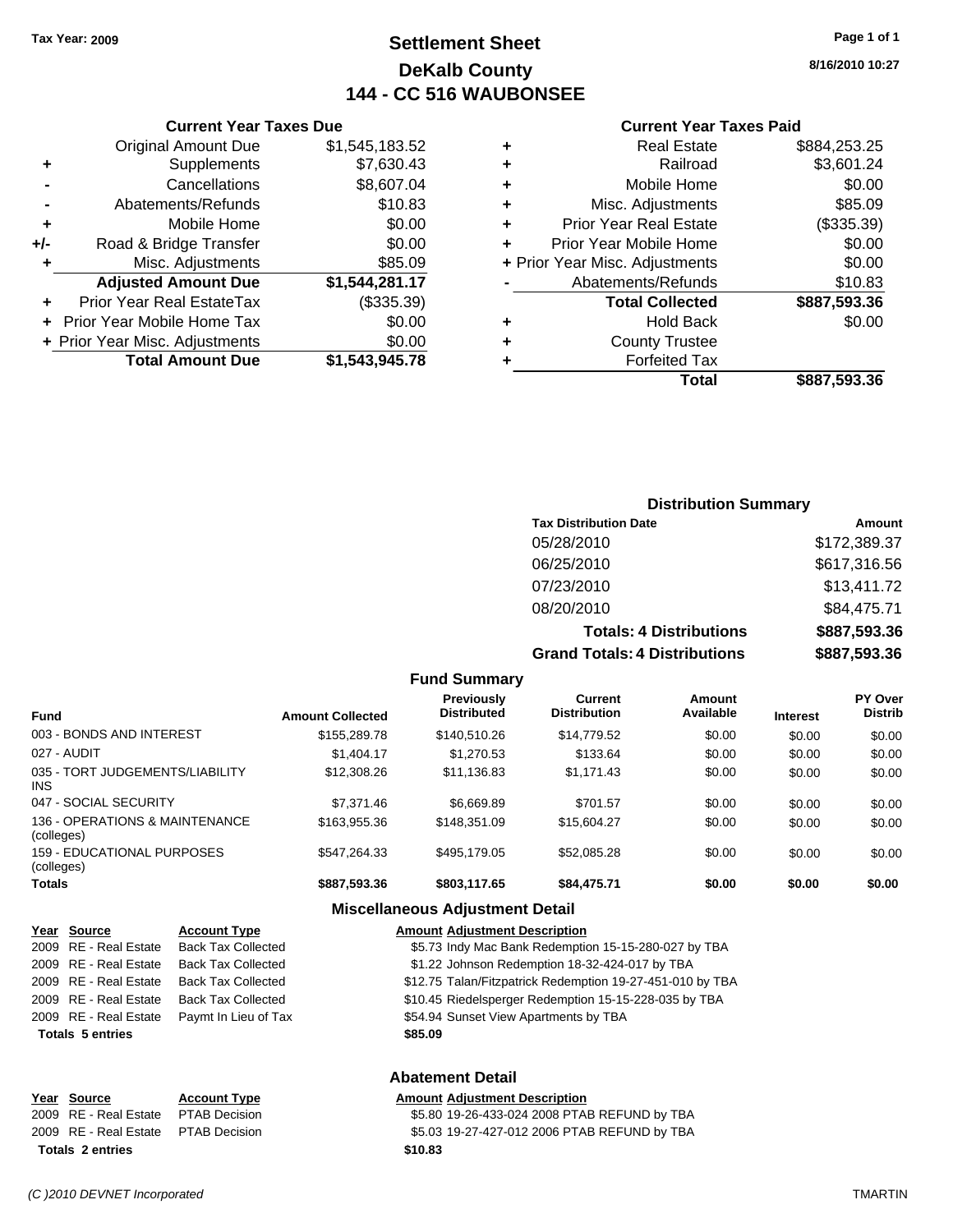## **Settlement Sheet Tax Year: 2009 Page 1 of 2 DeKalb County 145 - CC 523 KISHWAUKEE**

**8/16/2010 10:27**

|       | <b>Current Year Taxes Due</b>  |                 |
|-------|--------------------------------|-----------------|
|       | <b>Original Amount Due</b>     | \$10,410,669.15 |
| ٠     | Supplements                    | \$135,059.74    |
|       | Cancellations                  | \$181,630.77    |
|       | Abatements/Refunds             | \$0.00          |
| ٠     | Mobile Home                    | \$0.00          |
| $+/-$ | Road & Bridge Transfer         | \$0.00          |
| ٠     | Misc. Adjustments              | \$7,555.25      |
|       | <b>Adjusted Amount Due</b>     | \$10,371,653.37 |
|       | Prior Year Real EstateTax      | (\$599.52)      |
|       | Prior Year Mobile Home Tax     | \$0.00          |
|       | + Prior Year Misc. Adjustments | \$19,480.44     |
|       | <b>Total Amount Due</b>        | \$10,390,534.29 |
|       |                                |                 |

|   | <b>Current Year Taxes Paid</b> |                |
|---|--------------------------------|----------------|
| ٠ | <b>Real Estate</b>             | \$5,879,659.83 |
|   | Railroad                       | \$16,204.47    |
|   | Mobile Home                    | \$0.00         |
|   | Misc. Adjustments              | \$7,555.25     |
| ÷ | <b>Prior Year Real Estate</b>  | (\$599.52)     |
| ÷ | Prior Year Mobile Home         | \$0.00         |
|   | + Prior Year Misc. Adjustments | \$19,480.44    |
|   | Abatements/Refunds             | \$0.00         |
|   | <b>Total Collected</b>         | \$5,922,300.47 |
|   | <b>Hold Back</b>               | \$0.00         |
|   | <b>County Trustee</b>          |                |
|   | <b>Forfeited Tax</b>           |                |
|   | Total                          | \$5,922,300.47 |

## **Distribution Summary**

| <b>Tax Distribution Date</b>         | Amount         |
|--------------------------------------|----------------|
| 05/28/2010                           | \$1,159,562.42 |
| 06/25/2010                           | \$4,111,291.55 |
| 07/23/2010                           | \$85,379.25    |
| 08/20/2010                           | \$566,067.25   |
| <b>Totals: 4 Distributions</b>       | \$5,922,300.47 |
| <b>Grand Totals: 4 Distributions</b> | \$5,922,300.47 |

### **Fund Summary Fund Interest Amount Collected Distributed PY Over Distrib Amount Available Current Distribution Previously** 003 - BONDS AND INTEREST \$1,651,048.48 \$1,493,237.43 \$157,811.05 \$0.00 \$0.00 \$0.00 027 - AUDIT \$52,518.97 \$47,499.08 \$5,019.89 \$0.00 \$0.00 \$0.00 035 - TORT JUDGEMENTS/LIABILITY INS \$443,775.75 \$401,358.64 \$42,417.11 \$0.00 \$0.00 \$0.00 047 - SOCIAL SECURITY \$98,730.71 \$89,293.78 \$9,436.93 \$0.00 \$0.00 \$0.00 136 - OPERATIONS & MAINTENANCE (colleges) \$787,760.71 \$712,464.71 \$75,296.00 \$0.00 \$0.00 \$0.00 159 - EDUCATIONAL PURPOSES (colleges)  $$2,888,465.85$   $$2,612,379.58$   $$276,086.27$   $$0.00$   $$0.00$   $$0.00$ **Totals \$5,922,300.47 \$5,356,233.22 \$566,067.25 \$0.00 \$0.00 \$0.00**

| Year Source           | <b>Account Type</b>       | <b>Amount Adjustment Description</b>                                 |  |
|-----------------------|---------------------------|----------------------------------------------------------------------|--|
| 2009 RE - Real Estate | <b>Back Tax Collected</b> | \$1.11 Pearson Redemption 01-26-180-044 by TBA                       |  |
| 2008 RE - Real Estate | <b>Back Tax Collected</b> | \$19,480.44 DeKalb TIF #4 Surplus Distribution by TBA                |  |
| 2009 RE - Real Estate | <b>Back Tax Collected</b> | \$5,772.85 Eagle Home Nature's Crossing Redemption 58 Parcels by TBA |  |
| 2009 RE - Real Estate | <b>Back Tax Collected</b> | \$5.75 Montabano Builders Redemption 09-33-128-003 by TBA            |  |
| 2009 RE - Real Estate | <b>Back Tax Collected</b> | \$1.91 Montalbano Builders Redemption 09-28-352-001 by TBA           |  |
| 2009 RE - Real Estate | <b>Back Tax Collected</b> | \$1.26 Montalbano Builders Redemption 09-28-351-016 by TBA           |  |
| 2009 RE - Real Estate | <b>Back Tax Collected</b> | \$1.32 Montalbano Builders Redemption 09-28-351-015 by TBA           |  |
| 2009 RE - Real Estate | <b>Back Tax Collected</b> | \$6.39 Eagle Home Prairie Spring Redemption 07-22-476-011 by TBA     |  |
| 2009 RE - Real Estate | <b>Back Tax Collected</b> | \$2.88 Gardens of Rivermist Redemption 08-02-303-001 by TBA          |  |
| 2009 RE - Real Estate | Paymt In Lieu of Tax      | \$73.63 Sequoya Apartments by TBA                                    |  |
| 2009 RE - Real Estate | Paymt In Lieu of Tax      | \$978.30 Housing Authority DeKalb Units by TBA                       |  |
| 2009 RE - Real Estate | Paymt In Lieu of Tax      | \$592.23 Housing Authority Sycamore Units by TBA                     |  |
| 2009 RE - Real Estate | <b>Back Tax Collected</b> | \$52.18 Capes Redemption 03-19-377-001 by TBA                        |  |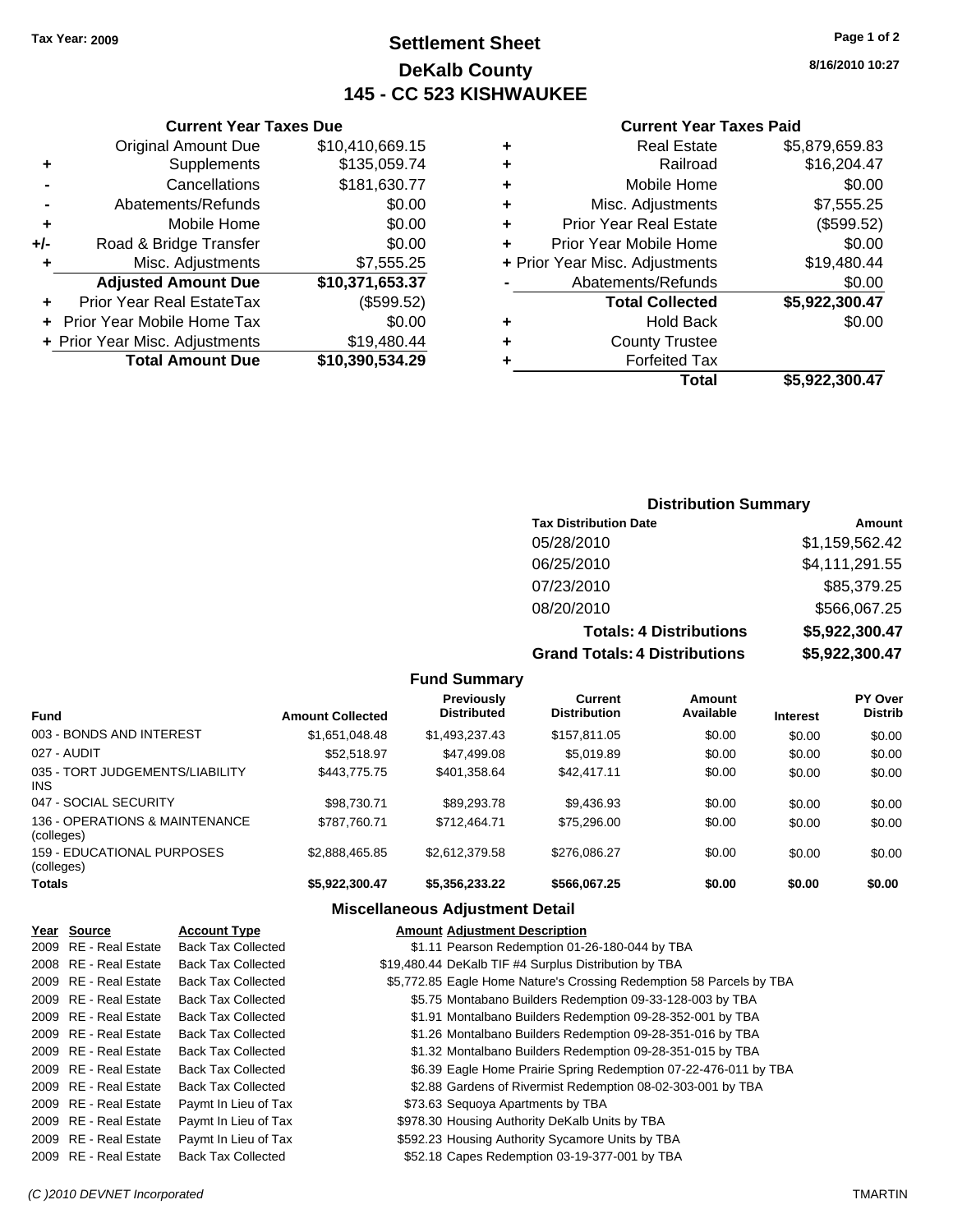## **Settlement Sheet Tax Year: 2009 Page 2 of 2 DeKalb County**

**8/16/2010 10:27**

## **Miscellaneous Adjustment Detail**

**Year Source Account Type Amount Adjustment Description**<br> **Amount Adjustment Description**<br> **Amount Adjustment Description**<br> **Amount Adjustment Description**<br> **Amount Adjustment Description** 

**Totals \$27,035.69 14 entries**

\$65.44 McCord Redemption 14-15-351-002 by TBA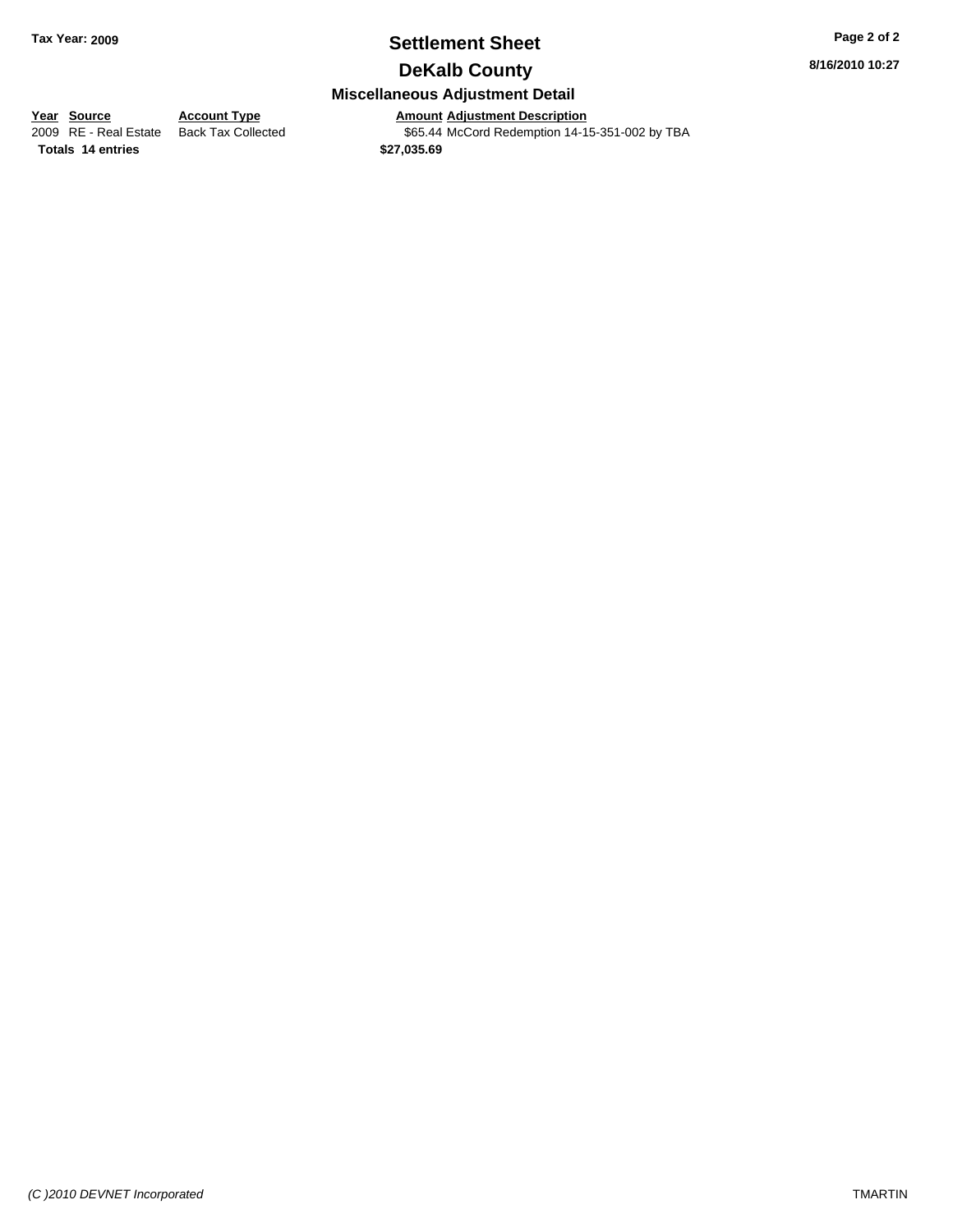## **Settlement Sheet Tax Year: 2009 Page 1 of 1 DeKalb County 150 - DE KALB SANITARY**

**8/16/2010 10:27**

| <b>Current Year Taxes Paid</b> |  |
|--------------------------------|--|
|--------------------------------|--|

|     | <b>Current Year Taxes Due</b>     |              |
|-----|-----------------------------------|--------------|
|     | <b>Original Amount Due</b>        | \$601,487.94 |
| ٠   | Supplements                       | \$10,340.62  |
|     | Cancellations                     | \$18,831.56  |
|     | Abatements/Refunds                | \$0.00       |
| ٠   | Mobile Home                       | \$0.00       |
| +/- | Road & Bridge Transfer            | \$0.00       |
| ٠   | Misc. Adjustments                 | \$164.27     |
|     | <b>Adjusted Amount Due</b>        | \$593,161.27 |
| ٠   | Prior Year Real EstateTax         | (\$79.68)    |
|     | <b>Prior Year Mobile Home Tax</b> | \$0.00       |
|     | + Prior Year Misc. Adjustments    | \$3,302.67   |
|     | <b>Total Amount Due</b>           | \$596,384.26 |
|     |                                   |              |

| <b>Tax Distribution Date</b>         | Amount       |
|--------------------------------------|--------------|
| 05/28/2010                           | \$67,151.75  |
| 06/25/2010                           | \$232,609.74 |
| 07/23/2010                           | \$3,366.60   |
| 08/20/2010                           | \$35,520.32  |
| <b>Totals: 4 Distributions</b>       | \$338,648.41 |
| <b>Grand Totals: 4 Distributions</b> | \$338,648.41 |

**Fund Summary**

| <b>Fund</b>              | <b>Amount Collected</b> | <b>Previously</b><br><b>Distributed</b> | Current<br><b>Distribution</b> | Amount<br>Available | <b>Interest</b> | PY Over<br><b>Distrib</b> |
|--------------------------|-------------------------|-----------------------------------------|--------------------------------|---------------------|-----------------|---------------------------|
| 001 - CORPORATE          | \$203.655.39            | \$182,294.28                            | \$21,361.11                    | \$0.00              | \$0.00          | \$0.00                    |
| 003 - BONDS AND INTEREST | \$0.00                  | \$0.00                                  | \$0.00                         | \$0.00              | \$0.00          | \$0.00                    |
| 005 - I. M. R. F.        | \$57,900.42             | \$51.827.33                             | \$6.073.09                     | \$0.00              | \$0.00          | \$0.00                    |
| 027 - AUDIT              | \$9,829,26              | \$8,798.29                              | \$1,030.97                     | \$0.00              | \$0.00          | \$0.00                    |
| 045 - PUBLIC BENEFIT     | \$28.555.49             | \$25,560.35                             | \$2,995.14                     | \$0.00              | \$0.00          | \$0.00                    |
| 047 - SOCIAL SECURITY    | \$38,707.85             | \$34,647.84                             | \$4.060.01                     | \$0.00              | \$0.00          | \$0.00                    |
| <b>Totals</b>            | \$338,648.41            | \$303.128.09                            | \$35,520.32                    | \$0.00              | \$0.00          | \$0.00                    |

| Year Source             | <b>Account Type</b>                        | <b>Amount Adjustment Description</b>                        |
|-------------------------|--------------------------------------------|-------------------------------------------------------------|
| 2008 RE - Real Estate   | Back Tax Collected                         | \$3,302.67 DeKalb TIF #4 Surplus Distribution by TBA        |
| 2009 RE - Real Estate   | Back Tax Collected                         | \$0.48 Gardens of Rivermist Redemption 08-02-303-001 by TBA |
|                         | 2009 RE - Real Estate Paymt In Lieu of Tax | \$163.79 Housing Authority DeKalb Units by TBA              |
| <b>Totals 3 entries</b> |                                            | \$3,466.94                                                  |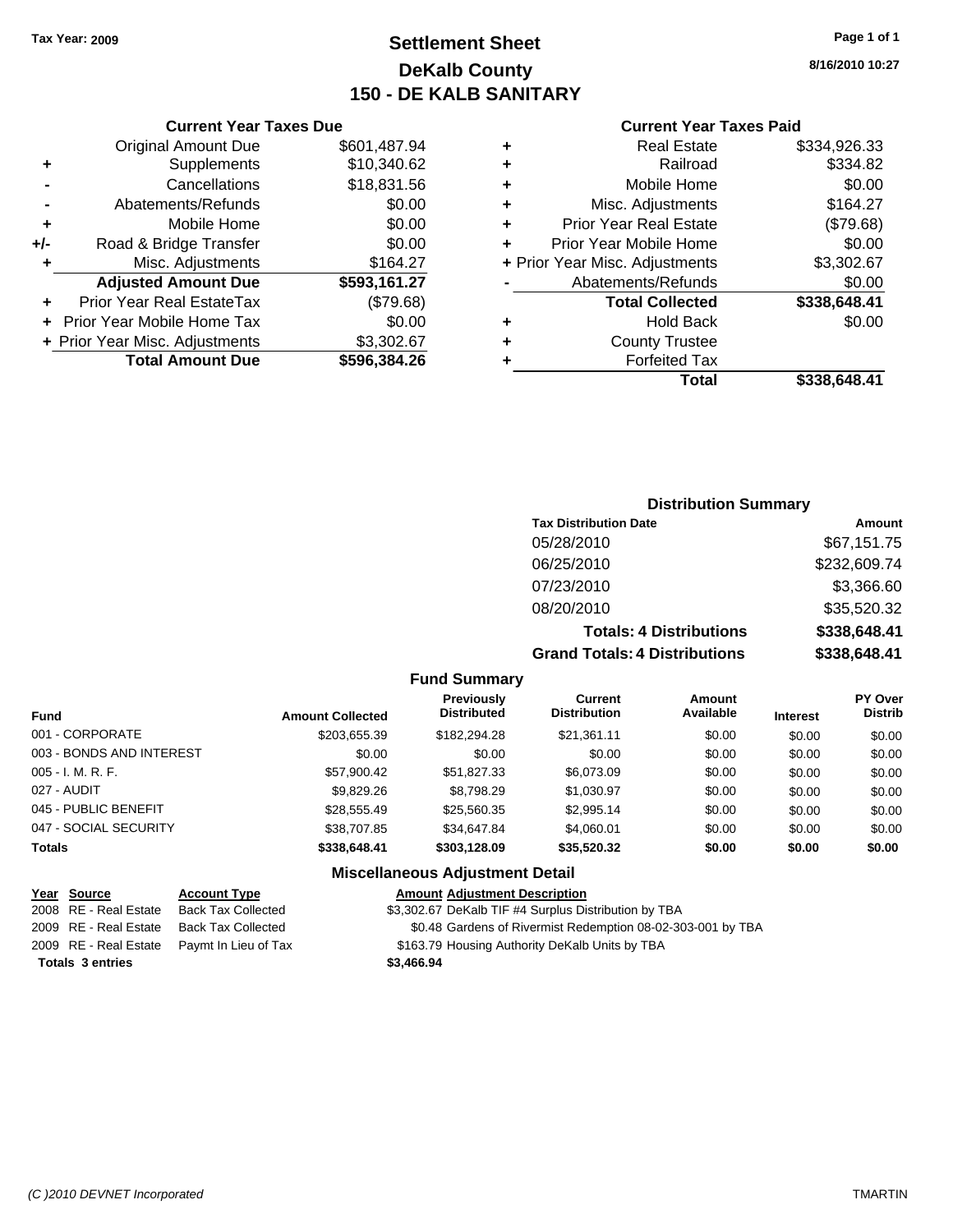## **Settlement Sheet Tax Year: 2009 Page 1 of 1 DeKalb County 151 - FAIRDALE STREET LIGHT**

## **8/16/2010 10:27**

|     | <b>Current Year Taxes Due</b>     |            |
|-----|-----------------------------------|------------|
|     | <b>Original Amount Due</b>        | \$2,219.25 |
| ٠   | Supplements                       | \$0.00     |
|     | Cancellations                     | \$0.00     |
|     | Abatements/Refunds                | \$0.00     |
| ٠   | Mobile Home                       | \$0.00     |
| +/- | Road & Bridge Transfer            | \$0.00     |
|     | Misc. Adjustments                 | \$0.00     |
|     | <b>Adjusted Amount Due</b>        | \$2,219.25 |
|     | Prior Year Real EstateTax         | \$0.00     |
|     | <b>Prior Year Mobile Home Tax</b> | \$0.00     |
|     | + Prior Year Misc. Adjustments    | \$0.00     |
|     | <b>Total Amount Due</b>           | \$2,219.25 |

| ٠ | <b>Real Estate</b>             | \$1,224.09 |
|---|--------------------------------|------------|
| ٠ | Railroad                       | \$0.00     |
| ٠ | Mobile Home                    | \$0.00     |
| ٠ | Misc. Adjustments              | \$0.00     |
| ÷ | <b>Prior Year Real Estate</b>  | \$0.00     |
| ÷ | Prior Year Mobile Home         | \$0.00     |
|   | + Prior Year Misc. Adjustments | \$0.00     |
|   | Abatements/Refunds             | \$0.00     |
|   | <b>Total Collected</b>         | \$1,224.09 |
| ٠ | Hold Back                      | \$0.00     |
| ٠ | <b>County Trustee</b>          |            |
| ٠ | <b>Forfeited Tax</b>           |            |
|   | Total                          | \$1.224.09 |
|   |                                |            |

|                 |                         |                                  |                                       | <b>Distribution Summary</b>    |                 |                                  |
|-----------------|-------------------------|----------------------------------|---------------------------------------|--------------------------------|-----------------|----------------------------------|
|                 |                         |                                  | <b>Tax Distribution Date</b>          |                                |                 | Amount                           |
|                 |                         |                                  | 05/28/2010                            |                                |                 | \$233.84                         |
|                 |                         |                                  | 06/25/2010                            |                                |                 | \$795.64                         |
|                 |                         |                                  | 07/23/2010                            |                                |                 | \$55.71                          |
|                 |                         |                                  | 08/20/2010                            |                                |                 | \$138.90                         |
|                 |                         |                                  |                                       | <b>Totals: 4 Distributions</b> |                 | \$1,224.09                       |
|                 |                         |                                  | <b>Grand Totals: 4 Distributions</b>  |                                |                 | \$1,224.09                       |
|                 |                         | <b>Fund Summary</b>              |                                       |                                |                 |                                  |
| <b>Fund</b>     | <b>Amount Collected</b> | Previously<br><b>Distributed</b> | <b>Current</b><br><b>Distribution</b> | Amount<br>Available            | <b>Interest</b> | <b>PY Over</b><br><b>Distrib</b> |
| 001 - CORPORATE | \$1,224.09              | \$1,085.19                       | \$138.90                              | \$0.00                         | \$0.00          | \$0.00                           |
| Totals          | \$1,224.09              | \$1,085.19                       | \$138.90                              | \$0.00                         | \$0.00          | \$0.00                           |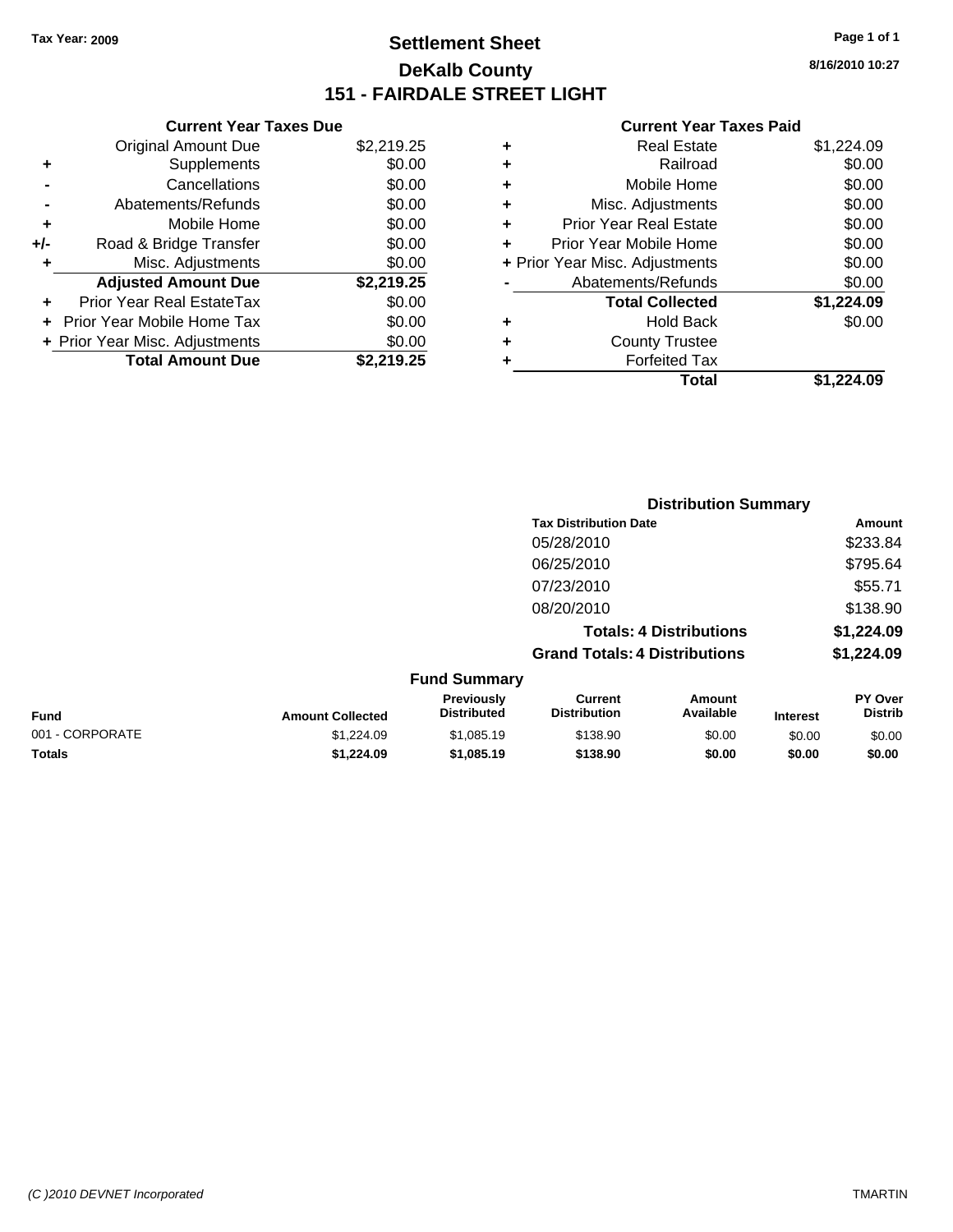## **Settlement Sheet Tax Year: 2009 Page 1 of 1 DeKalb County 152 - AFTON-PIERCE MULTI TWP**

**8/16/2010 10:27**

## **Current Year Taxes Paid**

|     | <b>Current Year Taxes Due</b>  |             |  |
|-----|--------------------------------|-------------|--|
|     | <b>Original Amount Due</b>     | \$23,365.12 |  |
| ٠   | Supplements                    | \$31.24     |  |
|     | Cancellations                  | \$45.76     |  |
|     | Abatements/Refunds             | \$0.00      |  |
| ٠   | Mobile Home                    | \$0.00      |  |
| +/- | Road & Bridge Transfer         | \$0.00      |  |
| ٠   | Misc. Adjustments              | \$0.00      |  |
|     | <b>Adjusted Amount Due</b>     | \$23,350.60 |  |
|     | Prior Year Real EstateTax      | \$0.00      |  |
|     | Prior Year Mobile Home Tax     | \$0.00      |  |
|     | + Prior Year Misc. Adjustments | \$0.00      |  |
|     | <b>Total Amount Due</b>        | \$23,350.60 |  |
|     |                                |             |  |

| ٠ | <b>Real Estate</b>             | \$13,237.31 |
|---|--------------------------------|-------------|
| ٠ | Railroad                       | \$80.81     |
| ٠ | Mobile Home                    | \$0.00      |
| ٠ | Misc. Adjustments              | \$0.00      |
| ÷ | <b>Prior Year Real Estate</b>  | \$0.00      |
| ÷ | Prior Year Mobile Home         | \$0.00      |
|   | + Prior Year Misc. Adjustments | \$0.00      |
|   | Abatements/Refunds             | \$0.00      |
|   | <b>Total Collected</b>         | \$13,318.12 |
| ٠ | Hold Back                      | \$0.00      |
| ٠ | <b>County Trustee</b>          |             |
| ٠ | <b>Forfeited Tax</b>           |             |
|   | Total                          | \$13,318.12 |
|   |                                |             |

|                                         |                         |                                  | <b>Distribution Summary</b>           |                                |                 |                                  |
|-----------------------------------------|-------------------------|----------------------------------|---------------------------------------|--------------------------------|-----------------|----------------------------------|
|                                         |                         |                                  | <b>Tax Distribution Date</b>          |                                |                 | Amount                           |
|                                         |                         |                                  | 05/28/2010                            |                                |                 | \$1,868.76                       |
|                                         |                         |                                  | 06/25/2010                            |                                |                 | \$10,170.51                      |
|                                         |                         |                                  | 07/23/2010                            |                                |                 | \$201.07                         |
|                                         |                         |                                  | 08/20/2010                            |                                |                 | \$1,077.78                       |
|                                         |                         |                                  |                                       | <b>Totals: 4 Distributions</b> |                 | \$13,318.12                      |
|                                         |                         |                                  | <b>Grand Totals: 4 Distributions</b>  |                                |                 | \$13,318.12                      |
|                                         |                         | <b>Fund Summary</b>              |                                       |                                |                 |                                  |
| <b>Fund</b>                             | <b>Amount Collected</b> | Previously<br><b>Distributed</b> | <b>Current</b><br><b>Distribution</b> | Amount<br>Available            | <b>Interest</b> | <b>PY Over</b><br><b>Distrib</b> |
| 147 - ASSESSING PURPOSES<br>(multi-twp) | \$13,318.12             | \$12,240.34                      | \$1,077.78                            | \$0.00                         | \$0.00          | \$0.00                           |
| <b>Totals</b>                           | \$13,318.12             | \$12,240.34                      | \$1,077.78                            | \$0.00                         | \$0.00          | \$0.00                           |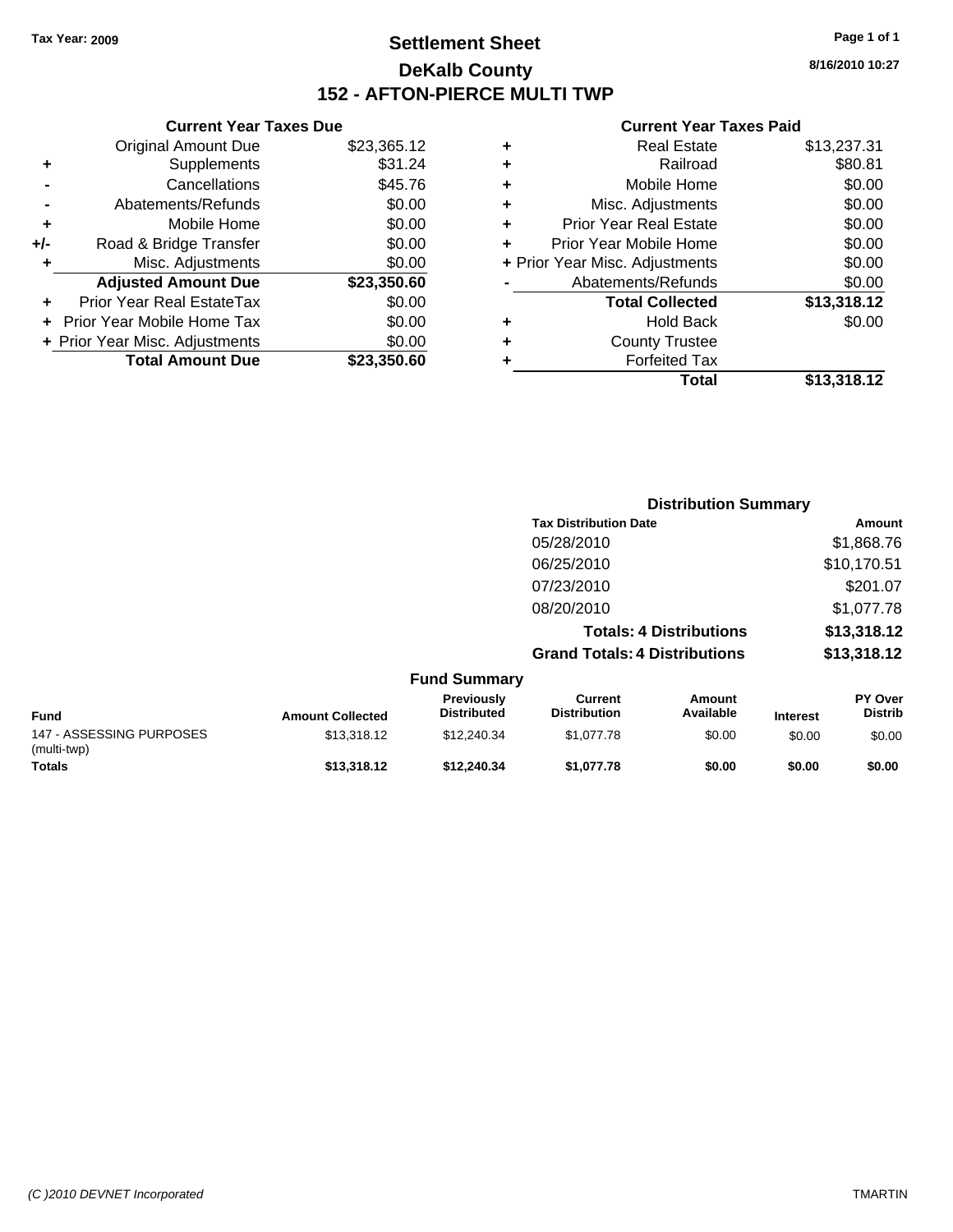## **Settlement Sheet Tax Year: 2009 Page 1 of 1 DeKalb County 153 - MILAN-MALTA MULTI-TWP**

**8/16/2010 10:27**

### **Current Year Taxes Paid**

|     | <b>Current Year Taxes Due</b>  |            |
|-----|--------------------------------|------------|
|     | <b>Original Amount Due</b>     | \$9,079.01 |
| ٠   | Supplements                    | \$31.27    |
|     | Cancellations                  | \$32.73    |
|     | Abatements/Refunds             | \$0.00     |
| ٠   | Mobile Home                    | \$0.00     |
| +/- | Road & Bridge Transfer         | \$0.00     |
| ٠   | Misc. Adjustments              | \$0.22     |
|     | <b>Adjusted Amount Due</b>     | \$9,077.77 |
| ٠   | Prior Year Real EstateTax      | \$0.00     |
|     | Prior Year Mobile Home Tax     | \$0.00     |
|     | + Prior Year Misc. Adjustments | \$0.00     |
|     | <b>Total Amount Due</b>        | \$9,077.77 |

| \$5,099.95<br><b>Real Estate</b>         |
|------------------------------------------|
| \$64.82<br>Railroad                      |
| \$0.00<br>Mobile Home                    |
| \$0.22<br>Misc. Adjustments              |
| \$0.00<br><b>Prior Year Real Estate</b>  |
| \$0.00<br>Prior Year Mobile Home         |
| \$0.00<br>+ Prior Year Misc. Adjustments |
| \$0.00<br>Abatements/Refunds             |
| \$5,164.99<br><b>Total Collected</b>     |
| \$0.00<br><b>Hold Back</b>               |
| <b>County Trustee</b>                    |
| <b>Forfeited Tax</b>                     |
| Total<br>\$5,164.99                      |
|                                          |

|                                         |                         |                                        | <b>Distribution Summary</b>          |                                |                 |                                  |
|-----------------------------------------|-------------------------|----------------------------------------|--------------------------------------|--------------------------------|-----------------|----------------------------------|
|                                         |                         |                                        | <b>Tax Distribution Date</b>         |                                |                 | Amount                           |
|                                         |                         |                                        | 05/28/2010                           |                                |                 | \$997.60                         |
|                                         |                         |                                        | 06/25/2010                           |                                |                 | \$3,822.79                       |
|                                         |                         |                                        | 07/23/2010                           |                                |                 | \$55.94                          |
|                                         |                         |                                        | 08/20/2010                           |                                |                 | \$288.66                         |
|                                         |                         |                                        |                                      | <b>Totals: 4 Distributions</b> |                 | \$5,164.99                       |
|                                         |                         |                                        | <b>Grand Totals: 4 Distributions</b> |                                |                 | \$5,164.99                       |
|                                         |                         | <b>Fund Summary</b>                    |                                      |                                |                 |                                  |
| Fund                                    | <b>Amount Collected</b> | Previously<br><b>Distributed</b>       | Current<br><b>Distribution</b>       | Amount<br>Available            | <b>Interest</b> | <b>PY Over</b><br><b>Distrib</b> |
| 147 - ASSESSING PURPOSES<br>(multi-twp) | \$5,164.99              | \$4,876.33                             | \$288.66                             | \$0.00                         | \$0.00          | \$0.00                           |
| Totals                                  | \$5,164.99              | \$4,876.33                             | \$288.66                             | \$0.00                         | \$0.00          | \$0.00                           |
|                                         |                         | <b>Miscellaneous Adjustment Detail</b> |                                      |                                |                 |                                  |

**Year Source Account Type Amount Adjustment Description**<br> **2009** RE - Real Estate Back Tax Collected **Account 10** \$0.22 Eagle Home Prairie Spring

Totals 1 entries \$0.22

\$0.22 Eagle Home Prairie Spring Redemption 07-22-476-011 by TBA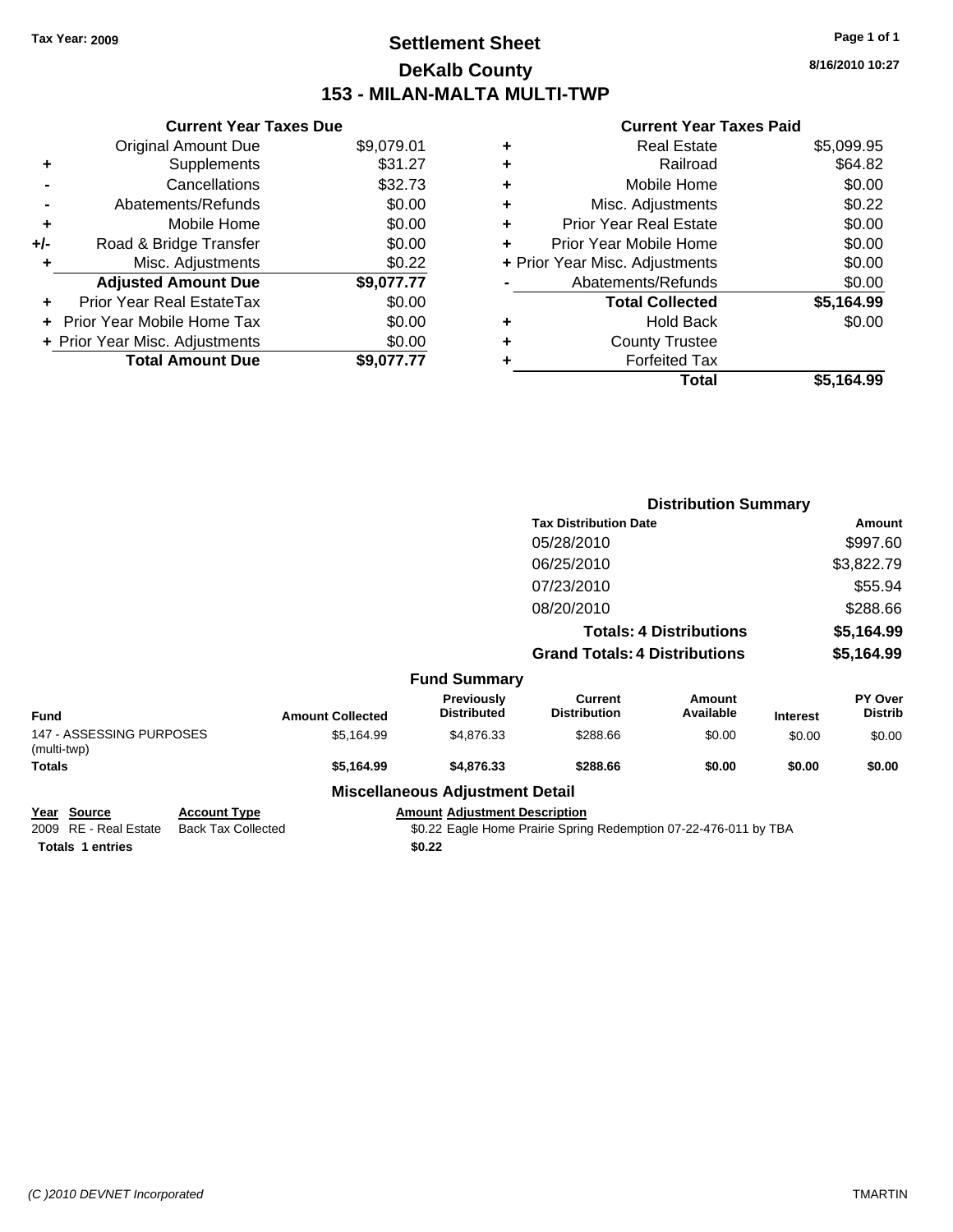## **Settlement Sheet Tax Year: 2009 Page 1 of 1 DeKalb County 154 - PAW PAW-SHABBONA MULT TWP**

**8/16/2010 10:27**

## **Current Year Taxes Paid**

| <b>Current Year Taxes Due</b>     |                                |  |  |  |  |  |  |
|-----------------------------------|--------------------------------|--|--|--|--|--|--|
| <b>Original Amount Due</b>        | \$10,179.13                    |  |  |  |  |  |  |
| Supplements                       | \$46.90                        |  |  |  |  |  |  |
| Cancellations                     | \$61.42                        |  |  |  |  |  |  |
| Abatements/Refunds                | \$0.00                         |  |  |  |  |  |  |
| Mobile Home                       | \$0.00                         |  |  |  |  |  |  |
| Road & Bridge Transfer            | \$0.00                         |  |  |  |  |  |  |
| Misc. Adjustments                 | \$2.55                         |  |  |  |  |  |  |
| <b>Adjusted Amount Due</b>        | \$10,167.16                    |  |  |  |  |  |  |
| Prior Year Real EstateTax         | \$0.00                         |  |  |  |  |  |  |
| <b>Prior Year Mobile Home Tax</b> | \$0.00                         |  |  |  |  |  |  |
|                                   | \$0.00                         |  |  |  |  |  |  |
| <b>Total Amount Due</b>           | \$10,167.16                    |  |  |  |  |  |  |
|                                   | + Prior Year Misc. Adjustments |  |  |  |  |  |  |

|   | <b>Real Estate</b>             | \$5,665.76 |
|---|--------------------------------|------------|
| ٠ | Railroad                       | \$118.81   |
| ٠ | Mobile Home                    | \$0.00     |
| ٠ | Misc. Adjustments              | \$2.55     |
| ÷ | <b>Prior Year Real Estate</b>  | \$0.00     |
|   | Prior Year Mobile Home         | \$0.00     |
|   | + Prior Year Misc. Adjustments | \$0.00     |
|   | Abatements/Refunds             | \$0.00     |
|   | <b>Total Collected</b>         | \$5,787.12 |
| ٠ | Hold Back                      | \$0.00     |
| ٠ | <b>County Trustee</b>          |            |
|   | <b>Forfeited Tax</b>           |            |
|   | Total                          | \$5,787.12 |
|   |                                |            |

|                                         |                     |                         |                                         | <b>Distribution Summary</b>           |                                |                 |                           |
|-----------------------------------------|---------------------|-------------------------|-----------------------------------------|---------------------------------------|--------------------------------|-----------------|---------------------------|
|                                         |                     |                         |                                         | <b>Tax Distribution Date</b>          |                                |                 | Amount                    |
|                                         |                     |                         |                                         | 05/28/2010                            |                                |                 | \$1,159.04                |
|                                         |                     |                         |                                         | 06/25/2010                            |                                |                 | \$4,079.93                |
|                                         |                     |                         |                                         | 07/23/2010                            |                                |                 | \$147.91                  |
|                                         |                     |                         |                                         | 08/20/2010                            |                                |                 | \$400.24                  |
|                                         |                     |                         |                                         |                                       | <b>Totals: 4 Distributions</b> |                 | \$5,787.12                |
|                                         |                     |                         |                                         | <b>Grand Totals: 4 Distributions</b>  |                                |                 | \$5,787.12                |
|                                         |                     |                         | <b>Fund Summary</b>                     |                                       |                                |                 |                           |
| Fund                                    |                     | <b>Amount Collected</b> | <b>Previously</b><br><b>Distributed</b> | <b>Current</b><br><b>Distribution</b> | Amount<br>Available            | <b>Interest</b> | PY Over<br><b>Distrib</b> |
| 147 - ASSESSING PURPOSES<br>(multi-twp) |                     | \$5,787.12              | \$5,386.88                              | \$400.24                              | \$0.00                         | \$0.00          | \$0.00                    |
| Totals                                  |                     | \$5,787.12              | \$5,386.88                              | \$400.24                              | \$0.00                         | \$0.00          | \$0.00                    |
|                                         |                     |                         | <b>Miscellaneous Adjustment Detail</b>  |                                       |                                |                 |                           |
| Year Source                             | <b>Account Type</b> |                         | <b>Amount Adjustment Description</b>    |                                       |                                |                 |                           |

2009 RE - Real Estate \$2.55 Sequoya Apartments by TBA Paymt In Lieu of Tax <u>Account Type</u><br>2009 RE - Real Estate Paymt In Lieu of Tax<br>**Totals 1 entries 1** entries **1** Paymt In Lieu of Tax<br>**\$2.55 \$2.55**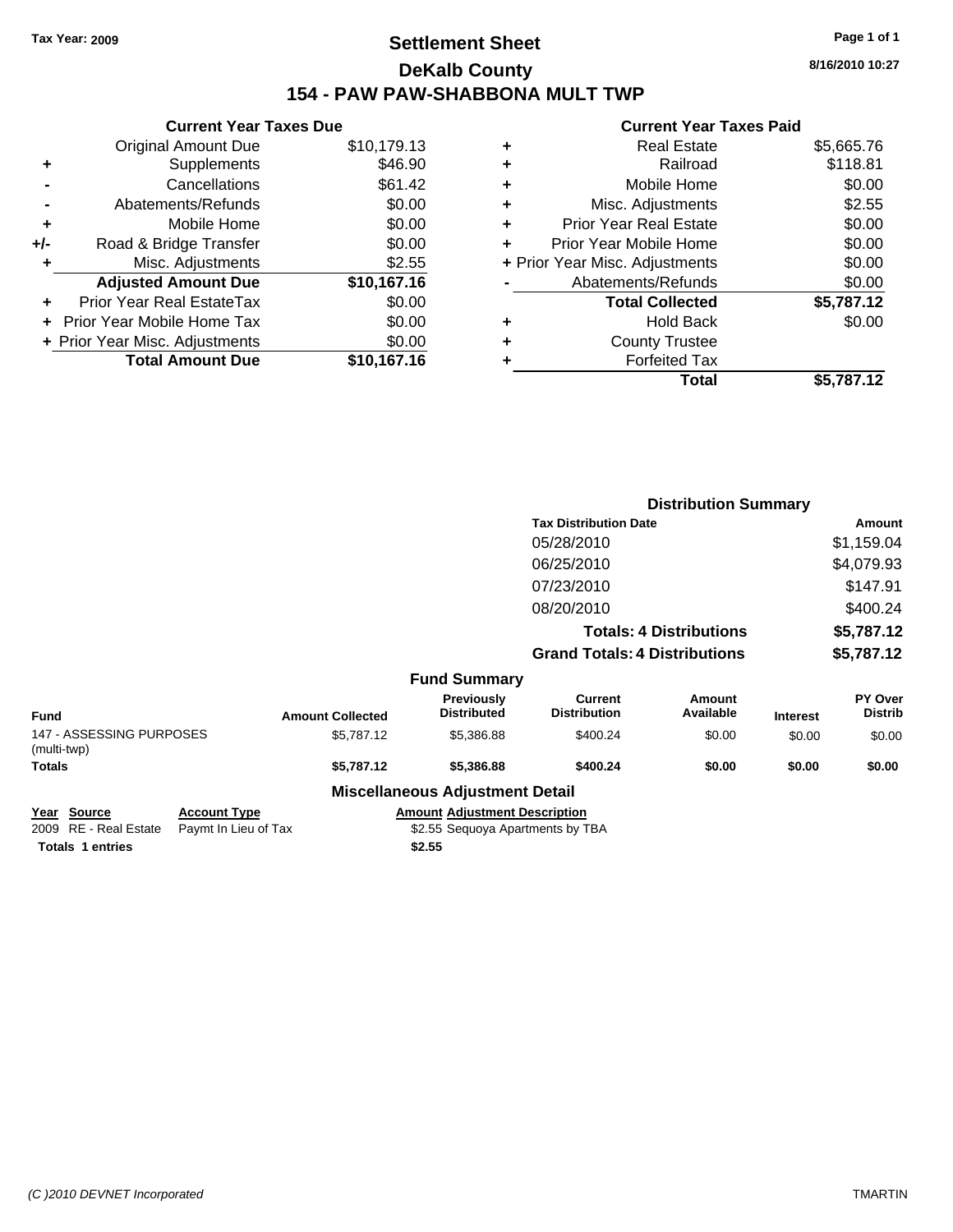## **Settlement Sheet Tax Year: 2009 Page 1 of 1 DeKalb County 155 - SOUTH GROVE-MAYFIELD MULT**

**8/16/2010 10:27**

### **Current Year Taxes Paid**

| <b>Current Year Taxes Due</b>  |             |
|--------------------------------|-------------|
| Original Amount Due            | \$10,279.99 |
| Supplements                    | \$49.49     |
| Cancellations                  | \$52.15     |
| Abatements/Refunds             | \$0.00      |
| Mobile Home                    | \$0.00      |
| Road & Bridge Transfer         | \$0.00      |
| Misc. Adjustments              | \$0.00      |
| <b>Adjusted Amount Due</b>     | \$10,277.33 |
| Prior Year Real EstateTax      | \$0.00      |
| Prior Year Mobile Home Tax     | \$0.00      |
| + Prior Year Misc. Adjustments | \$0.00      |
| <b>Total Amount Due</b>        | \$10,277.33 |
|                                |             |

|   | <b>Real Estate</b>             | \$5,915.41 |
|---|--------------------------------|------------|
| ٠ | Railroad                       | \$0.00     |
| ٠ | Mobile Home                    | \$0.00     |
| ٠ | Misc. Adjustments              | \$0.00     |
| ÷ | <b>Prior Year Real Estate</b>  | \$0.00     |
| ٠ | Prior Year Mobile Home         | \$0.00     |
|   | + Prior Year Misc. Adjustments | \$0.00     |
|   | Abatements/Refunds             | \$0.00     |
|   | <b>Total Collected</b>         | \$5,915.41 |
| ٠ | <b>Hold Back</b>               | \$0.00     |
| ٠ | <b>County Trustee</b>          |            |
| ٠ | <b>Forfeited Tax</b>           |            |
|   | Total                          | \$5,915.41 |
|   |                                |            |

|                                         |                         |                                  |                                       | <b>Distribution Summary</b>    |                 |                                  |
|-----------------------------------------|-------------------------|----------------------------------|---------------------------------------|--------------------------------|-----------------|----------------------------------|
|                                         |                         |                                  | <b>Tax Distribution Date</b>          |                                |                 | Amount                           |
|                                         |                         |                                  | 05/28/2010                            |                                |                 | \$1,379.18                       |
|                                         |                         |                                  | 06/25/2010                            |                                |                 | \$3,882.62                       |
|                                         |                         |                                  | 07/23/2010                            |                                |                 | \$83.14                          |
|                                         |                         |                                  | 08/20/2010                            |                                |                 | \$570.47                         |
|                                         |                         |                                  |                                       | <b>Totals: 4 Distributions</b> |                 | \$5,915.41                       |
|                                         |                         |                                  | <b>Grand Totals: 4 Distributions</b>  |                                |                 | \$5,915.41                       |
|                                         |                         | <b>Fund Summary</b>              |                                       |                                |                 |                                  |
| <b>Fund</b>                             | <b>Amount Collected</b> | Previously<br><b>Distributed</b> | <b>Current</b><br><b>Distribution</b> | <b>Amount</b><br>Available     | <b>Interest</b> | <b>PY Over</b><br><b>Distrib</b> |
| 147 - ASSESSING PURPOSES<br>(multi-twp) | \$5,915.41              | \$5,344.94                       | \$570.47                              | \$0.00                         | \$0.00          | \$0.00                           |
| Totals                                  | \$5.915.41              | \$5.344.94                       | \$570.47                              | \$0.00                         | \$0.00          | \$0.00                           |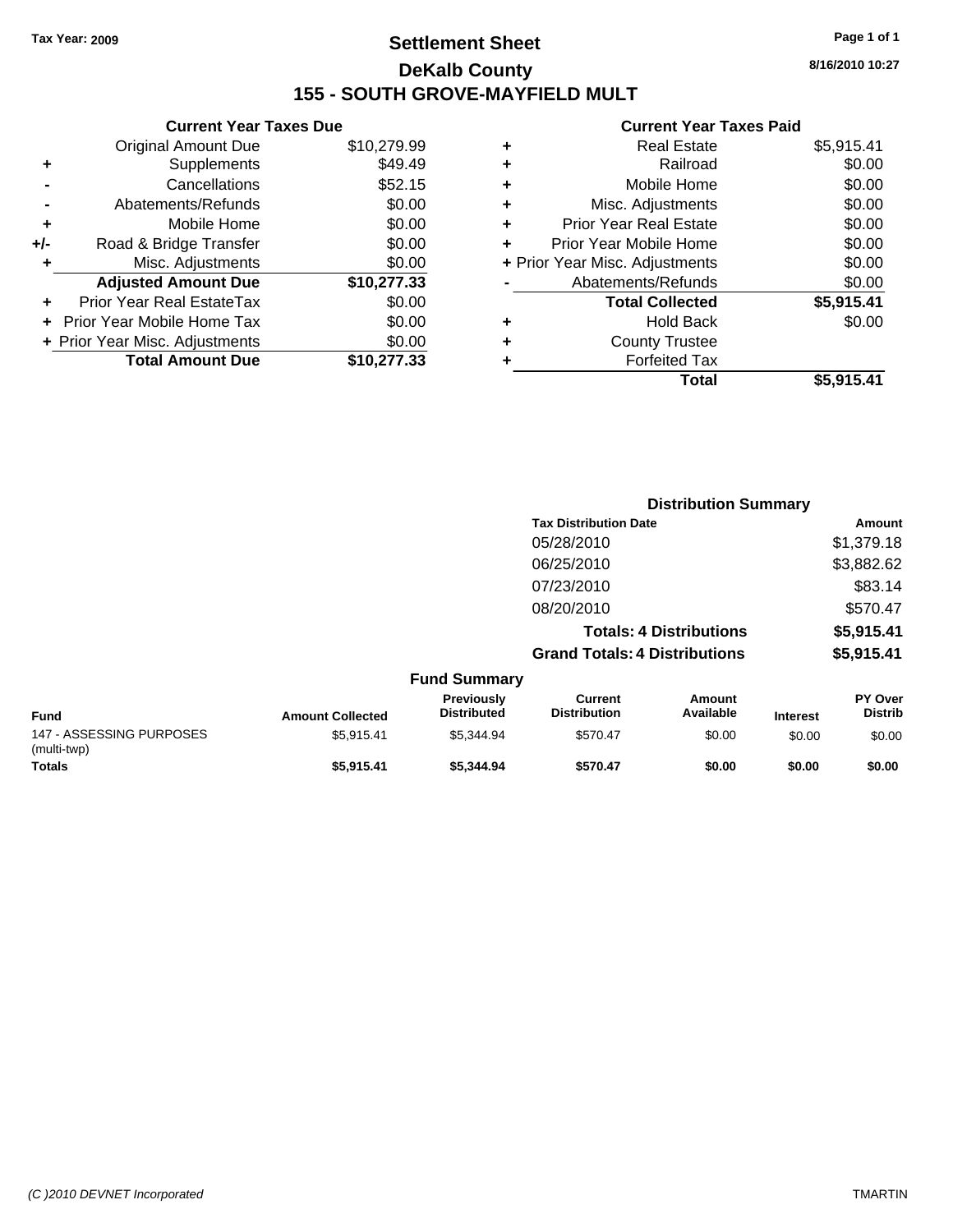## **Settlement Sheet Tax Year: 2009 Page 1 of 1 DeKalb County 156 - VICTOR-SOMONAUK MULTI TWP**

**8/16/2010 10:27**

## **Current Year Taxes Paid**

|     | <b>Current Year Taxes Due</b>  |             |
|-----|--------------------------------|-------------|
|     | <b>Original Amount Due</b>     | \$19,706.65 |
| ٠   | Supplements                    | \$50.57     |
|     | Cancellations                  | \$60.09     |
|     | Abatements/Refunds             | \$0.00      |
| ٠   | Mobile Home                    | \$0.00      |
| +/- | Road & Bridge Transfer         | \$0.00      |
| ٠   | Misc. Adjustments              | \$0.09      |
|     | <b>Adjusted Amount Due</b>     | \$19,697.22 |
|     | Prior Year Real EstateTax      | (\$6.94)    |
|     | Prior Year Mobile Home Tax     | \$0.00      |
|     | + Prior Year Misc. Adjustments | \$0.00      |
|     | <b>Total Amount Due</b>        | \$19,690.28 |
|     |                                |             |

| ٠ | <b>Real Estate</b>             | \$11,606.37 |
|---|--------------------------------|-------------|
| ÷ | Railroad                       | \$71.06     |
| ÷ | Mobile Home                    | \$0.00      |
| ٠ | Misc. Adjustments              | \$0.09      |
| ÷ | <b>Prior Year Real Estate</b>  | (\$6.94)    |
| ٠ | Prior Year Mobile Home         | \$0.00      |
|   | + Prior Year Misc. Adjustments | \$0.00      |
|   | Abatements/Refunds             | \$0.00      |
|   | <b>Total Collected</b>         | \$11,670.58 |
| ٠ | Hold Back                      | \$0.00      |
| ٠ | <b>County Trustee</b>          |             |
| ٠ | <b>Forfeited Tax</b>           |             |
|   | Total                          | \$11,670.58 |
|   |                                |             |

|                                         |                         |                                         | <b>Distribution Summary</b>           |                                |                 |                           |  |
|-----------------------------------------|-------------------------|-----------------------------------------|---------------------------------------|--------------------------------|-----------------|---------------------------|--|
|                                         |                         |                                         | <b>Tax Distribution Date</b>          |                                |                 | <b>Amount</b>             |  |
|                                         |                         |                                         | 05/28/2010                            |                                |                 | \$2,264.65                |  |
|                                         |                         |                                         | 06/25/2010                            |                                | \$8,148.78      |                           |  |
|                                         |                         |                                         | 07/23/2010                            |                                |                 | \$217.45                  |  |
|                                         |                         |                                         | 08/20/2010                            |                                |                 | \$1,039.70                |  |
|                                         |                         |                                         |                                       | <b>Totals: 4 Distributions</b> |                 | \$11,670.58               |  |
|                                         |                         |                                         | <b>Grand Totals: 4 Distributions</b>  |                                |                 | \$11,670.58               |  |
|                                         |                         | <b>Fund Summary</b>                     |                                       |                                |                 |                           |  |
| <b>Fund</b>                             | <b>Amount Collected</b> | <b>Previously</b><br><b>Distributed</b> | <b>Current</b><br><b>Distribution</b> | <b>Amount</b><br>Available     | <b>Interest</b> | PY Over<br><b>Distrib</b> |  |
| 147 - ASSESSING PURPOSES<br>(multi-twp) | \$11,670.58             | \$10,630.88                             | \$1,039.70                            | \$0.00                         | \$0.00          | \$0.00                    |  |
| <b>Totals</b>                           | \$11,670.58             | \$10,630.88                             | \$1,039.70                            | \$0.00                         | \$0.00          | \$0.00                    |  |
|                                         |                         | <b>Miscellaneous Adjustment Detail</b>  |                                       |                                |                 |                           |  |
|                                         |                         |                                         |                                       |                                |                 |                           |  |

**Totals 1 entries** \$0.09

**Year Source Account Type Amount Adjustment Description**<br>2009 RE - Real Estate Back Tax Collected \$0.09 Johnson Redemption 18-3  $\overline{$0.09}$  Johnson Redemption 18-32-424-017 by TBA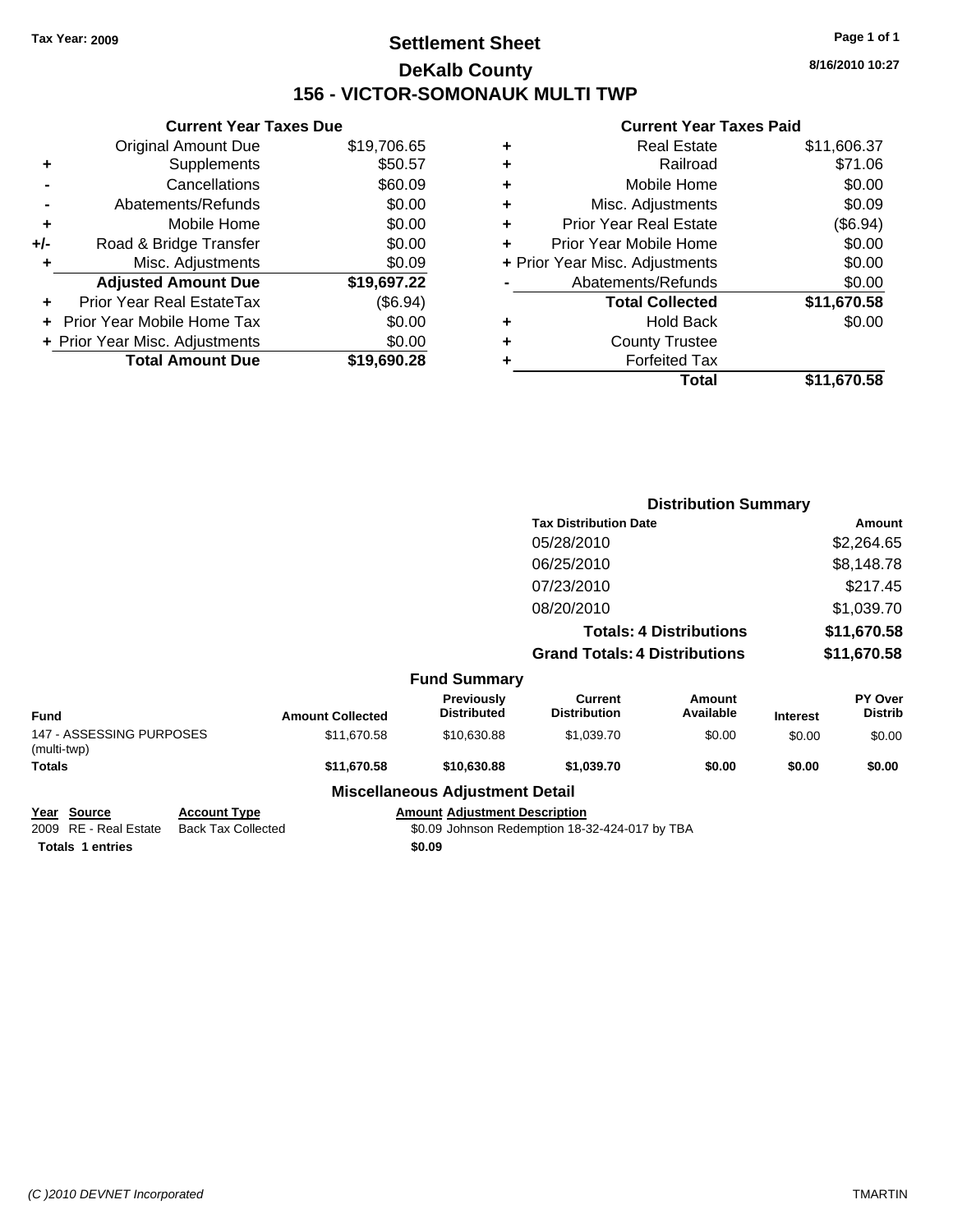## **Settlement Sheet Tax Year: 2009 Page 1 of 1 DeKalb County 157 - GENOA PUBLIC LIBRARY DIST**

## **Current Year Taxes Due**

|     | <b>Original Amount Due</b>     | \$202,101.73 |
|-----|--------------------------------|--------------|
| ٠   | Supplements                    | \$3,795.75   |
|     | Cancellations                  | \$6,079.25   |
|     | Abatements/Refunds             | \$0.00       |
| ٠   | Mobile Home                    | \$0.00       |
| +/- | Road & Bridge Transfer         | \$0.00       |
| ٠   | Misc. Adjustments              | \$18.41      |
|     | <b>Adjusted Amount Due</b>     | \$199,836.64 |
|     | Prior Year Real EstateTax      | \$0.00       |
|     | Prior Year Mobile Home Tax     | \$0.00       |
|     | + Prior Year Misc. Adjustments | \$0.00       |
|     | <b>Total Amount Due</b>        | \$199,836.64 |

### **Current Year Taxes Paid**

| ٠ | Real Estate                    | \$113,050.50 |
|---|--------------------------------|--------------|
| ٠ | Railroad                       | \$142.23     |
| ٠ | Mobile Home                    | \$0.00       |
| ٠ | Misc. Adjustments              | \$18.41      |
| ٠ | <b>Prior Year Real Estate</b>  | \$0.00       |
| ٠ | Prior Year Mobile Home         | \$0.00       |
|   | + Prior Year Misc. Adjustments | \$0.00       |
|   | Abatements/Refunds             | \$0.00       |
|   | <b>Total Collected</b>         | \$113,211.14 |
| ٠ | Hold Back                      | \$0.00       |
| ٠ | <b>County Trustee</b>          |              |
|   | <b>Forfeited Tax</b>           |              |
|   | Total                          | \$113,211.14 |
|   |                                |              |

## **Distribution Summary Tax Distribution Date Amount** 05/28/2010 \$25,570.81 06/25/2010 \$73,474.64 07/23/2010 \$2,454.43 08/20/2010 \$11,711.26 **Totals: 4 Distributions \$113,211.14 Grand Totals: 4 Distributions \$113,211.14**

### **Fund Summary**

| <b>Fund</b>                             | <b>Amount Collected</b> | <b>Previously</b><br><b>Distributed</b> | Current<br><b>Distribution</b> | Amount<br>Available | <b>Interest</b> | <b>PY Over</b><br><b>Distrib</b> |
|-----------------------------------------|-------------------------|-----------------------------------------|--------------------------------|---------------------|-----------------|----------------------------------|
| 001 - CORPORATE                         | \$86,889.87             | \$77.901.44                             | \$8,988.43                     | \$0.00              | \$0.00          | \$0.00                           |
| 004 - OPERATIONS & MAINTENANCE          | \$6,987.18              | \$6,264.38                              | \$722.80                       | \$0.00              | \$0.00          | \$0.00                           |
| 005 - I. M. R. F.                       | \$8,625,78              | \$7,733.48                              | \$892.30                       | \$0.00              | \$0.00          | \$0.00                           |
| 027 - AUDIT                             | \$1,240.34              | \$1,112.03                              | \$128.31                       | \$0.00              | \$0.00          | \$0.00                           |
| 035 - TORT JUDGEMENTS/LIABILITY<br>INS. | \$5,376.97              | \$4,820,74                              | \$556.23                       | \$0.00              | \$0.00          | \$0.00                           |
| 047 - SOCIAL SECURITY                   | \$4.091.00              | \$3,667.81                              | \$423.19                       | \$0.00              | \$0.00          | \$0.00                           |
| <b>Totals</b>                           | \$113.211.14            | \$101,499.88                            | \$11,711.26                    | \$0.00              | \$0.00          | \$0.00                           |

| Year Source             | <b>Account Type</b> | <b>Amount Adiustment Description</b>          |
|-------------------------|---------------------|-----------------------------------------------|
| 2009 RE - Real Estate   | Back Tax Collected  | \$18.41 Capes Redemption 03-19-377-001 by TBA |
| <b>Totals 1 entries</b> |                     | \$18.41                                       |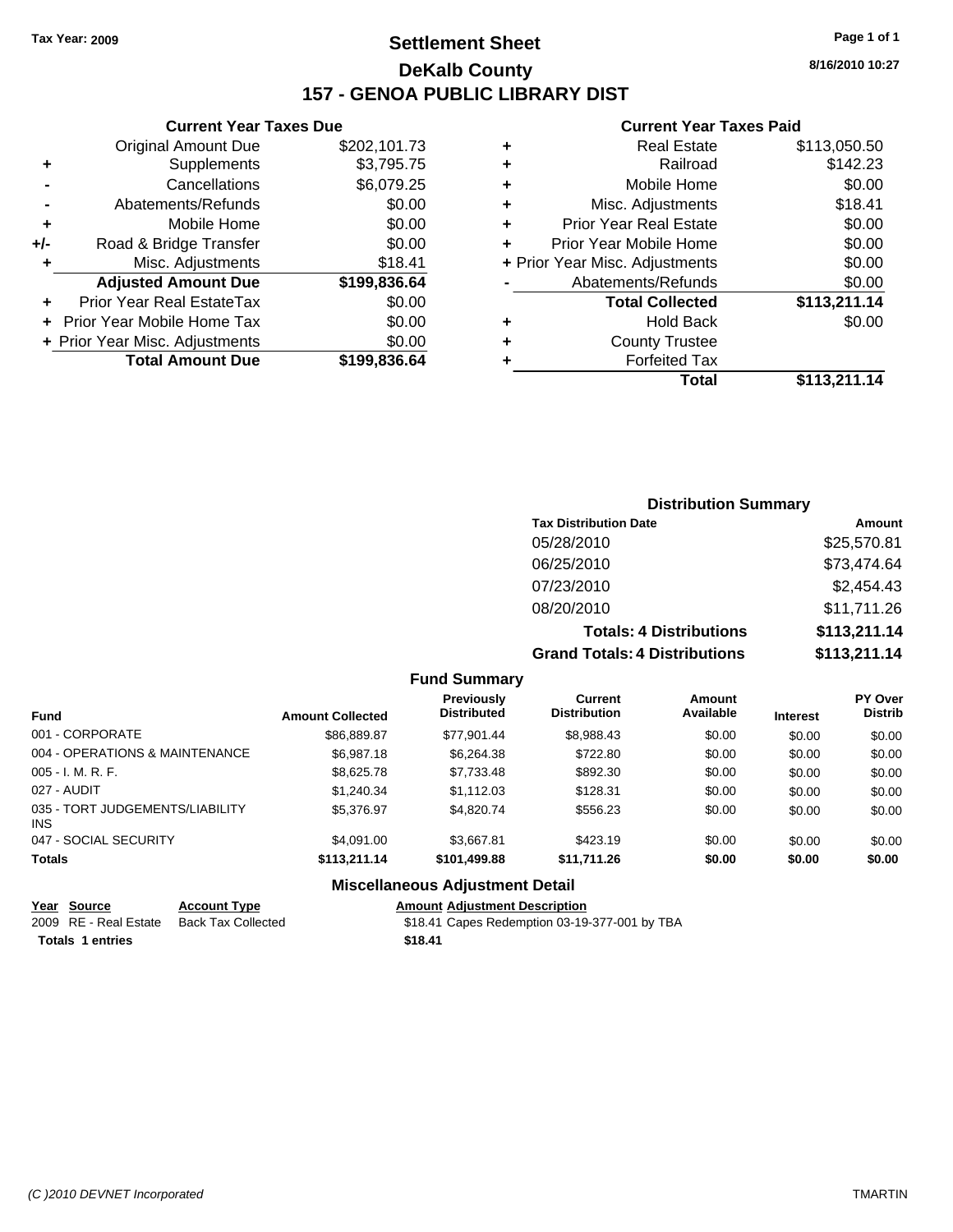# **Settlement Sheet Tax Year: 2009 Page 1 of 1 DeKalb County 158 - DEKALB TIF1**

### **8/16/2010 10:27**

### **Current Year Taxes Due**

|     | <b>Original Amount Due</b>        | \$4,553,622.54 |
|-----|-----------------------------------|----------------|
| ٠   | Supplements                       | \$14,968.38    |
|     | Cancellations                     | \$19,472.64    |
|     | Abatements/Refunds                | \$0.00         |
| ٠   | Mobile Home                       | \$0.00         |
| +/- | Road & Bridge Transfer            | \$0.00         |
| ٠   | Misc. Adjustments                 | \$0.00         |
|     | <b>Adjusted Amount Due</b>        | \$4,549,118.28 |
|     | <b>Prior Year Real EstateTax</b>  | (\$1,833.14)   |
|     | <b>Prior Year Mobile Home Tax</b> | \$0.00         |
|     | + Prior Year Misc. Adjustments    | \$0.00         |
|     | <b>Total Amount Due</b>           | \$4,547,285.14 |

## **Current Year Taxes Paid +** Real Estate \$2,690,995.33 **+** Railroad \$0.00 **+** Mobile Home \$0.00 **+** Misc. Adjustments \$0.00 **+** Prior Year Real Estate (\$1,833.14) **+** Prior Year Mobile Home \$0.00 **+** Prior Year Misc. Adjustments  $$0.00$ **-** Abatements/Refunds \$0.00 **Total Collected \$2,689,162.19**

| Total                | \$2,689,162.19 |
|----------------------|----------------|
| <b>Forfeited Tax</b> |                |

|          | ×<br>۰. | $-$ |  |  |  |
|----------|---------|-----|--|--|--|
| ___<br>w |         |     |  |  |  |

**Distribution Summary Tax Distribution Date Amount** 05/28/2010 \$707,739.15 06/25/2010 \$1,559,218.51 07/23/2010 \$20,984.48 08/20/2010 \$401,220.05

**+** County Trustee

**+** Hold Back \$0.00

|                 |                         |                                  |                                      | <b>Totals: 4 Distributions</b> |                 | \$2,689,162.19                   |
|-----------------|-------------------------|----------------------------------|--------------------------------------|--------------------------------|-----------------|----------------------------------|
|                 |                         |                                  | <b>Grand Totals: 4 Distributions</b> |                                |                 | \$2,689,162.19                   |
|                 |                         | <b>Fund Summary</b>              |                                      |                                |                 |                                  |
| <b>Fund</b>     | <b>Amount Collected</b> | Previously<br><b>Distributed</b> | Current<br><b>Distribution</b>       | <b>Amount</b><br>Available     | <b>Interest</b> | <b>PY Over</b><br><b>Distrib</b> |
| 001 - CORPORATE | \$2,689,162.19          | \$2,287,942,14                   | \$401,220.05                         | \$0.00                         | \$0.00          | \$0.00                           |
| <b>Totals</b>   | \$2.689.162.19          | \$2.287.942.14                   | \$401.220.05                         | \$0.00                         | \$0.00          | \$0.00                           |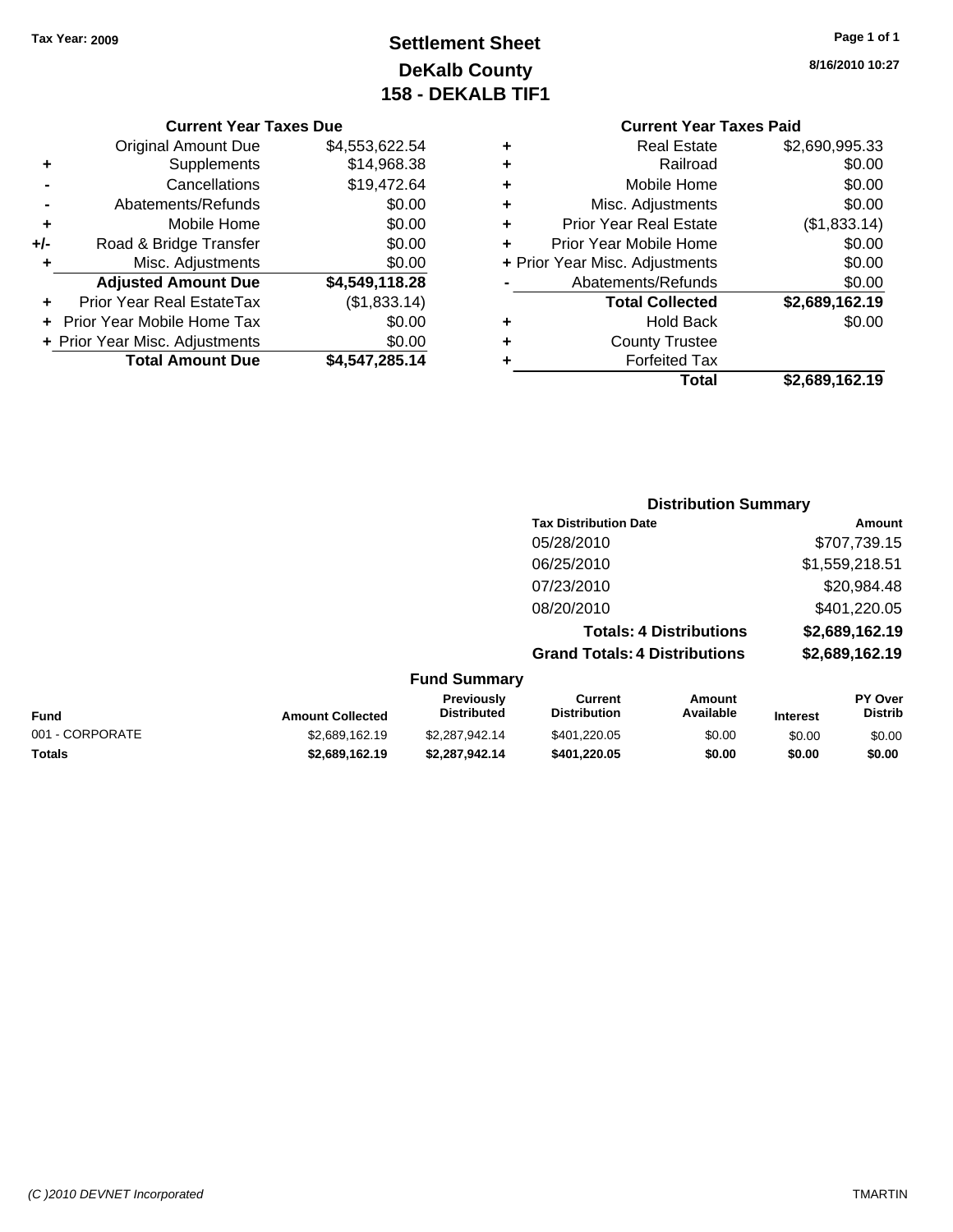# **Settlement Sheet Tax Year: 2009 Page 1 of 1 DeKalb County 159 - DEKALB TIF2**

**8/16/2010 10:27**

### **Current Year Taxes Due**

|     | <b>Original Amount Due</b>     | \$2,093,346.70 |
|-----|--------------------------------|----------------|
| ٠   | Supplements                    | \$4,910.76     |
|     | Cancellations                  | \$7,566.24     |
|     | Abatements/Refunds             | \$0.00         |
| ٠   | Mobile Home                    | \$0.00         |
| +/- | Road & Bridge Transfer         | \$0.00         |
| ÷   | Misc. Adjustments              | \$0.00         |
|     | <b>Adjusted Amount Due</b>     | \$2,090,691.22 |
|     | Prior Year Real EstateTax      | \$0.00         |
|     | Prior Year Mobile Home Tax     | \$0.00         |
|     | + Prior Year Misc. Adjustments | \$0.00         |
|     | <b>Total Amount Due</b>        | \$2,090,691.22 |

### **Current Year Taxes Paid +** Real Estate \$1,127,296.21

|   | Total                          | \$1,127,296.21 |
|---|--------------------------------|----------------|
|   | <b>Forfeited Tax</b>           |                |
| ٠ | <b>County Trustee</b>          |                |
| ٠ | <b>Hold Back</b>               | \$0.00         |
|   | <b>Total Collected</b>         | \$1,127,296.21 |
|   | Abatements/Refunds             | \$0.00         |
|   | + Prior Year Misc. Adjustments | \$0.00         |
| ٠ | Prior Year Mobile Home         | \$0.00         |
| ÷ | <b>Prior Year Real Estate</b>  | \$0.00         |
| ٠ | Misc. Adjustments              | \$0.00         |
| ٠ | Mobile Home                    | \$0.00         |
| ÷ | Railroad                       | \$0.00         |
| ٠ | Real Estate                    | \$1,127,296.21 |

|                 |                         |                                         |                                       | <b>Distribution Summary</b>    |                 |                           |
|-----------------|-------------------------|-----------------------------------------|---------------------------------------|--------------------------------|-----------------|---------------------------|
|                 |                         |                                         | <b>Tax Distribution Date</b>          |                                |                 | Amount                    |
|                 |                         |                                         | 05/28/2010                            |                                |                 | \$174,725.32              |
|                 |                         |                                         | 06/25/2010                            |                                |                 | \$850,980.69              |
|                 |                         |                                         | 07/23/2010                            |                                |                 | \$22,510.91               |
|                 |                         |                                         | 08/20/2010                            |                                |                 | \$79,079.29               |
|                 |                         |                                         |                                       | <b>Totals: 4 Distributions</b> |                 | \$1,127,296.21            |
|                 |                         |                                         | <b>Grand Totals: 4 Distributions</b>  |                                |                 | \$1,127,296.21            |
|                 |                         | <b>Fund Summary</b>                     |                                       |                                |                 |                           |
| <b>Fund</b>     | <b>Amount Collected</b> | <b>Previously</b><br><b>Distributed</b> | <b>Current</b><br><b>Distribution</b> | <b>Amount</b><br>Available     | <b>Interest</b> | PY Over<br><b>Distrib</b> |
| 001 - CORPORATE | \$1,127,296.21          | \$1,048,216.92                          | \$79,079.29                           | \$0.00                         | \$0.00          | \$0.00                    |
| Totals          | \$1,127,296.21          | \$1,048,216.92                          | \$79,079.29                           | \$0.00                         | \$0.00          | \$0.00                    |
|                 |                         | <b>Miscellaneous Adjustment Detail</b>  |                                       |                                |                 |                           |

| Year Source             | <b>Account Type</b>                        |        | <b>Amount Adiustment De</b> |
|-------------------------|--------------------------------------------|--------|-----------------------------|
|                         | 2009 RE - Real Estate Paymt In Lieu of Tax |        | \$0.00 Housing Author       |
| <b>Totals 1 entries</b> |                                            | \$0.00 |                             |

**<u>escription</u>** rity DeKalb Units by TBA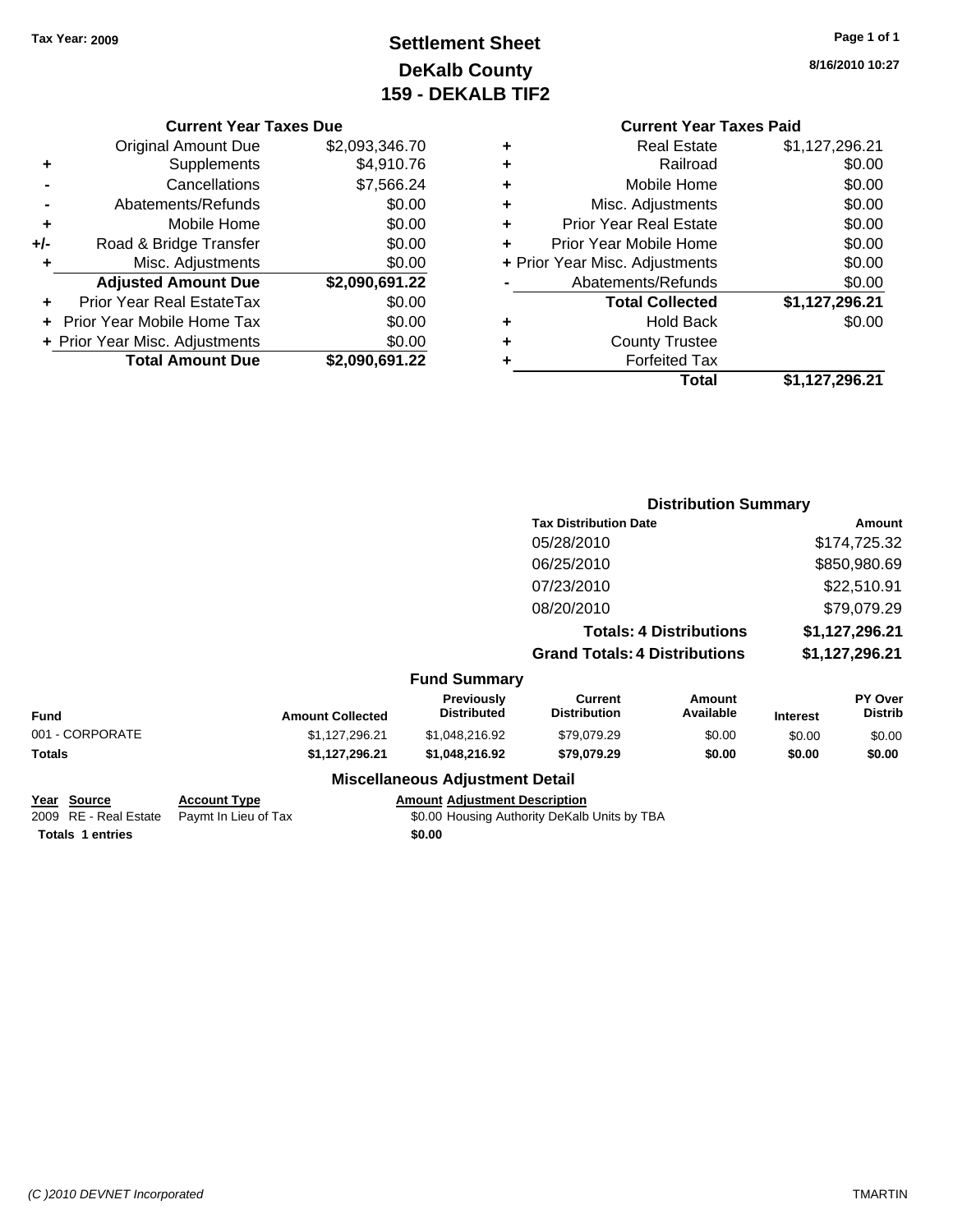## **Settlement Sheet Tax Year: 2009 Page 1 of 1 DeKalb County 160 - DEKALB TIF1 AMENDED**

|     | <b>Current Year Taxes Due</b>     |                |  |  |  |
|-----|-----------------------------------|----------------|--|--|--|
|     | <b>Original Amount Due</b>        | \$2,362,464.44 |  |  |  |
| ٠   | Supplements                       | \$8,479.92     |  |  |  |
|     | Cancellations                     | \$9,512.78     |  |  |  |
|     | Abatements/Refunds                | \$0.00         |  |  |  |
| ٠   | Mobile Home                       | \$0.00         |  |  |  |
| +/- | Road & Bridge Transfer            | \$0.00         |  |  |  |
|     | Misc. Adjustments                 | \$0.00         |  |  |  |
|     | <b>Adjusted Amount Due</b>        | \$2,361,431.58 |  |  |  |
| ÷   | Prior Year Real EstateTax         | (\$4,877.78)   |  |  |  |
|     | <b>Prior Year Mobile Home Tax</b> | \$0.00         |  |  |  |
|     | + Prior Year Misc. Adjustments    | \$0.00         |  |  |  |
|     | <b>Total Amount Due</b>           | \$2,356,553.80 |  |  |  |

## **Current Year Taxes Paid**

|   | <b>Real Estate</b>             | \$1,405,888.87 |
|---|--------------------------------|----------------|
| ٠ | Railroad                       | \$0.00         |
| ٠ | Mobile Home                    | \$0.00         |
| ٠ | Misc. Adjustments              | \$0.00         |
| ٠ | <b>Prior Year Real Estate</b>  | (\$4,877.78)   |
|   | Prior Year Mobile Home         | \$0.00         |
|   | + Prior Year Misc. Adjustments | \$0.00         |
|   | Abatements/Refunds             | \$0.00         |
|   | <b>Total Collected</b>         | \$1,401,011.09 |
| ٠ | <b>Hold Back</b>               | \$0.00         |
|   | <b>County Trustee</b>          |                |
|   | <b>Forfeited Tax</b>           |                |
|   | <b>Total</b>                   | \$1,401,011.09 |
|   |                                |                |

| <b>Distribution Summary</b>          |                |
|--------------------------------------|----------------|
| <b>Tax Distribution Date</b>         | Amount         |
| 05/28/2010                           | \$364,969.50   |
| 06/25/2010                           | \$783,879.59   |
| 07/23/2010                           | \$42,898.37    |
| 08/20/2010                           | \$209,263.63   |
| <b>Totals: 4 Distributions</b>       | \$1,401,011.09 |
| <b>Grand Totals: 4 Distributions</b> | \$1,401,011.09 |

| Fund            | <b>Amount Collected</b> | <b>Previously</b><br><b>Distributed</b> | Current<br><b>Distribution</b> | Amount<br>Available | <b>Interest</b> | <b>PY Over</b><br><b>Distrib</b> |
|-----------------|-------------------------|-----------------------------------------|--------------------------------|---------------------|-----------------|----------------------------------|
| 001 - CORPORATE | \$1.401.011.09          | \$1.191.747.46                          | \$209.263.63                   | \$0.00              | \$0.00          | \$0.00                           |
| Totals          | \$1,401,011.09          | \$1.191.747.46                          | \$209.263.63                   | \$0.00              | \$0.00          | \$0.00                           |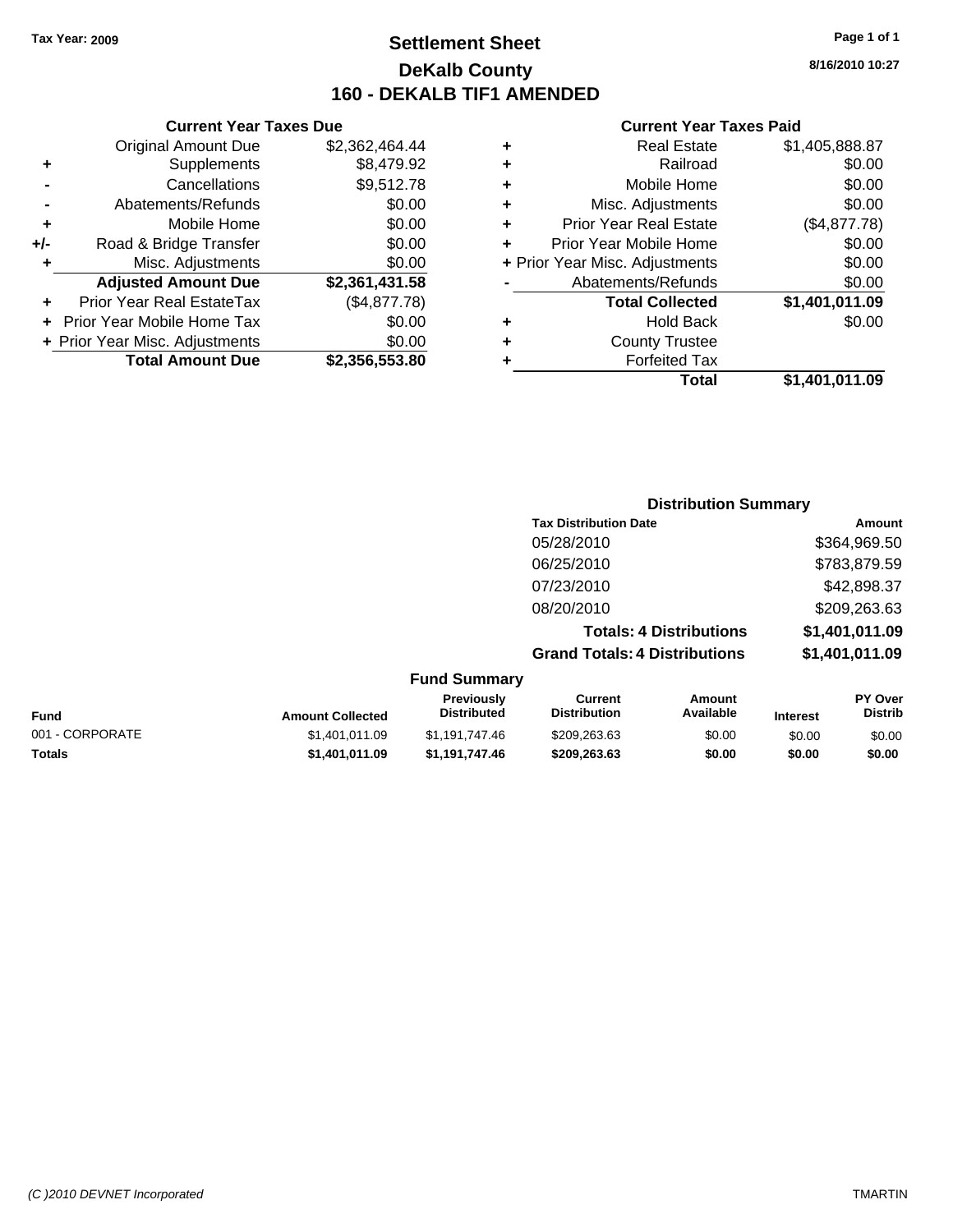# **Settlement Sheet Tax Year: 2009 Page 1 of 1 DeKalb County 163 - MALTA TIF**

**8/16/2010 10:27**

| <b>Current Year Taxes Due</b> |  |  |  |  |
|-------------------------------|--|--|--|--|
|-------------------------------|--|--|--|--|

|     | <b>Original Amount Due</b>     | \$375,867.50 |
|-----|--------------------------------|--------------|
| ٠   | Supplements                    | \$0.00       |
|     | Cancellations                  | \$0.00       |
|     | Abatements/Refunds             | \$0.00       |
| ٠   | Mobile Home                    | \$0.00       |
| +/- | Road & Bridge Transfer         | \$0.00       |
| ٠   | Misc. Adjustments              | \$0.00       |
|     | <b>Adjusted Amount Due</b>     | \$375,867.50 |
|     | Prior Year Real EstateTax      | \$0.00       |
|     |                                |              |
|     | Prior Year Mobile Home Tax     | \$0.00       |
|     | + Prior Year Misc. Adjustments | \$0.00       |
|     | <b>Total Amount Due</b>        | \$375,867.50 |

|   | <b>Current Year Taxes Paid</b> |              |  |  |  |  |  |
|---|--------------------------------|--------------|--|--|--|--|--|
| ٠ | <b>Real Estate</b>             | \$236,262.41 |  |  |  |  |  |
|   | Railroad                       | \$0.00       |  |  |  |  |  |
| ٠ | Mobile Home                    | \$0.00       |  |  |  |  |  |
| ٠ | Misc. Adjustments              | \$0.00       |  |  |  |  |  |
| ٠ | <b>Prior Year Real Estate</b>  | \$0.00       |  |  |  |  |  |
| ٠ | Prior Year Mobile Home         | \$0.00       |  |  |  |  |  |
|   | + Prior Year Misc. Adjustments | \$0.00       |  |  |  |  |  |
|   | Abatements/Refunds             | \$0.00       |  |  |  |  |  |
|   | <b>Total Collected</b>         | \$236,262.41 |  |  |  |  |  |
| ٠ | Hold Back                      | \$0.00       |  |  |  |  |  |
|   | <b>County Trustee</b>          |              |  |  |  |  |  |
|   | <b>Forfeited Tax</b>           |              |  |  |  |  |  |
|   | Total                          | \$236,262.41 |  |  |  |  |  |

|                     |                                      | <b>Distribution Summary</b>    |                |
|---------------------|--------------------------------------|--------------------------------|----------------|
|                     | <b>Tax Distribution Date</b>         |                                | Amount         |
|                     | 05/28/2010                           |                                | \$69,410.99    |
|                     | 06/25/2010                           |                                | \$126,845.34   |
|                     | 07/23/2010                           |                                | \$2,728.02     |
|                     | 08/20/2010                           |                                | \$37,278.06    |
|                     |                                      | <b>Totals: 4 Distributions</b> | \$236,262.41   |
|                     | <b>Grand Totals: 4 Distributions</b> |                                | \$236,262.41   |
| <b>Fund Summary</b> |                                      |                                |                |
| <b>Previously</b>   | <b>Current</b>                       | Amount                         | <b>PY Over</b> |

| <b>Fund</b>     | <b>Amount Collected</b> | <b>Previously</b><br><b>Distributed</b> | ∪urrent<br><b>Distribution</b> | Amount<br>Available | <b>Interest</b> | <b>PT OVER</b><br>Distrib |
|-----------------|-------------------------|-----------------------------------------|--------------------------------|---------------------|-----------------|---------------------------|
| 001 - CORPORATE | \$236,262.41            | \$198.984.35                            | \$37,278.06                    | \$0.00              | \$0.00          | \$0.00                    |
| <b>Totals</b>   | \$236.262.41            | \$198.984.35                            | \$37.278.06                    | \$0.00              | \$0.00          | \$0.00                    |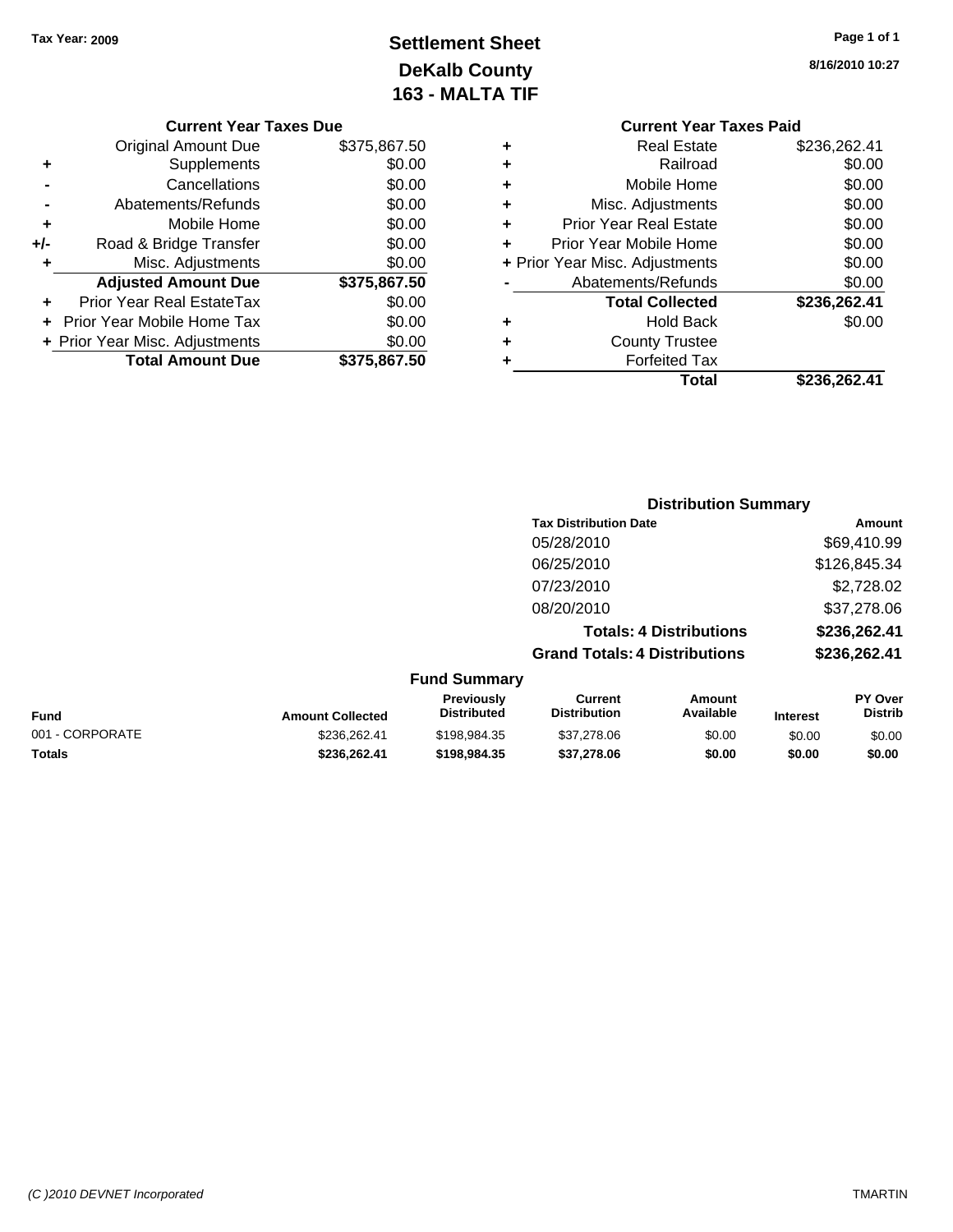# **Settlement Sheet Tax Year: 2009 Page 1 of 1 DeKalb County 164 - DEKALB TIF5**

**8/16/2010 10:27**

|                                | <b>Current Year Taxes Due</b>             |             |  |  |  |  |
|--------------------------------|-------------------------------------------|-------------|--|--|--|--|
|                                | \$36,070.78<br><b>Original Amount Due</b> |             |  |  |  |  |
| ٠                              | Supplements                               | \$0.00      |  |  |  |  |
| $\blacksquare$                 | Cancellations                             | \$0.00      |  |  |  |  |
| -                              | Abatements/Refunds                        | \$0.00      |  |  |  |  |
| ٠                              | Mobile Home                               | \$0.00      |  |  |  |  |
| +/-                            | Road & Bridge Transfer                    | \$0.00      |  |  |  |  |
| Misc. Adjustments<br>$\ddot{}$ |                                           |             |  |  |  |  |
|                                | <b>Adjusted Amount Due</b>                | \$36,070.78 |  |  |  |  |

|         | <b>Total Amount Due</b>          | \$36,070.78 |
|---------|----------------------------------|-------------|
|         | + Prior Year Misc. Adjustments   | \$0.00      |
|         | + Prior Year Mobile Home Tax     | \$0.00      |
| $+$ $-$ | <b>Prior Year Real EstateTax</b> | \$0.00      |

# **Current Year Taxes Paid**

| ٠ | <b>Real Estate</b>             | \$19,146.70 |
|---|--------------------------------|-------------|
|   | Railroad                       | \$0.00      |
| ٠ | Mobile Home                    | \$0.00      |
| ٠ | Misc. Adjustments              | \$0.00      |
| ٠ | <b>Prior Year Real Estate</b>  | \$0.00      |
| ÷ | Prior Year Mobile Home         | \$0.00      |
|   | + Prior Year Misc. Adjustments | \$0.00      |
|   | Abatements/Refunds             | \$0.00      |
|   | <b>Total Collected</b>         | \$19,146.70 |
| ٠ | <b>Hold Back</b>               | \$0.00      |
|   | <b>County Trustee</b>          |             |
|   | <b>Forfeited Tax</b>           |             |
|   | Total                          | \$19,146.70 |
|   |                                |             |

|                         |                                         |                                      | <b>Distribution Summary</b>    |          |                           |
|-------------------------|-----------------------------------------|--------------------------------------|--------------------------------|----------|---------------------------|
|                         |                                         | <b>Tax Distribution Date</b>         |                                |          | Amount                    |
|                         |                                         | 05/28/2010                           |                                |          | \$5,570.91                |
|                         |                                         | 06/25/2010                           |                                |          | \$11,653.39               |
|                         |                                         | 07/23/2010                           |                                |          | \$227.50                  |
|                         |                                         | 08/20/2010                           |                                |          | \$1,694.90                |
|                         |                                         |                                      | <b>Totals: 4 Distributions</b> |          | \$19,146.70               |
|                         |                                         | <b>Grand Totals: 4 Distributions</b> |                                |          | \$19,146.70               |
|                         | <b>Fund Summary</b>                     |                                      |                                |          |                           |
| <b>Amount Collected</b> | <b>Previously</b><br><b>Distributed</b> | Current<br><b>Distribution</b>       | Amount<br>Available            | Interest | PY Over<br><b>Distrib</b> |

| <b>Fund</b>     | <b>Amount Collected</b> | ι ι σνιυμειν<br><b>Distributed</b> | <b>VULLEIR</b><br><b>Distribution</b> | Allivulit<br>Available | <b>Interest</b> | וטע ו<br>Distrib |
|-----------------|-------------------------|------------------------------------|---------------------------------------|------------------------|-----------------|------------------|
| 001 - CORPORATE | \$19,146.70             | \$17.451.80                        | \$1,694.90                            | \$0.00                 | \$0.00          | \$0.00           |
| <b>Totals</b>   | \$19,146.70             | \$17.451.80                        | \$1,694.90                            | \$0.00                 | \$0.00          | \$0.00           |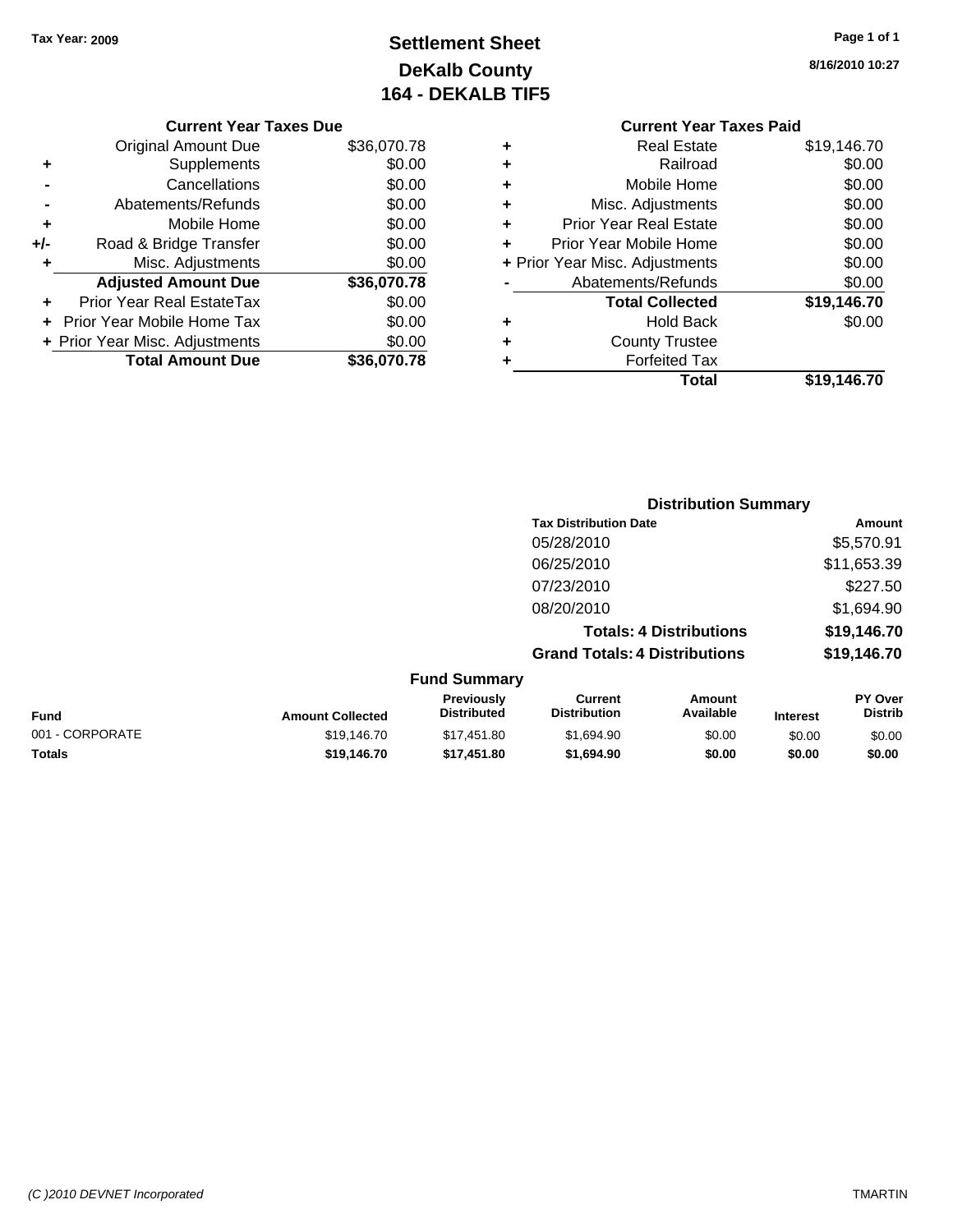# **Settlement Sheet Tax Year: 2009 Page 1 of 1 DeKalb County 170 - KIRKLAND TIF**

**8/16/2010 10:27**

### **Current Year Taxes Due**

|     | <b>Original Amount Due</b>     | \$343,386.42 |
|-----|--------------------------------|--------------|
| ٠   | Supplements                    | \$2,003.66   |
|     | Cancellations                  | \$2,525.78   |
|     | Abatements/Refunds             | \$0.00       |
| ٠   | Mobile Home                    | \$0.00       |
| +/- | Road & Bridge Transfer         | \$0.00       |
| ٠   | Misc. Adjustments              | \$0.00       |
|     | <b>Adjusted Amount Due</b>     | \$342,864.30 |
|     | Prior Year Real EstateTax      | \$0.00       |
|     | Prior Year Mobile Home Tax     | \$0.00       |
|     | + Prior Year Misc. Adjustments | \$0.00       |
|     | <b>Total Amount Due</b>        | \$342.864.30 |

## **Current Year Taxes Paid**

|   | <b>Real Estate</b>             | \$187,105.72 |
|---|--------------------------------|--------------|
|   | Railroad                       | \$0.00       |
| ٠ | Mobile Home                    | \$0.00       |
| ٠ | Misc. Adjustments              | \$0.00       |
| ٠ | <b>Prior Year Real Estate</b>  | \$0.00       |
|   | Prior Year Mobile Home         | \$0.00       |
|   | + Prior Year Misc. Adjustments | \$0.00       |
|   | Abatements/Refunds             | \$0.00       |
|   | <b>Total Collected</b>         | \$187,105.72 |
| ٠ | <b>Hold Back</b>               | \$0.00       |
| ٠ | <b>County Trustee</b>          |              |
|   | <b>Forfeited Tax</b>           |              |
|   | Total                          | \$187,105.72 |
|   |                                |              |

## **Distribution Summary Tax Distribution Date Amount** 05/28/2010 \$33,864.41 06/25/2010 \$134,540.24 07/23/2010 \$5,459.51 08/20/2010 \$13,241.56 **Totals: 4 Distributions \$187,105.72 Grand Totals: 4 Distributions \$187,105.72 Fund Summary**

|                 |                         | <b>Previously</b>  | Current             | Amount    |                 | PY Over        |
|-----------------|-------------------------|--------------------|---------------------|-----------|-----------------|----------------|
| <b>Fund</b>     | <b>Amount Collected</b> | <b>Distributed</b> | <b>Distribution</b> | Available | <b>Interest</b> | <b>Distrib</b> |
| 001 - CORPORATE | \$187,105.72            | \$173,864.16       | \$13,241.56         | \$0.00    | \$0.00          | \$0.00         |
| Totals          | \$187.105.72            | \$173,864.16       | \$13,241.56         | \$0.00    | \$0.00          | \$0.00         |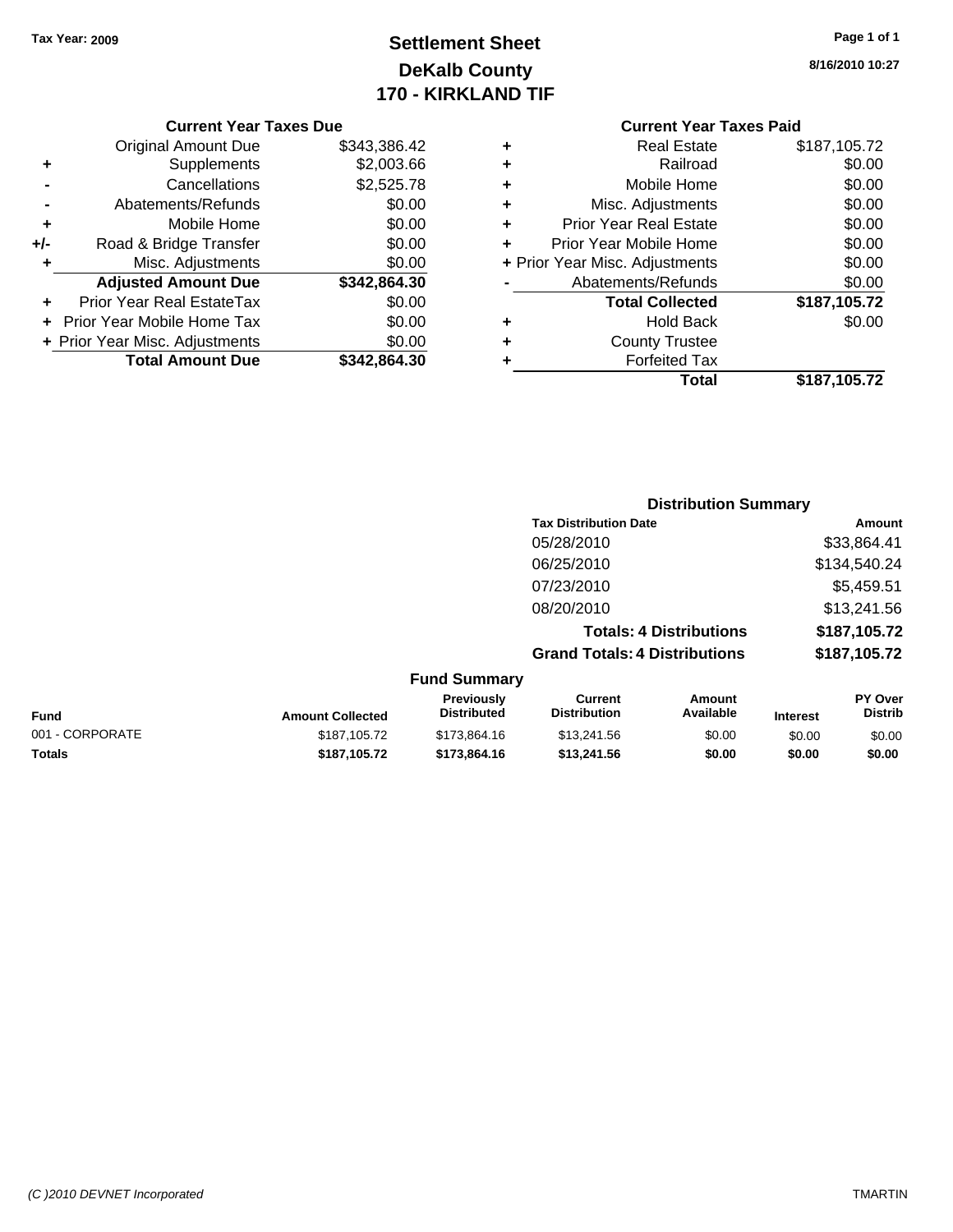# **Settlement Sheet Tax Year: 2009 Page 1 of 1 DeKalb County 171 - WATERMAN TIF**

**8/16/2010 10:27**

### **Current Year Taxes Due**

|       | <b>Original Amount Due</b>     | \$100,730.64 |
|-------|--------------------------------|--------------|
| ٠     | Supplements                    | \$0.00       |
|       | Cancellations                  | \$0.00       |
|       | Abatements/Refunds             | \$0.00       |
| ٠     | Mobile Home                    | \$0.00       |
| $+/-$ | Road & Bridge Transfer         | \$0.00       |
| ÷     | Misc. Adjustments              | \$0.00       |
|       | <b>Adjusted Amount Due</b>     | \$100,730.64 |
|       | Prior Year Real EstateTax      | \$0.00       |
|       | Prior Year Mobile Home Tax     | \$0.00       |
|       | + Prior Year Misc. Adjustments | \$0.00       |
|       | <b>Total Amount Due</b>        | \$100,730.64 |

## **Current Year Taxes Paid**

| ٠                              | <b>Real Estate</b>            | \$55,262.09 |
|--------------------------------|-------------------------------|-------------|
| ÷                              | Railroad                      | \$0.00      |
| ÷                              | Mobile Home                   | \$0.00      |
| ٠                              | Misc. Adjustments             | \$0.00      |
| ٠                              | <b>Prior Year Real Estate</b> | \$0.00      |
| ÷                              | Prior Year Mobile Home        | \$0.00      |
| + Prior Year Misc. Adjustments |                               | \$0.00      |
|                                | Abatements/Refunds            | \$0.00      |
|                                | <b>Total Collected</b>        | \$55,262.09 |
| ٠                              | <b>Hold Back</b>              | \$0.00      |
| ٠                              | <b>County Trustee</b>         |             |
| ٠                              | <b>Forfeited Tax</b>          |             |
|                                | Total                         | \$55,262.09 |
|                                |                               |             |

|                 |                         |                                  |                                       | <b>Distribution Summary</b>    |                 |                                  |
|-----------------|-------------------------|----------------------------------|---------------------------------------|--------------------------------|-----------------|----------------------------------|
|                 |                         |                                  | <b>Tax Distribution Date</b>          |                                |                 | Amount                           |
|                 |                         |                                  | 05/28/2010                            |                                |                 | \$1,018.65                       |
|                 |                         |                                  | 06/25/2010                            |                                |                 | \$53,783.67                      |
|                 |                         |                                  | 08/20/2010                            |                                |                 | \$459.77                         |
|                 |                         |                                  |                                       | <b>Totals: 3 Distributions</b> |                 | \$55,262.09                      |
|                 |                         |                                  | <b>Grand Totals: 3 Distributions</b>  |                                |                 | \$55,262.09                      |
|                 |                         | <b>Fund Summary</b>              |                                       |                                |                 |                                  |
| <b>Fund</b>     | <b>Amount Collected</b> | Previously<br><b>Distributed</b> | <b>Current</b><br><b>Distribution</b> | Amount<br>Available            | <b>Interest</b> | <b>PY Over</b><br><b>Distrib</b> |
| 001 - CORPORATE | \$55,262.09             | \$54,802.32                      | \$459.77                              | \$0.00                         | \$0.00          | \$0.00                           |
| Totals          | \$55,262.09             | \$54,802.32                      | \$459.77                              | \$0.00                         | \$0.00          | \$0.00                           |
|                 |                         |                                  |                                       |                                |                 |                                  |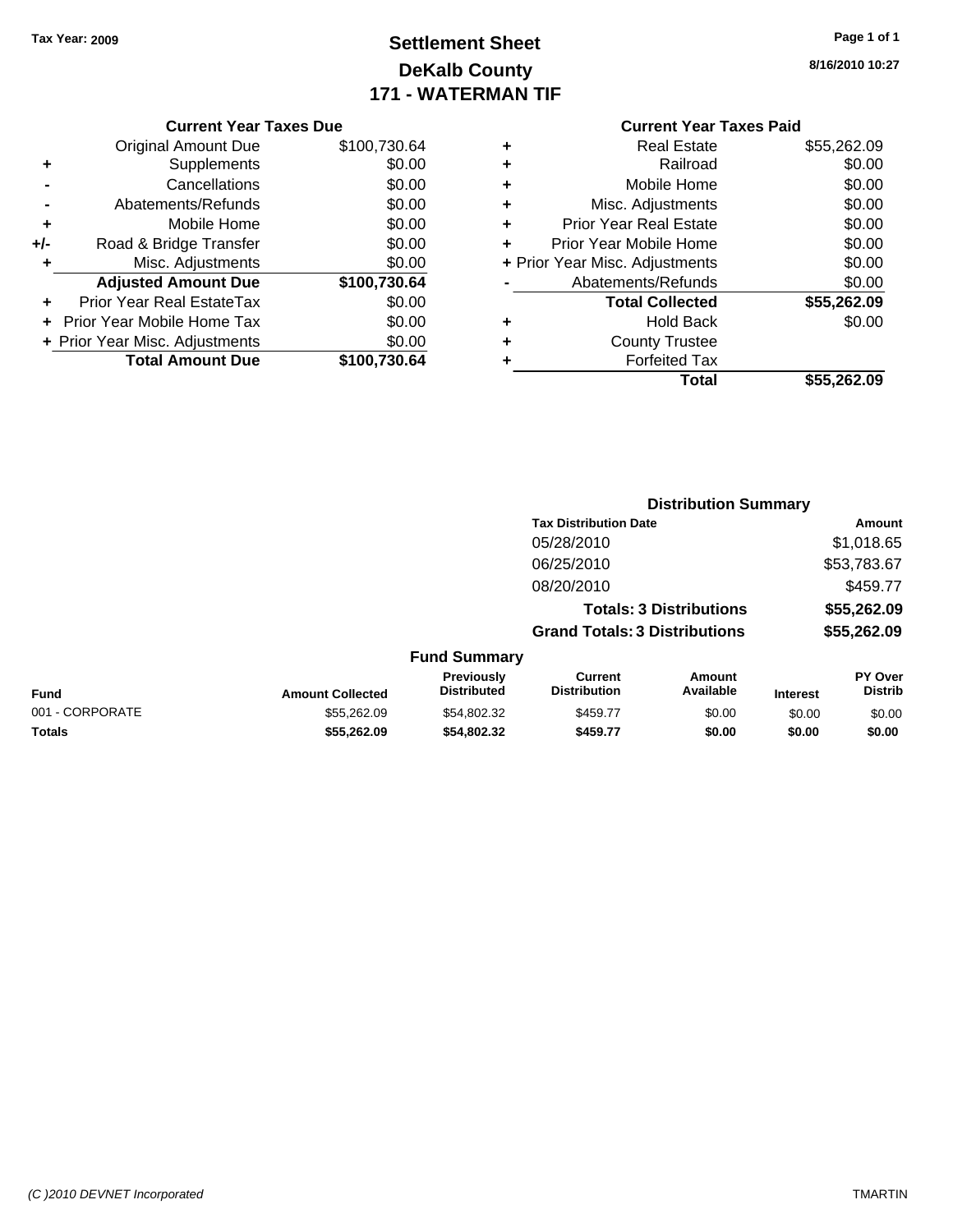## **Settlement Sheet Tax Year: 2009 Page 1 of 1 DeKalb County 180 - SYCAMORE TIF DISTRICT (expires 2023)**

**8/16/2010 10:27**

|     | <b>Current Year Taxes Due</b>  |             |  |  |  |  |
|-----|--------------------------------|-------------|--|--|--|--|
|     | <b>Original Amount Due</b>     | \$72,491.90 |  |  |  |  |
| ٠   | Supplements                    | \$0.00      |  |  |  |  |
|     | Cancellations                  | \$0.00      |  |  |  |  |
|     | Abatements/Refunds             | \$0.00      |  |  |  |  |
| ٠   | Mobile Home                    | \$0.00      |  |  |  |  |
| +/- | Road & Bridge Transfer         | \$0.00      |  |  |  |  |
| ٠   | Misc. Adjustments              | \$0.00      |  |  |  |  |
|     | <b>Adjusted Amount Due</b>     | \$72,491.90 |  |  |  |  |
| ٠   | Prior Year Real EstateTax      | \$0.00      |  |  |  |  |
|     | Prior Year Mobile Home Tax     | \$0.00      |  |  |  |  |
|     | + Prior Year Misc. Adjustments | \$0.00      |  |  |  |  |
|     | <b>Total Amount Due</b>        | \$72.491.90 |  |  |  |  |
|     |                                |             |  |  |  |  |

| <b>Current Year Taxes Paid</b> |  |  |  |  |  |
|--------------------------------|--|--|--|--|--|
| \$37,011.41                    |  |  |  |  |  |
| \$0.00                         |  |  |  |  |  |
| \$0.00                         |  |  |  |  |  |
| \$0.00                         |  |  |  |  |  |
| \$0.00                         |  |  |  |  |  |
| \$0.00                         |  |  |  |  |  |
| \$0.00                         |  |  |  |  |  |
| \$0.00                         |  |  |  |  |  |
| \$37,011.41                    |  |  |  |  |  |
| \$0.00                         |  |  |  |  |  |
|                                |  |  |  |  |  |
|                                |  |  |  |  |  |
| \$37,011.41                    |  |  |  |  |  |
|                                |  |  |  |  |  |

|                 |                         |                                  |                                       | <b>Distribution Summary</b>    |                 |                           |
|-----------------|-------------------------|----------------------------------|---------------------------------------|--------------------------------|-----------------|---------------------------|
|                 |                         |                                  | <b>Tax Distribution Date</b>          |                                |                 | Amount                    |
|                 |                         |                                  | 05/28/2010                            |                                |                 | \$1,246.99                |
|                 |                         |                                  | 06/25/2010                            |                                |                 | \$35,412.84               |
|                 |                         |                                  | 08/20/2010                            |                                |                 | \$351.58                  |
|                 |                         |                                  |                                       | <b>Totals: 3 Distributions</b> |                 | \$37,011.41               |
|                 |                         |                                  | <b>Grand Totals: 3 Distributions</b>  |                                |                 | \$37,011.41               |
|                 |                         | <b>Fund Summary</b>              |                                       |                                |                 |                           |
| Fund            | <b>Amount Collected</b> | Previously<br><b>Distributed</b> | <b>Current</b><br><b>Distribution</b> | Amount<br>Available            | <b>Interest</b> | PY Over<br><b>Distrib</b> |
| 001 - CORPORATE | \$37.011.41             | \$36,659.83                      | \$351.58                              | \$0.00                         | \$0.00          | \$0.00                    |
| Totals          | \$37,011.41             | \$36,659.83                      | \$351.58                              | \$0.00                         | \$0.00          | \$0.00                    |
|                 |                         |                                  |                                       |                                |                 |                           |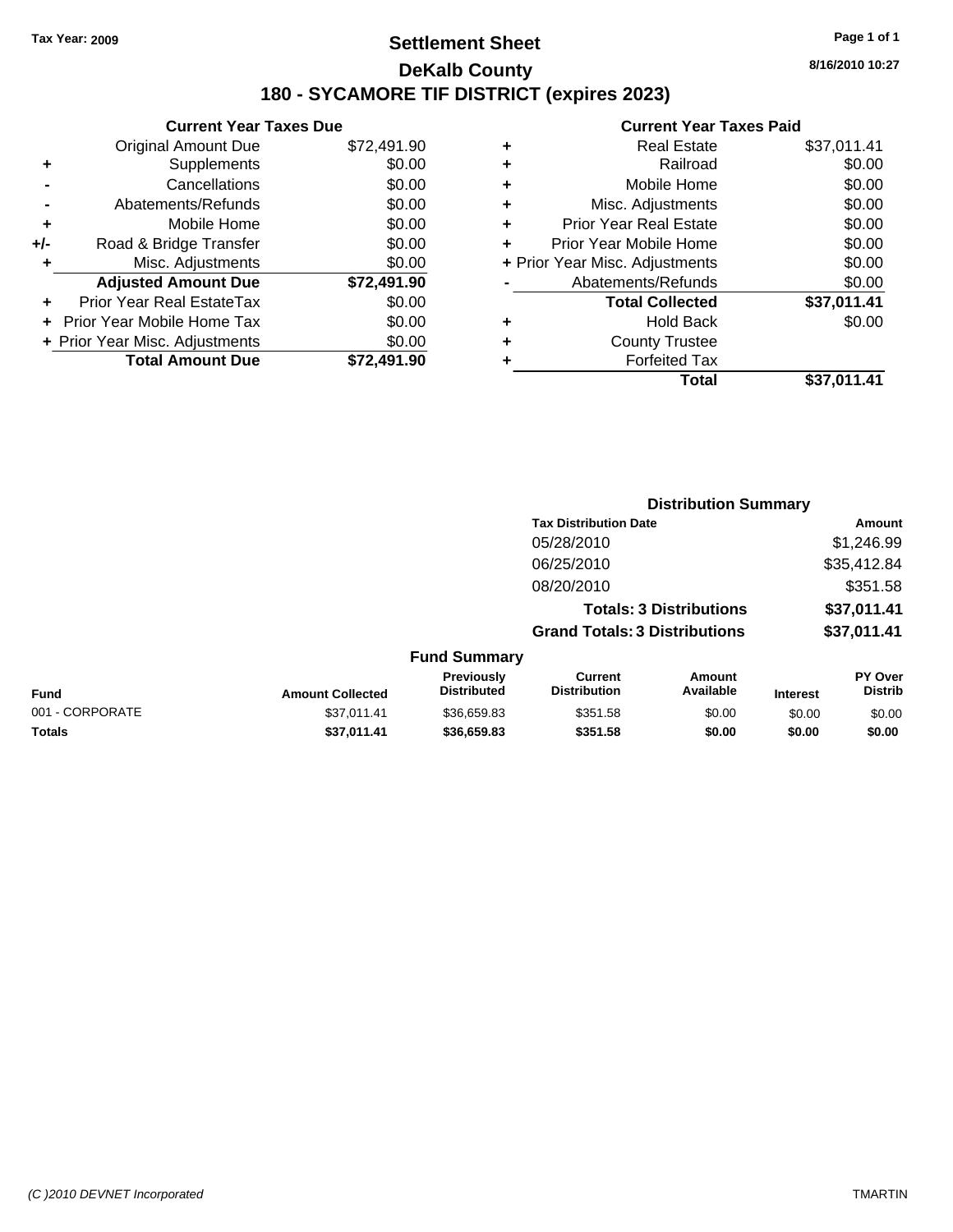## **Settlement Sheet Tax Year: 2009 Page 1 of 1 DeKalb County 201 - DEKALB SSA #6 (GREEK ROW)**

**8/16/2010 10:27**

## **Current Year Taxes Paid**

| ٠ | <b>Real Estate</b>             | \$4,880.41 |
|---|--------------------------------|------------|
| ٠ | Railroad                       | \$0.00     |
| ٠ | Mobile Home                    | \$0.00     |
| ٠ | Misc. Adjustments              | \$0.00     |
| ٠ | <b>Prior Year Real Estate</b>  | \$0.00     |
|   | Prior Year Mobile Home         | \$0.00     |
|   | + Prior Year Misc. Adjustments | \$0.00     |
|   | Abatements/Refunds             | \$0.00     |
|   | <b>Total Collected</b>         | \$4,880.41 |
| ٠ | <b>Hold Back</b>               | \$0.00     |
| ٠ | <b>County Trustee</b>          |            |
|   | <b>Forfeited Tax</b>           |            |
|   | Total                          | \$4.880.41 |

|     | <b>Total Amount Due</b>        | \$10,101.43 |
|-----|--------------------------------|-------------|
|     | + Prior Year Misc. Adjustments | \$0.00      |
|     | Prior Year Mobile Home Tax     | \$0.00      |
|     | Prior Year Real EstateTax      | \$0.00      |
|     | <b>Adjusted Amount Due</b>     | \$10,101.43 |
| ٠   | Misc. Adjustments              | \$0.00      |
| +/- | Road & Bridge Transfer         | \$0.00      |
| ÷   | Mobile Home                    | \$0.00      |
|     | Abatements/Refunds             | \$0.00      |
|     | Cancellations                  | \$0.00      |
| ٠   | Supplements                    | \$0.00      |
|     | <b>Original Amount Due</b>     | \$10,101.43 |
|     | <b>Current Year Taxes Due</b>  |             |

|                  |                                         |                                      | <b>Distribution Summary</b>    |          |                                  |
|------------------|-----------------------------------------|--------------------------------------|--------------------------------|----------|----------------------------------|
|                  |                                         | <b>Tax Distribution Date</b>         |                                |          | Amount                           |
|                  |                                         | 05/28/2010                           |                                |          | \$466.51                         |
|                  |                                         | 06/25/2010                           |                                |          | \$4,087.68                       |
|                  |                                         | 07/23/2010                           |                                |          | \$44.86                          |
|                  |                                         | 08/20/2010                           |                                |          | \$281.36                         |
|                  |                                         |                                      | <b>Totals: 4 Distributions</b> |          | \$4,880.41                       |
|                  |                                         | <b>Grand Totals: 4 Distributions</b> |                                |          | \$4,880.41                       |
|                  | <b>Fund Summary</b>                     |                                      |                                |          |                                  |
| Amount Collected | <b>Previously</b><br><b>Distributed</b> | Current<br><b>Distribution</b>       | Amount<br>Available            | Interest | <b>PY Over</b><br><b>Distrib</b> |

|                            |                         | Previously<br><b>Distributed</b> | Current<br>Distribution | Amount<br>Available |                 | <b>PY Over</b> |
|----------------------------|-------------------------|----------------------------------|-------------------------|---------------------|-----------------|----------------|
| <b>Fund</b>                | <b>Amount Collected</b> |                                  |                         |                     | <b>Interest</b> | Distrib        |
| 023 - SPECIAL SERVICE AREA | \$4.880.41              | \$4,599.05                       | \$281.36                | \$0.00              | \$0.00          | \$0.00         |
| <b>Totals</b>              | \$4,880.41              | \$4.599.05                       | \$281.36                | \$0.00              | \$0.00          | \$0.00         |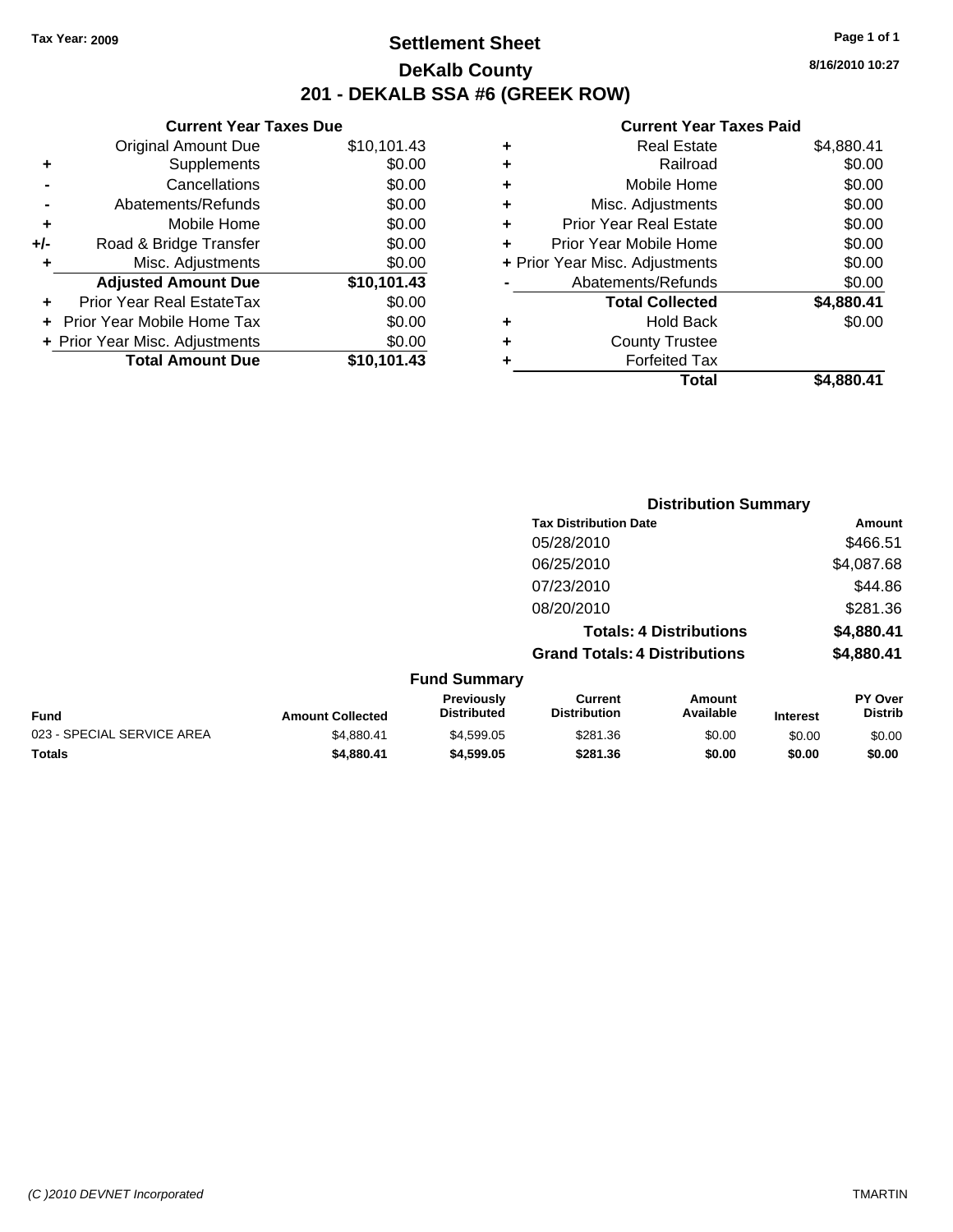## **Settlement Sheet Tax Year: 2009 Page 1 of 1 DeKalb County 204 - GENOA RIVER BEND SSA**

## **Current Year Taxes Due**

|     | <b>Original Amount Due</b>     | \$61,501.32 |
|-----|--------------------------------|-------------|
| ٠   | Supplements                    | \$475.25    |
|     | Cancellations                  | \$525.54    |
|     | Abatements/Refunds             | \$0.00      |
| ٠   | Mobile Home                    | \$0.00      |
| +/- | Road & Bridge Transfer         | \$0.00      |
| ٠   | Misc. Adjustments              | \$0.00      |
|     | <b>Adjusted Amount Due</b>     | \$61,451.03 |
|     | Prior Year Real EstateTax      | \$0.00      |
|     | Prior Year Mobile Home Tax     | \$0.00      |
|     | + Prior Year Misc. Adjustments | \$0.00      |
|     | <b>Total Amount Due</b>        | \$61,451.03 |

## **Current Year Taxes Paid**

|   | <b>Real Estate</b>             | \$36,093.09 |
|---|--------------------------------|-------------|
| ٠ | Railroad                       | \$0.00      |
| ٠ | Mobile Home                    | \$0.00      |
| ÷ | Misc. Adjustments              | \$0.00      |
| ٠ | <b>Prior Year Real Estate</b>  | \$0.00      |
| ÷ | Prior Year Mobile Home         | \$0.00      |
|   | + Prior Year Misc. Adjustments | \$0.00      |
|   | Abatements/Refunds             | \$0.00      |
|   | <b>Total Collected</b>         | \$36,093.09 |
| ٠ | Hold Back                      | \$0.00      |
| ٠ | <b>County Trustee</b>          |             |
|   | <b>Forfeited Tax</b>           |             |
|   | Total                          | \$36,093.09 |
|   |                                |             |

|                     | <b>Distribution Summary</b>          |             |  |
|---------------------|--------------------------------------|-------------|--|
|                     | <b>Tax Distribution Date</b>         | Amount      |  |
|                     | 05/28/2010                           | \$8,293.71  |  |
|                     | 06/25/2010                           | \$22,487.59 |  |
|                     | 07/23/2010                           | \$1,131.14  |  |
|                     | 08/20/2010                           | \$4,180.65  |  |
|                     | <b>Totals: 4 Distributions</b>       | \$36,093.09 |  |
|                     | <b>Grand Totals: 4 Distributions</b> | \$36,093.09 |  |
| <b>Fund Summary</b> |                                      |             |  |

| Fund                       | <b>Amount Collected</b> | <b>Previously</b><br><b>Distributed</b> | Current<br>Distribution | Amount<br>Available | <b>Interest</b> | PY Over<br><b>Distrib</b> |
|----------------------------|-------------------------|-----------------------------------------|-------------------------|---------------------|-----------------|---------------------------|
| 023 - SPECIAL SERVICE AREA | \$36,093,09             | \$31.912.44                             | \$4.180.65              | \$0.00              | \$0.00          | \$0.00                    |
| Totals                     | \$36,093,09             | \$31.912.44                             | \$4.180.65              | \$0.00              | \$0.00          | \$0.00                    |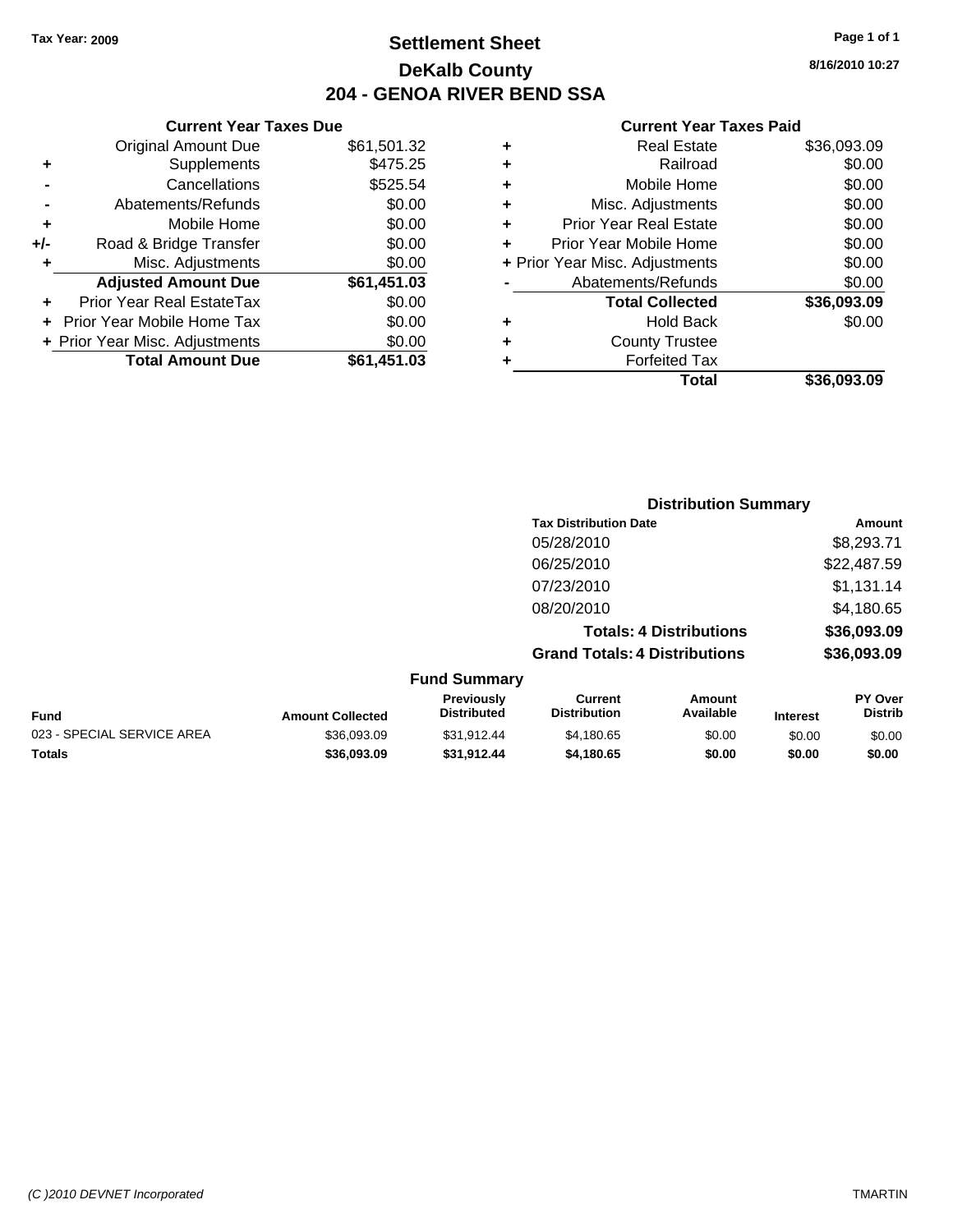**Current Year Taxes Due** Original Amount Due \$4,000.04

**Adjusted Amount Due \$4,000.04**

**Total Amount Due \$4,000.04**

**+** Supplements \$0.00<br> **c** Cancellations \$0.00

**-** Abatements/Refunds \$0.00 **+** Mobile Home \$0.00 **+/-** Road & Bridge Transfer \$0.00 **+** Misc. Adjustments \$0.00

**+** Prior Year Real EstateTax \$0.00 **+** Prior Year Mobile Home Tax \$0.00 **+ Prior Year Misc. Adjustments**  $$0.00$ 

**-** Cancellations

## **Settlement Sheet Tax Year: 2009 Page 1 of 1 DeKalb County 207 - DERBY ESTATES SSA**

**8/16/2010 10:27**

## **Current Year Taxes Paid**

| ٠ | <b>Real Estate</b>             | \$2,340.88 |
|---|--------------------------------|------------|
| ٠ | Railroad                       | \$0.00     |
| ٠ | Mobile Home                    | \$0.00     |
| ٠ | Misc. Adjustments              | \$0.00     |
| ٠ | <b>Prior Year Real Estate</b>  | \$0.00     |
|   | Prior Year Mobile Home         | \$0.00     |
|   | + Prior Year Misc. Adjustments | \$0.00     |
|   | Abatements/Refunds             | \$0.00     |
|   | <b>Total Collected</b>         | \$2,340.88 |
| ٠ | <b>Hold Back</b>               | \$0.00     |
| ٠ | <b>County Trustee</b>          |            |
| ٠ | <b>Forfeited Tax</b>           |            |
|   | Total                          | \$2.340.88 |

|                            |                         |                                  | <b>Distribution Summary</b>           |                                |                 |                           |
|----------------------------|-------------------------|----------------------------------|---------------------------------------|--------------------------------|-----------------|---------------------------|
|                            |                         |                                  | <b>Tax Distribution Date</b>          |                                |                 | Amount                    |
|                            |                         |                                  | 05/28/2010                            |                                |                 | \$389.28                  |
|                            |                         |                                  | 06/25/2010                            |                                |                 | \$1,379.71                |
|                            |                         |                                  | 07/23/2010                            |                                |                 | \$181.63                  |
|                            |                         |                                  | 08/20/2010                            |                                |                 | \$390.26                  |
|                            |                         |                                  |                                       | <b>Totals: 4 Distributions</b> |                 | \$2,340.88                |
|                            |                         |                                  | <b>Grand Totals: 4 Distributions</b>  |                                |                 | \$2,340.88                |
|                            |                         | <b>Fund Summary</b>              |                                       |                                |                 |                           |
| Fund                       | <b>Amount Collected</b> | Previously<br><b>Distributed</b> | <b>Current</b><br><b>Distribution</b> | <b>Amount</b><br>Available     | <b>Interest</b> | PY Over<br><b>Distrib</b> |
| 023 - SPECIAL SERVICE AREA | \$2,340.88              | \$1,950.62                       | \$390.26                              | \$0.00                         | \$0.00          | \$0.00                    |
| Totals                     | \$2,340.88              | \$1,950.62                       | \$390.26                              | \$0.00                         | \$0.00          | \$0.00                    |

### *(C )2010 DEVNET Incorporated* TMARTIN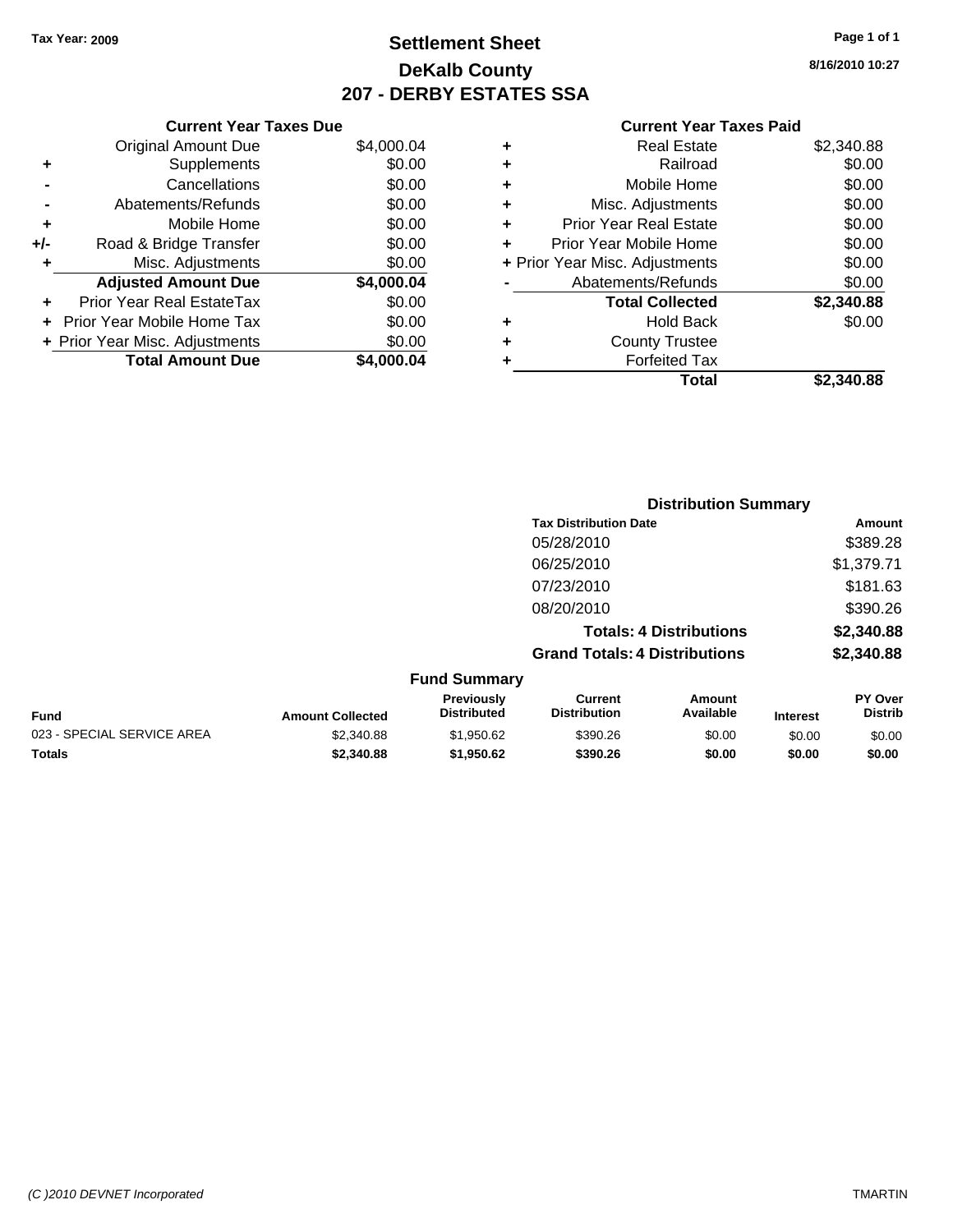## **Settlement Sheet Tax Year: 2009 Page 1 of 1 DeKalb County 213 - GENOA OAK CREEK EST SSA#4**

**8/16/2010 10:27**

|     | <b>Current Year Taxes Due</b>  |            |
|-----|--------------------------------|------------|
|     | <b>Original Amount Due</b>     | \$1,655.78 |
| ٠   | Supplements                    | \$347.69   |
|     | Cancellations                  | \$377.69   |
|     | Abatements/Refunds             | \$0.00     |
| ٠   | Mobile Home                    | \$0.00     |
| +/- | Road & Bridge Transfer         | \$0.00     |
| ٠   | Misc. Adjustments              | \$0.00     |
|     | <b>Adjusted Amount Due</b>     | \$1,625.78 |
|     | Prior Year Real EstateTax      | \$0.00     |
|     | Prior Year Mobile Home Tax     | \$0.00     |
|     | + Prior Year Misc. Adjustments | \$0.00     |
|     | <b>Total Amount Due</b>        | \$1.625.78 |

| ٠ | <b>Real Estate</b>             | \$1,021.57 |
|---|--------------------------------|------------|
| ٠ | Railroad                       | \$0.00     |
| ٠ | Mobile Home                    | \$0.00     |
| ٠ | Misc. Adjustments              | \$0.00     |
| ÷ | <b>Prior Year Real Estate</b>  | \$0.00     |
| ٠ | Prior Year Mobile Home         | \$0.00     |
|   | + Prior Year Misc. Adjustments | \$0.00     |
|   | Abatements/Refunds             | \$0.00     |
|   | <b>Total Collected</b>         | \$1,021.57 |
| ٠ | <b>Hold Back</b>               | \$0.00     |
| ٠ | <b>County Trustee</b>          |            |
|   | <b>Forfeited Tax</b>           |            |
|   | Total                          | \$1.021.57 |

|                            |                         |                                  | <b>Distribution Summary</b>           |                                |                 |                           |
|----------------------------|-------------------------|----------------------------------|---------------------------------------|--------------------------------|-----------------|---------------------------|
|                            |                         |                                  | <b>Tax Distribution Date</b>          |                                |                 | Amount                    |
|                            |                         |                                  | 05/28/2010                            |                                |                 | \$18.62                   |
|                            |                         |                                  | 06/25/2010                            |                                |                 | \$1,002.95                |
|                            |                         |                                  |                                       | <b>Totals: 2 Distributions</b> |                 | \$1,021.57                |
|                            |                         |                                  | <b>Grand Totals: 2 Distributions</b>  |                                |                 | \$1,021.57                |
|                            |                         | <b>Fund Summary</b>              |                                       |                                |                 |                           |
| <b>Fund</b>                | <b>Amount Collected</b> | Previously<br><b>Distributed</b> | <b>Current</b><br><b>Distribution</b> | <b>Amount</b><br>Available     | <b>Interest</b> | PY Over<br><b>Distrib</b> |
| 023 - SPECIAL SERVICE AREA | \$1,021.57              | \$1,021.57                       | \$0.00                                | \$0.00                         | \$0.00          | \$0.00                    |
| Totals                     | \$1,021.57              | \$1,021.57                       | \$0.00                                | \$0.00                         | \$0.00          | \$0.00                    |
|                            |                         |                                  |                                       |                                |                 |                           |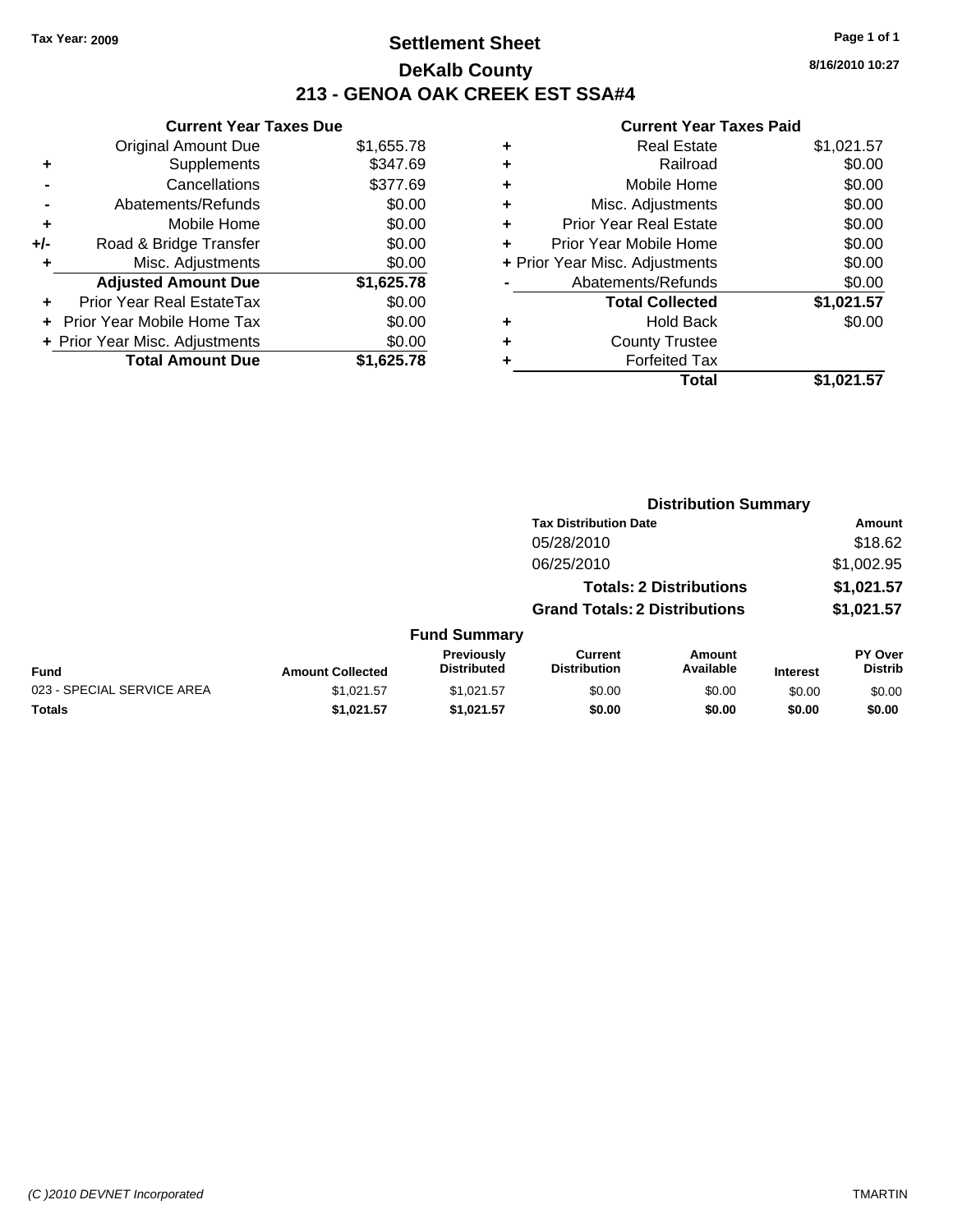# **Settlement Sheet Tax Year: 2009 Page 1 of 1 DeKalb County AF-MI #4 - AF/ MI/ DK DRAINAGE #4**

#### **Current Year Taxes Due** Original Amount Due \$7,527.18 **+** Supplements \$0.00 **-** Cancellations \$0.38 **-** Abatements/Refunds \$0.00 **+** Mobile Home \$0.00<br>**+/-** Road & Bridge Transfer \$0.00 **Proad & Bridge Transfer \$0.00 \$0.00 +** Misc. Adjustments \$0.00 **Adjusted Amount Due \$7,526.80 +** Prior Year Real EstateTax \$0.00 **+** Prior Year Mobile Home Tax \$0.00 **+ Prior Year Misc. Adjustments**  $$0.00$ **Total Amount Due \$7,526.80**

#### **Current Year Taxes Paid**

| ٠ | <b>Real Estate</b>             | \$4,654.52 |
|---|--------------------------------|------------|
| ٠ | Railroad                       | \$0.00     |
| ٠ | Mobile Home                    | \$0.00     |
| ٠ | Misc. Adjustments              | \$0.00     |
| ٠ | Prior Year Real Estate         | \$0.00     |
|   | Prior Year Mobile Home         | \$0.00     |
|   | + Prior Year Misc. Adjustments | \$0.00     |
|   | Abatements/Refunds             | \$0.00     |
|   | <b>Total Collected</b>         | \$4,654.52 |
| ٠ | <b>Hold Back</b>               | \$0.00     |
| ٠ | <b>County Trustee</b>          |            |
| ٠ | <b>Forfeited Tax</b>           |            |
|   | Total                          | \$4,654.52 |
|   |                                |            |

|                 |                         | <b>Distribution Summary</b>      |                                       |                                |                 |                           |
|-----------------|-------------------------|----------------------------------|---------------------------------------|--------------------------------|-----------------|---------------------------|
|                 |                         |                                  | <b>Tax Distribution Date</b>          |                                |                 | Amount                    |
|                 |                         |                                  | 05/28/2010                            |                                |                 | \$973.72                  |
|                 |                         |                                  | 06/25/2010                            |                                |                 | \$3,532.61                |
|                 |                         |                                  | 07/23/2010                            |                                |                 | \$38.75                   |
|                 |                         |                                  | 08/20/2010                            |                                |                 | \$109.44                  |
|                 |                         |                                  |                                       | <b>Totals: 4 Distributions</b> |                 | \$4,654.52                |
|                 |                         |                                  | <b>Grand Totals: 4 Distributions</b>  |                                |                 | \$4,654.52                |
|                 |                         | <b>Fund Summary</b>              |                                       |                                |                 |                           |
| <b>Fund</b>     | <b>Amount Collected</b> | Previously<br><b>Distributed</b> | <b>Current</b><br><b>Distribution</b> | Amount<br>Available            | <b>Interest</b> | PY Over<br><b>Distrib</b> |
| 001 - CORPORATE | \$4,654.52              | \$4,545.08                       | \$109.44                              | \$0.00                         | \$0.00          | \$0.00                    |

**Totals \$4,654.52 \$4,545.08 \$109.44 \$0.00 \$0.00 \$0.00**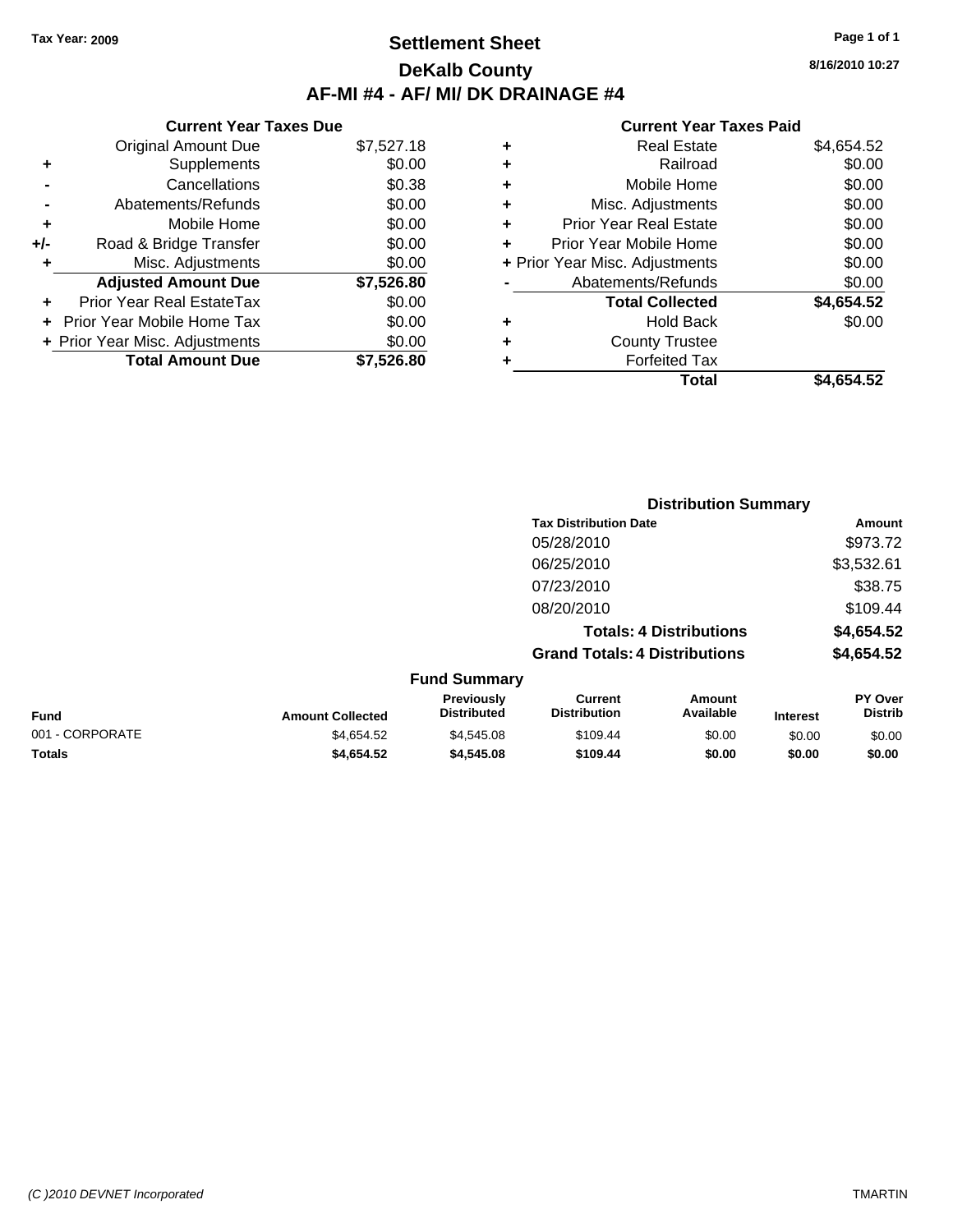# **Settlement Sheet Tax Year: 2009 Page 1 of 1 DeKalb County COON #1 - COON CREEK DRAINAGE #1**

**8/16/2010 10:27**

### **Current Year Taxes Paid**

|     | <b>Current Year Taxes Due</b>  |             |
|-----|--------------------------------|-------------|
|     | <b>Original Amount Due</b>     | \$11,792.50 |
| ٠   | Supplements                    | \$0.00      |
|     | Cancellations                  | \$0.00      |
|     | Abatements/Refunds             | \$0.00      |
| ٠   | Mobile Home                    | \$0.00      |
| +/- | Road & Bridge Transfer         | \$0.00      |
| ٠   | Misc. Adjustments              | \$0.00      |
|     | <b>Adjusted Amount Due</b>     | \$11,792.50 |
| ٠   | Prior Year Real EstateTax      | \$0.00      |
|     | Prior Year Mobile Home Tax     | \$0.00      |
|     | + Prior Year Misc. Adjustments | \$0.00      |
|     | <b>Total Amount Due</b>        | \$11,792.50 |
|     |                                |             |

|   | Total                          | \$7.271.05 |
|---|--------------------------------|------------|
| ٠ | <b>Forfeited Tax</b>           |            |
| ٠ | <b>County Trustee</b>          |            |
| ٠ | <b>Hold Back</b>               | \$0.00     |
|   | <b>Total Collected</b>         | \$7,271.05 |
|   | Abatements/Refunds             | \$0.00     |
|   | + Prior Year Misc. Adjustments | \$0.00     |
| ٠ | Prior Year Mobile Home         | \$0.00     |
| ٠ | <b>Prior Year Real Estate</b>  | \$0.00     |
| ٠ | Misc. Adjustments              | \$0.00     |
| ٠ | Mobile Home                    | \$0.00     |
| ٠ | Railroad                       | \$0.00     |
| ٠ | Real Estate                    | \$7,271.05 |
|   |                                |            |

|                 |                         |                                  | <b>Distribution Summary</b>           |                                |                 |                                  |
|-----------------|-------------------------|----------------------------------|---------------------------------------|--------------------------------|-----------------|----------------------------------|
|                 |                         |                                  | <b>Tax Distribution Date</b>          |                                |                 | Amount                           |
|                 |                         |                                  | 05/28/2010                            |                                |                 | \$2,589.77                       |
|                 |                         |                                  | 06/25/2010                            |                                |                 | \$4,406.93                       |
|                 |                         |                                  | 07/23/2010                            |                                |                 | \$55.64                          |
|                 |                         |                                  | 08/20/2010                            |                                |                 | \$218.71                         |
|                 |                         |                                  |                                       | <b>Totals: 4 Distributions</b> |                 | \$7,271.05                       |
|                 |                         |                                  | <b>Grand Totals: 4 Distributions</b>  |                                |                 | \$7,271.05                       |
|                 |                         | <b>Fund Summary</b>              |                                       |                                |                 |                                  |
| <b>Fund</b>     | <b>Amount Collected</b> | Previously<br><b>Distributed</b> | <b>Current</b><br><b>Distribution</b> | Amount<br>Available            | <b>Interest</b> | <b>PY Over</b><br><b>Distrib</b> |
| 001 - CORPORATE | \$7.271.05              | \$7.052.34                       | \$218.71                              | \$0.00                         | \$0.00          | \$0.00                           |

**Totals \$7,271.05 \$7,052.34 \$218.71 \$0.00 \$0.00 \$0.00**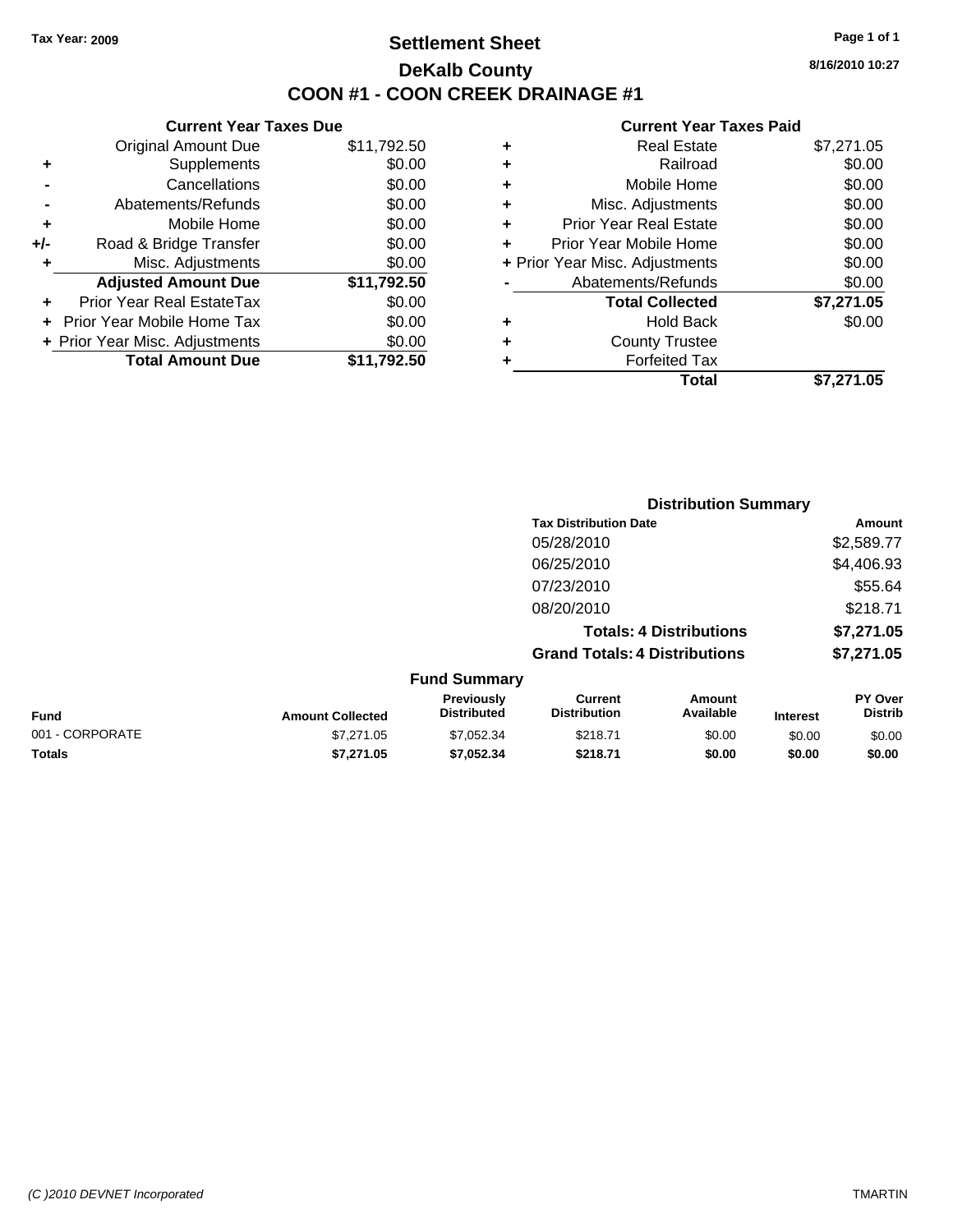**Current Year Taxes Due** Original Amount Due \$7,784.88

**Adjusted Amount Due \$7,784.88**

**Total Amount Due \$7,784.88**

**+** Supplements \$0.00 **-** Cancellations \$0.00 **-** Abatements/Refunds \$0.00 **+** Mobile Home \$0.00 **+/-** Road & Bridge Transfer \$0.00 **+** Misc. Adjustments \$0.00

**+** Prior Year Real EstateTax \$0.00 **+** Prior Year Mobile Home Tax \$0.00 **+ Prior Year Misc. Adjustments**  $$0.00$ 

## **Settlement Sheet Tax Year: 2009 Page 1 of 1 DeKalb County CO-PI #15 - CORTLAND PIERCE DRAINAGE**

**8/16/2010 10:27**

| Total                              | \$4,505.17 |
|------------------------------------|------------|
| <b>Forfeited Tax</b><br>٠          |            |
| <b>County Trustee</b><br>٠         |            |
| <b>Hold Back</b><br>٠              | \$0.00     |
| <b>Total Collected</b>             | \$4,505.17 |
| Abatements/Refunds                 | \$0.00     |
| + Prior Year Misc. Adjustments     | \$0.00     |
| Prior Year Mobile Home<br>÷        | \$0.00     |
| <b>Prior Year Real Estate</b><br>÷ | \$0.00     |
| Misc. Adjustments<br>÷             | \$0.00     |
| Mobile Home<br>٠                   | \$0.00     |
| Railroad<br>٠                      | \$0.00     |
| <b>Real Estate</b><br>٠            | \$4,505.17 |
|                                    |            |

|                 |                         |                                  | <b>Distribution Summary</b>           |                                |                 |                                  |
|-----------------|-------------------------|----------------------------------|---------------------------------------|--------------------------------|-----------------|----------------------------------|
|                 |                         |                                  | <b>Tax Distribution Date</b>          |                                |                 | <b>Amount</b>                    |
|                 |                         |                                  | 05/28/2010                            |                                |                 | \$745.97                         |
|                 |                         |                                  | 06/25/2010                            |                                |                 | \$3,556.55                       |
|                 |                         |                                  | 07/23/2010                            |                                |                 | \$100.40                         |
|                 |                         |                                  | 08/20/2010                            |                                |                 | \$102.25                         |
|                 |                         |                                  |                                       | <b>Totals: 4 Distributions</b> |                 | \$4,505.17                       |
|                 |                         |                                  | <b>Grand Totals: 4 Distributions</b>  |                                |                 | \$4,505.17                       |
|                 |                         | <b>Fund Summary</b>              |                                       |                                |                 |                                  |
| <b>Fund</b>     | <b>Amount Collected</b> | Previously<br><b>Distributed</b> | <b>Current</b><br><b>Distribution</b> | Amount<br>Available            | <b>Interest</b> | <b>PY Over</b><br><b>Distrib</b> |
| 001 - CORPORATE | \$4,505.17              | \$4,402.92                       | \$102.25                              | \$0.00                         | \$0.00          | \$0.00                           |
| Totals          | \$4,505.17              | \$4,402.92                       | \$102.25                              | \$0.00                         | \$0.00          | \$0.00                           |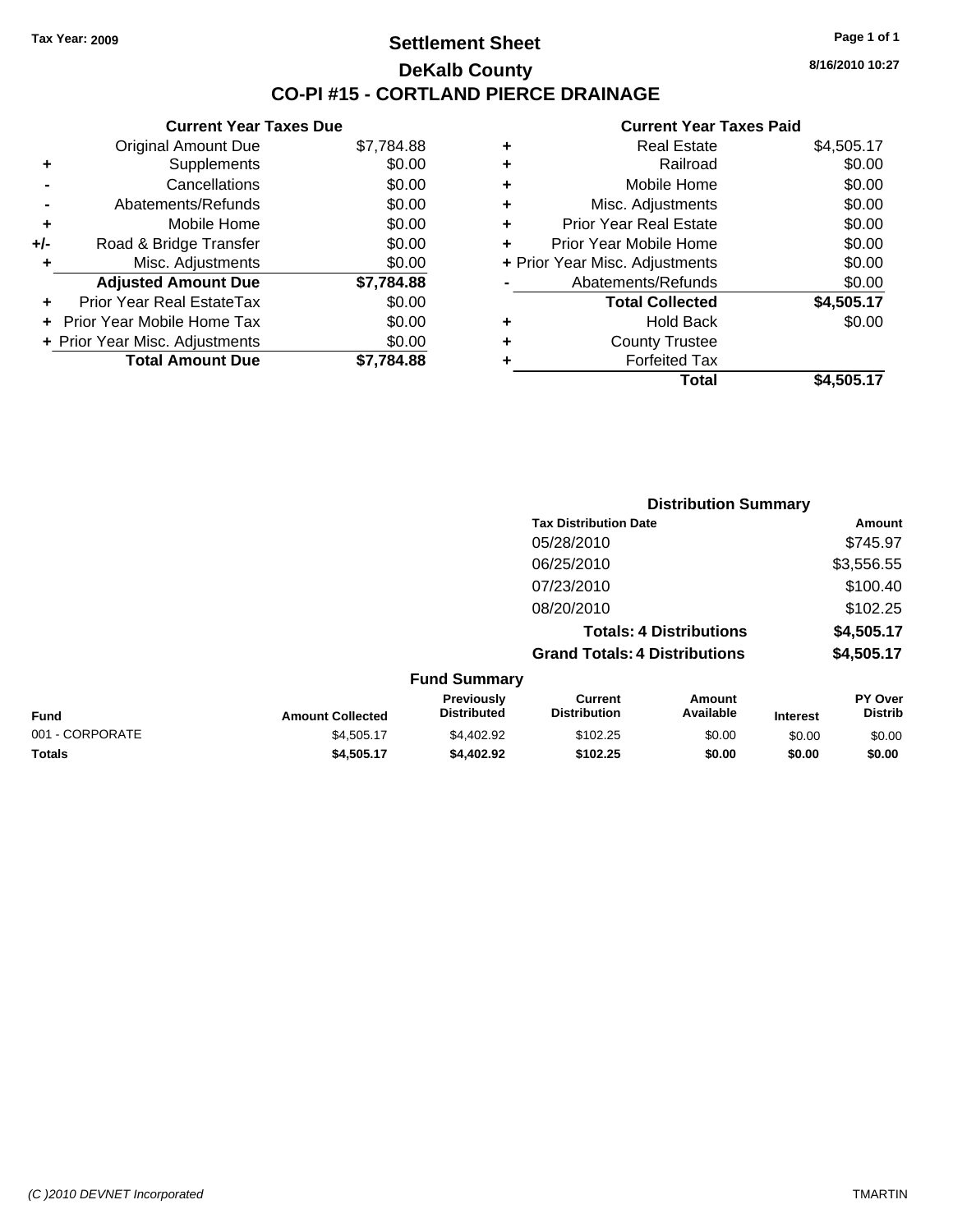# **Settlement Sheet Tax Year: 2009 Page 1 of 1 DeKalb County CO-SBA#9 - CORTLAND SBA #9**

**8/16/2010 10:27**

|   | Real Estate                    | \$209,983.20 |
|---|--------------------------------|--------------|
| ٠ | Railroad                       | \$0.00       |
| ٠ | Mobile Home                    | \$0.00       |
| ٠ | Misc. Adjustments              | \$0.00       |
| ٠ | <b>Prior Year Real Estate</b>  | \$0.00       |
| ٠ | Prior Year Mobile Home         | \$0.00       |
|   | + Prior Year Misc. Adjustments | \$0.00       |
|   | Abatements/Refunds             | \$0.00       |
|   | <b>Total Collected</b>         | \$209,983.20 |
| ٠ | <b>Hold Back</b>               | \$0.00       |
|   | <b>County Trustee</b>          |              |
|   | <b>Forfeited Tax</b>           |              |
|   | Total                          | \$209.983.20 |

|     | <b>Current Year Taxes Due</b>  |              |
|-----|--------------------------------|--------------|
|     | <b>Original Amount Due</b>     | \$378,331.80 |
| ٠   | Supplements                    | \$0.00       |
|     | Cancellations                  | \$0.00       |
|     | Abatements/Refunds             | \$0.00       |
| ٠   | Mobile Home                    | \$0.00       |
| +/- | Road & Bridge Transfer         | \$0.00       |
| ٠   | Misc. Adjustments              | \$0.00       |
|     | <b>Adjusted Amount Due</b>     | \$378,331.80 |
|     | Prior Year Real EstateTax      | \$0.00       |
|     | Prior Year Mobile Home Tax     | \$0.00       |
|     | + Prior Year Misc. Adjustments | \$0.00       |
|     | <b>Total Amount Due</b>        | \$378,331.80 |
|     |                                |              |

|                     | <b>Distribution Summary</b>          |              |
|---------------------|--------------------------------------|--------------|
|                     | <b>Tax Distribution Date</b>         | Amount       |
|                     | 05/28/2010                           | \$19,912.20  |
|                     | 06/25/2010                           | \$168,348.60 |
|                     | 07/23/2010                           | \$905.10     |
|                     | 08/20/2010                           | \$20,817.30  |
|                     | <b>Totals: 4 Distributions</b>       | \$209,983.20 |
|                     | <b>Grand Totals: 4 Distributions</b> | \$209,983.20 |
| <b>Fund Summary</b> |                                      |              |

|                            |                         | <b>Previously</b>  | Current             | Amount    |                 | <b>PY Over</b> |
|----------------------------|-------------------------|--------------------|---------------------|-----------|-----------------|----------------|
| Fund                       | <b>Amount Collected</b> | <b>Distributed</b> | <b>Distribution</b> | Available | <b>Interest</b> | <b>Distrib</b> |
| 023 - SPECIAL SERVICE AREA | \$209.983.20            | \$189.165.90       | \$20,817,30         | \$0.00    | \$0.00          | \$0.00         |
| Totals                     | \$209.983.20            | \$189.165.90       | \$20.817.30         | \$0.00    | \$0.00          | \$0.00         |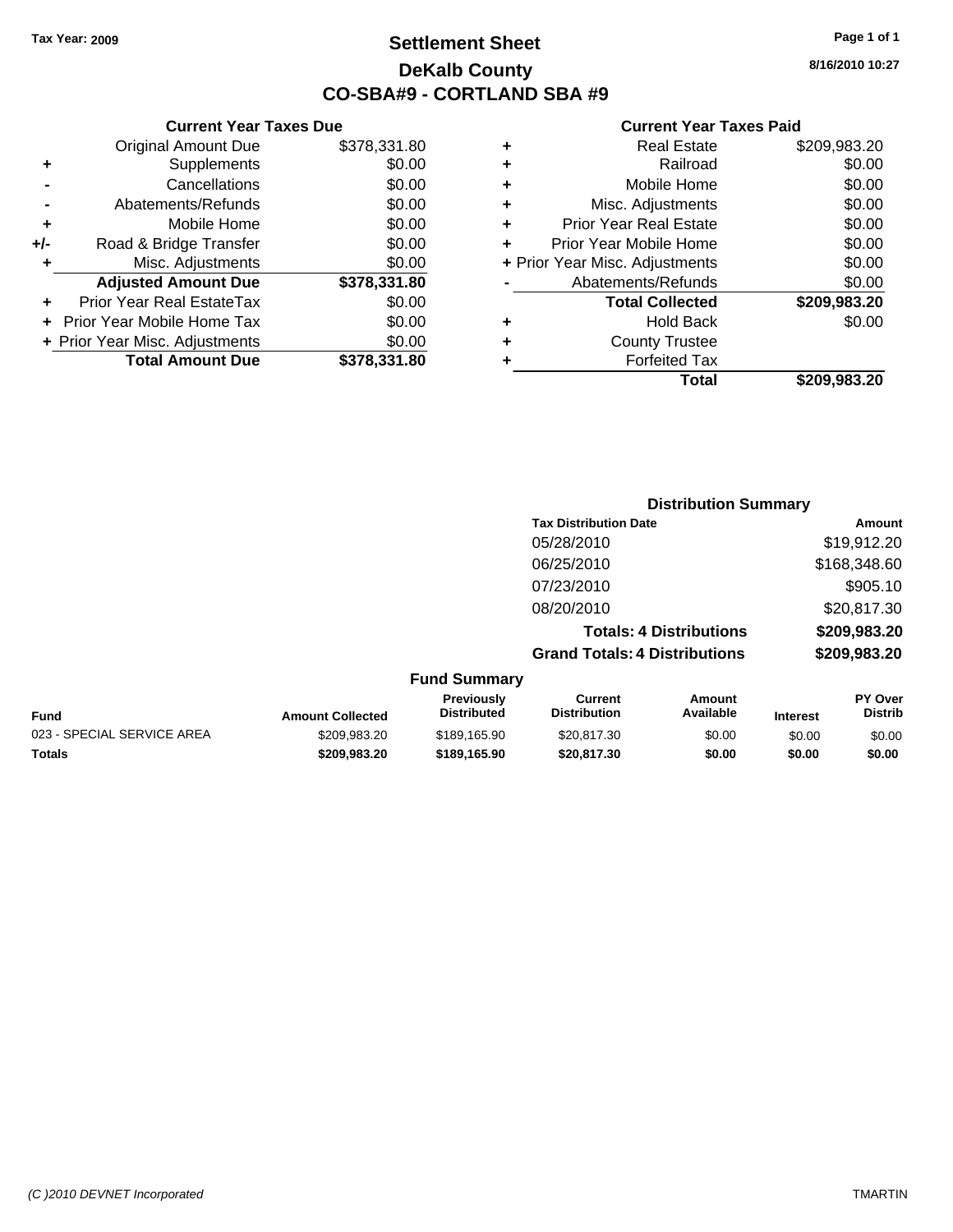# **Settlement Sheet Tax Year: 2009 Page 1 of 1 DeKalb County CO-SSA#1 - CORTLAND SBA #1**

**8/16/2010 10:27**

|     | <b>Current Year Taxes Due</b>    |              |
|-----|----------------------------------|--------------|
|     | <b>Original Amount Due</b>       | \$379,999.70 |
| ٠   | Supplements                      | \$0.00       |
|     | Cancellations                    | \$0.00       |
|     | Abatements/Refunds               | \$0.00       |
| ٠   | Mobile Home                      | \$0.00       |
| +/- | Road & Bridge Transfer           | \$0.00       |
| ٠   | Misc. Adjustments                | \$0.00       |
|     | <b>Adjusted Amount Due</b>       | \$379,999.70 |
|     | <b>Prior Year Real EstateTax</b> | \$0.00       |
|     | Prior Year Mobile Home Tax       | \$0.00       |
|     | + Prior Year Misc. Adjustments   | \$0.00       |
|     | <b>Total Amount Due</b>          | \$379.999.70 |

|                              | <b>Distribution Summary</b>          |              |
|------------------------------|--------------------------------------|--------------|
| <b>Tax Distribution Date</b> |                                      | Amount       |
| 05/28/2010                   |                                      | \$40,425.50  |
| 06/25/2010                   |                                      | \$145,531.80 |
| 07/23/2010                   |                                      | \$1,617.02   |
| 08/20/2010                   |                                      | \$31,531.89  |
|                              | <b>Totals: 4 Distributions</b>       | \$219,106.21 |
|                              | <b>Grand Totals: 4 Distributions</b> | \$219,106.21 |
| <b>Fund Summary</b>          |                                      |              |

| <b>Fund</b>                | <b>Amount Collected</b> | <b>Previously</b><br><b>Distributed</b> | Current<br><b>Distribution</b> | Amount<br>Available | <b>Interest</b> | <b>PY Over</b><br><b>Distrib</b> |
|----------------------------|-------------------------|-----------------------------------------|--------------------------------|---------------------|-----------------|----------------------------------|
| 023 - SPECIAL SERVICE AREA | \$219.106.21            | \$187.574.32                            | \$31.531.89                    | \$0.00              | \$0.00          | \$0.00                           |
| <b>Totals</b>              | \$219.106.21            | \$187.574.32                            | \$31.531.89                    | \$0.00              | \$0.00          | \$0.00                           |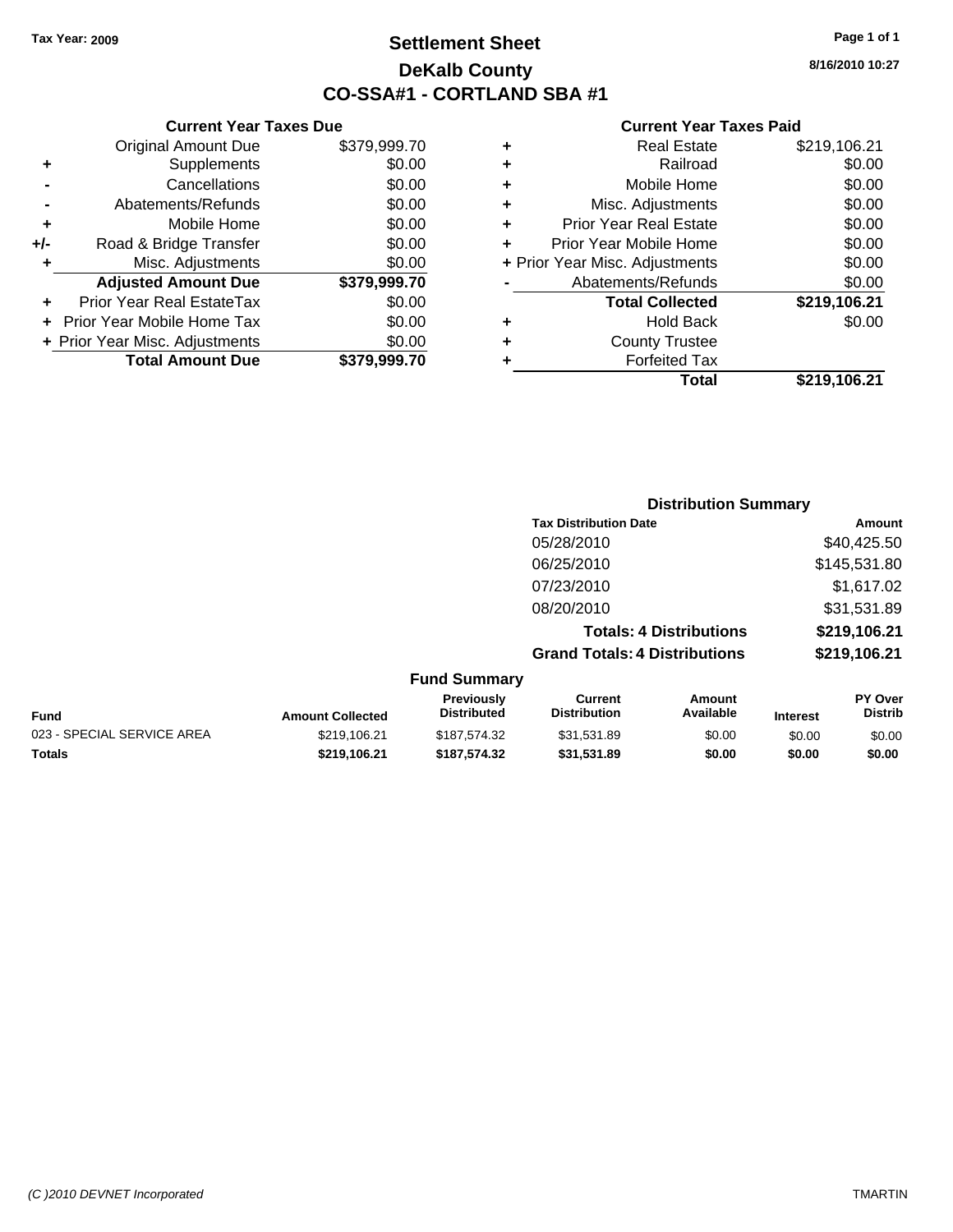# **Settlement Sheet Tax Year: 2009 Page 1 of 1 DeKalb County CO-SSA#4 - CORTLAND SBA #4**

**8/16/2010 10:27**

#### **Current Year Taxes Paid**

|     | <b>Current Year Taxes Due</b>  |              |  |  |  |  |
|-----|--------------------------------|--------------|--|--|--|--|
|     | <b>Original Amount Due</b>     | \$936,601.44 |  |  |  |  |
| ٠   | Supplements                    | \$0.00       |  |  |  |  |
|     | Cancellations                  | \$0.00       |  |  |  |  |
|     | Abatements/Refunds             | \$0.00       |  |  |  |  |
| ٠   | Mobile Home                    | \$0.00       |  |  |  |  |
| +/- | Road & Bridge Transfer         | \$0.00       |  |  |  |  |
| ٠   | Misc. Adjustments              | \$0.00       |  |  |  |  |
|     | <b>Adjusted Amount Due</b>     | \$936,601.44 |  |  |  |  |
|     | Prior Year Real EstateTax      | \$0.00       |  |  |  |  |
|     | Prior Year Mobile Home Tax     | \$0.00       |  |  |  |  |
|     | + Prior Year Misc. Adjustments | \$0.00       |  |  |  |  |
|     | <b>Total Amount Due</b>        | \$936,601.44 |  |  |  |  |
|     |                                |              |  |  |  |  |

| ٠ | <b>Real Estate</b>             | \$219,515.98 |
|---|--------------------------------|--------------|
| ٠ | Railroad                       | \$0.00       |
| ٠ | Mobile Home                    | \$0.00       |
| ٠ | Misc. Adjustments              | \$0.00       |
| ٠ | <b>Prior Year Real Estate</b>  | \$0.00       |
| ٠ | Prior Year Mobile Home         | \$0.00       |
|   | + Prior Year Misc. Adjustments | \$0.00       |
|   | Abatements/Refunds             | \$0.00       |
|   | <b>Total Collected</b>         | \$219,515.98 |
| ٠ | <b>Hold Back</b>               | \$0.00       |
| ٠ | <b>County Trustee</b>          |              |
| ٠ | <b>Forfeited Tax</b>           |              |
|   | Total                          | \$219,515.98 |
|   |                                |              |

|               |                                   |                                                  |                         |                                         | <b>Distribution Summary</b>                                      |                                |                 |                           |
|---------------|-----------------------------------|--------------------------------------------------|-------------------------|-----------------------------------------|------------------------------------------------------------------|--------------------------------|-----------------|---------------------------|
|               |                                   |                                                  |                         |                                         | <b>Tax Distribution Date</b>                                     |                                |                 | Amount                    |
|               |                                   |                                                  |                         |                                         | 05/28/2010                                                       |                                |                 | \$74,635.44               |
|               |                                   |                                                  |                         |                                         | 06/25/2010                                                       |                                |                 | \$731.72                  |
|               |                                   |                                                  |                         |                                         | 07/23/2010                                                       |                                |                 | \$144,148.82              |
|               |                                   |                                                  |                         |                                         |                                                                  | <b>Totals: 3 Distributions</b> |                 | \$219,515.98              |
|               |                                   |                                                  |                         |                                         | <b>Grand Totals: 3 Distributions</b>                             |                                | \$219,515.98    |                           |
|               |                                   |                                                  |                         | <b>Fund Summary</b>                     |                                                                  |                                |                 |                           |
| <b>Fund</b>   |                                   |                                                  | <b>Amount Collected</b> | <b>Previously</b><br><b>Distributed</b> | Current<br><b>Distribution</b>                                   | Amount<br>Available            | <b>Interest</b> | PY Over<br><b>Distrib</b> |
|               | 023 - SPECIAL SERVICE AREA        |                                                  | \$219,515.98            | \$219,515.98                            | \$0.00                                                           | \$0.00                         | \$0.00          | \$0.00                    |
| <b>Totals</b> |                                   |                                                  | \$219,515.98            | \$219,515.98                            | \$0.00                                                           | \$0.00                         | \$0.00          | \$0.00                    |
|               |                                   |                                                  |                         | <b>Miscellaneous Adjustment Detail</b>  |                                                                  |                                |                 |                           |
| Year<br>2009  | <b>Source</b><br>RE - Real Estate | <b>Account Type</b><br><b>Back Tax Collected</b> |                         | <b>Amount Adjustment Description</b>    | \$0.00 Eagle Home Nature's Crossing Redemption 58 Parcels by TBA |                                |                 |                           |

**Totals 1 entries** \$0.00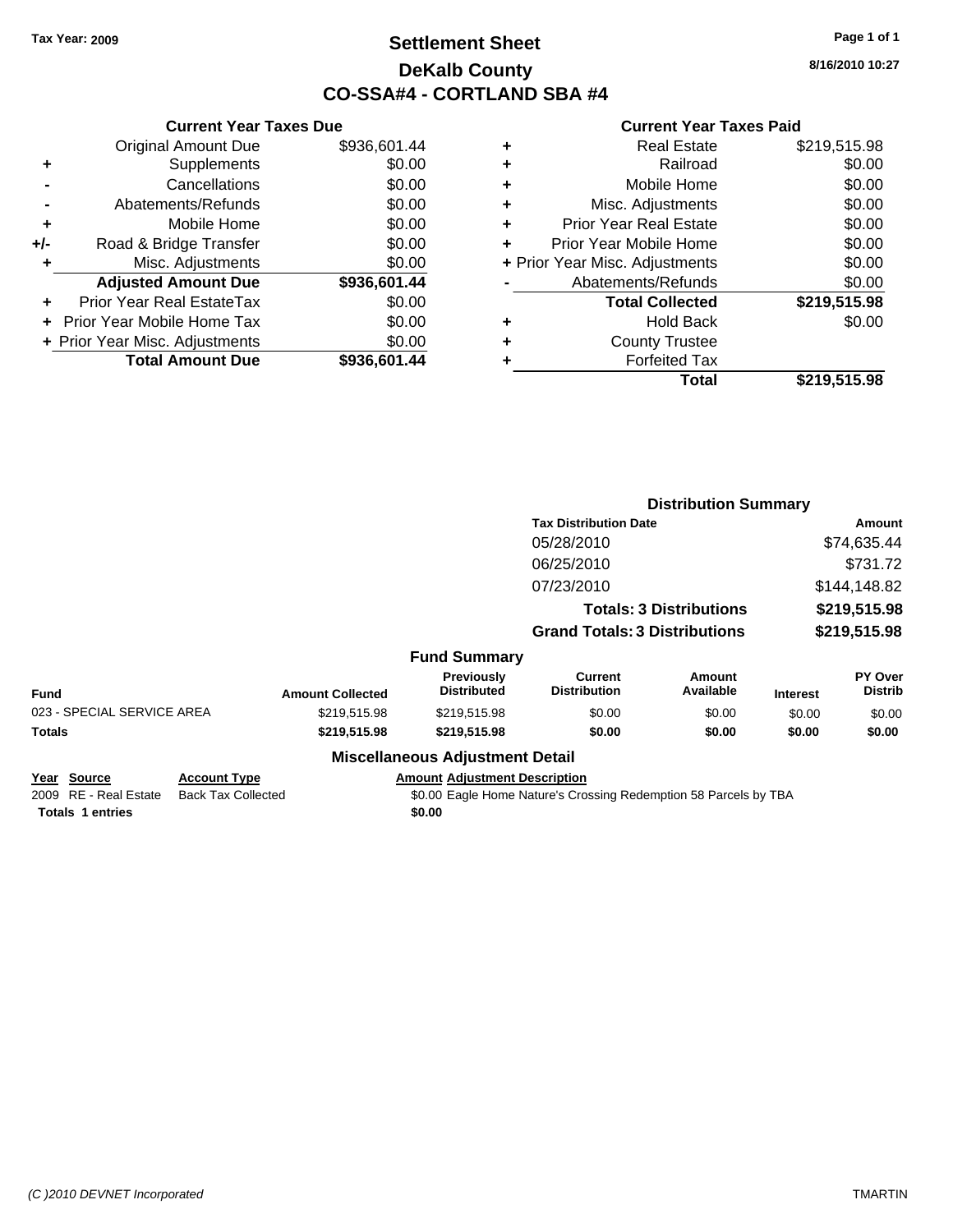# **Settlement Sheet Tax Year: 2009 Page 1 of 1 DeKalb County CO-SSA#7 - CORTLAND SBA #7**

**8/16/2010 10:27**

| <b>Current Year Taxes Due</b> |  |  |  |  |
|-------------------------------|--|--|--|--|
| \$387,812.02                  |  |  |  |  |
| \$0.00                        |  |  |  |  |
| \$0.00                        |  |  |  |  |
| \$0.00                        |  |  |  |  |
| \$0.00                        |  |  |  |  |
| \$0.00                        |  |  |  |  |
| \$0.00                        |  |  |  |  |
| \$387,812.02                  |  |  |  |  |
| \$0.00                        |  |  |  |  |
| \$0.00                        |  |  |  |  |
| \$0.00                        |  |  |  |  |
| \$387,812.02                  |  |  |  |  |
|                               |  |  |  |  |

| ٠ | Real Estate                    | \$47,561.85 |
|---|--------------------------------|-------------|
| ٠ | Railroad                       | \$0.00      |
| ٠ | Mobile Home                    | \$0.00      |
| ٠ | Misc. Adjustments              | \$0.00      |
| ÷ | <b>Prior Year Real Estate</b>  | \$0.00      |
| ٠ | Prior Year Mobile Home         | \$0.00      |
|   | + Prior Year Misc. Adjustments | \$0.00      |
|   | Abatements/Refunds             | \$0.00      |
|   | <b>Total Collected</b>         | \$47,561.85 |
| ٠ | Hold Back                      | \$0.00      |
| ٠ | <b>County Trustee</b>          |             |
|   | <b>Forfeited Tax</b>           |             |
|   | Total                          | \$47,561.85 |
|   |                                |             |

|                            | <b>Distribution Summary</b> |                                  |                                       |                                |                 |                                  |  |
|----------------------------|-----------------------------|----------------------------------|---------------------------------------|--------------------------------|-----------------|----------------------------------|--|
|                            |                             |                                  | <b>Tax Distribution Date</b>          |                                |                 | Amount                           |  |
|                            |                             |                                  | 06/25/2010                            |                                |                 | \$47,561.85                      |  |
|                            |                             |                                  |                                       | <b>Totals: 1 Distributions</b> |                 | \$47,561.85                      |  |
|                            |                             |                                  | <b>Grand Totals: 1 Distributions</b>  |                                |                 | \$47,561.85                      |  |
|                            |                             | <b>Fund Summary</b>              |                                       |                                |                 |                                  |  |
| Fund                       | <b>Amount Collected</b>     | Previously<br><b>Distributed</b> | <b>Current</b><br><b>Distribution</b> | <b>Amount</b><br>Available     | <b>Interest</b> | <b>PY Over</b><br><b>Distrib</b> |  |
| 023 - SPECIAL SERVICE AREA | \$47,561.85                 | \$47,561.85                      | \$0.00                                | \$0.00                         | \$0.00          | \$0.00                           |  |
| Totals                     | \$47,561.85                 | \$47,561.85                      | \$0.00                                | \$0.00                         | \$0.00          | \$0.00                           |  |
|                            |                             |                                  |                                       |                                |                 |                                  |  |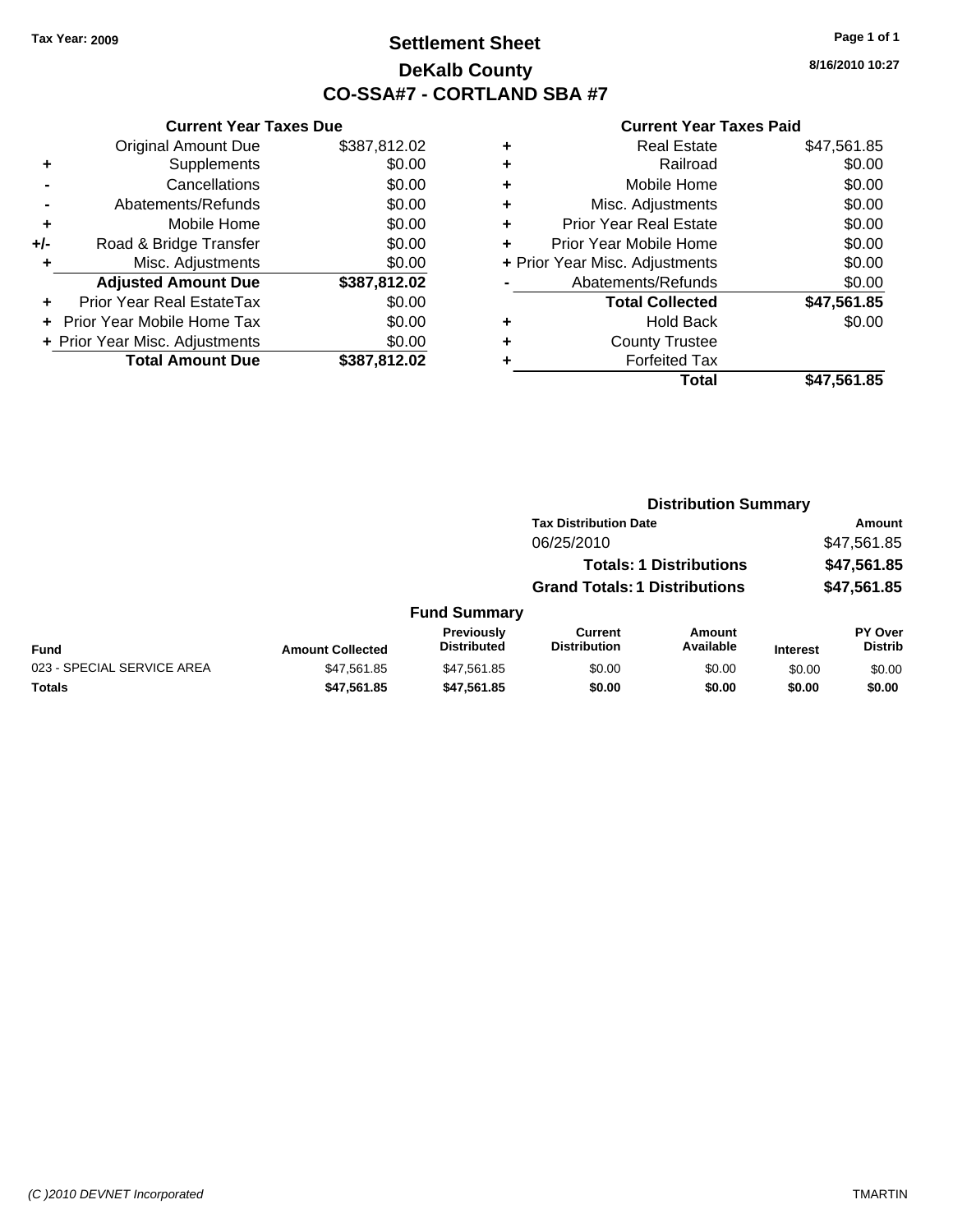# **Settlement Sheet Tax Year: 2009 Page 1 of 1 DeKalb County CO-SSA#8 - CORTLAND SBA #8**

**8/16/2010 10:27**

#### **Current Year Taxes Paid**

|     | <b>Current Year Taxes Due</b>  |              |
|-----|--------------------------------|--------------|
|     | <b>Original Amount Due</b>     | \$300,005.26 |
| ÷   | Supplements                    | \$0.00       |
|     | Cancellations                  | \$0.00       |
|     | Abatements/Refunds             | \$0.00       |
| ٠   | Mobile Home                    | \$0.00       |
| +/- | Road & Bridge Transfer         | \$0.00       |
| ٠   | Misc. Adjustments              | \$0.00       |
|     | <b>Adjusted Amount Due</b>     | \$300,005.26 |
| ٠   | Prior Year Real EstateTax      | \$0.00       |
|     | Prior Year Mobile Home Tax     | \$0.00       |
|     | + Prior Year Misc. Adjustments | \$0.00       |
|     | <b>Total Amount Due</b>        | \$300,005.26 |
|     |                                |              |

|   | Total                          | \$96,952.93 |
|---|--------------------------------|-------------|
|   | <b>Forfeited Tax</b>           |             |
| ٠ | <b>County Trustee</b>          |             |
| ٠ | <b>Hold Back</b>               | \$0.00      |
|   | <b>Total Collected</b>         | \$96,952.93 |
|   | Abatements/Refunds             | \$0.00      |
|   | + Prior Year Misc. Adjustments | \$0.00      |
|   | Prior Year Mobile Home         | \$0.00      |
| ٠ | <b>Prior Year Real Estate</b>  | \$0.00      |
| ٠ | Misc. Adjustments              | \$0.00      |
| ٠ | Mobile Home                    | \$0.00      |
| ٠ | Railroad                       | \$0.00      |
|   | <b>Real Estate</b>             | \$96,952.93 |

|                            |                           |                                                            |                                                           | <b>Distribution Summary</b>          |                                |                 |                           |
|----------------------------|---------------------------|------------------------------------------------------------|-----------------------------------------------------------|--------------------------------------|--------------------------------|-----------------|---------------------------|
|                            |                           |                                                            |                                                           | <b>Tax Distribution Date</b>         | Amount                         |                 |                           |
|                            |                           |                                                            |                                                           | 06/25/2010                           |                                |                 | \$96,952.93               |
|                            |                           |                                                            |                                                           |                                      | <b>Totals: 1 Distributions</b> |                 | \$96,952.93               |
|                            |                           |                                                            |                                                           | <b>Grand Totals: 1 Distributions</b> |                                | \$96,952.93     |                           |
|                            |                           |                                                            | <b>Fund Summary</b>                                       |                                      |                                |                 |                           |
| Fund                       |                           | <b>Amount Collected</b>                                    | Previously<br><b>Distributed</b>                          | Current<br><b>Distribution</b>       | Amount<br>Available            | <b>Interest</b> | PY Over<br><b>Distrib</b> |
| 023 - SPECIAL SERVICE AREA |                           | \$96.952.93                                                | \$96,952.93                                               | \$0.00                               | \$0.00                         | \$0.00          | \$0.00                    |
| <b>Totals</b>              |                           | \$96,952.93                                                | \$96,952.93                                               | \$0.00                               | \$0.00                         | \$0.00          | \$0.00                    |
|                            |                           |                                                            | <b>Miscellaneous Adjustment Detail</b>                    |                                      |                                |                 |                           |
| Year Source                | <b>Account Type</b>       |                                                            | <b>Amount Adjustment Description</b>                      |                                      |                                |                 |                           |
| 2009 RE - Real Estate      | <b>Back Tax Collected</b> |                                                            | \$0.00 Montabano Builders Redemption 09-33-128-003 by TBA |                                      |                                |                 |                           |
| 2009 RE - Real Estate      | <b>Back Tax Collected</b> | \$0.00 Montalbano Builders Redemption 09-28-352-001 by TBA |                                                           |                                      |                                |                 |                           |

2009 RE - Real Estate Back Tax Collected \$0.00 Montalbano Builders Redemption 09-28-351-015 by TBA

**Totals \$0.00 3 entries**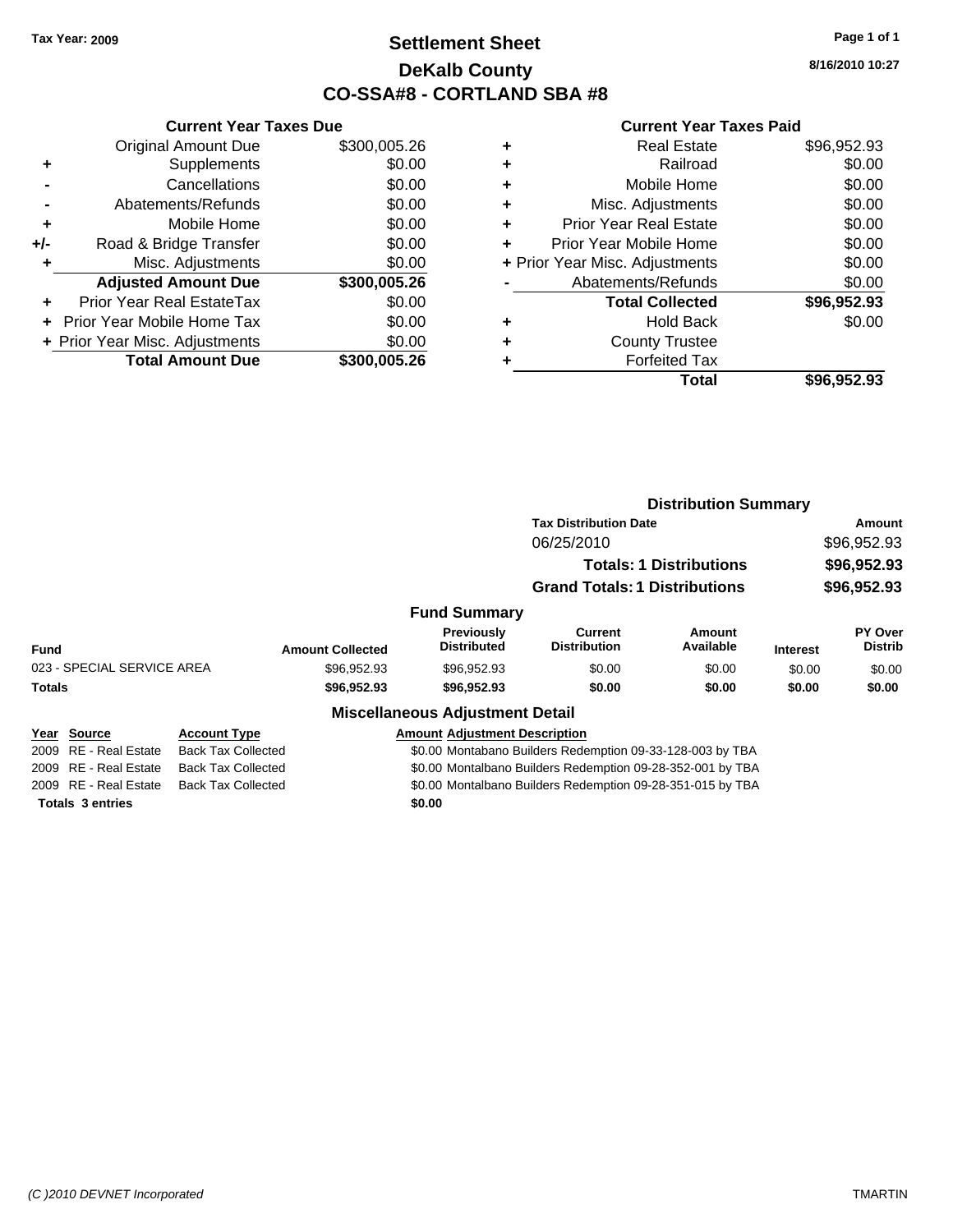# **Settlement Sheet Tax Year: 2009 Page 1 of 1 DeKalb County MA-DK #3 - MALTA DEKALB DRAINAGE #3**

**8/16/2010 10:27**

| <b>Current Year Taxes Due</b> |                                |            |  |  |
|-------------------------------|--------------------------------|------------|--|--|
|                               | <b>Original Amount Due</b>     | \$1,250.28 |  |  |
| ۰                             | Supplements                    | \$0.00     |  |  |
|                               | Cancellations                  | \$0.00     |  |  |
|                               | Abatements/Refunds             | \$0.00     |  |  |
| ٠                             | Mobile Home                    | \$0.00     |  |  |
| +/-                           | Road & Bridge Transfer         | \$0.00     |  |  |
| ٠                             | Misc. Adjustments              | \$0.00     |  |  |
|                               | <b>Adjusted Amount Due</b>     | \$1,250.28 |  |  |
| ٠                             | Prior Year Real EstateTax      | \$0.00     |  |  |
|                               | Prior Year Mobile Home Tax     | \$0.00     |  |  |
|                               | + Prior Year Misc. Adjustments | \$0.00     |  |  |
|                               | <b>Total Amount Due</b>        | \$1,250,28 |  |  |

| ٠ | Railroad                       | \$0.00   |
|---|--------------------------------|----------|
|   |                                |          |
| ٠ | Mobile Home                    | \$0.00   |
| ٠ | Misc. Adjustments              | \$0.00   |
| ٠ | <b>Prior Year Real Estate</b>  | \$0.00   |
| ٠ | Prior Year Mobile Home         | \$0.00   |
|   | + Prior Year Misc. Adjustments | \$0.00   |
|   | Abatements/Refunds             | \$0.00   |
|   | <b>Total Collected</b>         | \$642.88 |
| ٠ | <b>Hold Back</b>               | \$0.00   |
| ٠ | <b>County Trustee</b>          |          |
| ٠ | <b>Forfeited Tax</b>           |          |
|   | Total                          | \$642.88 |
|   |                                |          |

| <b>Tax Distribution Date</b>                                                                                                                                  | Amount                    |
|---------------------------------------------------------------------------------------------------------------------------------------------------------------|---------------------------|
| 05/28/2010                                                                                                                                                    | \$216.05                  |
| 06/25/2010                                                                                                                                                    | \$415.33                  |
| 08/20/2010                                                                                                                                                    | \$11.50                   |
| <b>Totals: 3 Distributions</b>                                                                                                                                | \$642.88                  |
| <b>Grand Totals: 3 Distributions</b>                                                                                                                          | \$642.88                  |
| <b>Fund Summary</b>                                                                                                                                           |                           |
| Previously<br><b>Current</b><br>Amount<br><b>Distributed</b><br>Available<br><b>Distribution</b><br><b>Fund</b><br><b>Amount Collected</b><br><b>Interest</b> | PY Over<br><b>Distrib</b> |
| 001 - CORPORATE<br>\$631.38<br>\$0.00<br>\$642.88<br>\$11.50<br>\$0.00                                                                                        | \$0.00                    |
| Totals<br>\$642.88<br>\$631.38<br>\$11.50<br>\$0.00<br>\$0.00                                                                                                 | \$0.00                    |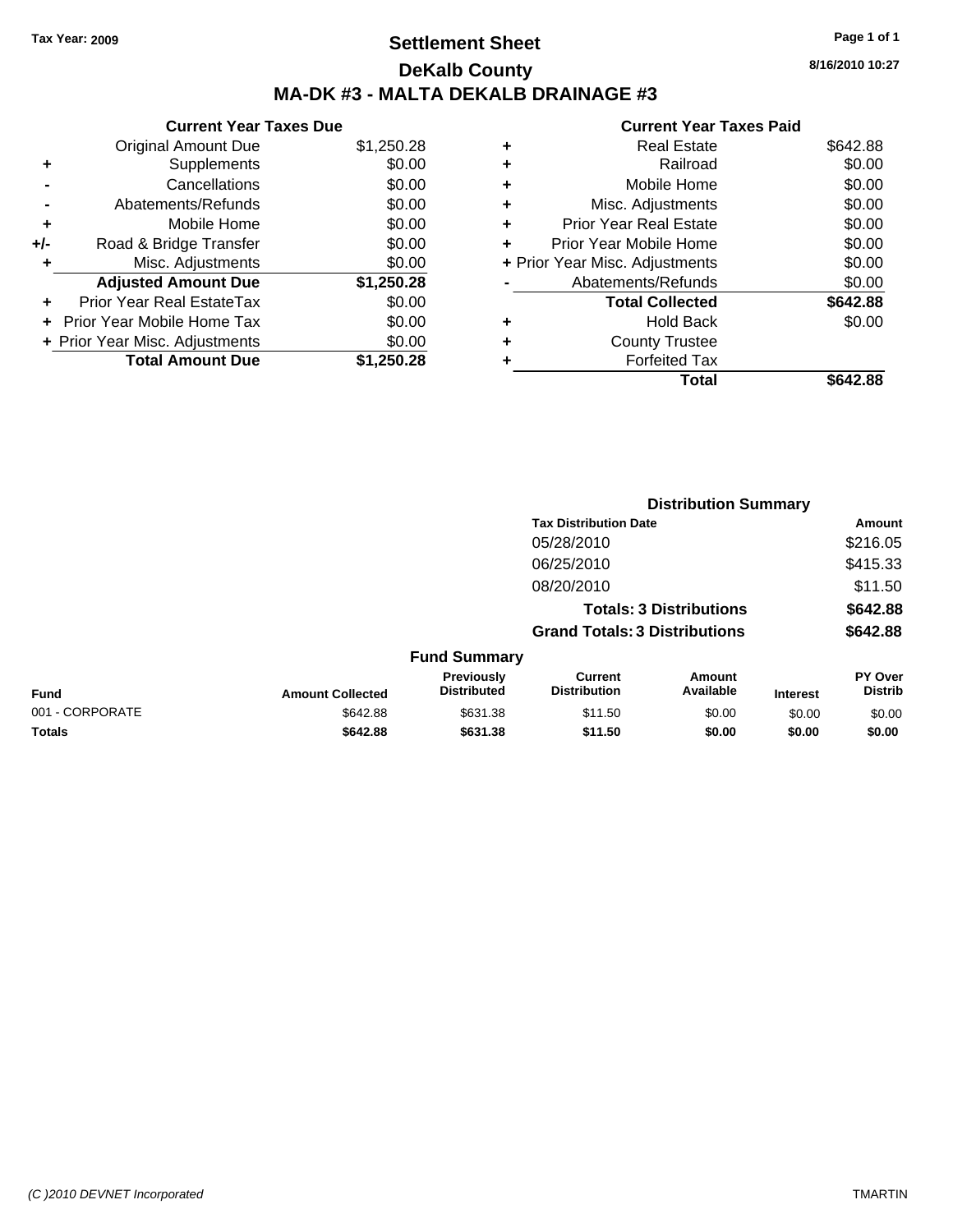## **Settlement Sheet Tax Year: 2009 Page 1 of 1 DeKalb County MAMIAFDK - MA-MI-AF-DK DRAINAGE #11**

**8/16/2010 10:27**

|     | <b>Current Year Taxes Due</b>  |             |
|-----|--------------------------------|-------------|
|     | <b>Original Amount Due</b>     | \$23,394.00 |
| ٠   | Supplements                    | \$0.00      |
|     | Cancellations                  | \$0.00      |
|     | Abatements/Refunds             | \$0.00      |
| ٠   | Mobile Home                    | \$0.00      |
| +/- | Road & Bridge Transfer         | \$0.00      |
|     | Misc. Adjustments              | \$0.00      |
|     | <b>Adjusted Amount Due</b>     | \$23,394.00 |
|     | Prior Year Real EstateTax      | \$0.00      |
|     | Prior Year Mobile Home Tax     | \$0.00      |
|     | + Prior Year Misc. Adjustments | \$0.00      |
|     | <b>Total Amount Due</b>        | \$23,394.00 |
|     |                                |             |

|   | <b>Real Estate</b>             | \$12,813.00 |
|---|--------------------------------|-------------|
| ٠ | Railroad                       | \$0.00      |
| ٠ | Mobile Home                    | \$0.00      |
| ٠ | Misc. Adjustments              | \$0.00      |
| ٠ | Prior Year Real Estate         | \$0.00      |
|   | Prior Year Mobile Home         | \$0.00      |
|   | + Prior Year Misc. Adjustments | \$0.00      |
|   | Abatements/Refunds             | \$0.00      |
|   | <b>Total Collected</b>         | \$12,813.00 |
| ٠ | <b>Hold Back</b>               | \$0.00      |
| ٠ | <b>County Trustee</b>          |             |
| ٠ | <b>Forfeited Tax</b>           |             |
|   | Total                          | \$12,813.00 |
|   |                                |             |

|                 |                         |                                  |                                       | <b>Distribution Summary</b>    |                 |                                  |
|-----------------|-------------------------|----------------------------------|---------------------------------------|--------------------------------|-----------------|----------------------------------|
|                 |                         |                                  | <b>Tax Distribution Date</b>          |                                |                 | Amount                           |
|                 |                         |                                  | 05/28/2010                            |                                |                 | \$1,863.75                       |
|                 |                         |                                  | 06/25/2010                            |                                |                 | \$10,822.50                      |
|                 |                         |                                  | 08/20/2010                            |                                |                 | \$126.75                         |
|                 |                         |                                  |                                       | <b>Totals: 3 Distributions</b> |                 | \$12,813.00                      |
|                 |                         |                                  | <b>Grand Totals: 3 Distributions</b>  |                                |                 | \$12,813.00                      |
|                 |                         | <b>Fund Summary</b>              |                                       |                                |                 |                                  |
| Fund            | <b>Amount Collected</b> | Previously<br><b>Distributed</b> | <b>Current</b><br><b>Distribution</b> | Amount<br>Available            | <b>Interest</b> | <b>PY Over</b><br><b>Distrib</b> |
| 001 - CORPORATE | \$12,813.00             | \$12,686.25                      | \$126.75                              | \$0.00                         | \$0.00          | \$0.00                           |
| Totals          | \$12,813.00             | \$12,686.25                      | \$126.75                              | \$0.00                         | \$0.00          | \$0.00                           |
|                 |                         |                                  |                                       |                                |                 |                                  |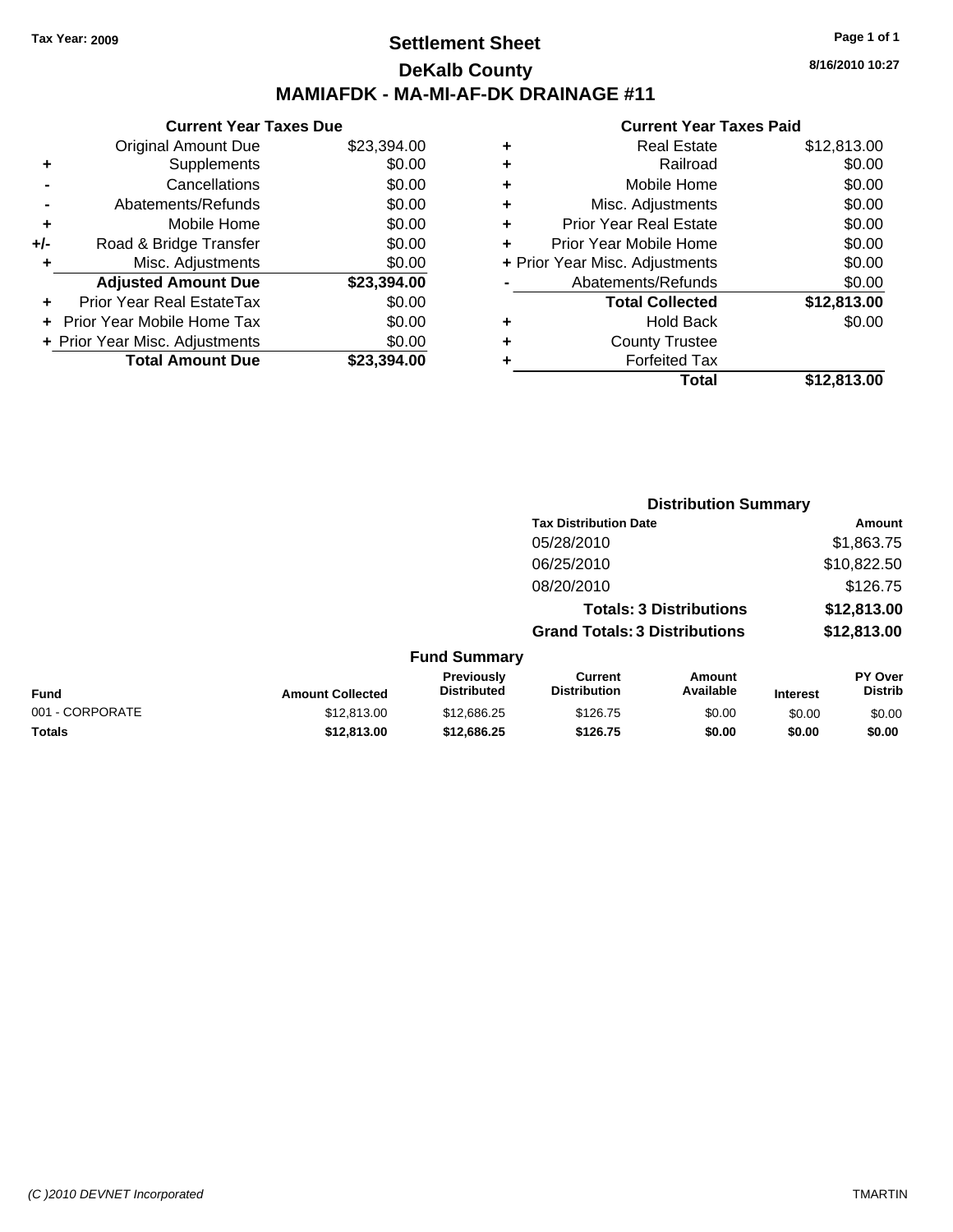# **Settlement Sheet Tax Year: 2009 Page 1 of 1 DeKalb County NO-LR-SA # - NO-LR-SA DRAINAGE #10**

**8/16/2010 10:27**

| \$15,209.68 | Total                          |   |
|-------------|--------------------------------|---|
|             | <b>Forfeited Tax</b>           |   |
|             | <b>County Trustee</b>          | ٠ |
| \$0.00      | <b>Hold Back</b>               | ٠ |
| \$15,209.68 | <b>Total Collected</b>         |   |
| \$0.00      | Abatements/Refunds             |   |
| \$0.00      | + Prior Year Misc. Adjustments |   |
| \$0.00      | Prior Year Mobile Home         | ٠ |
| \$0.00      | <b>Prior Year Real Estate</b>  | ٠ |
| \$0.00      | Misc. Adjustments              | ٠ |
| \$0.00      | Mobile Home                    | ٠ |
| \$0.00      | Railroad                       | ٠ |
| \$15,209.68 | <b>Real Estate</b>             | ٠ |
|             |                                |   |

|     | <b>Current Year Taxes Due</b>    |             |
|-----|----------------------------------|-------------|
|     | <b>Original Amount Due</b>       | \$25,145.34 |
| ٠   | Supplements                      | \$0.00      |
|     | Cancellations                    | \$0.00      |
|     | Abatements/Refunds               | \$0.00      |
| ٠   | Mobile Home                      | \$0.00      |
| +/- | Road & Bridge Transfer           | \$0.00      |
| ٠   | Misc. Adjustments                | \$0.00      |
|     | <b>Adjusted Amount Due</b>       | \$25,145.34 |
| ٠   | <b>Prior Year Real EstateTax</b> | \$0.00      |
|     | Prior Year Mobile Home Tax       | \$0.00      |
|     | + Prior Year Misc. Adjustments   | \$0.00      |
|     | <b>Total Amount Due</b>          | \$25.145.34 |
|     |                                  |             |

|                     | <b>Distribution Summary</b>          |                                |                |
|---------------------|--------------------------------------|--------------------------------|----------------|
|                     | <b>Tax Distribution Date</b>         |                                | Amount         |
|                     | 05/28/2010                           |                                | \$3,924.10     |
|                     | 06/25/2010                           |                                | \$9,768.49     |
|                     | 07/23/2010                           |                                | \$333.54       |
|                     | 08/20/2010                           |                                | \$1,183.55     |
|                     |                                      | <b>Totals: 4 Distributions</b> | \$15,209.68    |
|                     | <b>Grand Totals: 4 Distributions</b> |                                | \$15,209.68    |
| <b>Fund Summary</b> |                                      |                                |                |
| <b>Previously</b>   | Current                              | Amount                         | <b>PY Over</b> |

| <b>Fund</b>     | <b>Amount Collected</b> | <b>PIEVIOUSIV</b><br><b>Distributed</b> | uurent<br><b>Distribution</b> | Alliount<br>Available | <b>Interest</b> | г г оvег<br>Distrib |
|-----------------|-------------------------|-----------------------------------------|-------------------------------|-----------------------|-----------------|---------------------|
| 001 - CORPORATE | \$15,209.68             | \$14,026.13                             | \$1.183.55                    | \$0.00                | \$0.00          | \$0.00              |
| <b>Totals</b>   | \$15,209.68             | \$14.026.13                             | \$1.183.55                    | \$0.00                | \$0.00          | \$0.00              |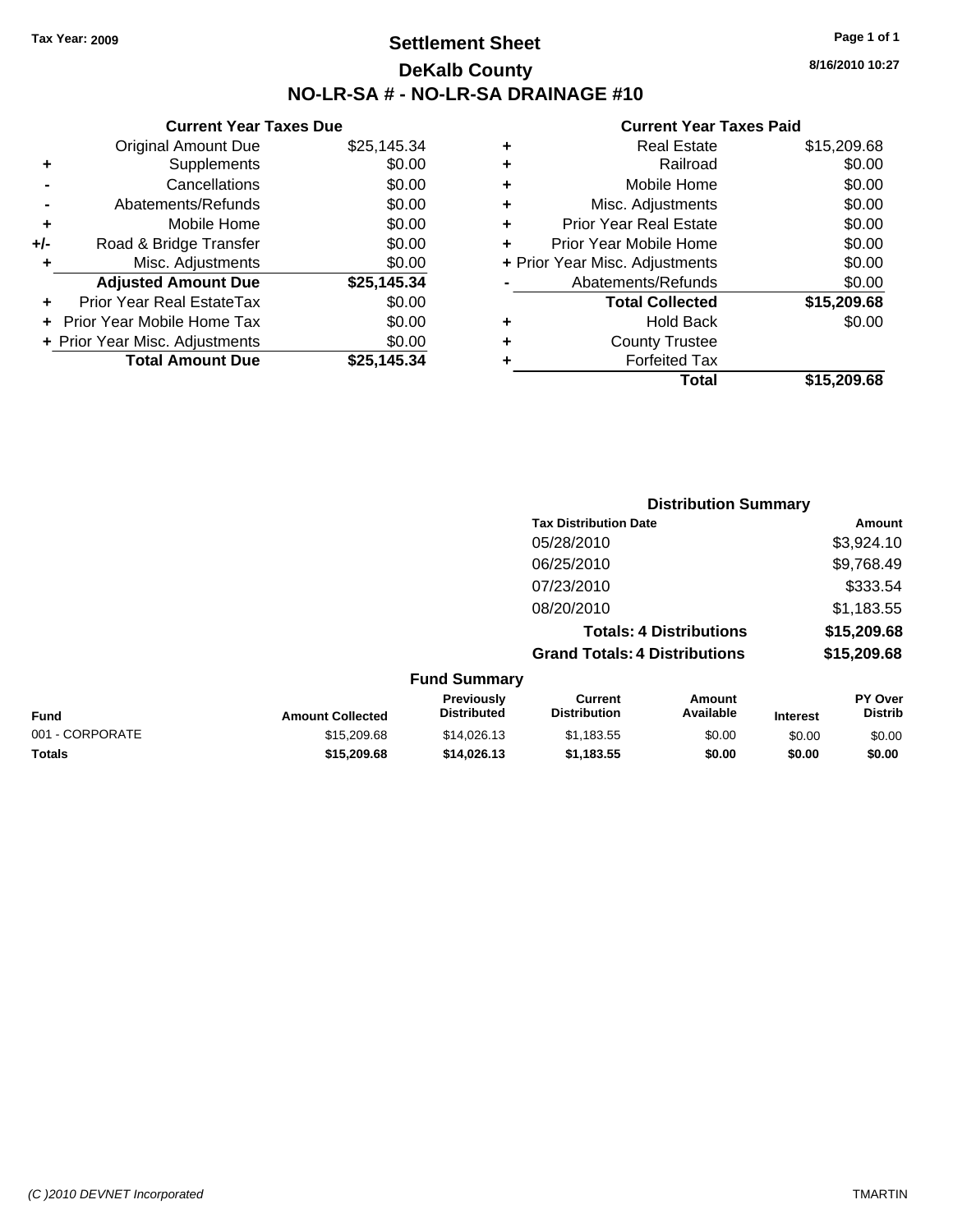# **Settlement Sheet Tax Year: 2009 Page 1 of 1 DeKalb County SH-MI #6 - SHABBONA/MILAN DRAINAGE**

**8/16/2010 10:27**

|     | <b>Current Year Taxes Due</b>     |             |
|-----|-----------------------------------|-------------|
|     | <b>Original Amount Due</b>        | \$10,491.96 |
| ÷   | Supplements                       | \$0.00      |
|     | Cancellations                     | \$0.00      |
|     | Abatements/Refunds                | \$0.00      |
| ÷   | Mobile Home                       | \$0.00      |
| +/- | Road & Bridge Transfer            | \$0.00      |
|     | Misc. Adjustments                 | \$0.00      |
|     | <b>Adjusted Amount Due</b>        | \$10,491.96 |
| ÷   | Prior Year Real EstateTax         | \$0.00      |
|     | <b>Prior Year Mobile Home Tax</b> | \$0.00      |
|     | + Prior Year Misc. Adjustments    | \$0.00      |
|     | <b>Total Amount Due</b>           | \$10,491.96 |
|     |                                   |             |

| <b>Real Estate</b>             | \$6,747.94 |
|--------------------------------|------------|
| Railroad                       | \$0.00     |
| Mobile Home                    | \$0.00     |
| Misc. Adjustments              | \$0.00     |
| Prior Year Real Estate         | \$0.00     |
| Prior Year Mobile Home         | \$0.00     |
| + Prior Year Misc. Adjustments | \$0.00     |
| Abatements/Refunds             | \$0.00     |
| <b>Total Collected</b>         | \$6,747.94 |
| <b>Hold Back</b>               | \$0.00     |
| <b>County Trustee</b>          |            |
| <b>Forfeited Tax</b>           |            |
| Total                          | \$6,747.94 |
|                                |            |

|                 |                         |                                  |                                      | <b>Distribution Summary</b>    |                 |                                  |
|-----------------|-------------------------|----------------------------------|--------------------------------------|--------------------------------|-----------------|----------------------------------|
|                 |                         |                                  | <b>Tax Distribution Date</b>         |                                |                 | Amount                           |
|                 |                         |                                  | 05/28/2010                           |                                |                 | \$1,030.82                       |
|                 |                         |                                  | 06/25/2010                           |                                |                 | \$5,681.90                       |
|                 |                         |                                  | 07/23/2010                           |                                |                 | \$25.00                          |
|                 |                         |                                  | 08/20/2010                           |                                |                 | \$10.22                          |
|                 |                         |                                  |                                      | <b>Totals: 4 Distributions</b> |                 | \$6,747.94                       |
|                 |                         |                                  | <b>Grand Totals: 4 Distributions</b> |                                |                 | \$6,747.94                       |
|                 |                         | <b>Fund Summary</b>              |                                      |                                |                 |                                  |
| <b>Fund</b>     | <b>Amount Collected</b> | Previously<br><b>Distributed</b> | Current<br><b>Distribution</b>       | Amount<br>Available            | <b>Interest</b> | <b>PY Over</b><br><b>Distrib</b> |
| 001 - CORPORATE | \$6,747.94              | \$6,737.72                       | \$10.22                              | \$0.00                         | \$0.00          | \$0.00                           |
| Totals          | \$6,747.94              | \$6,737.72                       | \$10.22                              | \$0.00                         | \$0.00          | \$0.00                           |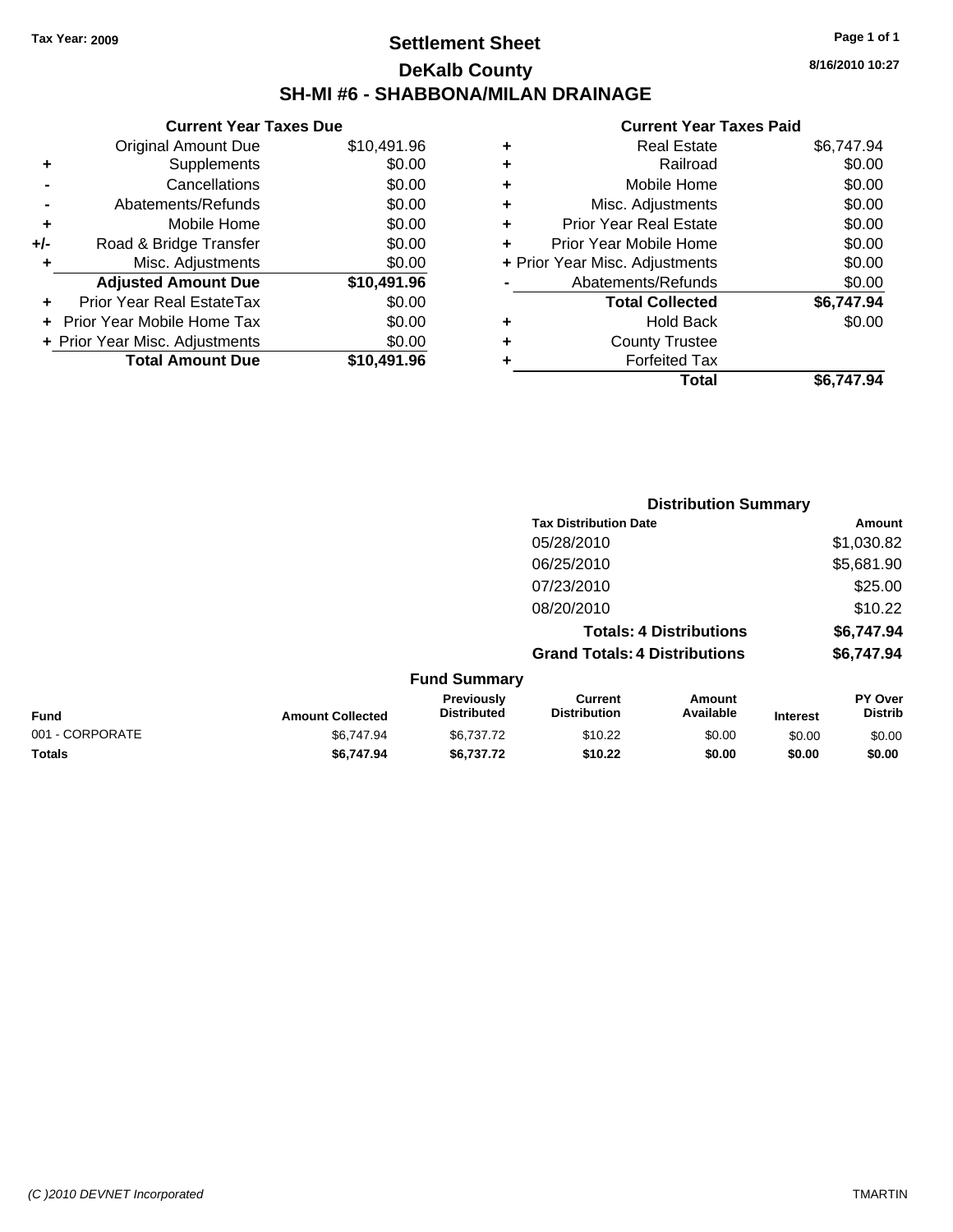# **Settlement Sheet Tax Year: 2009 Page 1 of 1 DeKalb County SQ GR #12 - SQUAW GROVE DRAINAGE**

**8/16/2010 10:27**

#### **Current Year Taxes Paid**

| ٠ | <b>Real Estate</b>             | \$10,086.00 |
|---|--------------------------------|-------------|
| ٠ | Railroad                       | \$0.00      |
| ٠ | Mobile Home                    | \$0.00      |
| ٠ | Misc. Adjustments              | \$0.00      |
| ٠ | <b>Prior Year Real Estate</b>  | \$0.00      |
| ÷ | Prior Year Mobile Home         | \$0.00      |
|   | + Prior Year Misc. Adjustments | \$0.00      |
|   | Abatements/Refunds             | \$0.00      |
|   | <b>Total Collected</b>         | \$10,086.00 |
| ٠ | <b>Hold Back</b>               | \$0.00      |
| ٠ | <b>County Trustee</b>          |             |
|   | <b>Forfeited Tax</b>           |             |
|   | Total                          | \$10.086.00 |

**Distribution Summary**

|                | <b>Total Amount Due</b>          | \$16,734.00 |
|----------------|----------------------------------|-------------|
|                | + Prior Year Misc. Adjustments   | \$0.00      |
|                | Prior Year Mobile Home Tax       | \$0.00      |
|                | <b>Prior Year Real EstateTax</b> | \$0.00      |
|                | <b>Adjusted Amount Due</b>       | \$16,734.00 |
| ÷              | Misc. Adjustments                | \$0.00      |
| +/-            | Road & Bridge Transfer           | \$0.00      |
| ٠              | Mobile Home                      | \$0.00      |
| $\blacksquare$ | Abatements/Refunds               | \$0.00      |
| $\blacksquare$ | Cancellations                    | \$0.00      |
| ۰              | Supplements                      | \$0.00      |
|                | <b>Original Amount Due</b>       | \$16,734.00 |

**Current Year Taxes Due**

|                 |                         |                                  |                                       | <b>PISUIMUUTI VUIIIIIIII</b>   |                 |                                  |  |
|-----------------|-------------------------|----------------------------------|---------------------------------------|--------------------------------|-----------------|----------------------------------|--|
|                 |                         |                                  | <b>Tax Distribution Date</b>          |                                |                 | Amount                           |  |
|                 |                         |                                  | 05/28/2010                            |                                |                 | \$2,163.00                       |  |
|                 |                         |                                  | 06/25/2010                            |                                |                 | \$6,684.00                       |  |
|                 |                         |                                  | 08/20/2010                            |                                |                 | \$1,239.00                       |  |
|                 |                         |                                  |                                       | <b>Totals: 3 Distributions</b> |                 | \$10,086.00                      |  |
|                 |                         |                                  | <b>Grand Totals: 3 Distributions</b>  |                                |                 | \$10,086.00                      |  |
|                 |                         | <b>Fund Summary</b>              |                                       |                                |                 |                                  |  |
| Fund            | <b>Amount Collected</b> | Previously<br><b>Distributed</b> | <b>Current</b><br><b>Distribution</b> | Amount<br>Available            | <b>Interest</b> | <b>PY Over</b><br><b>Distrib</b> |  |
| 001 - CORPORATE | \$10,086.00             | \$8,847.00                       | \$1,239.00                            | \$0.00                         | \$0.00          | \$0.00                           |  |
| Totals          | \$10,086,00             | \$8,847,00                       | \$1.239.00                            | \$0.00                         | \$0.00          | \$0.00                           |  |
|                 |                         |                                  |                                       |                                |                 |                                  |  |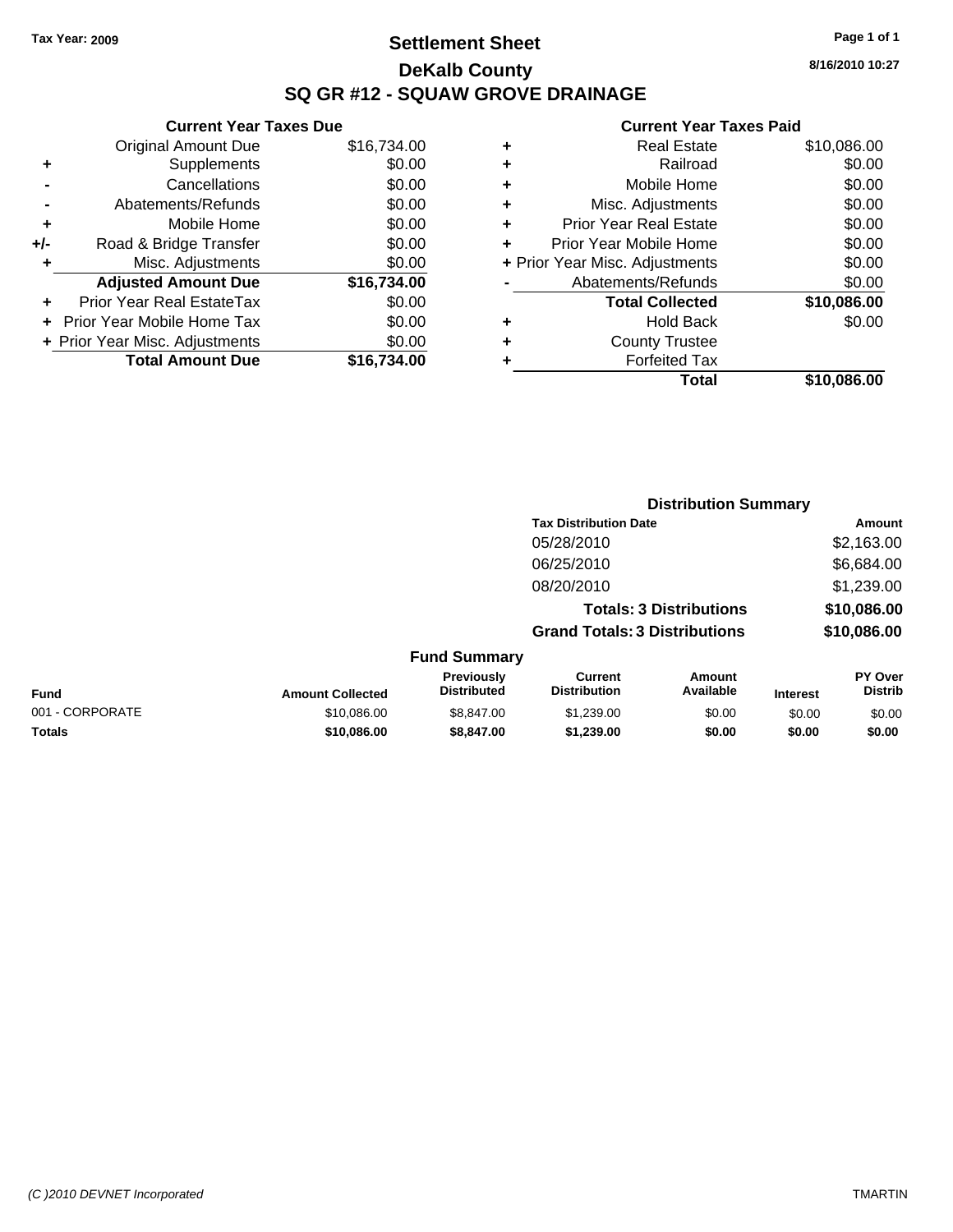## **Settlement Sheet Tax Year: 2009 Page 1 of 1 DeKalb County VG-CO #16 - VIRGIL CORTLAND DRAIN #16**

**8/16/2010 10:27**

### **Current Year Taxes Paid**

|     | <b>Current Year Taxes Due</b>     |             |
|-----|-----------------------------------|-------------|
|     | <b>Original Amount Due</b>        | \$17,724.32 |
| ٠   | Supplements                       | \$0.00      |
|     | Cancellations                     | \$0.00      |
|     | Abatements/Refunds                | \$0.00      |
| ٠   | Mobile Home                       | \$0.00      |
| +/- | Road & Bridge Transfer            | \$0.00      |
|     | Misc. Adjustments                 | \$0.00      |
|     | <b>Adjusted Amount Due</b>        | \$17,724.32 |
|     | Prior Year Real EstateTax         | \$0.00      |
|     | <b>Prior Year Mobile Home Tax</b> | \$0.00      |
|     | + Prior Year Misc. Adjustments    | \$0.00      |
|     | <b>Total Amount Due</b>           | \$17.724.32 |
|     |                                   |             |

| \$10,226.05 |
|-------------|
| \$0.00      |
| \$0.00      |
| \$0.00      |
| \$0.00      |
| \$0.00      |
| \$0.00      |
| \$0.00      |
| \$10,226.05 |
| \$0.00      |
|             |
|             |
| \$10,226.05 |
|             |

|                 |                         |                                  | <b>Distribution Summary</b>           |                                |                 |                                  |
|-----------------|-------------------------|----------------------------------|---------------------------------------|--------------------------------|-----------------|----------------------------------|
|                 |                         |                                  | <b>Tax Distribution Date</b>          |                                |                 | Amount                           |
|                 |                         |                                  | 05/28/2010                            |                                |                 | \$2,659.89                       |
|                 |                         |                                  | 06/25/2010                            |                                |                 | \$7,052.66                       |
|                 |                         |                                  | 07/23/2010                            |                                |                 | \$50.00                          |
|                 |                         |                                  | 08/20/2010                            |                                |                 | \$463.50                         |
|                 |                         |                                  |                                       | <b>Totals: 4 Distributions</b> |                 | \$10,226.05                      |
|                 |                         |                                  | <b>Grand Totals: 4 Distributions</b>  |                                |                 | \$10,226.05                      |
|                 |                         | <b>Fund Summary</b>              |                                       |                                |                 |                                  |
| <b>Fund</b>     | <b>Amount Collected</b> | Previously<br><b>Distributed</b> | <b>Current</b><br><b>Distribution</b> | <b>Amount</b><br>Available     | <b>Interest</b> | <b>PY Over</b><br><b>Distrib</b> |
| 001 - CORPORATE | \$10,226.05             | \$9,762.55                       | \$463.50                              | \$0.00                         | \$0.00          | \$0.00                           |

**Totals \$10,226.05 \$9,762.55 \$463.50 \$0.00 \$0.00 \$0.00**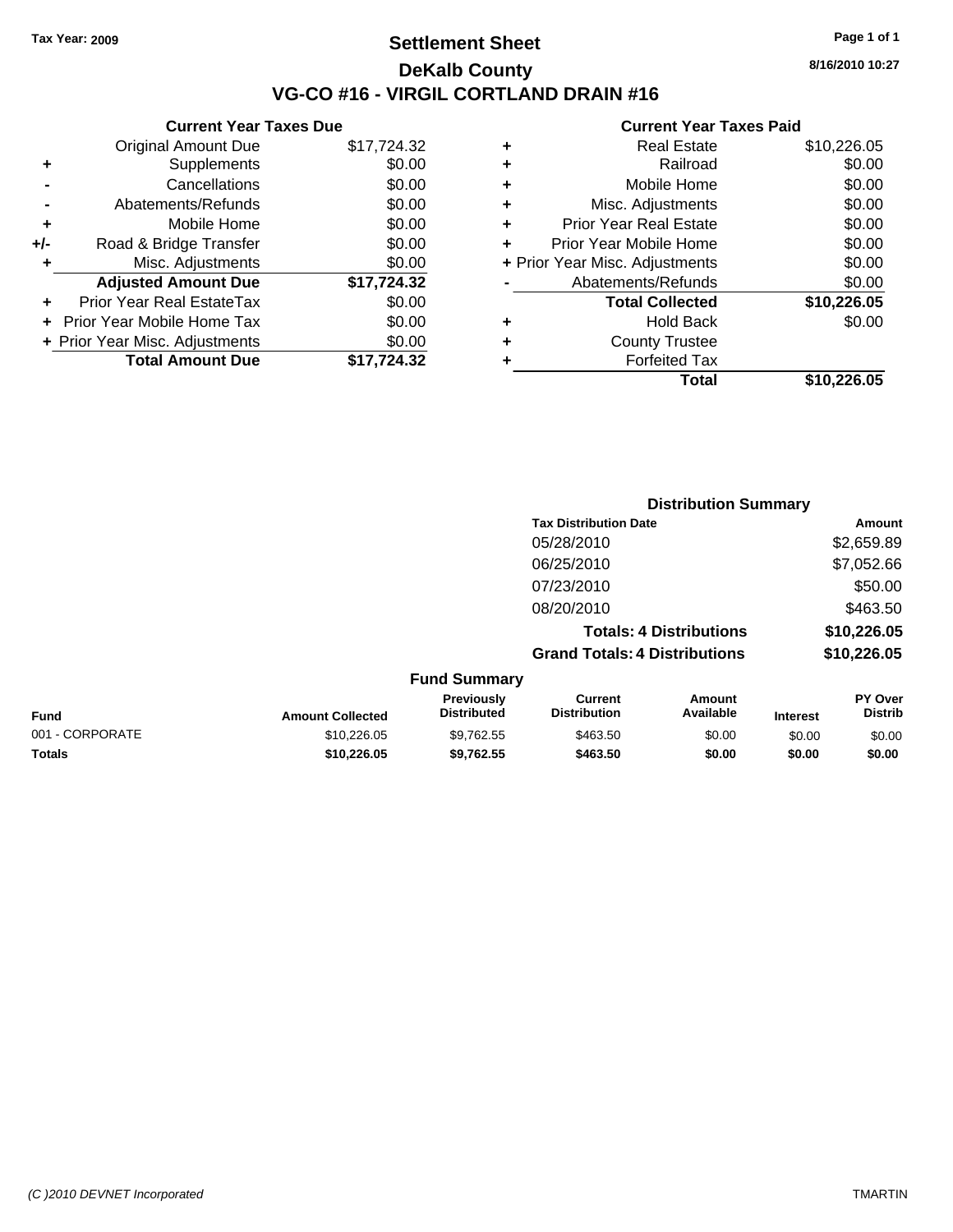# **Settlement Sheet Tax Year: 2009 Page 1 of 1 DeKalb County VI-AD #9 - VICTOR/ADAMS DRAINAGE #9**

#### **Current Year Taxes Due**

|     | <b>Original Amount Due</b>     | \$1,036.58 |
|-----|--------------------------------|------------|
| ٠   | Supplements                    | \$0.00     |
|     | Cancellations                  | \$0.00     |
|     | Abatements/Refunds             | \$0.00     |
| ٠   | Mobile Home                    | \$0.00     |
| +/- | Road & Bridge Transfer         | \$0.00     |
| ٠   | Misc. Adjustments              | \$0.00     |
|     | <b>Adjusted Amount Due</b>     | \$1,036.58 |
|     | Prior Year Real EstateTax      | \$0.00     |
|     | Prior Year Mobile Home Tax     | \$0.00     |
|     | + Prior Year Misc. Adjustments | \$0.00     |
|     | <b>Total Amount Due</b>        | \$1.036.58 |

#### **Current Year Taxes Paid**

| ٠ | <b>Real Estate</b>             | \$653.40 |
|---|--------------------------------|----------|
| ٠ | Railroad                       | \$0.00   |
| ٠ | Mobile Home                    | \$0.00   |
| ٠ | Misc. Adjustments              | \$0.00   |
| ٠ | Prior Year Real Estate         | \$0.00   |
|   | Prior Year Mobile Home         | \$0.00   |
|   | + Prior Year Misc. Adjustments | \$0.00   |
|   | Abatements/Refunds             | \$0.00   |
|   | <b>Total Collected</b>         | \$653.40 |
| ٠ | <b>Hold Back</b>               | \$0.00   |
| ٠ | <b>County Trustee</b>          |          |
|   | <b>Forfeited Tax</b>           |          |
|   | Total                          | \$653.40 |
|   |                                |          |

|                 |                         | <b>Distribution Summary</b>      |                                       |                                |                 |                           |
|-----------------|-------------------------|----------------------------------|---------------------------------------|--------------------------------|-----------------|---------------------------|
|                 |                         |                                  | <b>Tax Distribution Date</b>          |                                |                 | Amount                    |
|                 |                         |                                  | 05/28/2010                            |                                |                 | \$245.48                  |
|                 |                         |                                  | 06/25/2010                            |                                |                 | \$354.34                  |
|                 |                         |                                  | 08/20/2010                            |                                |                 | \$53.58                   |
|                 |                         |                                  |                                       | <b>Totals: 3 Distributions</b> |                 | \$653.40                  |
|                 |                         |                                  | <b>Grand Totals: 3 Distributions</b>  |                                |                 | \$653.40                  |
|                 |                         | <b>Fund Summary</b>              |                                       |                                |                 |                           |
| Fund            | <b>Amount Collected</b> | Previously<br><b>Distributed</b> | <b>Current</b><br><b>Distribution</b> | Amount<br>Available            | <b>Interest</b> | PY Over<br><b>Distrib</b> |
| 001 - CORPORATE | \$653.40                | \$599.82                         | \$53.58                               | \$0.00                         | \$0.00          | \$0.00                    |
| Totals          | \$653.40                | \$599.82                         | \$53.58                               | \$0.00                         | \$0.00          | \$0.00                    |

**8/16/2010 10:27**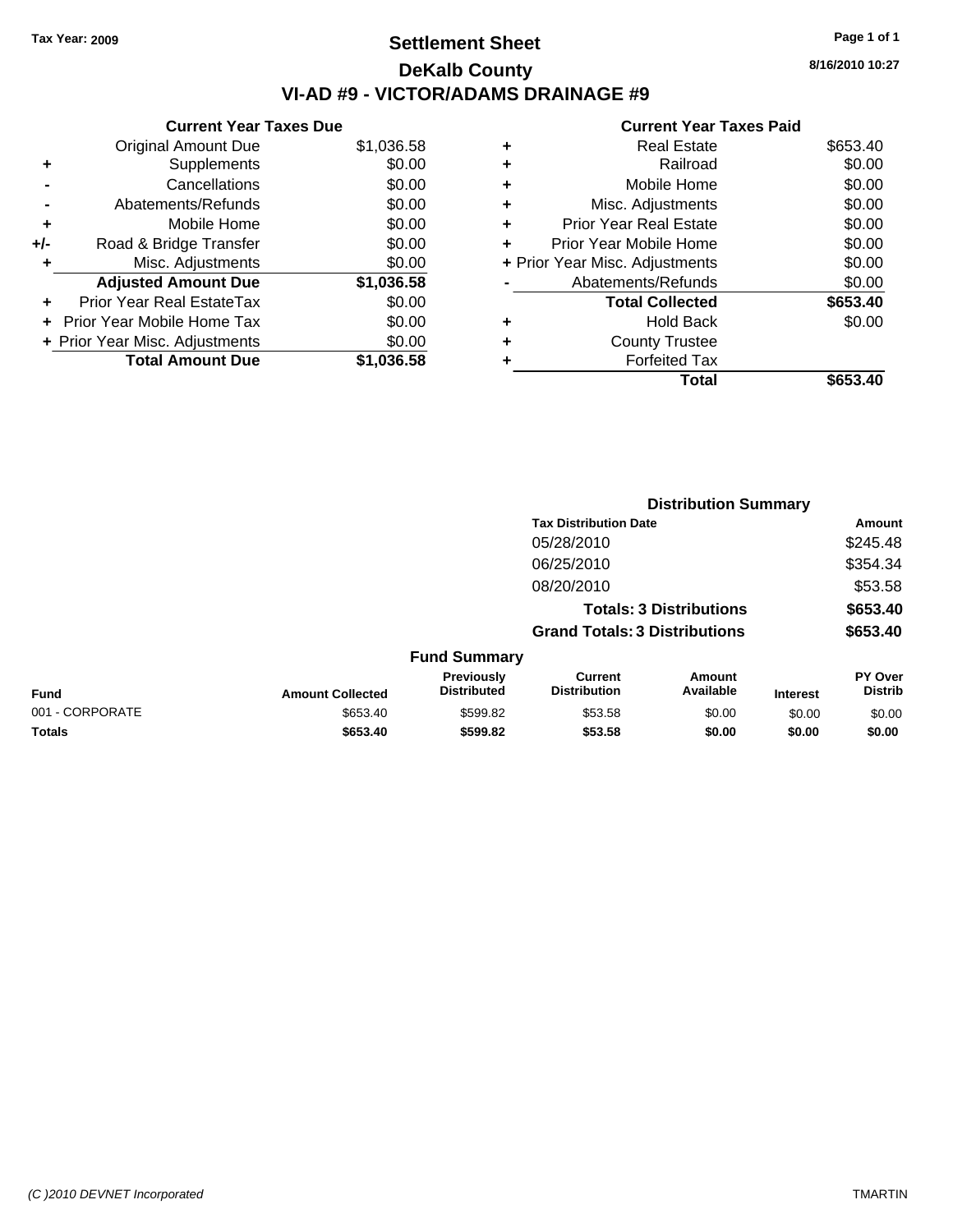# **Settlement Sheet Tax Year: 2009 Page 1 of 1 DeKalb County VI-CL #14 - VICTOR-CLINTON DRAINAGE**

**8/16/2010 10:27**

|     | <b>Current Year Taxes Due</b>  |            |
|-----|--------------------------------|------------|
|     | <b>Original Amount Due</b>     | \$2,998.54 |
| ٠   | Supplements                    | \$0.00     |
|     | Cancellations                  | \$0.00     |
|     | Abatements/Refunds             | \$0.00     |
| ٠   | Mobile Home                    | \$0.00     |
| +/- | Road & Bridge Transfer         | \$0.00     |
| ٠   | Misc. Adjustments              | \$0.00     |
|     | <b>Adjusted Amount Due</b>     | \$2,998.54 |
|     | Prior Year Real EstateTax      | \$0.00     |
|     | Prior Year Mobile Home Tax     | \$0.00     |
|     | + Prior Year Misc. Adjustments | \$0.00     |
|     | <b>Total Amount Due</b>        | \$2,998.54 |
|     |                                |            |

| ٠                              | <b>Real Estate</b>            | \$1,905.17 |
|--------------------------------|-------------------------------|------------|
| ٠                              | Railroad                      | \$0.00     |
| ٠                              | Mobile Home                   | \$0.00     |
| ٠                              | Misc. Adjustments             | \$0.00     |
| ÷                              | <b>Prior Year Real Estate</b> | \$0.00     |
| ٠                              | Prior Year Mobile Home        | \$0.00     |
| + Prior Year Misc. Adjustments |                               | \$0.00     |
|                                | Abatements/Refunds            | \$0.00     |
|                                | <b>Total Collected</b>        | \$1,905.17 |
| ٠                              | Hold Back                     | \$0.00     |
| ٠                              | <b>County Trustee</b>         |            |
| ٠                              | <b>Forfeited Tax</b>          |            |
|                                | Total                         | \$1,905.17 |
|                                |                               |            |

|                 |                         |                                  | <b>Distribution Summary</b>           |                                |                 |                                  |
|-----------------|-------------------------|----------------------------------|---------------------------------------|--------------------------------|-----------------|----------------------------------|
|                 |                         |                                  | <b>Tax Distribution Date</b>          |                                |                 | Amount                           |
|                 |                         |                                  | 05/28/2010                            |                                |                 | \$177.04                         |
|                 |                         |                                  | 06/25/2010                            |                                |                 | \$1,593.03                       |
|                 |                         |                                  | 08/20/2010                            |                                |                 | \$135.10                         |
|                 |                         |                                  |                                       | <b>Totals: 3 Distributions</b> |                 | \$1,905.17                       |
|                 |                         |                                  | <b>Grand Totals: 3 Distributions</b>  |                                |                 | \$1,905.17                       |
|                 |                         | <b>Fund Summary</b>              |                                       |                                |                 |                                  |
| Fund            | <b>Amount Collected</b> | Previously<br><b>Distributed</b> | <b>Current</b><br><b>Distribution</b> | Amount<br>Available            | <b>Interest</b> | <b>PY Over</b><br><b>Distrib</b> |
| 001 - CORPORATE | \$1,905.17              | \$1,770.07                       | \$135.10                              | \$0.00                         | \$0.00          | \$0.00                           |
| Totals          | \$1,905.17              | \$1,770.07                       | \$135.10                              | \$0.00                         | \$0.00          | \$0.00                           |
|                 |                         |                                  |                                       |                                |                 |                                  |